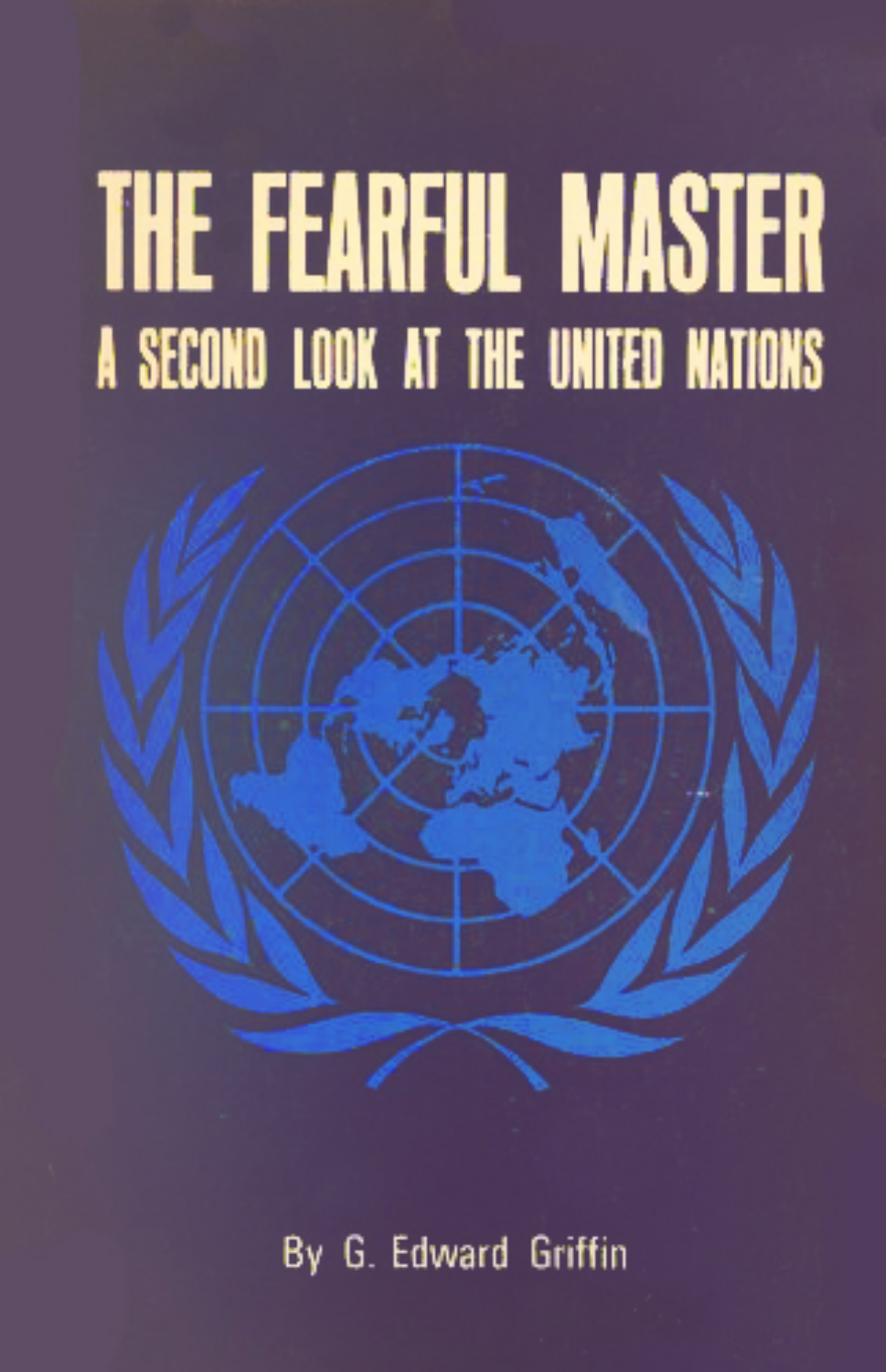# CONTENTS

#### PREFACE

FOREWORD

## **PART I - KATANGA A Case History**

- 01. The First Spade
- 02. Prologue to Tragedy
- 03. Seceding from Chaos
- 04. The Moderates
- 05. In the Last Resort
- 06. Ah, Peace

## **PART II - THE MASTER PLANNERS Communist Control of the United Nations**

- 07. Baby Carriages
- 08. Under Every Bed
- 09. The Home Team
- 10. Neutrals and Non-Communists

## **PART III - PSYCHOLOGICAL WARFARE United Nations Capture of the American Mind**

- 11. Animal Farm
- 12. Poison in the Air
- 13. The Fright Peddlers

## **PART IV - THE FEARFUL MASTER The Present Reality--An Imminent Danger**

- 14. A Substitute for Victory
- 15. The Silken Thread
- 16. The Dangerous Servant
- 17. Point of No Return
- 18. Our Last Best Hope

ABOUT THE AUTHOR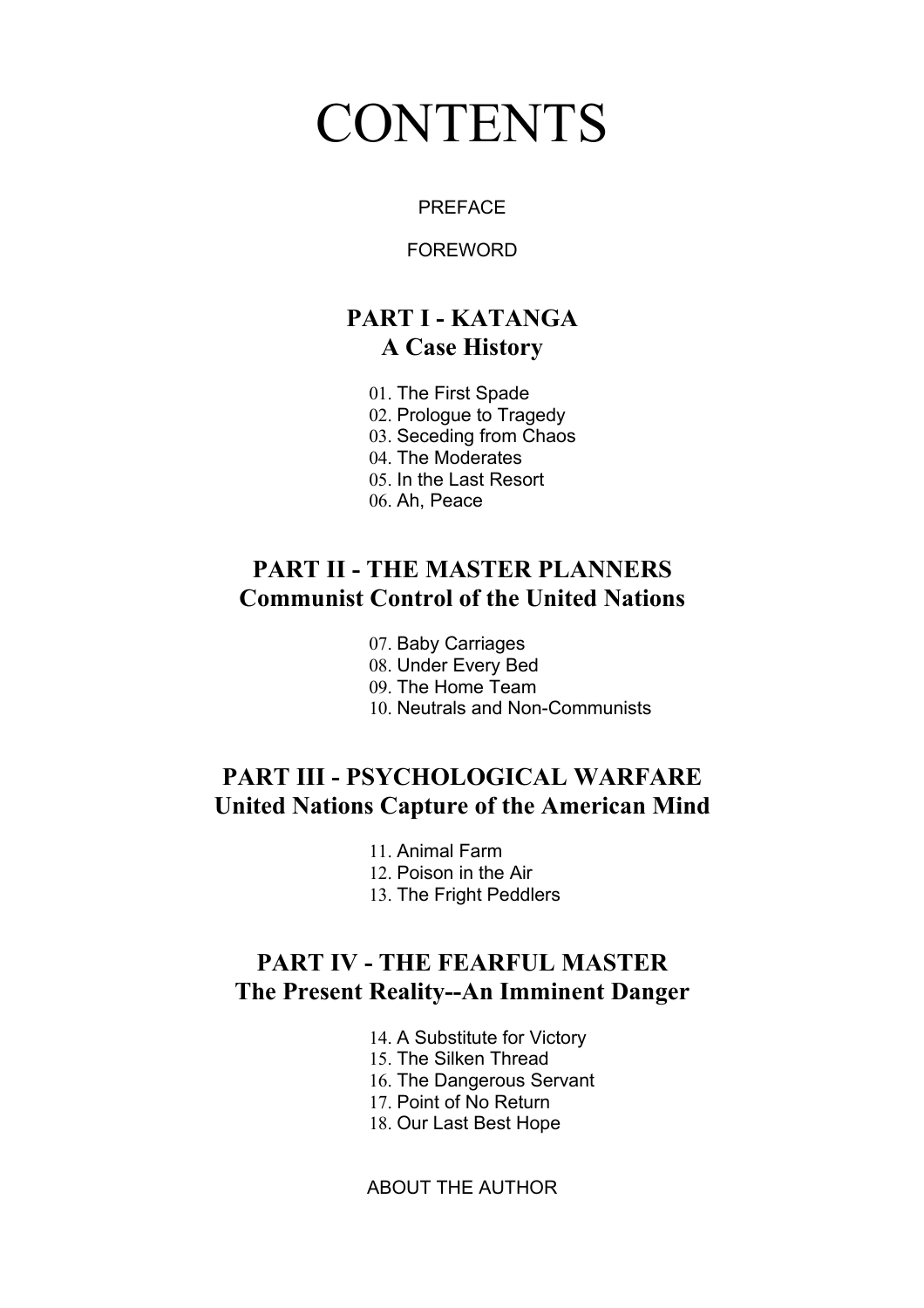# INTRODUCTION

*The Fearful Master*, concisely written and well documented, sets forth the double standard which guides the UN through its devious and treacherous path toward world domination.

The author, Mr. G. Edward Griffin, has performed an outstanding service in giving the people of the free world a picture of what *has* happened, *is* happening, and *will* happen in the very near future--if we continue our course of strategic surrender to international forces.

The book opens with the story of Katanga and reveals the broken promises which the UN made to Moise Tshombe in order to deceive him, and to turn over to the central government the only province of the Congo where law and order had prevailed and where freedom was the watchword of its leaders. The murder, pillaging and rape practiced by the UN forces in Katanga can happen to any country that surrenders to UN control.

Author Griffin outlines in considerable detail the Communist infiltration into the personnel at every echelon of the UN, and he exposes the treachery and subversion that flourishes there.

The author meticulously outlines the grand design for surrender, and likens it to a jigsaw puzzle. The chief designer is well aware of the ultimate picture, but an individual working on an indiscernible piece of that puzzle does not know exactly what he is doing or where it will fit into the picture. When all of the pieces are put together, however, the finished grand design will be that of a one-world government maintained by forces against which resistance by any nation will be futile.

*The Fearful Master* is a book which is long overdue, but I prayerfully hope that it is not yet too late to awaken the American public. This book should be read by all Americans and demands their thoughtful and immediate attention.

> *James B. Utt*  Member of Congress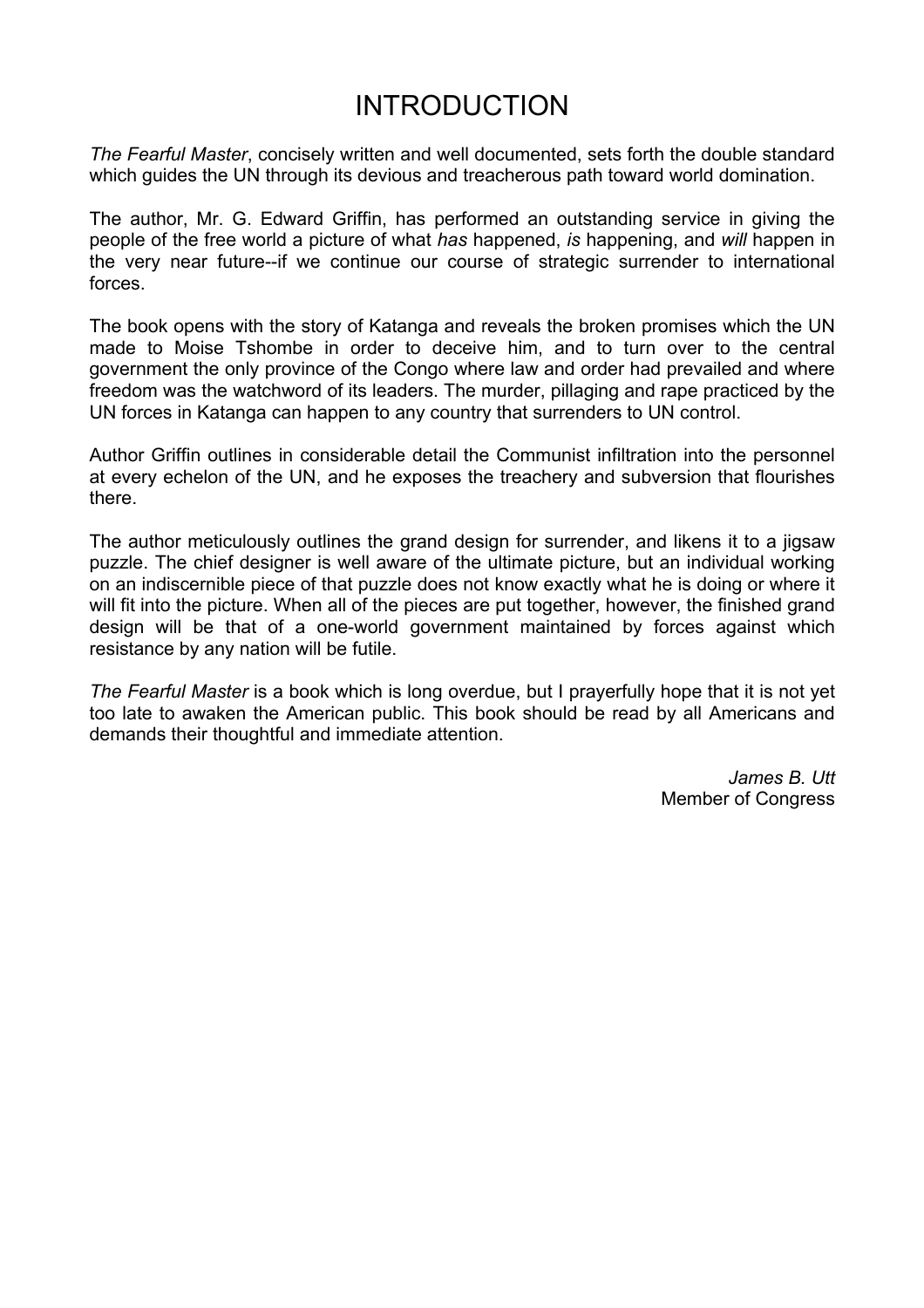# FOREWORD

On April 24, 1955, the Communist *Daily Worker* wrote:

The United Nations has become an imposing institution with a fantastic pyramid of agencies and commissions, and an agenda each autumn of 75 questions. . . . There it stands--in its striking home of stone and steel and glass on the shores of the East River to which thousands of people come each week, in pilgrimages of peace and hope.

This is one of those instances where the truth is sufficiently horrible that the Communist propagandists do not have to lie. In the two decades since the United Nations was created, it has expanded into a giant international bureaucracy with tentacles reaching into every sphere of human activity from matrimony to garbage collecting. Americans by the millions have indeed made the emotional pilgrimage and genuflected before the UN "shrine of peace." But, having looked at the United Nations, most of us have not seen. We have seen the building, and the flag, and pictures of meetings where delegates listen to each other over earphones; but we have not seen the *real* United Nations--its purpose, its philosophy, its ultimate goals. To recognize these things, we will have to look much deeper than the glittering phrases about peace and brotherhood or the ringing manifestos on human rights and let the facts speak for themselves.

Wherever possible, quotations used in this book are from original sources. These sources have been thoroughly footnoted in hopes that the skeptic will check them out. Some may feel that there are too many quotes and footnotes. But this book was not meant to be one of those easy-to-read jobs that can be glanced through with one eye on the TV set. It is a documentary and should be approached as such.

Most of the documentation is taken from those people or sources *friendly* to the United Nations. For instance, the opening sequence is a direct quote from Smith Hempstone, African correspondent for the Chicago *News*. Hempstone's views, in his own words, are as follows:

I do not belong to the African Committee for Aid to Katanga Freedom Fighters, I am not a member of the John Birch Society, am not in the pay of the Katanga Government or *Union Miniere*, and really could not care less about the fluoridation of water. I am a registered Republican, although I did not vote Republican in the 1960 presidential election. I do believe that the United Nations has a role to play in the world today--and I believe that the U.S. should remain in the international organization.

Likewise, the forty-six civilian doctors of Elisabethville, who provided some of the most horrifying eyewitness accounts of United Nations atrocities, have declared: ". . . we believe in UNO [the United Nations]. . . . We proclaim that such an organization is necessary for maintaining peace in the world and fair betterment of the underdeveloped nations."

While on the subject of Katanga, it should be made clear that the section of this book dealing with the Congo is not meant to be a glorification of Katanga and Tshombe; it is meant to spotlight the United Nations action in Katanga. We are not being asked to pay homage to Katanga nor are we being asked to transfer our political sovereignty, our economy, and our military security to Katanga; we *are* being asked to do these things for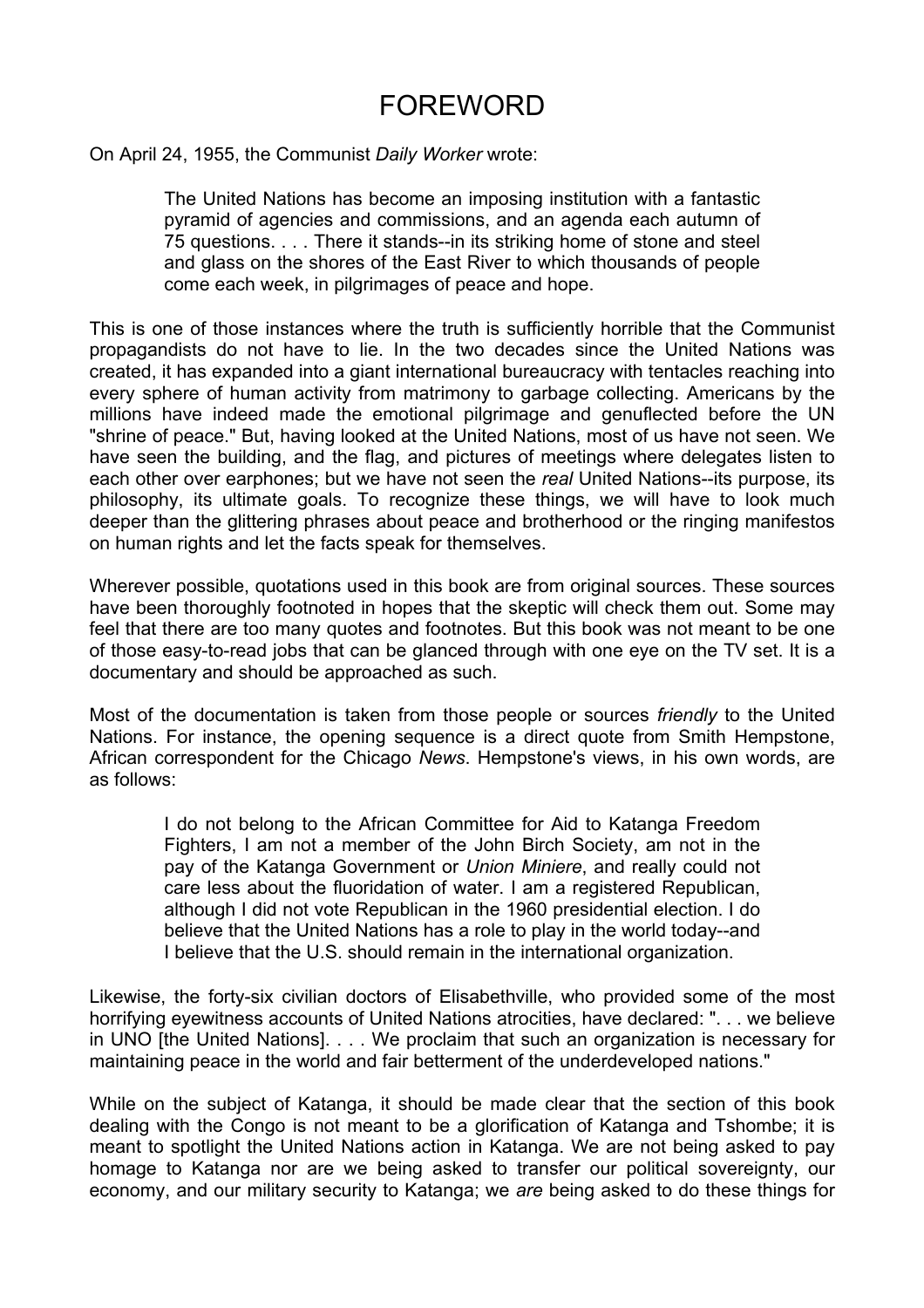the United Nations. It is for this reason that we need to take a close and searching look at this mammoth organization. And, just as one picture is worth a thousand words, one case history is worth a thousand theoretical arguments.

This is by no means an exhaustive treatment of the subject. If the reader wants a detailed explanation of the structure of the United Nations, how the organization functions mechanically, or what relation one subdivision has with another, he can find countless volumes in a public library. All of this is academic in the minds of most people, anyway. The citizens of Katanga who were dying under United Nations bombs were not concerned over whether the air attacks had been authorized by the Security Council, the General Assembly or the Military Staff Committee, or whether it took a two-thirds vote or only a majority vote.

Nor has the tremendous financial burden that membership in the United Nations places on the shoulders of American taxpayers been discussed. After all, mere money is relatively unimportant. If the UN really *were* what most people think it is, it would be well worth the investment. The real cost of our membership will not, in the end, be measured in terms of dollars and cents; it will be counted out in terms of lost freedoms, despair and human suffering.

This is not an attempt to present an "objective" view of the United Nations. If the reader wants to acquaint himself with the other side he need only turn on his radio or TV, or glance through the pages of his favorite newspaper or magazine. The other side *has* been presented almost without challenge by every conceivable means--books, movies, plays, speeches, editorials, pamphlets, posters, and poetry. It has been promoted by politicians, athletes, movie stars, teachers, beauty queens, and businessmen. By comparison, the case *against* the United Nations has been relegated almost entirely to the media of mimeographed news letters and hastily compiled fact sheets put out by housewives and neighborhood study groups. Radio and TV time is usually denied on the basis that such a point of view is "controversial." It is as though history had slipped back 450 years. When Galileo attempted to demonstrate the theory that the earth was not the center of the universe, he was imprisoned and condemned as follows:

We say, pronounce, sentence and declare that you, the said Galileo, by reason of the matters adduced in this trial, and by you confessed as above, have rendered yourself, in the judgment of this holy office, vehemently suspected of heresy, namely of having believed and held the doctrine--which is false and contrary to the sacred and divine scriptures--that the sun is the center of the world and does not move from east to west, and that the earth moves and is not the center of the world. . . . Consequently, you have incurred all the censures and penalties imposed and promulgated in the sacred canons and other constitutions, general and particular, against such delinquents.

Now, as then, history will be the judge.

*G. Edward Griffin*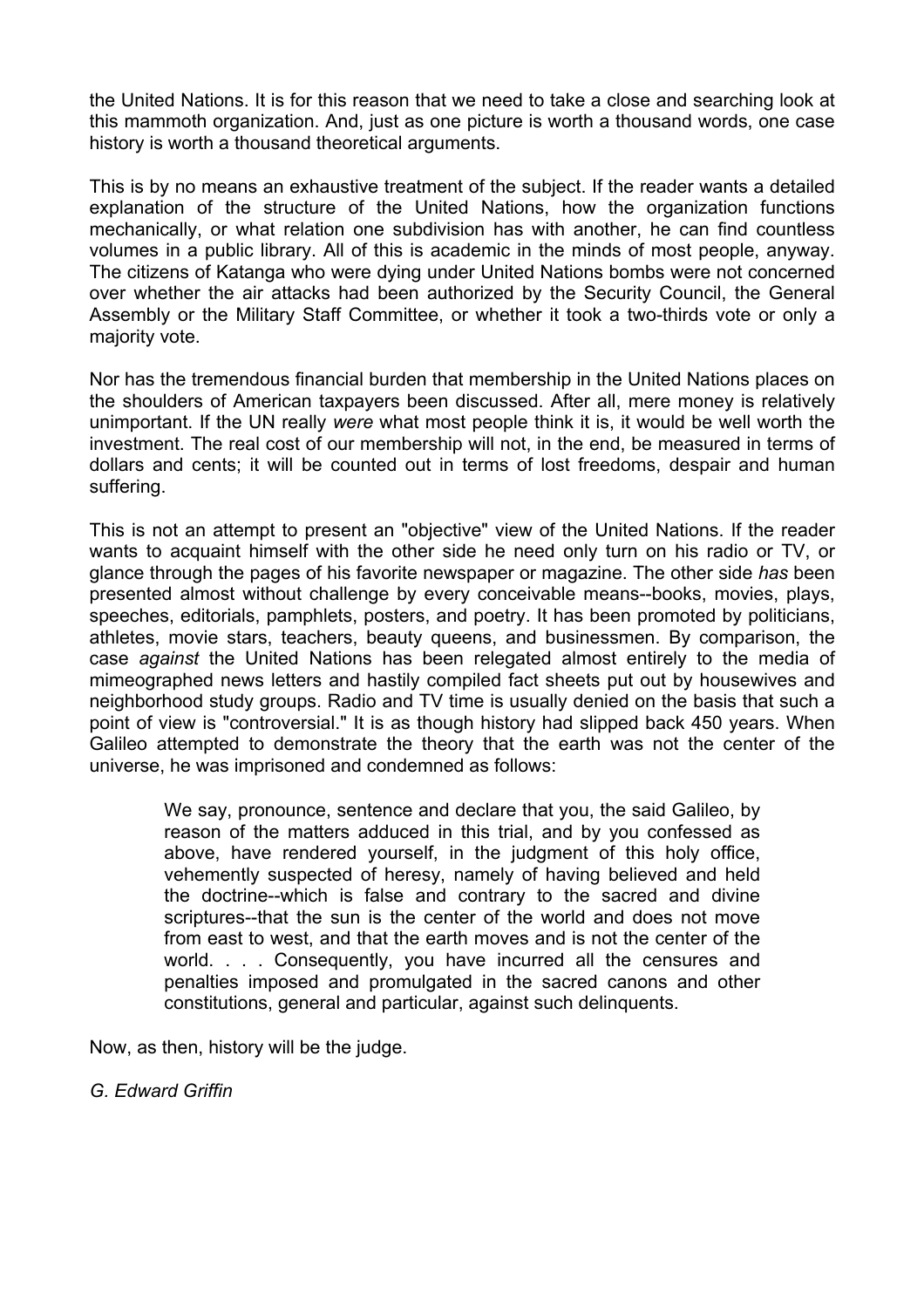### **PART I KATANGA** A Case History

*Regret your odious lie constituted by statement that UNO mercenaries do not fire at Red Cross ambulances and others--stop--You would be authorised to speak after spending night with us in hospital bombarded by your shameless and lawless ruffians.*

Telegram to U Thant from the forty-six civilian doctors of Elisabethville, the Congo

# CHAPTER ONE: THE FIRST SPADE

It was December 12, 1961. Christmas was coming to Katanga.

Smith Hempstone, African correspondent for the Chicago *News,* reported from Elisabethville:

The United Nations jets next turned their attention to the center of the city. Screaming in at treetop level while excited soldiers and white civilians popped away at them with anything from 22 pistols to submachine guns, they blasted the post office and radio station, severing Katanga's communications with the outside world . . .. One came to the conclusion that the United Nations' action was intended to make it more difficult for correspondents to let the world know what was going on in Katanga, since the only way press dispatches could be filed was to drive them 150 miles to Northern Rhodesia over a road studded with tribal roadblocks and subject to United Nations air attacks . . .. By December 12, 1961 . . . mortar shells hailed down on the center of the city as the softening up process began . . .. Among the "military objectives" hit: a beauty shop, the apartment of the French consul, Sabena Airways office, the Roman Catholic Cathedral, the Elisabethville museum.

A car pulled up in front of the Grand Hotel Leopold II where all of us were staying. "Look at the work of the American criminals," sobbed the Belgian driver. "Take a picture and send it to Kennedy!" In the back seat, his eyes glazed with shock, sat a wounded African man cradling in his arms the body of his ten year old son. The child's face and belly had been smashed to jelly by mortar fragments.<sup>1</sup>

The forty-six civilian doctors of Elisabethville unanimously issued a joint report on the United Nations actions against Katanga which included the following account of the December 12, 1961, bombing of the Shinkolobwe hospital:

The Shinkolobwe hospital is visibly marked with an enormous red cross on the roof of the administrative pavilion. . . .

At about 8 a.m. . . . two aeroplanes flew over the hospital twice at very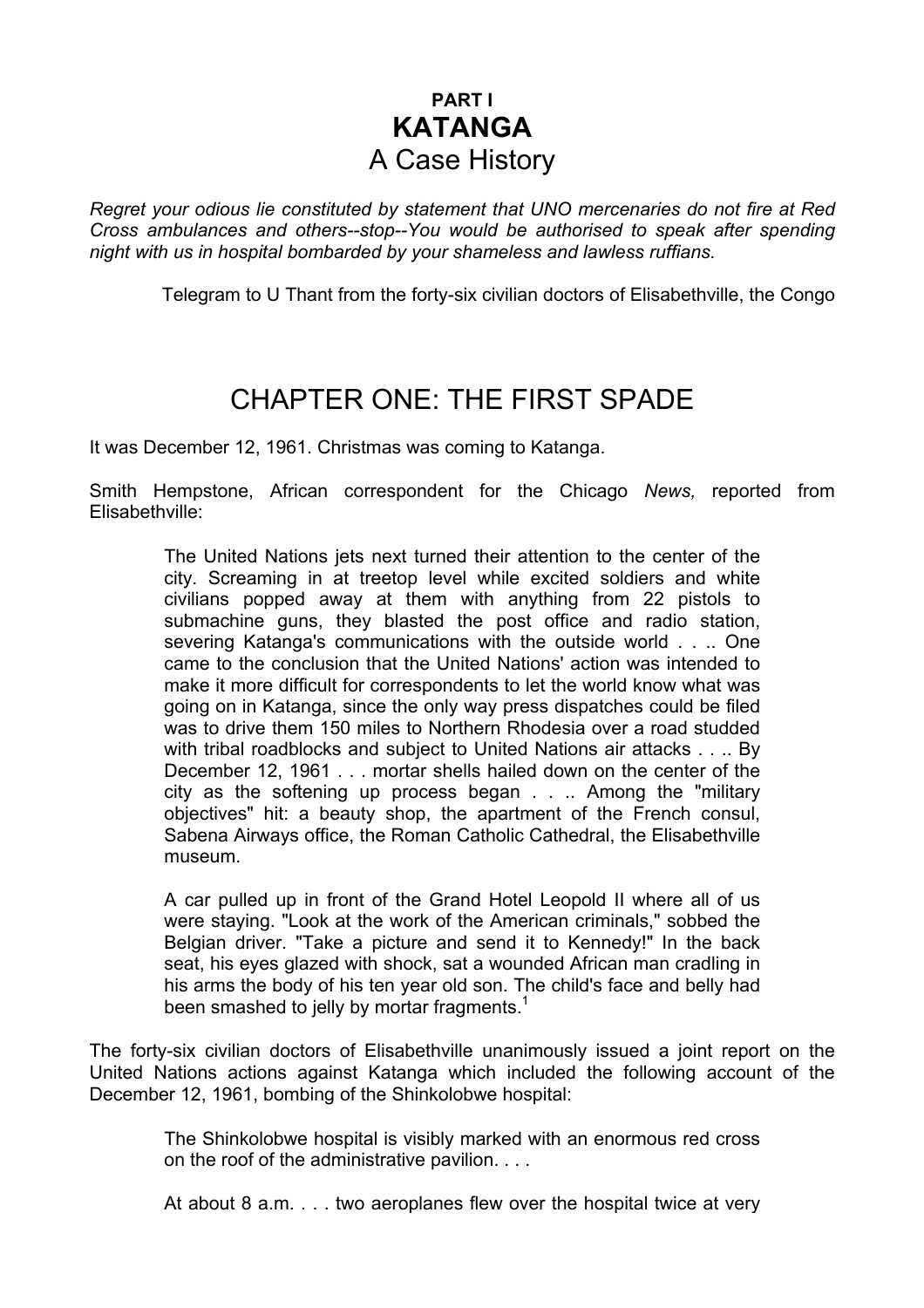low altitude; at about 9:30 a.m. the aeroplanes started machine-gunning . . . the market square, and then the school and the hospital in which there were about 300 patients and their families. . . .

The administrative building, the left wing of the four pavilions and the household buildings . . . were bombed and show hundreds of points of impact made by the machine-gun bullets.

In the maternity, roof, ceilings, walls, beds, tables and chairs are riddled with bullets; a bomb exploded in another pavilion which was luckily unoccupied; the roof, the ceiling, half of the walls and the furniture have been blasted and shattered. . . . The blood from the wounded makes the buildings look like a battlefield. . . .

In the maternity, four Katangan women who had just been delivered and one newborn child are wounded, a visiting child of four years old is killed; two men and one child are killed. . . .

Out of the 300 patients, 240 fled into the bush, refusing to be evacuated to any other hospital, for they say . . . "the UNO prefers to aim at the hospitals and we would henceforth no longer feel safe there."<sup>2</sup>

Professor Ernest van den Haag<sup>3</sup> made a personal visit to the Congo to witness firsthand the events and conditions there. In commenting on the United Nations statement that the only civilians wounded in Katanga were combatants in the resistance, he said:

It is hard to speak, as I did, with a mother whose husband was killed at home in her presence with bayonets by UN soldiers.<sup>4</sup> She was in the hospital to help take care of her six year old child, severely wounded by United Nations bayonets. A child's bayonet wounds are hardly due to having been suspected of being mercenary or combatant.<sup>5</sup>

The doctors of Elisabethville reported the "triple and particularly heinous assassination of three elderly people" on December 16, 1961, as follows:

The . . . "boy" of Mr. Derriks, Mr. André Kapenga, a witness, relates that nothing special occurred until 1:45 p.m. At this moment, the old cook, Mr. Jean Fimbo, has just brought coffee into the drawing room, and Mr. Guillaume Derriks (60-year-old Belgian) and his elderly mother (aged 87) who lives with him, are about to drink it.

At that moment, an armored car of the UNO takes up position on the path . . . and is machine-gunning the other side of the valley. . . . When the firing has ceased, [United Nations] mercenaries enter the garden . . . and machine-gun the two cars parked in the garage.

The "boy" André Kapenga, is panic-stricken; he locks himself in the food-store next to the kitchen. The [soldiers] climb the stairs leading from the garage to the kitchen and with a burst of machine-gun fire shoot Mr. Jean Fimbo, who has sought refuge under the sink . . . enter the drawing-room where Mr. Derriks who cries out in English: "Not me," is shot down by a bullet . . . and is finished off by a burst which blows off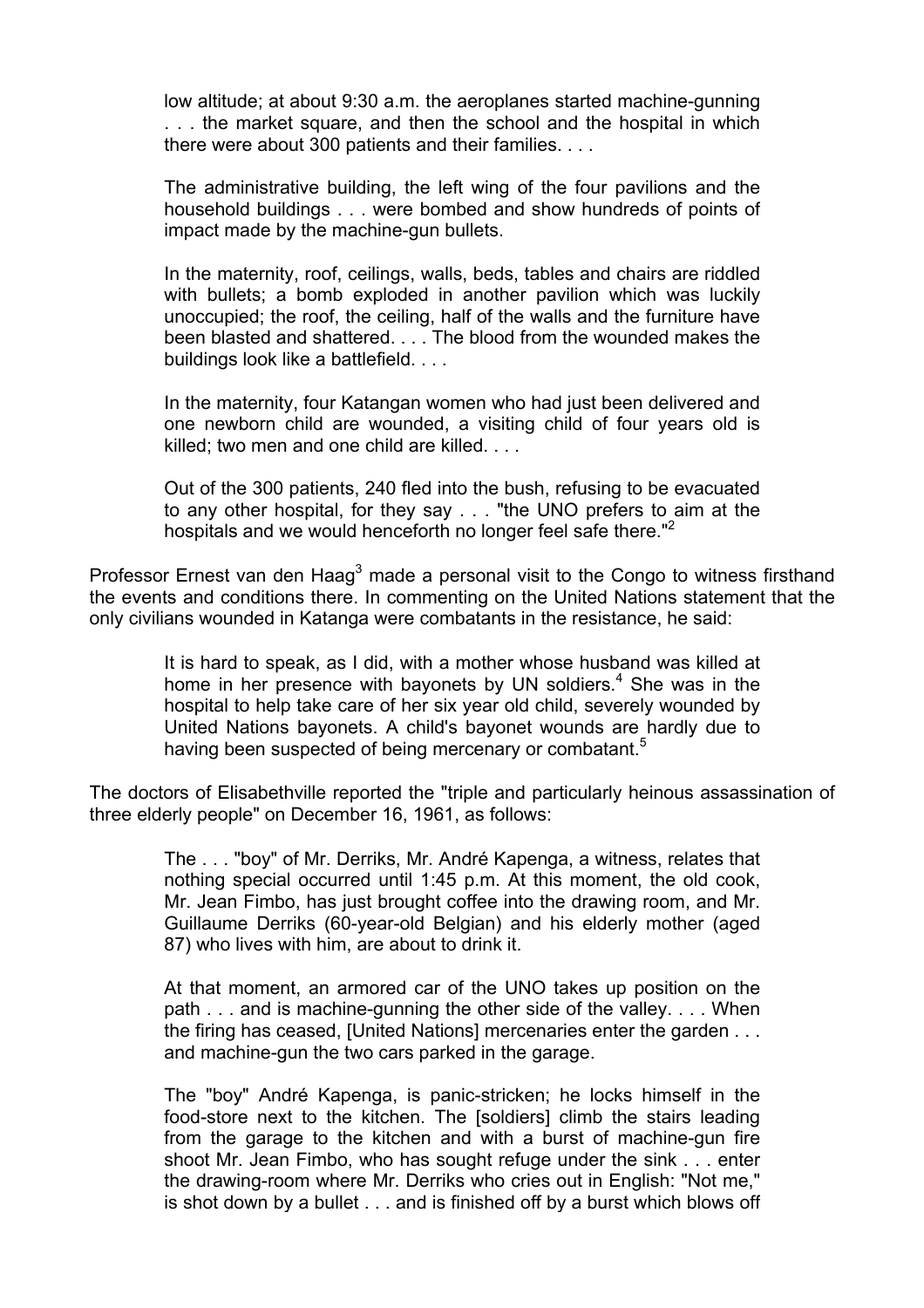half of his face and skull.

A few seconds later, a third burst hits Mrs. Derriks in the right breast . . . and in the neck. . . .

At about 5 p.m. the "boy" Kapenga hears the soldiers once more entering the villa, where they run about looting to a slight extent before leaving. Soon after, Mr. Kapenga ventures out of his hiding place and horrified at the sight of the three bodies, runs away and hides himself in a loft. $6$ 

Assistant Secretary of State for African Affairs G. Mennen Williams, speaking in Detroit, accused the Katangese government of fabricating what he called "horrendous tales of indiscriminate mayhem by United Nations troops" during their December attack on Katanga. Millions of Americans read Williams' assurances in their newspapers and were relieved. Practically no one has read Smith Hempstone's reply:

Unquestionably, the Katanga Information Service had played up United Nations atrocities, real and imagined, for all they were worth. Williams might have been in a better position to judge, however, had he spent some time in Elisabethville's Leo Deux while UN mortar shells rained down during those last days before Christmas. Every newsman there had seen civilians shelled with his own eyes. Each of us had seen Red Cross vehicles destroyed by United Nations fire. Or were all of us lying? Georges Alavet, the Swedish Red Cross representative, lay in his shallow grave in testimony that we were not. Sanché de Gramont of the New York *Herald Tribune* might well have sent Williams a few pieces of the shrapnel picked from his body after United Nations troops shot up the civilian car in which he was leaving Elisabethville.<sup>7</sup>

Much has happened since December 12, 1961. Like any point along the infinite corridor of time, it is neither the beginning nor the end. But it is a reference point, a handhold on an otherwise glass-smooth sphere too large to grasp in its entirety. The story of Katanga, its tragic struggle for freedom against the United Nations and the part that this story plays in the overall view of the United Nations itself, is so vast, so huge and overpowering that it seems impossible to find a place to begin. But, like most seemingly overwhelming tasks, it is not as important where one begins as it is that one *does* begin. To move a mountain, one must dig. December 12, 1961, is the first spade.

#### **NOTES**

1. Smith Hempstone, *Rebels, Mercenaries and Dividends* (New York, Frederic A. Praeger, Inc., 1962), pp. 190-193. Smith Hempstone, as already noted, is the African correspondent for the Chicago *News.* He has been a working journalist ever since his graduation from the University of the South (Sewanee), except for his military service in Korea. He has worked in Africa since 1956, and in 1960 was awarded the Sigma Delta Chi award for foreign correspondence. Mr. Hempstone's personal views relating to the United Nations have already been discussed in the Foreword of this book.

2*. 46 Angry Men* (Belmont, Mass., American Opinion, 1962), pp. 60-63; originally published by T. Vleurinck, 96 Avenue de Broqueville, Bruxelles 15, 1962. The majority of the forty-six civilian doctors are Belgian, but they also include Swiss, Hungarian, Brazilian,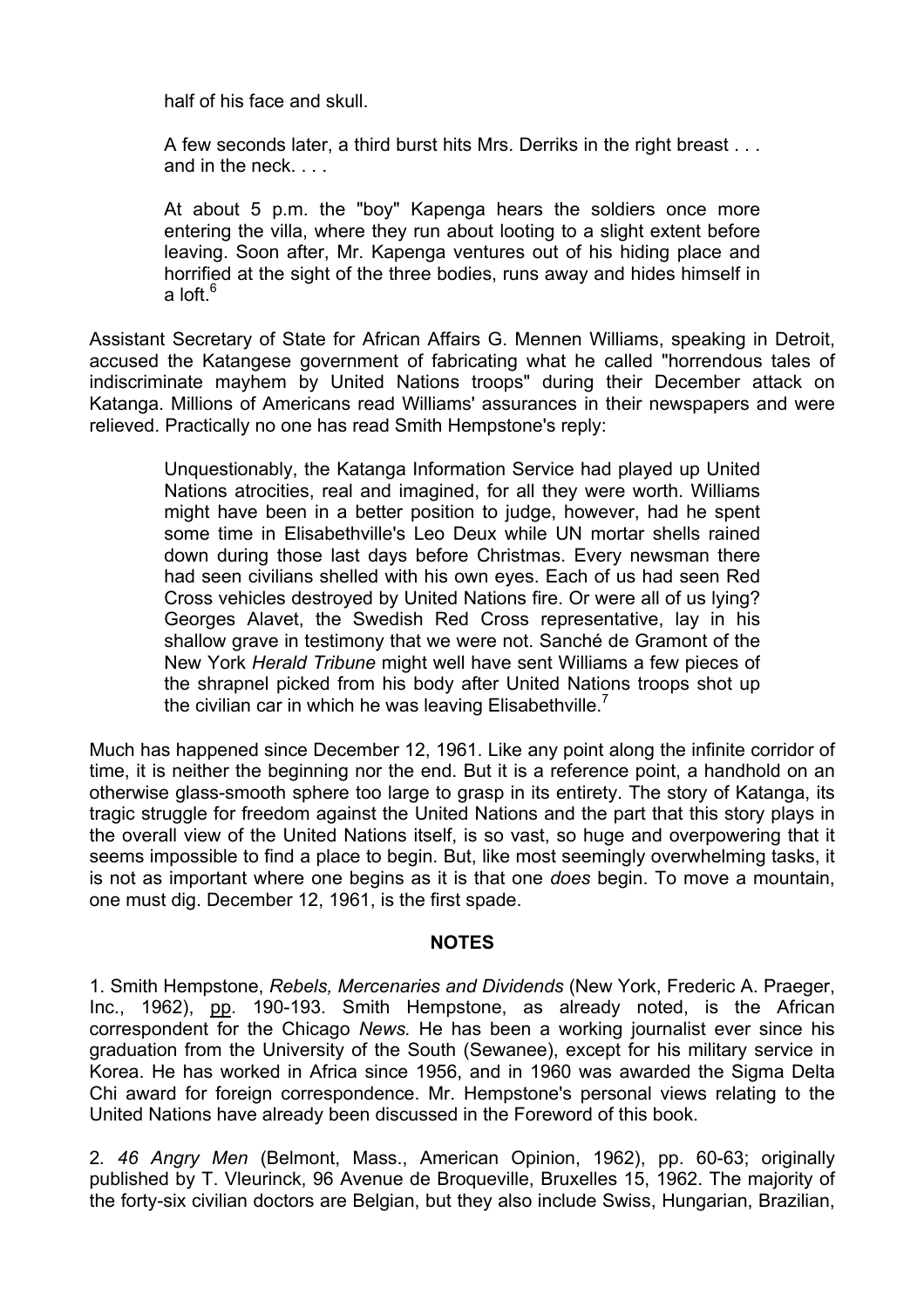and Spanish. They practice medicine in the Congo, not for profit, but for the benefit of the underdeveloped populations. The political questions did not concern them. Being doctors, they had no position to take regarding matters which they felt were solely the responsibility of the Katangese government and UN authorities. What *was* their concern, however, was the health and well-being of the population in their care. The prevention of wounds was of equal concern to them as the prevention of sickness. Consequently, they were well within their role of physicians when they issued their protest and declared: "It is not as active partisans of an independent Katanga that the civilian doctors of Elisabethville have thought it their duty to warn the world conscience, but strictly as citizens of the world, besides being bound by the Hippocratic oath which compels them to fight against death wherever it may come from."

3. After teaching at City College and the University of Minnesota, Professor Ernest van den Haag became (and still is) a member of the faculty of New York University and the New School for Social Research. He lectures widely and is the author of *Education as an Industry* and of *The Fabric of Society* (with Ralph Ross), the latter a widely used textbook in the social sciences. He has published many articles in American and foreign learned journals. Professor van den Haag is a fellow of the American Sociological Association and of the Royal Economic Society.

4. In the original source material, the nationality of the particular soldiers involved was given. It would seem unfair, however, to implicate a whole nationality when the soldiers were completely subject to UN directives. The United Nations has never apologized for the action of these men or implied that it was not responsible for their acts. In fact, it has widely praised their performance. It will be our practice, therefore, to substitute the name *United Nations* for all future references to troops of specific nationalities serving under UN command.

5. Ernest van den Haag, *The War in Katanga* (New York, American Committee for Aid to Katanga Freedom Fighters, 1962), p. 11.

6*. 46 Angry* Men, pp. 27-29.

7. Hempstone, pp. 221-222. For Williams' statement see "Those Angelic UN Soldiers," Chicago *Tribune* (December 28, 1961).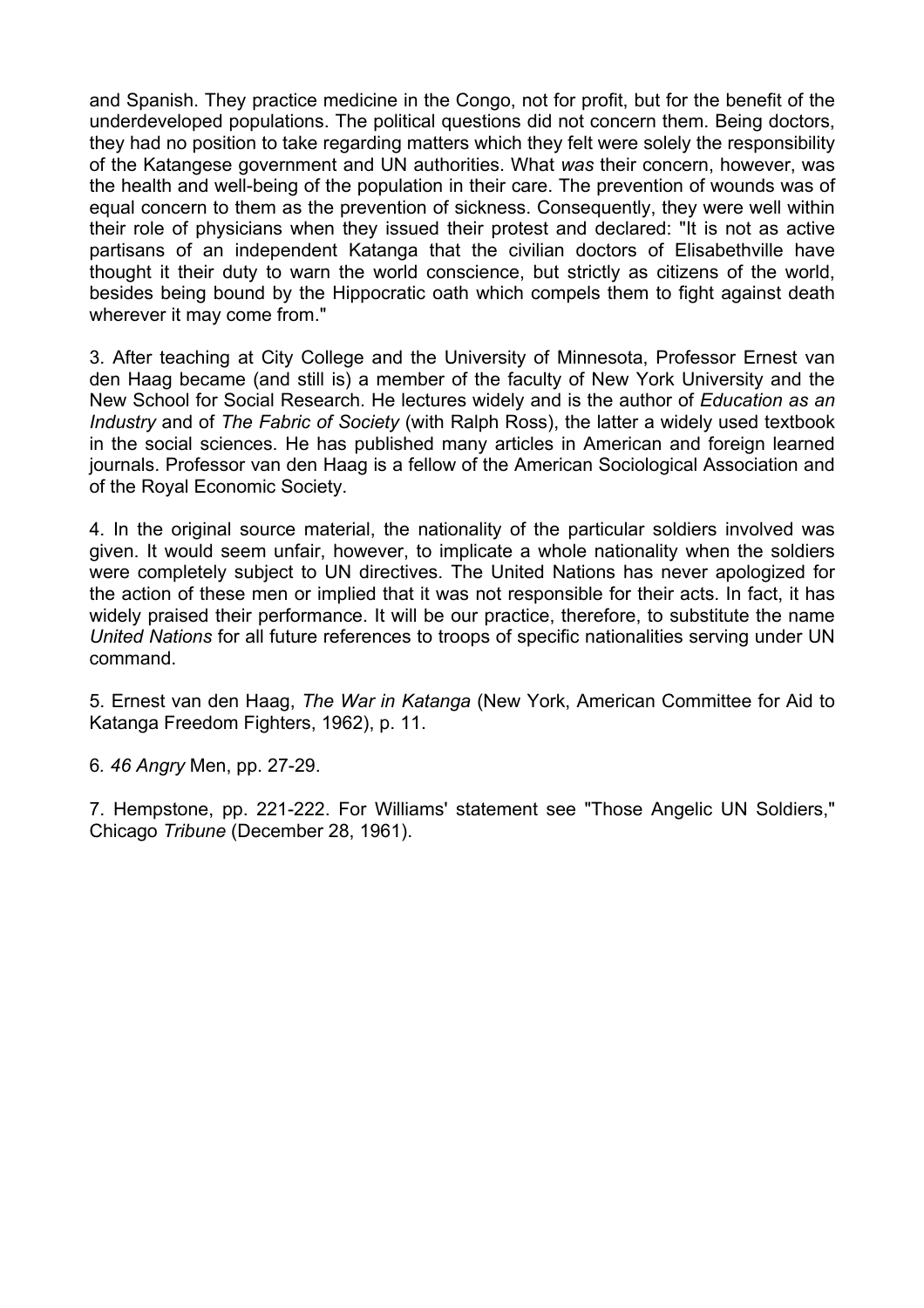*If the Congo does go Communist, it will not be because of Soviet strength or because the Congolese people want Communism; it will be because of UN policy in the Congo and because of the perverse following that induces us to support this policy with our prestige and our money.*

Senator Thomas Dodd, November 1962

# CHAPTER TWO: PROLOGUE TO TRAGEDY

To fully understand this Christmas tragedy in Katanga, one must be familiar with at least a few events and personalities that were the principal parts of the prologue. It is not necessary to go into the rich and interesting history of Africa itself over the past two or three centuries, although such an exercise would undoubtedly be intellectually rewarding. Nor is it necessary to catalog the vast and varied mineral wealth of Africa and particularly of Katanga. Let it suffice to say here that such wealth is considerable. It is undoubtedly one of the factors which has caused behind-the-scenes manipulators from both East and West to bring their full influence to bear on the international "front men" who have seemingly shaped the events in Katanga. $1$ 

In fact, we need only go back a few years in time and concentrate our attention on a rather small number of actors in this tragic play. We can safely ignore the cast of millions and the supporting roles of hundreds of walk-ons and bit players who have paraded across the stage. Most of these either have been written into the play to dazzle the critics or else they were never really part of the play at all--just a collection of stagehands and stand-ins who were accidentally caught in the shifting spotlight.

Let us set the stage. The date is now June 30, 1960. For many months radio stations in Red China, Communist Czechoslovakia and Romania have been beaming inflammatory propaganda broadcasts into Africa, attempting to agitate the populations into active support for the traditional Soviet program of anticolonialism.<sup>2</sup> As defined by the Communists, this slogan means to break away all colonial holdings from non-Communist countries like Belgium, Portugal, France, and England. The Communists, of course, are not acting out of humanitarian instincts when they do this. Their purpose is twofold. First, they know that breaking away these colonial holdings will unavoidably weaken the non-Communist countries that have them and depend on them for much of their economic viability and, to some extent, for their military national security. The second reason is that a newly-emergent government with its inexperienced leadership is relatively easy to infiltrate and subvert to the cause of international Communism. So, in one fell swoop the Communists' program of anti-colonialism not only weakens their enemies but also provides them with golden opportunities to capture still more of the earth's terrain and population. Needless to say, the Communists are not interested in discussing the granting of independence to their own colonial holdings, the captive nations behind the iron curtain.<sup>3</sup>

Be that as it may, by mid-1960 the worldwide Communist drive of "anti-colonialism" had reached an all-time high. The Communist press in America was repeatedly instructing its readers to whip up mass popular support for the cause. All those who questioned the wisdom of this trend were branded "imperialists" and their comments were buried in an avalanche of emotionalism. "Exploitation," "cruel and inhuman treatment of the natives,"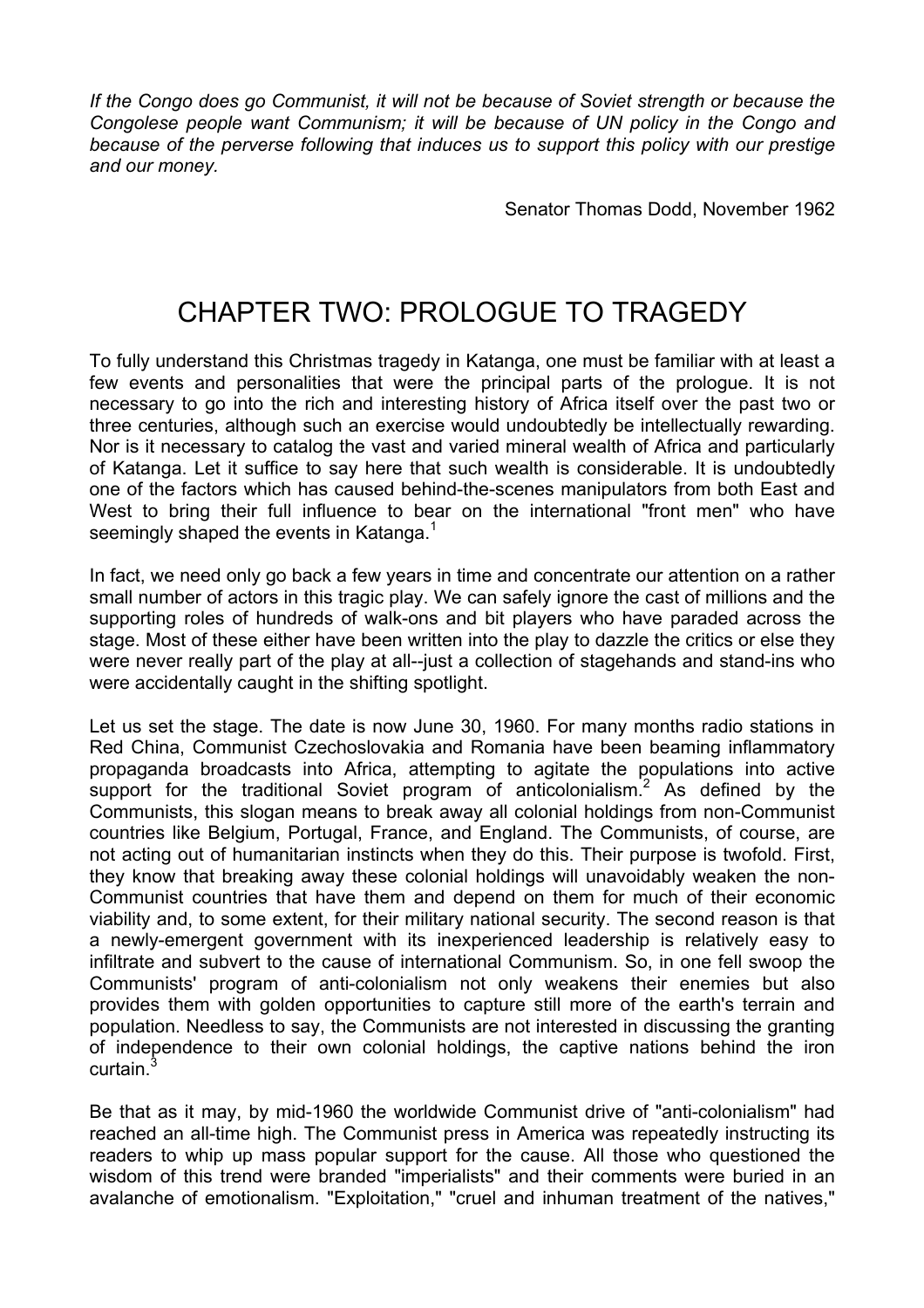and "humanitarian consideration" were phrases shouted at anyone who doubted the wisdom of granting immediate independence to colonial areas. The great advances that had been made, the miraculous transplanting of civilization into regions totally primitive and savage, the progress that had been made in the cultural and educational levels of natives even in the bush country--these and many other considerations were rarely mentioned. Apparently they were not thought to be as good a vehicle for selling newspapers or gaining acclaim at the lecturn as the more sensational stories of exploitation and profiteering.

In keeping with the prevailing mood, Communist and Afro-Asian delegates at the United Nations had initiated a series of resolutions calling for the immediate independence of the Belgian Congo. The United States also went on record in favor of this position and exerted no small amount of pressure on the Belgian government to comply. Finally, after a few sporadic anti-colonial demonstrations in the Congo, Belgium yielded to international pressure .<sup>4</sup> On June 30, 1960, the Congo was granted independence.

The first character of importance to appear on-stage is one Patrice Lumumba. What kind of a man was he? What were his motives? His objectives? These questions can be answered succinctly. He was a deranged and degenerate dope addict; he was a willing agent of the Communists; he worked tirelessly to bring chaos, anarchy and bloodshed to the Congo as the necessary first stage toward his ultimate goal of complete and unlimited dictatorship with himself nominally at the top and with Communist power to back him up.

This may come as quite a shock to many who remember the glowing praises sung for this man a few years ago in the highest echelons of our Government and in our communications media. But for the skeptic who still can't quite bring himself to believe that government officials and news editors ever could be mistaken, let the record speak for itself.

It was well known that for at least two years the Soviets had been supplying Lumumba with arms, ammunition, military vehicles and other necessary supplies to insure an appropriate spontaneous" uprising of the people against their "colonial-imperialist masters." In addition to the hardware, they provided \$400,000 a month with which to buy followers and provide them with the little extras that insure loyalty, such as cars, extravagant parties, and women. Lumumba's Communist backing was widely acknowledged and had been described in detail in both the House of Representatives and the Senate.<sup>5</sup>

Writing in the Brooklyn *Tablet* on April 15, 1961, Bishop Fulton J. Sheen said:

Lumumba set up a Communist organization among his fellow tribesmen, the Batetelas, making them believe that he was the incarnation of his ancestors. During the elections, Lumumba's troops destroyed most of the ballot boxes of the other candidates . . .. The plans for the Communist revolution in the Congo were prepared in Prague, and in the first three months, Lumumba carried out the first three points of the plan: to organize mutiny in the army; put the blame on the Belgians; organize a terrorist regime.<sup>6</sup>

Although few Americans knew it at the time (or know it even now) evidence of Communist support for Lumumba was so plentiful and undeniable that Secretary-General Dag Hammarskjold felt obliged to reassure the non-Communist world that Soviet aid to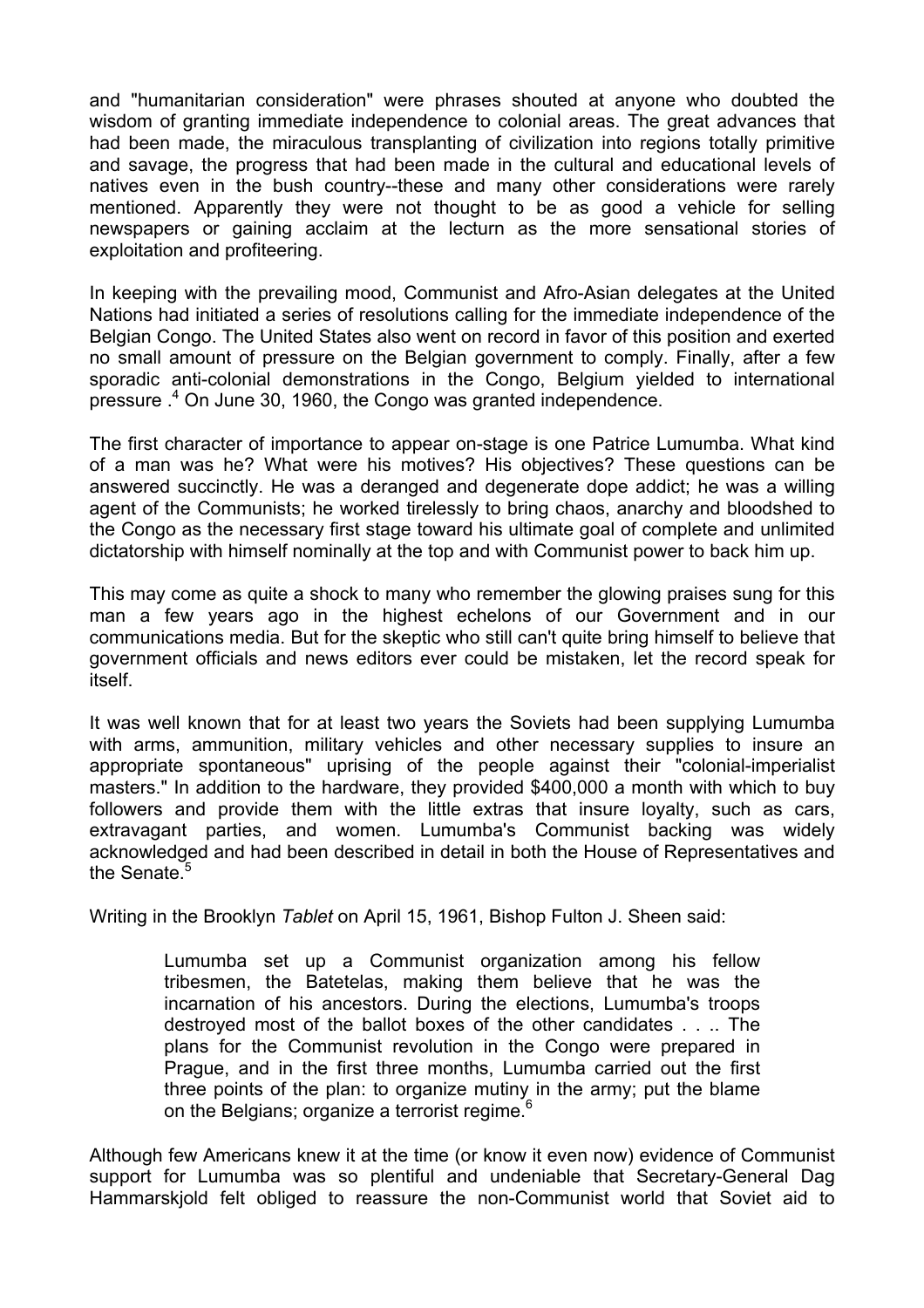Lumumba was actually in support of United Nations policy, and therefore presumably quite all right.<sup>7</sup> Even Conor Cruise O'Brien, chief United Nations representative in Katanga, admitted that the Soviets had given Lumumba 100 trucks, 29 transport planes and 200 technicians.<sup>8</sup> These figures, of course, were an underestimation. For one thing, they did not include the more than two hundred Russian and Czechoslovakian "diplomats" who were by then swarming all over the Congo.<sup>9</sup> And finally, as revealed later by Colonel Joseph Mobutu, who had been serving under Lumumba, Red China had promised Lumumba  $$2,800,000$  in aid.<sup>10</sup>

Lumumba had written: "if necessary, I shall not hesitate to call in the DEVIL $^{11}$  to save the country. . . . I am convinced that with the unreserved support of the Soviets, I shall win the day in spite of everything!"<sup>12</sup>

Joseph Yav, a former Lumumba associate and economics minister of his government until July 17, 1960, made the following statement to Philippa Schuyler, an American reporter in the Congo at the time of independence:

Yes, Lumumba *is* a Communist! I know it. I have proof. This does not mean Lumumba understands the ideological theories of Communism or its intellectual background. He's never read *Das Kapital.* He went Red not for mental convictions but because he was bought. On his visit to Russia and East Germany, he was given money, presents, girls and lavish hospitality. He never looked behind the glitter to see the real foundation of these slave states.<sup>13</sup>

This, of course, is the general pattern of recruitment into the Communist party in those parts of the world where there is not a sufficient group of so-called "intellectuals" from which to draw. The Communists much prefer the intellectual type since they are more easily ensnared and it is less expensive to keep them hooked on the party line. But in Africa they have to use money and flattery to accomplish what intellectual deception and flattery will accomplish for them in the more "advanced" countries. This point was graphically brought home by Gabriel Kitenge, national president of the Congolese Union party, when he told the same reporter:

The Communists have bribed scores of Congo political leaders-with trips, girls, gifts, cars and flattery.

The Congolese never rose above lower-middle-class living under the Belgians. So they are hungry for luxuries. They will do anything for luxuries. Ideologies and principles are vague and far off to them; it's the eloquent message of material things that they listen to. . . .

I have tried to tell American consular officials here of the grave danger that the Congo will go Red after independence, but they don't listen to me.

I beg of you, tell your newspaper readers in America of the grave Communist menace that threatens here. Beg them to pressure their congressmen in Washington to do something about it!

Don't let the West abandon us!<sup>14</sup>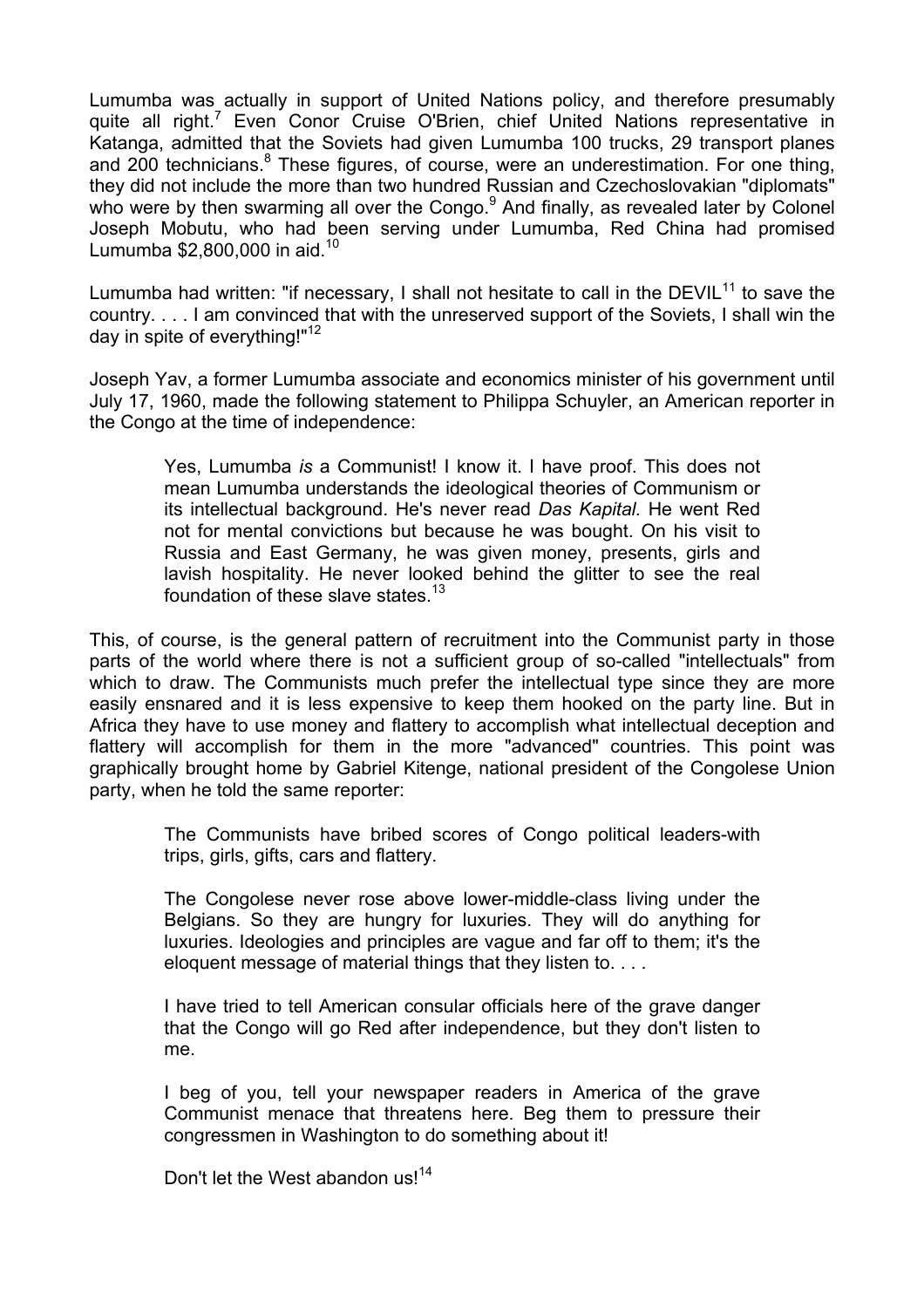If further evidence is needed of the bond between Lumumba and his Communist masters, one need only note that Khrushchev changed the name of the Peoples Friendship University near Moscow to the Patrice Lumumba Friendship University in honor of this "great African leader."<sup>15</sup>

The Arabs were the first to introduce hashish cultivation to the Congo. It has since become one of the chief vices throughout the entire region. Lumumba was well acquainted with the custom. Stewart Alsop of the *Saturday Evening Post* summed it up when he said: "The notion that Lumumba was worshipped by Congolese masses was a myth. Lumumba was an accomplished demagogue, when he found the time between bouts of gin-drinking and hashish-smoking. . . . He was also roundly hated for many reasons, most of them good."16

Lumumba's character and Communist loyalties will be revealed even further as the Congo tragedy unfolds. But this is a fairly accurate description of the man for whom Washington rolled out the red carpet.

Moise Tshombe was the second protagonist on our stage to receive world attention, though not the same type Lumumba received. To start off with, Tshombe was an anti-Communist--a handicap he never quite overcame in the American press. He was almost universally depicted as "shrewd," "a Belgian puppet," "opportunistic," and the usual journalistic innuendoes carefully designed to turn public opinion against a person about whom nothing specifically bad can be found. The truth of the matter is that Tshombe is the son of a successful African merchant, has earned a college degree, is a devout Christian, and had the overwhelming support and respect of the people who elected him to the presidency of Katanga. Not only is he a staunch anti-Communist, he is an ardent advocate of the concepts of limited government and the free enterprise system. He is a student of history and a great admirer of the success of the American experiment. He fully understands the wisdom of the traditional American political system of checks and balances with a further division of power between the Federal Government and the states. Explaining his views, he said: "We would like something rather on the American model. We are willing to have a federal president and to give the central government control of the army, the customs and that sort of thing."<sup>17</sup>

Even after the United Nations had initiated a bloody war against Katanga to force it to abandon this position, Tshombe held firm. Returning to Katanga after the December United Nations attack, he said, "Katanga must be unified with its brothers in the Congo but remain sufficiently free so that its fate will not be sealed on the day the shadow of Communism spreads over this country."18

With this background in mind, it is not hard to see why Tshombe was anathema to the Communists. Khrushchev ranted, "Tshombe is a turncoat, a traitor to the interests of the Congolese people."<sup>19</sup> It is interesting to note that Tshombe was also anathema to U.S. officials. While wining and dining almost every Communist dictator on the face of the earth from Khrushchev to Tito to Castro to Lumumba, our State Department flatly refused to grant a visa for Tshombe to enter the United States.<sup>20</sup>

Plans for complete chaos in the Congo had been well laid. Many uneducated Africans were told that just as soon as independence came they would automatically own all the property of the white settlers--and the settlers too! One of the campaign promises made by Lumumba was that the Congolese could have all of the European women they wanted after independence. $21$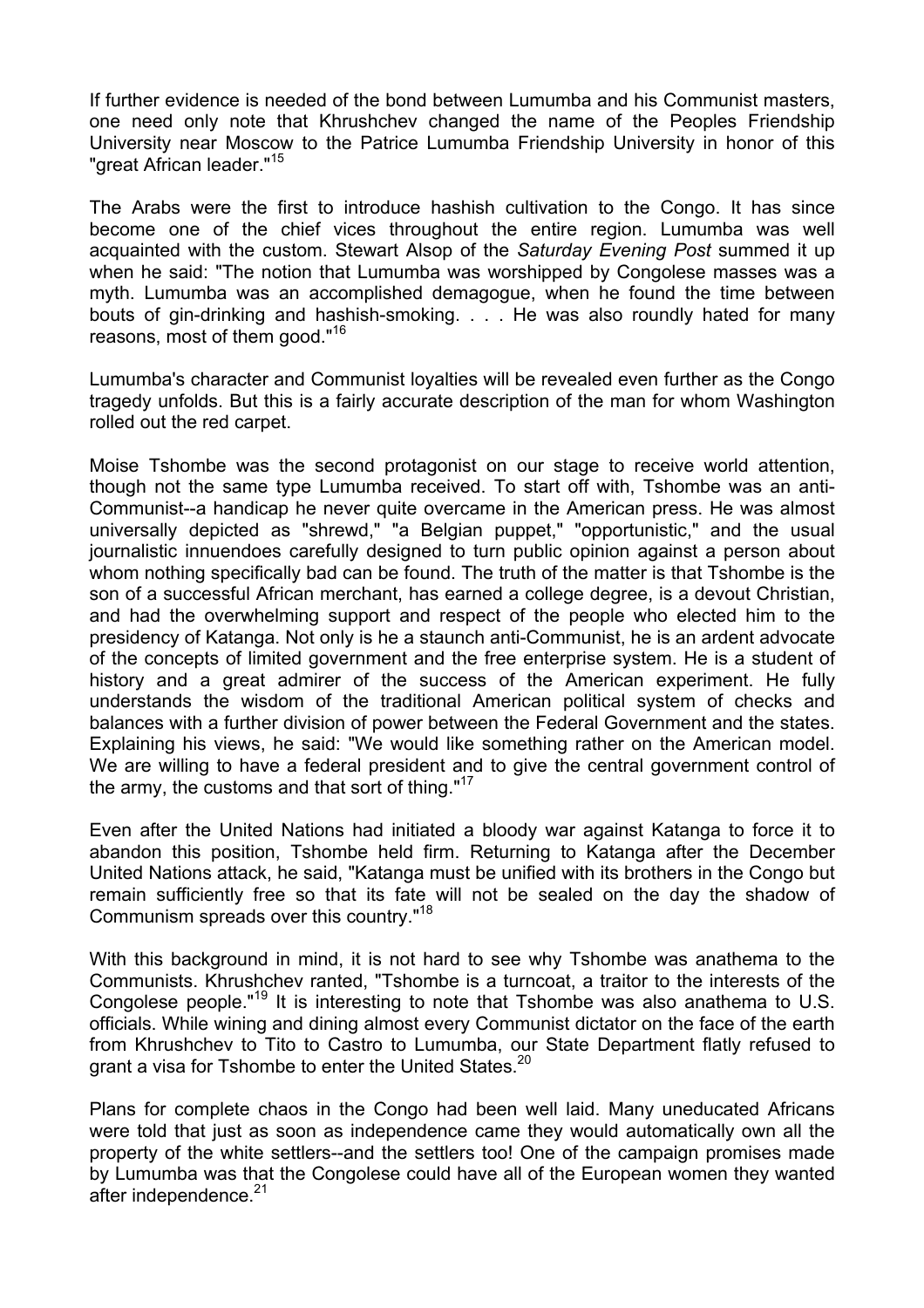It did not take very long. A few days after independence, the Congolese army mutinied against its Belgian officers. Lumumba reacted immediately by discharging the officers and expelling them from the country. He promoted every one of the mutinous soldiers at least one rank and moved up several to the level of general. All men received a substantial pay raise. The lowest paid soldier was getting about twice that of an American GI of equivalent rank. Devoid of professional military command and whipped up by Lumumba and his followers, the Congolese army went on a spree of plunder, murder and rape. European residents fled in terror by the thousands leaving behind their homes, their possessions, their businesses, and everything they had worked for. Currency was frozen and most of them left with only a hastily packed suitcase.

Few Americans understood what was going on. Their news sources did not help them much. All attention was focused on the pictures of crying women being helped off planes and the sensational accounts of widespread rape. We were not given any insight into why this chaos had happened or who had triggered it. It was made to appear as something that just happened. Editors by the droves speculated, "Well what can you expect? After all those years of exploiting the natives, the Belgians are just reaping the harvest that they themselves have sown."

Newswoman Philippa Schuyler shed a little light on how it "just happened" when she reported:

They had been maliciously egged on to start the disorder. In the wee hours of July 9, someone rushed into the barracks shouting, "Come and fight! The whites are about to attack you! You're about to be killed!"

No one was attacking the soldiers. It was a deliberate lie, with frightful consequences."<sup>22</sup>

The Reverend Mark Poole of the Luluabourg Presbyterian Mission and other missionaries in the Congo confirmed that the outbreaks of violence were undoubtedly Communist inspired and that they were too widespread and well coordinated to have just happened by chance  $^{23}$ 

As soon as word of the chaos reached Brussels, Belgium ordered its troops back to the Congo to protect the lives and property of its citizens there. In a fit of rage Lumumba officially declared war on Belgium and called on the United Nations for military help against Belgian intervention. The United Nations complied, as we shall see. At the outset, however, Belgium called on its NATO friend, the United States, for help so that it could not be accused of trying to perpetuate its influence in its former possession. Washington refused, saving it would rather act through the United Nations. Khrushchev lashed out against the Belgians, calling them "criminal aggressors." The very same day, July 14, 1960, the United States delegation at the United Nations sided with the Soviets in a resolution stoutly condemning Belgium, demanding immediate withdrawal of her troops, and authorizing the United Nations to send troops of its own to assist Lumumba.<sup>24</sup> Within four days, the first four thousand United Nations troops were flown into the Congo by U.S. Air Force planes. Many additional thousands were on the way. By July 23 most of the Belgian troops had withdrawn. The territory was now in the hands of Lumumba's mutinous army and the United Nations "peace-keeping" forces.

The plunder and rape continued and spread. Smith Hempstone reported: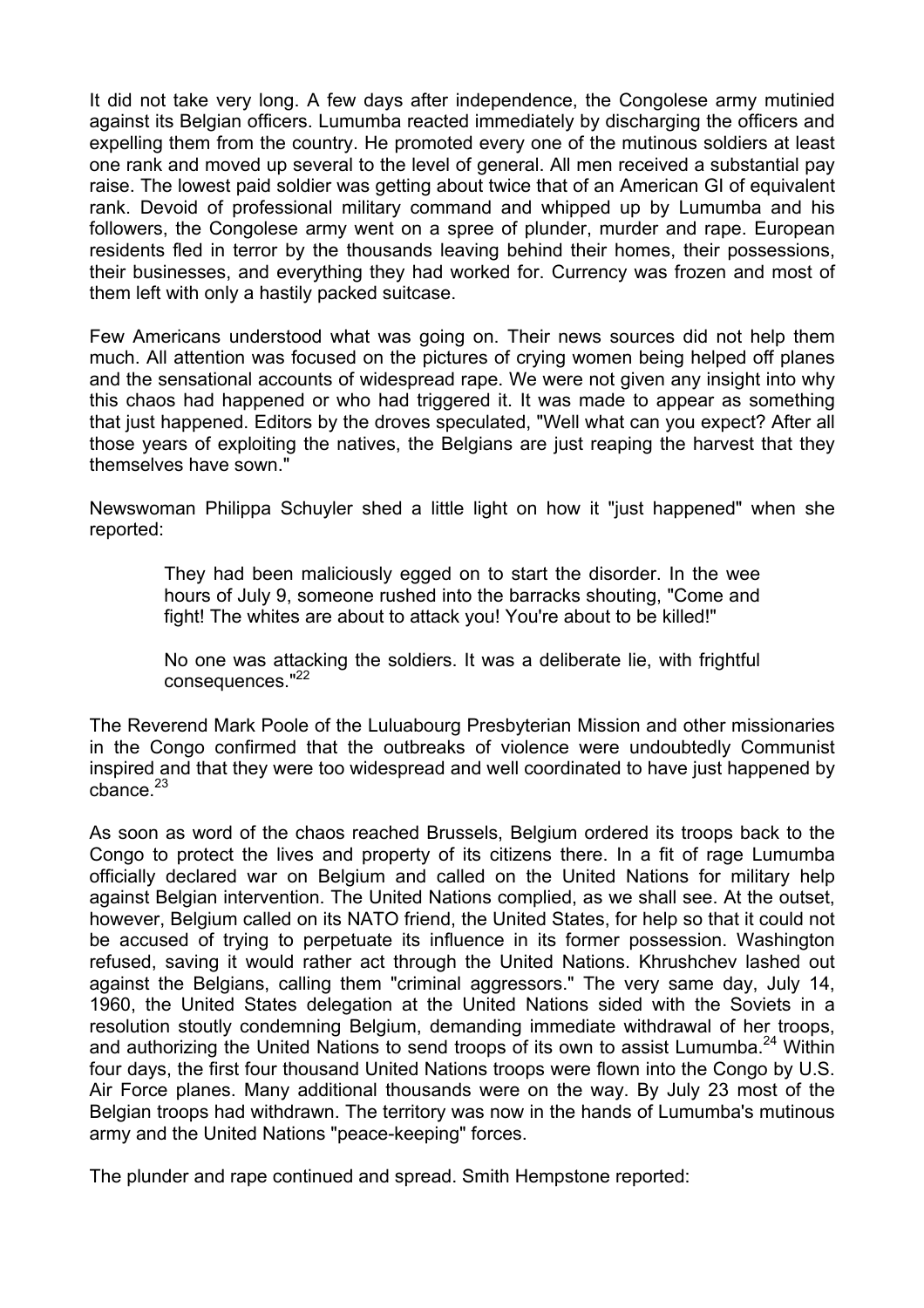Not only was the United Nations singularly ineffective in reestablishing order in these regions but it did little to assist in the evacuation of terrified white women and children from these provinces. The United Nations had planes available to evacuate to Stanleyville Gizengists [supporters of the Communist Antoine Gizenga] who felt themselves in danger in areas under the control of the Leopoldville Government. But it showed little interest in evacuating whites from Stanleyville. . . . If a Lumumbist was maltreated, a general outcry could be expected from the Communist bloc, the Afro-Asian nations, and from liberal circles in Britain and America. If a white woman was killed or molested. . .it made little difference.<sup>25</sup>

Newswoman Schuyler reported:

. . . a uniformed rabble was ruling Stanleyville--there was continual extortion, brawling, beating and arbitrary arrests. Portuguese and Greeks had to pay as much as \$60 to drunken soldiers to avoid arrest. Passengers arriving at Stanleyville's airport were met with a bayonet in the stomach, while Congolese loafers would scream, "We are the masters!" Congolese seized European cars right and left while UN Colonel Yohanna Chites said he could not intervene.26

The following account appeared in the New York *Daily News* under the heading "Congo Rebels Attack UN Train, Slay Kids":

Hundreds of rebel Baluba tribesmen yesterday massacred at least 20 Africans in three attacks on a UN guarded train taking school children home for a New Year's vacation. . . . Scores of others were injured and many passengers kidnapped by rebels after the attacks in Southern Katanga. . . . The train left Elisabethville . . . with some 300 passengers, including 100 children, and a strong guard of UN troops. But, when it reached Kamina . . . in western Katanga, only 40 people were aboard. . . . At Luena, three passengers were killed, many were kidnapped and the station was pillaged. Several African women passengers . . . were raped. At Bukama, waves of tribesmen attacked the train again with spears, clubs, rifles, bows and arrows and machetes, killing 17 passengers and kidnapping many more. A spokesman said that the 17 persons who died at Bukama "were killed under the eyes of the UN."

Roger Nonkel, the assistant high commissioner of Sankuru in Kasai province, stated:

The UN are unable to restore order, and what is more, they are not even trying.

In August, I asked help for Lusambo from Colonel Lasmar [chief of UN troops in Kasai]. . . . I told him that with fifty UN soldiers I could prevent war between the Batetela [Lumumba's tribe] . . . and the Baluba.

He answered me coldly: "Let them kill themselves."<sup>27</sup>

The Communist plan for taking over the Congo was progressing as planned. Step one: Capture control of the leadership at the top. Step two: Bring about utter and complete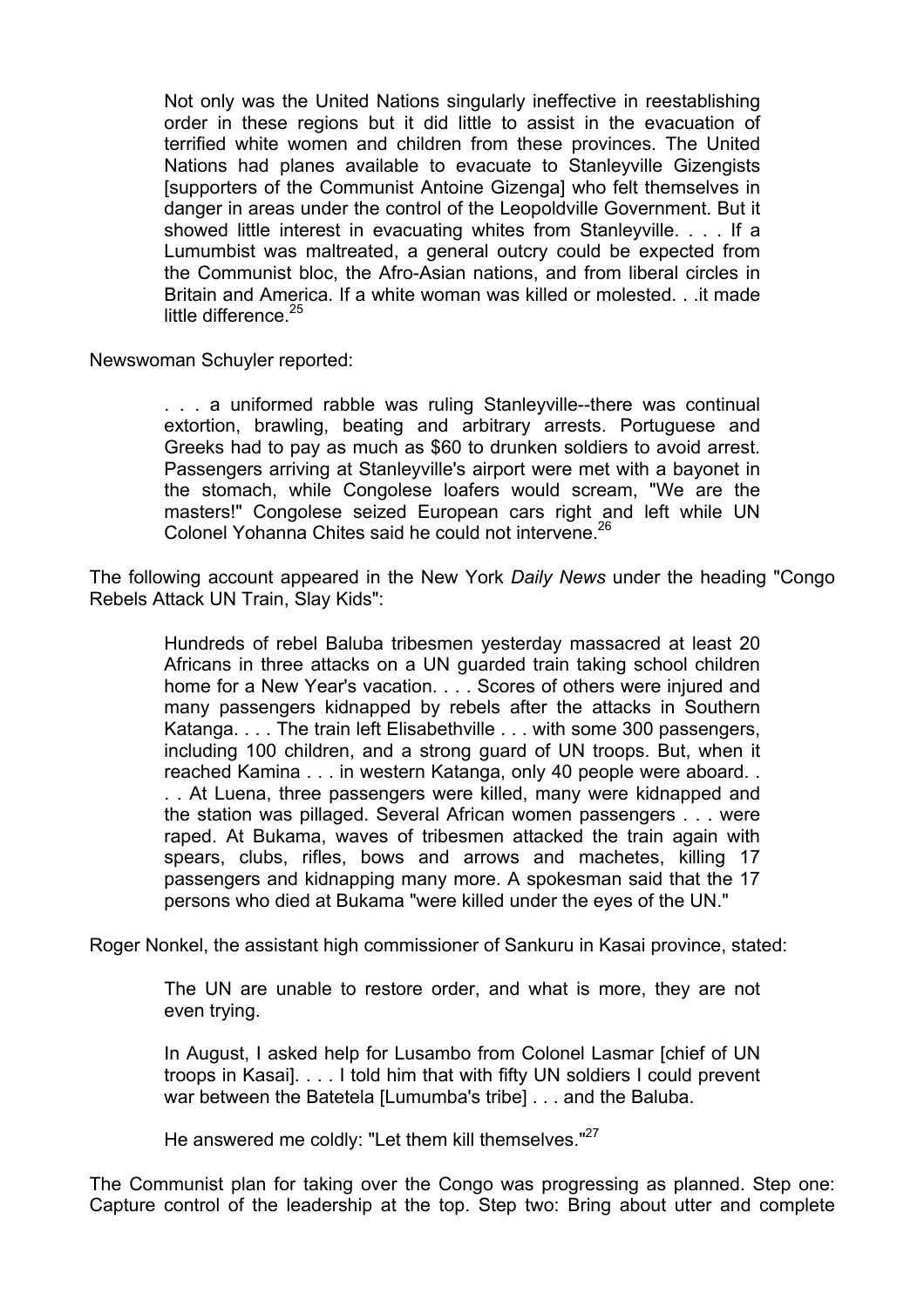chaos to justify the harsh police-state measures which must be used to establish firm dictatorial rule. Step three: Put the blame on non-Communists. Step four: Maneuver as many non-Communists as possible into actually doing the dirty work for them. Now came the visible beginnings of step number five, the police-state measures themselves.

On August 2, 1960, the Congolese central government decreed that any Belgian business which had been abandoned during the mayhem would be confiscated by the state unless reclaimed within eight days.

The Congo's largest and most influential newspaper *Le Courier d'Afrique* was seized by the government, forced to shut down, and its editor was thrown in jail for printing critical remarks about Lumumba. The editor was finally expelled to Belgium and the paper resumed operation with a more "acceptable" editorial policy.<sup>28</sup>

Lumumba moved swiftly to consolidate his totalitarian control. On September 15 he issued the following lengthy and highly revealing directive to the heads of the various provinces throughout the Congo:

*SUBJECT: Measures To Be Applied During the First Stages of the Dictatorship.*

Sir,

I have the honour and the pleasure to inform you that with a view to the rapid restoration of order in the country, the House of Representatives and the Senate [of the central government], meeting in special session on 13 September of this year, decided to grant the government full powers.

*Full powers* should be understood to mean that the government is free to act as it thinks fit in all respects, for the purpose of suppressing abuses, disorders and any action which is contrary to the will of the government over which I have presided legally since the attainment of independence by the Congo. . . .

The most effective and direct means of succeeding rapidly in our task may be summarized as follows:

1. Establish an absolute dictatorship and apply it in all its forms.

2. Terrorism, essential to subdue the population.

3. Proceed systematically, using the army, to arrest all members of the opposition. I will be personally responsible for those at Leopoldville including the Head of State and his close supporters. A few weeks ago, in view of the present situation in Katanga and Sud-Kasai, I sent the National Army to arrest Tshombe and Kalonji and even to kill them if possible. . . .

4. Imprison the ministers, deputies and senators, who sometimes abuse their parliamentary immunity. In such a case I should be glad if you would not spare them but arrest them all without pity and treat them with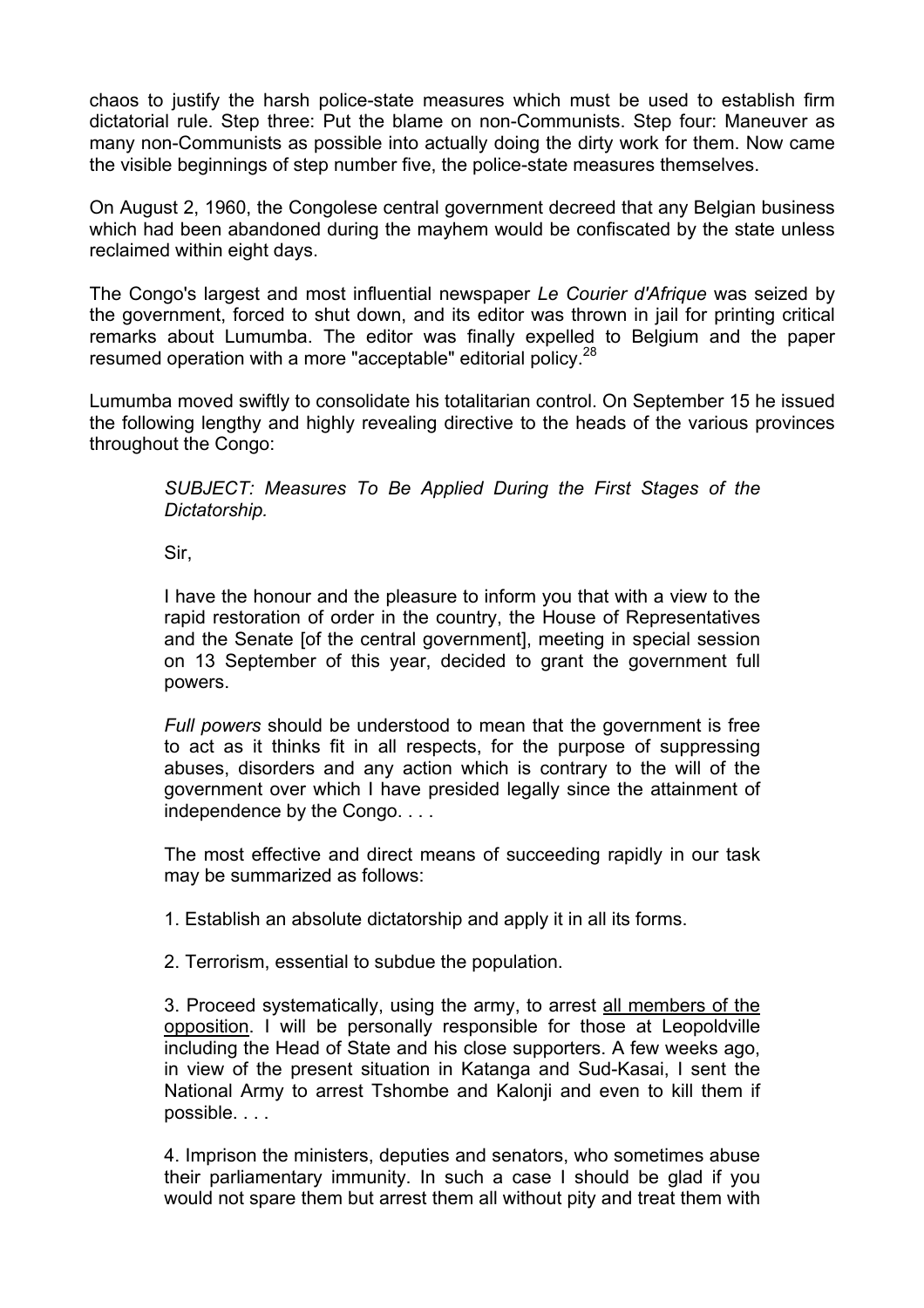ten times more severity than ordinary individuals.

5. Revive the system of flogging and give the rebels 10 lashes, morning and evening, for a maximum of 7 consecutive days.

N.B. Double the number in the case of ministers, senators, and deputies, reducing the number gradually according to the condition of each individual.

6. Inflict profound humiliations on the people thus arrested, in addition to the obligatory treatment described above. For example, strip them in public, if possible in the presence of their wives and children. Make them carry heavy loads and force them to walk about in that state. In case of such a walk, however, drawers may be worn.

7. In view of the seriousness of the situation of the country, which is in danger of sinking into anarchy, it would be well to imprison repeated offenders in underground cells or prisons for at least six months, never allowing them out to breathe fresh air.

N.B. If some of them succumb as a result of certain atrocities, which is possible and desirable, the truth should not be divulged but it should be announced, for instance, that Mr. X has escaped and cannot be found.

8. Those who do not succumb in prison should not be released for at least a year. In this case they shall be exiled to a country to be determined by me in agreement with certain foreign countries which have already signified their agreement in principle.

Some of the provincial presidents will say that the measures described are severe. In reply I would point out to them that certain politicians have attained power by means of dictatorship. Moreover, the measures of execution that I have indicated above constitute only the first stage of the basic regime that we hope will succeed in the Congo. The second stage will be to destroy anyone who criticizes us. . . .

In conclusion, I would point out that this letter should be communicated only to those authorities under your orders in whom you have entire confidence.

> (signed) P. LUMUMBA Prime Minister<sup>29</sup>

A few months later, Lumumba issued a follow-up memorandum which said: "Get to work immediately and have courage. Long live the Soviet Union! Long live Khrushchev!"<sup>30</sup>

When Lumumba came to the United States he was royalty received on behalf of the American people by President Eisenhower who even had him stay in the official presidential guest house. He conferred with Henry Cabot Lodge, Dag Hammarskjold and Christian Herter, then our secretary of state. $31'$  And a few weeks later, Eisenhower announced that be had sent the first five million of an expected 100 million dollars to Lumumba to help the Congo meet its most pressing needs.<sup>32</sup>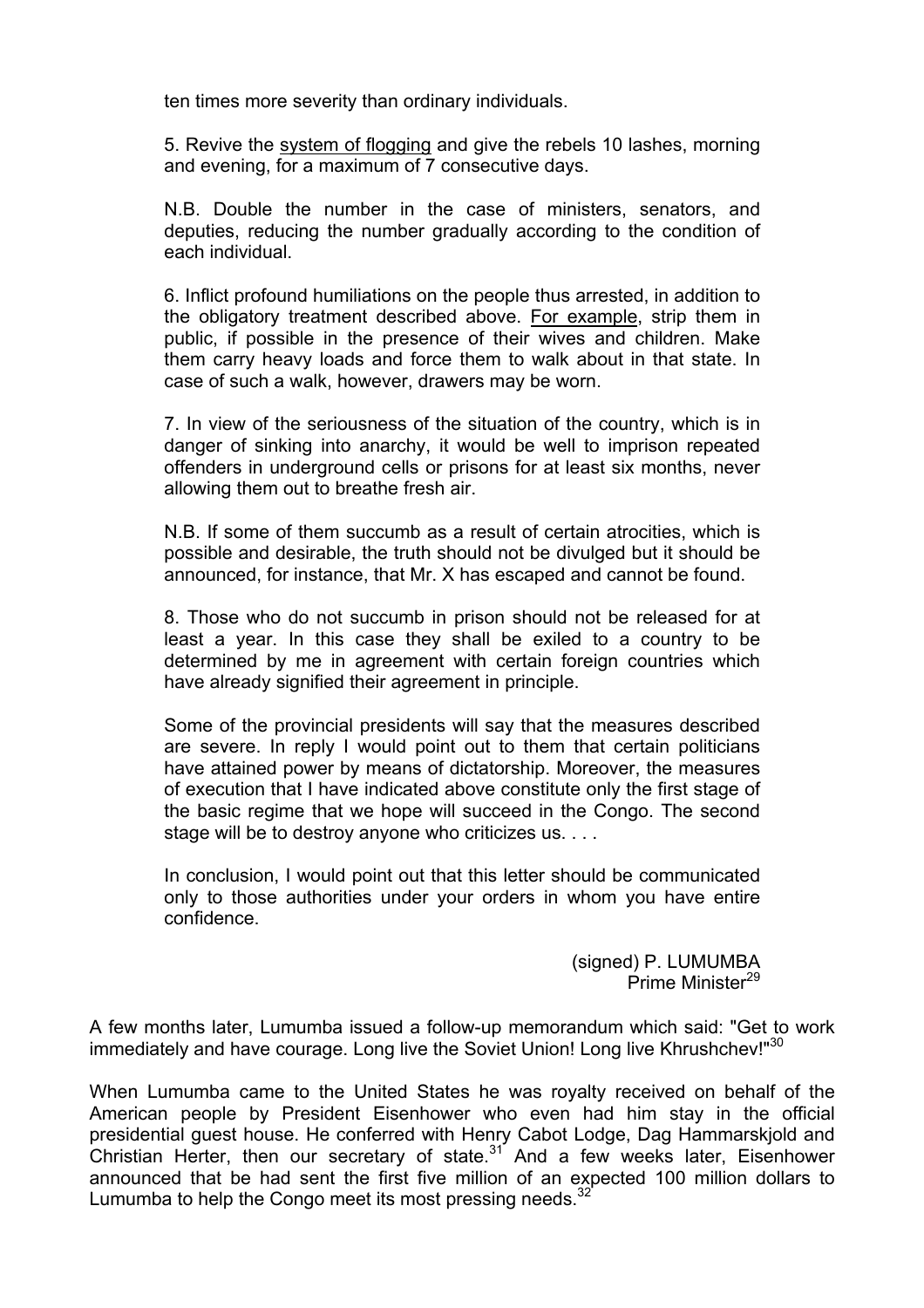1. For background see Congressman Donald C. Bruce, "Is Katanga on the Auction Block?" *Congressional Record* (September 12, 1962).

2. Pieter Lessing, *Africa's Red Harvest* (New York, The John Day Company, Inc., 1962), p. 13. Pieter Lessing was born and educated in South Africa. He comes from an old Afrikaans family (descendants of early Dutch settlers in South Africa). He was a war correspondent during the Second World War, and has since served as a foreign correspondent for various British and American news services, including the BBC and the *Christian Science Monitor*. He has lived in many countries and has spent a considerable amount of time behind the iron curtain. He has also traveled extensively in Africa.

3. In 1920 Stalin wrote: "We are for the secession of India, Arabia, Egypt, Morocco, and the other colonies from the Entente, because secession in this case would mean the liberation of those oppressed countries from imperialism, and a weakening of the position of imperialism, and a strengthening of the position of the revolution. We are *against* the secession of the border regions, a weakening of the revolutionary might of Russia, and a strengthening of the position of imperialism." Stalin, A *Collection of Articles on the National Question* (October 1920), author's preface. Republished in *Selected Works* (1953), vol. 4, pp. 385-386.

4. In all fairness, it should be noted that there were and are many sincere Africans who had no ulterior motives in wanting independence. They believed what the Communist radio and press told them--that they would lead better and fuller lives after independence. Some of them, too, had very real grievances against the Belgians. But the fact remains that very little support for independence came-from the Congo itself. Practically all of it came from outside interests.

5. Senator Thomas Dodd, *Congressional Record* (August 3, 1962). Also, Congressman Donald C. Bruce, *Congressional Record* (September 12, 1962).

6. Statement by Bishop Fulton J. Sheen in the *Tablet* (Brooklyn, April 15, 1961). Entered in the *Congressional Record* by Congressman Donald C. Bruce (September 12, 1962).

7. Hempstone, p. 123.

8. Conor Cruise O'Brien, *To Katanga and Back* (New York, Simon & Schuster, Inc., 1962), p. 93.

9. Lessing, p. 142).

10. "Bare Red Plot by Lumumba," Chicago *Tribune* (November 2, 1960)

11. *There is much evidence to indicate that "devil" is actually a code name used by African Communists when referring to the Soviet Union.*

12. *Serious and Irrevocable Decisions Reached by the Government of the Republic of the Congo,* UN document (A/4711/ADD 2 (March 20, 1961), pp. 41-42.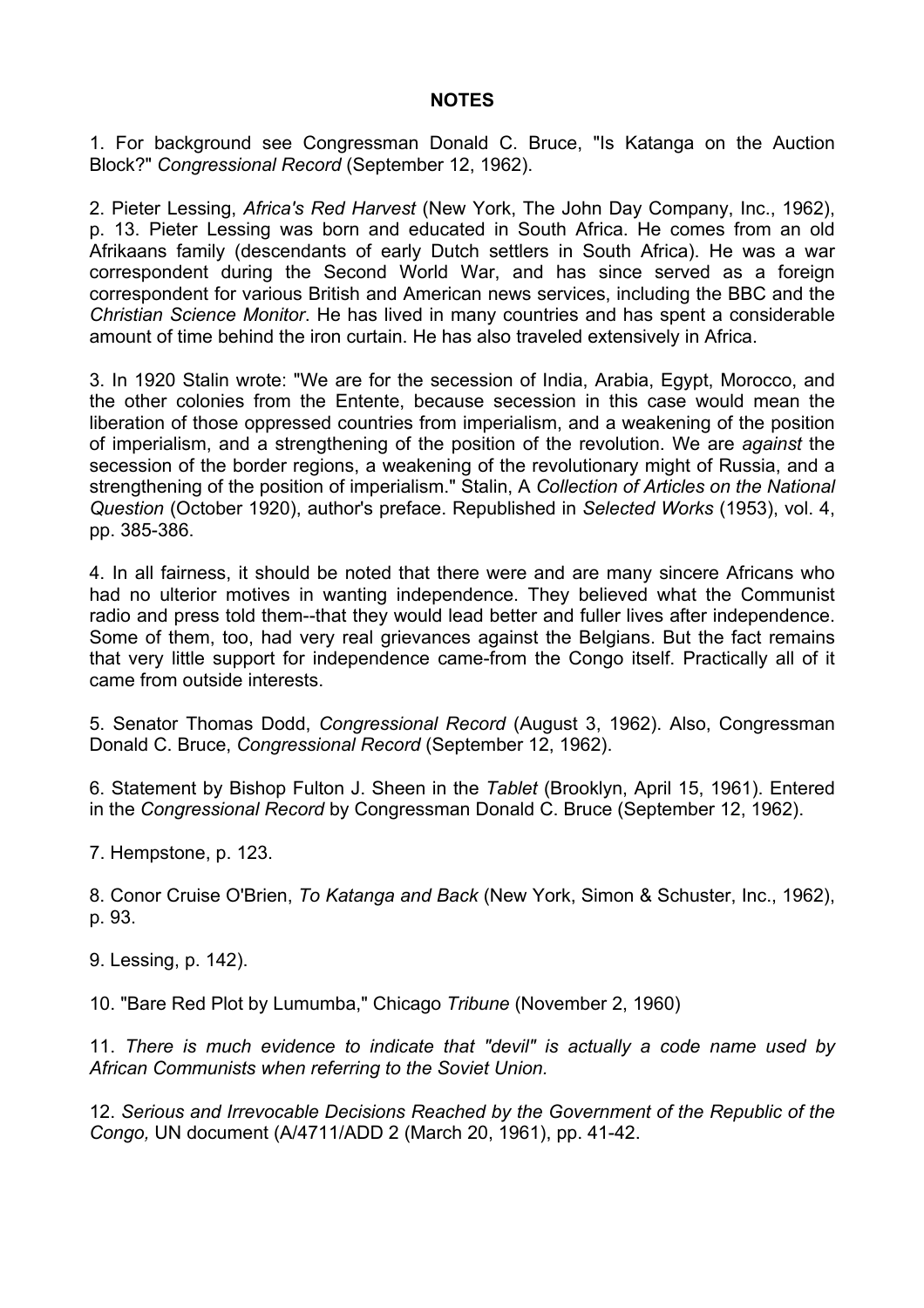13. Philippa Schuyler, *Who Killed the Congo?* (New York, The Devin-Adair Company, 1962), p. 154. Philippa Schuyler has been a news correspondent for UPI, the New York *Mirror*, Spadea Syndicate, and the Manchester, New Hampshire, *Union Leader.*

14. *Ibid.,* pp. 167-168.

15. Lessing, pp. 110-111.

16. As quoted by Schuyler, pp. 152-153.

17. As quoted by Hempstone, p. 95.

18. As quoted by Hempstone, p. 221. Also, as quoted by Schuyler, p. 293.

19. As quoted by Hempstone, p. 68.

20. *Visa Procedures of Department of State,* report of the Senate Internal Security Subcommittee (also referred to in footnotes and text as the SISS) (August 6, 1962).

21. Schuyler, p. 218.

22. Philippa Schuyler, *Who Killed the Congo?* (New York, The Devin-Adair Company, 1962), p. 238.

23. *Ibid.,* p. 219.

24. UN document S/4387.

25. Hempstone, p. 134.

26. Philippa Schuyler, *Who Killed the Congo?* (New York, The Devin-Adair Company, 1962), p. 238.

27. *Ibid.,* pp. 189-190.

28. *Ibid.,* p. 231.

29. *Situation in the Republic of the Congo,* report of the UN Conciliation Commission for the Congo, UN document A/4711/ADD 2 (March 20,1961), pp. 42-46.

30. "Bare Red Plot by Lumumba," Chicago *Tribune* (November 2, 1960).

31. New York *Times* (July 27, 1960), p. 1. Also, Schuyler, p. 222. Also, *Newsweek*  (August 22, 1960), p. 40.

32. "Lumumba Gets Pledge of U.S. Aid," Los Angeles *Examiner* (July 28, 1960), sec. 1, p. 16. Also, "Added U.S. Funds Voted for Congo," Los Angeles *Examiner* (August 17, 1960), see. 1, p. 7. Also, *Department of State Bulletin* (October 3, 1960), pp. 510, 530; and (October 10, 1960), p. 588.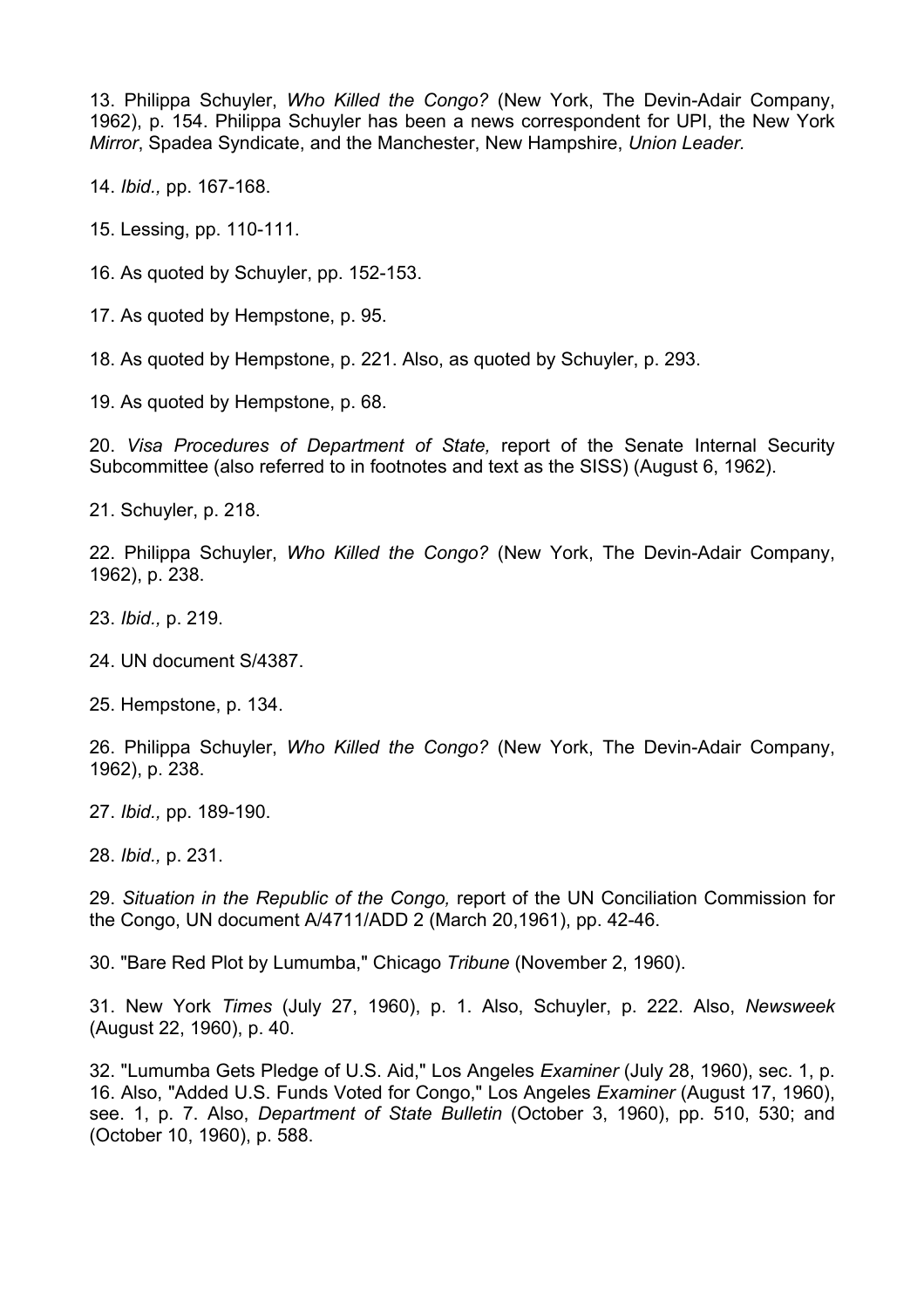Letter to Patrice Lumumba

*Whenever in doubt, consult me, brother. We have been in the game for some time and now we* know *how to handle the imperialists and colonialists. The only colonialist or imperialist that I trust is a dead one.*

Kwame Nkrumah, president of Ghana, 1960

Letter to Kwame Nkrumah

*Thank* you very *much for your letter of* July 27th *expressing your thanks for the assistance which my Government has been able to provide*. . . . *I agree with you that the United Nations' action in the Congo is a most heartening demonstration of the effectiveness with which the world community can cooperate.*

President Eisenhower, 1960

## CHAPTER THREE: SECEDING FROM CHAOS

"I am seceding from chaos!"

With these words, Moise Tshombe declared that his province of Katanga wanted no further part of the Communist-dominated central government. He requested Belgium to return her troops to the province, to subdue the mutinous Congolese army, and to restore civil order. This they did with little difficulty. Tshombe appointed a Belgian major to reorganize the army and reestablish military discipline. With experienced European officers predominantly in charge, a whole new army was recruited. Of the original 2,800 mutinous soldiers, only 300 were allowed to remain.

Within a few days, life had returned to normal throughout most of Katanga. Businesses resumed operation and civilians once again walked the streets with no fear of wanton violence. As one eyewitness observer described it: "Elisabethville, a bastion of anti-Communism in a sea of Congo leftist terror, was calm and functioning smoothly in late August."2 As early as July 21, 1960, Patrick O'Donovan reported in the New York *Herald Tribune:* "There is good order in Elisabethville. The streets are patrolled by black and white soldiers together. . . . There is almost no local opposition to Tshombe's plans."

One of the very first acts of the newly independent nation was to discharge all of the Red professors at Elisabethville University who had been attempting to indoctrinate and recruit students on behalf of international Communism. Posters began to appear on the streets: "Katanga, Africa's shield against Communism." And Godefroi Munongo, the interior minister, reflected the views of the government when he stated: "I want my country, Katanga, to be a bastion of anti-Communism in Africa. I detest Communism and will not alter my opposition to it. Katanga will stay independent, no matter what. We shall not give  $in.$ "3

To the leaders of Katanga, independence did not mean that they were unwilling to cooperate with other provinces, to enter into a specifically limited political union with them, or even to share the rather substantial tax revenues obtained from the extensive mining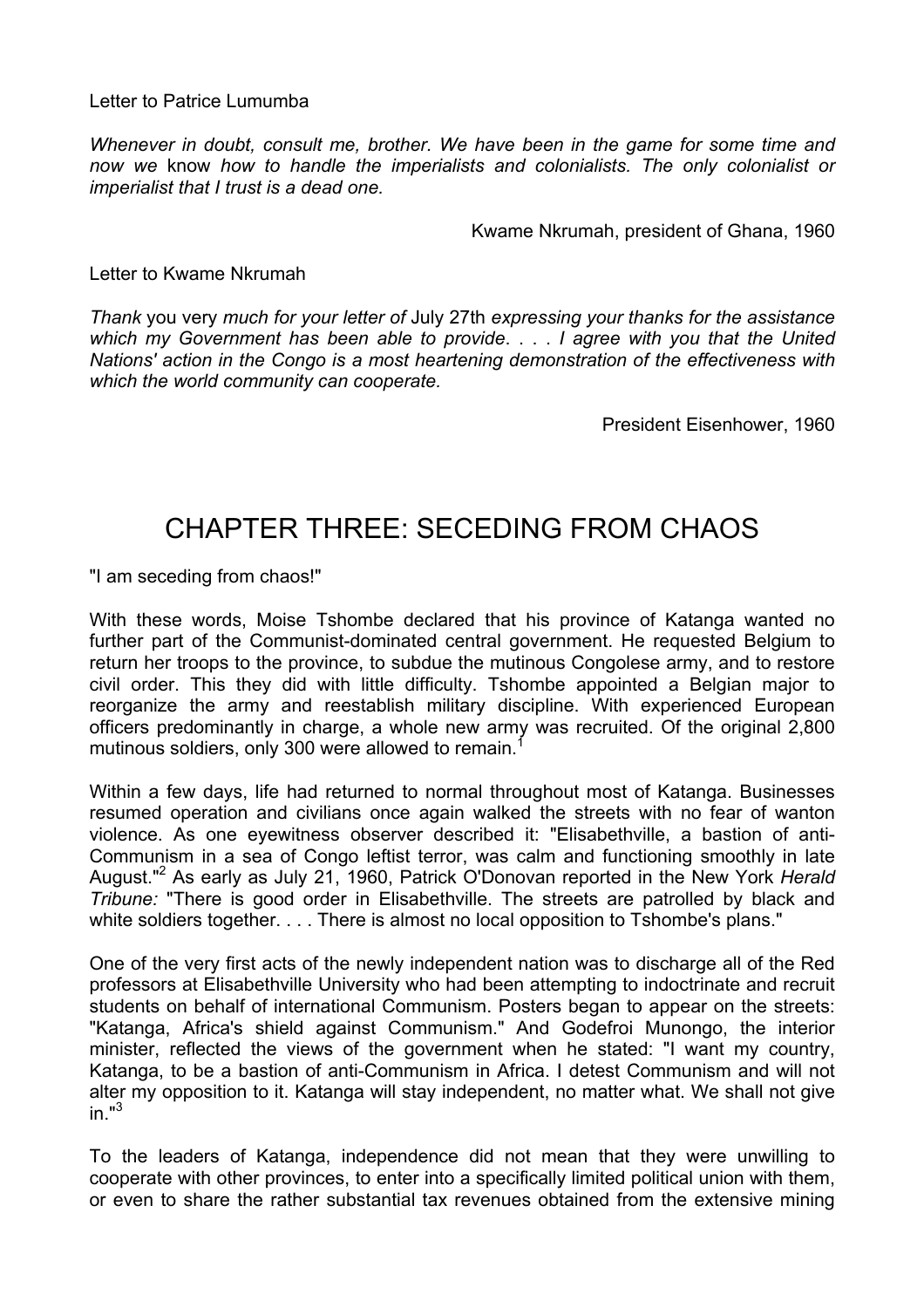operations within their territory. As mentioned earlier, Tshombe wanted a federal union and local autonomy somewhat similar to that in America.

Commenting on his vision for the future, Tshombe explained:

Katanga is nearly as large as France. Our people have a different history, traditions, and outlook from those of the Congo. *Every people has the right to its own self-determination.* There is no reason why we should be exploited by the Congo. Because we were in the past is no reason why we should be in the future.<sup>4</sup> [Italics added.]

This attitude was even written into the newly established constitution. Article I read: "The State of Katanga adheres to the principle of the association with the other regions of the former Belgian Congo, *provided they themselves are politically organized with respect to*  law and order."<sup>5</sup> As we have already seen, however, the central government had other plans--and so did the United Nations.

As to what those intentions were, one cannot readily find them in the high-sounding phrases and self-righteous platitudes of official United Nations proclamations. They are there, but one has to be experienced in the highly complex art of reading bureaucratese. While most human beings communicate with each other to *convey* ideas, politicians are prone to use language as a means of *concealing* ideas. An example of this planned deception is the blatant contradiction between the United Nations public pronouncements regarding Katanga and its actual performance.

On July 14, 1960 (the same day that the Security Council passed the first resolution condemning Belgium and authorizing the use of United Nations troops in the Congo), and again on July 20, Dag Hammarskjold stated the UN's position:

1. The United Nations force could not intervene in the internal affairs of the Congo.

2. It would not be used to settle the Congo's constitutional issue.

3. It would not be used to end Katanga's secession.<sup>6</sup>

In July, Ralph Bunche (as special United Nations representative for Hammarskjold) told Tshombe that the United Nations force "has received strict instructions not to intervene in the internal politics of the country."<sup>7</sup> On August 9 the Security Council passed another resolution which "reaffirms that the UN Congo force will not be a party to, or in any way intervene in, or be used to influence the outcome of, any internal conflict, constitutional or otherwise."<sup>8</sup> In speaking specifically about Katanga's secession, Dag Hammarskjold said:

This is an internal political problem to which the UN as an organization obviously cannot be a party. Nor would the entry of the UN force in Katanga mean any taking of sides in the conflict to which I have just referred. Nor should it be permitted to shift the weight between personalities or groups or schools of thought in a way which would prejudice the solution of the internal political problem.<sup>9</sup>

Nothing could have been plainer than that. Yet immediately United Nations troops began to move into position for entry into Katanga. Tshombe was leery of the whole operation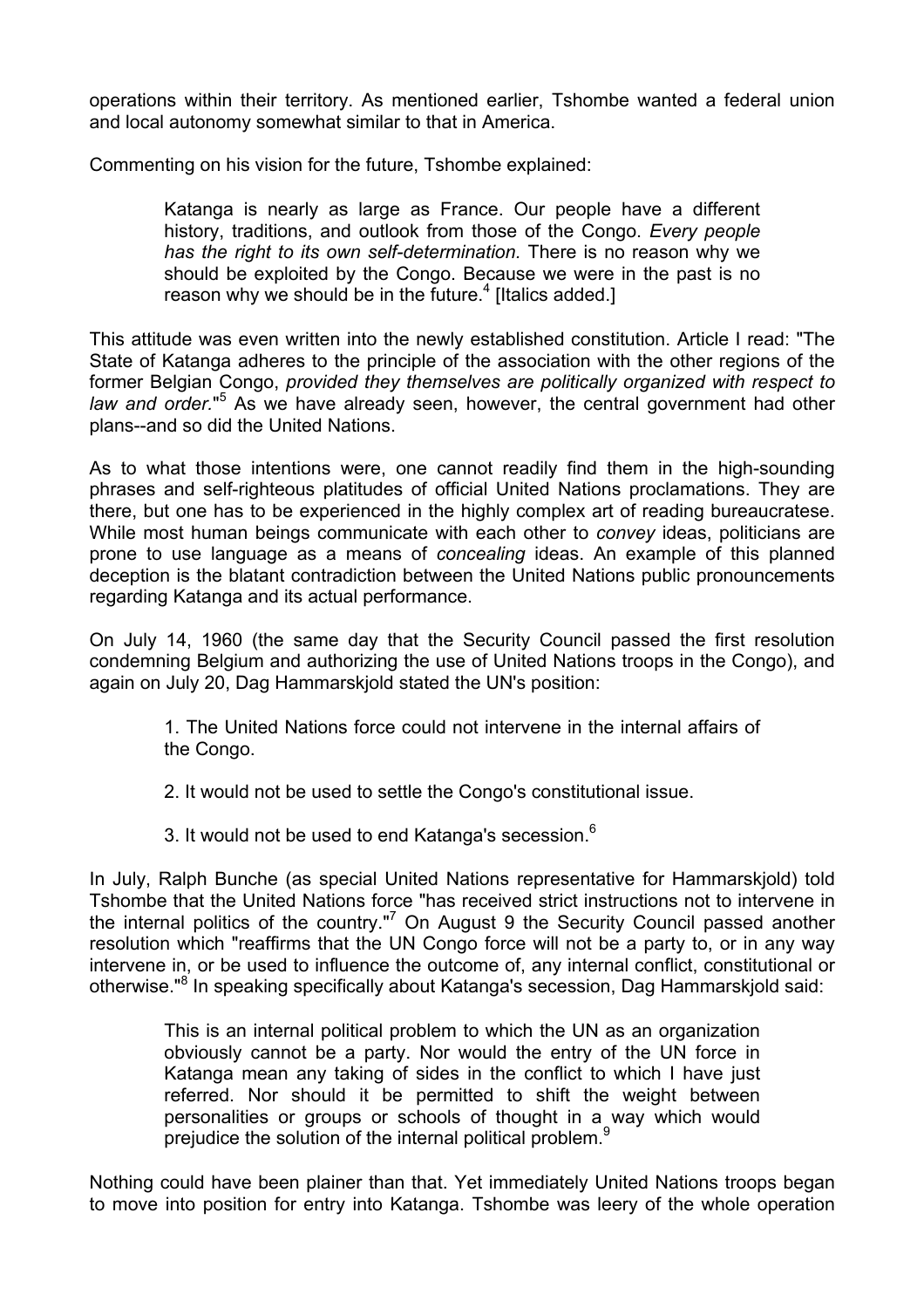and protested to Hammarskjold that since everything was calm and peaceful in his province, there was no need for United Nations "peacekeeping" forces.

On August 12 Hammarskjold personally conveyed his assurances to Tshombe that the United Nations would "not he used on behalf of the central government to force the provisional government of Mr. Tshombe to a specific line of action."<sup>10</sup> With these solemn pledges and under Hammarskjold's insistence, Tshombe had no alternative short of armed resistance but to allow UN troops access to Katanga.

They came by the thousands.

As mentioned earlier, Katanga was at peace. There were other places throughout the Congo that were in far greater need of UN forces than Katanga. Kasai province was in the throes of civil war and the countryside was literally red with blood, but the UN sent troops to Katanga. Stanleyville was a nightmare of lawlessness and violence, but the UN sent troops to Katanga. Away from the metropolitan areas the practice of cannibalism was being revived and missionaries were being slaughtered by the score, but the UN sent troops to Katanga. By September 1961 between twelve thousand and fourteen thousand troops, by far the greater portion of the entire United Nations force, had been concentrated inside peaceful Katanga.<sup>11</sup> Why were they there? Only a fool could believe that their purpose was anything other than to end Katanga's secession and to bring it back under the central government.

Tshombe was no fool. In spite of the grim implications of the arrival of UN military might, he somehow managed to keep his composure and even his sense of humor. The first United Nations troops to arrive at Elisabethville's airport on August 12 were supposedly Dag Hammarskjold's personal bodyguard. When they landed Tshombe greeted them and the accompanying dignitaries by handing them each tourist brochures entitled - 'Elisabethville Welcomes You."12 Then, before anyone could object, the honor guard led by Belgian officers presented the Katangese colors while a band played the newly written Katangese national anthem. What a picture that must have been--United Nations soldiers, officers and dignitaries standing rigidly at attention before a fluttering flag symbolizing the very sovereignty which they bad been sent to destroy.

At this point in the drama it becomes necessary to introduce a third character--Conor Cruise O'Brien. Mr. O'Brien was formerly an Irish delegate to the General Assembly of the UN before being requested by Dag Hammarskjold to join his executive staff in the Secretariat as special advisor on African affairs. From here he was assigned to the Congo where he personally directed the United Nations political operation in Katanga. When it was discovered that he had imported his Irish girl friend to Katanga, and when she found herself unexpectedly in the news as part of an international incident, O'Brien was recalled to New York and allowed to resign. There were other good reasons for getting rid of O'Brien, too. For one thing, he was too outspoken and it soon became obvious that he had to be removed. He was not the first underling in the UN to he thrown to the wolves in order to save the reputation of a higher official.

Fortunately, however, O'Brien decided to write a book about the Katanga affair. It is a treasure of little glimpses into the innermost workings of the mind of an "international servant." He was and is a fierce advocate of the United Nations. He clings to all of the intellectual fallacies about the United Nations which will be the subject of a later chapter.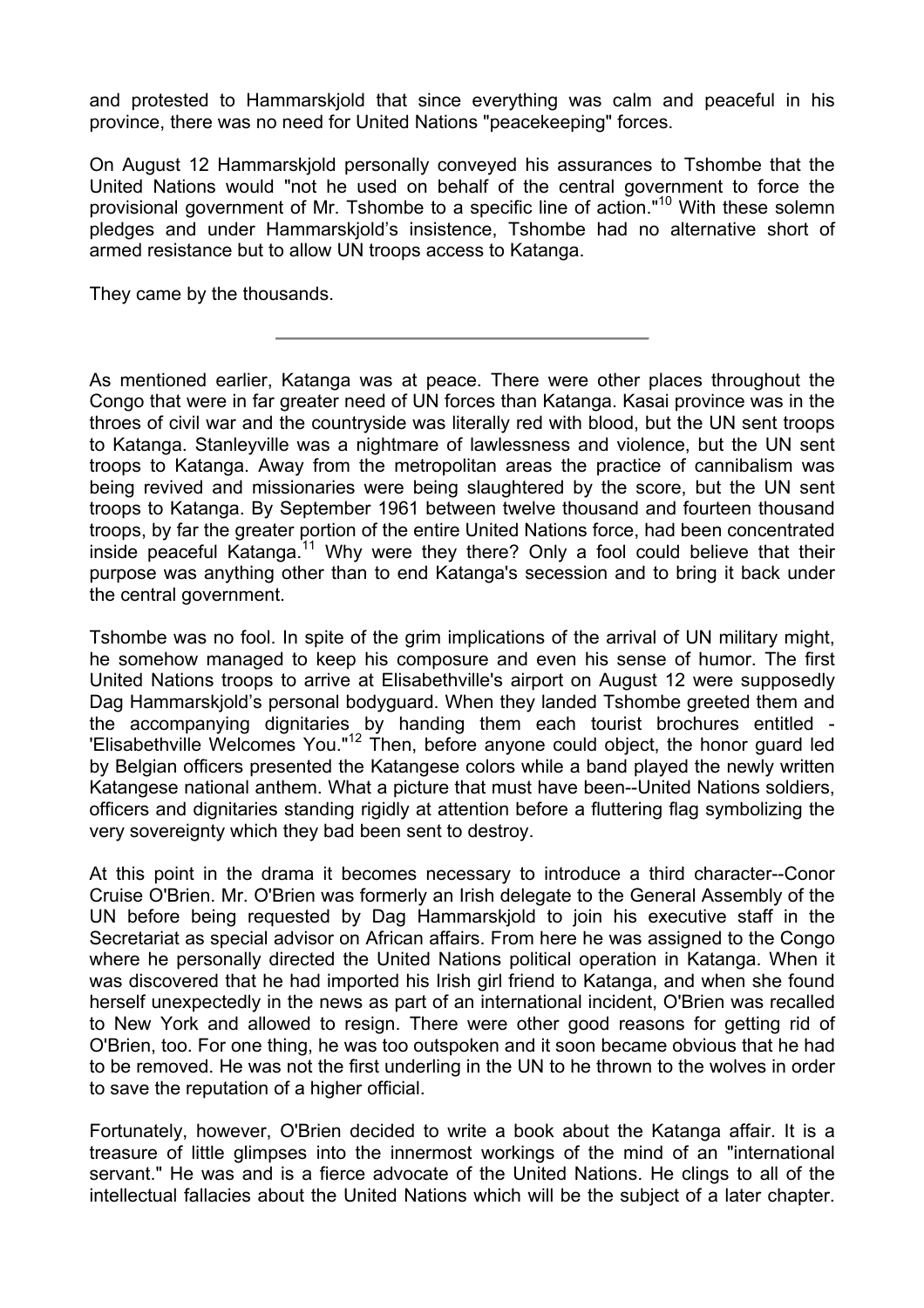Even though he had personally participated in and helped to execute one of the most perfidious schemes ever directed against freedom-loving human beings, he apparently did not realize what he had done, or so he says.

The important point, however, is that O'Brien speaks with authority. He was there. Obviously, a great deal of what he has to say must be taken with a large grain of salt. But what he reveals about both himself and the organization to which he is so strongly committed is, if anything, overly charitable. If O'Brien's words are incriminating in spite of his pro-United Nations bias, then they are certainly worthy of our serious consideration.

For example, consider O'Brien's description of a meeting of the "Congo club," which is the nickname for his group of top United Nations planners and advisors on the Congo. Among others, Dag Hammarskjold and Ralph Bunche (representing the U.S.) were present.

The Afro-Asian thesis--that the secession of Katanga would have to be ended, and that the United Nations would have to help actively in ending it--was tacitly accepted round the table, and not less by the Americans than by the others. What mattered most to all of them was that the United Nations should emerge successfully from its Congo ordeal, and it was clearly seen that a condition of success was the speedy removal of the props of Mr. Tshombe's regime, thereby making possible the restoration of the unity of the Congo. The continued existence of the independent state of Katanga was recognized as a threat to the existence of the United Nations and therefore even those who, from the standpoint of their personal political opinions, might have been favourably enough disposed to what Mr. Tshombe represented, were convinced of the necessity of strong measures. . . . This was an example of the victory of an international loyalty over personal predilections. If neutral men are simply men who put the interests of the United Nations first, then Hammarskjold and all around him at that table were neutral men.<sup>13</sup>

Ignoring for the moment the enlightening definition of UN neutrality, one should really go back and reread this incredible statement several times to fully comprehend the extent of the calm premeditation behind the policy of deliberate deception initiated by these high officials. For months they had been issuing public statements and personal assurances that the United Nations not only had no intentions of interfering in the internal matter of Katanga's secession, but that it had no legal right to do so under the terms of its own Charter. Yet, at the very outset O'Brien, Hammarskjold, Bunche and a host of other top United Nations planners sat around a conference table and quietly worked out plans for removing "the props of Mr. Tshombe's regime."

Elsewhere in his book O'Brien provided more illumination on the United Nations' total lack of integrity and respect for honesty in its pretended aims when he wrote that Mr. M. Khiary (head of UN civil operations in the Congo)

... had little patience with legalistic detail, with paragraph this of resolution that, or what the Secretary-General had said in August 1960. He had no patience at all with the theory, often asserted in the early days by Hammarskjold, and never explicitly abandoned, that the United Nations must refrain from interfering in the internal affairs of the Congo. "What are we here for then?" he would ask. *"Il faut faire de la politique!"*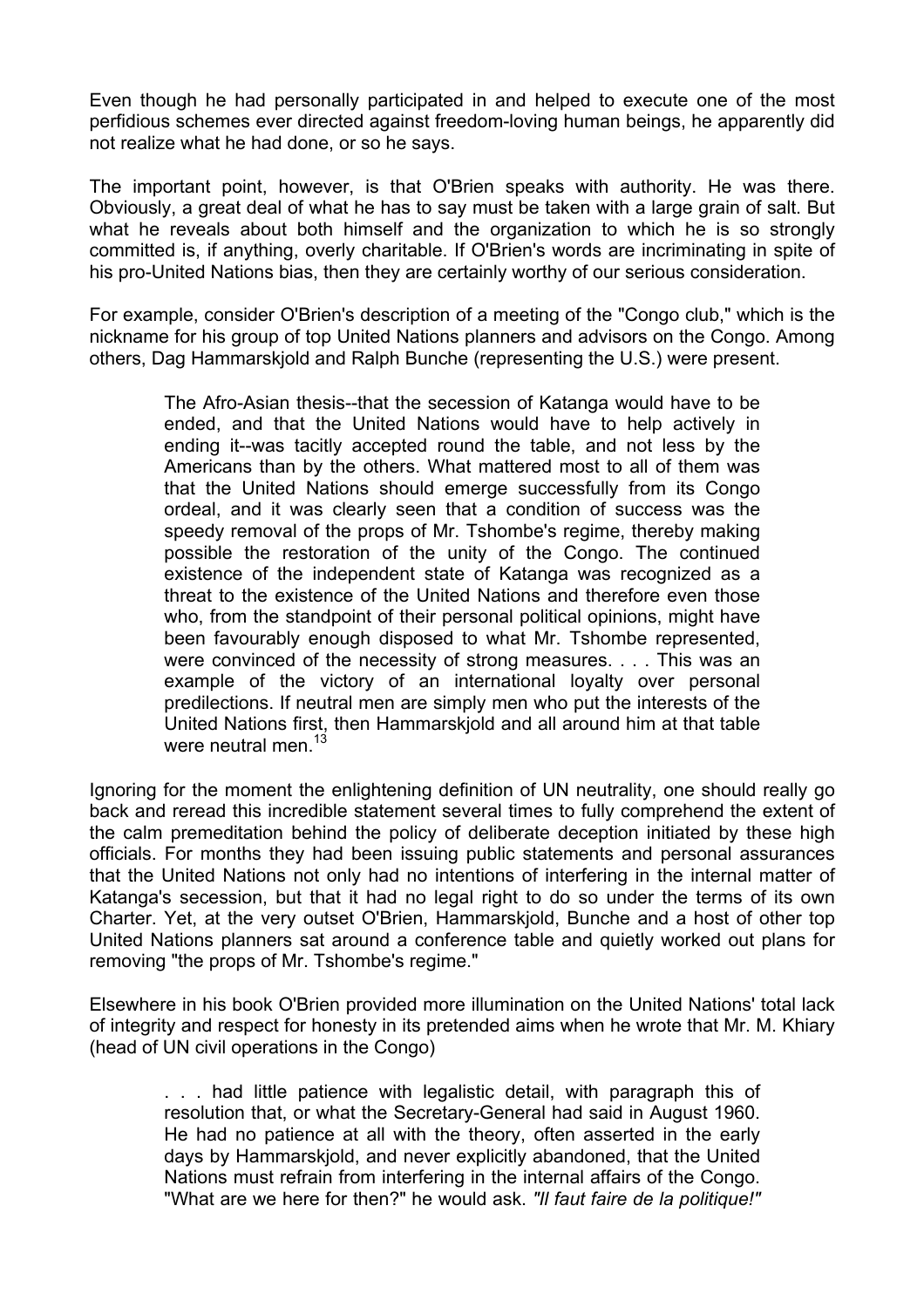And on the word *politique* his brown eyes, usually so disconcertingly blank, would flash.

He and Mr. Gardiner [another UN official] did "make politics," throwing all semblance of non-intervention to the winds.  $\ldots$ <sup>14</sup>

While the United Nations was pouring troops into Katanga, things were going from bad to horrible elsewhere in the Congo. On August 4, when Lumumba returned in a Russian plane from his grand tour of Belgium, the United States and England, he found unexpected opposition awaiting. Many of his former associates had decided they no longer wanted to be identified with either him or his politics. On August 10 Lumumba was seized and stoned by an angry mob in Leopoldville and barely escaped with his life. On August 25 more anti-Lumumba demonstrations and riots broke out all over the city.<sup>15</sup>

Meanwhile, a small group of former British army officers from Rhodesia had entered Kasai province and formed a volunteer corps of leaders to train Baluba tribesmen for battle against Lumumba's men. They explained that they were sick of the West doing nothing to effectively fight the Congo's Reds.<sup>16</sup>

On September 5 Kasavubu, president of the central government and a rather weak-kneed politician (but *not* a Communist), dismissed Prime Minister Lumumba. Lumumba refused to acknowledge the action and promptly dismissed Kasavubu. At this point the lower house and the senate both convened illegally without a quorum. The house invalidated both dismissals. The senate declared its confidence in Lumumba. Complete confusion and anarchy reigned supreme.

Finally, on September 14 a young army colonel by the name of Joseph Mobutu, using what military power be could muster, picked up the pieces and seized control of the government. Kasavubu threw his support behind him and they appointed a committee of college graduates to run things temporarily. A semblance of order once again returned. The "student council," as they were nicknamed, acting under the leadership of Mobutu and Kasavubu, did a far more effective job of restoring order than the official government under Lumumba had done.

Here was obviously a bad turn of events for the Communists. They had not planned on this. Mobutu promptly ordered all the Russian and Czechoslovakian "diplomats" and "technicians" to pack their bags and leave the country. Seeing power slip from him, Lumumba sought United Nations protection and quietly moved into the Guinean embassy.

It is both interesting and significant that Lumumba chose this particular embassy for asylum. Mobutu had appealed to the United Nations to withdraw the Guinean and Ghanian contingents from its peace-keeping forces in the Congo because he had found letters in Lumumba's briefcase which clearly linked these troops with the Communists.<sup>17</sup>

It appeared to be common knowledge throughout the Congo that many of the United Nations soldiers were openly pro-Communist. They were apparently selected for that reason. As Philippa Schuyler reported:

. . . there have been many complaints from anti-Communists in the Congo that UN soldiers from certain left-leaning nations have been spreading leftist or Communist propaganda or otherwise actively aiding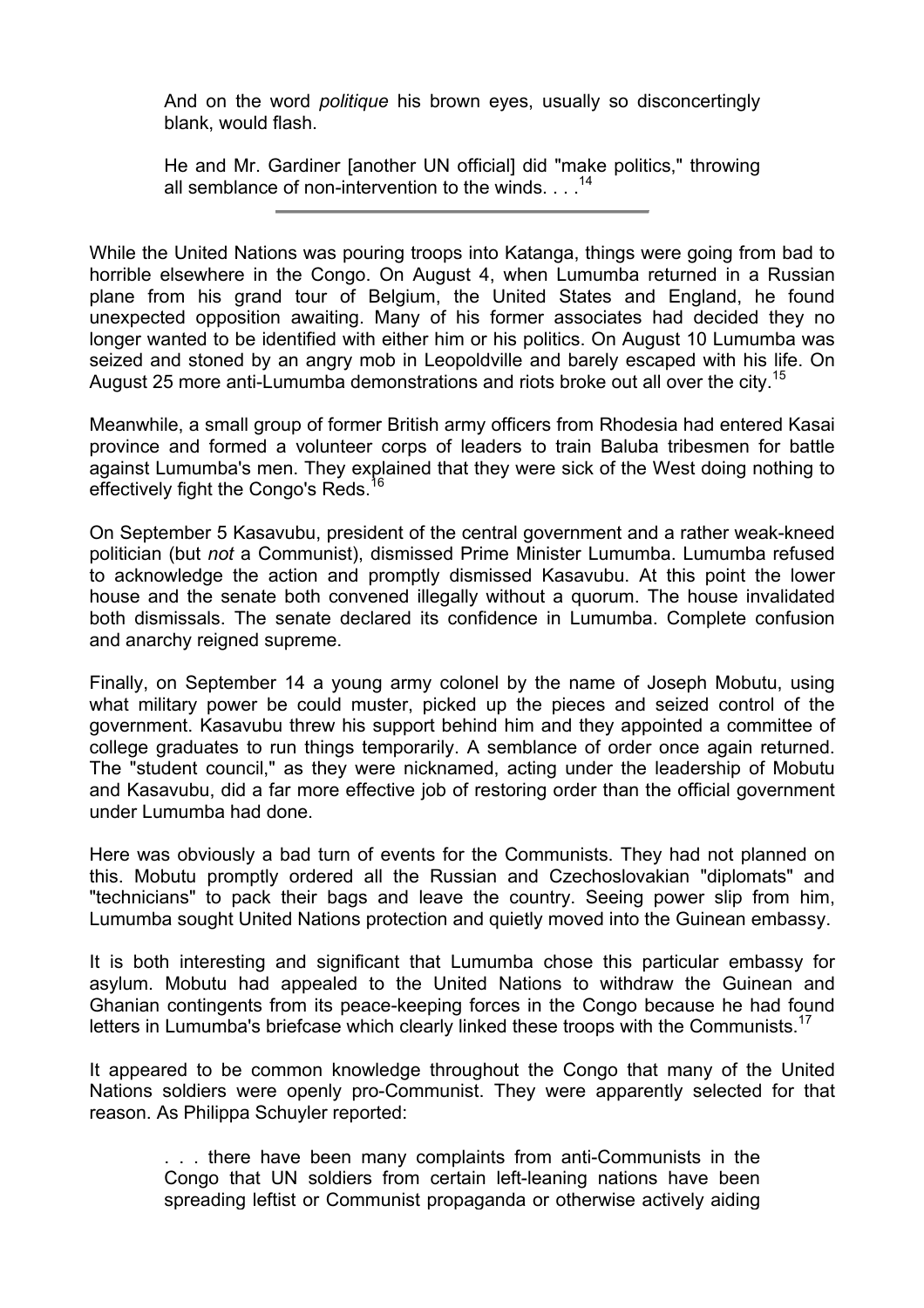the Red cause. . . . Some African UN officers I interviewed surprised me by revealing they spoke Russian, had visited Russia, and were openly sympathetic to the Red cause. "The UN opens the doors to Communism" was a comment I heard all over the Congo.<sup>18</sup>

Just as a quick aside, it is interesting to note that Kwame Nkrumah, the prime minister of Ghana, has written that he long ago decided the philosophy of Marx and Lenin was capable of solving his country's problems. He has consistently supported the Soviet Union and Cuba in the United Nations. In 1960 Red China announced that it would extend \$25,000,000 in aid to Ghana over a three-year period. And in 1962 the Kremlin awarded Nkrumah the Lenin Peace Prize. In speaking of the award, his own newspaper described him as the Lenin of Africa.<sup>19</sup> One of the letters found in Lumumba's briefcase had been written by Nkrumah personally and said: "Whenever in doubt, consult me, brother. We have been in the game for some time and now we know how to handle the imperialists and colonialists. The only colonialist or imperialist that I trust is a dead one."<sup>20</sup>

Mobutu had good reason to be concerned over the presence of troops from Guinea and Ghana and he was certainly justified, in view of their activities, in requesting the UN to withdraw them. His appeal was duly considered. The next day, the United Nations specifically assigned soldiers from Guinea and Ghana to provide twenty-four-hour protection for Lumumba. The same protection was extended, wherever possible, to Lumumba's followers as well. Conor O'Brien cautiously explained it this way: "During this time, Hammarskjold and Dayal, his representative in Leopoldville . . . resisted . . . Mobutu's demand that Lumumba, who had sought UN protection on September 15th, should be handed over."<sup>21</sup>

On September 18 Lumumba left the Guinean embassy in a United Nations car and was taken to his well-guarded residence. He shouted from a balcony to the mob below, "I am not a prisoner! I am still master! He accused Mobutu of being a fascist and promised that he would soon bring back the Communist embassies. That same day, a Lumumbist attempted to assassinate Mobutu who miraculously was not hurt. When Vital Pakasa, the man who organized the attempted assassination, was found and arrested he explained that the Soviets had offered him ten thousand dollars for Mobutu's death.<sup>22</sup>

A few weeks later, still under strong United Nations protection, Lumumba was escorted to a gala two-hundred-guest dinner party given by the general from Guinea. $^{23}$ 

By this time, most of Lumumba's close supporters were fleeing to neighboring Stanleyville where another Communist dictator by the name of Antoine Gizenga ruled the roost. Finally, Lumumba decided to make a break for it to rejoin his comrades in Stanleyville. He slipped away from his UN guard and was promptly intercepted and arrested by Colonel Mobutu's forces and deported to Katanga. A few days later, he escaped from his captors. According to the story he was seized by villagers and beaten to death.

There is also the story that Lumumba was already dead before they put him on the plane and shipped him to Katanga. (Quite possible.) There is the assertion that Lumumba's old enemy Albert Kalonji in Kasai province had agreed to dispose of Lumumba but changed his mind at the last minute. When the plane arrived, it found the runway covered with oil drums to prevent a landing. Running low on fuel, the plane proceeded to Katanga where no one expected it. (Not too plausible.) There is the UN "theory" that Tshombe personally plunged the death knife into Lumumba as he was dragged off the plane. (Unlikely, to say the least.) Regardless of which story appeals most to the imagination, certain facts should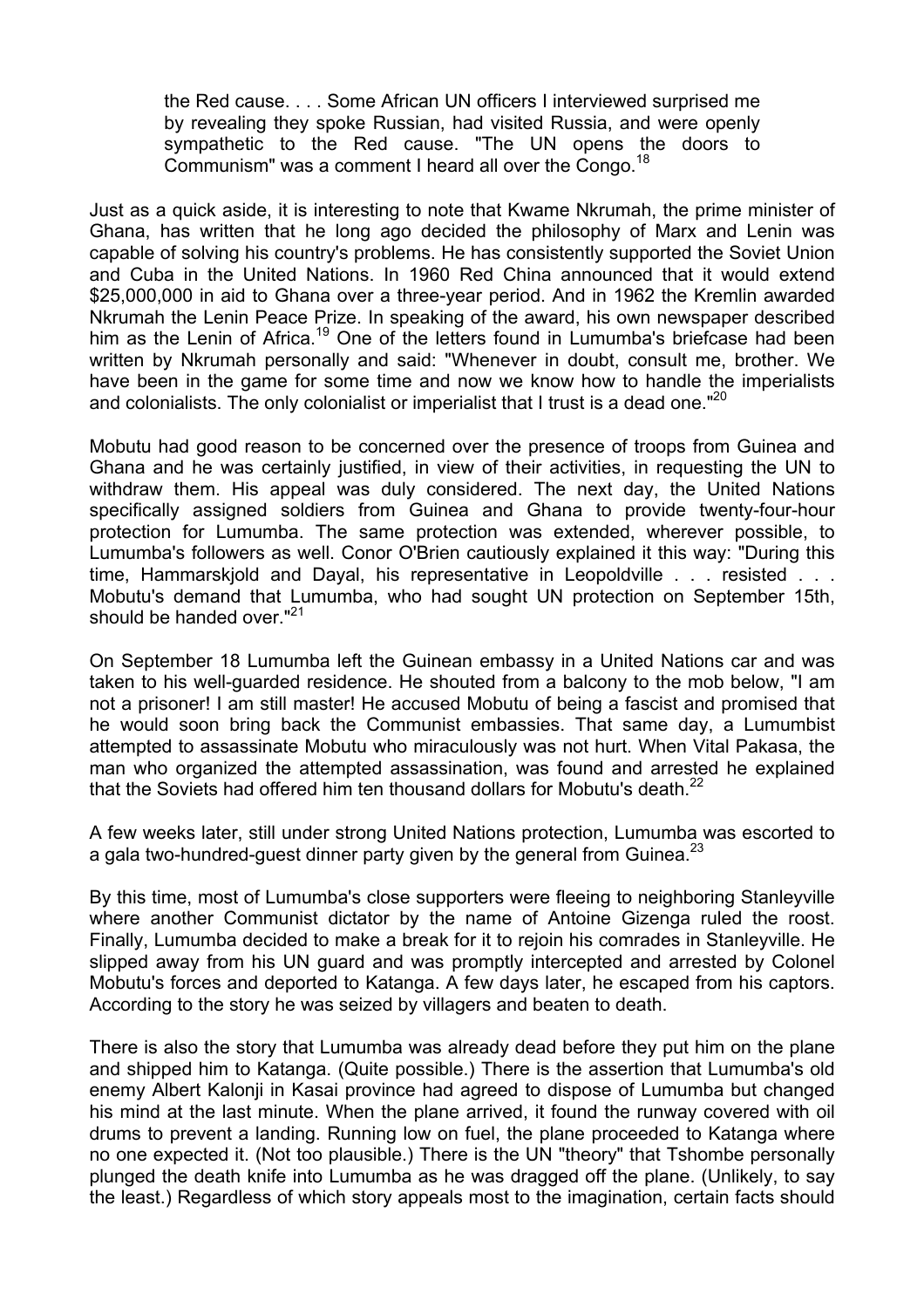be kept in mind. The most important one is that practically everyone in the whole Congo hated Lumumba. When Colonel Mobutu and Kasavubu finally had him in their hands, they faced the rather sticky decision of what to do with him. They knew that the UN was doing everything possible to return Lumumba to power. They also knew Lumumba well enough to realize that if this should ever happen they would both be arrested and executed. Obviously, the safest course of action for them was to kill Lumumba or to have someone else do it. Another fact to keep in mind is that when the UN sent a special team of investigators to the Congo to look into the circumstances surrounding Lumumba's death, it was denied entry, not by Katanga, but by the central government.  $24$ 

Be that as it may, Lumumba's death triggered off worldwide reaction. The loss to the Communists of one of their stooges was more than offset by the propaganda gain for Communist objectives. The event was skillfully used to destroy what little pro-Katanga sentiment there was in America and elsewhere. Newspaper editors eulogized Lumumba and pointed the finger at Tshombe. A howling mob stormed the Belgian embassy in Moscow. In Singapore, the American embassy was picketed. Wild street demonstrations broke out in London, New Delhi and Belgrade. In Cairo the Belgian embassy was ransacked and gutted. Belgians had to flee their homes in Egypt. There was even a phony funeral in New York while Black Muslims picketed the United Nations building.

The murder of Lumumba was a savage act. It was followed by an equally savage one. In Stanleyville nine anti-Lumumbists who had been held and mistreated for months were also murdered. The United Nations conducted no investigations. There were no outcries of indignation or protest from UN spokesmen. There were no spontaneous demonstrations around the world. There were no bleeding heart editorials in our daily newspapers.

Here is a silent tribute to the powerful hold that Communist-inspired propaganda has over the minds and attitudes of those in the non-Communist world. It is astounding that so many millions of people could be sincerely shocked and saddened over the death of a man like Patrice Lumumba while at the same time feeling little concern over the brutal murders of hundreds of anti-Communist leaders in the Congo, Eastern Europe and Red China. Here was a man who was literally unknown to the world until he led his people into chaos. And then, in spite of his clear record as an ex-convict, a dope addict, a murderer and a Communist, he was catapulted into the hearts of millions who were skillfully conditioned to think of him as a great martyred leader.

#### **NOTES**

1. Hempstone, pp. 107-110.

2. Philippa Schuyler, Who *Killed the Congo?* (New York, The Devin-Adair Company, 1962), p. 17.

3. *Ibid.,* P. 172.

4. As quoted by Schuyler, p. 163.

5. As quoted by Congressman Donald C. Bruce, *Congressional Record* (September 12, 1962).

6. Hempstone, p. 111. Also, O'Brien, p. 88.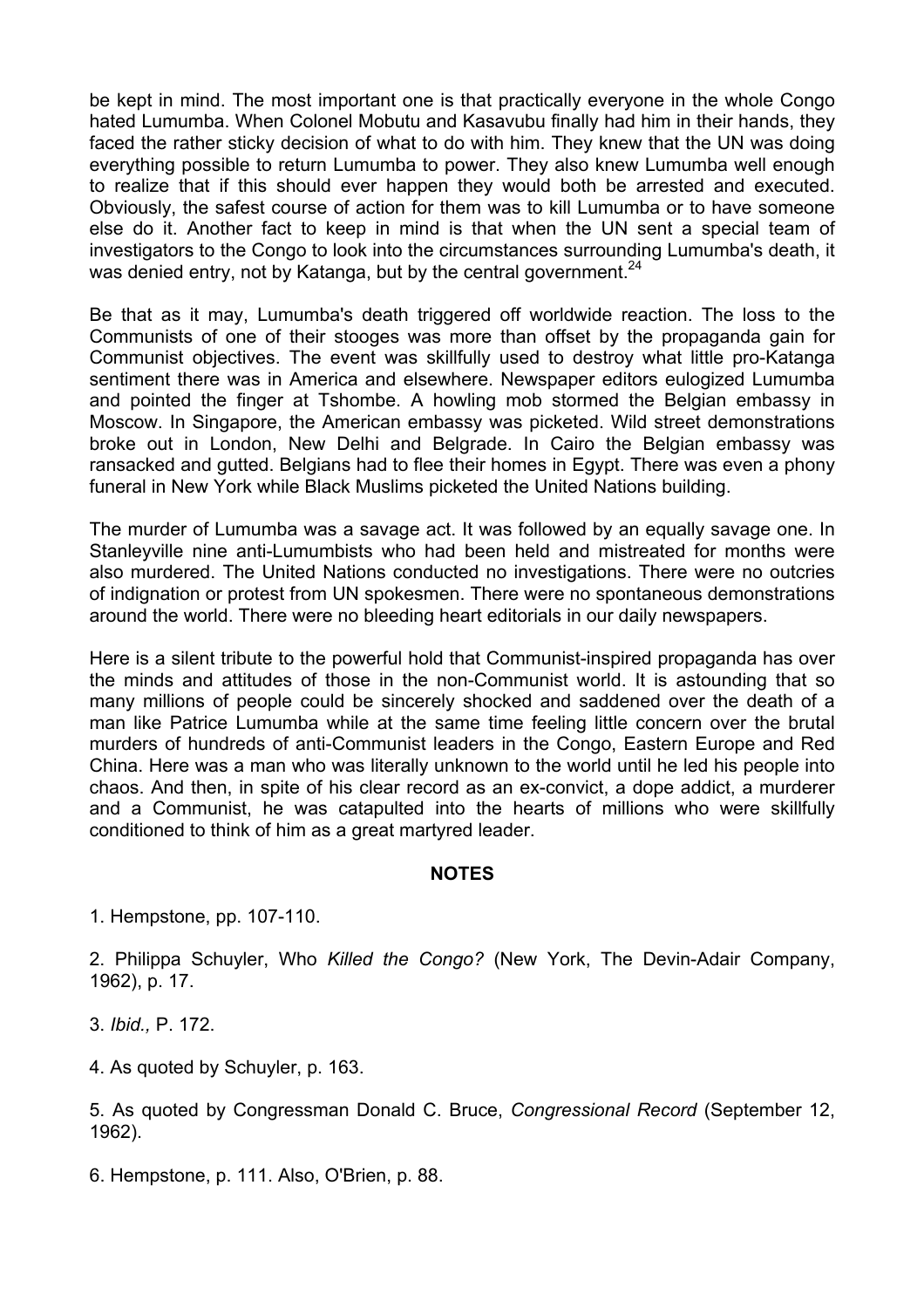7. Hempstone, p. 242.

8. UN document S/4426.

9. As quoted by Hempstone, p. 242.

10. Senator Thomas Dodd, *Congressional Record* (August 3, 1962).

11. Senator Thomas Dodd, *Congressional Record* (September 8 and 16, 1961). Also, *Department of State Bulletin* (December 12, 1960), p. 908.

12. Hempstone, pp. 113-114.

13. O'Brien, p. 58.

14. *Ibid.,* p. 189.

15. Allen P. Merriam, Congo: *Background of Conflict* (Evanston, Ill., Northwestern University Press, 1961), p. 240.

16. Schuyler, p. 234.

17. Senator Thomas Dodd, *Congressional Record* (August 3, 1962). Also, Schuyler, pp. 233-234.

18. Philippa Schuyler, *Who Killed the Congo?* (New York, The Devin-Adair Company, 1962), p. 260.

19. Senate Internal Security Subcommittee as quoted in the *Tidings* (Los Angeles, August 16, 1963), p. 2.

20. Bare Red Plot by Lumumba," Chicago *Tribune* (November, 2, 1960).

21. O'Brien, p. 96.

22. Philippa Schuyler, *Who Killed the Congo?* (New York, The Devin-Adair Company, 1962), pp. 233-235.

23. *Ibid.,* p. 235.

24. Hempstone, pp. 126, 130.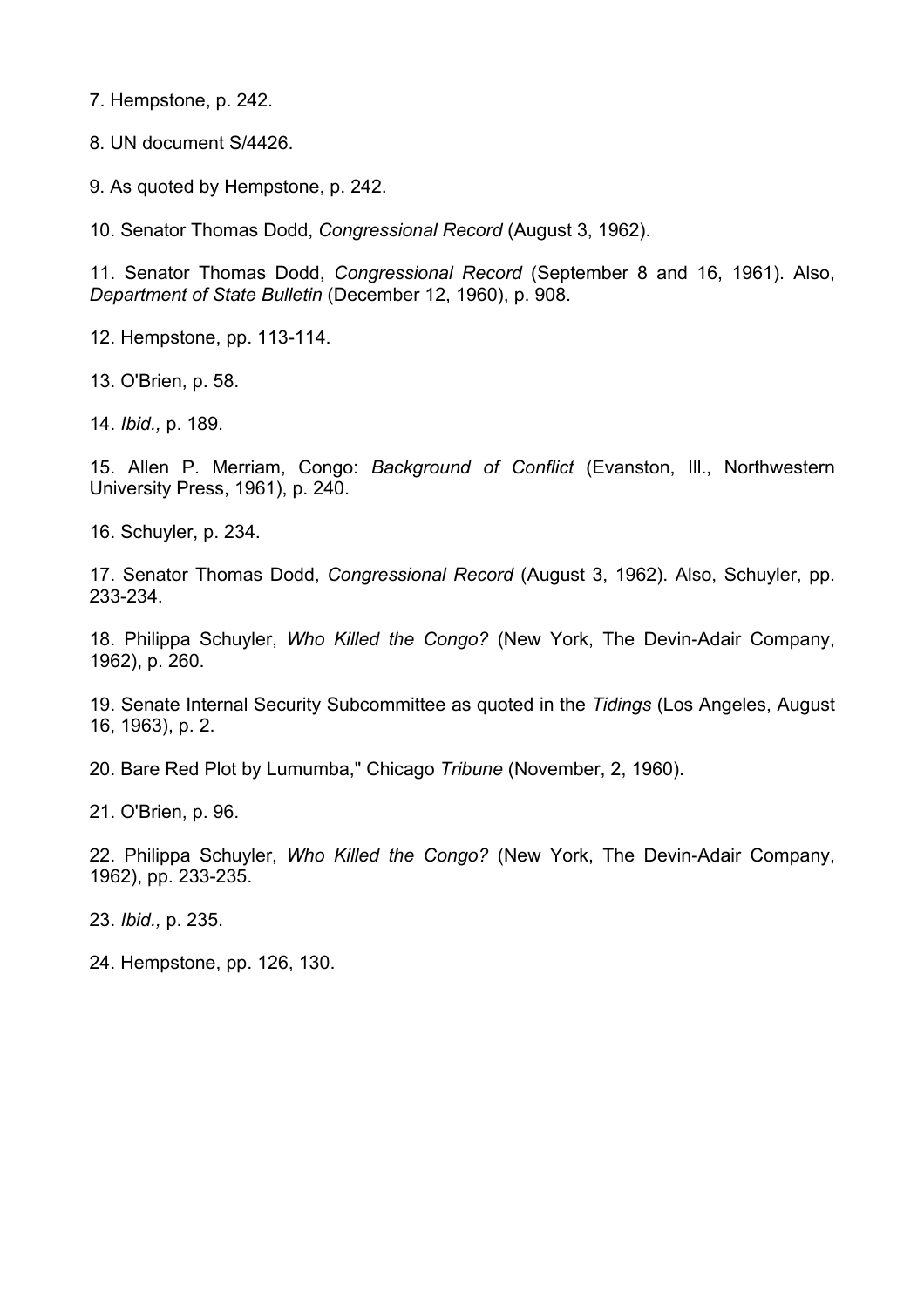*We know only too well that UN forces would bring Lumumba's agents with them.*

Godefroi Munongo, August 4, 1960

# CHAPTER FOUR: THE MODERATES

For many years the United States has been financing and supporting the expansion of international Communism around the world through measures which have been presented to the American people as ways of fighting Communism. Foreign aid is probably the most obvious example. President after president has told us that we have to send billions to various Communist and pro-Communist countries in order to win them away from Soviet domination. We have shipped them military equipment, trained their officers in our military schools, sent them machine tools, built whole factories and power dams for them, and sold them subsidized wheat. Our political leaders have shrewdly borrowed the required money from our children and grandchildren who will be saddled with these debts for many generations to come. The record is truly fantastic. But the most incredible part of all is that this whole operation, which has been so necessary for Communist success, has been sold to Americans as a way of opposing Communism. A glance at a few issues of the *People's World* or the *Worker* or other Communist periodicals will cause even the skeptical to realize that our foreign aid is very near and dear to the hearts of Communists everywhere. The only criticism one finds of our foreign aid program in the Communist press is that it isn't as large and doesn't grow as fast as the Communists want. One of the prime reasons they advocate foreign aid even to countries that are not yet totally Communist but are merely in the socialist (or transitional) phase, is that it helps to destroy private enterprise and strengthen socialism within these countries. The money must never be allowed to be used to develop private industry. It must be used only for government projects. For instance, back in 1955 when the Communist party of India formally announced its support of Nehru, the Communist *Daily Worker* carried a description of the event. Toward the end of the article it quoted Ajoy Ghosh, general secretary of the Communist party in India, as saving: "We want foreign aid coming at a governmental level and not with a specific purpose." He further said Indians should be "free to use the aid for anything we want."<sup>1</sup>

That, however, is another story. It is mentioned here merely to point up a recognizable pattern that has developed over the past few years regarding certain United States State Department policies. This pattern is involved with convincing the voters that a particular policy of the State Department or the United Nations is in the best interests of the United States when, in reality, it is just the opposite. There is no better illustration of this than the circumstances surrounding United Nations and Washington support of the so-called "moderate" central Government that emerged after Lumumba's death. To tell that part of the story, however, it is necessary to take a closer look at Antoine Gizenga.

Gizenga was a minor personality in Congolese politics until he was invited to Prague, Czechoslovakia, for Communist cadre training.<sup>2</sup> When he returned, he became one of Lumumba's strongest supporters and worked closely with him to implement plans for the Communist take-over of the whole Congo. When Lumumba was arrested and then killed, Gizenga set himself up as Lumumba's successor. He established a Communist regime in the neighboring province of Orientale and gathered all of Lumumba's followers around him. The Soviet and Czechoslovakian diplomats and consular officials who were kicked out of Leopoldville by Colonel Mobutu popped up in the Gizenga stronghold of Stanleyville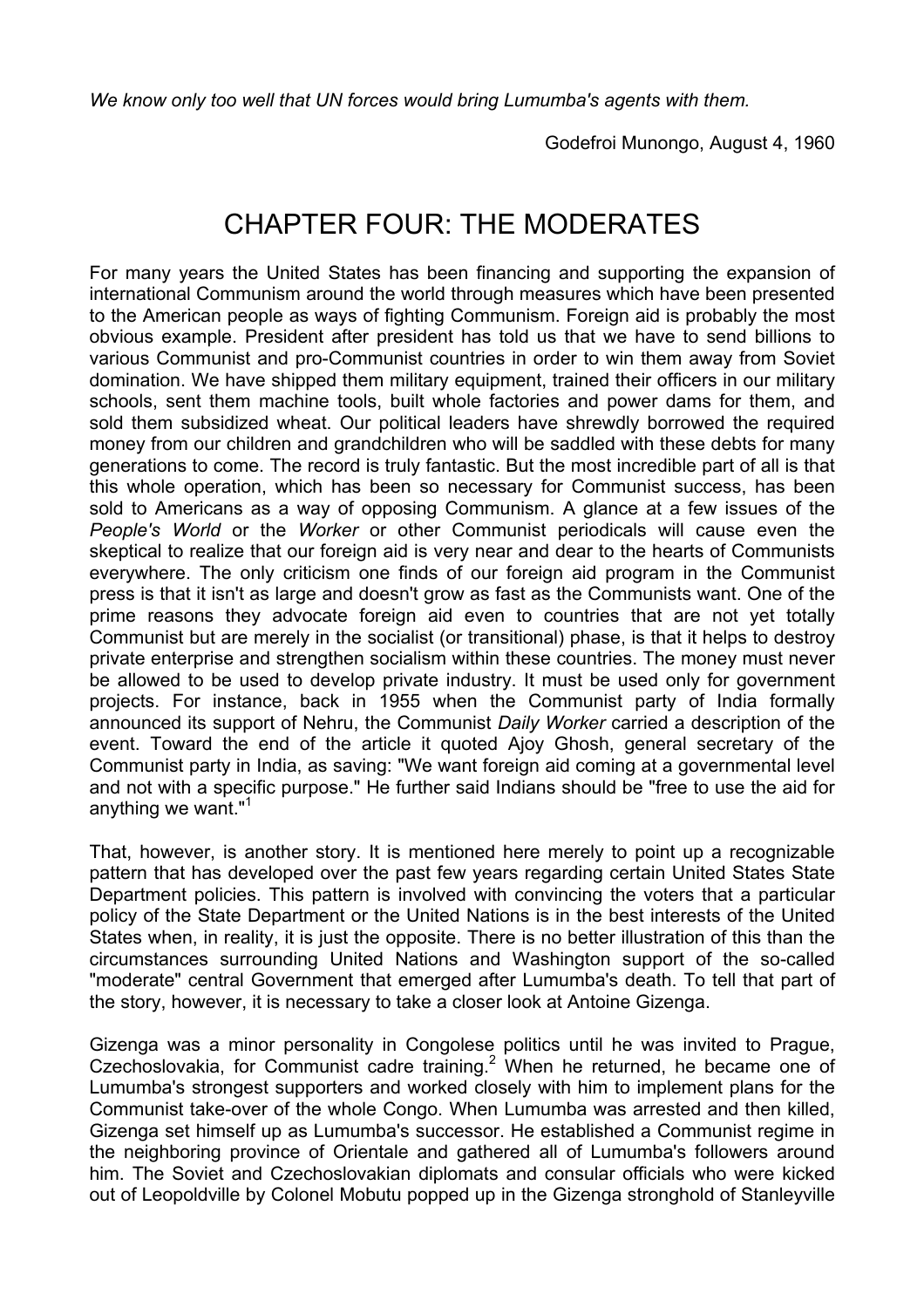where they quickly received official accreditation. The Soviets lost no time in announcing to the world that they now recognized Gizenga's regime as the "only legitimate Government of the Congo."<sup>3</sup>

With this background in mind it may still come as a shock to some to recall that at this point the United Nations swung its full support and influence behind Gizenga and did everything it could to hamper Colonel Mobutu and President Kasavubu. This is doubly hard to justify because Mobutu and Kasavubu represented the central government, which had called in the United Nations in the first place. Gizenga's little Communist satellite of Orientale province was just as much secessionist as Katanga province had been. But the United Nations made no effort to end Gizenga's secession. It passed no angry resolutions in the Security Council. It initiated no massive troop movements. In fact, as has been pointed out, it used what few troops it did have in Orientale province to protect Gizenga and his followers. Stewart Alsop, writing in the *Saturday Evening Post*, described it this way:

The United Nations policy has been, in essence, to immobilize the forces controlled by the Kasavubu-Mobutu regime. . . . Dayal [United Nations representative in the Congo] has ruled that Mobutu's army should be permitted to make only minor troop movements. . . . With the Kasavubu-Mobutu forces thus effectively hamstrung, and with help from Egyptians and iron curtain money and technicians, Gizenga's rump pro-Communist regime quickly consolidated its position. . . . Gizenga's forces then began moving on neighboring Kivu and Katanga provinces. The troop movements were by no means minor by Congolese standards, but the United Nations did nothing. . . . Mobutu was certainly a sad and harried man when I saw him. If the United Nations under Dayal had not actively obstructed every move be made, he said, he could have dealt in fairly short order with the Stanleyville dissidents.<sup>4</sup>

While all this was going on, Moise Tshombe was making efforts of his own to reunite the Congo along the federal lines previously discussed. On February 28 he met with a representative of the central government and one from Kasai province. There was immediate agreement on basic principles and the conference ended with all three signing a mutual defense pact to prevent the establishment of what they referred to as a United Nations "regime of tyranny."<sup>5</sup> On March 8 Tshombe convened a second conference, this time expanded to include virtually every Congolese leader of importance except the Communist Gizenga. Complete agreement was reached in record time. At the conclusion of the third day, the conferees issued a communiqué revealing that they all endorsed Tshombe's basic plan calling for a "community of Congolese states." There was to be a central government at Leopoldville in a neutral zone similar to the District of Columbia. Kasavubu was to remain president, serving on a council of states made up of the presidents of the member states. Foreign policy, a general internal policy, currency and military affairs would come under jurisdiction of this council of states. There were to be no customs or immigration barriers between the states. It was obviously fashioned very closely after the American pattern of government. In a final telegram to Dag Hammarskjold, the Congolese leaders warned that the dispatch of more UN troops to the Congo would "aggravate tension" between the United Nations and the Congolese population. Tshombe said at the conclusion of the conference, "We have resolved our problems ourselves and now we want both West and East to leave us alone." The Soviet news agency Tass responded by denouncing the meeting as "a conference of puppets and traitors."<sup>6</sup>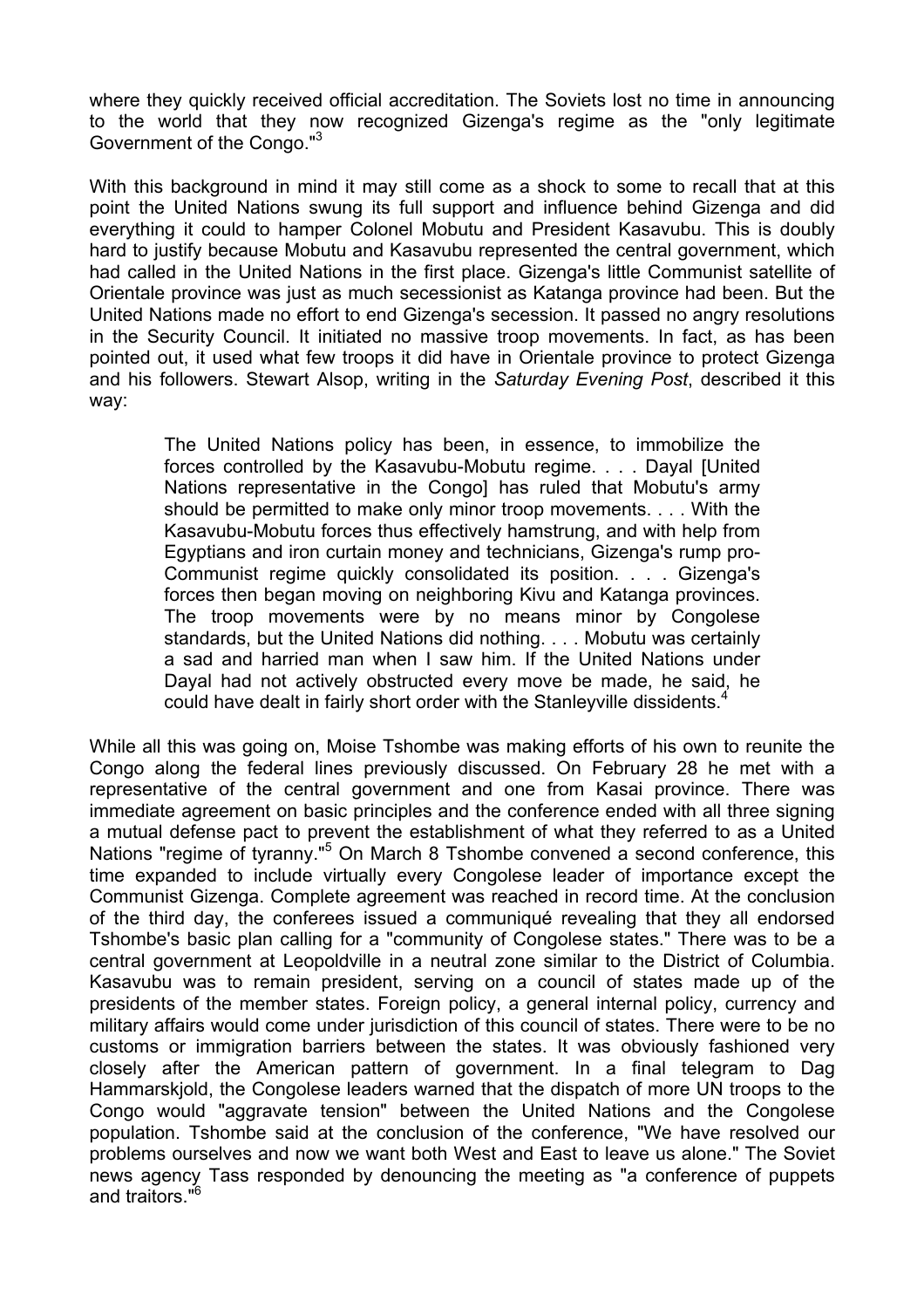Here was a giant step toward unity and the restoration of order in the Congo. The United Nations, however, was not pleased. For one thing, it was upset over the form of the new union, maintaining that it was much too decentralized. For another, its man Gizenga was not at the conference. Consequently, the UN ignored the whole thing, as though pretending the conference never took place.

United Nations troops and armaments continued to roll into the Congo--most of them to Katanga--just as rapidly as U.S. Air Force Globemasters could bring them. Congolese leaders began to see the handwriting on the wall. Few of them had the strength of conviction that Tshombe possessed, and the weaker ones began to wonder if perhaps it might not be safer to go along with whatever the United Nations wanted. Finally, on April 17, 1961, the United Nations, in spite of its promise not to intervene in the internal affairs of the Congo, pressured Kasavubu into signing an agreement which directly repudiated the principles agreed upon by the Congolese leaders. But Tshombe did not find this out until six days later when he arrived at a third conference of Congolese leaders. The atmosphere had changed completely. Kasavubu and some of the others no longer spoke of a confederation of states. Their demands were now identical with those of the United Nations. Feeling completely betrayed, Tshombe walked out of the conference and prepared to return to Katanga. As he arrived at the airport, however, he was arrested without any pretense of legality and thrown into prison. A few days later, Tshombe was formally charged on four counts of high 'treason, two of which were punishable by death.<sup>7</sup>

Tshombe was kept in prison for two months. At no time was he allowed to see his attorney. He apparently was not subjected to physical torture, but be was, nevertheless, kept in solitary confinement. He was given no exercise, nothing to read, and no one with whom to talk. A few months previously the United Nations had provided extravagant military protection for Patrice Lumumba and had loudly protested when he was arrested by Colonel Mobutu's men. Now that Tshombe was in jail, however, things were different. There were no protests or offers of protection. In fact, the world's self-proclaimed champions of justice and human rights remained strangely silent.

The enemies of Katanga expected Tshombe's arrest to set off a power struggle among his supporters back home. They reasoned hopefully that a new shuffle would possibly bring to the top someone more pliable and more willing to go along with United Nations policies. They were wrong on two counts. First of all, the strong man in the number two spot and the most likely to take Tshombe's place was Godefroi Munongo who was, if anything, more like Tshombe than Tshombe himself. Also, Tshombe had earned such complete respect and loyalty from his followers that the expected power struggle never happened. His cabinet and parliament closed ranks in his absence and proclaimed their solidarity. Posters began appearing on the streets of Elisabethville with huge pictures of Tshombe and the words "He suffers for us. Let us be worthy of him."

It was fortunate for Tshombe that Lumumba was no longer top wheel in the central government. Otherwise, he would never have been seen again. But Kasavubu, even though he was now dancing to the UN tune, was not a vicious person. He was merely a weak politician who wanted to be on the winning side.

Tshombe, however, still maintained the loyalty of his followers, and with the personal intervention of Colonel Mobutu he was finally released on June 22. Joyous mayhem broke out in Katanga when the news was received. A few days later, he was back at work with more determination than ever. There was an ominous note of anticipated tragedy in Tshombe's voice as he addressed the national assembly: "We shall see to it that the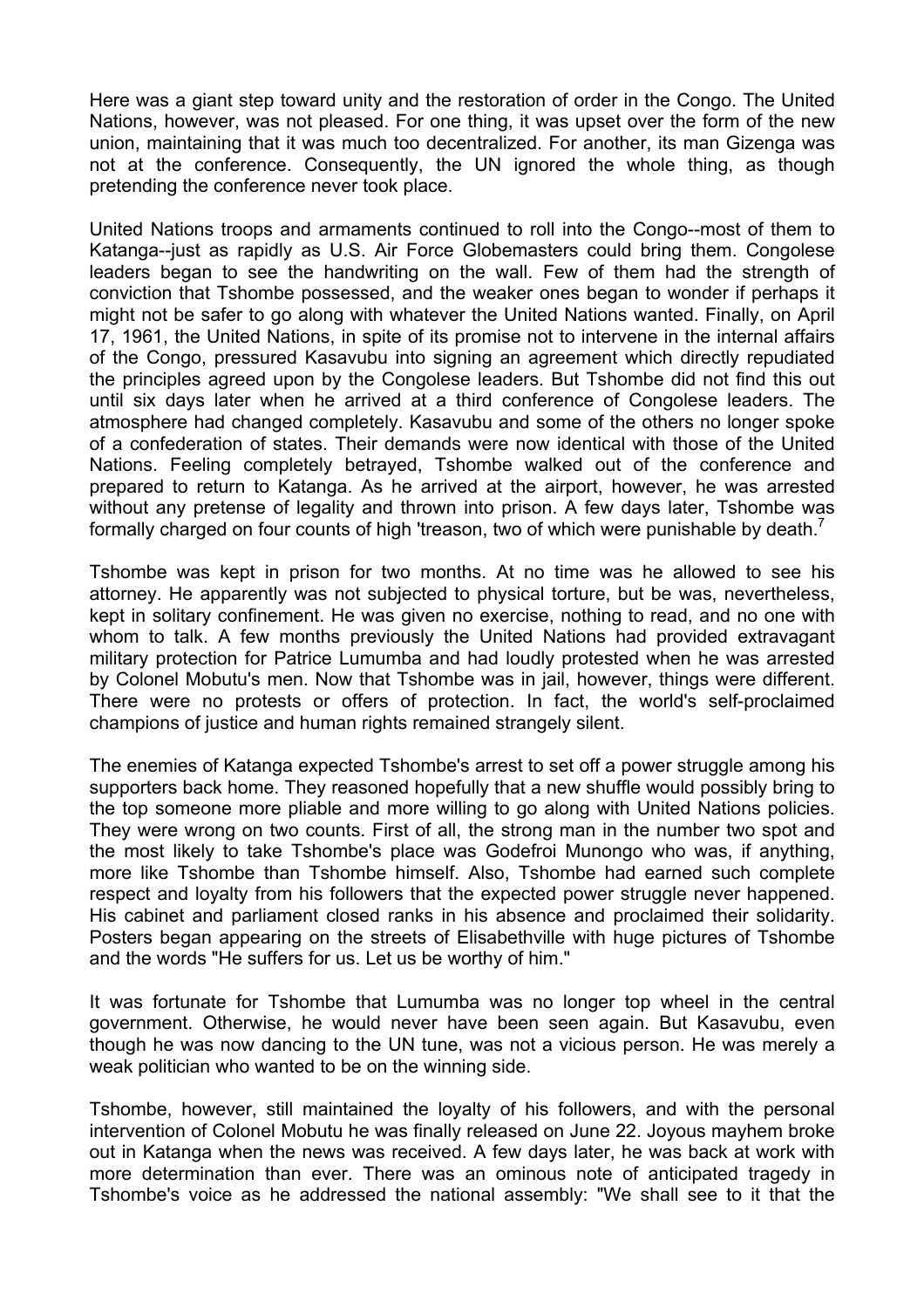Katangese Nation shall endure. Let the enemies of Katanga know that they have to deal with a people."<sup>8</sup>

Turning our attention back to the United Nations "moderates" in the central government, a new figure appears. He is Cyrille Adoula, former associate and supporter of Patrice Lumumba. He claims that he is not a Communist, but on December 28, 1957, he wrote:

Being a socialist I am for the transformation of the present society. And for this I conceive the collectivisation of the means of production. In order to attain this goal, I see only one means: the struggle of the classes, the permanent class struggle.<sup>9</sup>

Since the Communists advocate exactly the same thing, and since they also frequently refer to themselves as socialists instead of Communists, the distinction is not particularly reassuring. But what a man does is far more important than whether or not be may have been formally issued a membership card. If he does the work of the Communists, even unknowingly, he is just as dangerous as the most devoted and disciplined party member.

On August 2, 1961, the Congolese parliament approved Cyrille Adoula as the new premier. One of his first official acts was to invite all the Russian and Czech diplomats to return their Communist embassies to Leopoldville--which they did. Next, it was announced that Antoine Gizenga, leader of the Communist faction in Stanleyville, had been appointed to the number two spot of vice-premier. It is not clear just how much Adoula had to do with this appointment since Mr. Sture Linner (United Nations representative in Leopoldville) has publicly claimed personal credit for persuading Gizenga to accept the position.<sup>10</sup> Nevertheless, on August 16 Adoula visited Gizenga in Stanleyville to work out plans for their new government. A few days later they both spoke publicly and embraced each other for news photographers. Gizenga announced that he was dissolving his provisional government in favor of the new coalition and added, "The government will have to follow the Lumumba line . . ."11 Soon afterward, Moscow radio announced that the Adoula regime would put into operation "all decisions previously made by Lumumba's govemment."12

The position of minister of the interior--which includes complete control of the police--was filled by another Prague-trained Communist, Christophe Gbenye. Gbenye had previously served under Gizenga and was the man who was directly responsible for instigating the murder, rape and terrorization of European residents in Orientale province.<sup>13</sup>

Counting heavily on the UN to bring Katanga's secession to an end, the central government appointed Egide Bochely-Davidson as the chief administrator of Katanga province. Bochely-Davidson was not only a Communist, but a member of the Soviet secret police.14 As the Newark *Star-Ledger* explained on September 24, 1961:

The Reds may have . . . made a deal by which a Communist would succeed Tshombe as boss of Katanga. The central government of the Congo republic recently named Egide Bochely-Davidson--a Moscowtrained agent--as chief administrator of Katanga province. He was supposed to take over the provincial government with the support of United Nations troops. . . . If Bochely-Davidson can consolidate his position in Katanga, the Reds will be one step closer to victory in the Congo--with the aid of American dollars, United Nations soldiers, and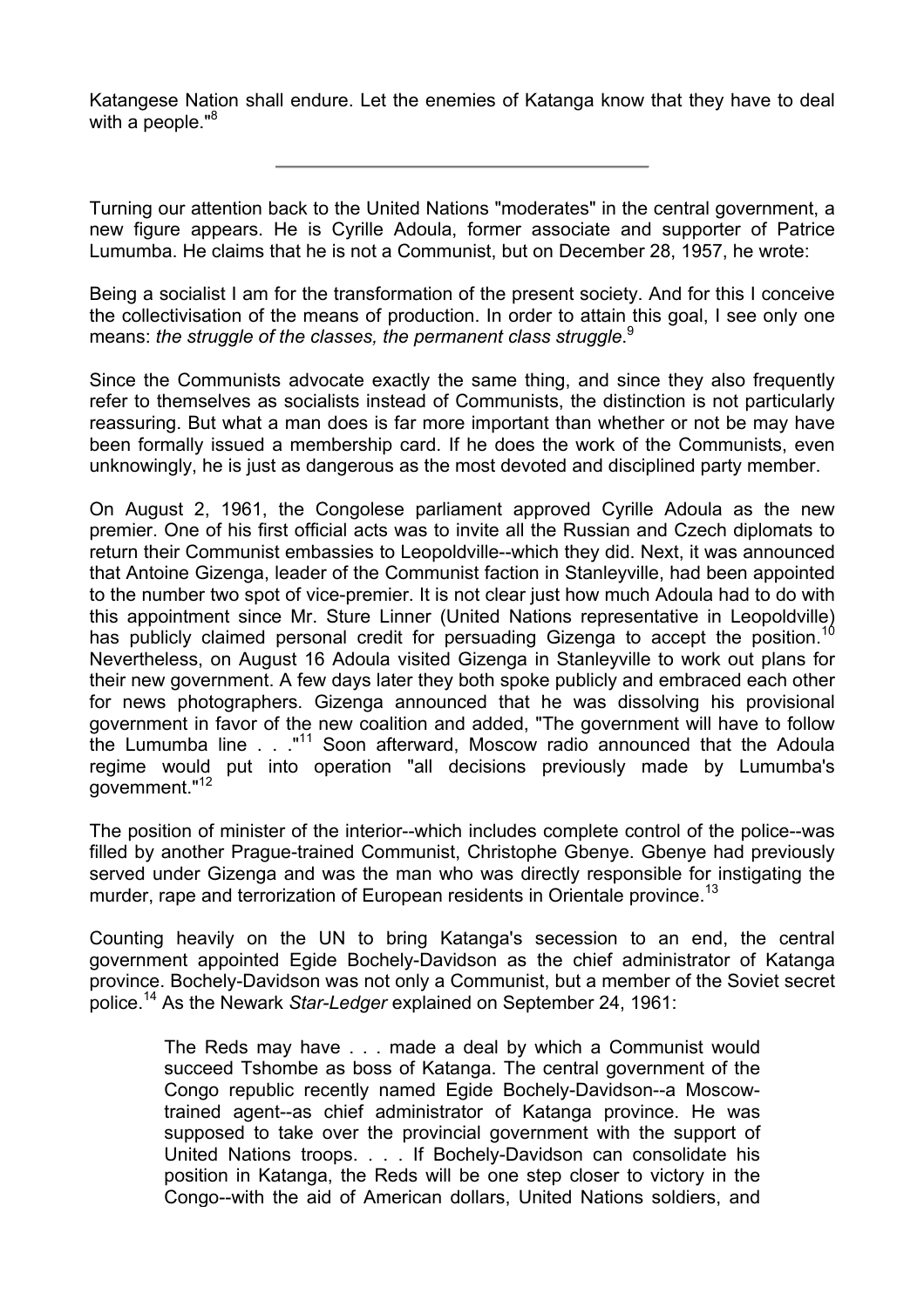the late Dag Hammarskjold.

The Moscow *Times* gloated:

On August 2nd, a new government was formed in the Congo composed of 27 ministers and 17 state secretaries. Cyrille Adoula was appointed prime-minister. According to the Stanleyville newspaper, *Uhuru*, the members of political parties of the national bloc which was headed by Patrice Lumumba have 23 seats in the government, or an absolute majority. The composition of this new cabinet proves that adventurous efforts to liquidate the government of Lumumba completely failed. The decision of the parliament commits the new government to carry out all decisions made earlier by the Lumumba Government. . . .<sup>15</sup>

When addressing the General Assembly of the United Nations, Adoula was careful to let everyone know exactly where he stood. He referred to the late Lumumba as his "national hero" and to Gizenga as his "good friend."16

This was the government that high officials in the UN and in Washington were piously describing as "moderate." The same State Department that refused to allow Tshombe to visit the United States and even went as far as to cancel the visa of the head of the Katanga Information Service in this country, rolled out the red carpet for Adoula. The following statement by G. Mennen Williams, State Department spokesman for African affairs, is typical of the kind of black-is-white pronouncements that have become all too common from State Department officials:

A moderate parliamentary central government under Prime Minister Cyrille Adoula has been formed, and it is operating effectively and supported broadly everywhere except in Katanga. The pretensions of the opposition Orientale province government have been ended and Gizenga has been effectively neutralized. The Communists have been barred from continuing their direct support of left-wing elements in the Congo. . . . If present means do not succeed, the Adoula government may be replaced by a radical one, or, as an alternative, the Adoula government may be obliged to seek help from others than those now helping them. This would mean, in all likelihood, help from more radical sources. The net result would be to discredit the UN and the U.S. and open the possibility of chaos in the Congo--chaos which would invite Communist intervention in the heart of Africa. This alternative the world cannot contemplate with equanimity.<sup>17</sup>

At about the same time, Mr. George Ball, undersecretary of state, solemnly told a Los Angeles audience that Katanga's independence "can only place in jeopardy the success of our efforts in the Congo as a whole, threaten the entire Congo with chaos and civil war, and lead to the establishment of a Communist base in the heart of Central Africa. The armed secession in Katanga plays into the hands of the Communists. This is a fact that all Americans should ponder."<sup>18</sup>

President Kennedy held a special luncheon in Adoula's honor at the White House. Rising to present a toast, Kennedy said: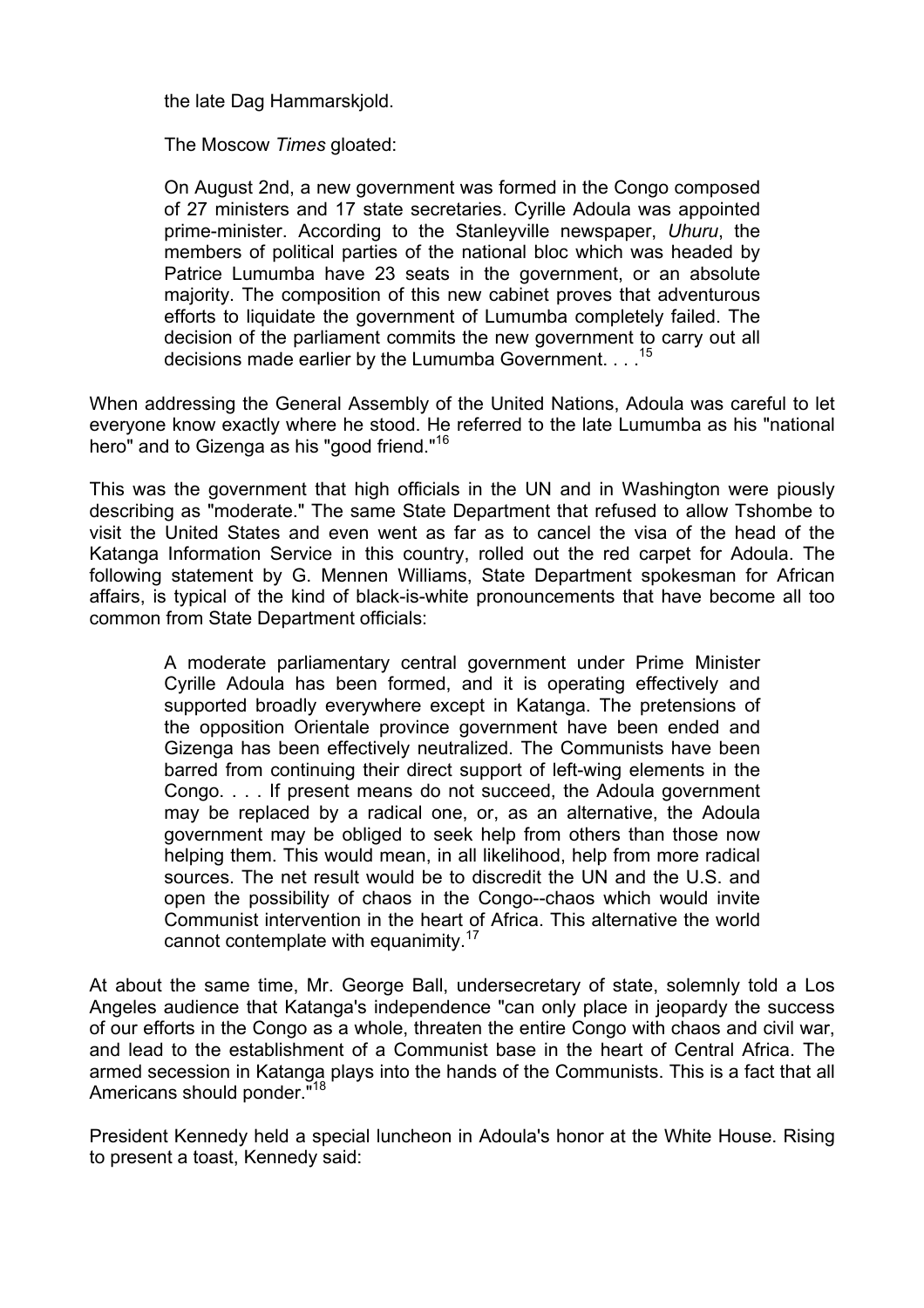Gentlemen, I am sure you all join me in welcoming to this country the guest of honor and the members of his government. . . . The difficulties of our revolutionary experience, and the experiences of every other people coming into independence since the end of World War II, pale in comparison to the problems which the Congo has faced and which press upon the prime minister and his supporters. What makes him especially welcome is the courage and the fortitude, the persistence and the judgment with which he has met these challenges--which would have overwhelmed a lesser people, a lesser country, a lesser man, a lesser government. Prime Minister, we welcome you here for many reasons. The success of the Congo is tied up, really, we believe, with the success of the UN. If you fail and the Congo should fail, it would be a serious blow for the UN, upon which this country has placed so many hopes for the last 17 years . . . .<sup>19</sup>

#### **NOTES**

1. "Indian Communists Back Nehru Position," *Daily Worker* (June 30,1955), p. 2.

2. Senator Thomas Dodd, *Congressional Record* (September 22, 1961).

3. Schuyler, p. 240. On July 17, 1961, a small patrol of Katangese soldiers removing a-UN roadblock were fired on by UN troops. Two Katangans were killed and the rest fled into the bush. In anger, Interior Minister Munongo called a press conference and, pointing his remarks at the lack of support for Katanga from the United States, threatened to call on Soviet Russia for assistance. No one took it seriously, however, least of all the Soviets. Radio Moscow replied by calling Munongo and Tshombe "lackies and murderers with blood-stained hands." Even-Conor O'Brien admitted that in the West, Munongo's statement was a windfall for politicians who were under fire from the so-called right wing for betraying anti-Communist Katanga. Nevertheless, in Elisabethville and throughout Katanga, posters showing an African with a spear and a map of Katanga, and the words "Katanga, shield of Africa against Communism" remained in place. Munongo had lost his temper but aside from that, life went on as before.

4. Senator Thomas Dodd, *Congressional Record* (September 8, 1961). Also, O'Brien, pp. 96, 99.

5. Hempstone, p. 134.

6. *Ibid*., pp. 134-139. Also, O'Brien, p. 98.

7. Hempstone, pp. 143-147. Also, O'Brien, pp. 99, 127.

8. O'Brien, p. 115.

9. *Presence Africaine* (December 28, 1957). As quoted by Michel Sturdza, *World Government and International Assassination* (Belmont, Mass., American Opinion, 1963), p. 11.

10. Senator Thomas Dodd, *Congressional Record* (August 3, 1962).

11. Schuyler, p. 268.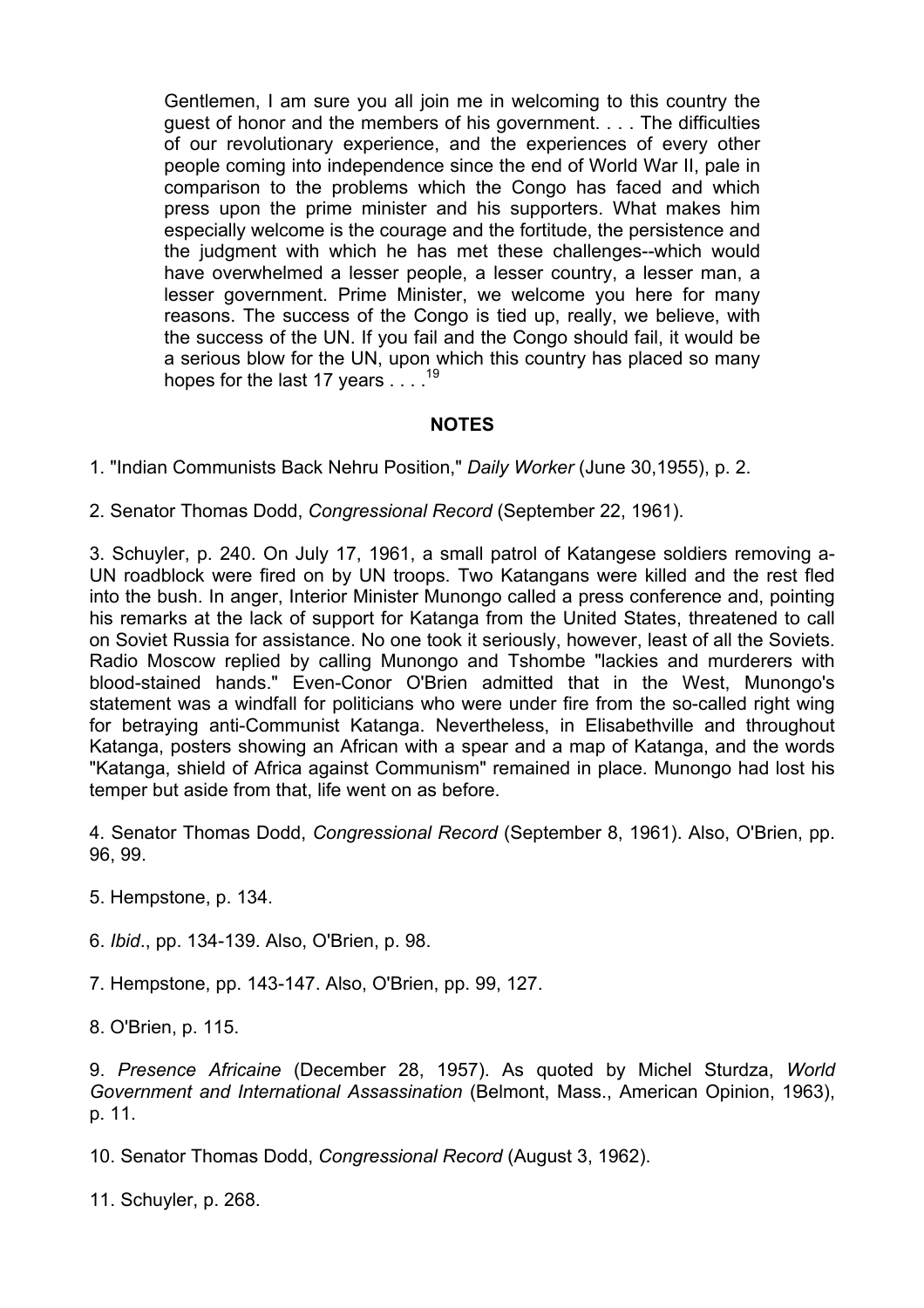12. Lessing, p. 143.

13. Senator Thomas Dodd, *Congressional Record* (September 8, 1961).

14. *Ibid*., (September 16, 1961).

15. Article entered in the *Congressional Record* by Senator Thomas Dodd (September 13, 1961). The Communist record of Gizenga, Adoula's vice-premier, was so well known that it embarrassed western supporters of the regime. As his pro-Communist bias became more and more difficult to conceal, it was decided to "arrest" Gizenga as proof of the central government's anti-Communism. Supporters of UN policy in the non-Communist world received much mileage from this maneuver. What most people were not allowed to learn, however, was that Gizenga was quietly set free soon afterward. According to Philippa Schuyler, his "prison" was a comfortable villa by the sea. Even Adlai Stevenson refrained from saying that Gizenga was in jail. In an article distributed by the UN association in Los Angeles, he is quoted as saying that Gizenga had been under "house arrest." See "Stevenson Answers Critics on Congo," Los Angeles *Times* (February 10, 1963).

16. "Adoula Receives Royal Welcome," the *Tablet* (Brooklyn, February 17, 1962). As this book is going to press, the elections in the Congo are nearing. Since the basic sentiments of the masses of Congolese people (as distinguished from many of their leaders) are anti-Soviet, the Adoula regime has recently put on a rather convincing show of anti-Communism in its public pronouncements. It has even expelled the Communist embassies from Leopoldville. Whether or not this appearance of anti-Communism will be dropped after the elections or whether it represents a true stiffening of Adoula's political backbone, will remain to be seen.

17. *Department of State Bulletin* (November 26, 1962), pp. 804-806.

18. Department of State press release #893 (December 19, 1961).

19. *Department of State Bulletin* (February 26, 1962), p. 335. Shortly after the assassination of President Kennedy in 1963, President Johnson addressed the General Assembly of the United Nations and confirmed that the change in chief executives had in no way altered the official United States attitude toward the UN. President Johnson said, "More than ever we support the United Nations. . . ." The only noticeable difference was that the-New England twang had been replaced by a Texas drawl. See "Text of Johnson's Speech to UN," Los Angeles *Times* (December 18, 1963), sec. 4, p. 2.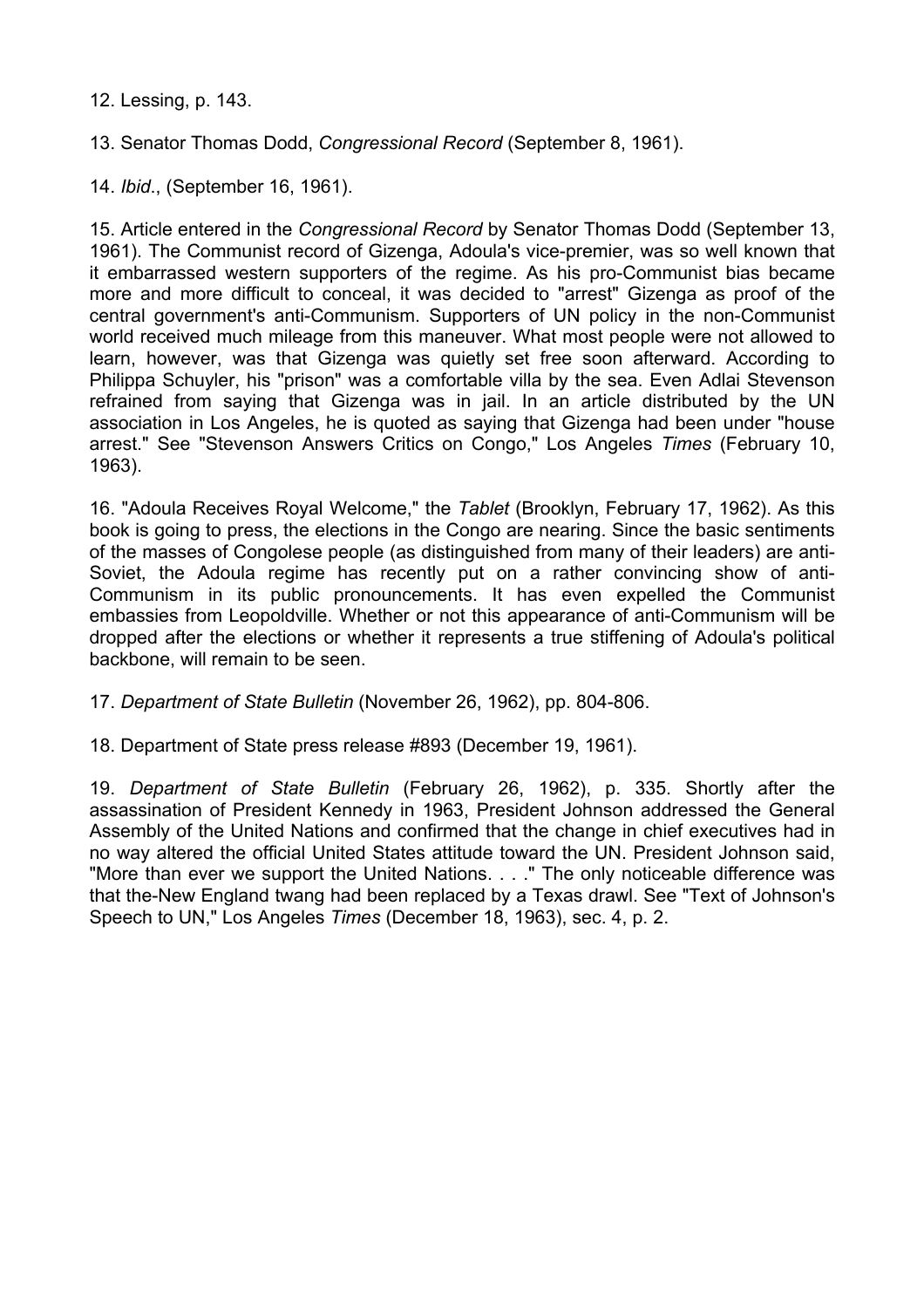*His speech was softer than butter, yet war was in his heart; his words were softer than oil, yet they were drawn swords.*

Psalm 55:21

# CHAPTER FIVE: IN THE LAST RESORT

While the world mourned the death of Lumumba, the United Nations expressed its own anger and concern by passing a resolution on February 21, 1961, which said:

The Security Council . . . having learned with deep regret the announcement of the killing of the Congolese leader, Mr. Patrice Lumumba . . . urges that measures be taken for the immediate withdrawal and evacuation from the Congo of all Belgian and other foreign military and paramilitary personnel and political advisors not under United Nations command. . . .

This was obviously aimed at Katanga since that was the only province in the whole Congo with appreciable numbers of European military officers.

There are several interesting and revealing aspects to that resolution. First, there was the honorable mention of Lumumba, whose demise was the occasion of "deep regret" for the Security Council. Secondly, there was the outright intrusion of the UN into internal affairs of Katanga on the bold-faced assertion that it had a right to tell Katanga what it could or could not do. Nothing in the United Nations Charter gives the UN authority to dictate to a country who may or may not be employed by that country in its own army. This is clearly an internal affair of the Congo. Yet paradoxically the same resolution reaffirmed that "the United Nations force in the Congo will not be a party to or in any way intervene in or be used to influence the outcome of any internal conflict, constitutional or otherwise." It went even further and acknowledged that "the solution of the problem of the Congo lies in the hands of the Congolese people themselves without any interference from outside . . ."

In the light of subsequent United Nations intervention in the Congo, one can only be astounded at the extent of hypocrisy displayed by UN officials. But hidden away in the language of bureaucratese is an indication of the UN's true, and not-so-honorable, intentions toward the Congo. In the very same resolution, the UN authorized itself to employ "*the use of force, if necessary, in the last resort*." There it was--the first glimpse- the clear and unmistakable outline of the mailed fist beneath the velvet glove.

Promising not to interfere in Katanga and at the very same time authorizing the use of force to interfere is the kind of double-talk that politicians through the ages have used to make their grab for unlimited power appear to be legal and proper. These pronouncements do not happen accidentally, nor are they the result of ignorance and incompetence. They are the mark of corrupt political skill, the product of unlimited cynicism tempered by years of experience. The men who have mastered this skill are proud of their accomplishment and are quick to admire it in others. Conor O'Brien was such a man. Expressing his unqualified approval of the United Nations resolution, he wrote: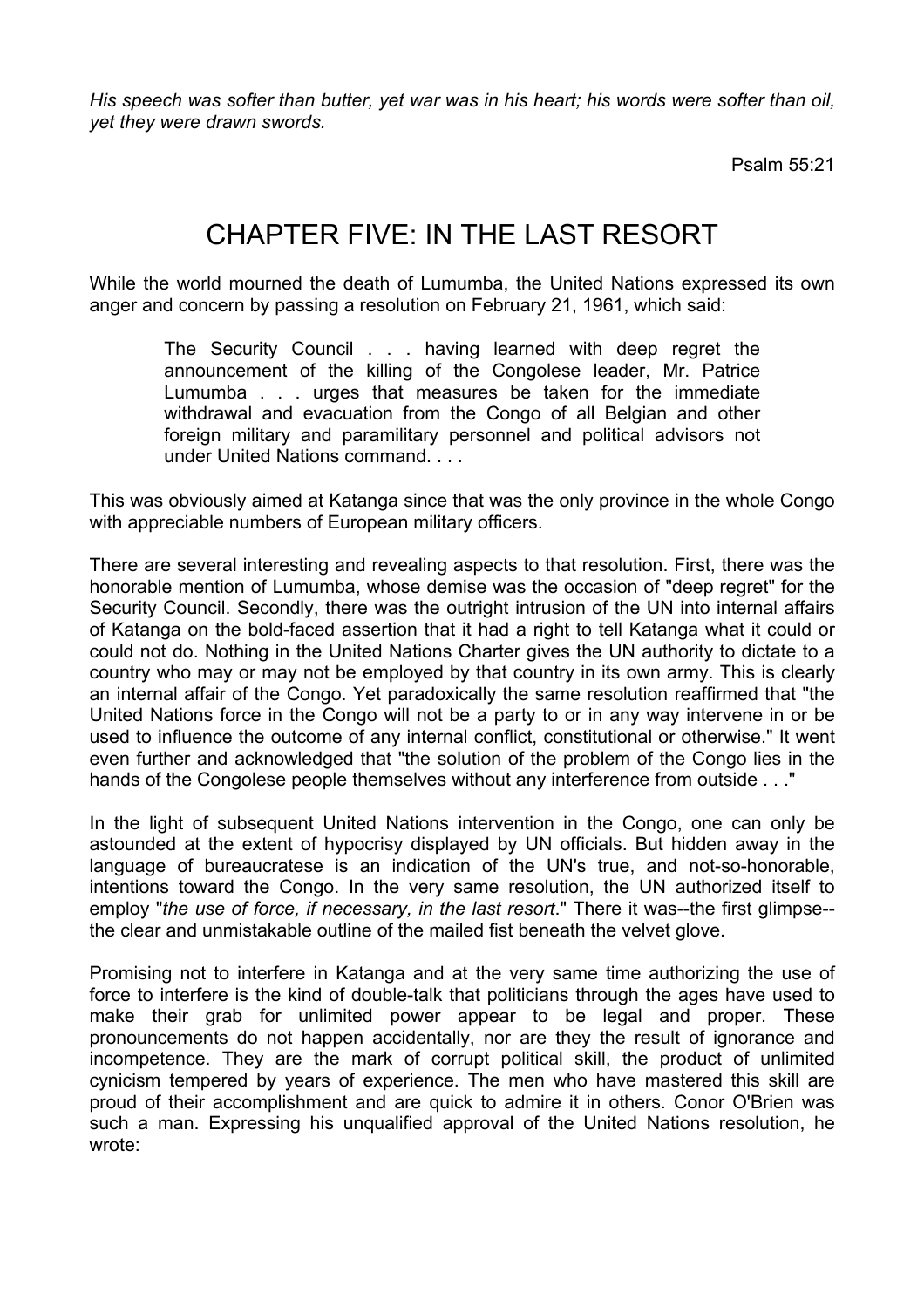The contradictions and equivocations in that mandate allowed them a good deal of leeway, and this, as I have mentioned, Hammarskjold was adept at using. Sometimes, as I heard some feat of interpretation, some especially refined harmonization of S/4426 paragraph 4 with A/Res. 1474 paragraph 2, and noted how neatly it fitted the political needs of the moment, I was reminded of an excellent formula invented by a Central American chairman of the first committee, when he found it desirable to stretch the rules a little for the benefit of Mr. Cabot Lodge: "Under the rule," he said, "it would seem that the delegate is not permitted to speak at this stage. I shall, however, interpret the rule in the spirit of the principles of philosophical jurisprudence. I give the floor to the representative of the United States."

The men round the table on the 38th floor (the "Congo club"] were often inspired by the spirit of philosophical jurisprudence, and indeed the Congo operation, if it were to be carried on at all, demanded such a spirit.<sup>1</sup>

At four o'clock in the morning on August 28 while Elisabethville slept in peace, the United Nations, exercising its philosophical jurisprudence, launched a surprise attack on the city. In the early hours of morning darkness it took over all communications centers, put a blockade around the foreign minister's residence, surrounded the barracks of the Katangese army, and arrested over four hundred European officers and noncoms. Simultaneously it began arresting and expelling from the country hundreds of other European residents who were suspected of being technicians or advisors. There was practically no resistance, since, as it was learned later, the Belgian officers who were on loan to Tshombe's army were under orders from their government not to fire on United Nations troops.<sup>2</sup> In one fell swoop, Katanga's army was decapitated of its professional leadership. Soldiers and civilians alike were taken from their families at bayonet point, rounded up in detention centers, and expelled from the country, often with nothing but the clothes on their backs. There were no charges brought against them, no hearings, no habeas corpus, no right of appeal, no opportunity to put their personal affairs in order. It was a police-state operation.<sup>3</sup>

*Time* magazine described it this way:

The 11,600 black Katangese troops remained passive, possibly because UN soldiers staged furious public bayonet drills and small arms exercises in a pointed show of power. Remarked one senior . . . UN officer: "We have these soldiers scared witless."<sup>4</sup>

The forty-six civilian doctors of Elisabethville shed further light on the action when they reported:

Hundreds of houses were searched by the men of the UNO without result, dozens of European civilians arrested and threatened with the foulest brutalities if they did not admit having helped, sheltered or simply known "mercenaries" or volunteers.

Houses searched without any result? Alas, not always. Failing, to find mercenaries**,** which was perhaps dangerous, one fell back upon a nice little compensating looting, which is not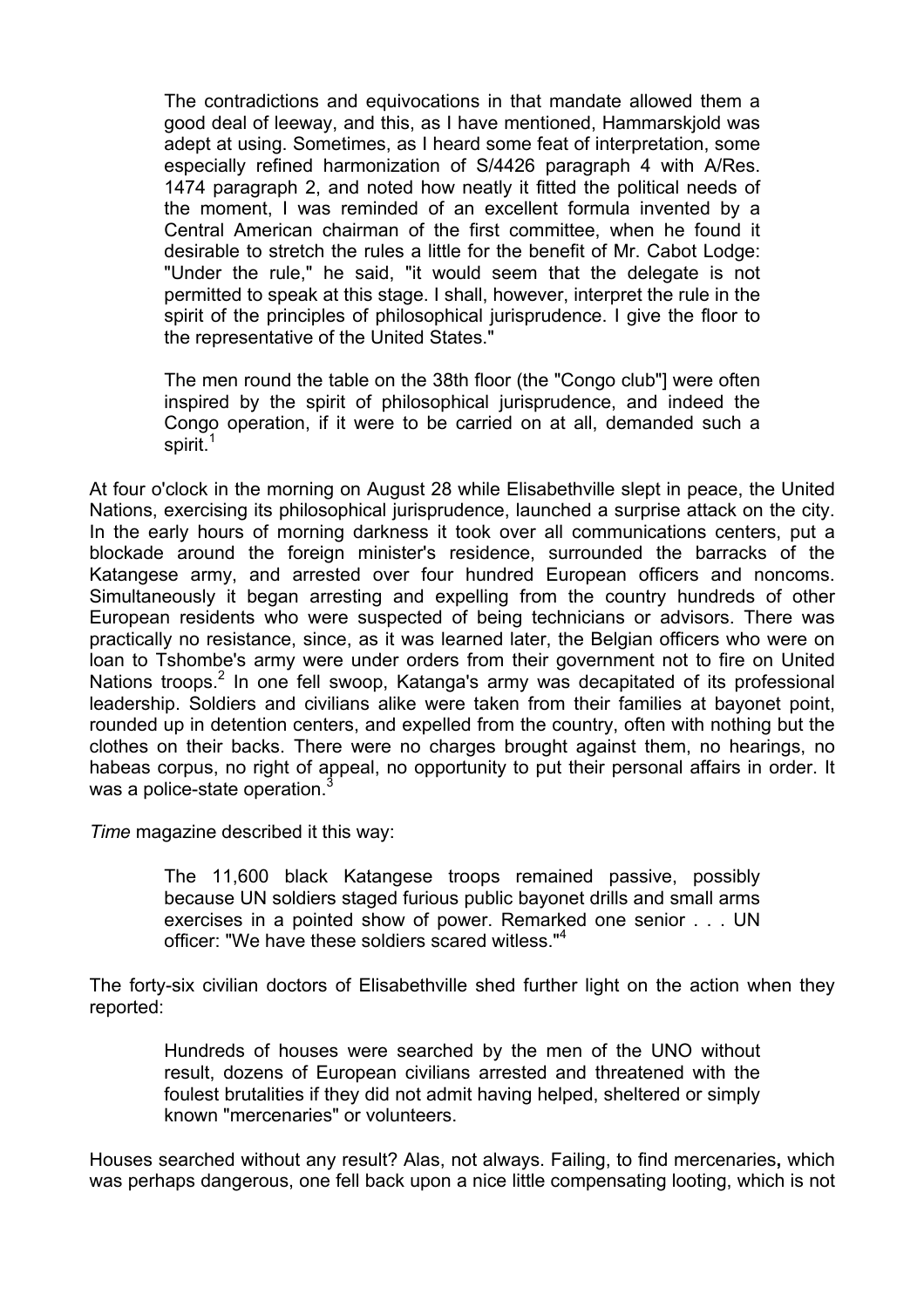so dangerous when one is . . . armed; and if the house which was being visited was empty, a little ransacking was included.<sup>5</sup>

Operation Rumpunch (the UN code name for the August attack) was a success. Only a handful of European officers remained in the Katangese army. The mercenaries, as the UN called them, had been expelled.

As we have seen, the UN--in the beginning, at least--justified its action against Katanga on the claim that it had to remove Tshombe's mercenaries. Aside from the fact that the composition of the Katangese army is not the concern of the UN, United Nations troops themselves were mercenaries of the first order. Irish, Swedish, Italian, Ethiopian and Gurkha troops were fighting as hired agents of the UN. If the mercenary issue was a real one, why did not the United Nations insist that the Indonesian Communist Kwame Nkrumah get rid of the British officers in his army? What would one call the American officers serving in Laos? The truth of the matter is that the whole mercenary issue was nothing but an excuse for the United Nations to initiate military action against Katanga with the ultimate objective of bringing it under the control of the Communist-dominated central government. By removing the professional leadership from Katanga's army, the UN not only reduced the chances of effective military opposition to its own future plans, but also greatly enhanced the return of civil disorder and chaos to Katanga province--the very thing that it professed to be there to prevent.

At any rate, Tshombe did not throw in the towel as the UN apparently expected. Katanga did not fall apart. Tshombe had been expecting something like this and had initiated a crash program to train African officers and noncoms for effective leadership. The program was far from complete, but sufficient progress had been made to enable Katanga to stand firm in its determination to remain independent. Tshombe appointed a Colonel Muké as commander of the army, and Katanga now had not only an African president and an African government but an African commander as well. It soon became obvious that if Katanga were to topple, even stronger measures would have to be taken.

On the morning of September 11, Conor O'Brien met with Moise Tshombe and once again gave his personal assurances that the United Nations had no intentions of intervening in the internal affairs of Katanga or of using force in the settlement of any issue.<sup>6</sup> That very same day, however, he met in secret with other UN officials and helped lay detailed plans for another surprise military attack on Elisabethville. The following is O'Brien's own description of those plans:

As regards Tshombe, we were to arrest him only in the last resort. His residence was to be cut off, the entries and exits to it sealed, and then I was to parley with him, making it clear that his only hope lay in cooperating with the United Nations, and in peacefully liquidating the secession of Katanga. Meanwhile, UN forces were to secure the post office and the radio studios and transmitters, and to raid the offices of sûreté and ministry of information and remove the files. Europeans and senior African personnel working in these departments were to be apprehended if possible. The flag of the Republic of the Congo should be run up at the earliest appropriate moment on public buildings and on UN buildings; we had a supply of these flags which Michel Tombelaine had recently brought back from Leopoldville. The central government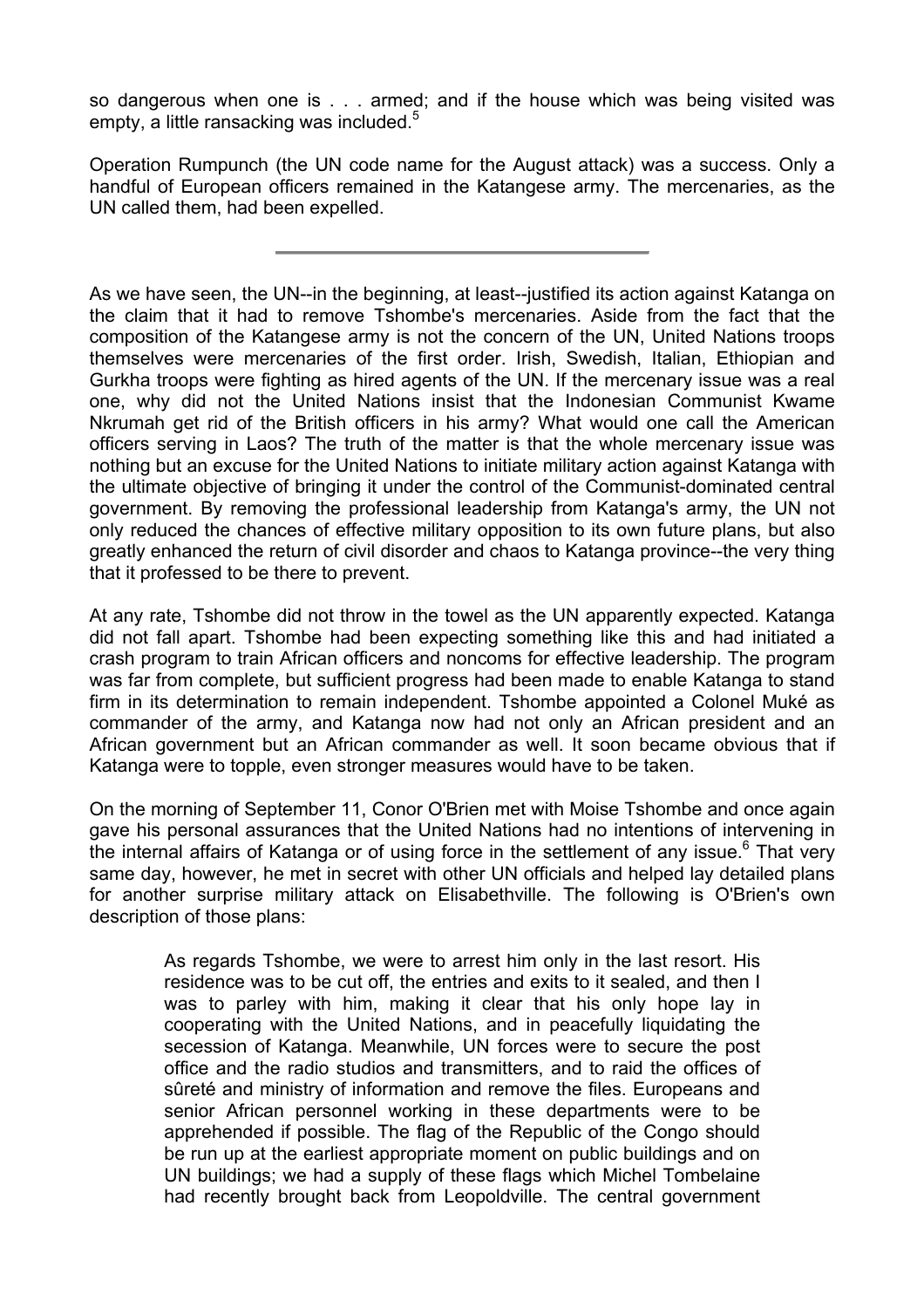would send down a commissaire d'etat to take over authority, in cooperation with Tshombe if possible, in cooperation with the United Nations in any case....

We all knew, of course, that the mercenaries still at large would be likely to undertake some action, but we did not take this very seriously because of their small numbers. . . .

As regards the timing, Khiary said that the operation should be carried out either *before* three o'clock on the afternoon of Wednesday, September 13th--the time that Hammarskjold was due to arrive in Leopoldville--or after Hammarskjold's departure, estimated for three days later. Hammarskjold had given authority for these operations, but it would be embarrassing for him if fighting were actually going on in Katanga while he was in Leopoldville. . . .

Khiary asked how long, if fighting did break out, it would take to bring the situation under control. Raja [UN military commander] said that the points where there was a danger of resistance were the post office and the radio studio. Even if this were determined resistance, it could be ended in, at most, two hours. In this, Raja's prediction was perfectly correct.

In the light of my insistence on urgency, and Raja's assurance of the duration of possible resistance, Khiary agreed that the operations should be carried out early on the morning of September 13th.<sup>7</sup>

Operation Morthor, as it was called, went off according to schedule. Once again moving under cover of early morning darkness the United Nations "peace-keepers" stormed the communication and transportation nerve centers of Elisabethville. Within hours the UNcontrolled radio station announced, "The secession is over! Arrest the whites! The secession is over! Arrest the whites!"<sup>8</sup>

Egide Bochely-Davidson, the Communist who had been appointed by the central government to administer Katanga province, was flown by UN plane to Elisabethville's airport to take control just as soon as the fighting stopped in the center of the city. (Dag Hammarskjold had said previously: "United Nations facilities cannot be used, for example, to transport civilian or military representatives, under the authority of the central government, to Katanga against the decision of the Katanga provincial government."<sup>9</sup>)

At this point, however, Operation Morthor began to fall apart. Katangese troops launched a counterattack on all fronts as full scale fighting spread to practically every sector of the city. Control of the radio station moved back and forth between forces as one of the obviously important military objectives. Bochely-Davidson impatiently paced up and down at the airport as the distant sound of machine-gun chatter and mortar explosions grew louder by the minute. This time Katanga was fighting back.

American newspapers carried the following account:

The battle for Elisabethville exploded into full war today, with casualties estimated in excess of 1,000. The UN declared martial law and . . . Michel Tombelaine of France, deputy UN civilian commander,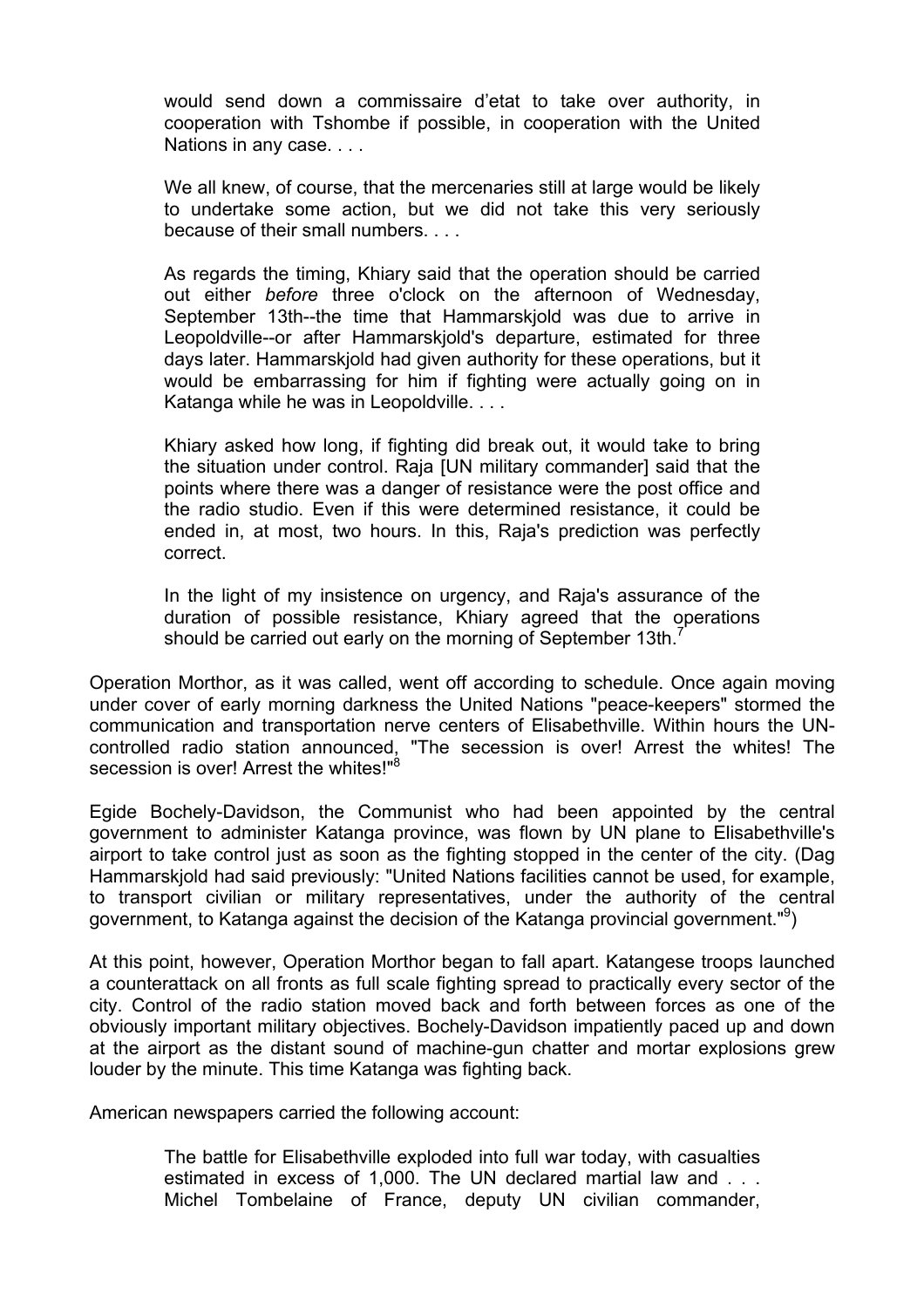announced over the UN controlled radio that any civilians found in illegal possession of arms will be summarily executed.<sup>10</sup>

Michel Tombelaine was identified as a member of the French Communist party by a subcommittee of the United States Senate on August 6, 1962.<sup>11</sup>

In an effort to capture and control the post office, the United Nations set up strategic military positions under the protection of a large hospital which they had conveniently established across the street. To their credit, the United Nations doctors there finally resigned en masse, stating "the building was being turned into a support fortress."<sup>12</sup>

The forty-six civilian doctors of Elisabethville reported:

The hospital of the Italian Red Cross, which is situated behind the post office and opposite the Banque du Congo, was militarised BV the UNO. The personnel of this hospital wore the uniforms of the UNO. Already before September 13, 1961 [when the attack began], this hospital was in a state of armed defence: sandbags, shelters for riflemen and machine-gunners. . . .

. . . on the morning of September 13th, the alleged defences were really used as combat stations from which, at the beginning of the attack on the post office by the mercenaries of the UNO, a well-sustained fire helped the massacre of the defenders of this public building.<sup>13</sup>

UPI correspondent Ray Moloney drove a hundred miles to Bancroft in Northern Rhodesia to file the following eyewitness account:

I watched the counterattack from inside the UN Red Cross hospital which had machine guns set up along the terrace. United Nations troops were firing from the hospital in the shadow of a giant Red Cross flag. . . . I also saw UN troops fire on a Katangese ambulance as it tried to reach the twitching bodies of unarmed Katangese police who were ripped to pieces by UN machine-gun bullets after the cease fire sounded.<sup>14</sup>

Frustrated in its anticipation of an easy victory, the United Nations began to turn Operation Morthor into Operation Terror. Blue-helmeted soldiers displaying the UN emblem of peace fired wantonly at civilians, ambulances, automobiles--anything that moved. A Roman Catholic priest was murdered on his way to collect the Holy Sacrament from St. Paul's Convent; the charred remains of his body were later found in the burned shell of his automobile which had been hit by a bazooka shot from a United Nations armored car. An ambulance man, dressed in white and wearing a Red Cross armband was machinegunned while stepping out of his ambulance to help the wounded; his leg had to be amputated to save his life. A housewife was murdered while riding with her husband down a peaceful street to buy groceries. These and literally hundreds of similar cases have been carefully documented. There are always unfortunate killings of innocent civilians as the accidental by-product of any war. But the consistent pattern of such atrocities in Katanga clearly reveals that they could only have been the result of deliberate design.

Beginning on September 18 and continuing several times daily, UN convoys traveling along the Boulevard Rhine Elisabeth and Avenue Stanley fired machine guns at virtually every home they passed. The one dwelling that received the most punishment of all was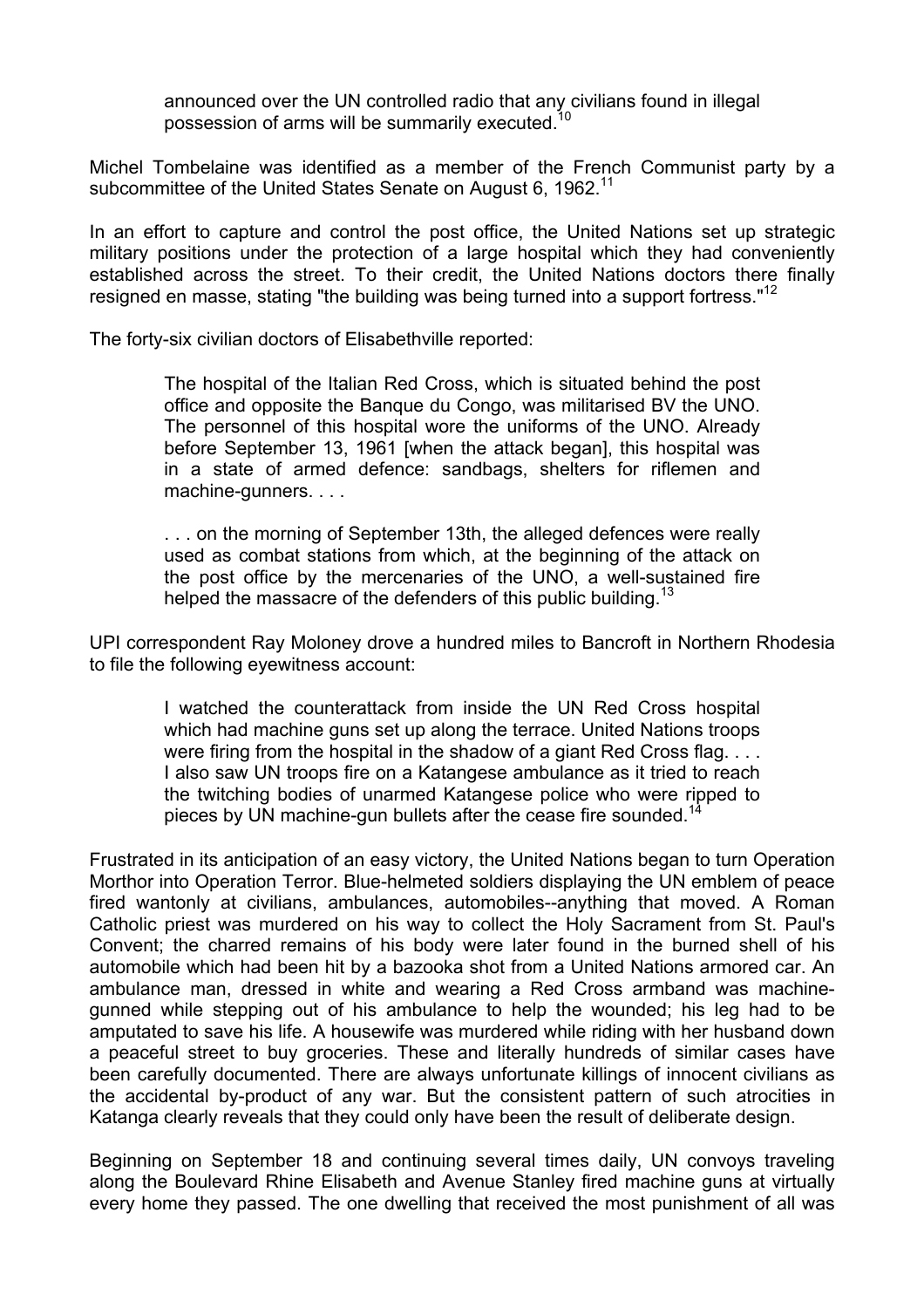the home of a Dr. and Mrs. Szeles, Hungarian refugees who fled from similar treatment at the hands of the Communists in 1948. His home was clearly identified by an enormous Red Cross flag. Several ambulances were usually parked in front. For days on end UN troops machine-gunned this house twice a day--as convoys were deployed in the morning and when they returned in the late afternoon. On one occasion hand grenades were thrown in the windows. Mrs. Szeles, who had sought shelter in the corridor, was badly wounded by the explosions. Dr. Szeles counted 355 bullet holes in the walls of his home. All the windows were broken, the furniture smashed to pieces, the whole house reduced to shambles. Fleeing from Communist terror in Hungary at the age of fifty, Dr. Szeles came to Katanga to start a new life. Ten years later, at the age of sixty, be is once again deprived of his home--thanks to the organization that was supposedly created "to save succeeding generations from the scourge of war."<sup>15</sup>

At the height of the UN attack on Elisabethville, Mr. Georges Olivet, the Swiss international Red Cross representative there, cabled an appeal to his Geneva office to persuade the United Nations to stop firing on Red Cross vehicles. A few days later he disappeared while on a mercy mission to UN headquarters. It was not until eleven days afterward that his wrecked ambulance was found. It had been bit with bazooka rockets and machine-gunned by United Nations troops. In an attempt to conceal the crime, the UN soldiers had hurriedly buried Mr. Olivet and his two companions in a shallow grave next to the road. The United Nations issued two contradictory explanations of what happened. The first one charged that European mercenaries of the Katangese army had kidnapped Olivet. Later, when the evidence was disclosed, it admitted that the vehicle had been struck by UN fire but claimed that it was an accident caused by Olivet's driving "into cross fire."<sup>16</sup> When the Red Cross asked for an official investigation into this matter, the United Nations--which had launched an extensive investigation of Lumumba's death--denied the request on the basis that it did not have "adequate legal or technical resources."<sup>17</sup>

The Roman Catholic bishop of Elisabethville accused the United Nations of "sacrilegious profanities" and revealed that their troops had deliberately destroyed and looted churches and had wantonly murdered innocent civilians.<sup>18</sup>

More than ninety percent of the buildings bombed by UN aircraft were strictly civilian structures with no possible military value. As briefly described in the opening passages of this book, the operation rapidly assumed the aspect of full-scale war. With all utilities cut and no refrigeration, civilians rushed about frantically trying to find something to eat and drink. A light rain brought thankful Katangans to every rain spout to collect the life-saving drinking water. The stench of rotting food hung over the city and mingled with the smell of death.

The Communist press around the world was jubilant. Even in Rome the Social Democratic *La Guistizia* said that the UN had succeeded "in bringing back peace," and the Communist newspaper *L'Unità* called Operation Morthor "a hard defeat for the colonialists and their agents."<sup>19</sup>

Miraculously, Katanga held the UN at bay. News correspondent Peter Younghusband gave the following eyewitness report in an article datelined Elisabethville, September 15, 1961:

Katanga Province President Tshombe said yesterday that he and his people will fight "to the last drop of blood" to keep Katanga independent. I spoke to Tshombe in a small villa situated in the grounds of his official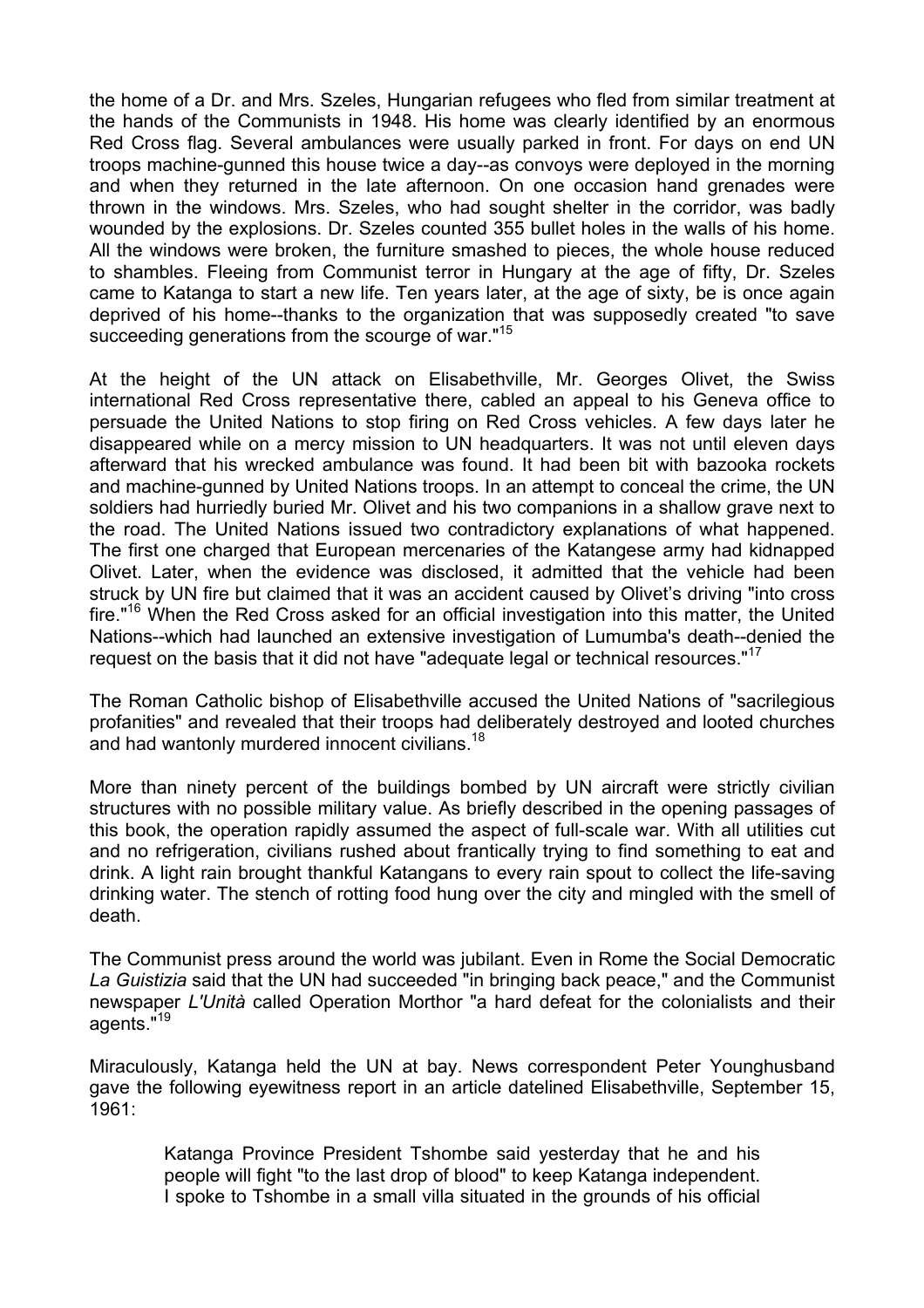residence. Mortar shell explosions and machine-gun fire could be heard throughout the city. I was astonished when a Belgian settler told me that Tshombe was not in hiding as reported Tuesday, but was still in his residence and offered to take me there. I went and found the residence heavily defended by troops with machine guns in the gardens and armored cars in the road outside.

The president, haggard and eyes bloodshot from lack of sleep, said, "Did you think I would run away when my soldiers are fighting and dying for their country? We will fight to the bitter end and, if necessary, the last battle will be here in my home, and I will be part of it." President Tshombe said he was prepared to negotiate with the UN for a cease-fire if they would withdraw from the center of the city and refrain from attacking his troops and leave him to settle his affairs with the central Congo government in his own time. "They have lied to me and have murdered my people," he said. "I appeal to the free world--to Britain, to France, to America--to all nations who treasure the principles of freedom and the right of a people to self-determination to bring this terrible thing to an end." . . . Elisabethville is a terror town of shattered buildings and deserted streets, where bullets whine and ricochet. . . . Belgian settlers who armed themselves to the teeth and joined the Katanga army in the fight for Katanga's freedom include former war veterans and police officers. Other civilians organized food and water supplies to the troops. All Elisabethville's hospitals are filled with wounded. I visited the Katanga radio station, which is now nothing more than a blackened shell of a building, doorless and windowless with smashed radio equipment, furniture, telephones, steel helmets and boots all lying in a jumbled mess. Outside, I counted thirteen corpses still lying in the grass nearby, all Katanga police and all. inexplicably, shot in the back. UN troops yesterday again fired on a Katanga army ambulance displaying Red Crosses, seriously wounding the African driver and two white nurses.<sup>20</sup>

Tshombe, speaking to his people over a hidden transmitter that identified itself as "Radio Free Katanga," called for total resistance--"a fight to the last round of ammunition." Five thousand Baluba warriors responded by joining the Katangese soldiers. Several hundred Bayeke warriors also came into the fight. White residents took up arms and fought sideby-side with their African neighbors. They were not mercenaries. Nobody paid them. They volunteered to fight for the simple reason that the United Nations was destroying their homes and killing their loved ones.

Finally, the tide began to turn. The UN had prematurely announced to the world that the secession was over. It was now in serious danger of having its forces completely annihilated because of the unexpected determination of the Katangese people to maintain their independence. As supplies and morale began to run low, it became obvious that the UN had made the fatal mistake of believing its own propaganda. It had asserted that Tshombe was a mere puppet of the Belgians and that he was supported in power only by a few mercenaries against the true will of his people. It maintained that his government would collapse at the first blow. It was now paving the price of self-deception. Things were going so badly for the United Nations that by September 17 its whole company A was cut off, badly beaten, and forced to surrender. With Operation Morthor on the verge of total collapse, the UN finally agreed to a face-saving cease-fire. On September 20, just one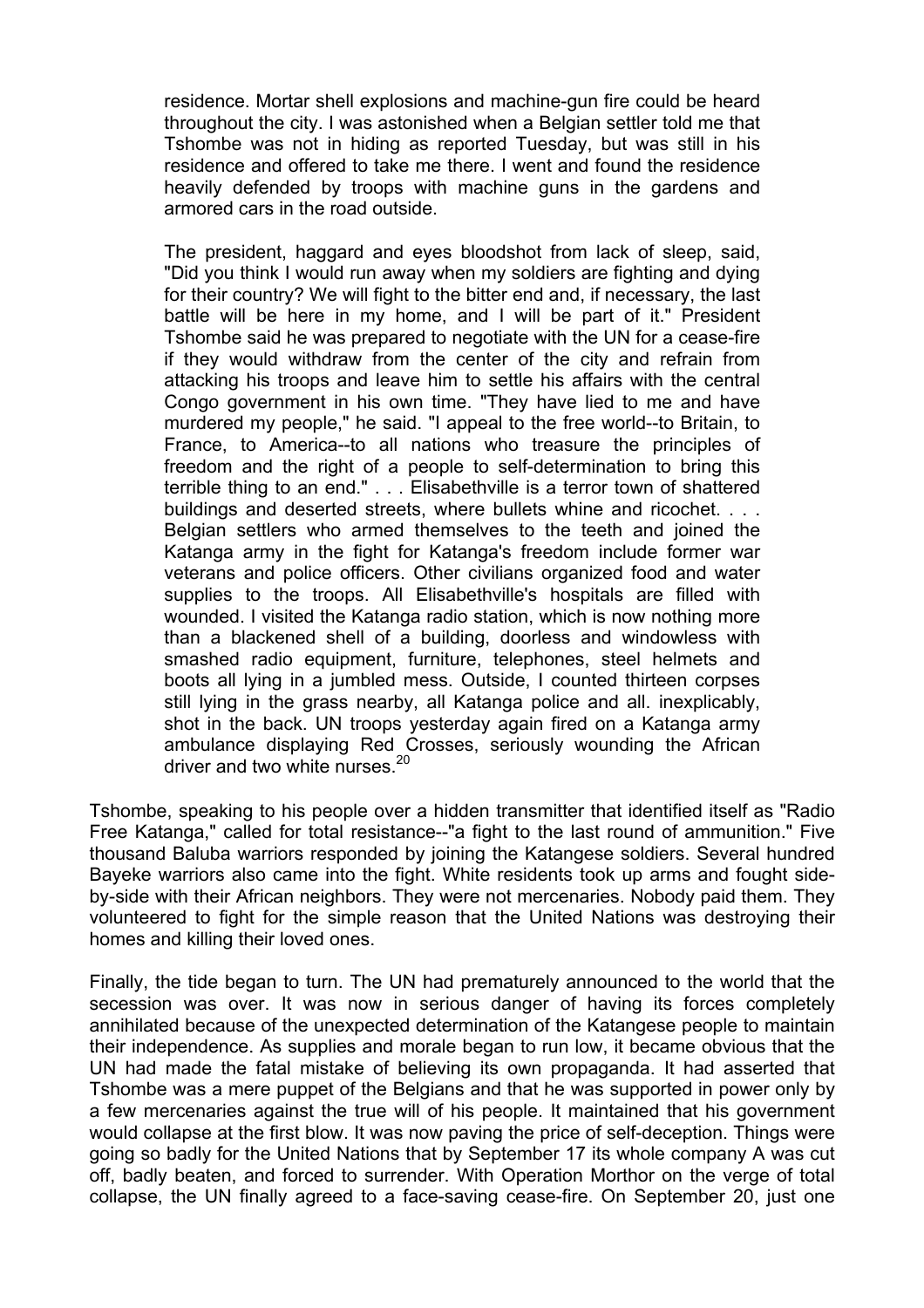week after the United Nations had launched its unprovoked attack, peace once again returned to Katanga; its green and white flag still fluttered proudly to proclaim that Katanga remained free.

The only thing more incredible than the United Nations military action in Katanga is the way in which it tried to justify that action. If things had gone according to schedule there would have been little trouble. Press releases would have simply stated that Tshombe had been replaced by "moderate" Bochely-Davidson and that after a light exchange of gunfire "secessionist" Katanga had been brought back under the central government. The United States President would have sent his congratulations to Dag Hammarskjold and State Department officials would have expressed great satisfaction with this victory over Communism. But as it turned out, the situation had "escalated," and there were just too many newspaper reporters willing to make that hundred-mile trek to Northern Rhodesia to get the true story out to the world. $21$ 

At one point, the UN explained that it had initiated military action at the request of the central government. An official spokesman elaborated: "The UN motive in complying with the request was to avoid the alternative--invasion of northern Katanga by central government troops and a prolonged civil war."<sup>22</sup> In other words, the central Government was preparing to attack Katanga; but that would have been civil war. Therefore, the UN attacked Katanga to save the central Government the trouble!

As the fighting spread, it became apparent that the United Nations needed another story. As a result, it was decided to announce that the UN had nothing to do with starting the action at all--that it was merely defending itself against Katangese aggression. And so, on September 16, three days after the United Nations had stated it had initiated the action "at the request of the central government," Dag Hammarskjold, at a press conference, told this fantastic story:

In the early hours of September 13th . . . an alert was set since arson was discovered at the UN garage. As the UN troops were proceeding toward the garage premises, fire was opened on them from the building where a number of foreign officers are known to be staying. UN troops were subsequently also resisted and fired at as they, were deploying toward key points or while they were quarding installations in the City.<sup>23</sup>

In the words of Conor O'Brien, the man who helped plan the attack:

I have no idea what the source for the "arson" statement may be. No such fire was ever reported by me, or to me, or ever referred to in my presence. Nor is there any reference to such a phenomenon in the military "situation report." Some days before, an empty UN vehicle was upset and damaged by the "spontaneous demonstrators" outside a garage in the town (properly speaking, there was no "UN garage"). This incident, the nearest known to me to the "arson alarm," was no longer present to our minds on the morning of September 13<sup>th</sup>.<sup>24</sup>

Just for the record, Operation Morthor comes from a Hindi word. *Morthor* does not mean "Sound the alarm; there is arson in the garage" or "Let us now assist the authorities to prevent civil war." It means *smash!*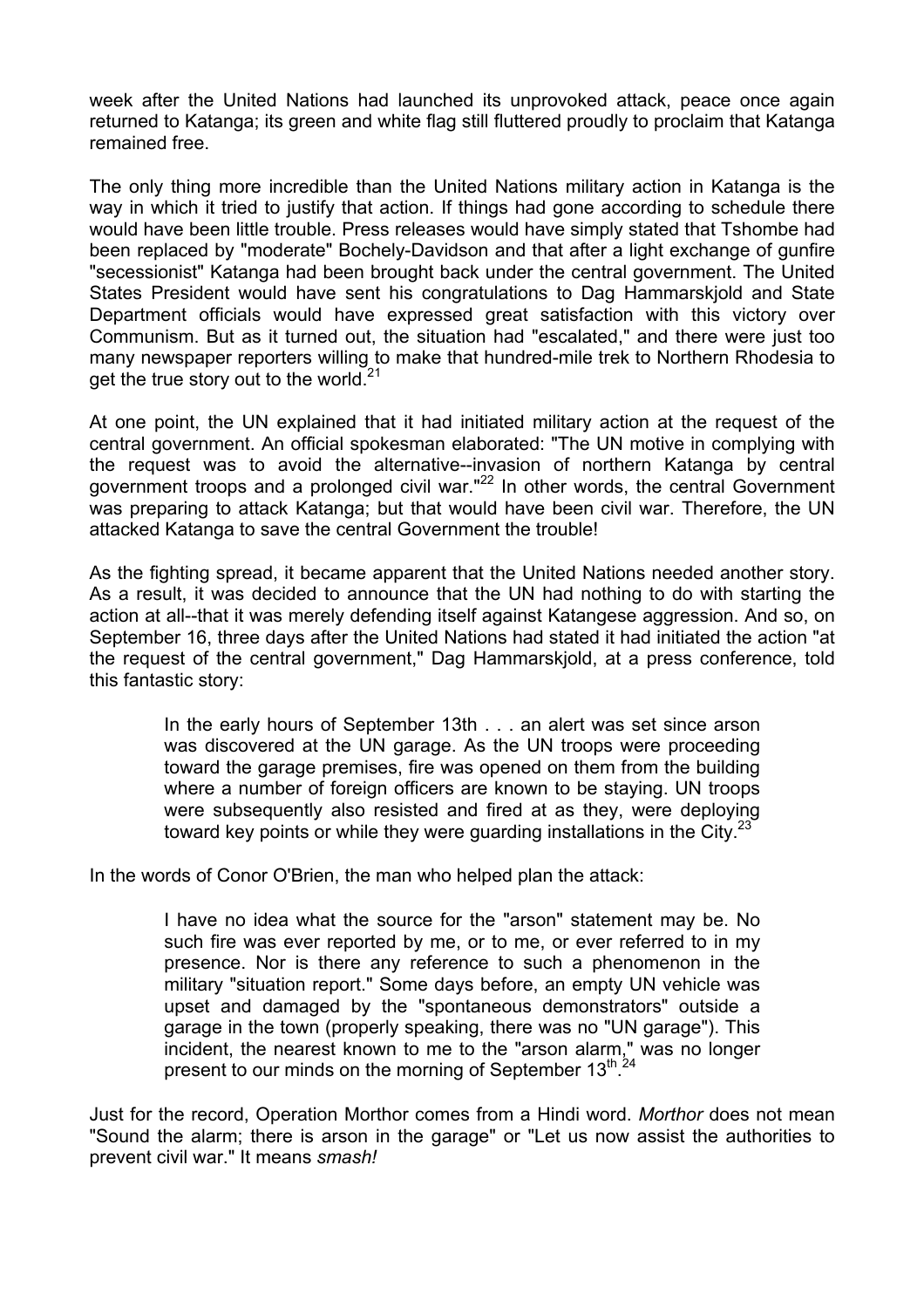#### **NOTES**

1. O'Brien, p. 61.

2. *Ibid*., p. 221.

3. *46 Angry Men*, pp. 44-45.

4. Article entered in the *Congressional Record* by Senator Thomas Dodd (September 8, 1961).

5. *46 Angry Men*, p. 47.

6. Senator Thomas Dodd, *Congressional Record* (September 16, 1961). Also, Sturdza, p. 39.

7. O'Brien, pp. 249-251.

8. *Ibid*., p. 282. When this was called to their attention at a later date, UN officials in Katanga apologized and said that they had made a mistake and meant to say "white officers."

9. UN document S/4417/ADD 6 (August 12, 1960), pp. 3-4. Also, UN document A/4711/ADD 2 (March 20, 1961), pp. 62, 68, 73**.** Also, van den Haag, p. 22.

10.Newspaper article entered in the *Congressional Record* by Senator Thomas Dodd (September 16, 1961).

11. *Visa Procedures of Department of State*, report to the Senate Committee on the Judiciary (August 6, 1962), p. 28.

12. Newspaper article entered in the *Congressional Record* by Senator Thomas Dodd (September 16, 1961).

13. *46 Angry Men*, pp. 68-69.

14. Newspaper article entered in the *Congressional Record* by Senator Thomas Dodd (September 16, 1961).

15. *46 Angry Men*, pp. 48-51.

16. *Ibid*., pp. 20-24. Also, Hempstone, p. 195.

17. Hempstone, p. 224.

18. The *Tidings* (Los Angeles, January 11, 1963), p. 1.

19. "UN Action in Katanga Stirs Dismay in Europe," London newspaper article entered in the *Congressional Record* by Senator Thomas Dodd (September 16, 1961).

20. "All Out War in Katanga," newspaper article entered in the *Congressional Record* by Senator Thomas Dodd (September 16, 1961).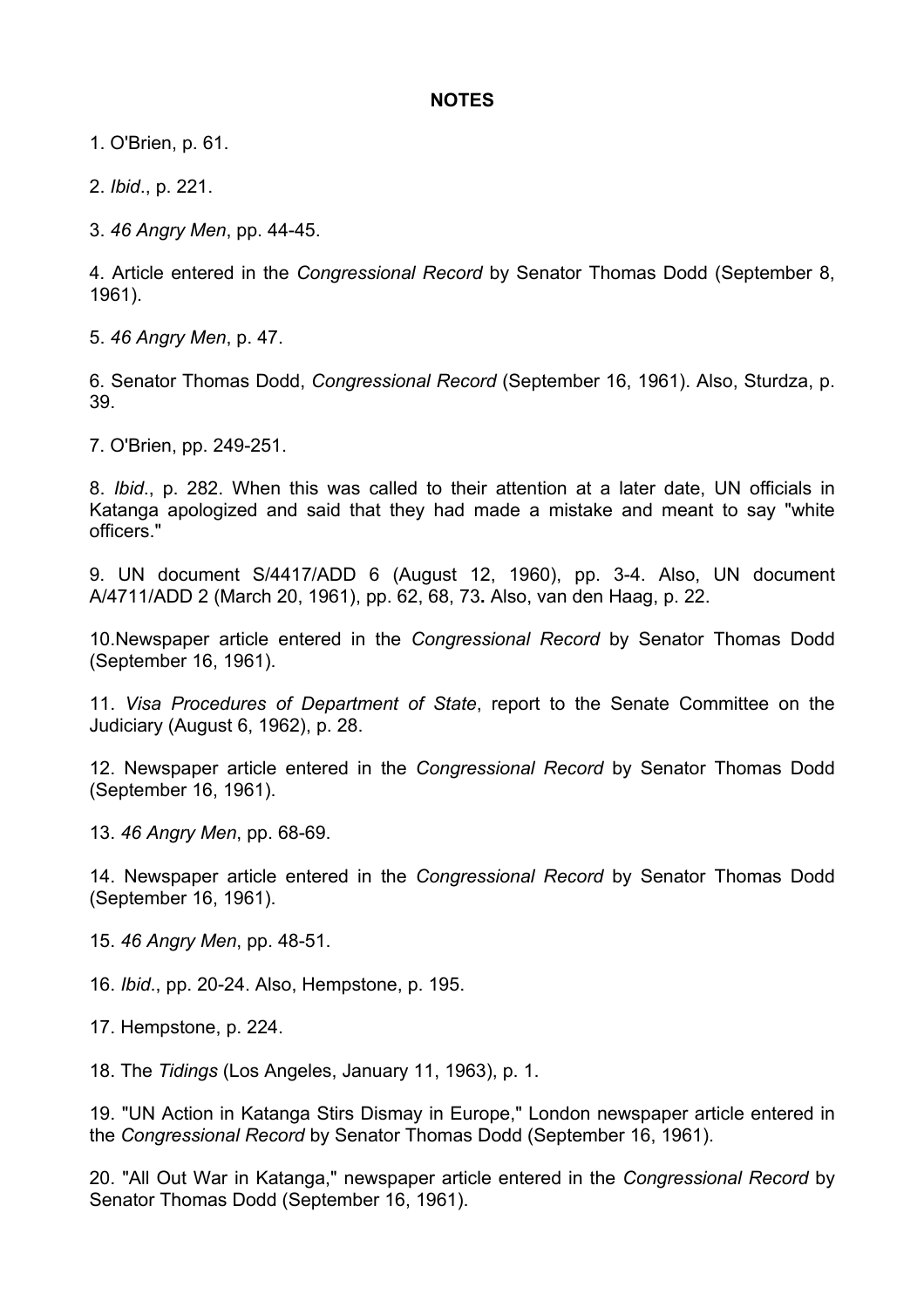21. In addition to news reporters, of course, there were many prominent individuals who independently came to Katanga to conduct their own personal investigations. One such observer was Lord Bertrand Russell, a strong, supporter of the United Nations. Not only did he confirm the stories of UN atrocities, but the following excerpt from his report presents an interesting sidelight on the way in which UN officials were becoming overwhelmed by the dilemma of so many impartial observers: "Next day by appointment I saw General Yakub . . . I told the general that I had been collecting evidence regarding the alleged reports of murder of innocent civilians in Elisabethville by United Nations troops, and that I wanted to ask him some questions. He said that 'No offense has been committed; there are only rumors.' I told him that I had not come to argue whether such offenses had been committed, but merely to ask whether any inquiry had been set on foot to find out whether there was any foundation to such an allegation. . . . The general would say nothing; he just sat and stared at me**."** As quoted by Sturdza, p. 26.

22. "UN Troops Seize Katanga in an Eight Hour Street Battle," New York *Times* (September 14, 1961). Also, Senator Thomas Dodd, *Congressional Record* (September 16, 1961). Also, *Visa Procedures of Department of State*, report to the Senate Committee on the Judiciary (August 6, 1962), p. 16.

23. UN document S/4940. Also, O'Brien, p. 264.

24. O'Brien, pp. 265-266.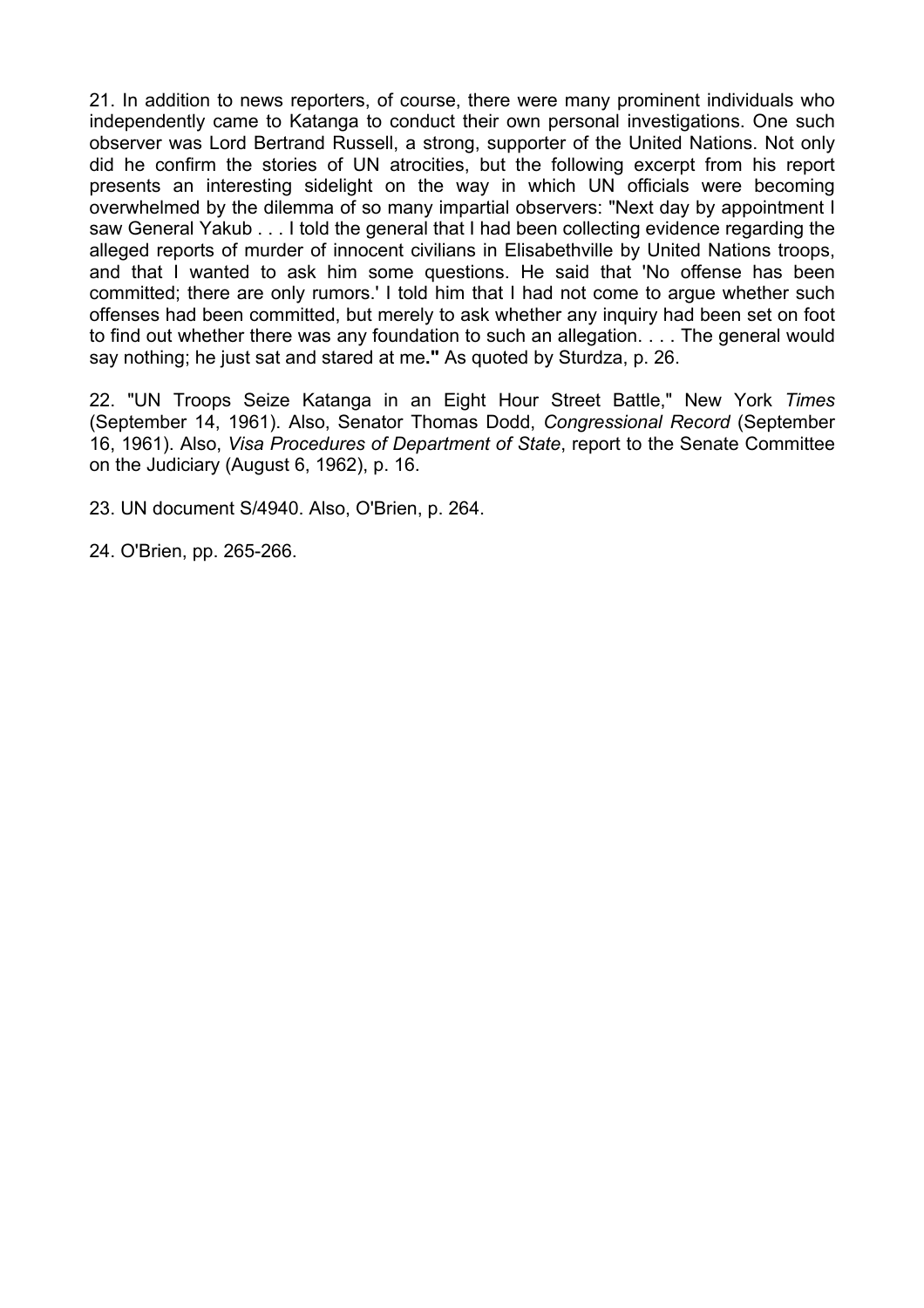Tacitus (54-119 A.D.)

## CHAPTER SIX: AH, PEACE

The defeat of the United Nations in Katanga was met with anguished cries from the world Communist press. Tass, the Soviet news agency, said that the cease-fire agreement with "colonialist puppet Tshombe" evoked only a feeling of "indignation." The Tass writer, V. Kharokov, complained that what had been a promising UN operation to end Katanga's secession had turned out to be "a total flop."<sup>1</sup>

The Communists, however, were unduly concerned, for the UN was not giving up yet. It was using the cease-fire merely as a means of building up its strength for a renewed attack. Immediately, additional troops began to arrive on the scene: The first four of fourteen UN jets landed at Leopoldville. The buildup was both extensive and rapid. Finally, on November 24, 1961, the Security Council swung into action once again. It passed another resolution strongly condemning Katanga for its continued use of mercenaries and then authorized the further use of force to bring it under the control of the central government. The velvet glove was now completely off. This amounted to a declaration of war against Katanga. Tshombe was quick to realize this and, addressing a crowd of eight thousand cheering Africans two days later, he said that the United Nations would soon "undertake war on our territory. . . . Tomorrow or the day after, there will be a trial of strength. Let us prepare for it. Let Katanga fighters arise at the given moment in every street, every lane, every road and every village. I will give you the signal at the opportune time. $"^2$ 

Minister of the Interior Munongo later echoed Tshombe's sentiment when he proclaimed: "We are all here, resolved to fight and die if necessary. The UN may take our cities. There will remain our villages and the bush. All the tribal chiefs are alerted. We are savages; we are Negroes. So be it! We shall fight like savages with our arrows."<sup>3</sup>

While the UN military buildup was taking place, troops of the central government began to move into position to invade the regions of northern Katanga. Since this would be civil war, and since the UN said it was in the Congo to prevent civil war, one might expect the peace-keepers to do something about it. They did. They provided large quantities of supplies and helped transport the central government troops into Katanga. The UN referred to this as a "police action." The chief UN representative in the Congo, Sture Linner, further explained that any move on the part of Tshombe to secure his defensive military position along Katanga's borders would be considered an act of civil war and that the UN would take action to prevent it.<sup>4</sup>

The central government was getting impatient to nail Tshombe's hide to the wall. Justin Bomboko, the Congolese foreign minister who had previously brought charges of high treason against Tshombe, later revealed the prevailing mood of his government when he said: "Tshombe only understands the language of force and pressure. . . . We can negotiate for 100 years with Tshombe, but it will be in vain. There is no hope of solving this problem by peaceful means. We lose our time, and this is the reason why we went to the UN and Washington."<sup>5</sup>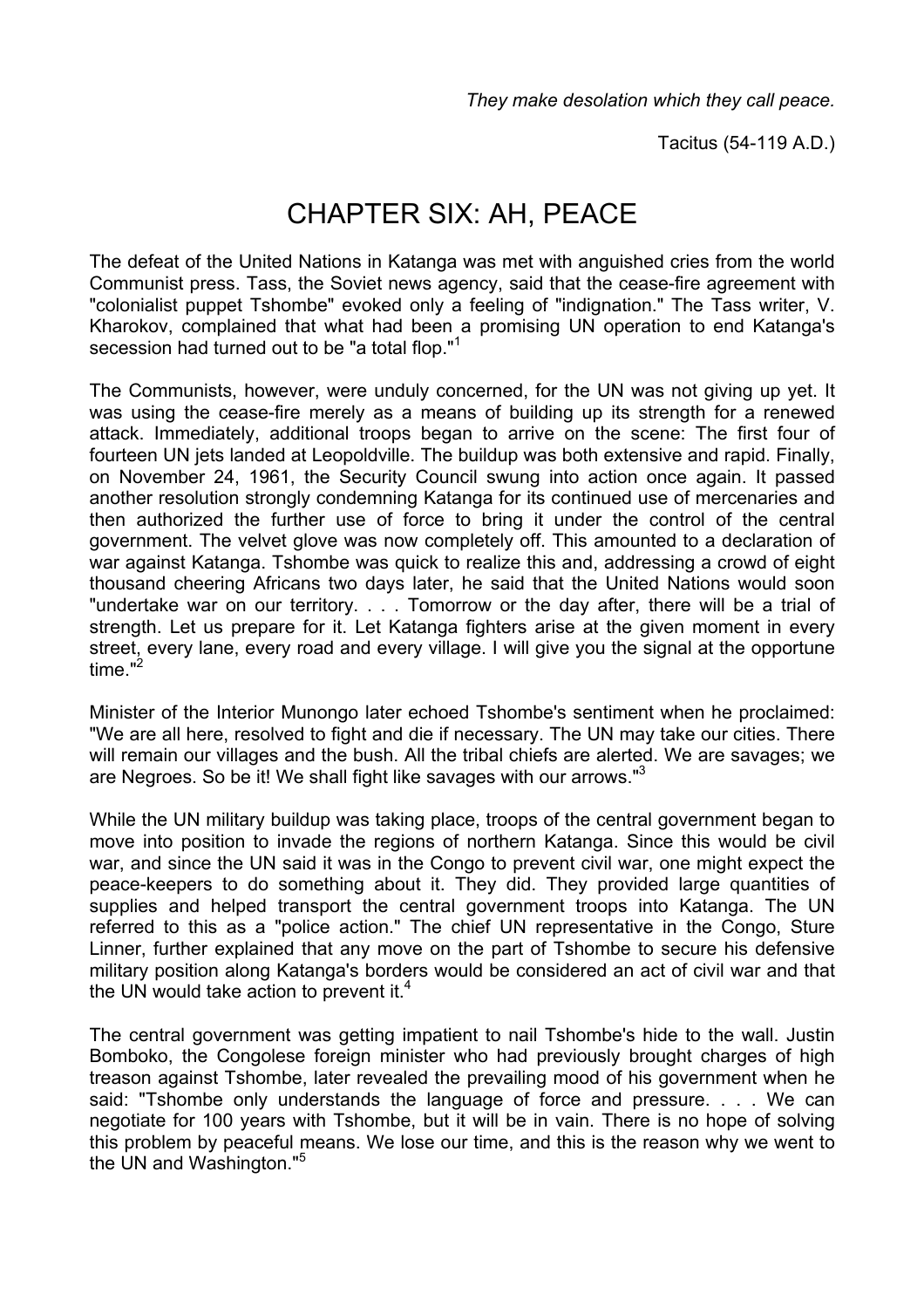What kind of troops were these that the UN brought into Katanga and sustained with supplies and jet air cover? They were mostly the same mutinous bunch that had been on the rampage for many months. Their numbers included several thousand of those whom Tshombe had kicked out of his army and who had since reenlisted in Leopoldville. The rest were from Gizenga's former Communist stronghold of Stanleyville.

A few weeks earlier, Gizenga's soldiers seized and brutally beat thirteen Italian airmen serving the United Nations at Kindu. After the beating the men were shot and cut up into tiny pieces. According to witnesses parts of the bodies were thrown into the Congo River. Others were sold in the market place. A human hand was presented to a United Nations doctor by a giggling Congolese soldier. Colonel Alphonse Pakassa, commander of these soldiers, when questioned on the subject of the massacre simply shrugged his shoulders and replied, "You know how soldiers are."6

The world was shocked at the news. But, as usual, memories were short. These were the very same soldiers that just six weeks later were transported by the United Nations into northern Katanga.<sup>7</sup> After their arrival, they proceeded to slaughter a group of twenty-two Roman Catholic missionaries. This time, however, since the victims were not wearing UN uniforms, there was practically no publicity. $8$ 

Turning southward, these soldiers put whole villages to the torch, slaughtered women and children, and sent over ten thousand families fleeing in panic. Anyone, black or white, who was found to be armed with even a penknife was killed on the spot. Risking her life to visit the terror zone, newswoman Philippa Schuyler reported:

As this story goes to press, the wild, chaotic Congolese National Army is advancing from the north into Katanga, moving ever southward, ravaging wherever they go, like a diabolic visitation of locusts. The UN is not stopping their advance. These are wild barbarians, like the fifth century Gauls advancing on Rome, determined to annihilate the bastion of civilization that remains in Katanga. Sacked by the barbarians, the remainder of the Congo has already entered the Dark Ages; helped by the UN, these barbaric hordes wish also to plunge Katanga into desolation, ignorance and misery.<sup>9</sup>

In the wake of this imported terror, the entire region began to revert to its primitive origin. With no local authority to keep peace and order, the natives--afraid and confused--revived ancient and suppressed rituals. Cannibalism was reintroduced. Smoldering tribal feuds broke out into full-scale tribal wars. Even the beloved missionaries who were once reasonably safe in the area were terrorized and murdered as a result of the mass hysteria that bad been unleashed.<sup>10</sup>

The Katangese forces that previously had been responsible for law and order were now fighting for their very lives. A ten-man Katangese patrol led by a local administrative officer, Gregoire Kulu, was ambushed by about one hundred wild savages who cut off Kulu's legs, jammed sticks into the stumps and forced him to run on them before burning him alive.<sup>11</sup> As a result of atrocities of this kind and the onslaught of the central government troops, Tshombe's gendarmes in the area urgently sent for reinforcements and additional ammunition. Their plea was denied by the United Nations, however, on the basis that this would enhance civil war and thus would be in violation of the cease-fire agreement.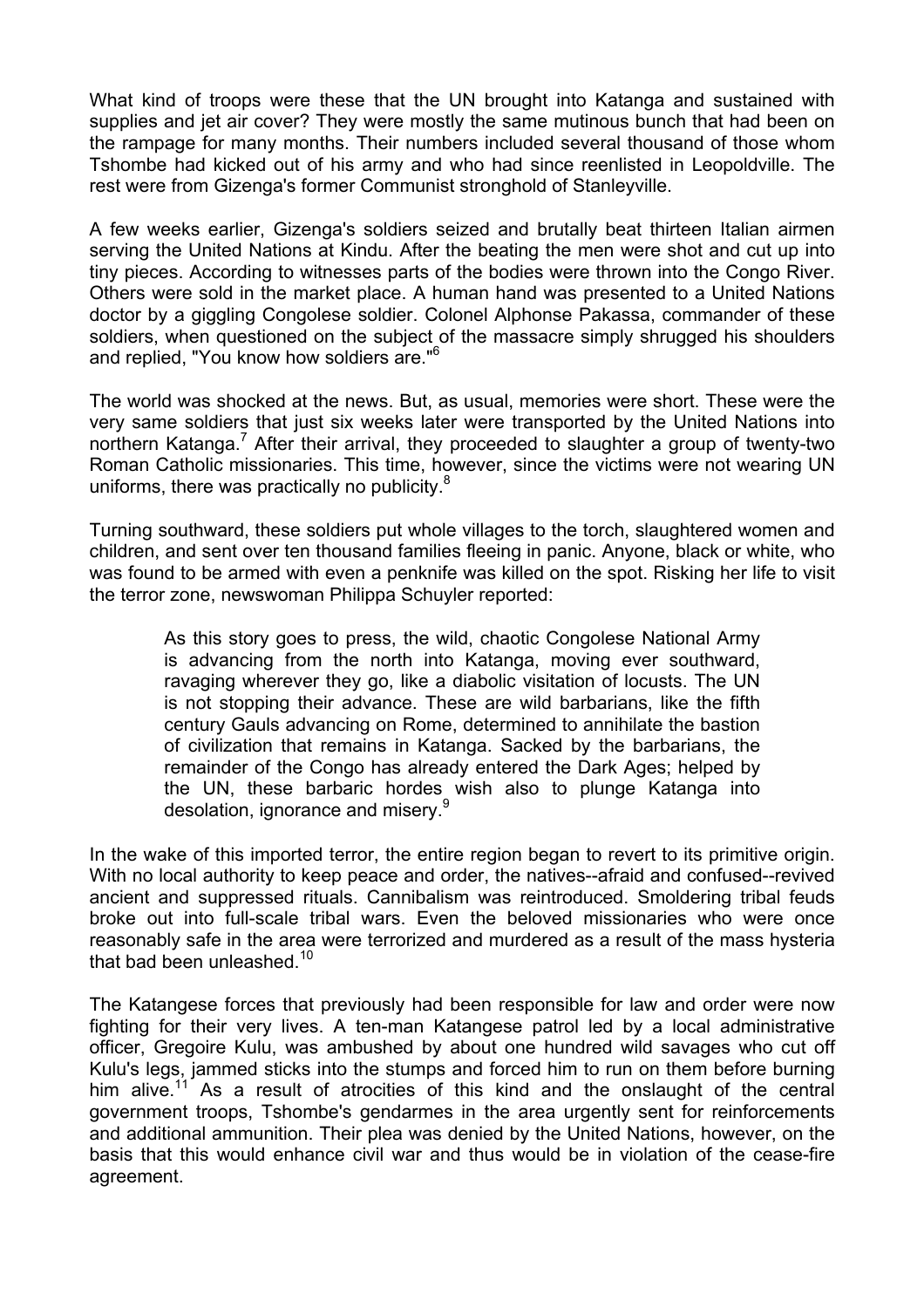But once again, Katanga overcame the impossible odds and finally pushed the invaders back. Order was restored to the territory. By November the invaders were in full retreat- looting and pillaging as they went.

By now the UN had completed its own military buildup for a renewed assault on Elisabethville. Seeing that the central government could not subdue Tshombe, the United Nations issued a few more promises not to intervene in the internal affairs of Katanga and began to draw up plans for its next attack. It came on December 5, just three weeks before Christmas. United Nations troops assaulted a Katangese roadblock, and when the smoke cleared thirty-eight Katangans lay lifeless in the street. The war was on!

From this point the story becomes tragically monotonous. Once again the United Nations unleashed a reign of terror, death and destruction on peaceful Elisabethville. Once again the primary targets were hospitals, churches, homes, ambulances and shops. Once again the victims were civilians--men, women and children. And, once again, the Secretary-General insisted that the United Nations was merely fighting back as the innocent victim of Katanga's aggression. The only changes were that Conor O'Brien had been recalled and U Thant was now issuing the contradictory statements instead of Dag Hammarskjold. Thant stated on December 12 that the goal of the United Nations military operations in Katanga was merely to "regain and assure our freedom of movement to restore law and order, and to insure that, for the future, UN forces and officials in Katanga are not subject to attacks." Yet, just five days later, when Tshombe was calling for a cease-fire, Thant declared, "For us to stop short of our objectives at the present stage would be a serious setback for the UN."<sup>12</sup>

While the United Nations was pursuing its objectives, the forty-six civilian doctors of Elisabethville sent an electrifying telegram to President Kennedy, Pope John, and some fourteen other leading dignitaries around the world:

SOS TO THE MORAL CONSCIENCE OF THE WORLD--stop-- IMPLORE YOU TO INTERVENE WITH ALL YOUR AUTHORITY TO STOP THE TERRORIST BOMBARDMENT OF HOSPITALS AND CIVILIAN POPULATIONS BY UNO. . . . ON OUR HONOUR AS PHYSICIANS WE DECLARE AS LIES THE DENIALS OF UNO SECRETARY-GENERAL--stop--INSIST UPON INQUIRY HERE BY HIGH MAGISTRATES AND PRESIDENTS OF MEDICAL ORDERS OF ALL CIVILISED NATIONS--stop--ONLY MEANS OF CONVINCING THE WORLD OF INCONCEIVABLE ACTIONS OF UNO ALAS DISHONORED--stop--INSIST UPON CREATION INTERNATIONAL TRIBUNE COMPETENT JUDGE CRIMES AND MISDEEDS UNO PERSONNEL WHO BENEFIT FROM IMMUNITY CONTRARY TO NATURAL LAW.13

At the height of the sacking of Elisabethville, Tshombe personally appealed to the United States to use its influence to put an end to the destruction of the city. U.S. Ambassador to the United Nations Adlai Stevenson replied that "the U.S. is very pleased with the plans of the Secretary-General to bring Katanga under control."14 Secretary of State Dean Rusk explained to the unsuspecting public that the U.S. was backing the UN action "to save the Congo from the Communists."15 And on December 13, twenty-seven U.S. Globemasters flew additional UN troops, artillery and armored cars right into Elisabethville.<sup>16</sup> The next day Mr. Jules Cousin, administrative director for one of Katanga's largest mining companies, sent a bitter message to President Kennedy describing the United Nations'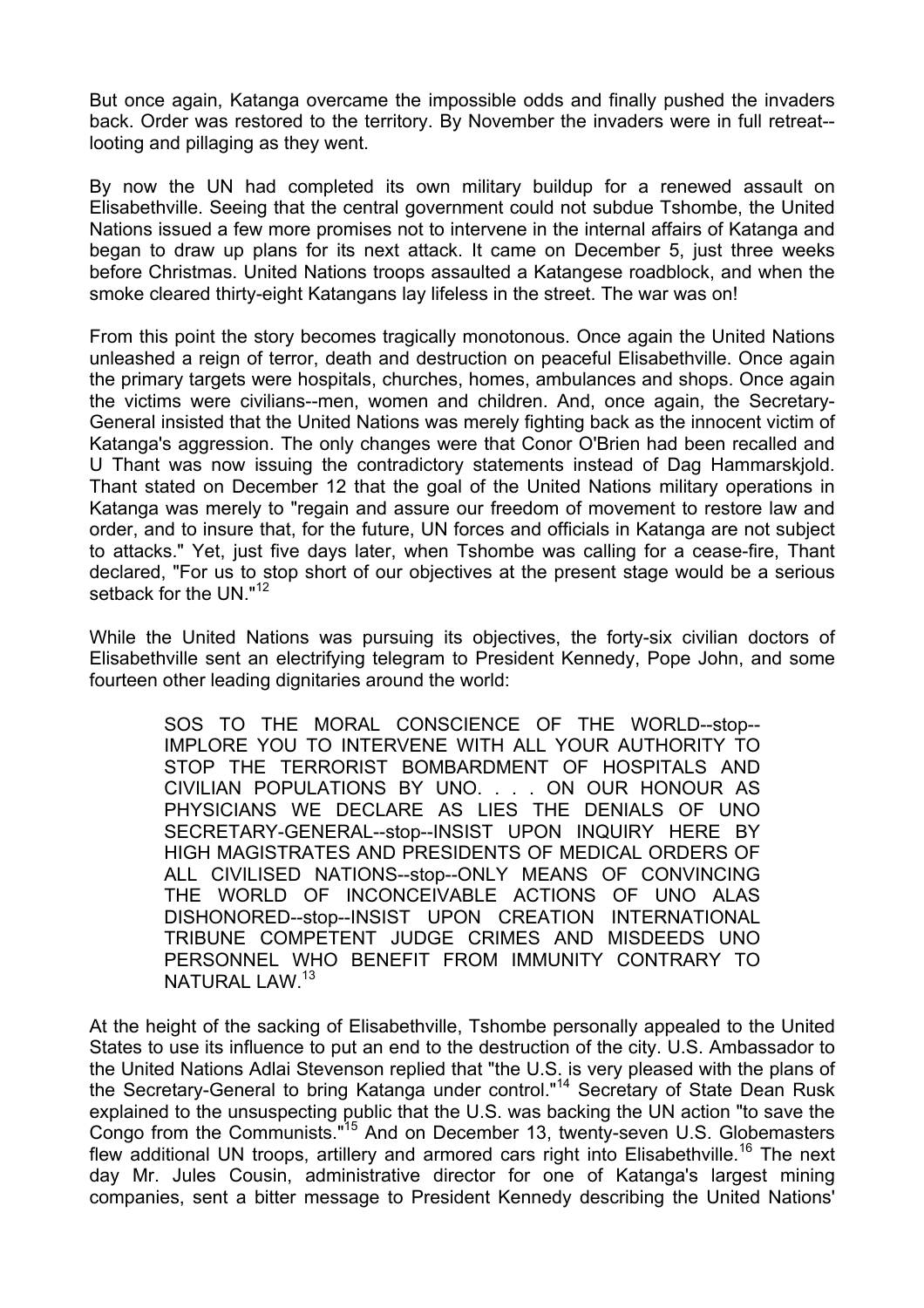blind "killing and wounding--even in the hospitals." He stated that since the United States had continued to finance and support this carnage he was returning with disgust the Medal of Freedom awarded to him by the United States in 1946.<sup>17</sup>

That same day, December 14, a full-page advertisement was run in the New York *Times*  protesting the bombing of Katanga, which had "committed no aggression except wanting to be free of a Communist-controlled central government." The State Department replied by accusing the sponsors of the ad of taking bribes from the Katanga Information Service in New York.<sup>18</sup> Adlai Stevenson said further: "The object of the United States in supporting the United Nations during this long and trying period has been to advance American policy in Africa. . . . It seems to me that our policy and UN policy have coincided exactly in the Congo. I wish many Americans would think of that when they complain about what has been done there."<sup>19</sup>

And so it went. The great and powerful United Nations--the "last best hope for peace," the "moral conscience of the world"--pitted against tiny Katanga, a country that would not give up. Again and again, Katanga held firm. Finally another cease-fire was called.

Almost a year went by while the United Nations went through the motions of conciliation and pondered its next move. Matters were complicated by the Congo war lasting longer and costing far more than expected. It put the United Nations into debt. A further financial complication arose when Soviet Russia refused to pay its share of the cost. This, of course, made it appear as if the Communists were really quite unhappy over the UN Congo policy. They knew full well, however, that their friends in Washington would put up enough "dirty capitalist" money to cover the whole operation. They were right, as was proved by subsequent events.

The American taxpayer was simply told that the Congo operation was anti-Communist while he was being relieved of several hundred million more dollars.<sup>20</sup>

On October 12, 1962, the American Committee for Aid to Katanga Freedom Fighters revealed a highly confidential memorandum which had been circulated among top United Nations officials. The memorandum put forth a very precise and intricate timetable for renewed military aggression against Katanga. It also predicted that the United States would go along with these plans in spite of rising public opposition at the grass roots. It declared:

The U.S. will judge itself bound, as in the past, by UN decisions and will supply the necessary transport aircraft and, later on, helicopters. . . . Washington would like to work out a compromise; but the State Department has based its policy on the UN and will in no circumstances disregard its obligations to the UN decision.

United Nations officials and State Department spokesmen immediately charged that the memorandum was fictitious. Events since then, however, have proved that it was one hundred percent accurate, even to the timetable.

Suddenly, the UN released a press report describing a letter said to have been signed by eight important tribal chiefs in Katanga. The letter branded Tshombe as a traitor, asked for his immediate arrest, demanded that troops be sent to crush Tshombe's resistance, and highly praised the United Nations. While most newsmen took the report at face value, Michael Padev of the daily *Arizona Republic* thought that the whole matter seemed too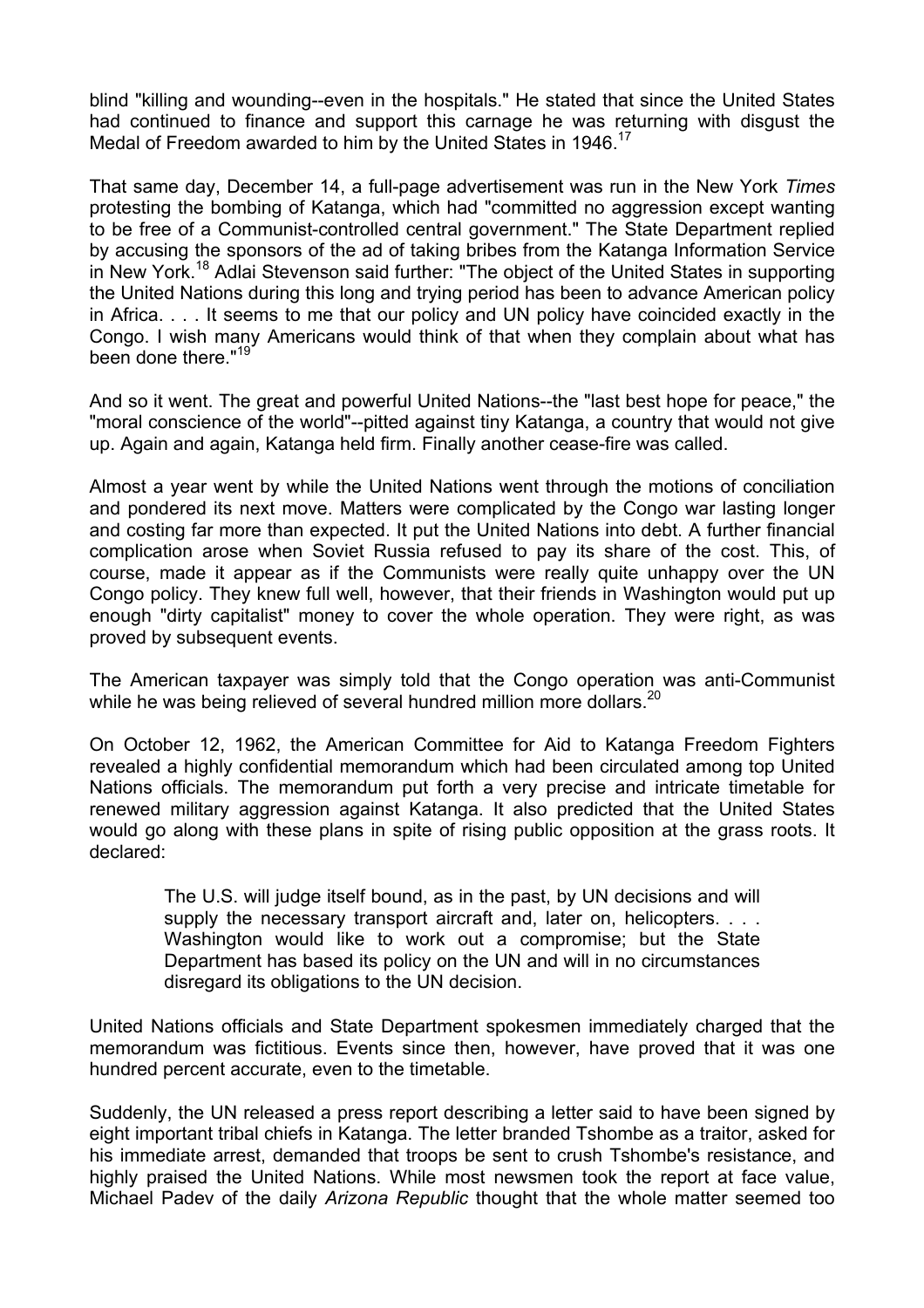slick and decided to check further. As a result, it was revealed that the whole story was completely fabricated by the United Nations. After giving assurances that the letter was authentic and promising to provide the press with photostatic copies, UN press officers later backed down and admitted that they did not have the letter but that it had been seen. Finally, when word reached Katanga all but one of the chiefs who supposedly signed the letter telegraphed angry denials saying, "Everything the UN published was a campaign of lies." One chief, Kasengo Nyembo, stated that he had been recently approached by the UN to make an anti-Tshombe statement but had refused. The United Nations quietly dropped the issue.<sup>21</sup>

Finally, on December 29, 1962, the United Nations delivered its second annual Christmas present to Katanga. As *Time* magazine described it:

The sound of Christmas in Katanga Province was the thunk of mortar shells and the rattle of machine-guns. . . . Blue-helmeted UN soldiers swarmed through Elisabethville, seized roadblocks on the highways. Swedish UN Saab jets swooped low over Katanga's airfield at Kolwezi, destroying four planes on the ground and setting oil tanks ablaze. . . . From Manhattan UN headquarters, orders were flashed to the 12,000 man UN force in Katanga: "Take all necessary action in self-defense and to restore order." . . . Secretary-General U Thant says he is convinced that unless Tshombe is subdued soon, Premier Cyrille Adoula's Central Government in Leopoldville will collapse.<sup>22</sup>

With a fresh supply of American money and military support Robert Gardner, the new UN chief officer in the Congo, confidently declared: "We are not going to make the mistake this time of stopping short.  $\dots$  This is going to be as decisive as we can make it."<sup>23</sup>

One month later, after having captured control of Elisabethville, Kamina and Kipushi, the United Nations finally seized Kolwezi--a city of seventy thousand and Tshombe's last stronghold. An hour before UN troops entered the center of the city, Tshombe made a dramatic farewell speech to his soldiers. About two thousand of them gathered in the market square. Standing in a drizzling rain, Tshombe told his men: "You have fought bravely against the enemy three times in the past two and one-half years. The odds have become overwhelming against you."<sup>24</sup>

A few minutes later Katanga's independence was ground into the mud by United Nations boots. The last flame of freedom in the Congo flickered and died.

### **NOTES**

1. "Moscow Scores Capitulation," New York *Times* (September 21, 1961). Entered in the *Congressional Record* by Senator Thomas Dodd (September 22, 1961).

- 2. Hempstone, p. 182.
- 3. *Ibid., p.* 188.
- 4. *Ibid*., p. 149.
- 5. Katanga Information Service news bulletin (New York, March 22, 1963).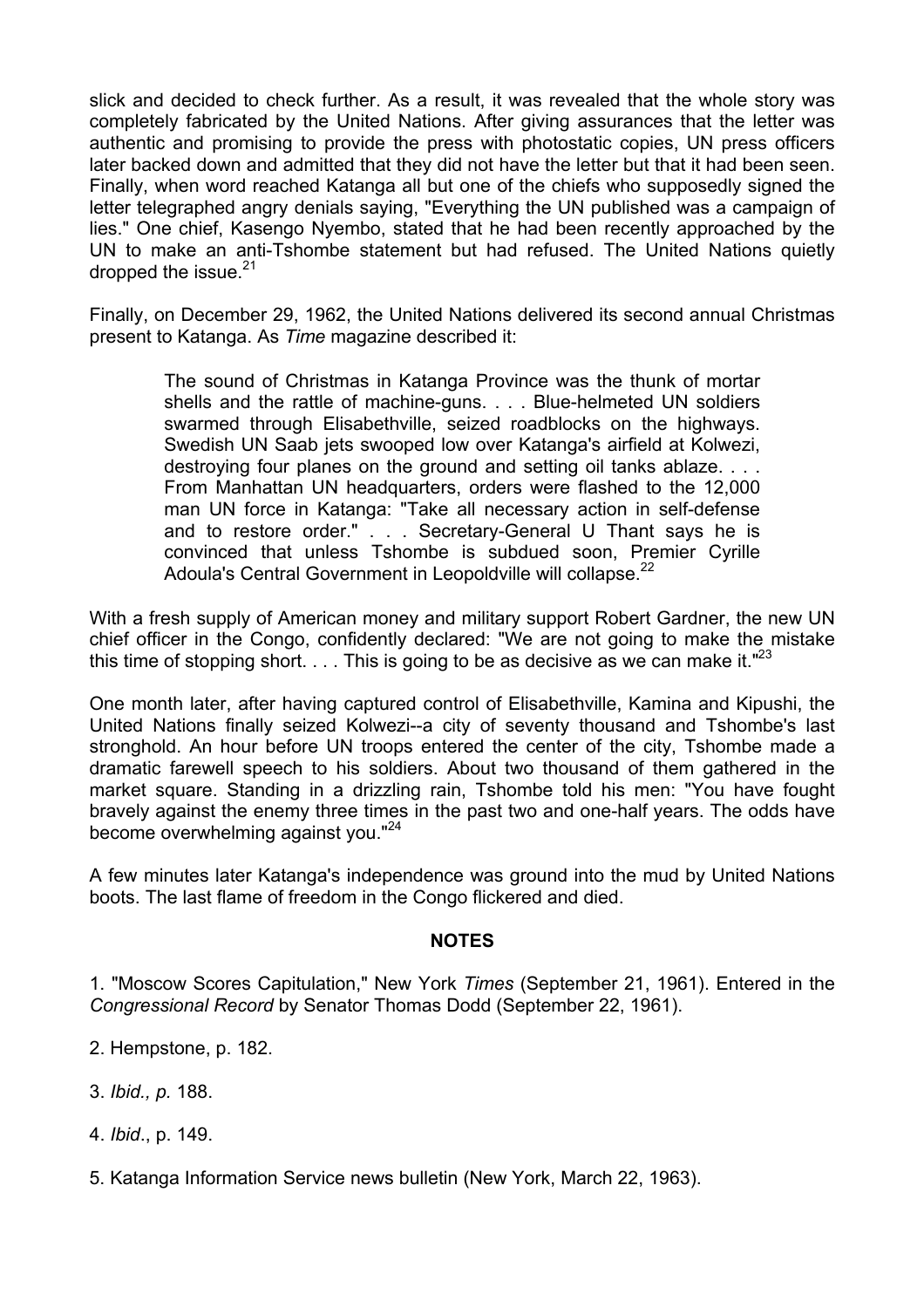6. Hempstone, pp. 178-179.

7. Senator Thomas Dodd, *Congressional Record* (January 25, 1962).

8. Hempstone, pp. 184-185.

9. Philippa Schuyler, *Who Killed the Congo?* (New York, The Devin-Adair Company, 1962), pp. 295-296.

10. Conor O'Brien admitted that since in many regions of Katanga the missionaries cannot live in safety unless Katangese gendarmes are present, and since the UN was expelling these law enforcement contingents, the missionaries were, in reality, being driven out by the UN. See O'Brien, p. 162.

11. Hempstone, pp. 117-119.

12. *Ibid.,* P. 206.

13. *46 Angry Men*, pp. 91-92.

14. Congressman Donald C. Bruce, *Congressional Record* (September 12, 1962).

15. "Rusk Says Congo Unity Is Goal," Chicago *Tribune* (December 9, 1961). Also, Schuyler**,** p. 294.

16. Hempstone, pp. 189, 194**.**

17. "Mining Aid in Katanga Hands Back U.S. Medal," New York *Times* (December 14, 1961).

18. Schuyler**,** p. 293.

19. "Stevenson Answers Critics on Congo," Los Angeles *Times* (February 10, 1963).

20. This was in addition to the 100 million dollars worth of United Nations bonds that the United States purchased. The average voter did not realize that President Kennedy quietly used over 200 million dollars of his own personal "slush fund" (officially referred to as the President's "foreign aid contingency fund") to help the UN get out of the red ink resulting from its military operation in the Congo. The UN, in turn, applied some of this money against the back dues and special assessments of several countries that were in arrears with payments. Needless to say, most of the countries that received the benefit of this donation of American tax dollars were those that consistently vote against the United States. These included Cuba, Yugoslavia, Poland, Albania, and Bulgaria--all of which are openly Communist--as well as Brazil, Burma, Ghana, Indonesia and many others that are, for all practical purposes, just as much Soviet satellites as the rest. Naturally the State Department emphatically denied that this had happened. Through the miracles of bookkeeping, they explained that the money was used only to pay the costs of the Congo operation. But this is what enabled the UN, in turn, to cancel off the assessments of the above countries--so it all adds up to the same thing. According to Article 19 of the United Nations Charter, the member nation that is more than two years in arrears in its payments loses its vote. President Kennedy's generosity with American tax dollars out of his slush fund and other foreign aid grants actually saved these countries that consistently vote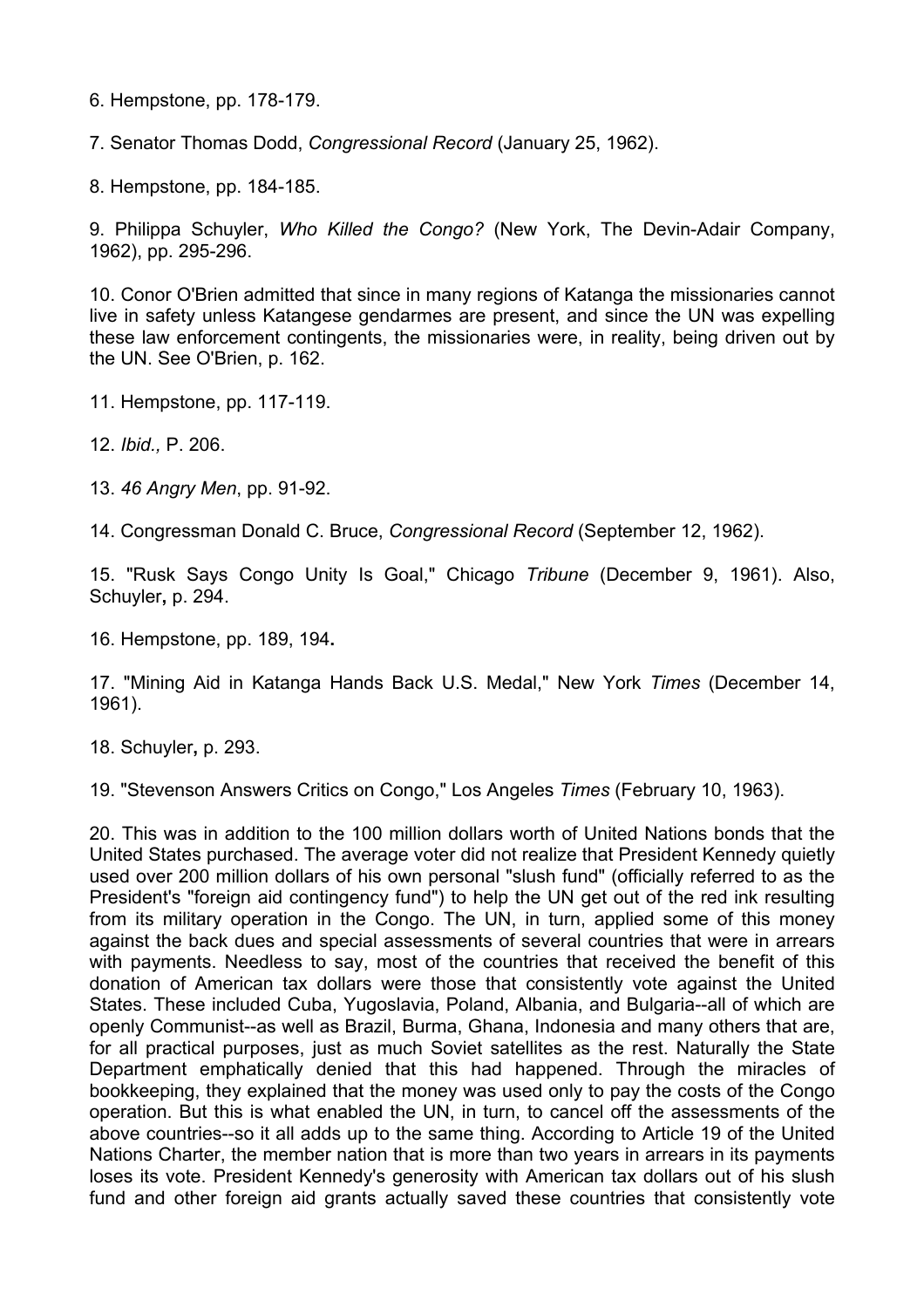against us from losing their votes! See congressional debate on budget request, *Congressional Record* (September 12, 1962). Also, *Purchase of UN Bonds,* hearings before the Senate Committee on Foreign Relations (February 6-9, 1962), pp. 1-180. Also, report of the House Committee on Foreign Relations regarding the purchase of UN bonds, House report #2176 (August 10, 1962), pp. 14-22. Also, Congressman Otto Passman, *Congressional Record* (September 20, 1962), p. 20156; and (October 6, 1962), pp. 22712, 22715.

- 21. "Charges UN Hit Tshombe with Big Lie," Chicago *Tribune* (January 20, 1963).
- 22. Time (January 4, 1963), p. 12.
- 23. New York *Times,* west. ed. (December 31, 1962), p. 1.
- 24. New York *Times,* west. ed. (January 22, 1963), p. 1.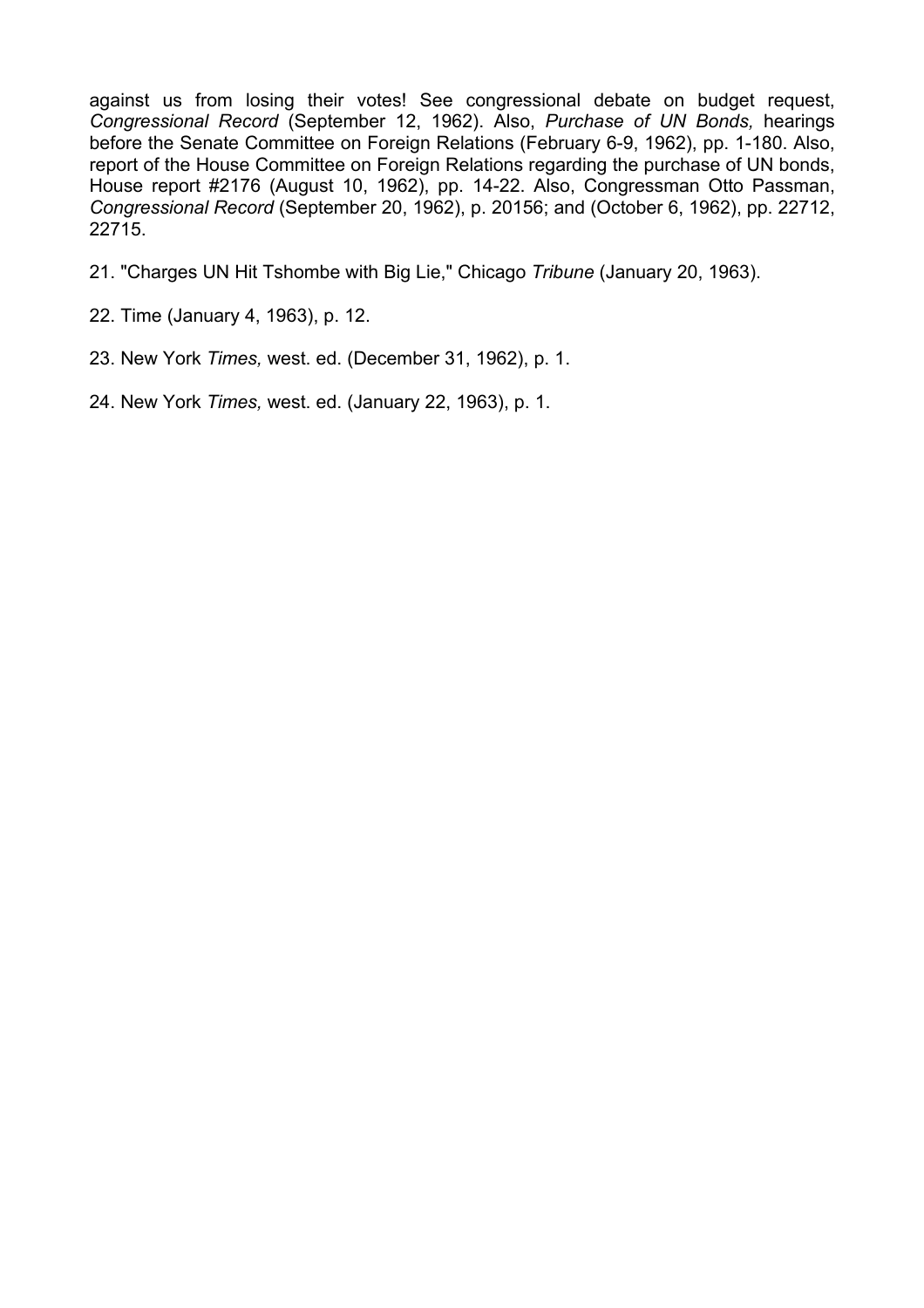### **PART II THE MASTER PLANNERS** Communist Control of the United Nations

*What will be left of the American experiment when we have been integrated with the political system of France, the economic system of Turkey, the social system of Italy? I do not know--but SOMEONE knows*. . . .

Senator William E. Jenner, June 1956

## CHAPTER SEVEN: BABY CARRIAGES

Speaking before the Senate on February 23, 1954, Senator William Jenner told the story of a young married man working in a baby-carriage factory in Germany during, the early days of the Nazi regime. Since his wife was soon expecting their first child, the young man began to save his money to purchase one of the baby carriages he was helping to build. But for some reason the Nazi government refused to let anybody buy them. So he decided to collect secretly the parts-one from each department-and do the assembly himself at home. Finally, when all the parts had been gathered, he and his wife began to put them together. To their utter astonishment, they wound up with, not a baby carriage at all, but a *machine gun*! And, as Senator Jenner observed:

The pattern . . . was divided into separate parts, each of them as innocent, safe and familiar looking as possible. The leaders did not intend to assemble the parts until they needed machine guns. But let's keep in mind that when the parts of a design are carefully cut to exact size to fit other parts with a perfect fit in final assembly, the parts must be made according to a blueprint drawn up in exact detail. This does not happen by chance. The men who make the blueprints know exactly what the final product is to be. They have planned the final assembly years ahead. They do not think they are making baby carriages.<sup>1</sup>

The United Nations operation in the Congo was no accident. When all the component parts are put together and viewed in their entirety, they mesh so neatly and consistently over a period of time as to reveal a pattern far too obvious to ignore. Nor did this machine gun come into existence overnight. Actually the planners, who knew what the end product was to be, had been working feverishly for years. Their job was to get the individual pieces properly designed and then manufactured by as many unsuspecting souls as could be enticed to the assembly line. The baby carriages had been described to these workers with such appealing phrases as "peace," and "security," world brotherhood," and "international cooperation." But when the pieces were assembled in Katanga they brought death, destruction and Communism. The only people who were surprised at the final product were those who had taken the United Nations at face value and who had never closely examined either the blueprint or the planners who drafted it.

The first rough sketches for this blueprint were drawn up by Nikolai Lenin. They were expanded by Joseph Stalin and refined by Nikita Khrushchev. Subtle changes and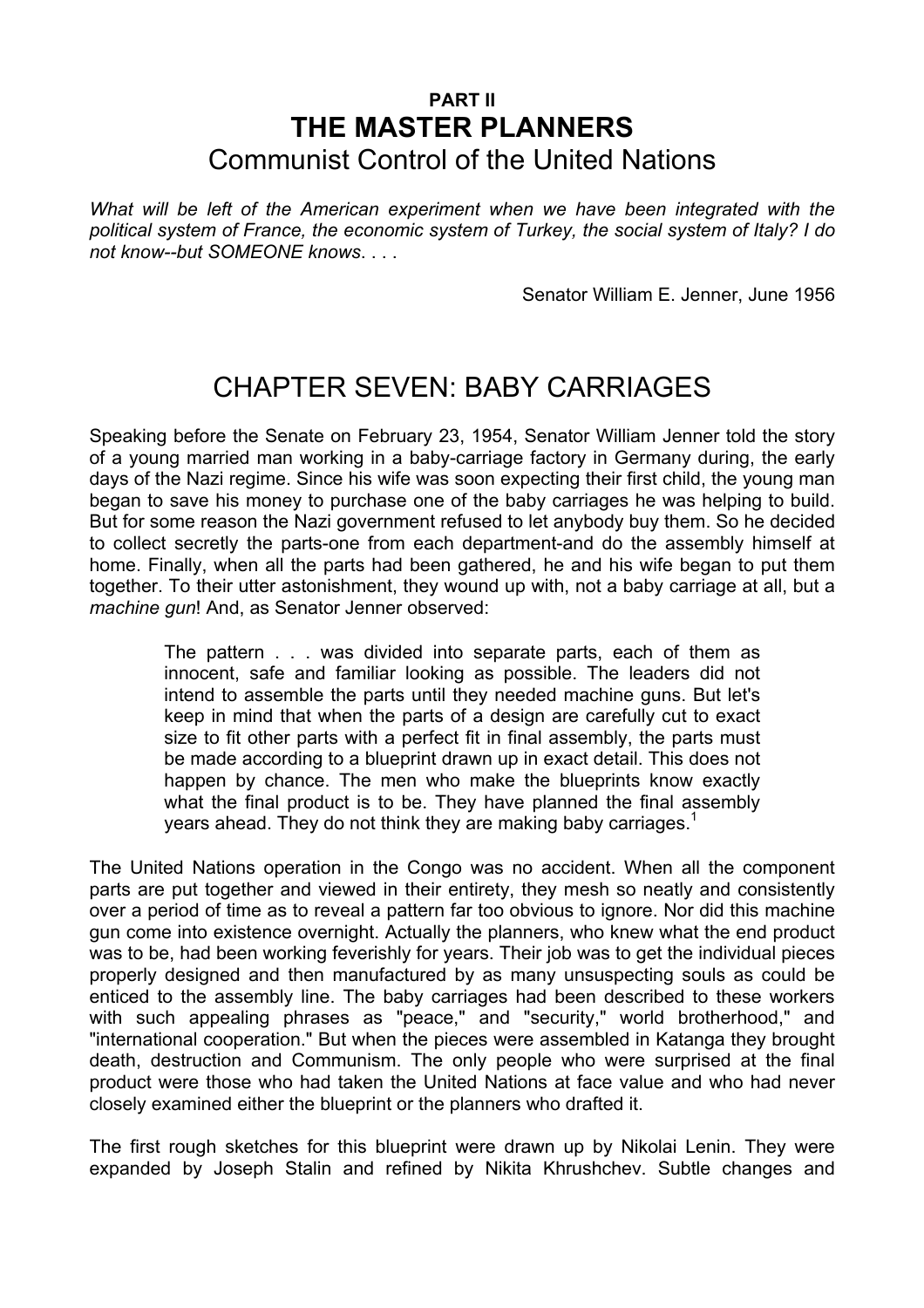variations are still added from time to time, but the basic plan remains essentially the same.

Stalin laid down five intermediate goals of Communism as necessary steps toward the ultimate goal of global conquest. Summarized, they are as follows:

1. Confuse, disorganize and destroy the forces of capitalism around the world.

2. Bring all nations together into a single world system of economy.

3.Force the advanced countries to pour prolonged financial aid into the underdeveloped countries.

4. Divide the world into regional groups as a transitional stage to total world government. Populations will more readily abandon their national loyalties to a vague regional loyalty than they will for a world authority. Later, the regionals [such as the present NATO, SEATO, and the Organization of American States] can be brought all the way into a single world dictatorship of the proletariat. $2$ 

For those who may be puzzled at why the Communists are concerned over raising the level of underdeveloped countries, it should be noted that this not only helps to "bring all nations together into a single world system of economy," but also serves to bleed dry the capitalist countries that will be paying the bill. In addition there is the fact that underdeveloped countries are more difficult for the Communists to take over than the more advanced ones. This will undoubtedly come as quite a shock to those who have been told that our massive giveaway program to foreign countries is keeping the Communists at bay. But, as Nikolai Lenin explained to his comrades:

The more backward the country . . . the more difficult it is for her to pass from the old capitalist relations to socialist relations. To the tasks of destruction are added new, incredibly difficult tasks, vis. organizational tasks . . . the organization of accounting, of the control of large enterprises, the transformation of the whole of the state economic mechanism into a single huge machine, into an economic organization that will work in such a way as to enable hundreds of millions of people to be guided by a single plan. $3$ 

In 1928 and again in 1936 the Communist International formally presented a three-stage plan for achieving world government:

1. Socialize the economies of all nations.

2. Bring about regional unions of various groupings of these socialized nations.

3. Amalgamate all of these regional groupings into a final worldwide union of socialist states.

The following is taken directly from the official 1936 program of the Communist International: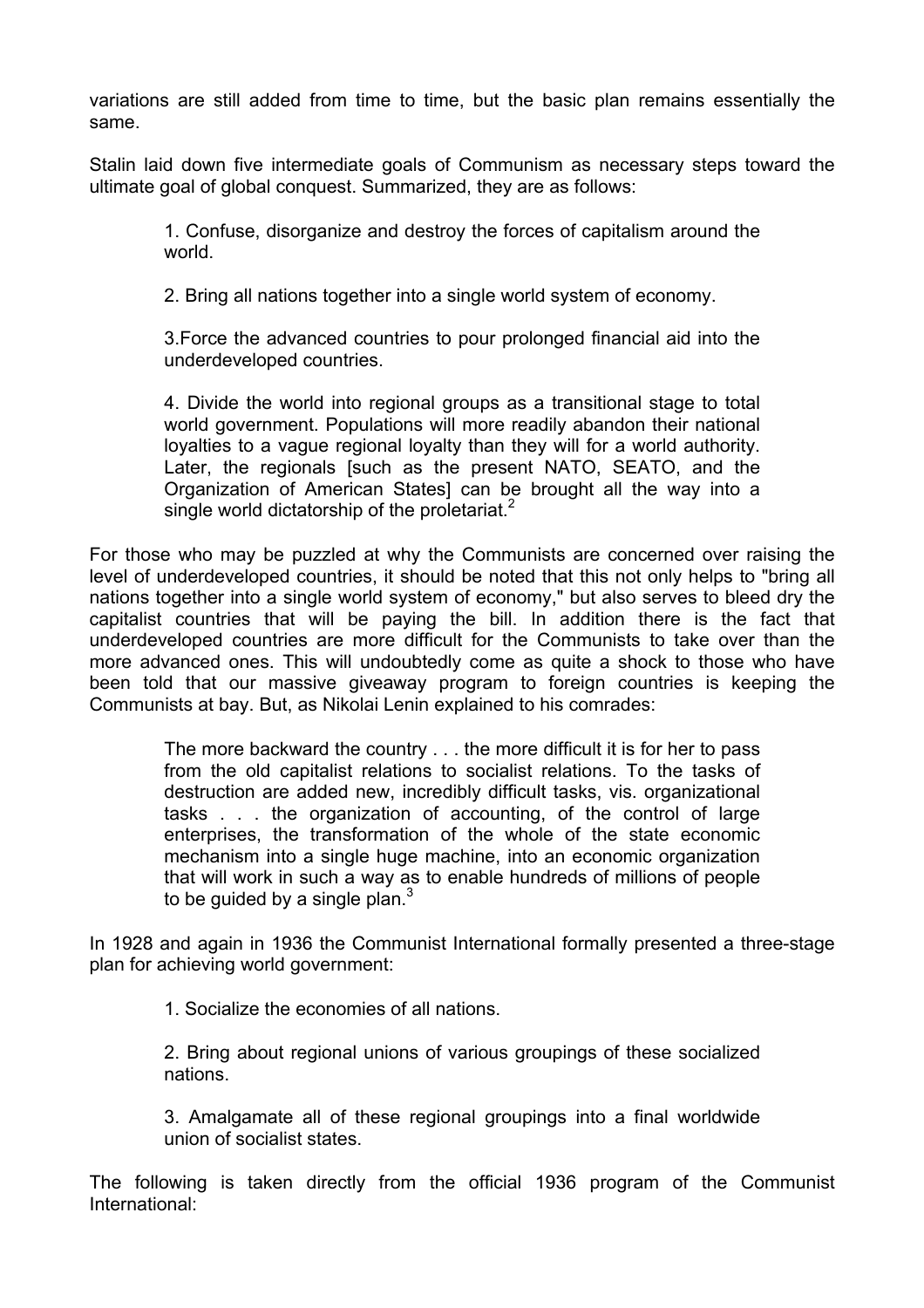Dictatorship can be established only by a victory of socialism in different countries or groups of countries, after which the proletariat republics would unite on federal lines with those already in existence, and this system of federal unions would expand . . . at length forming the World Union of Socialist Soviet Republics.<sup>4</sup>

The blueprint was further developed by William Z. Foster, national chairman of the Communist Party, U.S.A., from 1933 to 1957, when he wrote:

A Communist world will be a unified, organized world. The economic system will be one great organization, based upon the principle of planning now dawning in the USSR. The American Soviet government will be an important section in this world government. . . .

Once the power of the bourgeoisie is broken internationally and its States destroyed, the world Soviet Union will develop towards a scientific administration of things, as Engels describes. There will be no place for the present narrow patriotism, the bigoted nationalist chauvinism that serves so well the Capitalist warmakers.<sup>5</sup>

By 1945 the blueprint was being drafted into its final form. Delegates from countries all over the world were preparing to participate in a conference at San Francisco which was to mark the creation of something to be called the United Nations. Earl Browder, well known past leader of the United States Communist party, in his book *Victory and After*, stated: "The American Communists worked energetically and tirelessly to lay the foundations for the United Nations, which we were sure would come into existence." The April 1945 issue of the Communist periodical *Political Affairs* explained to its readers the importance of getting the capitalist countries committed to this international body. It pointed out that since Russia would be one of the dominant voices in the UN, it could be used to prevent other countries from acting independently against Communism. The magazine stated:

Victory means more than the military defeat of Nazi Germany. It means the collapse of anti-Soviet policies and programs as dominant tendencies within the capitalist sector of the world. It means that the policy predominant during the interwar years of attempting to solve the world crisis at the expense of the Soviet Union is replaced by the policy of attempting to solve the crisis *through cooperation with the Soviet*  Union.<sup>6</sup> [Italics added.]

Five months later the Communists printed a pamphlet entitled *The United Nations* which further explained what function they had in mind for the United Nations. To be sure, it was *not* the function of "peace" that Americans anticipated. The pamphlet said: "It [the San Francisco conference] met to outlaw war. But everyone knows that war cannot be abolished until imperialism [i.e. capitalism] is abolished." It went on to explain that there were four primary reasons why Communists should support the United Nations:

1. The veto will protect the USSR from the rest of the world.

2. The UN will frustrate an effective foreign policy of the major capitalist countries.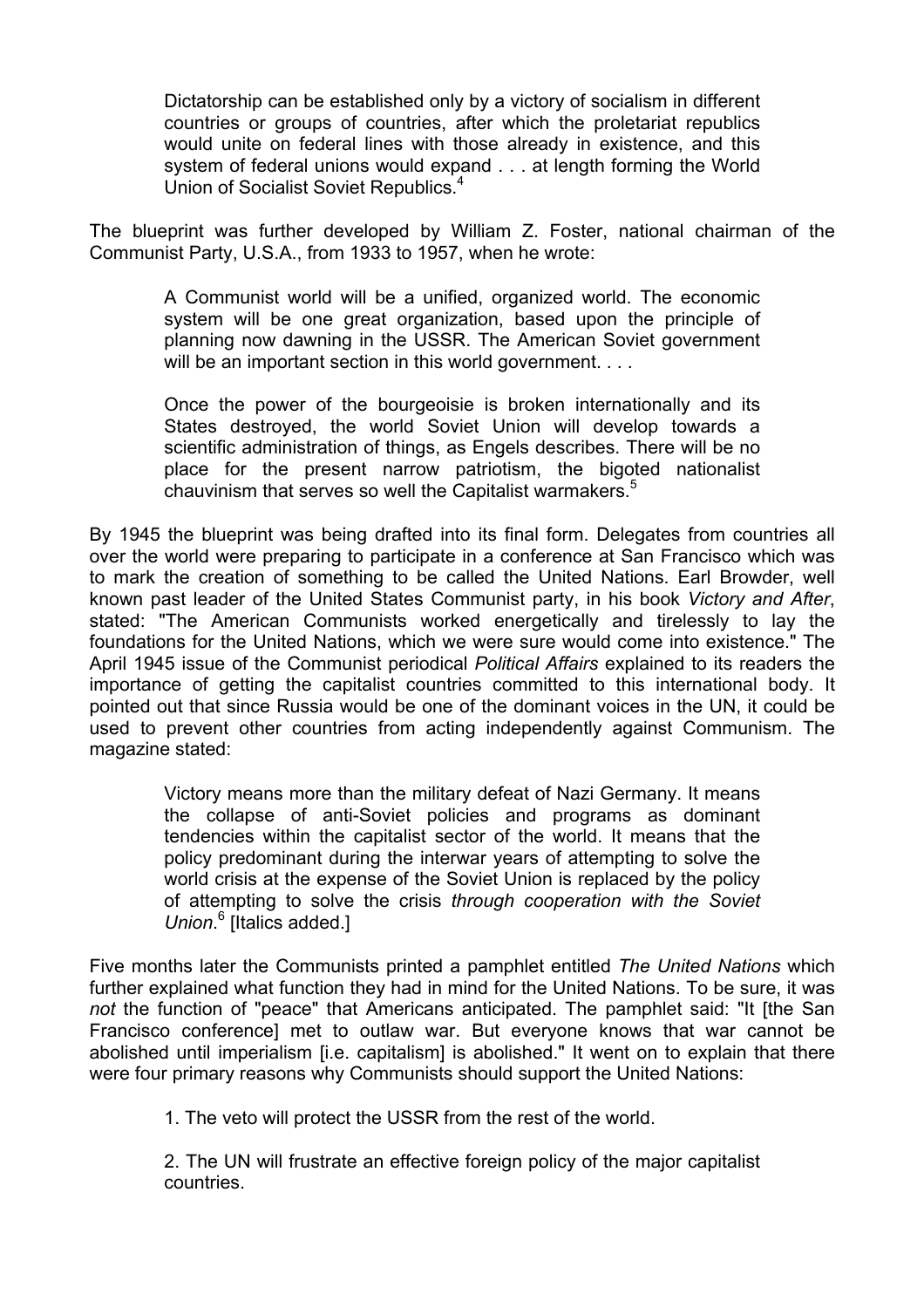3. The UN will be an extremely helpful instrument in breaking up the colonial territories of non-Communist countries.

4. The UN will eventually bring about the amalgamation of all nations into a single Soviet svstem.7

In 1953 Colonel Jan Bukar, a former Czechoslovakian army intelligence officer, testified before the House Committee on Un-American Activities that a General Bondarenko delivered a lecture at the Frunze Military Academy in Moscow and declared:

From the rostrum of the United Nations, we shall convince the colonial and semi-colonial people to liberate themselves and to spread the Communist theory over all the world. We recognize the UN as no authority over the Soviet Union, but the United Nations serves to deflect the capitalists and warmongers in the Western World. $8$ 

One final and extremely revealing glimpse of the blueprint was offered by Dr. Marek Stanislaw Korowicz, a member of the United Nations delegation from Communist Poland who defected in 1953 and sought political asylum in this country. Testifying before the House Committee on Un-American Activities, Dr. Korowicz said:

We were all indoctrinated strongly with the Russian master plan to reach the working masses of the various countries in the Western World over the heads of their governments. . . . The organization of the UN is considered as one of the most important platforms for Soviet propaganda in the world. I wish to underline the following comment: Not only Russia, but its satellites attach a primary importance that the members of their bloc of satellite powers maintain their relations with the Western World. It is emphasized at all times that, in the acts of real democracy, socialist democracy, they should seek a direct channel over the heads of their governments to the great popular masses of the U.S. and the other western countries. The UN organization offers a parliamentary platform to the Soviet politicians, and from this platform, they may preach to the populations of the entire world and do their subversive propaganda.<sup>9</sup>

It is no mere coincidence that the United Nations headquarters was located in the United States. Most Americans think that this was a victory for us in the cold war. Nothing could be further from the truth. Not only has this made it much easier for the Communists in the United Nations to "reach directly to the American masses" with their propaganda, but their spies and espionage agents posing as delegates and staff can gain entry into this country under full diplomatic immunity. Matt Cvetic, former undercover agent for the FBI, has testified that

. . . representatives of the Soviet bloc governments in the UN do not only operate as propaganda ministers in the UN, but also, whenever possible, carry on in this country to further the revolutionary aims of the Communist International by working in close proximity with members of the American Communist party and alien Soviet agents.<sup>10</sup>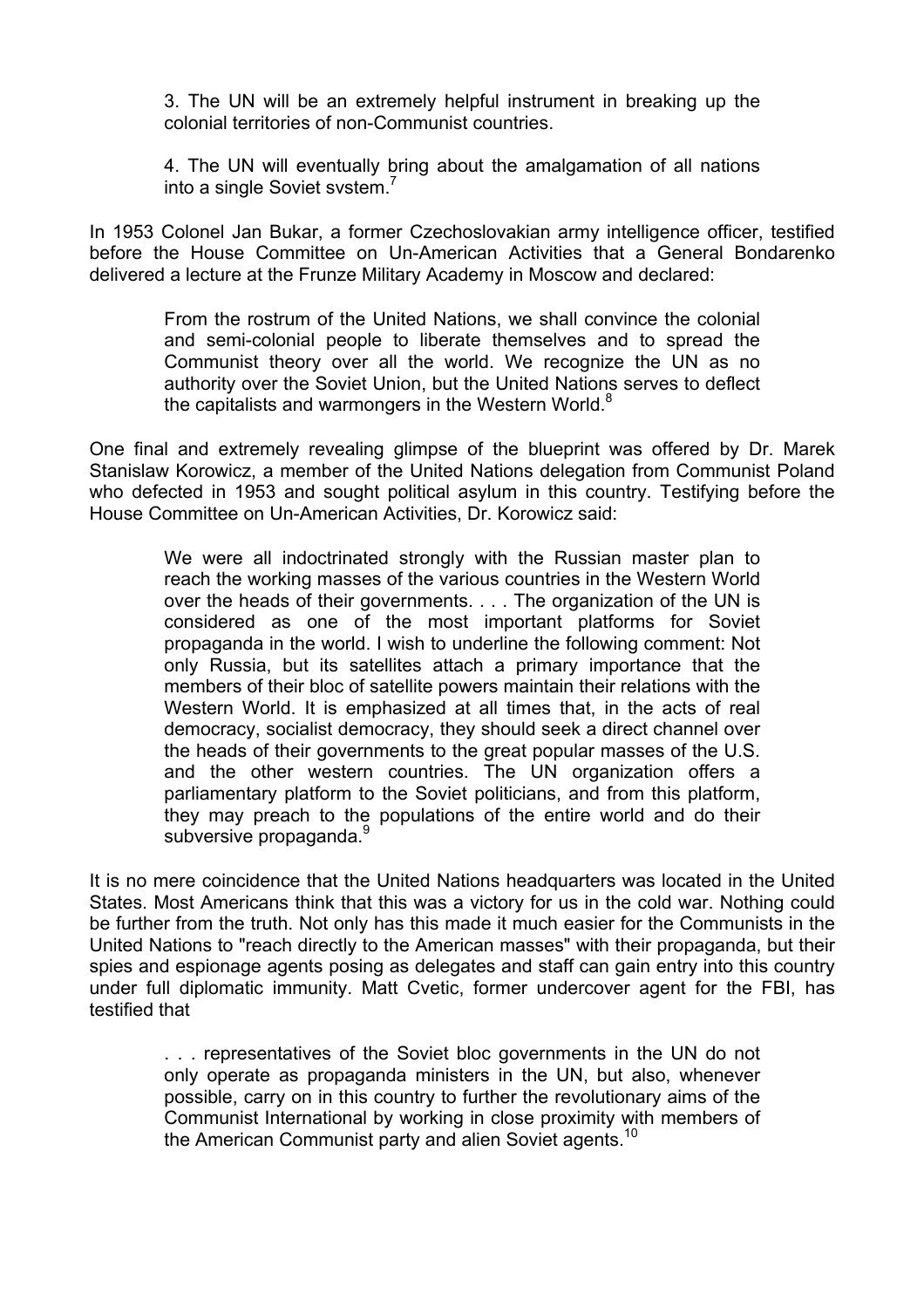In confirmation of Cvetic's testimony, J. Edgar Hoover, head of the FBI, stated that Communist diplomats assigned to the United Nations "represent the backbone of Russian intelligence operations in this country."<sup>11</sup>

A former employee of the Czechoslovakian consulate testified before a committee of the United States Senate in 1951 that UN officials from her country routinely took large amounts of baggage with them on their frequent trips home. She said that this meant usually less than 30 large bags per person, but on at least one occasion to her knowledge a returning UN official took 97 bags. She said that this baggage, which has diplomatic immunity and cannot be inspected, contained electronic devices, "equipment which was very secret," literature and secret communications.<sup>12</sup>

It should not come as a surprise, therefore, to learn that it was the Soviet Union, not the United States, that insisted that UN headquarters be located on our soil. Trygve Lie, the first secretary-general of the United Nations, revealed this fact in his book *In the Cause of Peace.* Describing the debates over the future location of the permanent headquarters, Lie said:

The Americans declared their neutrality as soon as the Preparatory Commission opened its deliberation. The Russians disappointed most Western Europeans by coming out at once for a site in America. . . .

Andrei Gromyko, of the USSR, had come out flatly for the United States. As to where in the United States, let the American Government decide, he had blandly told his colleagues. Later, the Soviet Union modified its stand to support the East Coast.<sup>13</sup>

Let us now put these scattered pieces of the master plan together and see what it looks like in its entirety. Briefly summarized, the Communist blueprint for world conquest via the United Nations is as follows:

1. Consolidate total working control of the United Nations into Communist hands as rapidly as possible.

2. Use the United Nations to break up the colonial territories of non-Communist countries.

3. Use the United Nations as a vehicle for subversion, espionage and propaganda within the non-Communist member nations.

4. Induce the non-Communist member nations to abandon any strong independent foreign policy of their own by turning over this function to the United Nations.

5. Maneuver the non-Communist member nations into establishing socialism at home as the necessary transition stage to Communism and to become dependent economically on the overall international socialist control and direction of the UN.

6. Induce the stronger non-Communist member nations to transfer full control of their military forces to the United Nations. After this, no resistance will be possible. The world will be Communist.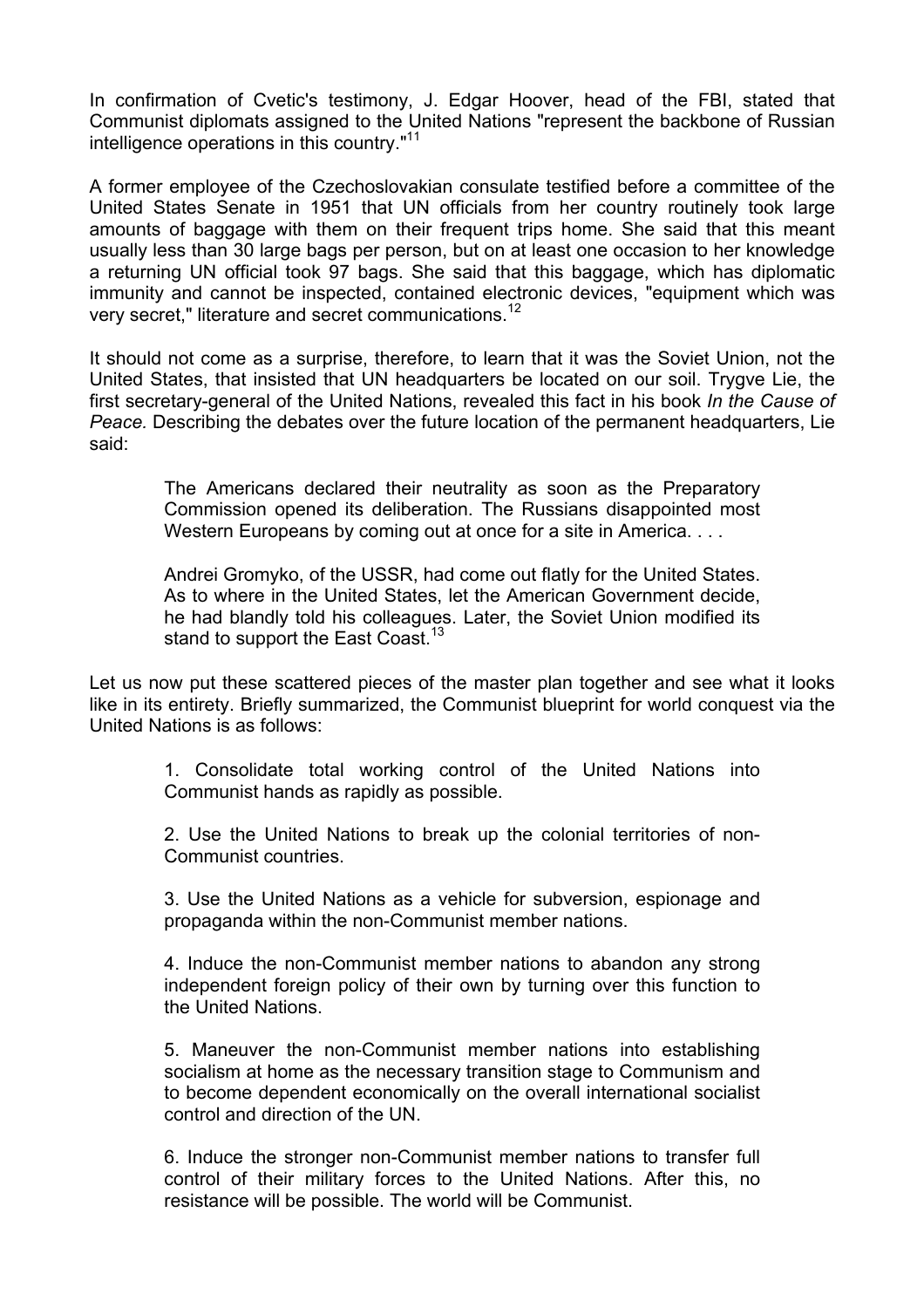Since the United States is, at the present time, the only nation on earth that offers the potential of real resistance to the Communist plan of world conquest, the UN blueprint has been primarily designed for us. The Communists know that if they can just get America to step completely into the cage the rest of the world will be theirs. And so, in practical terms, the master plan can be further simplified and condensed into just one simple objective: to gain full working control of the UN and, at the same time, to entice the United States to gradually surrender its sovereignty to this world government.

With the blueprint clearly before them, the Communists next launched a massive propaganda campaign to sell the UN to the American people. The April 1945 issue of the Communist periodical *Political Affairs* set the pace with the following directive:

The major question for us in connection with the San Francisco Conference is to assure the adherence of the United States to the World Security Organization, in the spirit of the policies formulated in the Crimea Declaration [at which time it was decided to form the UN]. We have come a long way along this path. But the final battle has not yet been won, although we are in an extremely favorable position to destroy the remaining bridgeheads of opposition. In his address to the National Committee of the Communist Political Association in March 1945, Earl Browder [head of the Communist party in the U.S.] signalized the struggle for complete national adherence to the Crimea policies as "America's decisive battle." At the time of the Moscow Conference in October 1943, the Senate voted 85 to 5 in favor of United States participation in a World Security Organization, even changing the phraseology of its resolution to accord with the Moscow Declaration. Only the diehard obstructionists voted against the resolution. . . . Building up vast popular support of the Crimea policy would create the best atmosphere for the United Nations meeting and for routing the opposition. After the Charter is passed at San Francisco, it will have to be approved by two thirds of the Senate, and this action will establish a weighty precedent for other treaties and agreements still to come. But the victory cannot be won in the Senate alone; it must emanate from the organized and broadening national support built up for the President's policy, on the eve of the San Francisco gathering and after. . . . Great popular support and enthusiasm for the United Nations policies should be built up, well organized and fully articulate. But it is also necessary to do more than that. The opposition must be rendered so impotent that it will be unable to gather any significant support in the Senate against the United Nations Charter and the treaties which will follow.<sup>14</sup>

Elsewhere in the same issue of *Political Affairs,* the Communists received detailed instructions on how to capture this great popular support.

It is necessary to show convincingly that, in criticizing or directly opposing the decisions of Crimea, these elements are opposing not only London and Moscow, but also, and in the first place, Washington--our Nation's foreign policy; that they are jeopardizing and obstructing America's national interests. . . . In fact, around this single proposition, it is now possible to enlist the active and coordinated support of every major organization and group in the United States, ranging from national, state, and local governmental bodies, the U.S. Chamber of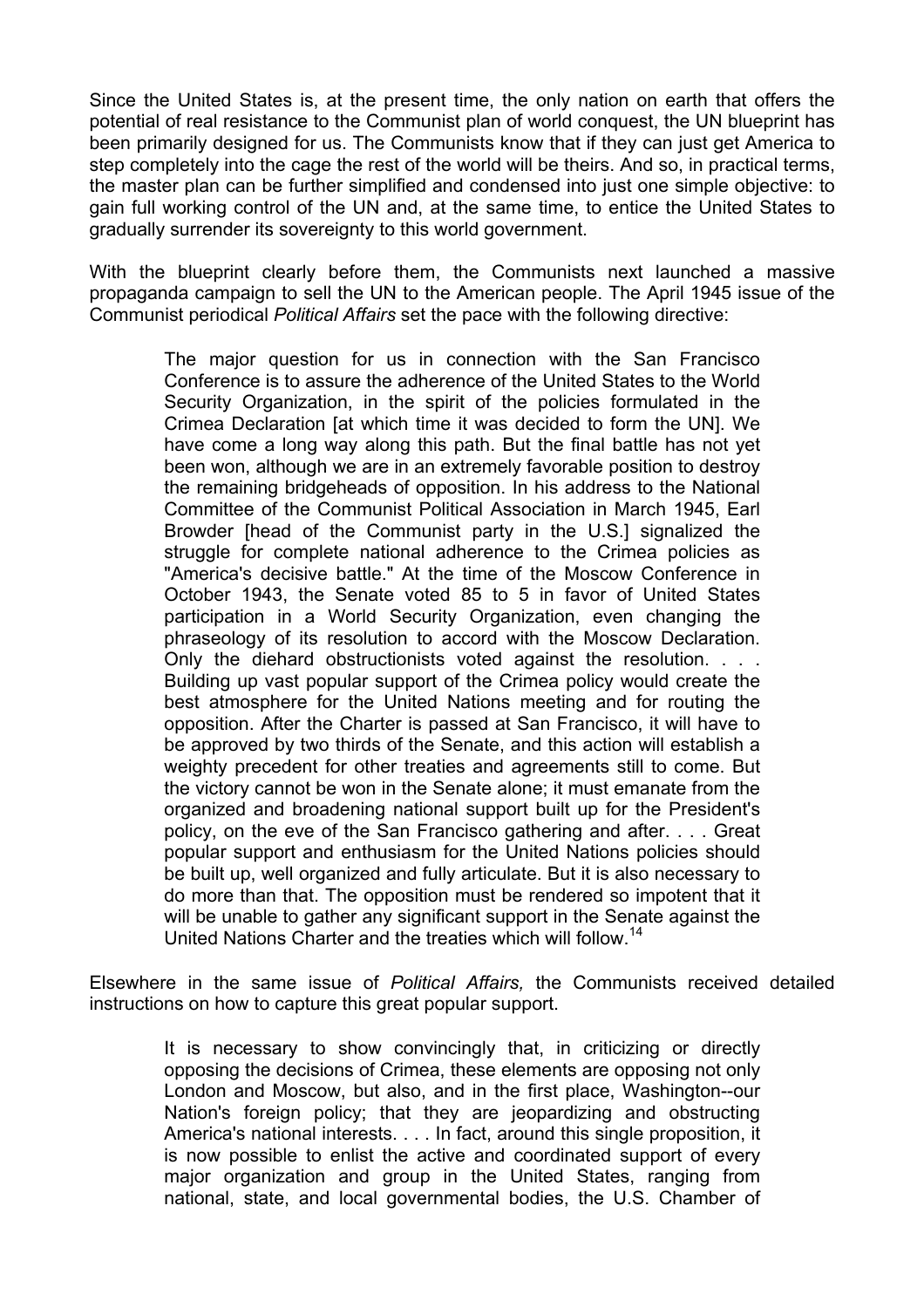Commerce, the Farm Bureau, and the American Legion, to the AFL, the CIO, and all other people's organizations. . . . This will be achieved if this vital battle is fought out in an uncompromising manner so as to reject all amendments and reservations, and if it is waged in behalf and on terms of America's national interests, as well as those of the common needs and the unity of action of all of the United Nations.15

That this campaign was overwhelmingly successful hardly needs mentioning. The opposition was, indeed, rendered so impotent that it was unable to gather any significant support in the Senate against the United Nations Charter. Americans, jubilant at the idea of a peace organization which was in their national interest, unhesitatingly pledged their unlimited cooperation and support.

By 1954, however, the United Nations began to lose some of its initial luster in American circles. A rising tide of opposition was clearly on the horizon. Once again, the Communists went into high gear, this time to throw up a wall of protection around their pet creation. For instance, the July 1954 issue of the Communist *Daily Worker,* in an article headed "U.S. Labor and the UN," said:

Both AFL and CIO have consistently given verbal support to the UN. Their conventions unfailingly adopted resolutions to this effect since the establishment of the world organization in 1945. Now the time has come when it is more than ever necessary to match the words with deeds. For the UN is in danger of going the way of the old League of Nations.<sup>16</sup>

A few months later, the same newspaper offered its Communist readers several tips on what arguments to use to overcome any criticism of the United Nations' dismal record. It answered the critics this way:

So you see, its not the UN that merits your scorn and active opposition, but the policies that have undermined the UN and turned it into the opposite kind of an organization than was envisioned in San Francisco and provided in the Charter.<sup>17</sup>

A further indication of the Communists' interest in maintaining the United Nations can be found in the Preamble to the constitution of the Communist party:

The Communist party of the United States . . . fights uncompromisingly against . . . all forms of chauvinism. . . . It holds further that the true national interest of our country and the cause of peace and progress require . . . the strengthening of the United Nations as a universal instrument of peace.

This, then, is the "baby carriage" that has been sold to the American people--sold, but not yet delivered. When the day comes that the planners feel ready to assemble the parts on our soil, our innocence and good intentions will be of small comfort.

The plan is both simple and brilliant. But have the Communists succeeded in conquering one third of the world through stupidity? Did they do it with brute force? Was it luck? The answers to these questions are obvious. One thing for which the Communists must be given credit is that they are master strategists. They know full well that they could never hope to conquer the world through military might alone. But through trickery and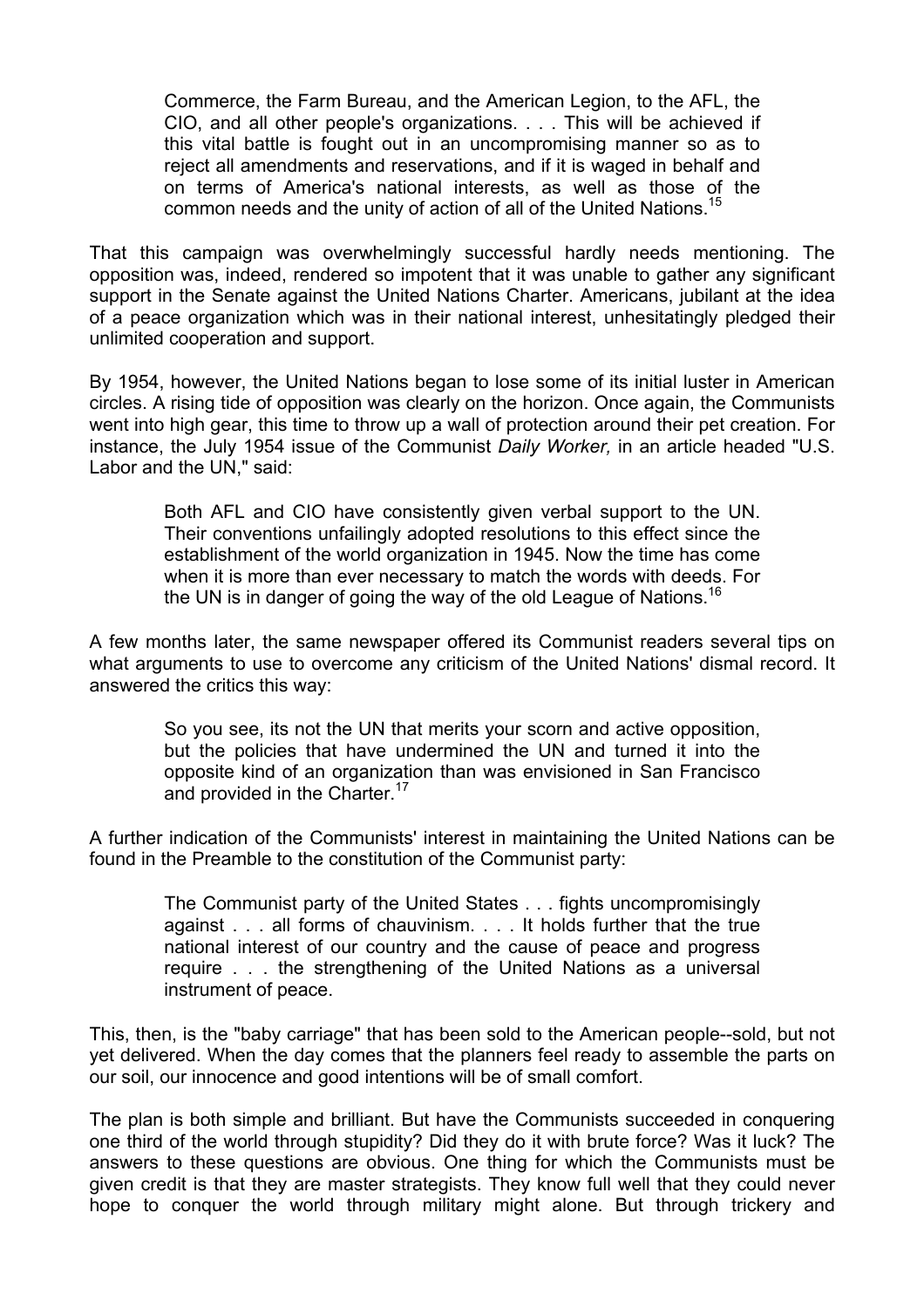deception, they have developed a formula whereby they can take over America, and thus the rest of the world, without firing a single shot. Khrushchev has said that when the Red flag flies over America, it will be Americans who will put it there. And in that simple boast lies the key to everything the Communists and their allies are trying to accomplish through the United Nations.

As Abraham Lincoln predicted, "If destruction be our lot, we must ourselves be its author and finisher. As a nation of free men, we must live through all time, or die by suicide."

#### **NOTES**

1. Senator William Jenner, *Congressional Record* (February 23, 1954).

2. Joseph Stalin, *Marxism and the National Question* (New York, International Publishers, 1942).

3. Nikolai Lenin, *Selected Works,* vol. 7, pp. 285-287. As quoted by Joseph Stalin, *Problems of Leninism* (Moscow, Foreign Languages Publishing House, 1947), pp. 130- 131.

4. Hearings before the Senate Committee on Foreign Relations (July 11, 1956), p. 196.

5. William Z. Foster, *Toward Soviet America* (Balboa Island, Calif., Elgin Publications, 1961), pp. 326-327.

6. "The World Assembly at San Francisco," *Political Affairs* (April 1945), pp. 293, 295.

7. Mohan Kumaramangalam, *The United Nations* (Bombay, India, Peoples Publishing House, 1945), pp. 3-14.

8. Testimony of Jan Bukar before the House Committee on Un-American Activities (May 13, 1953), committee report entitled *Soviet Schedule for War--1955,* p. 15.

9. Hearings before the House Committee on Un-American Activities (September 24, 1953), pp. 2596, 2607.

10. SISS hearings (July 9, 1951).

11. "FBI Chief Finds Red Spies 'Potent Danger,"' Los Angeles *Times* (May 4, 1963).

12. SISS hearings (July 9, 1951).

13. Trygve Lie, *In the Cause of Peace* (New York, The Macmillan Company, 1954), pp. 58-60.

14. "The World Assembly at San Francisco," *Political Affairs* (April 1945), pp. 289-300.

15. "Yalta and America's National Unity," *Political Affairs* (April 1945), pp. 304-305.

16. "U.S. Labor and the UN," *Daily Worker* (July 15, 1954), p. 5.

17. "Policies that Undermine the UN," *Daily Worker* (December 21, 1954), p. 5.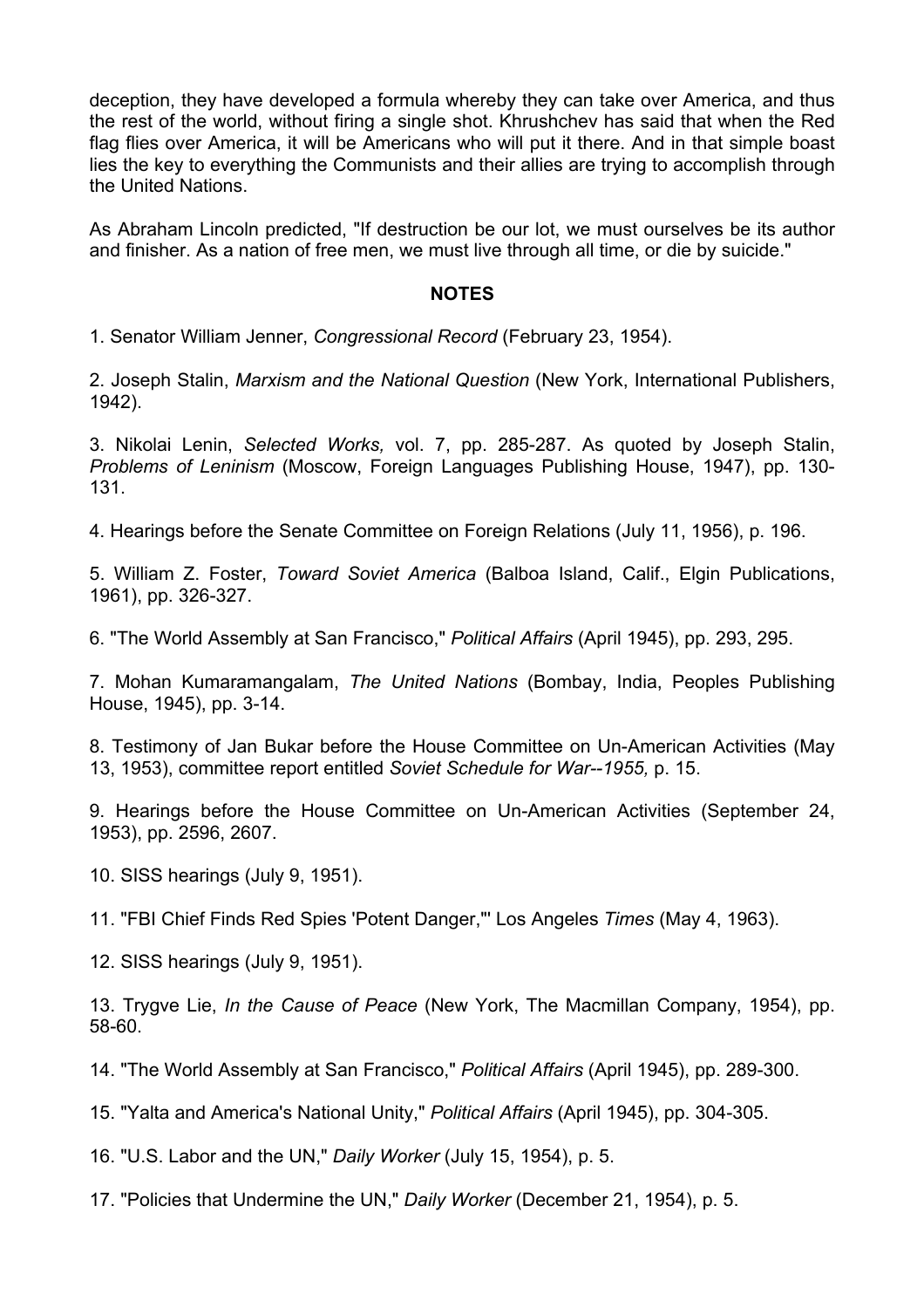George Washington

# CHAPTER EIGHT: UNDER EVERY BED

It is a sad commentary on contemporary America that when anyone tries to call attention to the fact that known Communists have succeeded in penetrating into key positions within our government, he is usually met with a barrage of wild accusations and condemnations from the anti-anti-Communists who now seem to dominate our opinionmolding channels of mass communications. Anyone who tries to arouse his fellow citizens to the terrible danger of allowing Communists and fellow travelers in high places runs the risk of becoming the object of public scorn. He will be labeled "extremist," "radical right," "crackpot." He will be contemptuously dismissed with the observation, "Oh, he sees a Communist under every bed." This phrase has almost become the national slogan of that great army of Americans who, being afraid to examine the evidence closely lest they discover a truth too unpleasant to bear, loudly repeat over and over again, as though saying it made it so, "It can't happen here; it can't happen here."

As a former head of the U.S. Communist party, William Z. Foster, put it:

American imperialism is now strong. Its champions ridicule the idea of a revolution . . . they console themselves with the thought that "it could never happen in this country," and they scorn the at-present weak Communist party. But they overlook the detail that the same attitude was taken toward the pre-revolution Bolsheviki.<sup>1</sup>

There is, of course, no law that offers us eternal immunity from a Communist take-over. It can and *will* happen here unless enough of us do something to prevent it. To act intelligently, however, we must first know how the enemy is operating and then appraise his progress and the strength of his present position. We have already studied his master strategy. Let us now examine the extent to which he has succeeded in carrying it out.

Since a major Communist objective is to consolidate total working control of the United Nations, and since all else depends on that single accomplishment, we shall begin with that part of the record.

The casual observer might conclude that the degree of Communist control over the United Nations can be measured by the number of votes they have from satellite countries. On this basis the Communists could only come up with about 12 out of the total of 113. The record shows, however, that a substantial number of countries classified as neutral consistently vote with the Communist bloc. The Afro-Asian bloc, for instance (which now has over half the total number of votes in the entire organization), and much of the Latin American bloc almost never vote on the same side as the United States unless the United States happens to be voting on the same side as the Soviets-as is often the case. Not all of these countries, of course, are under the full control of Moscow; but they are, without exception, fiercely socialist and anti-U.S. in their orientation. Many of them consist of little more than primitive areas of the world ruled by tribal chiefs and petty despots. Kenya, for instance, is now run by Jomo ("Burning Spear") Kenyatta, former leader of the terrorist Mau Mau uprisings of the 1950's.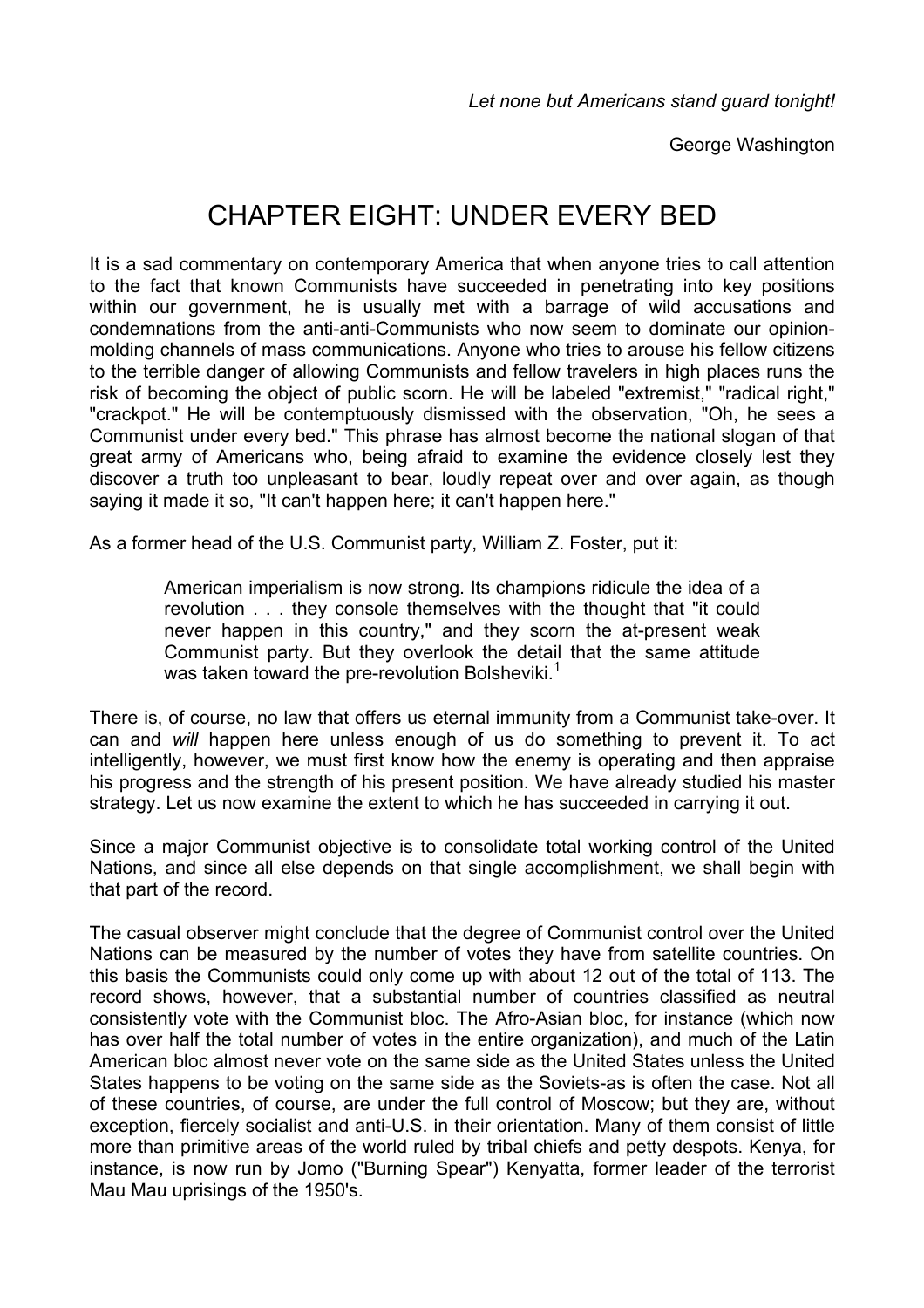Many nations in the United Nations are dictatorships with hardly a pretense at representative Government. Few of them share values and traditions similar to ours. There is widespread contempt for the rich Yankee who thinks that his money can buy friendship. And we should not deceive ourselves. Most of what apparent support we do get in the UN is the result of financial bribery, nothing more. Conor O'Brien inadvertently confirmed this when he wrote:

Delegations from countries receiving aid from the United States would be warned in a friendly way that "Congress might find it hard to understand" a given vote. Such countries rarely allowed to their delegates the luxury of an incomprehensible, and therefore potentially expensive voting position.<sup>2</sup>

Shocking as this situation is, it should not be surprising. After all, how does one go about enlisting the support of feudal princes, tribal chieftains, despots and cannibals? With moral suasion? The Soviets are perfectly content to let us spend ourselves silly buying the illusion of temporary leadership while they work behind the scenes consolidating their control of the UN. It is frightening to ponder what will happen when Uncle Sam's money runs out.

The voting delegates, however, are not nearly as important in the ultimate control of the United Nations as are the permanent staff members of the Secretariat. The resolutions and edicts that are ground out by the General Assembly and the Security Council are, as we have seen, purposely vague to leave "wide margins of latitude" for implementation by the Secretary-General and members of the Secretariat. It is in the Secretariat that the United Nations becomes the reality of world government. It is here among the faceless thousands of international bureaucrats that ultimate control resides. These men and women can effectively neutralize any resolution and prevent it from being realistically carried out; or they can put teeth into those that were never intended to bite.

When Conor O'Brien was transferred from his position as a delegate from Ireland to the staff of the Secretariat, he was so impressed at the greater importance of his new role that he was prompted to write:

What produced the sense of shock was the growing impression that neither the General Assembly nor the Security Council had the full materials necessary for an adequately informed discussion and adequately motivated decisions, on the UN operation in the Congo. The only people who had these materials were the people who saw the actual telegrams--the inner circle of the Secretariat. . . . As for the Congo Advisory Committee, "advising" the Secretary-General on the basis of the information with which the Secretary-General saw fit to supply it, it seemed, in the light of the telegrams, much less like an advisory body than like a group of innocent outsiders being taken for a quided tour. . . .

. . . the Secretariat--rather than the half-paralysed Security Council or the amorphous General Assembly--was the reality of the United Nations, the advancing edge of the sense of international community. If the Secretariat played its cards remarkably close to its chest, as it now seemed that it was in the habit of doing, it was justified in this, because it was tremendously important, for the hopes it represented, that it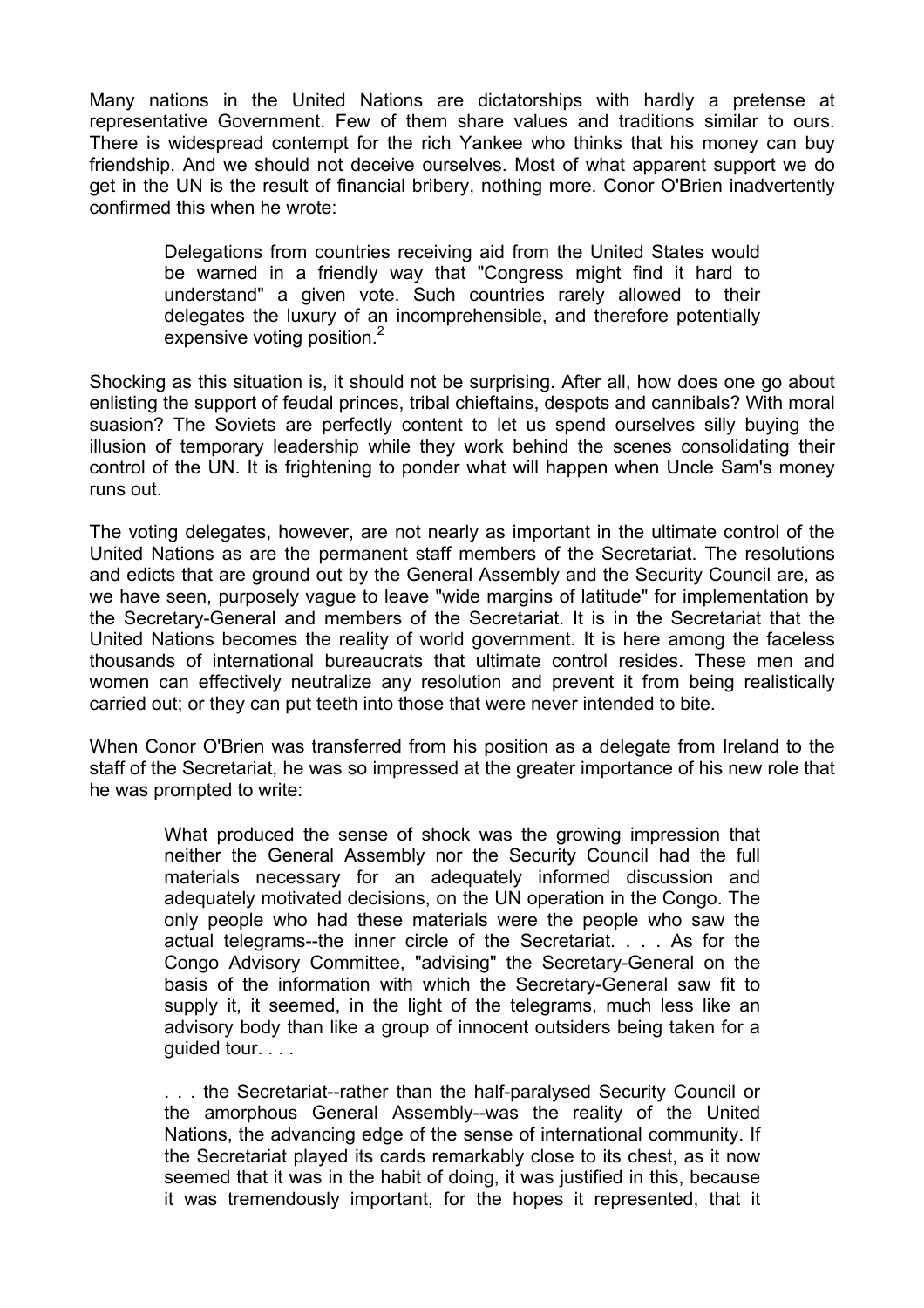should win.

Much of this was implicit in my attitude of mind . . . rather than fully thought out. What I was actually most conscious of was the more primitive feeling of pleasure at now being, as I thought, "on the inside" of this major international operation, combined with a sense of deflation, on realizing how very much "on the outside" one had been as an ordinary delegate in the corridors of the Assembly and at the Advisory Committee.<sup>3</sup>

What kind of person does it take to be a desirable member of this "inner circle"? First of all, like Conor O'Brien, he must have sufficient loyalty to the United Nations that he is willing to place it well above any loyalty to his own native land. All members of the United Nations Secretariat must take the following oath upon employment:

I solemnly affirm to exercise in all loyalty, discretion and conscience the functions entrusted to me as a member of the international service of the United Nations, to discharge those functions and regulate my conduct with the interests of the United Nations only in view, and not to seek or accept instructions in respect to the performance of my duties from any government or other authority external to the organization.<sup>4</sup>

Many of the American employees in the Secretariat who gladly took this loyalty oath to the UN refused to answer when questioned by a committee of the Senate regarding their Communist activities. Oath or no oath, any Communist who may be employed by the United Nations will never be loyal to anything except Communism. They will be loyal to the UN only as long as the UN is serving the purposes of the Kremlin--not one minute longer. Of course everyone knows this, yet the non-Communists at the United Nations have learned that whenever this fact is brought up it enrages the Soviets. Consequently, they no longer discuss it lest it upset the cause of peace. This absurd ostrich complex has even gone so far that, while it is officially forbidden for the UN to hire anyone "connected with fascism" on the plausible basis that no one wants a potential Mussolini or Hitler to show up in the Secretariat, it is perfectly all right to hire persons connected with Communism. Apparently no one is worried about harboring a potential Stalin.

J. Edgar Hoover, director of the FBI, has disclosed that between 70 and 80 percent of the iron curtain diplomatic representatives in this country have "some type of espionage assignment."<sup>5</sup> Since it is only logical to assume that these people are dedicated Communists and that they will be exerting their maximum influence to channel the efforts of the United Nations toward Communist objectives, we will not waste a lot of time belaboring the point. There are several factors, however, that need to be emphasized. The first is that these people are not just run-of-the-mill international servants. They are carefully screened and professionally trained in the art of espionage. Once inside the United States their mission is to gather secret material and to serve as a communications link between Moscow and American-based Communists.

Hardly a month goes by without our reading in the newspaper of another United Nations delegate being nabbed by the FBI for espionage. It happens so often that it is hardly newsworthy any longer. The frustrating part of it, however, and the second point to be emphasized, is that since these enemy agents are officially accredited to the United Nations, they can operate under complete diplomatic immunity. If the FBI catches them red-banded, all they have to do is flash their UN passes and they are free again. Our State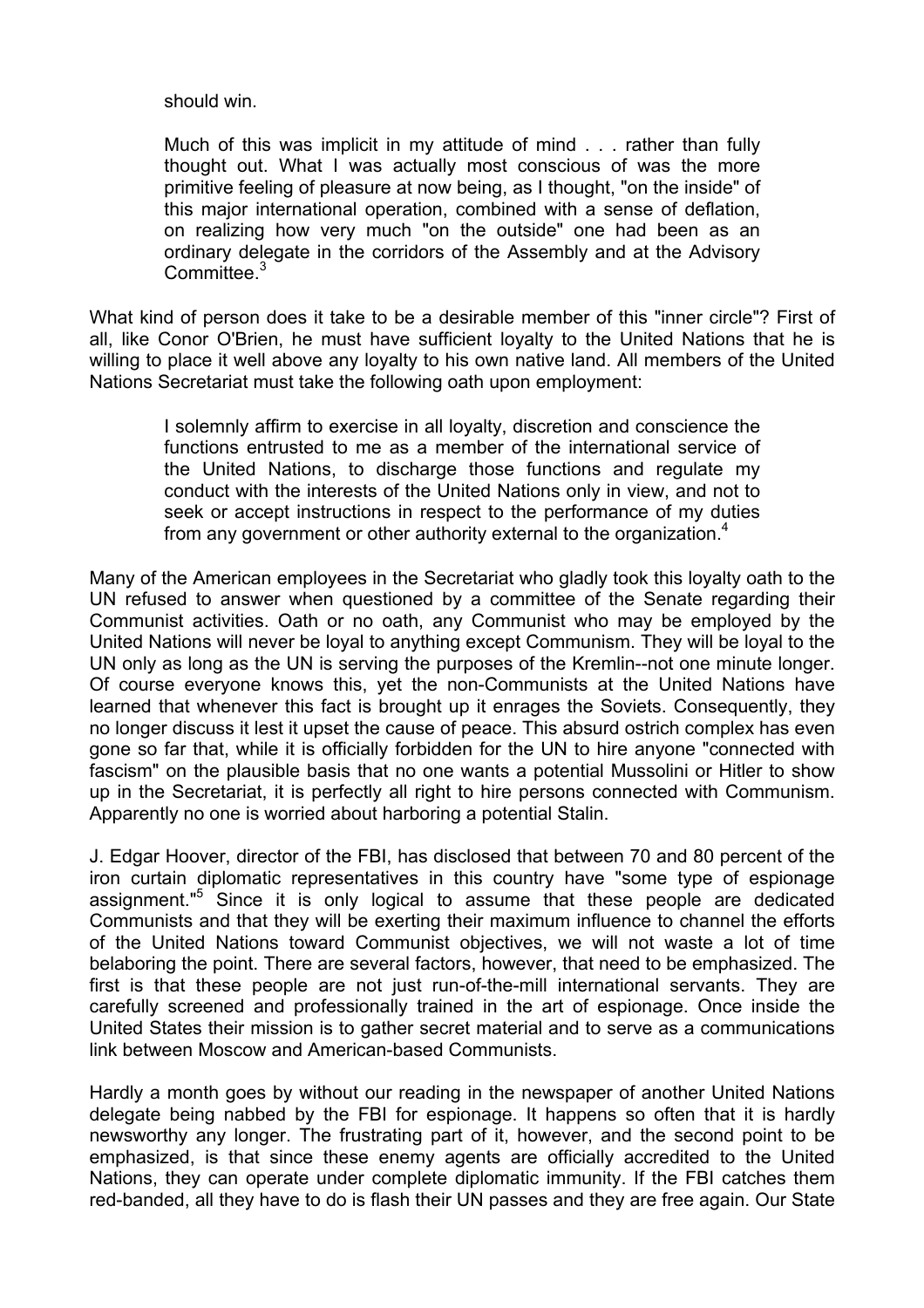Department usually dashes off a stiff note of protest to the Soviet delegation asking that the individual be sent home, but a few days later, the exposed spy is replaced by another highly trained espionage agent from behind the iron curtain and the whole operation continues without missing a stroke. As *U.S. News and World Report* summarized it:

Agents of Russia, Czechoslovakia and Poland, as employees of a world organization, face little or no surveillance of the type Americans face in Communist countries. They can talk to anyone. They can communicate with Moscow by secret radio code; they can travel back and forth between New York and their home capitals freely, carrying secret documents with immunity. They are even free from arrest for minor crimes. And, if one is caught red-handed with secret U.S. documents, as was Velentin Gubitchev in the Judith Coplon case, he can count on merely being sent home, his passage paid by the UN.<sup>6</sup>

This diplomatic immunity makes it possible for UN Communists on our soil to go much further than acts of espionage. In fact, there is no limit to the extent of their activities--even to the point of kidnapping, murder and terrorism. For instance, Arkady Sobolev, who was at the time chief of the UN Soviet delegation, sent members of his staff to forcibly repatriate nine Soviet sailors who had sought sanctuary in America. The UN delegates who were members of the Soviet secret police went into the homes of these seamen (in New York and New Jersey), beat them into submission, kidnapped them and sent them back to Russia. American law enforcement officials knew what was happening but were powerless to do anything about it because of the diplomatic immunity of the UN personnel.<sup>7</sup> These same international servants later spirited away two-year-old Tanya Romanov, a little girl born in America--legally an American citizen--whose parents were Soviet refugees.<sup>8</sup>

In 1953 Dr. Marek Korowicz, a UN delegate from Communist Poland, took advantage of his presence in New York to escape to freedom in the United States. This is much riskier than it sounds, for, as the Chicago *Tribune* reported:

The possibility that Communist secret police may try to shoot down Dr. Marek Korowicz, escaped Polish alternate representative to the UN, who has asked asylum in the U.S., has posed another problem for New York police, it was learned today. Their apprehension was dramatized by the fact that the FBI is standing 24-hour guard over Dr. Korowicz, and the disclosure that at least 18 known agents of Russia or Red satellite nations carry guns in this area. These agents . . . go about claiming diplomatic immunity, and police say they do not have the authority to disarm them.<sup>9</sup>

But let us return to the main issue which is the degree of Communist control over the United Nations itself. While these agents are actively engaged in espionage against the United States, they are also busy within the structure of the UN doing their part to influence all that goes on there. They may be high-ranking administrative officials overseeing the work of hundreds of employees, or they may be merely innocuous statisticians, researchers, or translators. But regardless of their particular assignment, they are part of those unseen hands that can change a word here, interpret a report there, bury important statistics, delay progress on research projects, and in a hundred other ways paralyze the whole organization when it comes to a clear-cut issue involving real opposition to Communism. But, for the most part, these agents are not relegated to the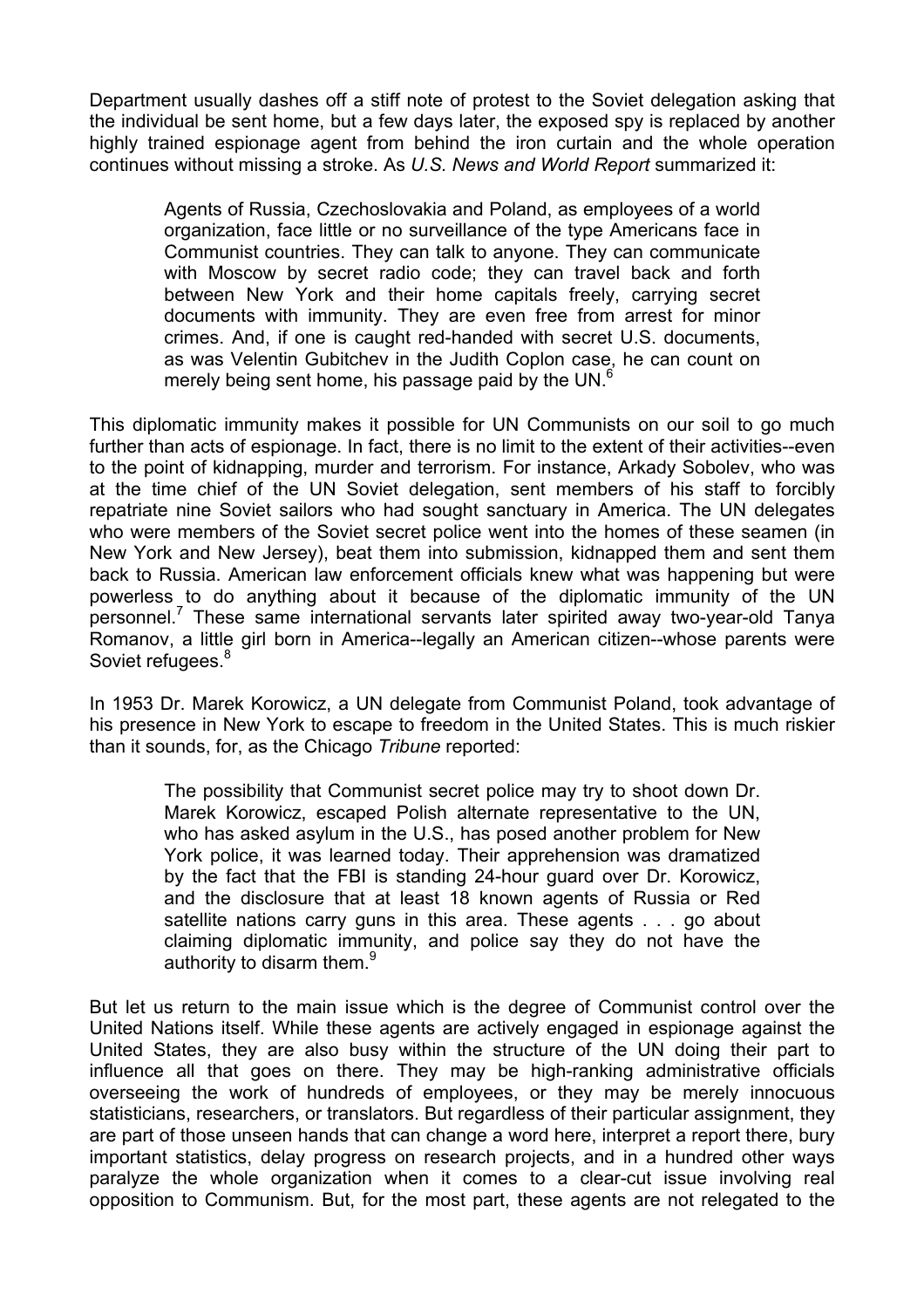lesser posts within the United Nations. They are smart enough to get themselves into the key spots where they can exert maximum influence. For instance, for many years a Mrs. Jugolova, a Russian Communist from the Soviet ministry of education, has been head of the secondary education department of UNESCO.<sup>10</sup> Many will recall that as recently as July 1963 two UN employees fled the country after being exposed by the FBI as secret officers of the Soviet military intelligence. One of these, Dmitrievich Egorov, was a key personnel officer at the United Nations and was involved in the critical task of hiring and placing other employees in the Secretariat.<sup>11</sup> Another Soviet official by the name of Permogorov was one of the chiefs of UN radio broacasts.<sup>12</sup> Mr. Katz-Suchy, a Communist from Poland, was president of the Sixth Commission of jurists, one of the principal standing committees of the United Nations. (His only qualification for this post, by the way, in addition to the fact that he was a Communist, was just one year of study of law at the University of Krakow.)<sup>13</sup>

These are just samples picked at random to show that these people are not only present within the heart of the UN mechanism, but they are often placed in extremely important policy-making positions. One of the most important positions within the entire United Nations--if not *the* most important--is that of undersecretary-general for political and security council affairs. Most Americans have never even heard of this position, much less anything about the man who holds the job. The undersecretary-general for political and security council affairs has three main areas of responsibility. They are:

1. Control of all military and police functions of the United Nations peacekeeping forces.

2. Supervision of all disarmament moves on the part of member nations.

3. Control of all atomic energy ultimately entrusted to the United Nations for peaceful and "other" purposes.

In view of the fact that these three functions may soon constitute the ultimate power of life and death over every human being on the face of the earth, there would appear to be some minor justification for us to be more than passingly curious over who will wield this power. Since the United Nations was created in 1945 there have been eight men appointed to the position of undersecretary-general of political and security council affairs. They are:

- 1. Arkady Sobolev--USSR (Resigned April 1949)
- 2. Konstantin Zinchenko--USSR (Resigned May 1953)
- 3. Ilya Tchernychev--USSR (Finished above term to 1954)
- 4. Dragoslav Protich--Yugoslavia (Resigned July 1958)
- 5. Anatoly F. Dobrynin--USSR (Resigned February 1960)
- 6. Georgi Petrovich Arkadev--USSR (Resigned March 1963)
- 7. Eugeny Dmiterievich Kiselev--USSR (Died April l7, 1963)
- 8. Vladimir Pavlovich Suslov<sup>14--</sup>USSR (Appointed May 21, 1963)<sup>15</sup>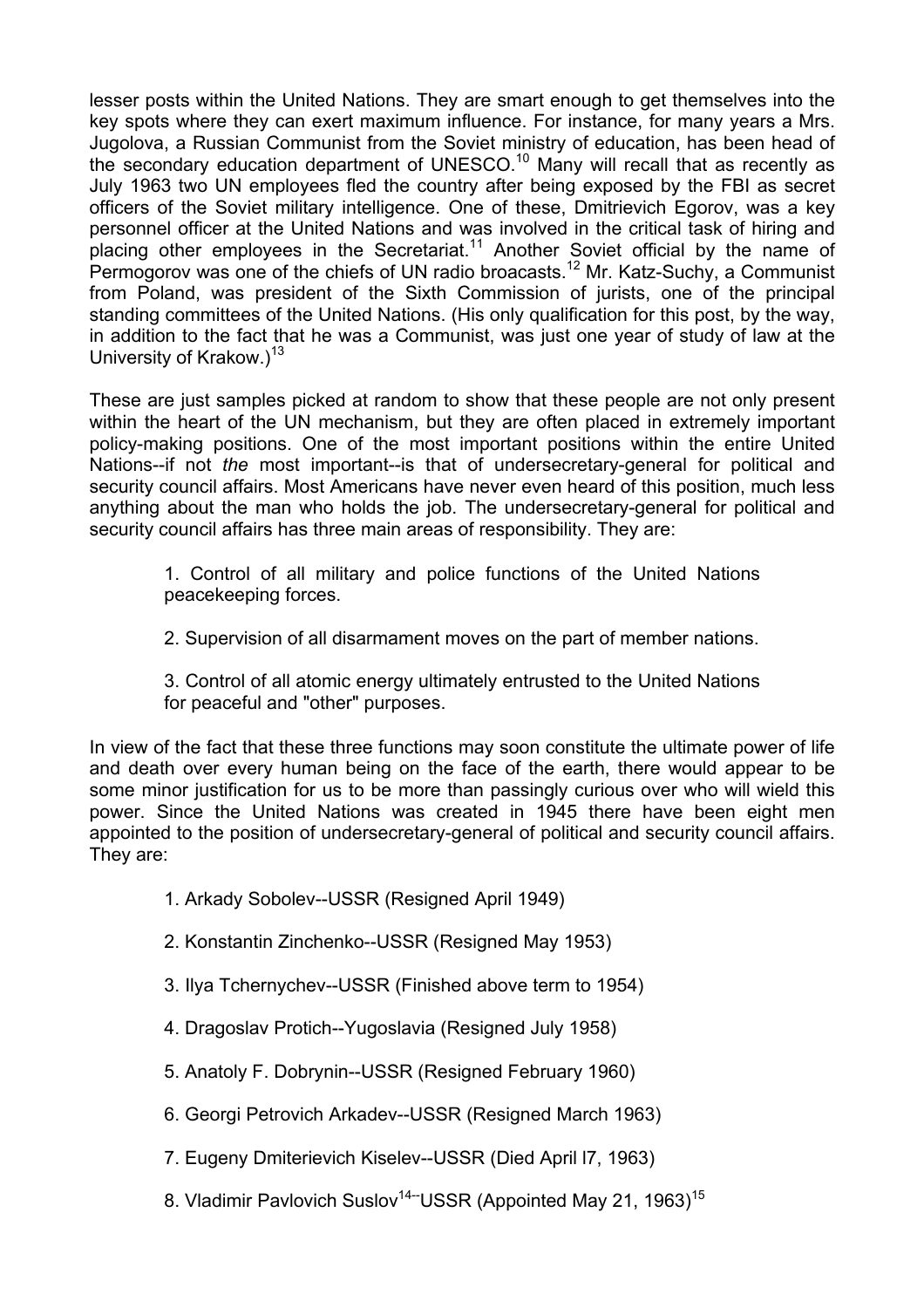Some observers feel that eight Communists out of eight appointees constitute a trend of sorts. But whatever you call it, Trygve Lie, the first secretary-general of the United Nations, revealed that this pattern was no mere coincidence. In his book *In the Cause of Peace* Lie wrote:

Mr. Vyshinsky [of the USSR] did not delay his approach. He was the first to inform me of an understanding which the Big Five had reached in London on the appointment of a Soviet national as assistant secretarygeneral for political and security council affairs. . . .

Mr. Stettinius [U.S. secretary of state] confirmed to me that he had agreed with the Soviet delegation in the matter. . . .

The preservation of international peace and security was the organization's highest responsibility, and it was to entrusting the direction of the Secretariat department most concerned with this to a Soviet national that the Americans had agreed.<sup>16</sup>

#### **NOTES**

- 1. Foster, pp. 342-343.
- 2. O'Brien, p. 24.
- 3*. Ibid.,* p. 50.
- 4. Lie, p. 53.

5. "Red Spies Swarm U.S. Says Hoover," Los Angeles *Herald-Express* (October 18, 1960).

6. Congressman Fred Busbey, *Congressional Record* (August 3, 1953).

7. Chicago *Tribune* (May 4, 1956), pp. 1, 10. Also, *The Episode of the Russian Seamen,*  SISS report (May 12, 1956).

8*. Soviet Political Agreements and Results,* SISS publication (1959), p. VII.

9. "Fear Attempt by Red Police to Kill Envoy," Chicago *Tribune* (September 21, 1953), sec. 1, p. 2.

10. V. Orval Watts, *Should We Strengthen the UN?* (Colorado Springs, The Freedom School, 1960), p. 24. Also, Frank Denke, "The UN and the Catholic Conscience," the *Wanderer* (St. Paul, October 10, 1963), p. 7. Dr. Watts earned his Ph.D. in economics and history at Harvard. Formerly a college professor, he is now an economics consultant and lecturer.

11. UPI dispatch, Los Angeles *Times* (July 2, 1963), sec. 1, p. 1.

12. Syndicated column, *Freedom Press* (Santa Barbara, Calif., January 9, 1963), see. 1, p. 1.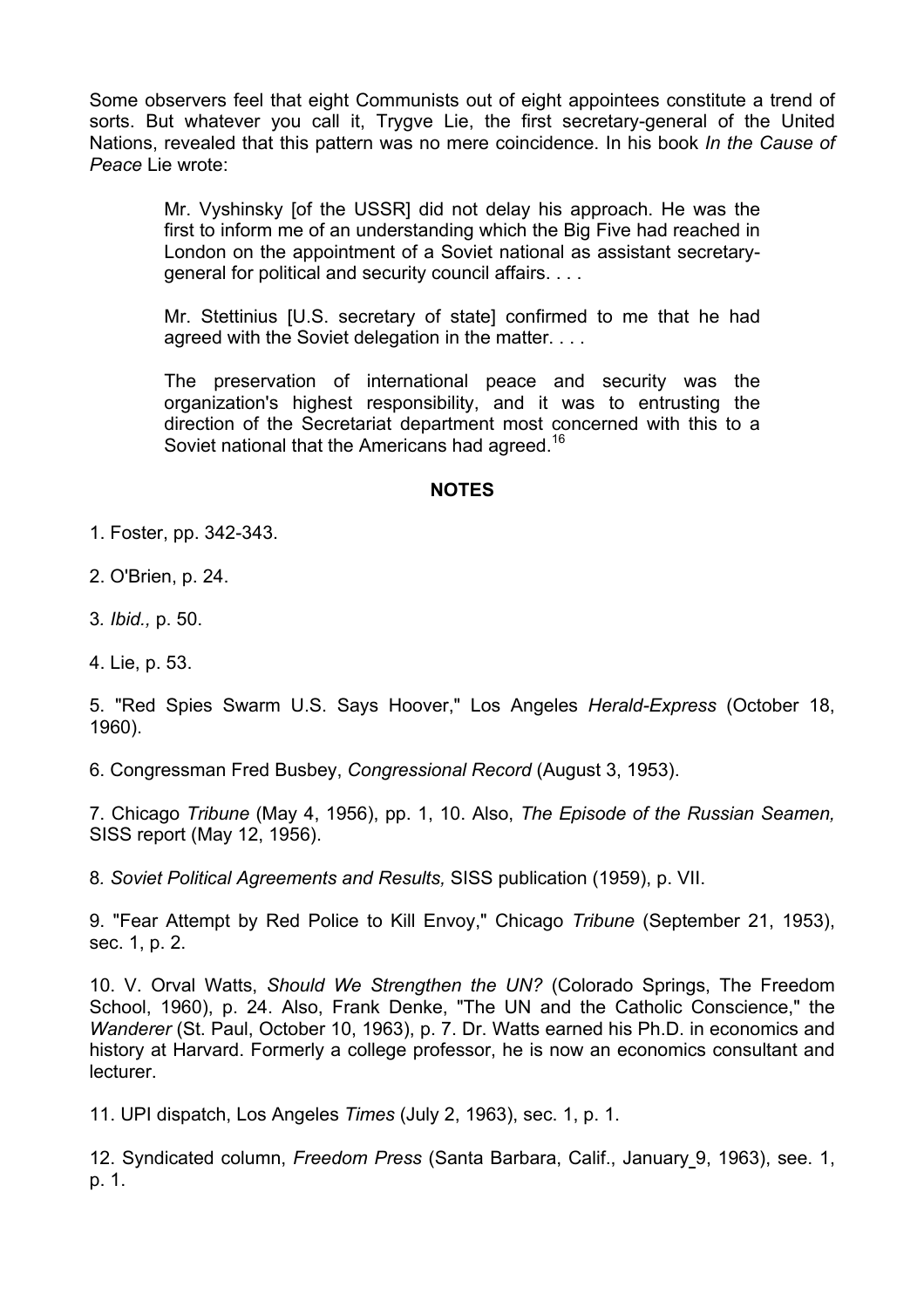13. Hearings before the House Committee on Un-American Activities (September 24, 1953), pp. 2593-2594.

14. According to the Hungarian refugees, in 1956 Suslov was head of the Soviet secret police. They say he is the one who was responsible for the betrayal of General Pal Maleter, the representative of the Hungarian Freedom Fighters who met with the Soviets under their promise of protection. When Maleter arrived for the talks he was arrested by Suslov and executed a few months later.

15*. United Nations Yearbook,* published annually in New York by Columbia University Press in cooperation with the United Nations. Also, *Statesman's Yearbook,* published annually in New York by St. Martin's Press. Also, *Facts on File: World News Digest* (119 West 57th Street., New York 19, N.Y., Facts on File, Inc.). These men are the individuals who held this office on a long-term appointment basis. Occasionally, other men have temporarily held the position during short periods to cover a brief leave of absence, vacation, etc. Researchers must be careful not to be led astray or confused by this fact.

16. Lie, pp. 45-46.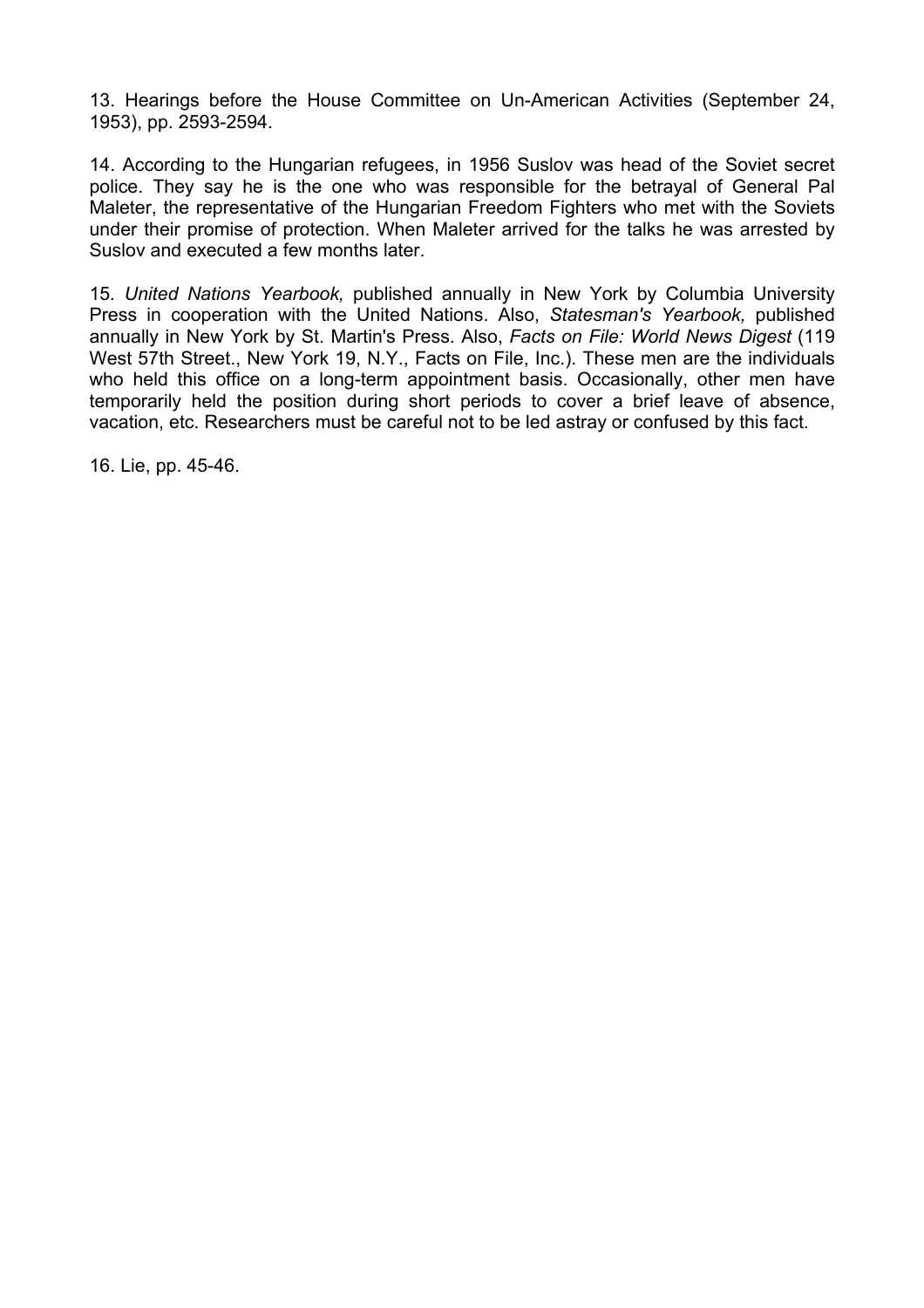*An open foe may prove a curse; but a pretended friend is worse.*

Benjamin Franklin, *Poor Richard's Almanac*

### CHAPTER NINE: THE HOME TEAM

In 1950 the State Department issued a volume entitled *Postwar Foreign Policy Preparation, 1939-45*. It described in detail the policies and documents leading up to the creation of the United Nations and named the men who shaped these policies. This and similar official records reveal that the following men were key government figures in UN planning within the U.S. State Department and Treasury Department: Alger Hiss, Harry Dexter White, Virginius Frank Coe, Dean Acheson, Noel Field, Laurence Duggan, Henry Julian Wadleigh, John Carter Vincent, David Weintraub, Nathan Gregory Silvermaster, Harold Glasser, Victor Perlo, Irving Kaplan, Solomon Adler, Abraham George Silverman, William L. Ullman and William H. Taylor. With the single exception of Dean Acheson, *all of these men have since been identified in sworn testimony as secret Communist agents!*

It is truly fantastic, but here is the record:

*Alger Hiss:* In 1950 Hiss was convicted and sent to prison for perjury involving statements relating to his Communist activities. Since the second Hiss trial evidence has continued to be amassed through other congressional investigations that is even more incriminating than that used for his conviction. As it was, the FBI had solid evidence of Hiss's Communist activities as far back as 1939 and had even issued numerous security reports to the justice Department and executive branch dealing with this fact.<sup>1</sup> In addition, a parade of former Communists testified that they personally had known and worked with Alger Hiss as a fellow member of the party.

It is worth noting that Alger Hiss was very influential with the leaders of the Institute of Pacific Relations, which a Senate committee found to be infiltrated at the top by Communists. Hiss was one of the trustees of the IPR and was very active in its affairs.<sup>2</sup>

Mr. J. Anthony Panuch, who had been assigned the task of supervising the security aspects of the transfer of large numbers of personnel from various war agencies to the State Department in the fall of 1945, testified that as a security officer he had access to conclusive information on Hiss's Communist activity; but when he tried to do something about it, it was he, not Hiss, who was dismissed.<sup>3</sup>

In 1944 Hiss became acting director of the Office of Special Political Affairs which had charge of all postwar planning, most of which directly involved the creation of the United Nations; and in March 1945, in spite of all the FBI reports and other adverse security information circulating among the top echelons of government, he was promoted to director of that office.

It is more than a little ironic that Alger Hiss was the man who traveled with FDR to Yalta as his State Department advisor. It was at the Yalta meeting that the decision was made to give the Soviets three votes in the General Assembly to one for the United States. Giving votes to the Russians for the Ukrainian SSR and Byelorussia SSR made as much sense as giving extra votes to the United States for Texas and California. At any rate, even if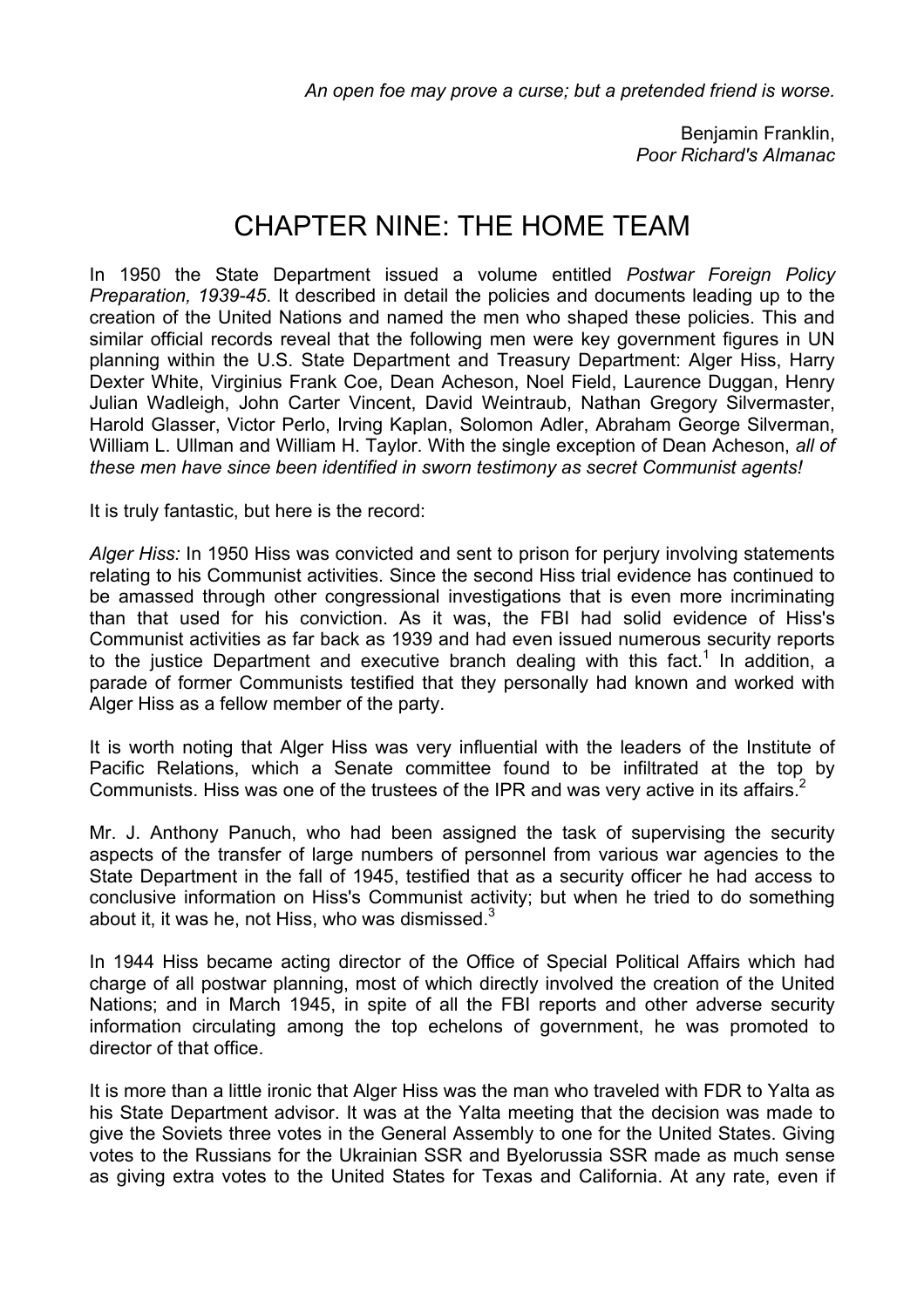Roosevelt had been inclined to protest this absurd agreement, he was up against the demands of Joe Stalin and the advice of Alger Hiss.

The Dumbarton Oaks Conference was held in 1944 to determine the future form that the United Nations would take. It was an extremely important meeting since most of the really critical decisions were made there. This meeting was so hush-hush that the public and even the press were excluded from the proceedings. Alger Hiss was the executive secretary of this conference.

Hiss's role at the San Francisco conference, where the United Nations was finally taken off the drawing board and put on the assembly line, is better known to most Americans. He was the chief planner and executive of the entire affair. He organized the American delegation and was the acting secretary-general. Visitor passes bore his signature. According to the April 16, 1945, issue of *Time* magazine:

The Secretary-General for the San Francisco Conference was named at Yalta but announced only last week-- lanky, Harvard trained Alger Hiss, one of the State Department's brighter young men. Alger Hiss was one of the Harvard Law School students whose records earned them the favor of Professor (now justice) Felix Frankfurter and a year as secretary to the late justice Oliver Wendell Holmes. He was drafted from a New York law firm by the New Deal in 1933, joined the State Department in 1936, accompanied President Roosevelt to Yalta. -At San Francisco, he and his Secretariat of 300 (mostly Americans) will have the drudging, thankless clerk's job of copying, translating and publishing, running the thousands of paper-clip and pencil chores of an international meeting. But Alger Hiss will be an important figure there. As secretary-general, managing the agenda, he will have a lot to say behind the scenes about who gets the breaks. $4$ 

Hiss was not only the acting secretary-general at the San Francisco conference, but also served on the steering and executive committees which were charged with the responsibility of actually writing the new Charter.<sup>5</sup> In such a position, he undoubted wielded a tremendous amount of influence on the drafting of the Charter itself. He did not do it single-handedly, however, as some critics of the United Nations have claimed. For instance, Andrei Gromyko was asked during a press conference in 1958 whether he considered it a violation of the Charter for a country to send its forces into the territory of another. He replied: "Believe me, I sit here as one who helped to draft the UN Charter, and I had a distinct part in drafting this part of the Charter with my own hands."<sup>6</sup>

At the conclusion of the conference Alger Hiss personally carried the freshly written document back to Washington by plane for Senate ratification. The Charter traveled in a black water-tight box with a parachute. The master planners were taking no chances.

Knowing that Alger Hiss was a Soviet agent, the FBI had prepared an extensive surveillance of his activities during the San Francisco conference. Shortly after Hiss learned of this through his contacts in the Justice Department, however, the FBI received orders from the top to cancel its plans.<sup>7</sup>

An entire book could be written on the single subject of Alger Hiss and his influence over the United Nations during its formative phase. But, as important as he was, he was only one man. Had Hiss never been born, or had he spent his entire life in a monastery, the UN would still be what it is today, for Hiss was not alone.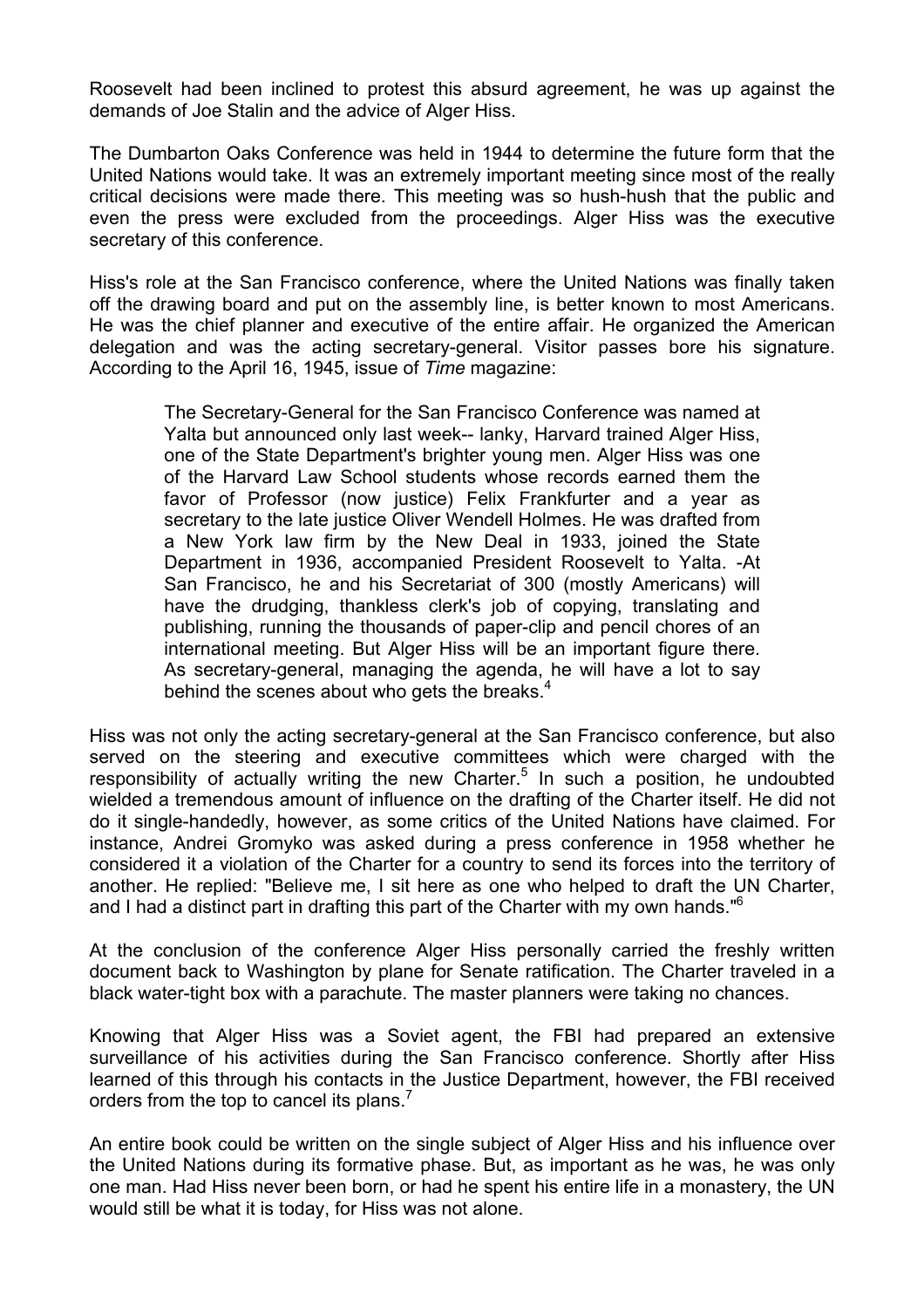*Harry Dexter White:* White was the assistant secretary of the United States Treasury Department under Henry Morgenthau. As such, he had complete control over our foreign policy dealing with treasury matters. The following Treasury Department directive indicates the influence that White bad:

On and after this date [December 15, 1941], Mr. Harry D. White, assistant to the secretary, will assume full responsibility for all matters with which the Treasury Department has to deal having a bearing on foreign relations. Mr. White will act as liaison between the Treasury Department and the State Department, will serve in the capacity of advisor to the secretary on all treasury foreign affairs matters, and will assume responsibility for the management and operation of the stabilization fund without change in existing procedures. Mr. White will report directly to the secretary.<sup>8</sup>

Elizabeth Bentley testified that while she was a Communist supervising the liaison between various espionage rings in Washington, Harry Dexter White was a member of one of these groups. It was known as the Silvermaster cell. She also revealed that White, acting on instructions from Moscow, pushed hard for what was later known as the Morgenthau plan and which was designed to destroy Germany's industry after the war so Germany could never again pose a serious obstacle to the Soviet plans for future expansion in Europe.<sup>9</sup>

J. Edgar Hoover testified before a Senate investigating committee that "from November 8, 1945, until June 24, 1946, seven communications went to the White House bearing on espionage activities wherein Harry D. White's name was specifically mentioned."<sup>10</sup> In spite of all this, White stayed on in his government post, as did Alger Hiss. White was even sent to the San Francisco conference to represent the Treasury Department. He served as chairman of the important committee that established the United Nations multi-billiondollar International Monetary Fund. Only a few months after being thoroughly exposed as a secret agent, White was appointed to the post of executive secretary of this International Monetary Fund which he helped create with large injections of United States tax money. When he turned in his resignation to the Treasury Department to accept this new position, President Truman sent him the following letter:<sup>11</sup>

Dear Mr. White:

I accept with regret your resignation as assistant secretary of the Treasury. My regret is lessened, however, in the knowledge that you leave the treasury only to assume new duties for the government in the field on international economics as the U.S. executive director of the International Monetary Fund. In that position, you will be able to carry forward the work you so ably began at Bretton Woods and you will have increased opportunity for the exercise of your wide knowledge and expertness in a field that is of utmost importance to world peace and security. I am confident that in your new position you will add distinction to your already distinguished career with the Treasury.

Very sincerely yours,

(signed) Harry S. Truman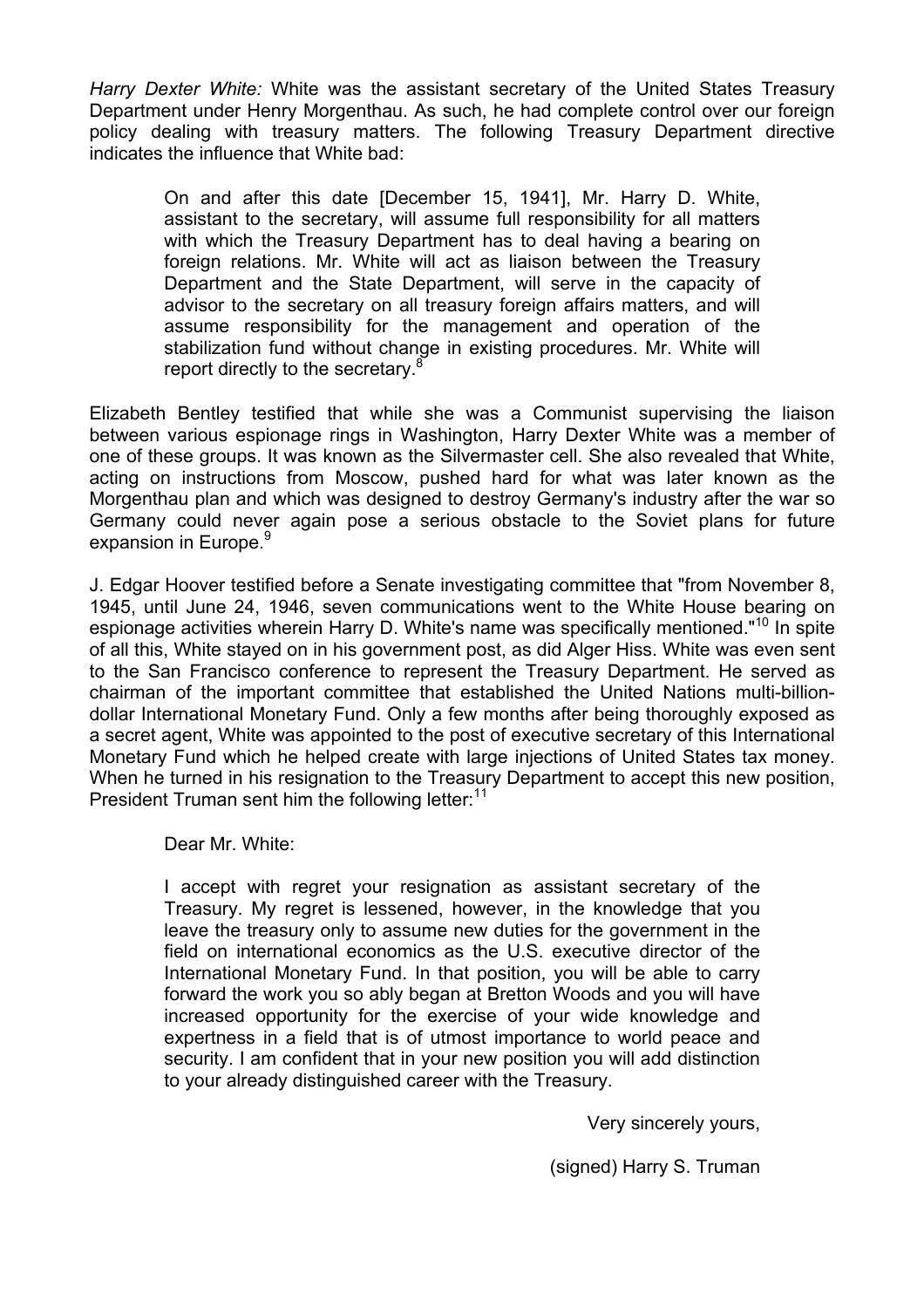*Virginius Frank Coe:* Coe was another American who moved from a high position with the United States Government to accept a key post within the United Nations. He had been an assistant to Harry Dexter White in the Treasury Department and, as such, was the technical secretary at the Bretton Woods Conference. He, too, had been identified under oath by Elizabeth Bentley as a member of one of her Communist cells. When questioned about these activities, Coe found it necessary to invoke the Fifth Amendment to avoid incriminating himself. Consequently, Coe was appointed as the \$20,000 a year secretary of the United Nations International Monetary Fund, a post which he held for many years. He is now working as an economic expert for the Red Chinese government.<sup>12</sup>

*Dean Acheson:* As mentioned earlier, Secretary of State Dean Acheson is the only one in this list of State Department and Treasury Department personnel active in UN planning who has not been identified as active with the Communist party. In this connection, however, it is interesting to note the following facts. Early in his political career, Acheson was praised by the Communist *Daily Worker* "as one of the most forward looking men in the State Department."<sup>13</sup> In November of 1945 he was one of the principal speakers at a Madison Square Garden rally sponsored by the National Conference of Soviet-American Friendship. The other speakers were Corliss Lamont and Paul Robeson.<sup>14</sup> While undersecretary of state, Acheson promoted a loan of ninety million dollars to the Communist-controlled government of Poland. The loan was negotiated by Donald Hiss, Alger Hiss's brother. Donald Hiss was a member of Acheson's law firm.<sup>15</sup>

When former Assistant Secretary of State Adolph Berle, Jr., testified before the House Committee on Un-American Activities, he described Dean Acheson as heading up a pro-Russian group in the State Department "with Mr. (Alger) Hiss as his principal assistant."<sup>16</sup>

In June of 1947, a Senate appropriations subcommittee addressed a confidential memorandum to George Marshall, the new secretary of state. This memorandum read, in part, as follows:

It becomes necessary, due to the gravity of the situation, to call your attention to a condition that developed and still flourishes in the State Department under the administration of Dean Acheson. It is evident that there is a deliberate, calculated program being carried out, not only to protect Communist personnel in high places, but to reduce security and intelligence protection to a nullity. On file in the department is a copy of a preliminary report of the FBI on Soviet espionage activities in the U.S. which involves a large number of State Department employees, some in high official positions. . . . Voluminous files are on hand in the Department proving the connection of the State Department employees and officials with the Soviet espionage ring.<sup>17</sup>

Marshall reacted to this information by doing exactly what Acheson had done--nothing.

*Laurence Duggan*: Duggan was head of the Latin American division of the State Department. Hede Massing, a former Soviet agent, identified Duggan as a member of a spy ring under her direction. While his case was being investigated, he mysteriously fell from a window of his New York office and was killed.

*Noel Field:* Field was a high official in the West European division of the State Department and was a close friend of Duggan. When Field was also identified by Hede Massing as a secret Communist, he disappeared behind the iron curtain.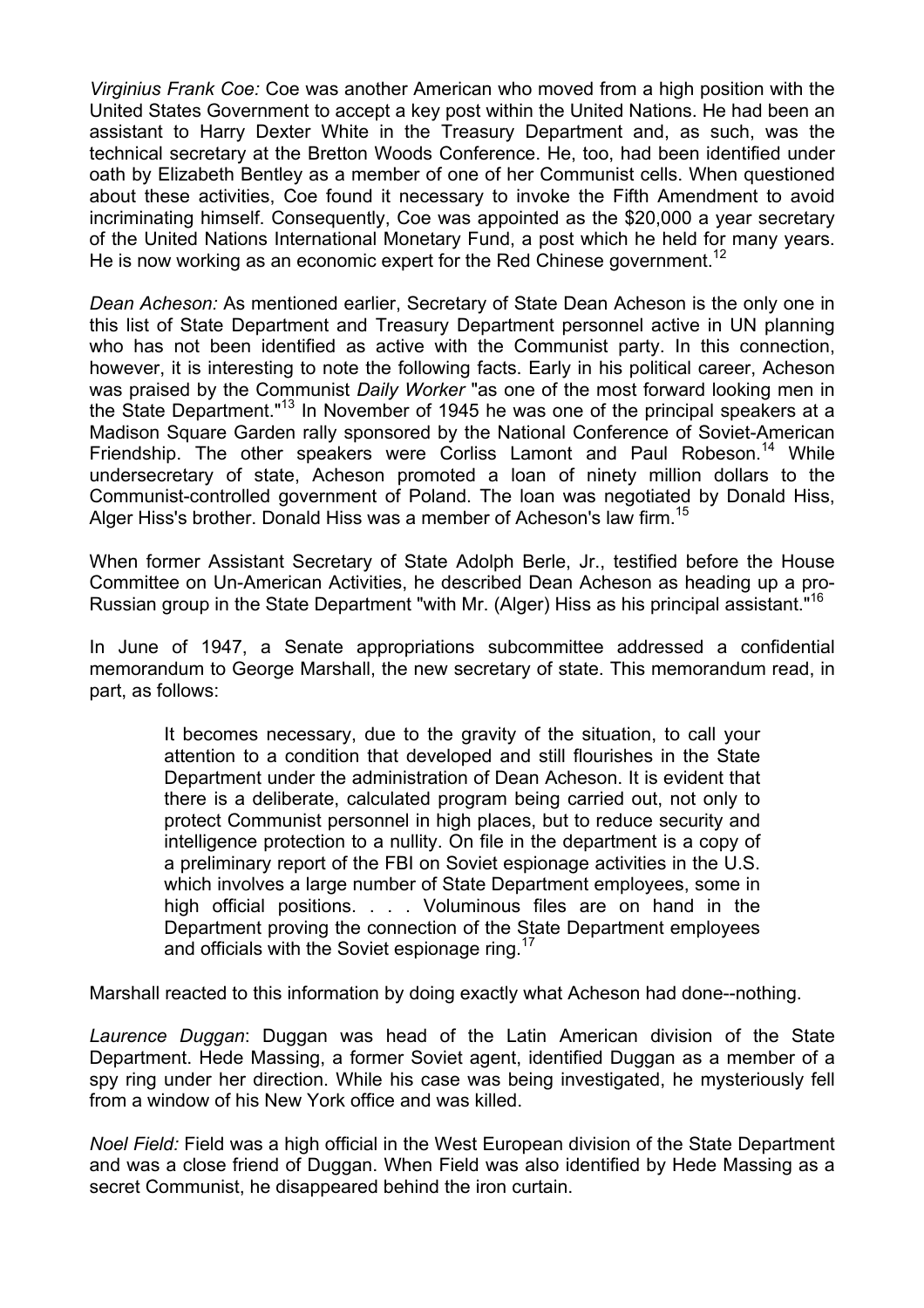*Henry Julian Wadleigh*: Wadleigh was in the trade agreements division of the State Department. During the Hiss trial he admitted that he had been working for a Soviet spy ring.

*John Carter Vincent*: As chief of the Chinese affairs division of the State Department, Vincent was a member of the American delegation at the San Francisco conference. He was also identified in sworn testimony as a member of the Communist party.

*David Weintraub:* Weintraub, who was in the Office of Foreign Relief and Rehabilitation Operations, became the key figure in 1952 of a Senate investigation of Communist infiltration into the American quota of United Nations employees. As the Senate committee stated in its report *Interlocking Subversion in Government Departments:* "David Weintraub occupied a unique position in setting up the structure of Communist penetration of Government agencies by individuals who have been identified by witnesses as underground agents of the Communist party."18

*Nathan Gregory Silvermaster:* As a high-ranking officer of the Treasury Department, Silvermaster was also head of one of the secret Communist cells under Elizabeth Bentley's direction.

*Harold Glasser:* Glasser also came from the Treasury Department where he succeeded Virginius Frank Coe as director of the division of monetary research. Glasser was the Treasury spokesman on the affairs of United Nations Relief and Rehabilitation Administration (UNRRA, the UN's first giveaway program of American money) and had a predominant voice in determining which countries should receive aid and which should not. Elizabeth Bentley and Whittaker Chambers both revealed that Glasser was known to them as a Communist agent.

*Victor Perlo:* Perlo was closely associated with Hiss in the Ware cell in the early days of the New Deal. He later became the head of his own Communist cell under the direction of Elizabeth Bentley.

*Irving Kaplan*: Kaplan was appointed to the Treasury Department by Virginius Frank Coe. Later, he became a high level official in the UN office of the assistant secretary-general for economic affairs. When called to the witness stand to testify during the Senate investigation of the Institute of Pacific Relations, Kaplan sought refuge behind the Fifth Amendment 244 times. David Weintraub helped him get his UN job.

*William L. Ullman*: A captain in the Air Force at the time, Ullman testified that he had been borrowed by Harry Dexter White and taken as White's assistant to both the Bretton Woods and San Francisco conferences. When asked whether or not he had ever been a Communist or a spy, Ullman claimed the Fifth Amendment to avoid self-incrimination.

*Lauchlin Currie:* Currie was not included among the list of names at the beginning of this chapter because he was in neither the State nor the Treasury departments. Nevertheless, as a personal assistant and advisor to President Roosevelt he played a major role in helping to formulate United States policy leading to the creation of the United Nations. He was thoroughly exposed as a fellow traveler by both Elizabeth Bentley and Whittaker Chambers.

The whole ugly story of these men and their actions can be found in the Senate report on the investigations of the IPR, the transcript of the Senate hearings on *Activities of United States Citizens Employed by the United Nations,* and the report entitled *Interlocking*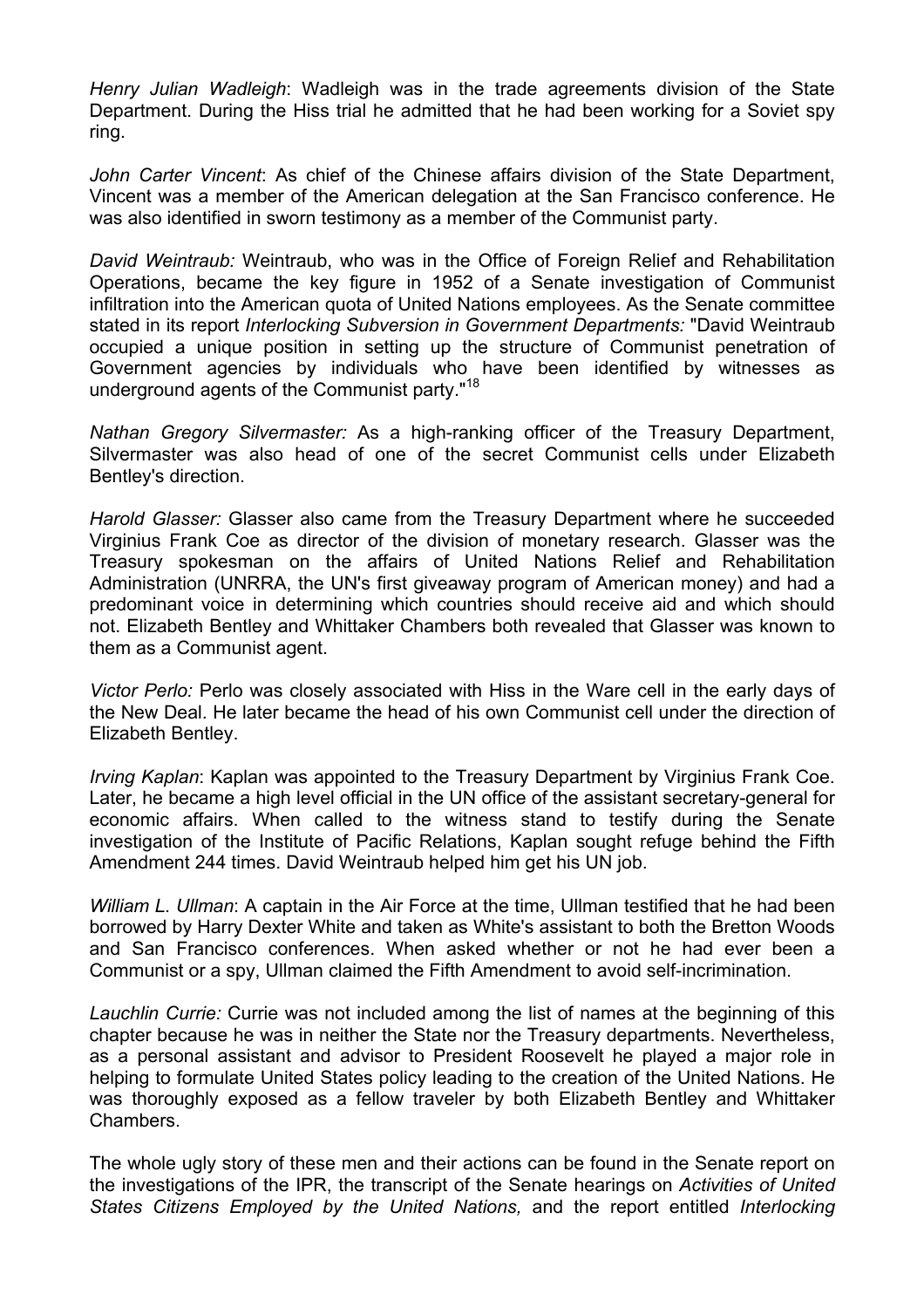*Subversion in Government Departments.*19 It adds up to a clear pattern of deliberate Communist penetration into key positions within our own government and the use of these positions to generate a Communist-inspired United States foreign policy. The major feature of this policy has centered around getting the United States to gradually give up its independence to the authority and control of the United Nations, which was created by the Communists for just this purpose. As security officer J. Anthony Panuch summarized it:

It was World War II which gave the Soviet plan its impetus. During this period, a massive infiltration of sensitive agencies of the government took place. Pro-Communist and personnel of subversive and revolutionary tendencies were able to establish themselves in strategic slots . . . to shift the center of gravity in the process of U.S. foreign policy from a national to an international orientation via the supranational UN organization. Furthermore, if working control of the U.S. foreign policy were focalized in the UN organization, the role of Congress in our foreign affairs could be bypassed.<sup>20</sup>

Postwar foreign policy planning and the San Francisco conference of 1945 seem so far in the past that it is difficult for many to find a correlation between then and now. Yet events in Katanga were shaped as much by these now forgotten hands as they were by the O'Brien's and the Hammarskjold's of more recent memory. Needless to say, however, 1945 was just the beginning. When it came time to begin the actual hiring of the UN administrative staff, secret American Communists were among the first in line.

Trygve Lie, the United Nations' first secretary-general, said that in the first year members of the Secretariat had to be recruited very rapidly; about three thousand were hired between March and December of 1946 and hundreds more were hired in 1947. Lie was well aware of the possibility of their being secret Communists among the American job applicants, but this caused him little concern. As he put it: "Nothing in the Charter or in the staff regulations bars a Communist from being a member of the UN Secretariat; nor could there be in an organization that embraces both Communist and non-Communist members."<sup>21</sup>

This is, of course, one of the reasons why the United Nations can never work to promote freedom, justice or anything else the Communists wish to suppress. But that is another subject and one with which we shall deal at some length further along. For now, the important point is that the immediate demand for thousands of people to fill out the United Nations' original staff provided a golden opportunity for the agents of Communism to get in on the ground floor and to swarm into the key positions. The record shows that this is precisely what they did.

Since the new world-government organization needed men and women with skills and experience similar to those acquired in the service of national government agencies, it was only natural that most of the original applicants were people who had been working for the United States Government in one capacity or another. It was natural, too, that these people should have the approval or recommendation of their former employer. There are two kinds of recommendations, however: official and unofficial. An official recommendation would naturally be entered into the record and might contain, among other things, a security check. An unofficial recommendation would have no such drawbacks; a simple telephone call from an influential person in the State Department is all that would be required.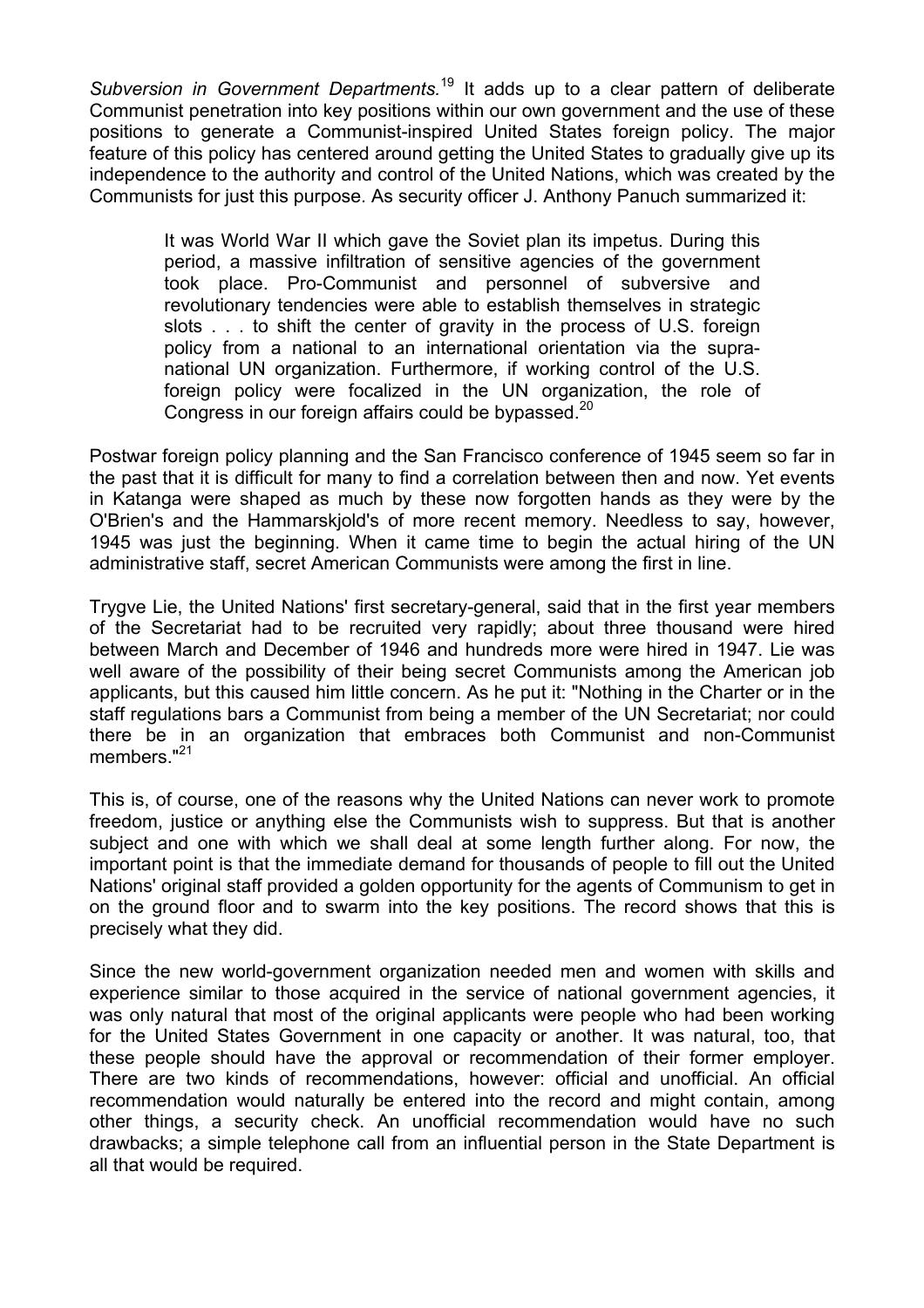It is not surprising that the State Department elected to follow what it called the "no recommendation rule." The reason offered for this policy was that it would avoid making the U.S. look as if it overly influenced the selection of UN personnel.<sup>22</sup> According to the testimony of Carlisle Humelsine, deputy undersecretary of state, the "no recommendation rule" was formulated in the department that was under the direction of Alger Hiss, and Hiss had much to do with it. $^{23}$ 

Apologists for the United Nations have often attempted to deny or minimize Hiss's part in influencing the selection of employees for the initial United Nations staff. State Department officials have insisted that most of these people were merely on loan from various branches of the U.S. Government. But the record is unmistakably clear and speaks for itself. As the 1954 report of the SISS revealed, Alger Hiss was "unofficially" influential in the employment of 494 persons by the United Nations on its initial staff.<sup>24</sup>

During the Korean War, a New York grand jury accidentally stumbled across evidence of Communist penetration into the American staff of the United Nations. One piece of evidence led to another and so alarmed the grand jury that it proceeded to conduct a fullscale inquiry into the matter. The publicity attracted a great deal of attention and prompted the Senate Committee on the Judiciary to initiate a parallel investigation of its own. Shortly after these investigations began, some two hundred Americans employed by the UN resigned, apparently to avoid testifying.<sup>25</sup> Those that did testify, however, provided more than ample evidence for the grand jury to issue the following presentment:

This jury must, as a duty to the people of the United States, advise the court that startling evidence has disclosed infiltration into the UN of an overwhelmingly large group of disloyal U.S. citizens, many of whom are closely associated with the international Communist movement. This group numbers scores of individuals, most of whom have long records of federal employment,, and at the same time have been connected with persons and organizations subversive to this country. Their positions at the time we subpoenaed them were ones of trust and responsibility in the UN Secretariat and in its specialized agencies.<sup>26</sup>

The Senate investigations produced exactly the same conclusions. Senator Eastland, chairman of the committee, made the following statement at the conclusion of the hearings:

I am appalled at the extensive evidence indicating that there is today in the UN among the American employees there, *the greatest concentration of Communists that this Committee has ever encountered.* Those American officials who have been called represent a substantial percentage of the people who are representing us in the UN. . . . These people occupy high positions. They have very high salaries and almost all of these people have, in the past, been employees in the U.S. government in high and sensitive positions. I believe that the evidence shows that the security officers of our government knew, or at least had reason to know, that these people have been Communists for many years. In fact, some of these people have been the subject of charges before Congress before and during their employment with the UN. It is more than strange that such a condition existed in the government of the U.S., and it is certainly more than strange that these people should be transferred to the UN and charged to the American quota.<sup>27</sup> [Italics added.]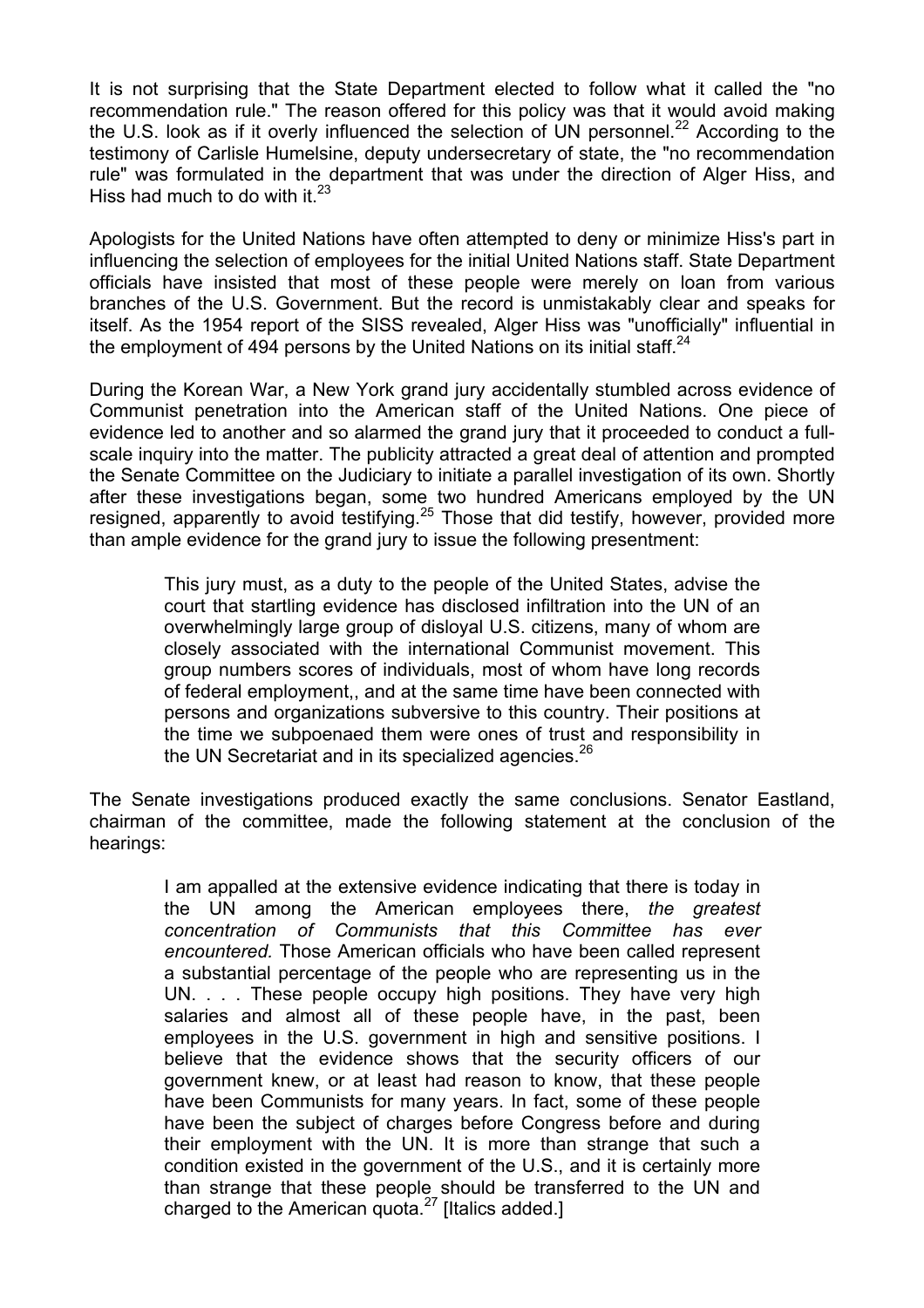It takes the better part of a day to read through the transcript of the hearings that led up to that conclusion, but for those who have the time, it is well worth the effort. There is no better way to get an accurate perspective on how the Communists have secretly captured complete working control of the American staff positions within the United Nations. The following are just a few examples taken at random to give an idea of the scope of this control.

*Frank Carter Bancroft:* Bancroft was editor of the documents control division. A minister of the Episcopal church on the inactive list, he has a long, record of joining Communist fronts and sought refuge behind the Fifth Amendment when asked if he was a Communist.

*Ruth Crawford:* A publications officer of the United Nations International Children's Economic Fund, Ruth Crawford admitted that she had been at one time a member of the Communist party and was still in sympathy with it.

*Abraham H. Feller:* Feller was general counsel for the United Nations. When called before the New York grand jury which was investigating United States Communists in the United Nations, he avoided testifying by jumping to his death from a window of his apartment. He had been closely associated with Alger Hiss and other Soviet agents. Trygve Lie said that "Feller was a victim of the witch bunt, of the awful pressure of the hysterical assault upon the United Nations that reactionaries were promoting and using for their own ends."<sup>28</sup> Eleven months later, Lie dedicated the Abraham Feller memorial room in the UN library "in memory of a loyal American."

*Joel Gordon:* As chief of the trade analysis division, Cordon's salary was \$13,000. He had been with UNRAA. He invoked the Fifth Amendment to avoid self-incrimination when asked if he was a member of the Communist party.

*Irving P. Schiller:* Schiller was scheduled to be the next registrar of the United Nations' European office in Geneva. When asked by an investigating committee if be was presently (at the time of questioning) a member of the Communist party, he loudly proclaimed, "No!" But when the investigator asked him if he bad been a member of the Communist party on the preceding day, Schiller invoked the Fifth Amendment.

*Alexander H. Svenchanski:* A naturalized American citizen born in Russia, Svenchanski's job at the United Nations was information officer. He broadcast news and other items to the Soviet Union. When asked if he was a Communist, he invoked the Fifth Amendment to avoid incriminating himself.

*Alfred J. Van Tassel:* As chief of the economics section**,** special projects division of the technical assistance administration, Van Tassel's salary was \$12,840. He organized and coordinated UN training seminars and demonstration centers around the world. He invoked the Fifth Amendment to avoid self-incrimination when asked about membership in the Communist party.

*Eugene Wallach:* Wallach was simultaneously a steno-type reporter at the UN and part of the New York security organization of the Communist party.

*David Zablodowsky:* Zablodowsky was in charge of the publishing division of the United Nations with a salary of \$14,000. He admitted that he had transmitted secret messages between Whittaker Chambers and J. Peters knowing that they were both Communists. At one time he was president of a union which was later revealed to be Communist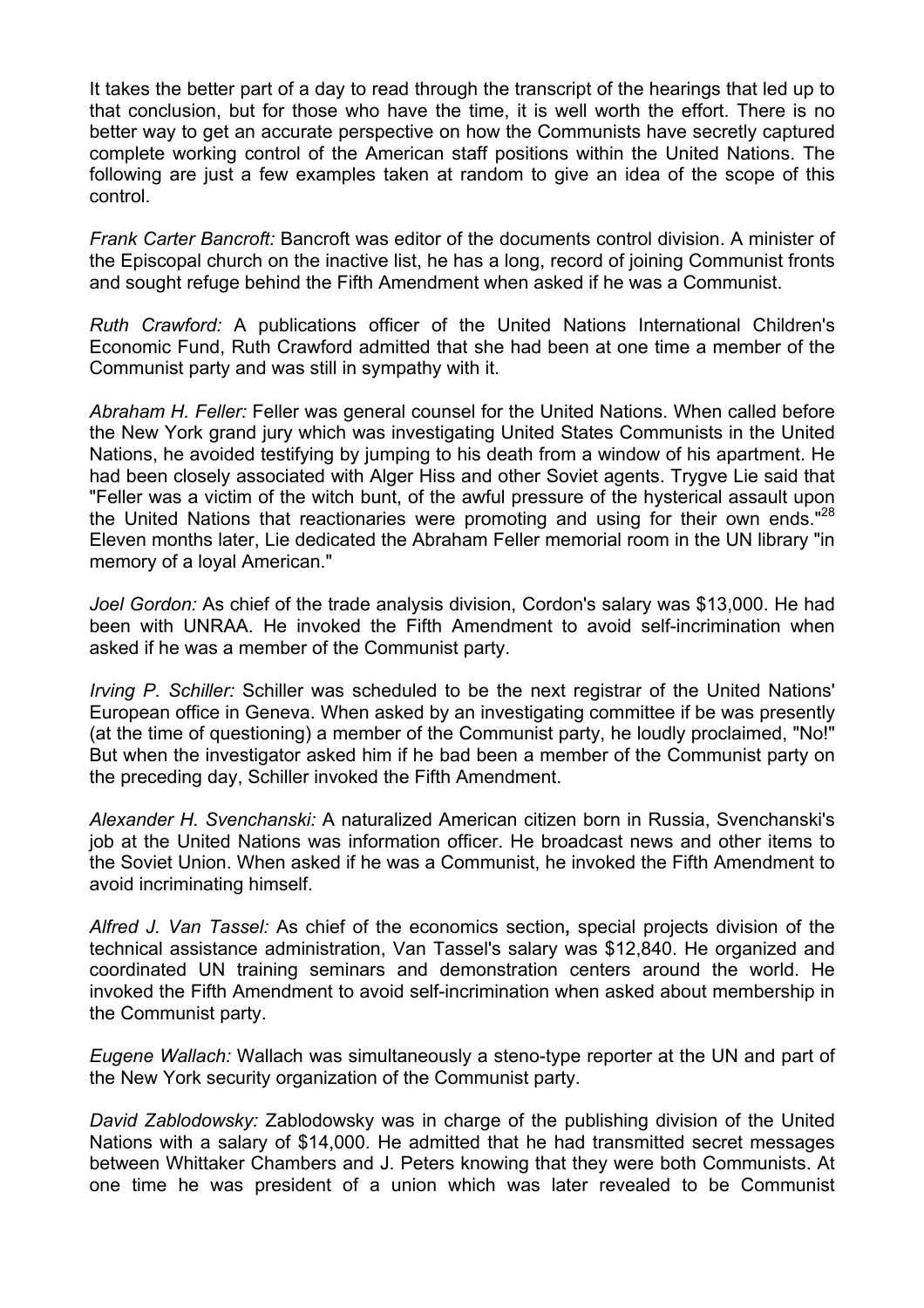dominated. He also had been editor of the publication put out by the League Against War and Fascism, a Communist united front organization.

*Herman Zap*: Zap was a training officer in the technical assistance administration and he coordinated government training programs all around the world. His specialty was economic development and social welfare. He also coordinated the exchange of persons between the United States and other countries. He invoked the Fifth Amendment.

Shortly after the results of these hearings were made known, Trygve Lie attempted to calm the waters of rising public concern by dismissing eleven of the Fifth Amendment pleaders. The "Red eleven," as they were called in the newspapers, appealed the dismissal to the UN administrative tribunal which promptly declared that they must be either reinstated or be awarded substantial cash indemnities. As a result, seven of them were put back into their jobs with full back pay, and the others each received cash awards up to \$40,000. (American taxpayers paid the lion's share, needless to say.) The UN administrative tribunal which reinstated and indemnified these security risks to America was composed completely of non-Americans. Seven nations were represented but at the time the U.S. was not even entitled to a voice in the decision.

Shortly afterward, Senator Pat McCarran introduced legislation requiring that all American citizens seeking employment at the United Nations receive a security clearance from the attorney general's office. This was certainly a reasonable policy and one which most Americans assumed had been in operation all along. Nevertheless, Trygve Lie was alarmed at the suggestion and declared: "To my dismay, the only precedent I could discover for such a law was the edict promulgated by fascist Italy in 1927.  $\ldots$  ...<sup>29</sup> Washington was equally alarmed. Just two days after the McCarran bill was introduced, President Truman signed an executive order stipulating that the United States would not undertake to instruct the Secretary-General as to American citizens he may not employ, nor would it penalize any citizens that he might employ contrary to the attorney general's judgment.<sup>30</sup> In other words, Hiss's "no recommendation rule" was to remain unchanged.

When the Eisenhower administration took over, there was a great deal of loud talk and breast-beating about cleaning out the Communists, not only from Washington, but from the United States staff at the United Nations as well. It was a fine campaign promise but turned out to be just as sincere as the proverbial two chickens in every pot. Professing to be anti-Communist is always good for votes. Since many Americans are perfectly willing to accept a sincere face, a warm smile, and a little political oratory as a substitute for action, the politicians know that they will seldom be called upon by their constituents to produce what they have promised. When he was seeking our votes Eisenhower promised to clear out the subversives. But he never did. The worst of the security risks stayed right where they were, or were promoted. Senator Joseph McCarthy, who was actually trying to do what candidate Eisenhower promised *he* was going to do, received the full wrath of the new administration. Eisenhower even went so far as to issue an executive order which became the basis for what was later called the gag rule. This injected so much red tape into the proceedings of congressional committees investigating Communist penetration into our government that it soon became quite impossible to obtain meaningful testimony. Consequently, since 1954 there have been few attempts to investigate Communist penetration of the U.S. Government. Apparently we are to assume that after Alger Hiss, Lauchlin Currie, Harry Dexter White, etc., were exposed, the Communists suddenly lost interest in trying to infiltrate the United States Government!

At any rate, part of this great pretense centered around cleaning up the mess at the United Nations. Eisenhower set up a widely publicized international organizations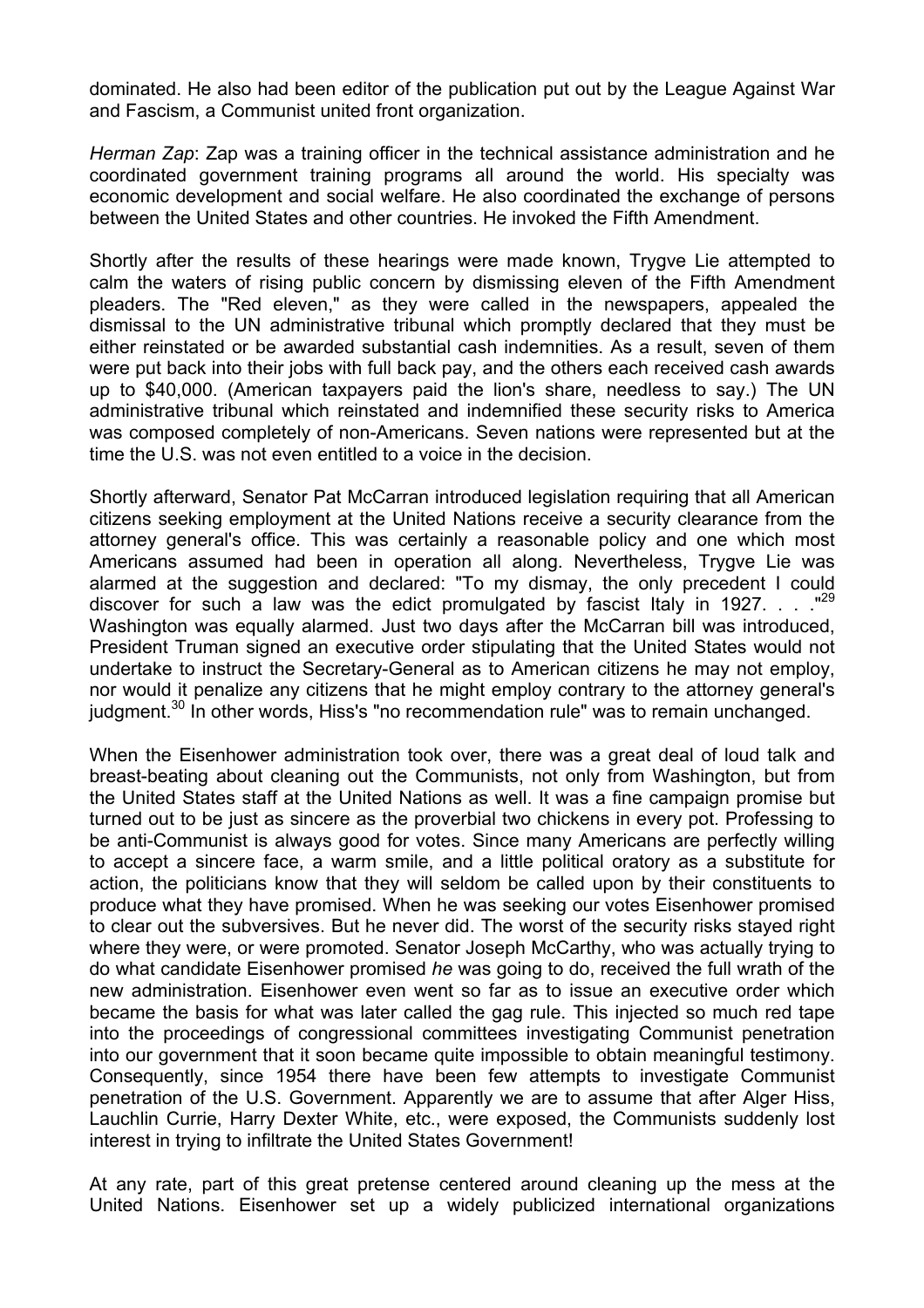employees loyalty board to hold hearings and review FBI reports on all United States employees at the United Nations. As the first step, all Americans at the United Nations were instructed to fill out loyalty questionnaires. The public once again relaxed with satisfaction that at last something was being done. The whole thing, of course, was a fraud. The net catch of the entire operation was one woman clerk by the name of Eda Glaser. She was employed in the Security Council reference library where she clipped articles out of newspapers.<sup>31</sup>

Eisenhower's loyalty board gave clearance to people with blatant backgrounds of Communist activities and sympathies. For example, the board cleared Henry S. Block, director of the UN statistical division. Block's record was so bad that even the United States State Department had described him as a person "believed to be Communist or under Communist discipline."<sup>32</sup>

The most revealing clearance of all, however, was that of Ralph Bunche.

*Ralph J. Bunche:* As undersecretary-general of the United Nations and one of the three most influential men in that organization, Ralph Bunche may well be the best-known Negro in the entire world. Consequently, many people shy away from discussing his pro-Communist record for fear they will be branded as anti-Negro or racist. But the record speaks for itself.

Bunche was on the editorial board of the openly Communist magazine *Science and Society* for over four years. Even after the Communists themselves officially stated that *Science and Society* had as its function "to help Marx-ward moving students and intellectuals to come closer to Marxism-Leninism; to bring Communist thought to academic circles," Bunche continued to -write for the magazine.<sup>3</sup>

In 1936 Bunche authored a pamphlet entitled *A World View of Race* which presented the Communist propaganda line so well that the October 1937 issue of the Communist declared: "A fresh breeze is blowing through the classrooms of American colleges, carrying with it elements of Marxist and progressive thought. One of the -welcome fruits of the renaissance is a world-embracing study of race attitudes by Dr. Bunche, professor of political science at Howard University."

In his pamphlet, Bunche wrote: "And so class will some day supplant race in world affairs. Race war will then be merely a side-show to the gigantic class war which will be waged in the big tent we call the world."<sup>34</sup>

In 1943 Bunche went to the State Department where he became associate chief of the division of dependent area affairs under Alger Hiss. He became, with Hiss, one of the leaders of the IPR which, according to a congressional investigating committee, was "considered by the American Communist party and by Soviet officials as an instrument of Communist policy, propaganda and military intelligence."<sup>35</sup>

On August 19, 1948, after Hiss had been exposed as a Communist agent, Bunche sent him a letter in which he stated: "I want you to know that I am in your corner."<sup>36</sup>

Bunche tried to line up employment in the State Department for a Jack S. Harris. But Harris' pro-Communist background was so blatant that even the State Department had to turn him down. Bunche finally got Harris a job at the United Nations. Harris was one of those to whom the UN administrative tribunal awarded forty thousand dollars indemnity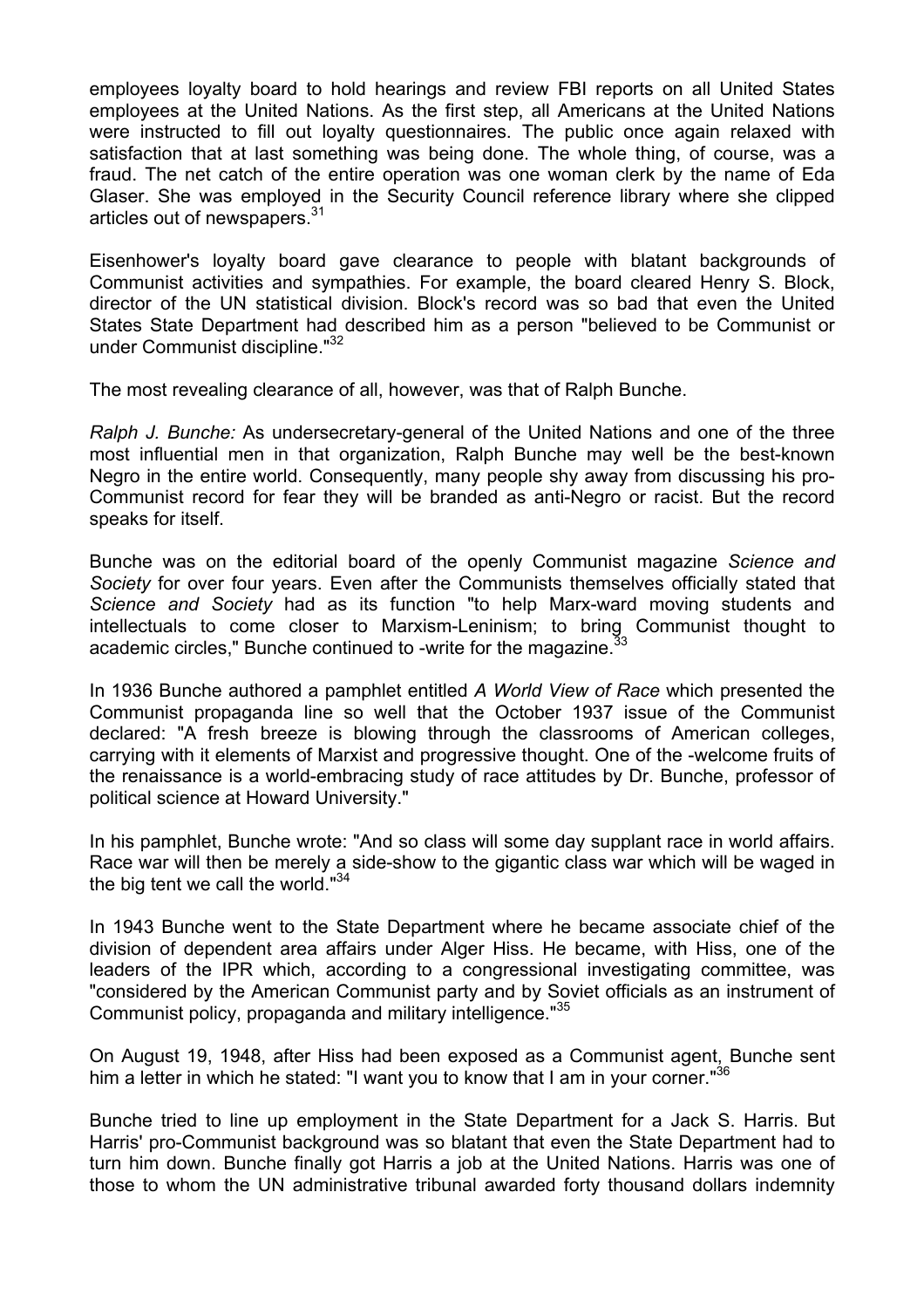after dismissal. One of the factors cited by the tribunal as justification for this award was "the fact that he joined the UN at the special request of Mr. Ralph Bunche." $37$ 

In spite of all this Dwight D. Eisenhower, while president of Columbia University, praised Ralph Bunche as "the greatest statesman this country has produced."<sup>38</sup> The Eisenhower appointed loyalty review board, likewise, found no reason to question the loyalty of Ralph Bunche. He was routinely cleared along with a host of others with similar backgrounds.

On May 31, 1954, just three days after Bunche received his security clearance, the Communist *Daily Worker* ran an article which boasted:

The UN was getting ready to appoint Dr. Ralph J. Bunche to a new high post when certain racist "anti-Communist" forces moved to stop this. . . . And so Dr. Bunche again had to solemnly prove his "loyalty"-- meaning that be had to prove be is innocent of the "crime" of Marxism and is a reliable supporter of the "anti-Communist" policy. The plans of the "anti-Communists" who could not stomach the idea of a Negro in a top UN post couldn't be carried through. The same enormous anti-racist pressure which, in the U.S.A. and throughout the world, compelled the Supreme Court to declare segregated schools and housing un-Constitutional, also blocked this scheme. But what was revealed again was the un-American machinery of the "anti-Communist" frame-up mill. Bunche, thanks to the new anti-racist upsurge, escaped.<sup>39</sup>

*Philip Jessup:* Philip Jessup is the man who represents the United States as one of the eleven justices on the United Nations World Court. His past is studded with affiliations with groups officially designated as Communist fronts. One of these, the Institute of Pacific Relations, has already been discussed. However, since Jessup was probably the most prominent and influential of all the leaders of this organization, it warrants recalling that the Senate Internal Security Subcommittee found that:

The IPR has been considered by the American Communists and by Soviet officials as an instrument of Communist policy, propaganda and military intelligence. . . . A small core of officials and staff members carried the main burden of IPR activities and directed its administration and policies. Members of the small core of officials and staff members who controlled the IPR were either Communists or pro-Communists.

Jessup was chairman of the IPR American council from 1939 to 1940 and chairman of its Pacific council from 1939 to 1942. Both councils were high-level policy-making bodies.<sup>40</sup>

Jessup, both in and out of the IPR, was closely associated with Alger Hiss, Harry Dexter White, Frederick Vanderbilt Field and Lauchlin Currie. And, like Ralph Bunche, he came to the defense of Hiss as a character witness at Hiss's trial.

When Frank Coe, secretary of the United Nations International Monetary Fund, testified before the Senate Internal Security Subcommittee in 1952, be inadvertently put Jessup in rather strange company. After readily answering questions about his associations with sundry individuals who had never been implicated in the Communist conspiracy, he suddenly found it necessary to invoke the Fifth Amendment when asked if he knew Philip Jessup.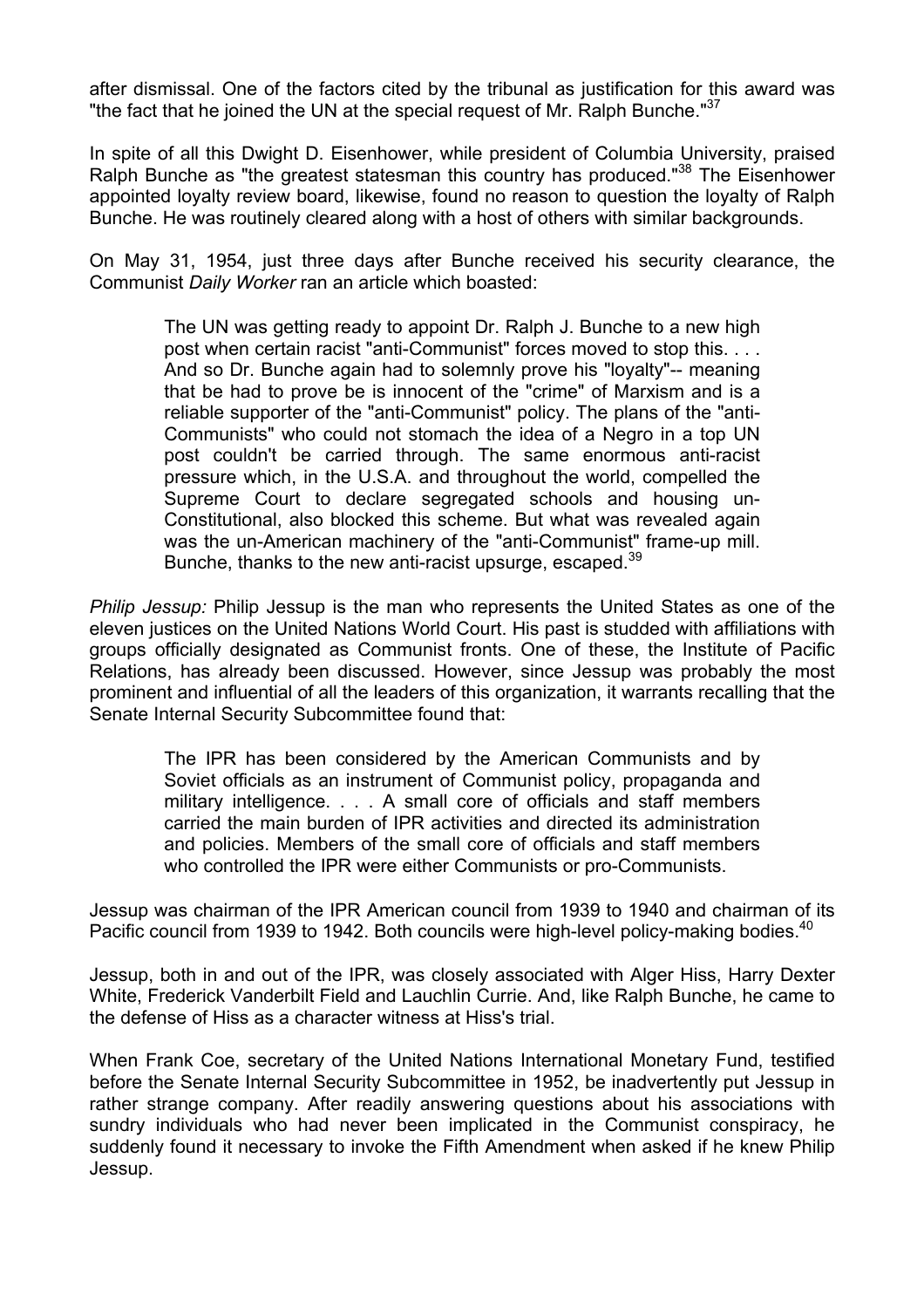Jessup served as assistant secretary-general of the UNRRA conference in 1943 and the Bretton Woods Conference in 1944. He was a member of the American delegation to the San Francisco conference in 1945. He was also the United States representative on the fifteen-man United Nations committee of jurists that had drafted the World Court statute. Continuing as a technical expert and advisor to various important UN commissions, Jessup prepared the State Department's infamous "White Paper" on China. Written at the very time when the Communists were overrunning the mainland of China, this report lavishly praised the Reds and condemned the anti-Communist Nationalist forces. Jessup later became one of the early advocates for the admission of Red China to the United **Nations** 

President Truman was so impressed by this record that he appointed Jessup as United States delegate to the United Nations in 1951. When the appointment came before the Senate, however, it was not approved because of Jessup's pro-Communist record. At the United Nations, Soviet delegate Vyshinsky reacted by praising Jessup during a meeting of the General Assembly's political committee. Vyshinsky said he bad "learned with dismay" the Senate's decision."<sup>41</sup> Equally dismayed, of course, was President Truman who proceeded to circumvent the Senate action by assigning Jessup to the United Nations on an "interim appointment."42

Shortly after the Eisenhower administration came in on the promise of cleaning the United States security risks out of the United Nations, the State Department approved the appointment of Philip Jessup as our candidate for the UN World Court--an infinitely more important position than the one denied him by the Senate. This time, however, neither Congress nor the Senate had any voice in the selection.

Even though each country is allowed to nominate two of its own nationals and two from other countries, the United States elected to nominate three foreigners with Philip Jessup as the only American--making it very clear to all that he was the man!

In the final voting, Jessup was elected by an overwhelming majority. With both the United States and the USSR voting for him, how could he miss?

### **NOTES**

1. *Interlocking Subversion in Government Departments,* SISS report (July 30, 1953), pp. 8-10.

- 2. *Ibid.*
- 3*. Ibid.*
- 4*. Time* (April 16, 1945), international section.

5. *Insignia*, conference issue (1801 Broadway, San Diego, Calif., 1945), vol. 6, no. 1, P. 67.

6. "Russia Keeps Up Pressure on Withdrawal," London *Daily Telegraph* (August 23, 1958). As quoted by Mark Ewell, *Manacles for Mankind* (London, Britons Publishing Company, 1960), p. 50.

7. Statement by Senator Edwin Mechem, a former FBI agent assigned to cover Alger Hiss and other Russian spies, Chicago *Tribune* (May 26, 1963), sec. 1, p. 4.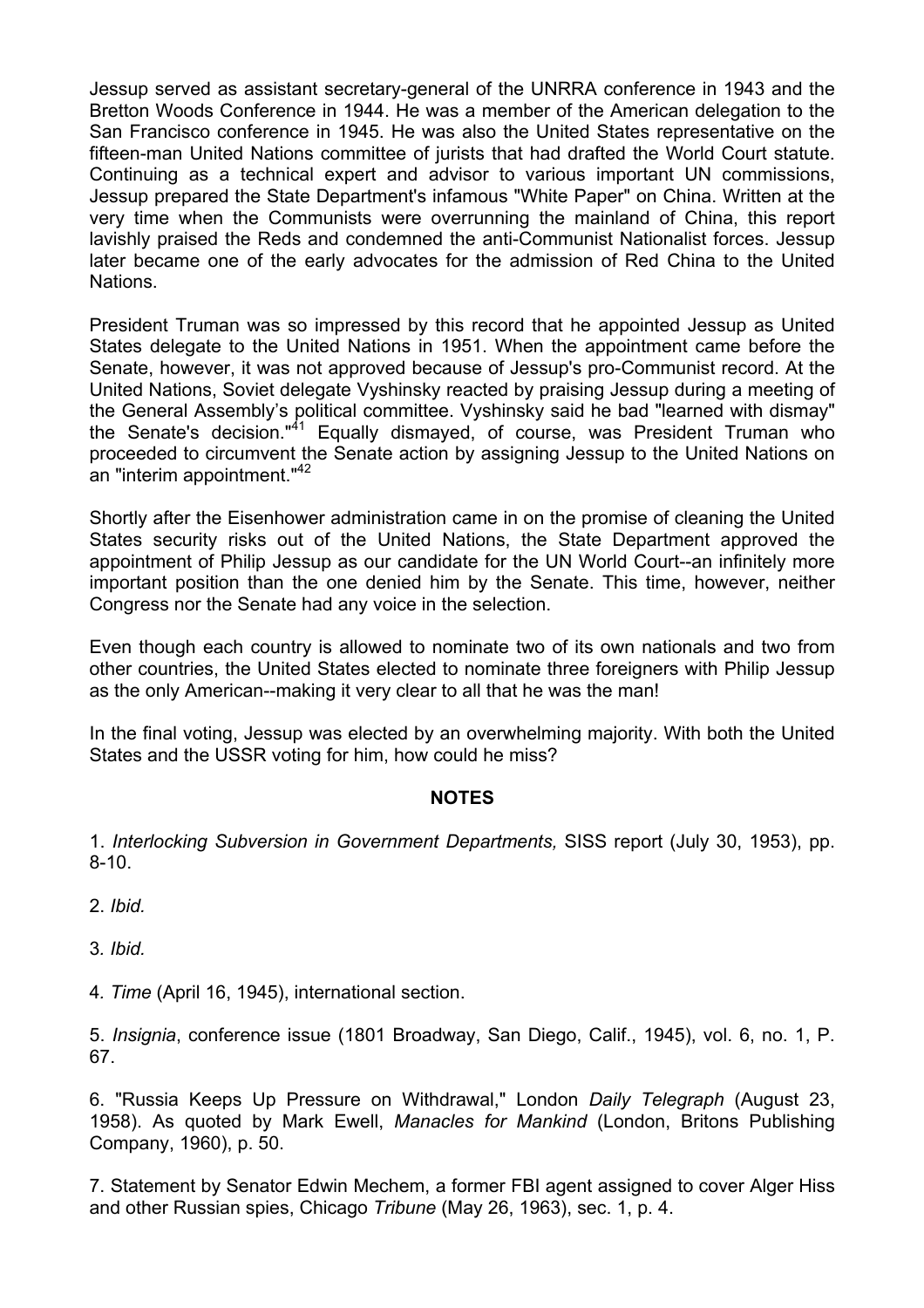8. SISS report (July 30, 1953), p. 29.

9. Hearings before the Senate subcommittee investigating the Institute of Pacific Relations, p. 403.

10. SISS hearings (November 17, 1953).

11*. Interlocking Subversion in Government Departments,* SISS report (July 30, 1953), p. 31.

12. Senator Thomas Dodd, *Congressional Record* (March 22, 1962).

13*. Daily Worker* (June 7, 1945). As quoted by Felix Wittmer, "Freedom's Case Against Dean Acheson," American Mercury (New York, April 1952).

14. Felix Wittmer, "Freedom's Case Against Dean Acheson," *American Mercury* (New York, April 1952).

15. Victor Lasky, "The Case Against Dean Acheson." Entered in the *Congressional Record* (December 6, 1950).

16. Testimony before House Committee on Un-American Activities (August 30, 1948).

17. Victor Lasky, "The Case Against Dean Acheson." Entered in the *Congressional Record* (December 6, 1950).

18*. Interlocking Subversion in Government Departments,* SISS report (July 30, 1953), pp. 10-12.

19. Two of these documents are now out of print, but can be located still in many large metropolitan public libraries.

20*. Interlocking Subversion in Government Departments,* SISS hearings, pt. 8, pp. 904- 905.

21. Lie, p. 388.

22. Chesly Manly, *The UN Record* (Chicago, Henry Regnery Company, 1955), p. 110. After serving for two years on the staff of the Milwaukee *Journal*, Chesly Manly went to work for the Chicago *Tribune* in 1929. In the intervening years he has become one of the country's top news reporters. During his varied career he has covered the Al Capone trials in the prohibition era as well as major political events in Washington. Since 1946 he has reported the proceedings at the UN and other international conferences for the Chicago *Tribune*.

23*. Activities of U.S. Citizens Employed by the UN,* SISS hearings (December 17, 1952), p. 332.

24*. Activities of U.S. Citizens Employed by the UN,* second report of the SISS (March 22, 1954), p. 12.

25. SISS hearings (September 24, 1953), pt. 3, p. 503. Also, "Is the United Nations Anti-U.S.?" *U.S. News and World Report* (December 12, 1952), pp. 32-34.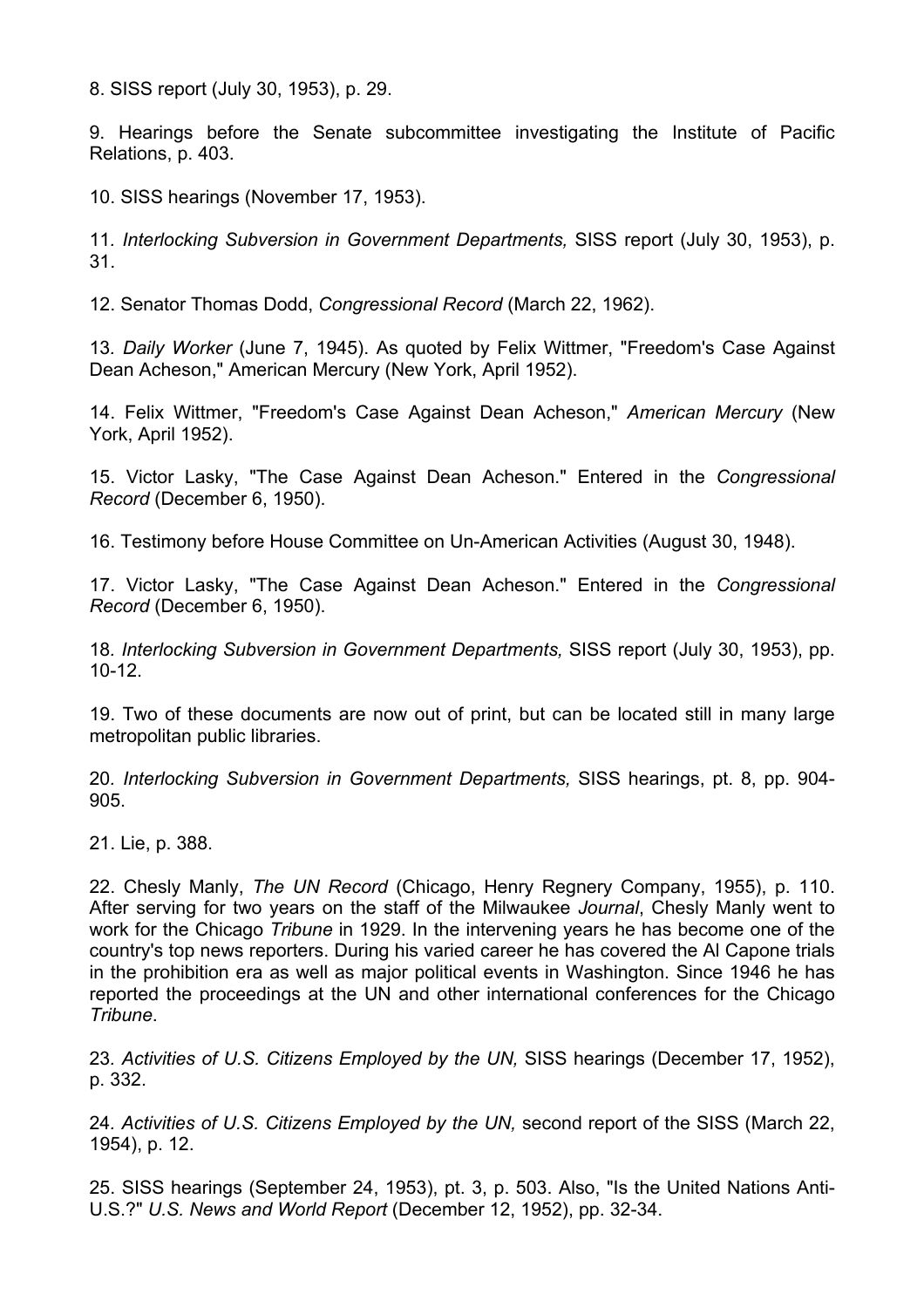26*. Activities of U.S. Citizens Employed by the UN*, hearings before the Senate Committee on the Judiciary (1952), pp. 407-408.

27. *Ibid*., pp. 181-182.

28. Lie, p. 399.

29*. Ibid.,* p. 401.

30*. Ibid.,* p. 402.

31. Manly, pp. 137-138.

32. *Ibid*., p 138. Also, SISS hearings (December 17, 1952), p. 385.

33. Congressman James B. Utt, *Congressional Record* (January 15, 1962).

34. *Ibid*. (April 11, 1962).

35. Hearings before the Senate subcommittee investigating the Institute of Pacific Relations, p. 223.

36. As quoted by Manly, p. 143.

37*. Ibid.,* p. 141.

38*. Ibid.,* p. 144.

39. "Dr. Bunche's Case," *Daily Worker* (May 31, 1954), p. 5.

40. Hearings before the Senate subcommittee investigating the Institute of Pacific Relations. Also, Congressman James B. Utt, *Congressional Record* (January 15, 1962).

41. Manley, pp. 157-158.

42. "Jessup Nomination Stirs Controversy," Los Angeles *Examiner* (November 8, 1960).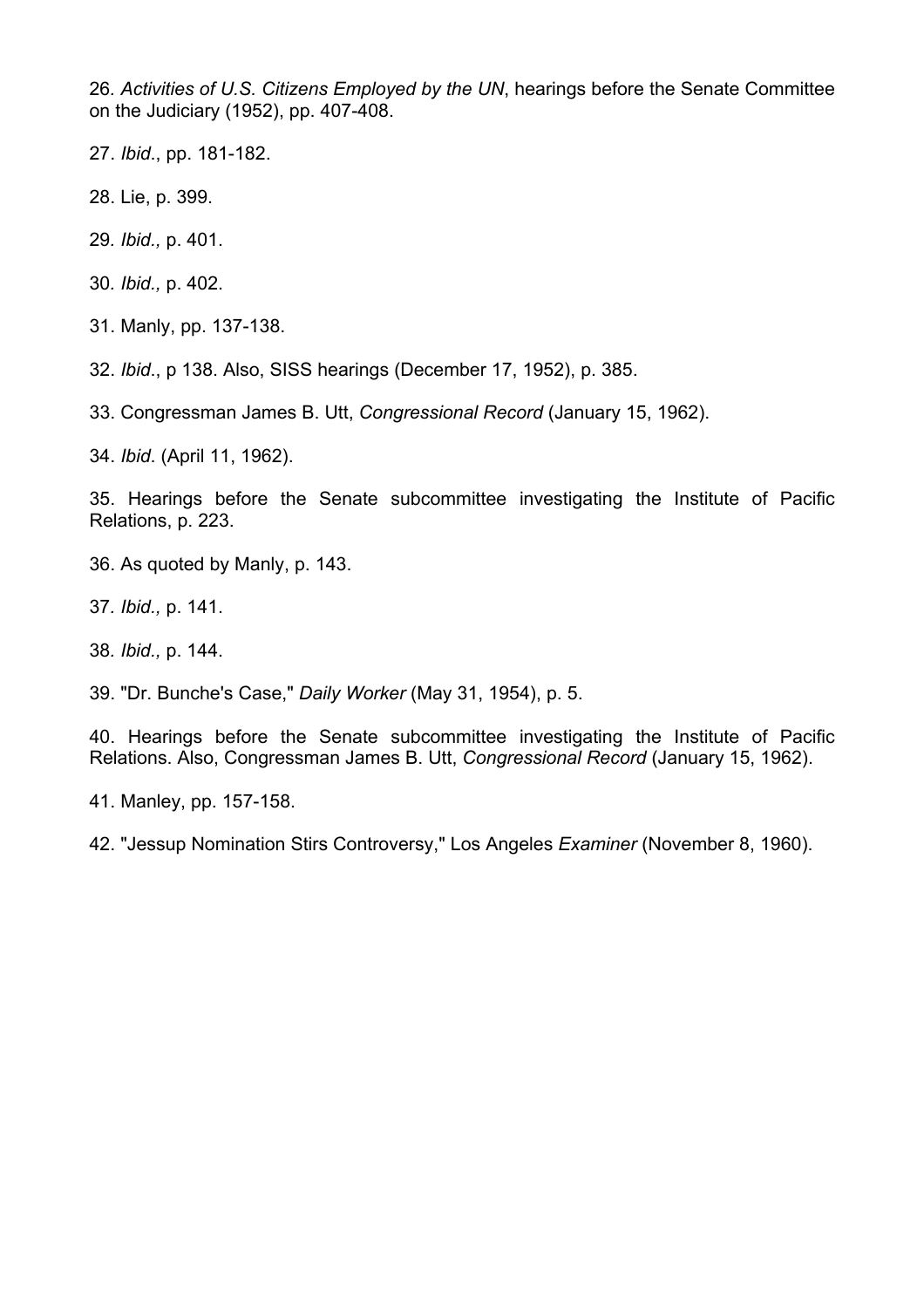*The hottest places in hell are reserved for those who, in a period of moral crisis, maintain their neutrality.*

Alighieri Dante, 1300

# CHAPTER TEN: NEUTRALS AND NON-COMMUNISTS

Anyone who doubts the potent, if intangible, force of the United Nations should consider the eagerness even of Communist regimes to join a club which is, and will continue to be, managed predominantly by its non-Communist members.<sup>1</sup>

This statement by United Nations Ambassador Adlai Stevenson is a classic example of the technique of combining an observable fact with an absurd conclusion. The eagerness of Communist regimes to join the United Nations is a fact that cannot be concealed. But since the obvious implications of this fact are not in accord with the image which the internationalists wish to present to the American people, we are told that (1) the Communists are eager to join the United Nations because it is a "potent, intangible force," and (2) the United Nations is, and will continue to be, managed by non-Communists.

As for the potent-intangible-force argument, little needs to be said. Anyone who is familiar with even the bare rudiments of Communist strategy and tactics knows that the Communists do not join or support an organization merely because it is a potent force. They join organizations either to destroy them or to take them over and use them for their own purposes; they support an organization only if it advances the cause of Communism. But how can this be if the organization is, as Mr. Stevenson says, managed predominantly by its non-Communist members?

Part of the answer became painfully obvious during the investigation of United States "non-Communist" employees at the United Nations. The other part is the subject of this chapter.

At the time of this writing, the United Nations has approximately six thousand employees in the Secretariat. About one fourth of these are classified as professional, which means that they hold top supervisory and policy-making positions. These are filled according to the geographical origin of the member nations and in proportion to the various contributions to the total UN budget. The United States, therefore, is entitled to approximately one third of the "professional" appointments. The two-thirds balance comes from other nations--Communist as well as non-Communist.

Theoretically, the United States bars Communists from bolding government jobs. But as we have seen, this has been only a minor inconvenience to the party faithful. For years, secret underground Communist agents have moved with ease throughout our entire governmental structure where they have been protected and promoted. The exposures of a few years ago were the result of congressional investigations which now have been, for all practical purposes, completely discontinued.

In France the Communist party is the biggest political party in the entire country, and it holds the balance of power in the French Assembly. The French constitution even goes out of its way to make it illegal to discriminate against Communists in government jobs. A Communist is head of the French atomic energy agency and was recently made advisor to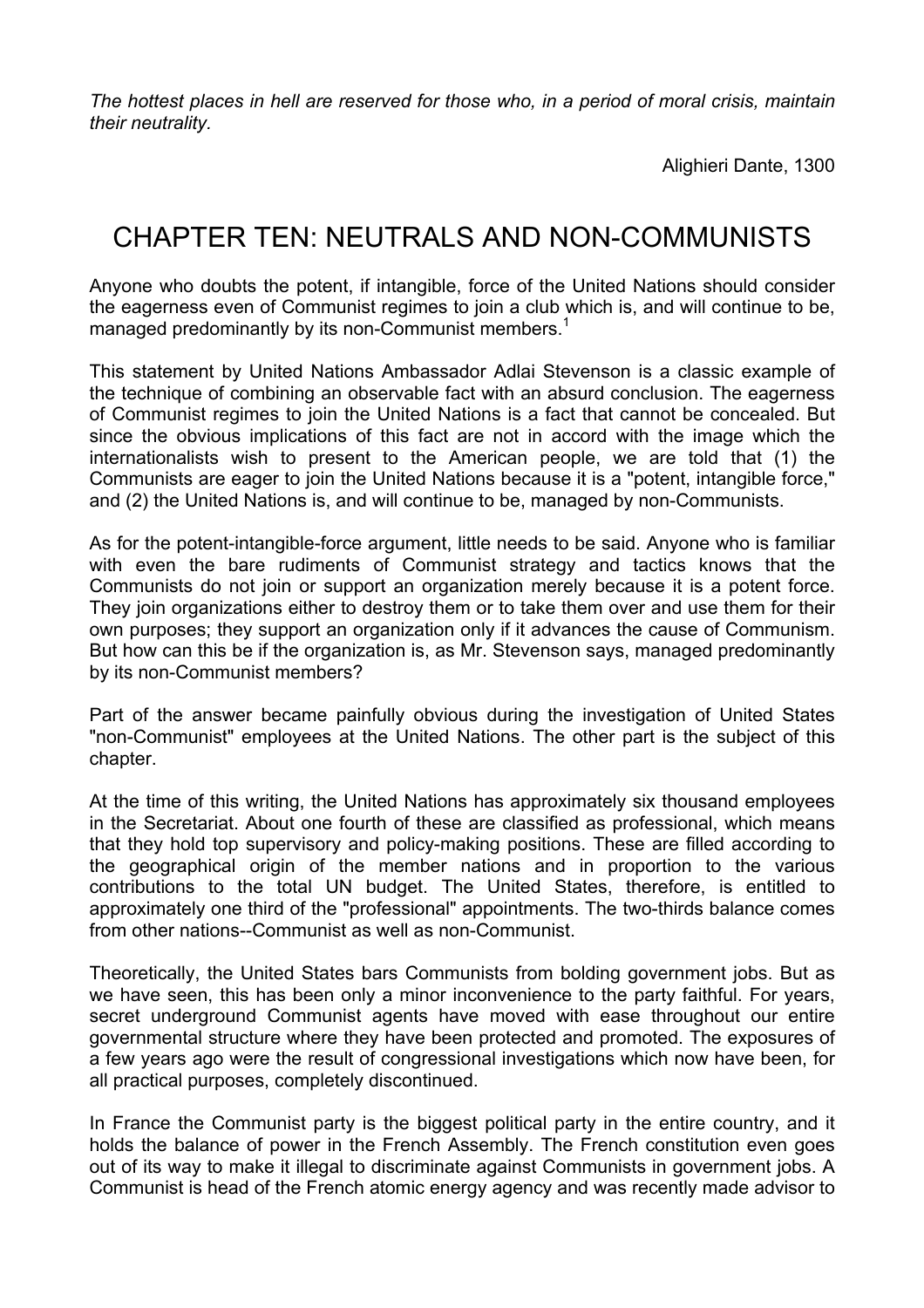the European center of nuclear research.<sup>2</sup> It would be absurd not to expect the Communists to be well represented among France's quota of employees and delegates at the United Nations.

Italy is in almost the same position. At each election for the past eight or nine years the Communists, posing as a legitimate political party, have gained a larger and larger vote at the polls to the point where today they hold the balance of political power in that country. Much of this power in Italy comes from the influential labor unions, the largest of which is completely Communist dominated.

As the *Wall Street Journal* observed:

The Italian government can't legally keep Communists out of the Government. Further, the laws there provide that questionable characters have the same right to government jobs as anybody else, even if the job is a "classified" position. Also, there are no statutes the Library of Congress can find to protect military secrets.<sup>3</sup>

Even Great Britain allows Communists to hold government jobs so long as they are not classified as sensitive positions. The British do not consider United Nations employment as sensitive. $4$ 

A Senate subcommittee investigating this situation reported that certain UN delegates from foreign countries have been invited to Communist party headquarters in New York to lecture local party leaders. One of these was from the French delegation who gave a speech on the problems of the French Communist party in relation to the situation in Indochina. The other was from the Indian delegation who lectured on the problems faced by the Communist party in India with the dissemination of propaganda.<sup>5</sup>

Mr. Joseph Z. Kornfeder, a former Communist who trained in Moscow and who specialized in methods of Communist political warfare in this country, spoke before the Congress of Freedom in 1955 and told his audience:

How many Communists, fellow travelers and sympathizers there are among the UN employees, no one seems to know, but judging by their number among the American personnel, there can be no doubt that the Communists control the UN and its staff association, and use it for all its worth; which means that most of the special agencies at UN headquarters are, in fact, operated by them and coordinated through the Communist cell in the UN staff association.<sup>6</sup>

The situation was summarized by the U.S. News and World Report in 1952 when it stated:

U.S. authorities have no power to dig into the backgrounds of UN employees from other nations, although they have information indicating heavy Communist infiltration among these employees. Some UN employees who come from Great Britain, France, Mexico, Canada and other non-Communist countries are known or suspected Communists. . . . *An informed estimate suggests that as many as one-half of the 1,350 administrative executives in the UN are either Communists or people*  who are willing to do what they want.<sup>7</sup> [Italics added.]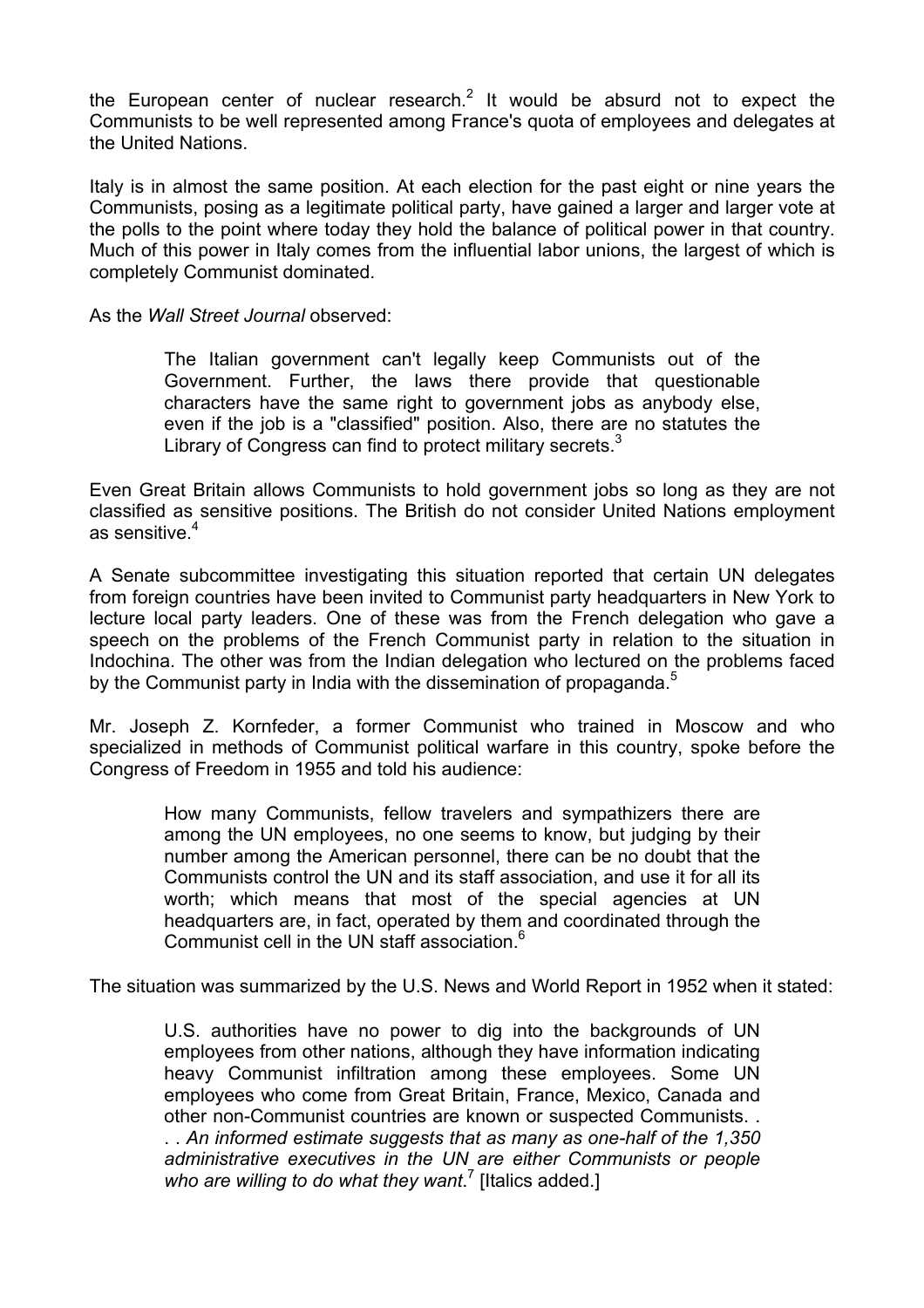Note that the date of this estimate was 1952. Communist influence within the governments of the world has greatly expanded during the intervening years.

Since the United Nations was first launched in 1945 the secretary-general has traditionally been portrayed to the American people as the epitome of neutralism, the ideal non-Communist (as distinguished from an anti-Communist)--the truly impartial man. If the secretary-general had been portrayed as openly anti-American and pro-Communist, we Americans would have withdrawn our support long ago. Knowing this, the strategists decided from the very beginning to select men with obscure pasts; men who were not actual party members but who were ideologically so compatible that they could be relied upon to carry the ball for the party. A brief look at the record will illustrate the wisdom of this strategy.

*Trygve Lie*: Politically, Trygve Lie, the first United Nations secretary-general, was a dedicated socialist, a labor lawyer, and a high ranking member of the Social Democratic Labor party in Norway-an offshoot of the early Communist International.<sup>8</sup> According to Leon Trotsky, one of the founders of the worldwide Communist apparatus: "The Norwegian Workers' party had the reputation of being a radical party. . . . In the past, it belonged to the Third [Communist] International."

Trotsky further revealed that Trygve Lie was no stranger to the Communists in those early days. Lie had visited Moscow in 1921 and, as Trotsky put it, had been identified with the Comintern at that time.

When Trotsky--the archenemy and rival of Stalin--was exiled in Norway, Trygve Lie was the minister of justice of that country. Acting in accordance with the wishes of Stalin, Lie confronted Trotsky with an ultimatum of choosing between either ceasing all criticism of the Communist regime in Moscow or going to jail. Trotsky continued to write exposes of the ruthlessness of Stalin and his henchmen. Lie, consequently, had him thrown in prison and later deported him to Mexico.<sup>9</sup>

Commenting on the desirability of admitting Red China to the UN, Lie revealed an almost unbelievable naivety about the nature of Communism when he wrote:

Once before, the world had seen a Communist state-- the USSR- isolated by the West after a successful revolution. I had always believed that this was a great mistake and that the West, instead, should have sought every means to fuller intercourse with Russia in the 1920's. Such a policy might well have influenced the development of the Soviet state in a direction other than the one it took.<sup>10</sup>

One of the first items on the agenda of the newly created United Nations was the election of the president of the General Assembly. At first the United States delegation considered nominating Lie for the position but later shifted its support to Henri Spaak, a Belgian socialist. What happened next is described by Lie:

On the morning of the 10th-- the day on which the president of the assembly was to be elected-- Feodore T. Gousev, the Soviet ambassador in London, sought me out. His delegation, he said, had been informed by the Americans of my withdrawal; nevertheless the USSR, together with its Eastern European associates, wanted to nominate me . . .. His delegation had conferred with the United States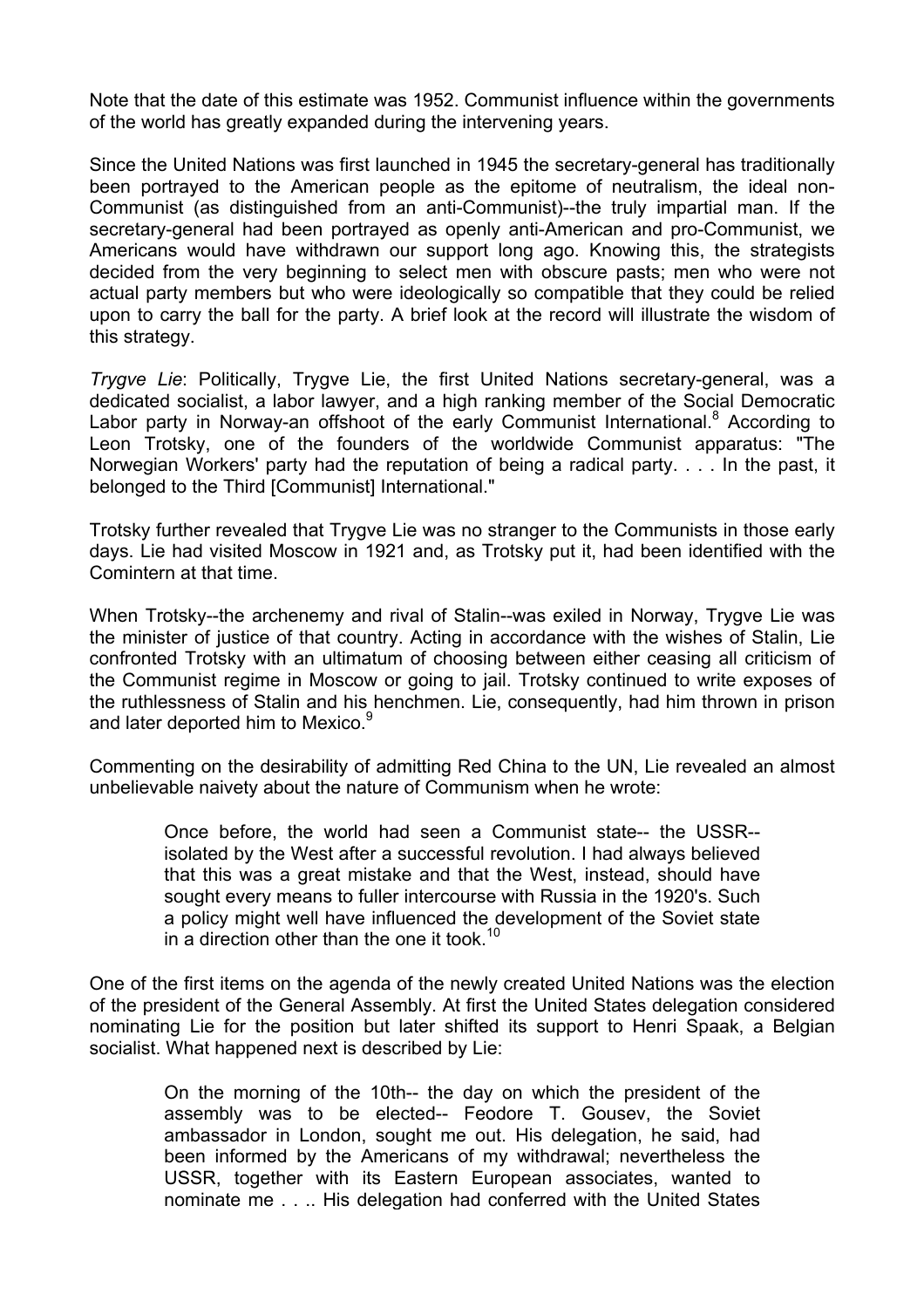delegation upon hearing of my withdrawal and, as a result of the meeting, the Americans had agreed to revert to their original support of my candidacy. The Soviet Union would nominate me, he added, and the Americans would vote for me.

Mr. Gromyko strode to the rostrum and declared:

"Weighing the candidatures which have recently been mentioned in connection with the election of the president the Soviet delegation has come to the conclusion that the most appropriate candidature would be that of the foreign minister of Norway, Mr. Trygve Lie." . . .

Wincenty Rzymowski of Poland then rose in dutiful support of the nomination, and spoke of Norway and of me in generous terms. He was followed by Dimitri Manuilsky, the "old Bolshevik" from pre-Stalin days who was then foreign minister of the Ukrainian SSR. . . .

Spaak won the election by just three votes, but, as Lie reminisced: "There is no doubt that the results of that election were felt long after, and clearly influenced the subsequent election of the secretary-general."<sup>11</sup>

The post of secretary-general is infinitely more important than that of president of the assembly. So when the time came to fill this post, Washington and Moscow once again moved in unison. Lie wrote:

I recall something that Andrei Vyshinsky said in the course of a conversation in London just before my election as Secretary-General. It was a most friendly talk in which Vyshinsky said that both the Soviet Union and the United States warmly advocated my nomination, and that Mr. Bevin [of Great Britain] could be "brought around."<sup>12</sup>

As mentioned previously, Trygve Lie was outspoken in his advocacy of the admission of Red China to the United Nations. He had even taken the initiative in trying to drum up sufficient votes to make this possible. He further took the stand that Chiang Kai-shek should be ousted from Formosa.<sup>13</sup>

It is no wonder, then, that the Communists were well pleased at having such a "non-Communist" at the head of the United Nations. But Americans were led to believe just the opposite. During, the Korean War, for instance, the Soviet delegation put on an impressive performance of pouting in public, supposedly over the way in which Lie was standing firm against their aggression. It was corny acting but good enough to fool the American public- which is all it was intended to do. How the Communists really felt about Trygve Lie is best revealed by Lie himself. When Lie first threatened to resign as secretary-general (be threatened to do so on several occasions), he went to discuss the matter with his good friend Gromyko.

... I went to see Mr. Gromyko.... I announced the feeling that I should resign in protest at the American shift of position, and I have never found Ambassador Gromyko more friendly. His melancholy features fit up with sympathy. But he seemed half alarmed at my idea. "Speaking for myself," he said, "I hope you will not resign, and I advise you against it. What good will it do? How will it change American policy? In any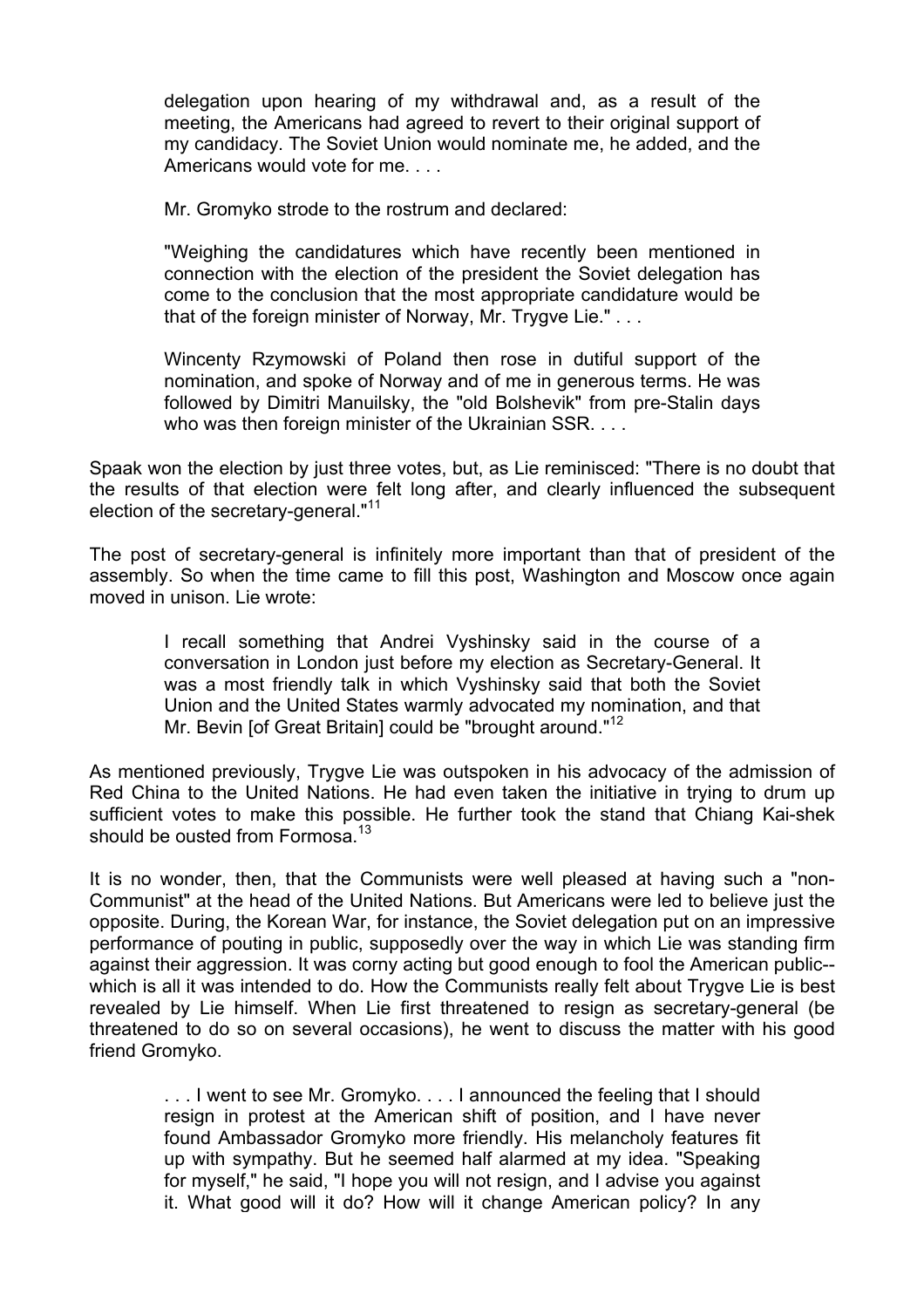case, I would be grateful if you would take no action before I have time to consult my government."

Tuesday, Mr. Gromyko took me aside. He had cabled Moscow, he reported, and Moscow's reply was "No, definitely not!"<sup>14</sup>

Much later, at the height of the controversy over Communist penetration into the American quota at the United Nations, Trygve Lie finally did resign and was soon replaced by Dag Hammarskjold.

*Dag Hammarskjold*: The rape of Katanga was primarily the result of his planning and direction. Although portrayed to the American people as a great humanitarian, one need only recall his policy of deliberate deception, outright lying and utter disregard for human suffering to fully appreciate the absurdity of such an image. In this regard Conor O'Brien unintentionally indicted himself, Hammarskjold, and the whole United Nations when he wrote:

The greater the ambiguity in a Security Council decision, the wider was the Secretary-General's margin of interpretation. Through ambiguities resolved, through margins skillfully used, the office of Secretary-General had grown in stature and authority far beyond what the framers of the Charter seem to have envisaged at San Francisco. This was quite widely recognized; someone, I know not who, had even jested that the motto of the Secretary-General ought to be *Per Ambigua ad Astra* [ambiguity unlimited]. To most good "United Nations people," like myself, this growth seemed entirely healthy. . . . As for Mr. Hammarskjold himself, we had complete confidence in him as being-- I quote the words used about him, in private, by a Russian member of the Secretariat-- "an integritous man." We even, I think, found something slightly intoxicating in the paradox of equivocation being used in the service of virtue, the thought of a disinterested Talleyrand, a Machiavelli of peace.<sup>15</sup>

Aside from that, however, Hammarskjold was almost a political rubber stamp of Trygve Lie. He was an outspoken socialist, was openly sympathetic toward world Communism, and pushed hard for the admission of Red China to the United Nations. It was while Hammarskjold was in charge of UN affairs in the Swedish foreign office in 1951 that his government refused to support a mild UN resolution condemning Red China as an aggressor in Tibet.

The kind of people a man chooses for his closest assistants and advisors is a good indication of the man himself. A glimpse at the Congo executive advisory committee affords a fairly typical view. As we have seen, Conor O'Brien and Ralph Bunche held key positions in this committee. As for other members, O'Brien gave us an interesting insight when he wrote: "Nobody said out loud, 'keep Communism out of Africa' . . . and indeed most people round that table would have been genuinely shocked, and for a moment even puzzled, if such language had been used."<sup>16</sup>

Shortly after the Hungarian uprising the United Nations sent a small team of investigators to Europe to interview as many of the refugees as possible in an attempt to document the tragedy. This was a far cry from the vigorous action they took against the anti-Communists in Katanga, but it was a nice gesture just the same which, while it did not help the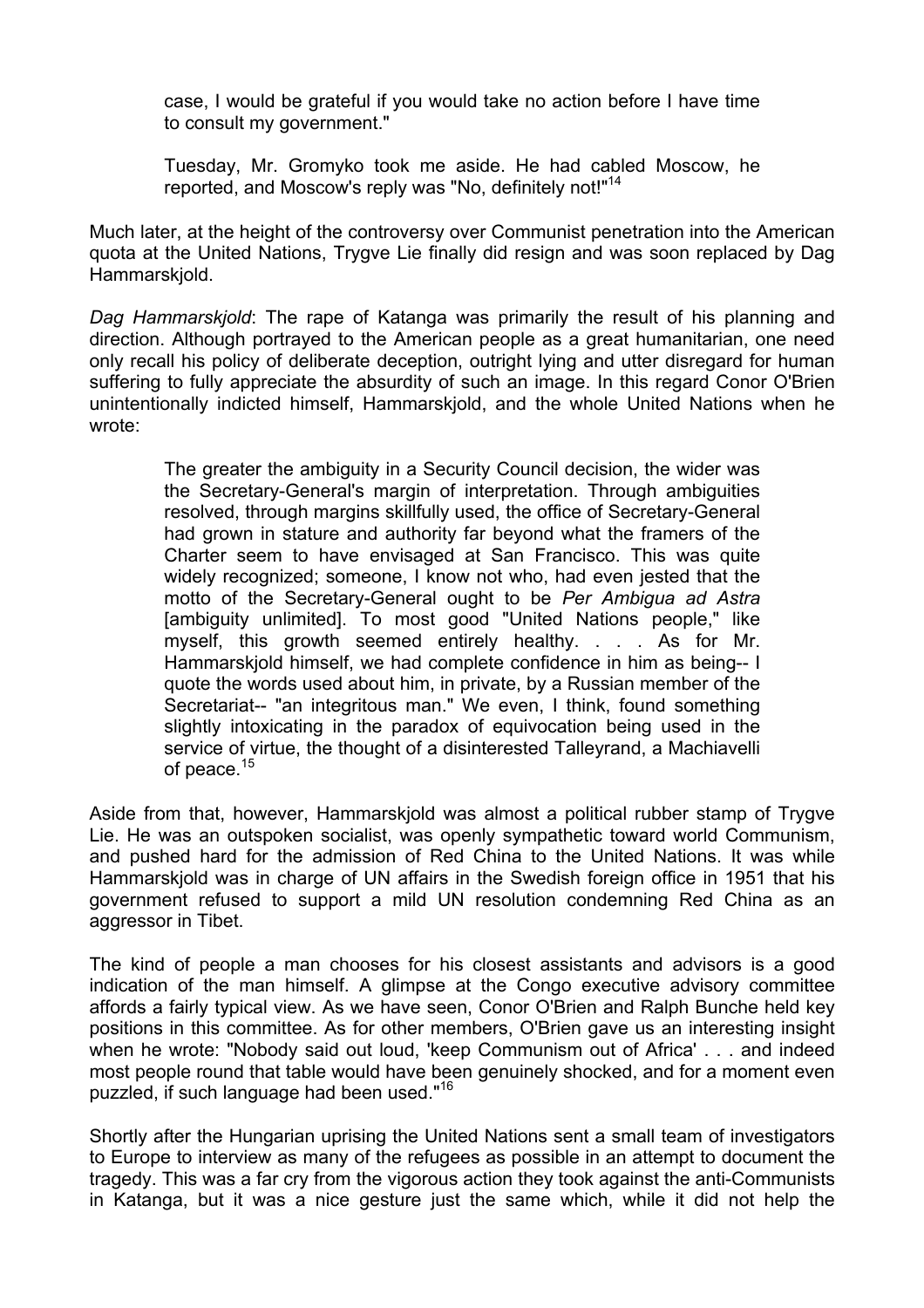Hungarian Freedom Fighters, was offered to the American people as evidence that the United Nations did do *something*.

Active in this committee was Povle Bang-Jensen. Determined to do a conscientious job, he found that the only way he could get the refugees to testify was to personally promise them that their names would not be disclosed to anyone else-especially anyone at the United Nations.

Most of these people still had relatives inside Hungary and they feared that if their identities were known their loved ones would be executed or imprisoned. This seemed fair enough, but not for Dag Hammarskjold. He insisted that Bang-Jensen turn over the list of names in spite of Bang-Jensen's promise to the refugees. Rather than break his word or endanger the lives of innocent people, Bang-Jensen burned the list on the roof of the United Nations building. Hammarskjold was furious. Bang-Jensen was fired amidst a barrage of sweeping accusations, including insanity. No UN tribunal demanded reinstatement or cash indemnification.

To further complicate the situation, Bang-Jensen had been approached in confidence by a potential Soviet defector who pleaded with him to help arrange for asylum in the United States. The defector told Bang-Jensen that the thirty-eighth floor of the United Nations, where the top administrative offices are located, was actually under Communist control and that the Soviet secret police had successfully penetrated even the American intelligence services. This shocking information was then dispatched to Allen Dulles, head of our Central Intelligence Agency, who, instead of moving resolutely to acquire the full details from this vital source of information, let Bang-Jensen and the Soviet defector cool their heels for seven long and agonizing months before even expressing any interest. By this time the defector had been sent back to Russia. The CIA never did ask Bang-Jensen for details.

Shortly afterward, Bang-Jensen's body was found in a park in New York. Although it appeared to be a suicide, the surrounding evidence as presented by the Senate Internal Security Subcommittee strongly indicates that he was murdered by the Soviet secret police for knowing too much.

But the most interesting part of all is the fact that several of the Hungarian refugees interviewed were formerly officials of the Hungarian Communist party. When testifying, they *specifically* wanted assurances that their names *would not be made known to the Secretary-General*. 17 One can only wonder why.

*U Thant*: One of the strongest political groups in Burma today is the Anti-Fascist Peoples Freedom League, an organization that leans considerably to the left. U Thant was at one time the press and publicity director for this group.<sup>18</sup> But it was U Nu, then prime minister of Burma, who really brought Thant into politics. U Nu regarded U Thant as his personal friend and advisor, made him his first secretary and also appointed him to the United Nations. In short, Thant was the protégé of U Nu. It is certain that Thant's political beliefs and basic orientation could not have strayed too far from those of his tutor without disrupting the close working relationship and mutual confidence so obviously shared by them for many years. What, then, is the political philosophy of U Nu?

In a speech delivered on May Day, 1948, U Nu declared: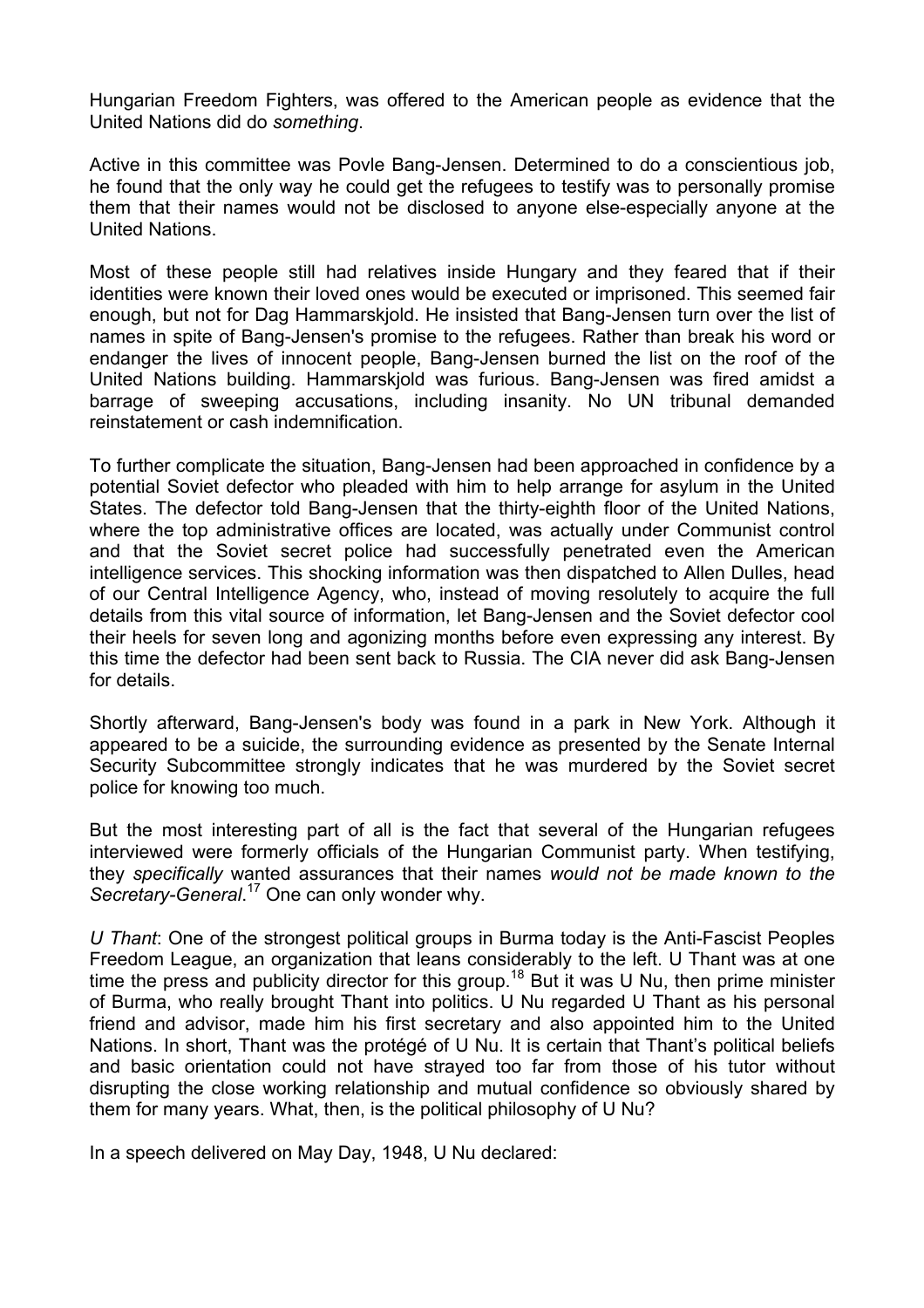When I moved that the draft constitution of the Burma Union should be approved by the Constituent Assembly, I stated clearly that Burma was to be a leftist country. . . . In such a leftist country, the production of commodities is not for the purpose of profit. . . . Briefly, leftism is the policy by which the world is being turned from the wrong path to the right path. . . . Lenin and Stalin, when building up Russia, did not use everything which the found in the writings of Karl Marx. They adopted what was suitable for Russia. In [Red] China also leftist leaders adopted what was suitable for that country. Not very long ago when my friend Ko Ohn went to (Communist] Poland, he was advised by Polish leftists thus: "We don't go wrong because others go wrong. We do what is suitable for Poland and we advise Burma to do what is suitable for Burma."

See what Stalin did to build up Russia's own strength. In 1939, in order to bring additional strength to Russia, he entered into a non-aggression treaty even with Hitler. . . . When Trotsky was trying to bring about a world revolution, he accused Stalin and his followers, who were endeavoring to strengthen Russia, of being traitors to the revolution. . . . If we now look back to history, we find that Stalin followed the right path.<sup>19</sup>

U Nu then went on to advocate the following program. Strengthen ties with Soviet Russia; confiscate all capitalist enterprises in Burma; abolish private ownership of land; form a league for the propagation of Marxist doctrine; and create a peoples democratic army.

Knowing what kind of political views were held by U Nu, we are now better able to appreciate the full impact of the following rather innocuous news item that appeared in the November 16, 1961, issue of the *Burma Weekly Bulletin*:

Before Burma became independent soon after the Second World War, U Thant entered the political field upon call by General Aung San and U Nu. On September 1, 1947, he was made deputy director (press), information department. As a public servant, U Thant earned reputation and rapid promotion because of his ability, hard work, simpleness and good nature. U Thant was promoted as secretary in the same ministry before becoming the prime minister's secretary on January 1954. In the year 1952, U Thant went to the seventh session of the U General Assembly as a member of the Burmese delegation. *Since then, he has traveled widely and generally in the company of Prime Minister U Nu as a trusted advisor and friend*. 20 [Italics added.]

In March of 1962 U Nu was ousted by General Ne Win. This was hardly an anti-Communist or anti-socialist coup. The new Government merely speeded up the machinery which U Nu had set in motion. All commercial banks were taken over by the state, all private industry was declared illegal, and the entire economy was put under "total state control."<sup>21</sup>

After Thant was elected Secretary-General he immediately began to exercise his special brand of Burmese impartiality. One has almost grown accustomed to the kind of headlines which appeared on the front page of the Chicago *Tribune* on December 3, 1962: "Thant Asks U.S. To Meet Reds at UN: Chides West and Lauds Nikita."<sup>22</sup> Thant blasted the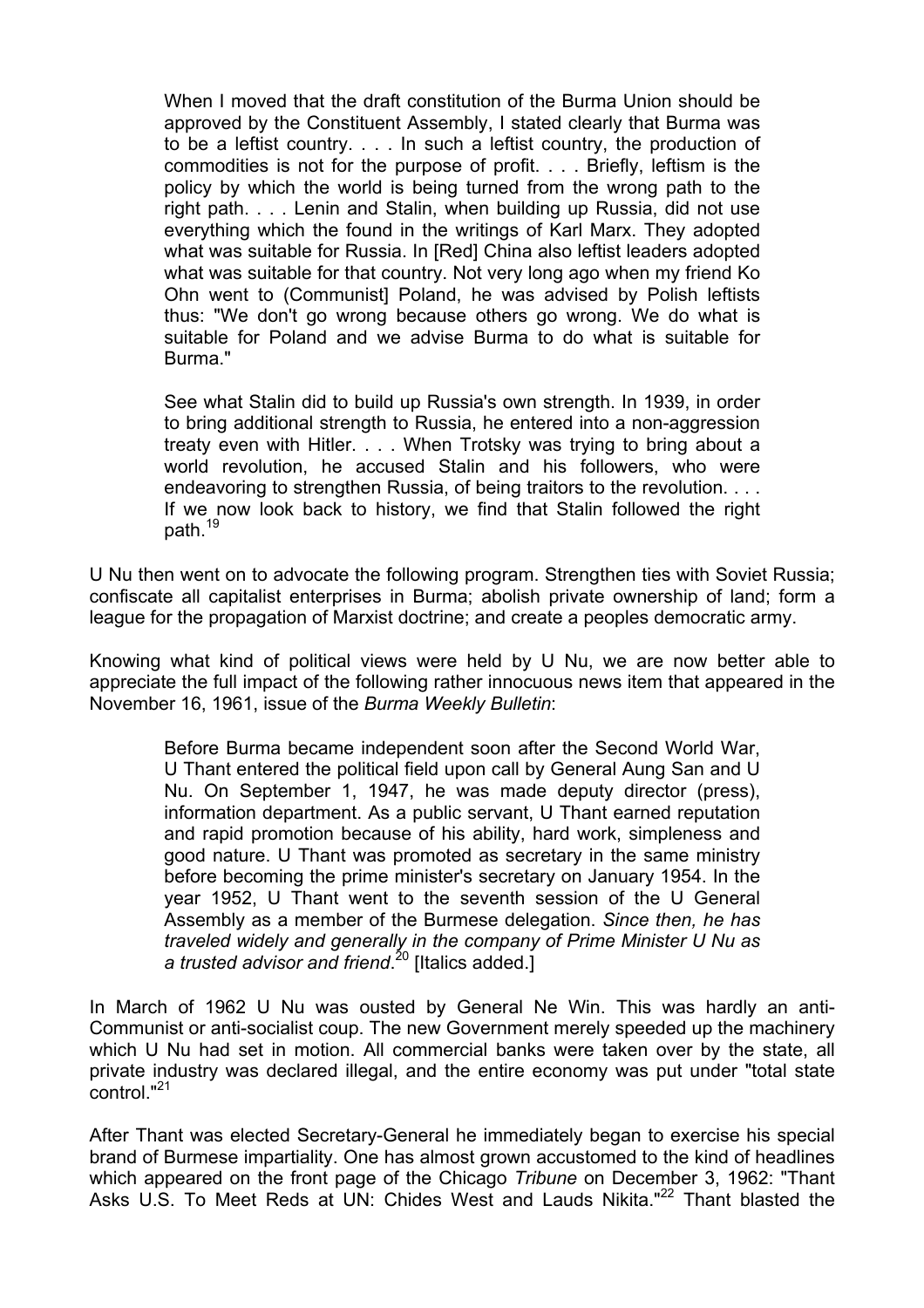United States for resuming nuclear testing: "A manifestation of a very dangerous psychosis," he called it. He said nothing about Russia's series of tests.<sup>23</sup> It was U Thant who tried to tone down the UN resolution against the brutal Soviet suppression of Hungary. It was Thant who was so alarmed and disturbed over United States sanctions against Communist Cuba and who proposed UN control posts in the Caribbean and in the United States to prevent an American invasion. $24$  After UN troops had conducted themselves like barbarians in the Congo, it was U Thant who sent them these accolades of praise: "Their loyalty to the United Nations, their team spirit and comradeship have been an inspiration to all those who value the peace-keeping role of the UN. . . . In truth I have every reason to be proud of their discipline and their conduct."<sup>25</sup>

Since U Thant is the present Secretary-General of the United Nations and is very much involved in what that organization does, let us enter one more piece of evidence into the record--Thant's views expressed in his own words. Speaking in 1958 before the annual meeting of the American Academy of Political and Social Science in Philadelphia, he said:

Let me be candid. When American foreign policy did concern itself with what was happening in the rest of the world, it did so out of fear and suspicion-- fear of Communism and suspicion of Communist motives. Fear and suspicion are very undesirable states of mind. They breed hatred, and hatred in turn breeds cruelty and intolerance. Fear of Soviet Communism has led the United States, and those who follow her lead, to take a distorted view of the world situation and of the forces that are at work in modern society. . . .

The U.S. policy toward China is unreal. It needs a thorough reexamination and reappraisal. . . . The refusal of the United States to support the admission of China to the United Nations is based on two assumptions-- that the Chinese government's behavior unfits it for membership in the world organization; that the Peiping government's grip on China may be broken at any moment. No one, however, believes this. . . .

It can be argued, however, that though the Soviet Union has not as yet attempted to impose its will on any state outside the Communist cordon, the Soviet has had and still has the intention to do so whenever the circumstances are favorable. But it is very difficult to arrive at an objective appraisal of such suppositions. Suspicions are not proof, and it is doubtful whether any. proof has been established to sustain this chargre. $^{26}$ 

If the above quotation does not speak for itself, there is little that could be added here to make it any plainer.

When the Soviet demand for a *troika* was defeated at the United Nations, it was hailed as a great victory for the West. But was it? Or was it another one of those apparent Soviet defeats which in reality was a strategic victory for them. In this case the Communists were demanding that the single position of secretary-general be replaced by a group of three men. U Thant held out for the status quo. The status quo was maintained but note the men that Thant appointed as his two principal assistants: G. P. Arkadev of the Soviet Union and Ralph Bunche of the United States. In reality, the Soviets *did* obtain their *troika*. In fact, they were so pleased with the arrange that, in spite of all their fiery oratory to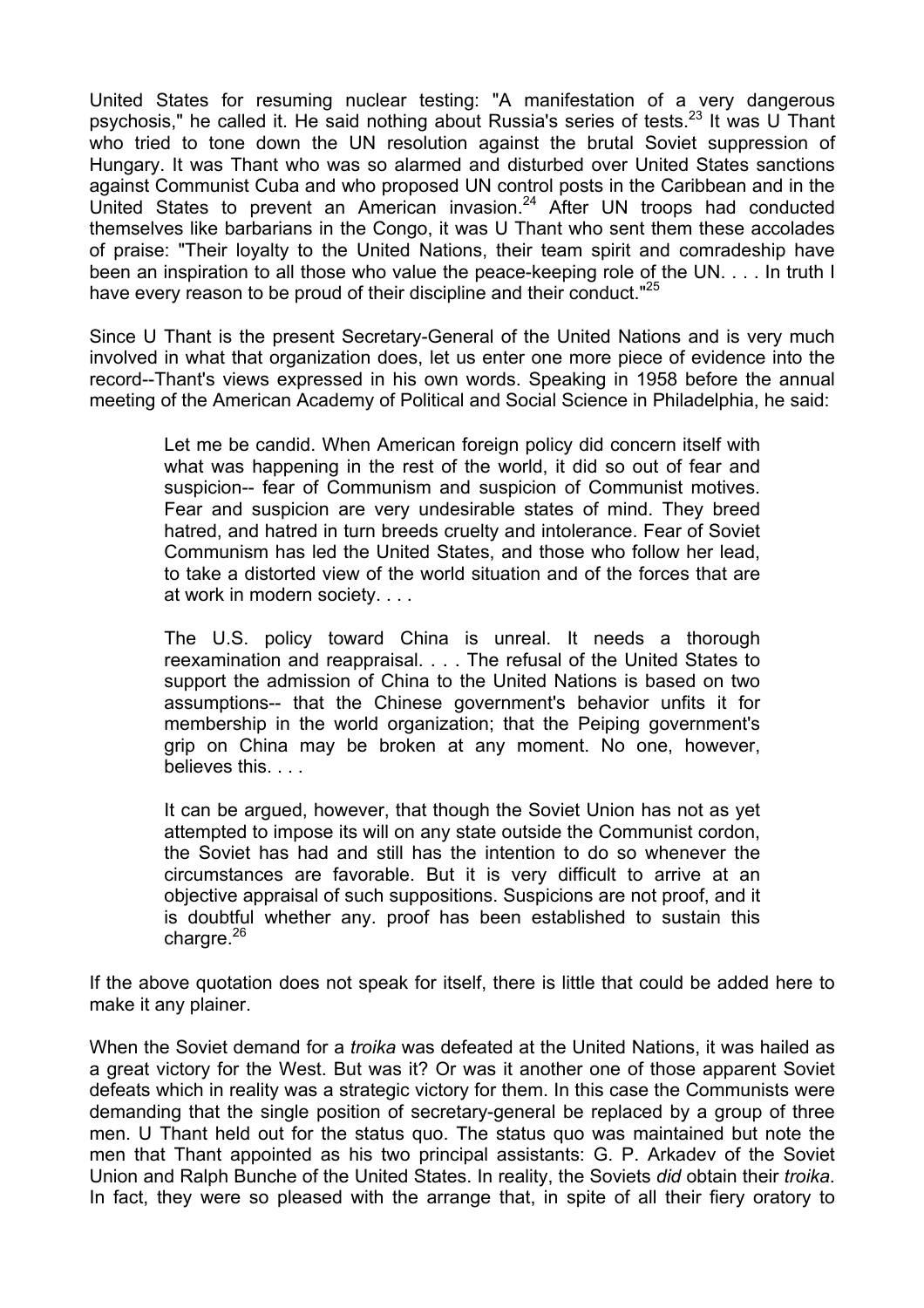create the public impression that they were not getting their way, they never even bothered to introduce a formal proposal for their troika in either the Security Council or the General Assembly. It was all for propaganda value, nothing more.<sup>27</sup>

These, then, are the non-Communists that Mr. Stevenson says keep the United Nations out of Communist hands; the "citizens of the world" who place loyalty to every nation above loyalty to their own native land; the neutral men who spend their lives advocating Communist causes.

Several years ago, Mr. Joseph Z. Kornfeder, a former member of the Communist party, summarized all that we have been trying to demonstrate in this section of the book. His words deserve serious consideration by all Americans:

Now, as to the United Nations. If you were, let's say. a building engineer, and someone were to show you a set of blueprints about a certain building, you would know from those blueprints how that building was going to look. Organization "blueprints" can be read the same way. I need not be a member of the United Nations Secretariat to know that the UN "blueprint" is a Communist one. I was at the Moscow headquarters of the world Communist party for nearly three years and was acquainted with most of the top leaders, and, of course, I was also a leading party worker. I went to their colleges; I learned their pattern of operations, and if I see that pattern in effect anywhere, I can recognize it.

The UN idea was sold to us on the basis that a setup of that sort was needed to keep the peace in this world. Nothing was said about the UN being a world Government in the making. I need waste no time about the UN peace-keeping qualities. With an aggressive Communist world empire on the loose and sitting right inside the UN, that idea was definitely unrealistic in the first place; unrealistic and disastrous as many of the New Deal's foreign policies.

From the point of view of its master designers meeting at Dumbarton Oaks and Bretton Woods, and which included such masterful agents as Alger Hiss, Harry Dexter White, Lauchlin Currie, and others, the UN was, and is, not a failure. They and the Kremlin masterminds behind them never intended the UN as a peace-keeping organization. What they had in mind was a fancy and colossal Trojan horse under the wings of which their smaller agencies could more effectively operate. And in that they succeeded, even beyond their expectations. . . .

The United Nations is the sole great survivor, the grand monument, as it were, to the greatest folly of all time; namely, the illegitimate marriage between the New Deal and Communism. Its internal setup, Communist designed, is a pattern for sociological conquest; a pattern aimed to serve the purpose of Communist penetration of the West. It is ingenious and deceptive.<sup>28</sup>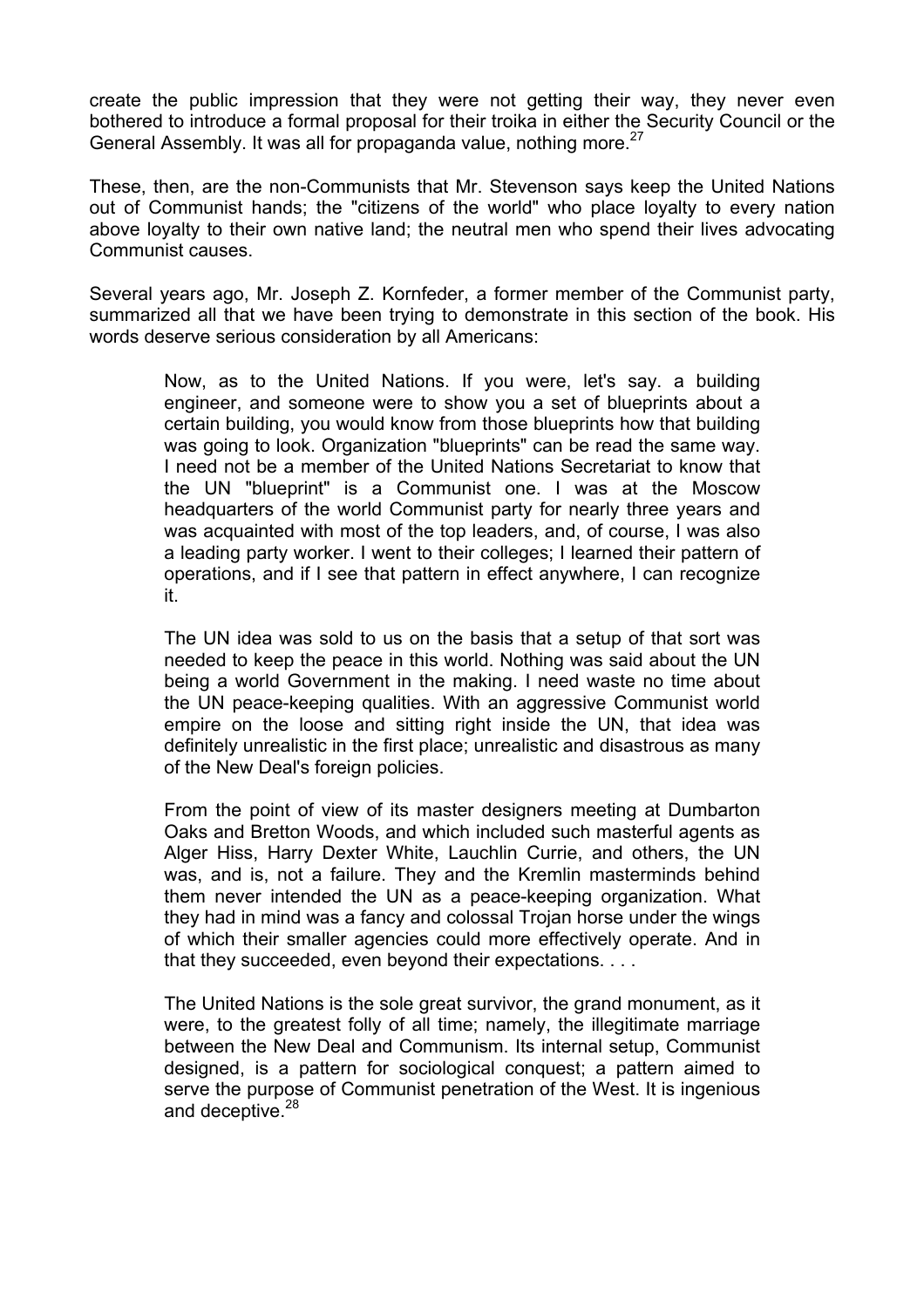#### **NOTES**

1. *United Nations Guardian of Peace*, Department of State publication -#7225 (September 1961), p. 2.

2. *U.S. News and World Report* (October 22, 1954), p. 53. Also V. Orval Watts, *The United Nations: Planned Tyranny* (New York, The Devin-Adair Company, 1955), p. 32.

3. *Wall Street Journal* (December 23, 1957).

4. *U.S. News and World Report* (October 15, 1954), P. 86. Also, Watts, *UN: Planned Tyranny*, p. 32.

5. Testimony of former Communist John Lautner before the Permanent Subcommittee on Investigations, Senate Committee on Government Operations (September 11, 1953), p. 42.

6. "The Communist Pattern in the UN," speech by Joseph Z. Kornfeder before the Congress of Freedom, Veterans War Memorial Auditorium (San Francisco, April 1955).

7. "Is the United Nations Anti-U.S.?" *U.S. News and World Report* (December 12, 1952), p. 32.

8. Lie, pp. 11, 16, 17.

9. Isaac Don Levine, *The Mind of an Assassin* (New York, Farrar, Straus and Cudahy, Inc., 1959), pp. xvii, 8, 9. Levine, a lifelong student of Communism, draws upon a wealth of personal experience dating back to his firsthand knowledge of the Russian revolution and his close association with the early leading Bolsheviks, including Leon Trotsky. When Trotsky was the supreme chief of the Red Army during the civil war, Levine personally accompanied him to the front as a foreign correspondent. Also, "A Letter from Trotsky," the *Nation* (October 10, 1936), p. 431. Also, Preliminary Commission of Inquiry (held in Mexico City), *The Case of Leon Trotsky* (New York, Harper and Brothers, 1937), pp. 32, 405.

10. Lie, p. 254.

11. *Ibid*., pp. 5-10.

- 12. *Ibid*., p. 26.
- 13. *Ibid*., p. 265.
- 14. *Ibid*., p. 171.
- 15. O'Brien, p. 47.
- 16. O'Brien, P. 59.

17. *The Bang-Jensen Case*, SISS report (September 14, 1961), p. 9.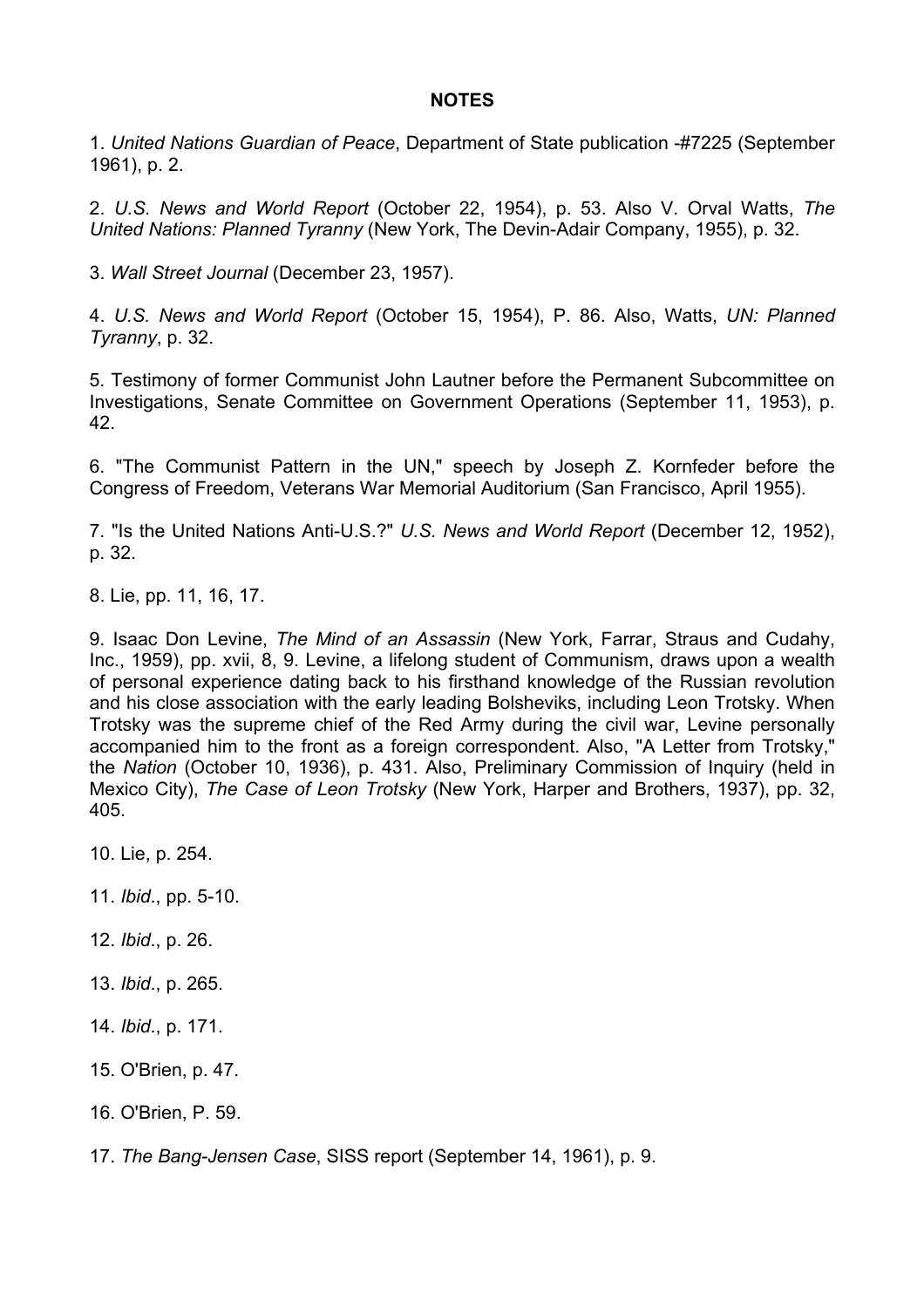18. Vera Micheles Dean, *West and Non West--New Perspectives* (New York, Holt, Rinehart & Winston, Inc., 1963), introduction.

19. *Toward Peace and Democracy* (Burmese Ministry of Information, 1949).

20. "U Thant Appointed Secretary-General of United Nations," *Burma Weekly Bulletin* (Rangoon, November 16, 1961).

21. "Where Reds May Take Over a Key Country," *U.S. News and World Report* (April 1, 1963), p. 69. Also, "Left Full Rudder," *Newsweek* (March 11, 1963), p. 46. Also, "Army Socialism," *Time* (February 22, 1963), p. 32.

22. Chicago *Tribune* (December 3, 1962).

23. "Thant Blasts A-Testing in Space by U.S." Chicago *Tribune* (June 6, 1962), sec. 2, p. 10.

24. Richmond *News-Leader* (March 7, 1963).

25. *United Nations Review* (July 1963), pp. 55-56. Also, *46 Angry Men*, p. 14.

26. As quoted by Congressman James B. Utt, *Congressional Record* (April 11, 1962).

27. *United Nations Guardian of Peace*, Department of State publication, #7225 (September 1961), p. 25.

28. "The Communist Pattern in the UN," speech by Joseph Z. Kornfeder before the Congress of Freedom, Veterans War Memorial Auditorium (San Francisco, April 1955).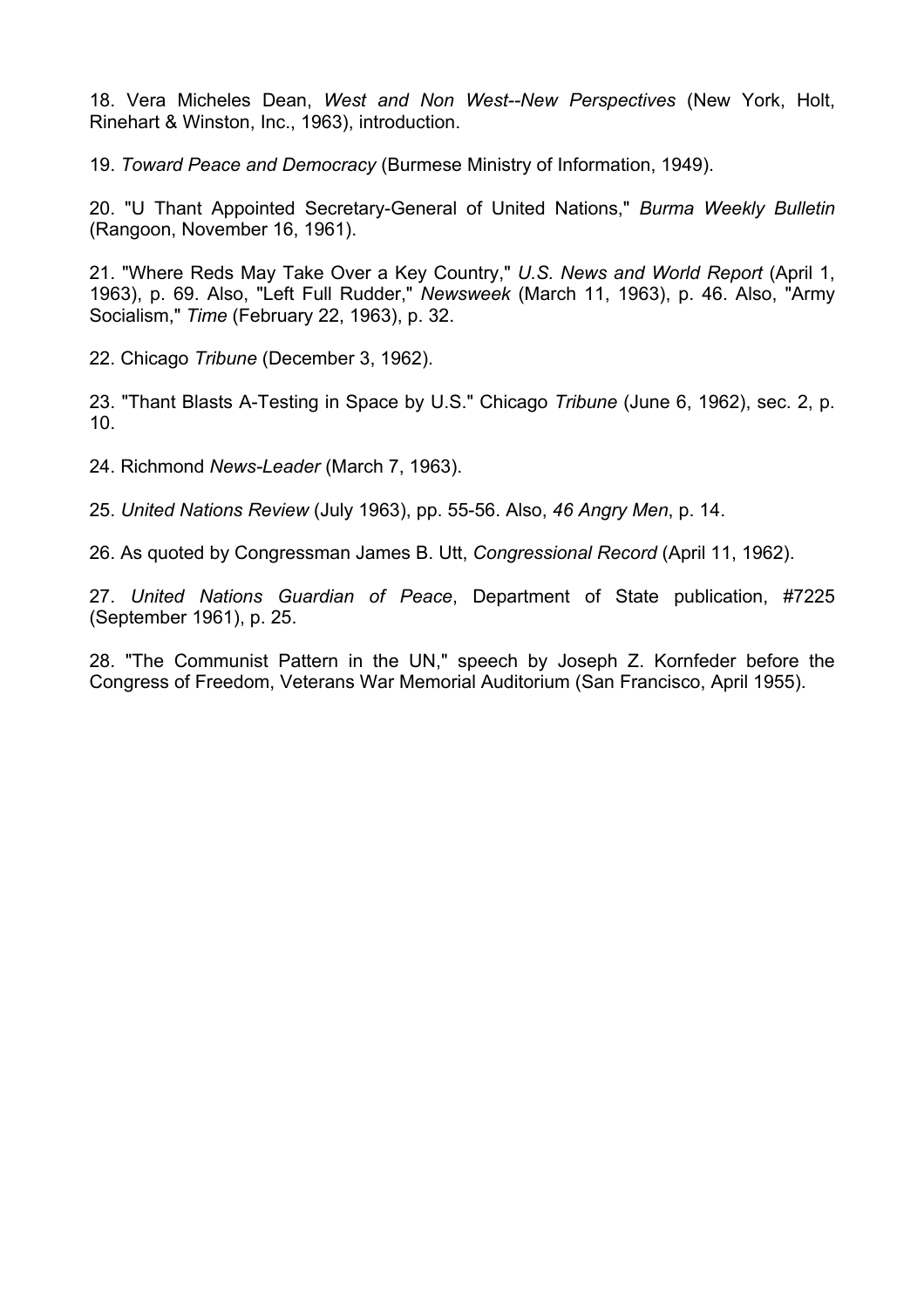### **PART III PSYCHOLOGICAL WARFARE**  United Nations Capture of the American Mind

*On a dark scene in a dark time of troubles, New York's guest, the UN is proclaiming, by deed as well as word, that men can live not by violence and brute strength, but, at last, by reason and law.*

Adlai Stevenson, March 2, 1961

# CHAPTER ELEVEN: ANIMAL FARM

Some years ago George Orwell wrote a brilliant satire on twentieth-century collectivism entitled *Animal Farm*. It is the story of a revolution staged by the animals on Farmer Jones's place. The animals considered themselves workers being exploited by nonproductive humans--the capitalists. They reasoned that once the entire farm was turned over to the workers they would all live better and not have to work so hard.

As with all revolutions, there were leaders and there were followers--mostly the latter. On Animal Farm, the leadership was cheerfully provided by the pigs who hastened to point out that they were, through no fault of the others, a little smarter than the rest.

One of the first official acts of the new regime was to draft a statement of seven great principles which were then painted on the back wall of the barn for all to see. These principles became the basis of the new order and were designed to protect the animals from any future injustice or infringement on their rights. There were such noble pronouncements as, "No animal shall drink alcoholic beverages"; "No animal shall sleep in a bed"; and "No animal shall kill another animal." But the greatest and wisest of all was the seventh great principle which read: "All animals are equal."

As the months slowly turned into years, however, things did not turn out quite the way the "workers" had expected. They were working twice as hard and eating half as well as they had when they were "exploited" by Farmer Jones. The one significant exception, of course, was the ruling clique of pigs who were now living very well indeed. In fact they had moved right into Jones's house where they had been seen drinking Jones's ale and sleeping in Jones's bed! When the puzzled workers went to the rear of the barn to see if there was not something in the seven great principles prohibiting this kind of conduct, they found that a few changes bad been made: "No animal shall drink alcoholic beverages . . . *to excess";* "No animal shall sleep in a bed . . . *with sheets."* Even the important sixth principle now read, "No animal shall kill another animal . . . *without cause."* But by far the worst shock came when the poor creatures turned with hope to the seventh and greatest of all the principles, which now declared, "All animals are equal . . . *but some animals are more equal than others"!*

In this allegory, Orwell has exposed one of the universal devices of demagoguery--the use of high-sounding phrases to appeal to the noble aspirations of well-intentioned but unenlightened followers. It has been used with success from the very beginning of recorded history. But the device has been expanded and refined during recent years to the point where it is now perhaps the most important single item in the Communist bag of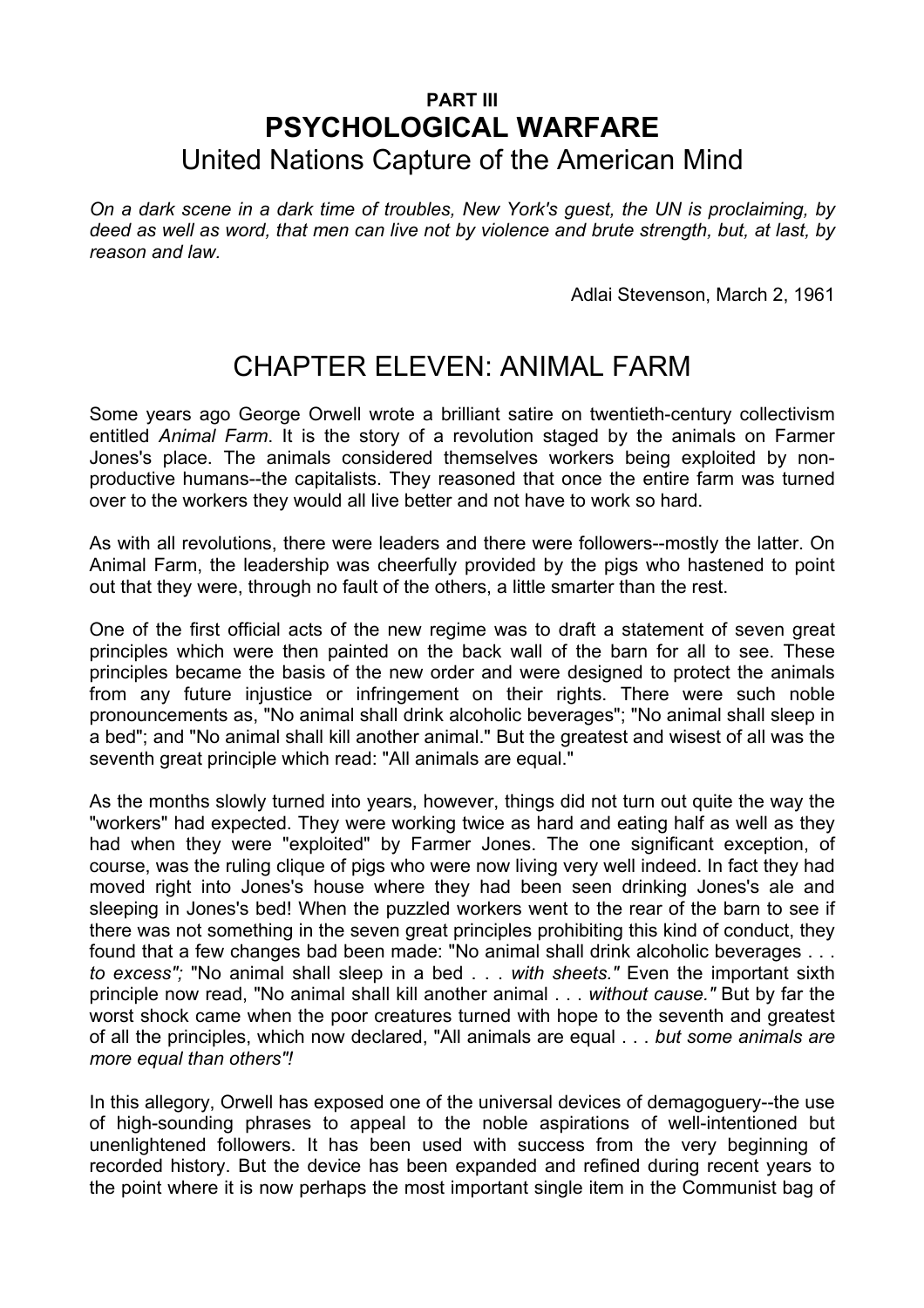tricks. Without the appearance of being motivated by noble causes, the Communist conspiracy would have collapsed long ago.

For example, Article 4 of the Soviet constitution calls for the abolition of "exploitation of man by man." Nothing is said about the exploitation of man by government.

Communism is generally thought to be based on the doctrine "From each according to his ability, to each according to his need." However, Article 12 of the Soviet constitution says:

Work in the USSR is a duty and a matter of honor for every able-bodied citizen in accordance with the principle: he who does not work**,** neither shall he eat. . . . From each according to his ability, to each according to his *work*. [Italics added.]

Article 124 of the Soviet constitution speaks of freedom of religion; but Article 122 of the Soviet penal code makes it a crime to teach religion to small children. In other words, it is recognized that everyone has freedom of religion *except as provided by law,* and the Soviets have such a law.

Article 103 of the Soviet constitution states: "In all courts, cases are tried with the participation of peoples assessors [juries] *except in cases specially provided for by* law." Article 111 states: "In all courts of the USSR, cases are heard in public unless *otherwise provided for by* law. . . ." [Italics added.]

This "except as provided by law" gimmick is at the heart of practically all the high-sounding phrases which constitute UN declarations, covenants and conventions. If we read these phrases rapidly, listening to them only with our emotions, we will find in them expressions of man's noblest aspirations. But if we read them with just half as much care as we would a sales contract, they will fall apart under the sheer weight of their own demagoguery.

For example, Article 14 of the United Nations Covenant on Human Rights begins with the statement: "Everyone shall have the right to freedom of expression." A little further along, however, we find: ". . . but it carries with it special duties and responsibilities . . . and is, therefore, subject to certain penalties, liabilities and restrictions . . . as are provided by law. . . ."

Article 15, Section 3 says: "Freedom to manifest one's religion or beliefs may be subject only to such limitations as are prescribed by law. . . ."

Article 19 promises liberty of opinion and then cancels it immediately by stating that it may be subject to certain unspecified restrictions "as provided by law. . . ."

Article 20 states: "The right of peaceful assembly shall be recognized. No restriction may be placed on the exercise of this right other than those imposed in conformity with the law. . . ."

In fact, every single right outlined in the United Nations Covenant on Human Rights may be legally denied if in the opinion of the politicians it is "necessary to protect national security, or public order, or public safety, or public health, or public morals, or the rights, freedoms or reputations of others." What better excuse could any tyrant hope for? Most wars and national crimes are committed in the name of one of these. In the Reign of Terror in France during the 1789 revolution, unspeakable atrocities were perpetrated in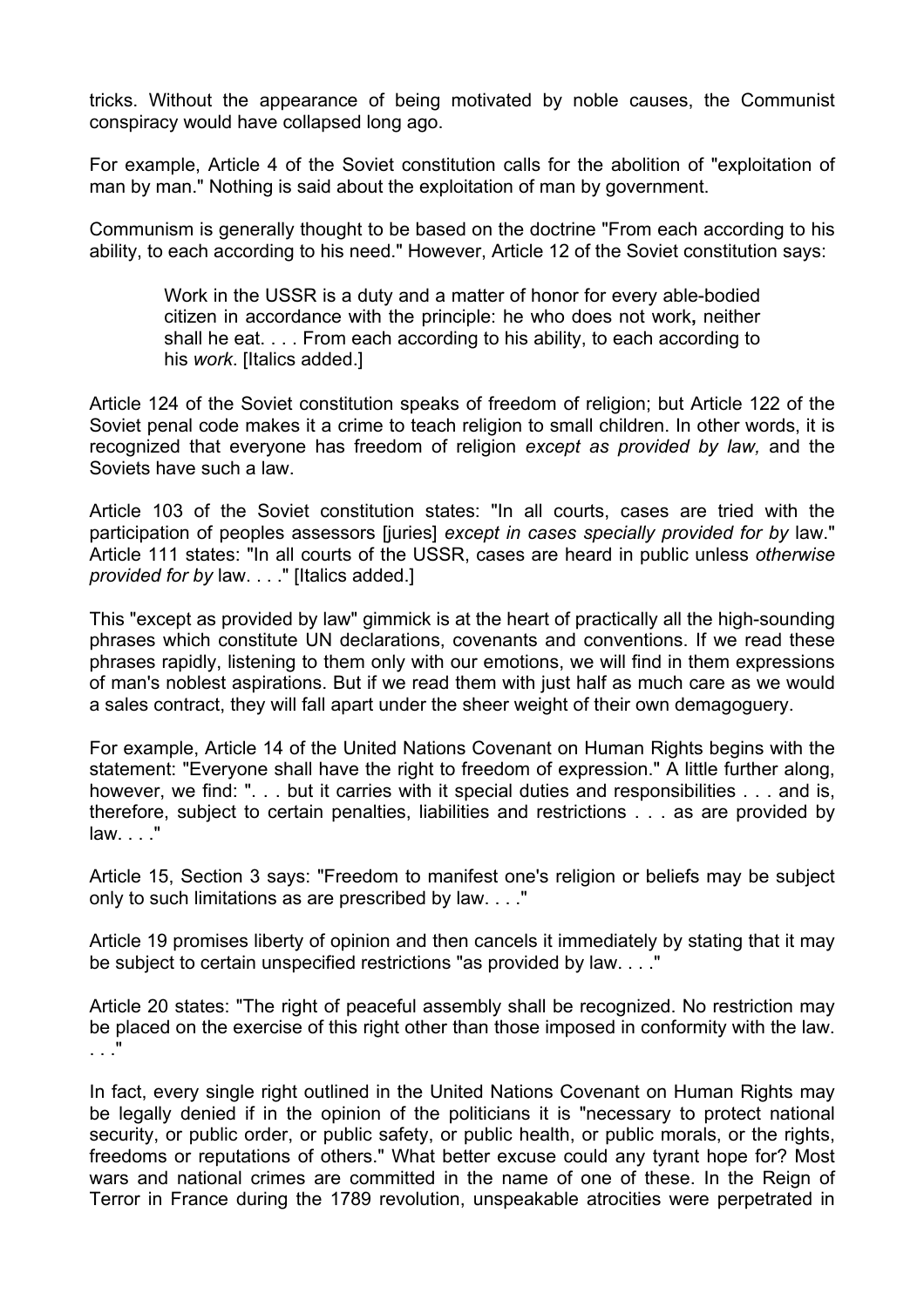the name of the committee of public safety. Hitler did the same in the name of national security. The United Nations followed suit in Katanga in the name of restoring public order.

"No animal shall kill another animal . . . *without cause"!*

What a far cry this is from the American Constitution which says that Congress shall pass *no* law abridging the people's right of free speech, religion, peaceful assembly, and so forth. Not "except as provided by law," but "*no* law"! What a difference this makes.

According to Marxist doctrine, a human being is primarily an economic creature. In other words, his material well-being is all important; his privacy and his freedom are strictly secondary considerations. The United Nations Declaration of Human Rights clearly reflects this philosophy in its emphasis on social security: food, clothing, housing, medical care, unemployment compensation. In this connection, the UN declaration closely parallels the Soviet constitution. The following comparison should be studied carefully:

| SOVIET CONSTITUTION                                                                                                                                                                                                                                                                                                                                                                                                          | UNITED NATIONS DECLARATION                                                                                                                                                                                                      |
|------------------------------------------------------------------------------------------------------------------------------------------------------------------------------------------------------------------------------------------------------------------------------------------------------------------------------------------------------------------------------------------------------------------------------|---------------------------------------------------------------------------------------------------------------------------------------------------------------------------------------------------------------------------------|
| Article 118: Citizens of the USSR have the<br>right to work.                                                                                                                                                                                                                                                                                                                                                                 | Article 23: Everyone has the right to work.                                                                                                                                                                                     |
| Article 120: Citizens of the USSR have the<br>right to maintenance in old age and also in<br>case of sickness or disability. This right is<br>insured by the extensive development of<br>social insurance of industrial, office and<br>professional workers at state expense; free<br>medical service for the working people; and<br>the provision of a wide network of health<br>resorts for the use of the working people. | Article 25: Everyone has the right to<br>medical care and necessary social<br>services, and the right to security in the<br>event of unemployment, sickness, disability,<br>widowhood, old age, or other lack of<br>livelihood. |
| Article 119: Citizens of the USSR have the<br>right to rest and leisure.                                                                                                                                                                                                                                                                                                                                                     | Article 24: Everyone has the right to rest<br>and leisure.                                                                                                                                                                      |
| Article 122: [Guarantees] State protection of<br>the interests of mother and child, State aid<br>to mothers of large families and to<br>unmarried mothers, maternity leave with full<br>pay, and the provision of a wide network of<br>maternity homes, nurseries, and<br>kindergartens.                                                                                                                                     | Article 25 (2): Motherhood and Childhood<br>are entitled to special care and assistance.                                                                                                                                        |
| Article 126: Citizens of the USSR are<br>guaranteed the right to unite in trade<br>unions.                                                                                                                                                                                                                                                                                                                                   | Article 23 (4): Everyone has the right to<br>join trade unions.                                                                                                                                                                 |
| Article 121: Citizens of the USSR have the<br>right to education.                                                                                                                                                                                                                                                                                                                                                            | Article 26: Everyone has the right to<br>education.                                                                                                                                                                             |

There are a great many other similarities between the Soviet constitution and the United Nations Declaration of Human Rights, but the foregoing comparison is sufficient to reveal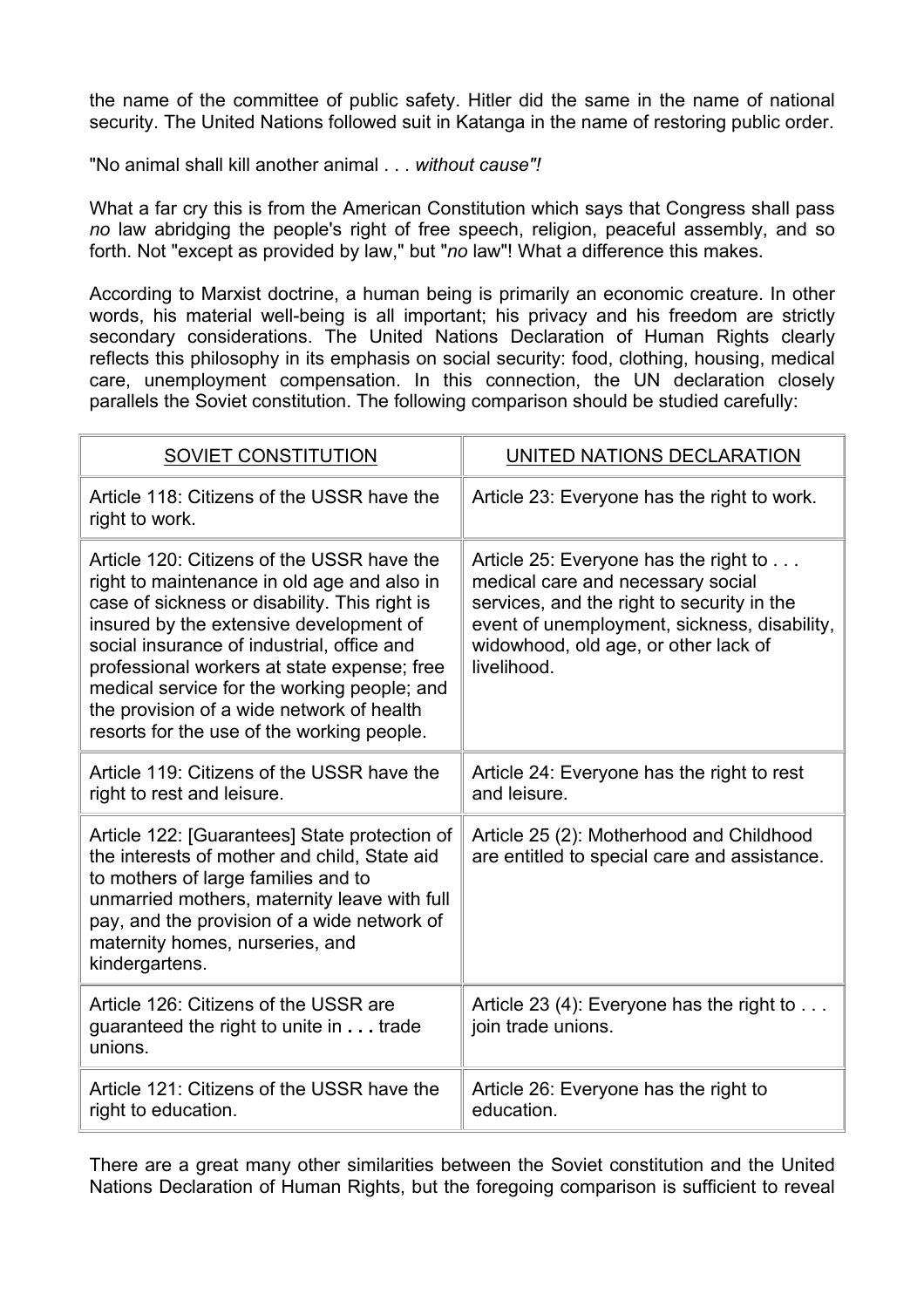a common inspiration. The basic concept embodied in both of these documents is that the government has full responsibility for the welfare of the people and, in order to discharge that responsibility, must assume control of all their activities. How different this is from the traditional American concept of limited government.

It is significant that in actuality the Russian people have few of the rights guaranteed to them in their constitution while the American people have them in abundance even though they are not guaranteed. The reason, of course, is that material gain and economic security cannot be guaranteed by any government. They are the reward of hard work and industrious production. Unless the people produce one loaf of bread for each citizen, the government cannot guarantee that each will have one loaf to eat. Constitutions can be written and laws can be passed, but unless the bread is produced, it can never be distributed. As Benjamin Franklin put it, "An empty bag cannot stand upright."

Why, then, do Americans bake more bread, manufacture more shoes, and assemble more TV sets than Russians? They do so precisely because our government does not guarantee these things. If it did, there would be so many accompanying taxes, controls, regulations and political manipulations that the productive genius that is America's would soon be reduced to the floundering level of waste and inefficiency now found behind the iron curtain. If Americans ever reach the point where the government is powerful enough to drive them all they want, they will find that they also have a government powerful enough to take from them all that they have.

In 1801 Thomas Jefferson said:

With all these blessings, what more is necessary to make us happy and a prosperous people? Still one thing more, fellow citizens-a wise and frugal government which shall restrain men from injuring one another, shall leave them otherwise free to regulate their own pursuits of industry and improvement, and shall not take from the mouth of labor the bread it has earned.<sup>1</sup>

The principle behind this American philosophy can be reduced to a rather simple formula:

1. Economic security for all is impossible without widespread abundance.

2. Abundance is impossible without industrious and efficient production.

3. Such production is impossible without energetic, willing and eager labor.

4. This is not possible without incentive.

5. Of all forms of incentive (fear, altruism and material compensation) the most sustaining and productive for most people is material compensation.

6. This profit motive diminishes as Government controls, regulations and taxes increase to deny the fruits of success to those who produce.

7. Therefore, any attempt to artificially create or redistribute economic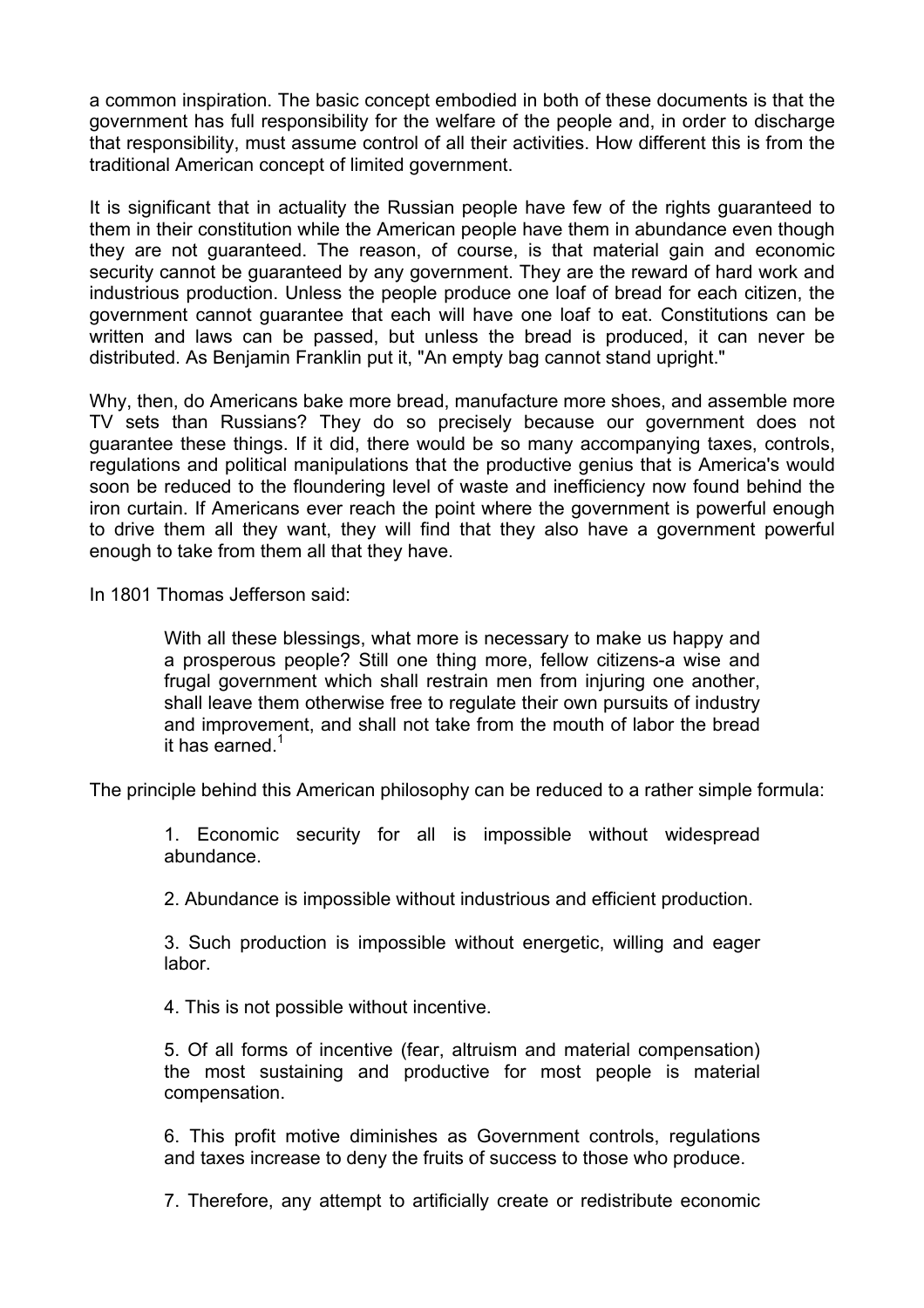security *through governmental intervention* can only result in eventually destroying the productive base of society, without which real security for more than the ruling elite is quite impossible.

On the surface, this may sound heartless and unmindful of the needs of those less fortunate individuals who are found in any society. What about the lame, the sick and the destitute? is an often-voiced question. Every other country in the world has confused real charity with the giving of *other* people's money, and has attempted to use the power of government to meet this need. Yet, in every one of these cases, the improvement has been marginal at best and has resulted in the long run in more misery, more poverty and certainly less freedom than when government first stepped in. By comparison, America has traditionally followed Jefferson's advice of relying on individual action and charity and of keeping the hand of government out of such matters. The result is that the United States has fewer cases of genuine hardship per capita than any other country in the entire world or throughout all history. Even during the depression of the 1930's, Americans ate and lived better than most people in other countries do today.

In the United Nations concept, even those rights not related to material things, such as freedom of religion and speech, are presumed to be granted by government. In America, government cannot grant rights for the simple reason that they are presumed to be Godgiven. The Declaration of Independence says that men are "endowed *by their Creator* with certain inalienable rights." [Italics added.] Our Bill of Rights does not pretend to grant rights; it is merely a list of restrictions and limitations on government to make sure that no future government officials will ever violate the God-given rights of each citizen. The United Nations Declaration of Human Rights also refers to these as inalienable but the articles themselves clearly reveal that such words are quite meaningless and serve only as window dressing.

This is by no means an insignificant distinction. If we accept the premise that human rights are granted by government, then we must be willing to accept the corollary that they properly can be denied by government. Few Americans would be willing to accept this premise if they took the time to think it through. Yet, that is exactly the premise upon which the United Nations is building its world government and under which all Americans may someday have to live.

There is still another and even more important reason why the distinction between Godgiven and government-given rights is important. It lies at the very center of the present gigantic struggle between the forces of freedom and the forces of slavery. To overlook this factor is to miss the dominant meaning of the whole contest. Atheism is *the* basic tenet of Communism. If even the *possibility* of God is accepted, the entire superstructure of Communist ideology crashes into a heap of contradictions and absurdities. Conversely, an acknowledgment of dependence on God is the basic tenet of Americanism (recent Supreme Court decisions notwithstanding). As George Washington said in his farewell address in 1796:

Of all the dispositions and habits which lead to political prosperity, religion and morality are indispensable supports. . . . Let it simply be asked, where is the security for property, for reputation, for life, if the sense of religious obligation desert the oaths which are the instruments of investigation in courts of justice? And let us with caution indulge the supposition that morality can be maintained without religion. Whatever may be conceded to the influence of refined education on minds of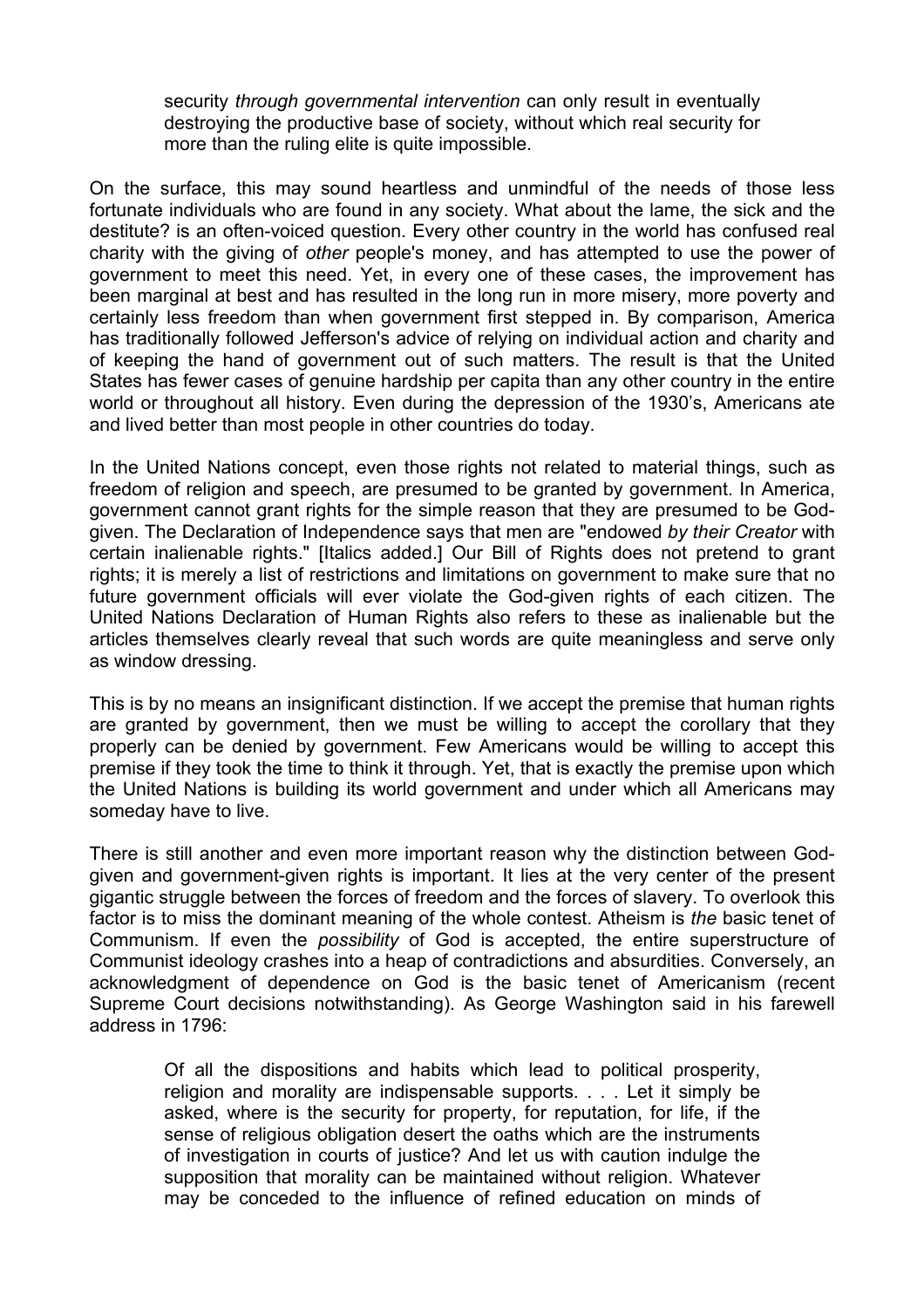peculiar structure, reason and experience both forbid us to expect that national morality can prevail in exclusion of religious principles.<sup>2</sup>

It should be no comfort to Americans that the United Nations has elected to adopt the Communist approach to this most basic issue. During the final United Nations debates on the Declaration of Human Rights in 1948, the representative from the Netherlands rose and said:

I only want to stress one particular aspect which, to our great regret, has not obtained due recognition in this document. I am referring to the origin of these rights. The fact that man's rights and freedoms are based on his Divine origin and immortal destiny, the fact that there is a Supreme Being who is the fount of these rights, increase their value and importance. To ignore this relation would mean the same thing as breaking a plant from its roots, or building a house and forgetting its foundations.<sup>3</sup>

It is to our everlasting shame that the United States delegation remained silent on this matter.

The Communist master planners have seen to it that nowhere in the Charter, in the covenants, in the declarations, or anywhere else does the United Nations grant even the slightest acknowledgment of God. To create an acceptable public image, the meetings are opened each day, not with silent prayer, but with a "minute of silence." The choice of terms is precise and deliberate. In the legislative chambers in Washington one can find a chapel for the use of our elected representatives in seeking Divine guidance in their work. At United Nations headquarters we find instead a huge statue of the mythological Greek god Zeus, who was known for his ferocity and cruelty. Rather than a chapel, there is a "meditation" room, the inside of which resembles a nightmarish cross between an ancient pagan temple and a Picasso modern art exhibit. Completely devoid of religious symbols, there is only a lighted panel of bizarre geometric design, a few oriental benches, and a huge block of polished iron ore under a small shaft of light from the darkened ceiling.

There are two ways of "legally" denying the rights of citizens: One is to write into the law certain escape clauses, prolific qualifications and vague terminology, which can later be interpreted any way the politicians desire. The second way is far simpler: The assumption is merely that rights do not exist and no reference is made to them in the first place. The United Nations knows all about this second approach, as the following clearly reveals.

Abraham Lincoln said: "Property is the fruit of labor; property is desirable; it is a positive good in the world. That some should be rich shows that others may *become* rich, and hence is just encouragement to industry and enterprise." The *Communist Manifesto* on the other hand, says: "The theory of the Communists may be summed up in the single sentence, 'abolition of private property.'" It seems strange, then, that the Communist master planners should have allowed Article 17 of the UN Declaration of Human Rights to mention specifically the right to own property. Does it not seem likely that the Communists would delete this provision? The answer is that this is precisely what they have done.

Reference has been made to both the *declaration* and the *covenants* when talking about United Nations pronouncements on human rights. The declaration is a broad outline of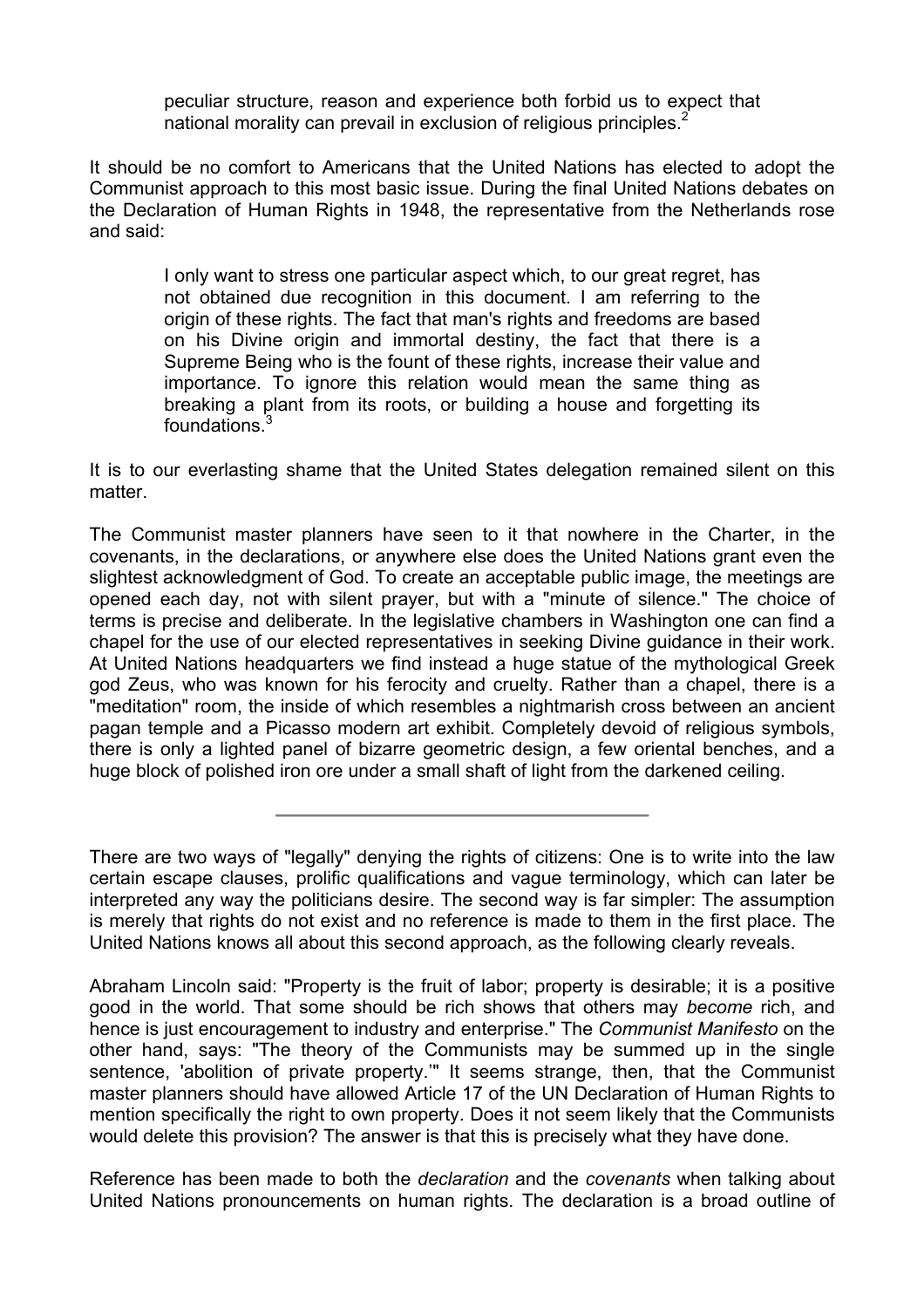principle, a public statement of general good intentions. It has no other meaning. The covenants, on the other hand, correspond to legislation and would, if ratified by the member nations, become legally binding upon us. They would completely override and replace our own Bill of Rights. It is not surprising, therefore, to discover that there is often quite a substantial difference between the wording of the Declaration of Human Rights and the draft covenants on human rights. The sweet-sounding, vague terminology of the declaration has been replaced by far more precise and enforceable language in the covenants. But in the case of the right to own property, the provision which appeared in the declaration, vanished altogether in the covenant!

Dr. Charles Malik of Lebanon was the chairman of the United Nations Human Rights Commission. Writing in the *United Nations Bulletin* of September 1, 1952, be said:

I think a study of our proceedings will reveal the amendments we adopted to the old text under examination, responded, for the most part, more to Soviet than to western promptings. . . . The concept of property and its ownership is at the heart of the ideological conflict of the present day. It was not only the Communist representatives who riddled this concept with questions and doubts; a goodly portion of the non-Communist world had itself succumbed to these doubts. A study of this particular debate will reveal the extent to which the non-Communist world has been communistically softened or frightened.

He further stated that a "quiet revolution" had occurred with the emphasis shifting "with a vengeance" from personal liberty to "the adequate standard of living."

It was nine years later, after this trend had gone even further, that United States Ambassador Adlai Stevenson said:

The United Nations-- as an idea and as an institution-- is an extension of western ideas; of western belief in the worth and dignity of the individual; of western ideology. It is based on a western parliamentary tradition. Its roots are in the western ideal of representative government. When one stops to consider the philosophical foundation of the UN, it is easier to understand why Premier Khrushchev pounds the desk in frustration.<sup>4</sup>

That sound you just heard was George Washington and Thomas Jefferson turning over in their graves.

In 1948 the United Nations subcommittee on information and of the press issued a proposed international convention supposedly to protect the right "to seek, receive and impart" information by word of mouth and by publication. It then proceeded to state that government has the- right to impose "penalties, liabilities and restrictions" as well as the "right of correction" whenever it felt that news had been reported falsely.<sup>5</sup> More recently the Preamble of the United Nations Convention on Freedom of Information was altered to contain this significant qualification: ". . . freedom of information and opinion *accurate, objective and comprehensive."*<sup>6</sup> [Italics added.]

An excellent example of the kind of freedom of information the world could expect under future United Nations management was provided at a meeting of "psychiatrists and scientific authorities" held under the auspices of the UN World Health Organization (WHO)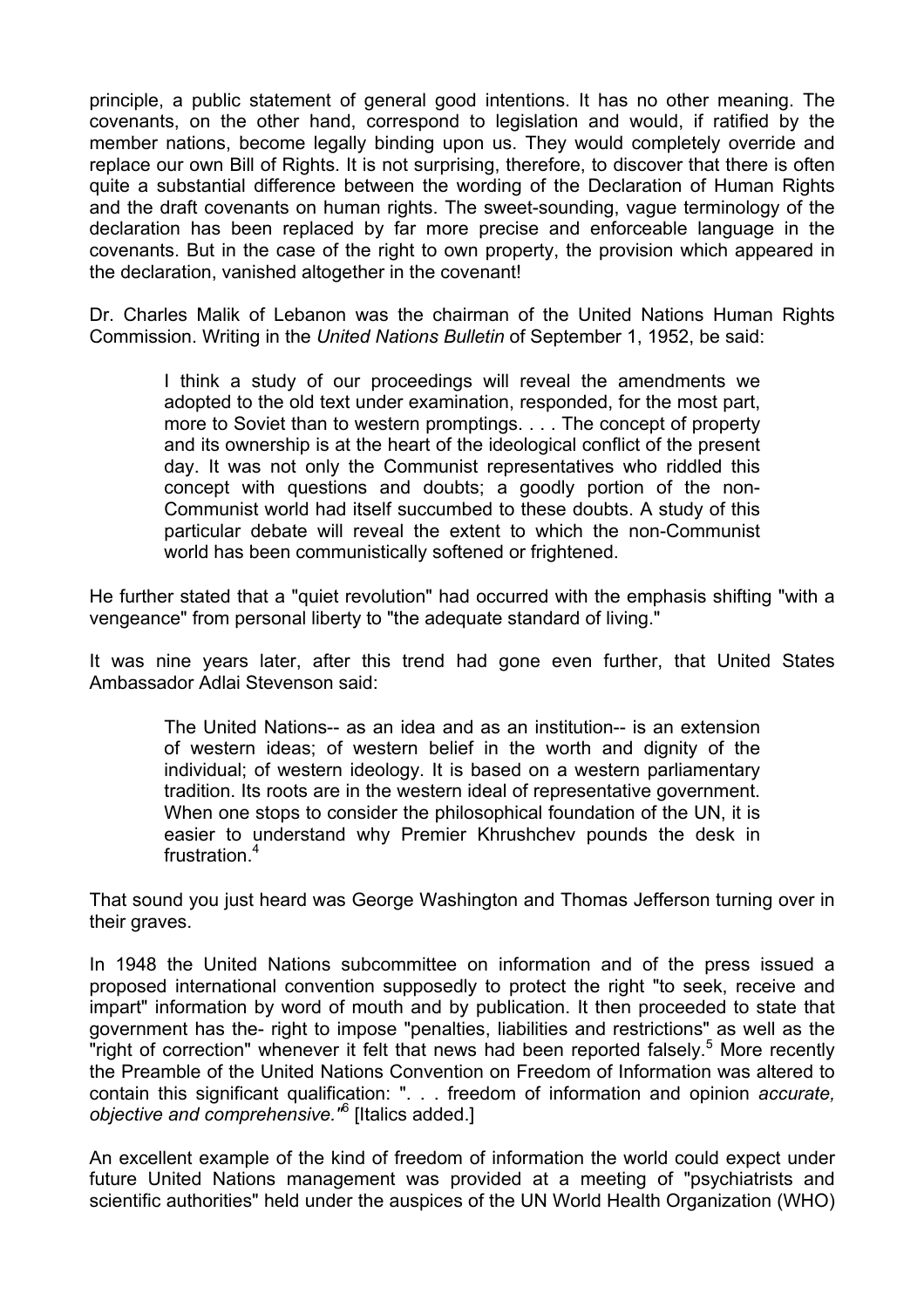in November of 1957. This group discussed the "deplorable" free and public discussion among scientists of questions which are controversial. They declared: "The publicizing of disagreements and contradictions among scientists, for example, about polio vaccine, or the cancer-producing effects of tobacco" has contributed to public mistrust of scientists and has caused science to lose "the infallibility with which it was credited in the nineteenth century."<sup>7</sup>

What kind of information would United Nations officials decide is "accurate, objective and comprehensive?" Conor Cruise O'Brien gave us a hint when he wrote:

. . . I referred [UN] headquarters to statements which I had indeed made during the fighting [in Katanga], but in the latter days of it, when it had already been impressed on me, by the telegrams from Leopoldville, that talk about ending the secession was frowned on. These statements were naturally more guarded and *nuancé* than my first statements. . . . I also referred them to an interview I had given Keith Kyle, for the BBC. Khiary [UN official], who was in Elisabethville at the time, asked whether it was an "orthodox" interview. . . . And smiled the smile of a man who knows that all official versions are, have been from the beginning of time, and will forever be, worded to deceive the enemy and appease the clamor of the ignorant.<sup>8</sup>

And, if there is any lingering doubt as to what the United Nations has in mind when it says it may impose "penalties, liabilities and restrictions" on the right to transmit information, ponder the following news item that appeared in the New York *Times* during the United Nations December 1961 attack on Katanga:

Asked why a UN jet attacked the post office in Elisabethville with rockets yesterday, General McKeown replied that the air strike had been ordered because the building had been used to transmit anti-United Nations propaganda.

If it were not so tragically serious, the following extracts taken from a recent issue of the *United Nations Review* would certainly be good for a laugh:

A United Nations Regional Human Rights Seminar was held in Canberra from April 29 to May 13. Several speakers termed wiretapping a "dirty business," and the seminar agreed that it was a serious infringement on human rights-- in particular, the right to privacy. Indiscriminate and uncontrolled wire-tapping was unanimously condemned [apparently discriminate and controlled wire-tapping is not objectionable]. . . . Wire-tapping for criminal investigations should be permitted *only by law,* and only to combat particularly heinous crimes committed so clandestinely that such a practice was absolutely necessary. . . .

A majority at the seminar agreed that national compulsory fingerprinting of all citizens did not infringe any human rights. . . . The seminar view was that *human rights could not be violated when action was taken for the good of all.*<sup>9</sup> [Italics added.]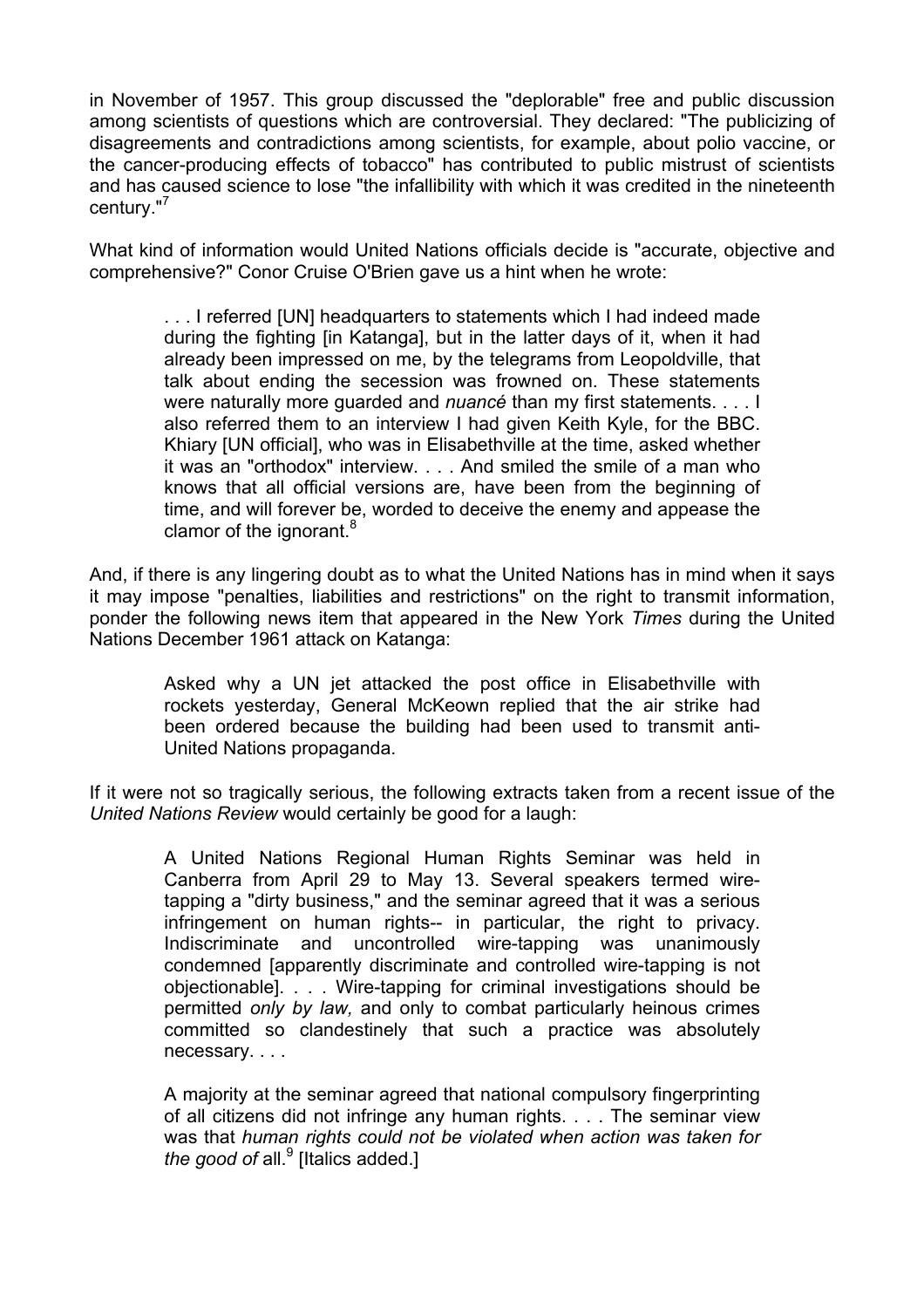Since the United Nations claims that one of its purposes is to put an end to aggression, it is interesting to note the United Nations' definition of aggression. At the fifth session of the General Assembly, in 1950, the International Law Commission inserted a paragraph into the draft code of offenses against the peace and security of mankind which declared the following as the UN definition of aggression: "The employment by the authorities of a state of armed force against another state, for any purpose other than national or collective selfdefense *or in pursuance of a decision or recommendation by a competent organ of the United Nations."*10 In other words, if it is a UN military action, such as in Katanga, it simply cannot be considered aggression!

During the attempted Communist take-over of Greece in 1948, the Soviet satellites bordering on the north abducted approximately 25,000 Greek children. The children were never returned to their parents and they have since grown to adulthood, many of them not even aware of their national oriain.<sup>11</sup> Yet a few years later, delegates from all over the world traveled to Communist Poland for a UN seminar on the rights of the child and, with the participation of representatives from Communist countries, they piously drafted the declaration of the rights of the child. Adopted by the General Assembly in 1960, the declaration provides that the child must be protected, not only from all forms of neglect, cruelty and exploitation, but also from practices which may foster "religious or other forms of discrimination." This would authorize the United Nations to dictate to parents everywhere, including America, how they may raise their own children. After all, any parent who inculcates in his child a reverence for a particular religion is discriminating against all other religions. The only way to avoid religious discrimination in rearing children is to teach them none at all.

And so it goes. The master planners and their unsuspecting helpers have been busy for years concocting poisonous pills with candy coating and offering them to the American public as the elixir for human suffering. They have covered every possible sphere of man's activities. There is a genocide convention, a declaration of the rights of women, and even proposals for legislation to protect the rights of animals! And lest anyone take these "great principles" too seriously and make the fatal mistake of believing that they are any different from the ones painted on the barn in Orwell's *Animal Farm,* let them examine the record.

The United Nations Charter says: "Membership in the United Nations is open to other peace-loving states which accept the obligations contained in the present Charter, and in the judgement of the organization, are able and willing to carry out these obligations." Yet, the greatest peace-destroying force the world has ever seen sits in its tribunals and commands the unquestioning acceptance and respect of all other members.

The Preamble to the Charter states: "We the peoples of the United Nations, determined . . . to establish conditions under which justice and respect for the applications arising from treaties and other sources of international law can be maintained. . . ." But Russia continues to violate every agreement she enters into. When, in violation of one such treaty, she builds a wall through the center of Berlin, denies access to the western sector, and murders in cold blood scores of civilians trying to escape over the wall, the United Nations says nothing--nothing!

In 1952 the free trade union committee of the AFL brought to the attention of the UN the fact that the Communists in Red China had committed between *fourteen- and twentymillion political murders.* The United Nations listened but took no action. It was apparently too busy drafting the code of offenses against the peace and security of man to be much concerned with twenty million murders.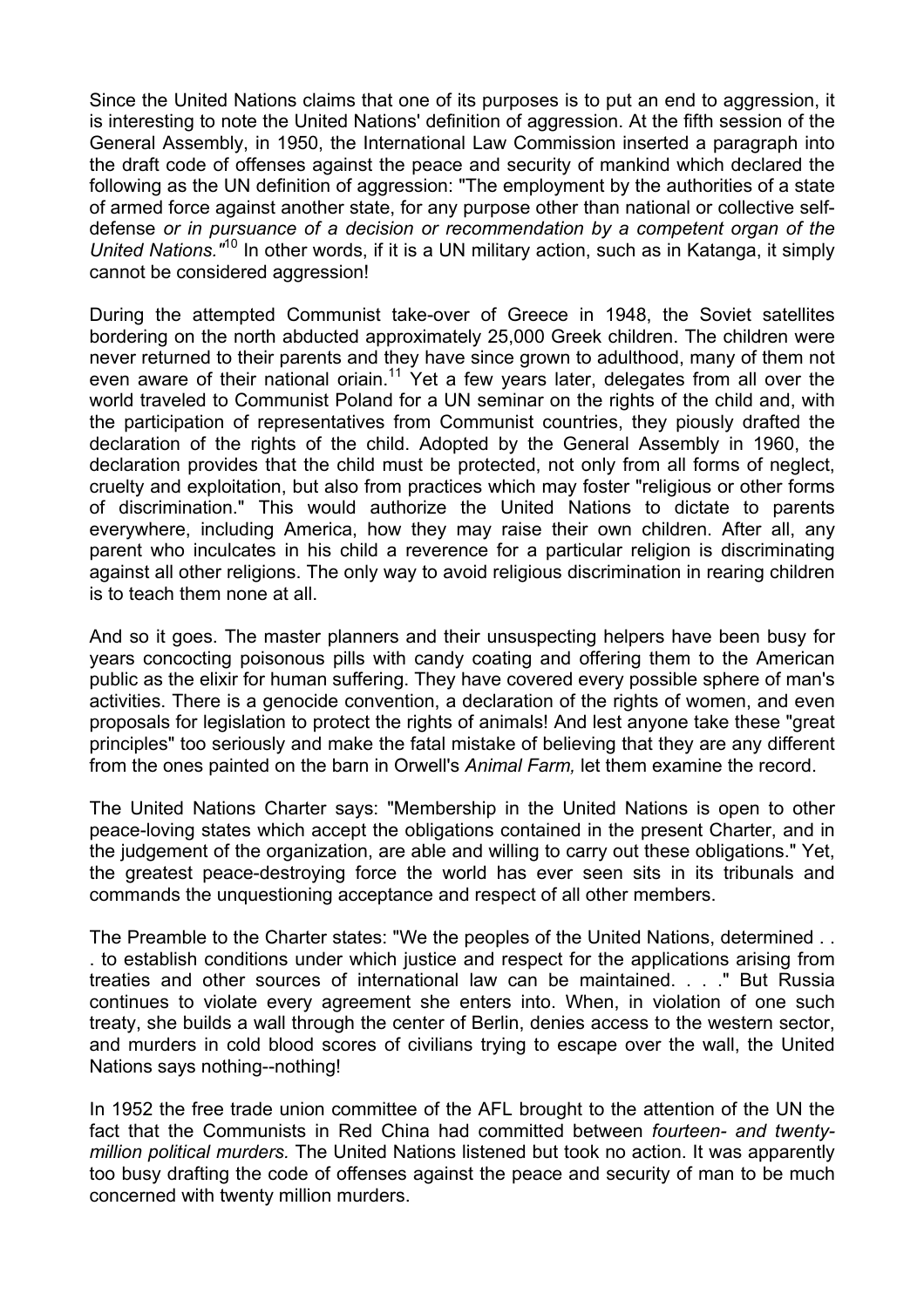In 1953 the United Nations Economic and Social Council was asked to discuss the rise of slave labor in the USSR. The council would not discuss the matter and removed it from the agenda. When Red China conquered the independent nation of Tibet, set about systematically destroying its race and its culture, and proceeded to murder over fifty thousand Buddhists, the United Nations looked the other way. Years afterward it passed a vague resolution which started off by praising the principles of its own Charter and then called for "respect for the fundamental human rights of the Tibetan people and for their distinctive cultural and religious life." The resolution did not even mention the name of the aggressor!

When Soviet tanks moved in to crush the Hungarian Revolution, the UN suddenly ceased its talk about "self-determination," "anti-colonialism" and "the peace and security of man." As a matter of fact, throughout the blood bath, the Hungarian delegates from the Communist regime continued to attend United Nations meetings, to vote, and to enjoy all the respect and privileges of membership without one word of protest from the other countries. When the UN committee which had investigated the Communist suppression of freedom in Hungary finally submitted its report to the General Assembly, the United Nations was suddenly too busy to consider it. When the item came up on the 1960 agenda, we find the following official explanation of what happened: "The press of other business prevented the Assembly's consideration of the item on Hungary."<sup>12</sup> As the *Wall Street Journal* editorialized on September 19, 1960: "Abdication of the UN's professed moral purpose is looming; it follows logically from the prevailing double standard at the UN which indicted the West for Suez and Lebanon, but was indifferent to the Communist rape of Tibet and Hungary."

The United Nations has always loudly professed the right of self-determination as a basic right. The Charter proclaims "respect for the principles of equal rights and selfdetermination." In 1955 the social commission of UNESCO declared: "All peoples and all nations shall have the right of self-determination--namely, the right freely to determine their political, economic and cultural status." But when anti-Communist Katanga applied for some of that self-determination, the UN suddenly ran out--or did it? At the very time that it was denying this right to Katanga, the United Nations admitted Communistcontrolled Outer Mongolia to the ranks of peace-loving nations. It recognized Syria's independence and admitted it to the UN when it seceded from the United Arab Republic. It did the same when Senegal broke away from the Mali Federation; Pakistan from India; Sudan from Egypt. While the United Nations was insisting that the Congo could not function economically without Katanga, it cut up an area about one tenth the size of Katanga and created two whole new nations; the Kingdom of Ruanda and the Republic of Burundi.

At the very time that the Security Council was condemning Portugal for defending its citizens against Communist-inspired atrocities in Portuguese Angola, it refused to take any action whatsoever in a clear cut case of unprovoked aggression against Portuguese Goa by pro-Communist Nehru of India.13 All animals may be equal, but some are obviously more equal than others.

The list is endless. The United Nations' actions speak so much louder than its words that one can only wonder in amazement at the number of otherwise observant Americans who have fallen for all its propagandizing about human rights. But the above item regarding Nehru suggests a good place to end this part of the story. The London *Daily Telegraph* a few years ago reported that a young recruit in India's army was asked during a written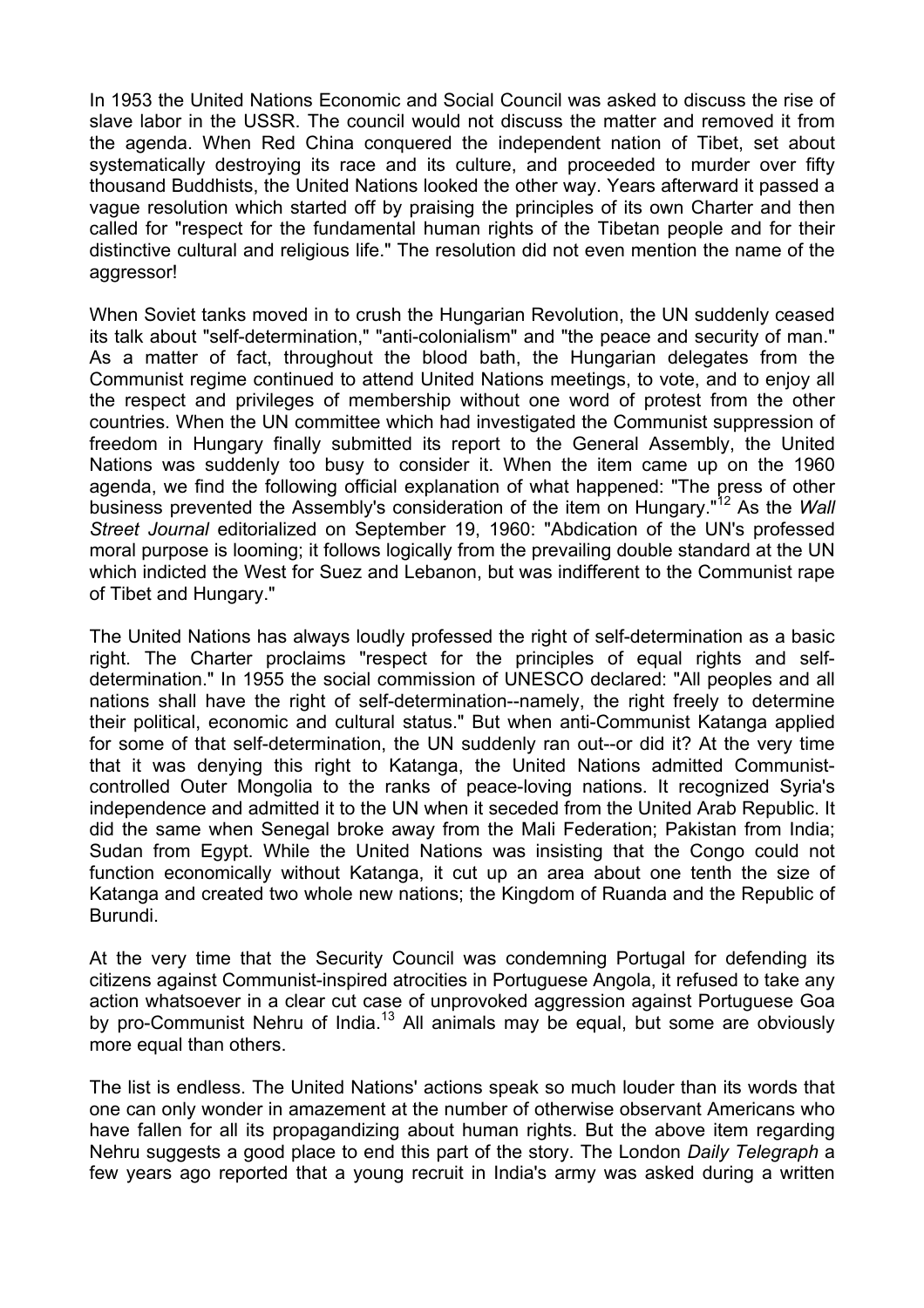examination to define "fundamental rights." His answer? *"Big rules done by the great people like Lenin, Nehru and Karl Marx."*<sup>14</sup>

### **NOTES**

1*. American Historical Documents* (New York, Barnes & Noble, Inc., 1960), p. 152.

2*. Ibid.,* p. 144.

3. *Our Rights as Human Beings. A Discussion Guide on the Universal Declaration of Human Rights,* UN publication, third revision (1953), p. 18.

4*. United Nations Guardian of Peace,* Department of State publication #7225 (September 1961), p. 1.

5. Harold Courlander, *Shaping Our Times* (Dobbs Ferry, N.Y., Oceana Publications, Inc., 1962), p. 54. Also, Manly, pp. 119-120.

6. Ewell,. p. 34.

7. J. B. Matthews, "The World Health Organization," *American Opinion* (May 1958), p. 10. Dr. Matthews is a former chief investigator for the House Committee on Un-American Activities.

8. O'Brien, pp. 299-300.

9*. United Nations Review* (June 1963), pp. 33-34.

10*. Issues Before the 12th General Assembly: International Conciliation* (Carnegie Endowment for International Peace Foundation, September 1957), p. 173.

11. Courlander, p. 78.

12*. U.S. Participation in the UN: Report by the President to the Congress for the Year 1960,* p. 68.

13. Nehru's representative at the UN was frank and defiant in his statement to the General Assembly that India would have her way "Charter or no Charter; Council or no Council!" In the Security Council, a resolution condemning India for her aggression was promptly vetoed by the Soviets; and in the General Assembly less than one third of the members (thirty-five, to be exact) were willing to go on record as opposing Nehru. Also, speech by former Secretary of State James F. Byrnes, entered in the *Congressional Record* by Congressman James B. Utt (May 1, 1962). Also, "Goa, UN and Nehru," Chicago *Tribune* (December 19, 1961), sec. 1, p. 20.

14. Ewell, p. 92.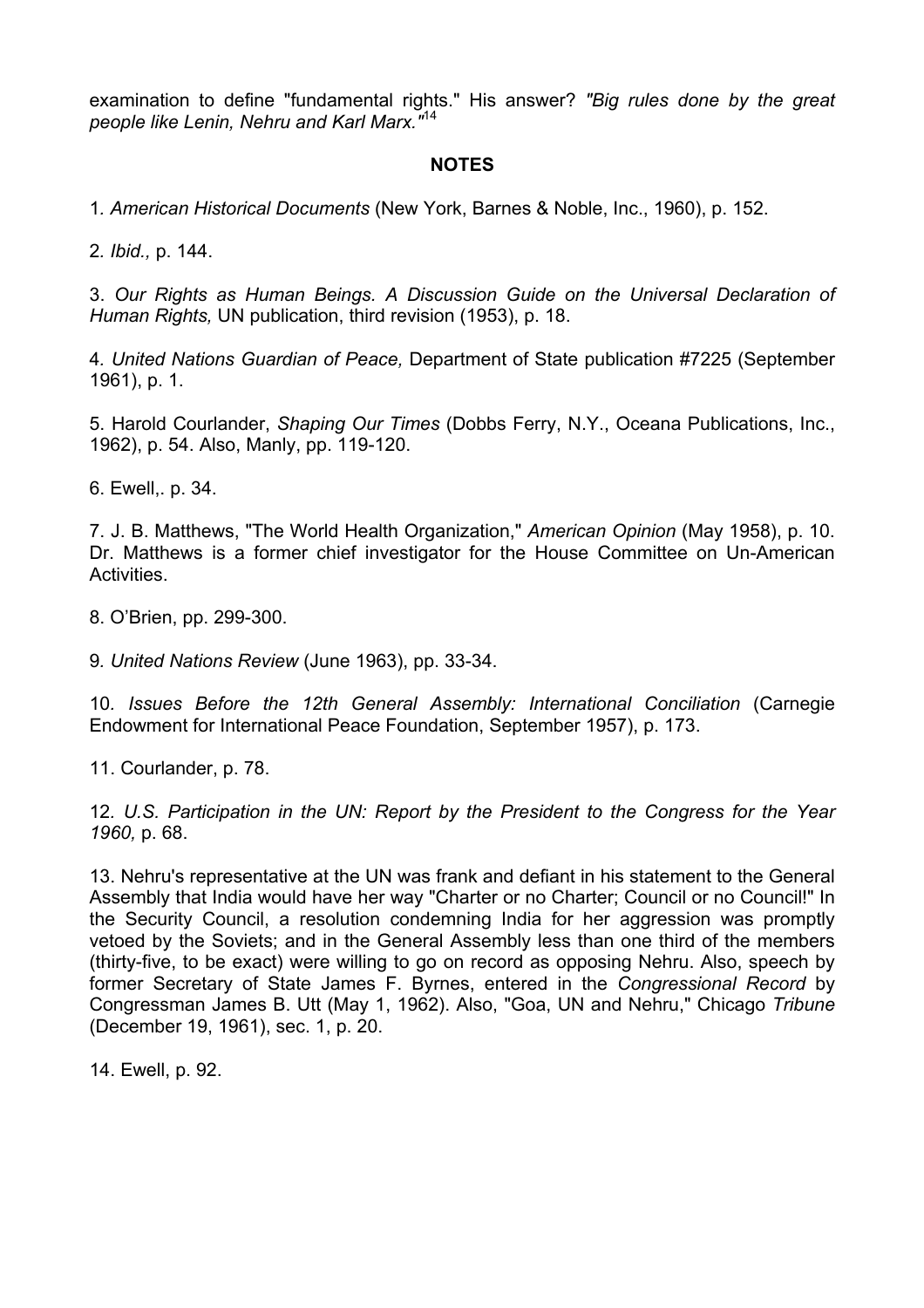*Breathes there a man with soul so dead, Who never to himself hath said, "This is my own my native land!"*

*The Lay of the Last Minstrel,* Sir Walter Scott

# CHAPTER TWELVE: POISON IN THE AIR

In 1955 Congressman Lawrence H. Smith of Wisconsin described the United Nations and UNESCO (the United Nations Educational, Scientific and Cultural Organization) as "a permanent international snake pit where Godless Communism is given a daily forum for hate, recrimination, psychological warfare against freedom, and unrelenting moral aggression against peace."<sup>1</sup>

That same year, at its annual national convention in Miami, the American Legion formally passed the following resolution:

*Resolved,* that the American Legion urges Congress to repeal the law creating the United States Commission for UNESCO and its Secretariat; and that Congress deliver mandates to all administrative departments of the United States Government to desist from further dissemination of UNESCO and U.S. Commission for UNESCO materials, reports and programs within the territorial jurisdiction of the United States.

As the true nature of UNESCO became better understood by more and more Americans, popular opposition began to rise against it. Patriotic organizations and service clubs all over the nation began to speak up and demand corrective action. To stem the tide, the State Department issued a series of lengthy bulletins which asserted that a few people had been "making some misstatements about UNESCO, some of them attaining the proportions of deliberate misrepresentation. Many of these statements repeat irresponsible charges which were long ago shown to be groundless."<sup>2</sup> And, a few days after the American Legion passed its resolution condemning UNESCO, President Truman told newspaper reporters: "The Legion doesn't know what it is talking about. They have gone haywire in the last few years. They don't know what they are doing."<sup>3</sup>

The purpose of this chapter is to examine some of the "groundless, irresponsible charges and misrepresentations" that have led the American Legion, the Daughters of the American Revolution and many other patriotic societies to go "haywire" against UNESCO.

Friedrich Engels wrote that under Communism the youth of the world "will grow up in new, free social conditions and will be in a position to cast away all this rubbish of state-ism."<sup>4</sup>

William Z. Foster amplified this by stating:

The studies will be revolutionized, being cleansed of religious, patriotic and other features of the bourgeois ideology. The students will be taught on the basis of Marxian dialectical materialism, internationalism, and the general ethics of the new Socialist society. . . .

Our teachers must write new school textbooks, and rewrite history from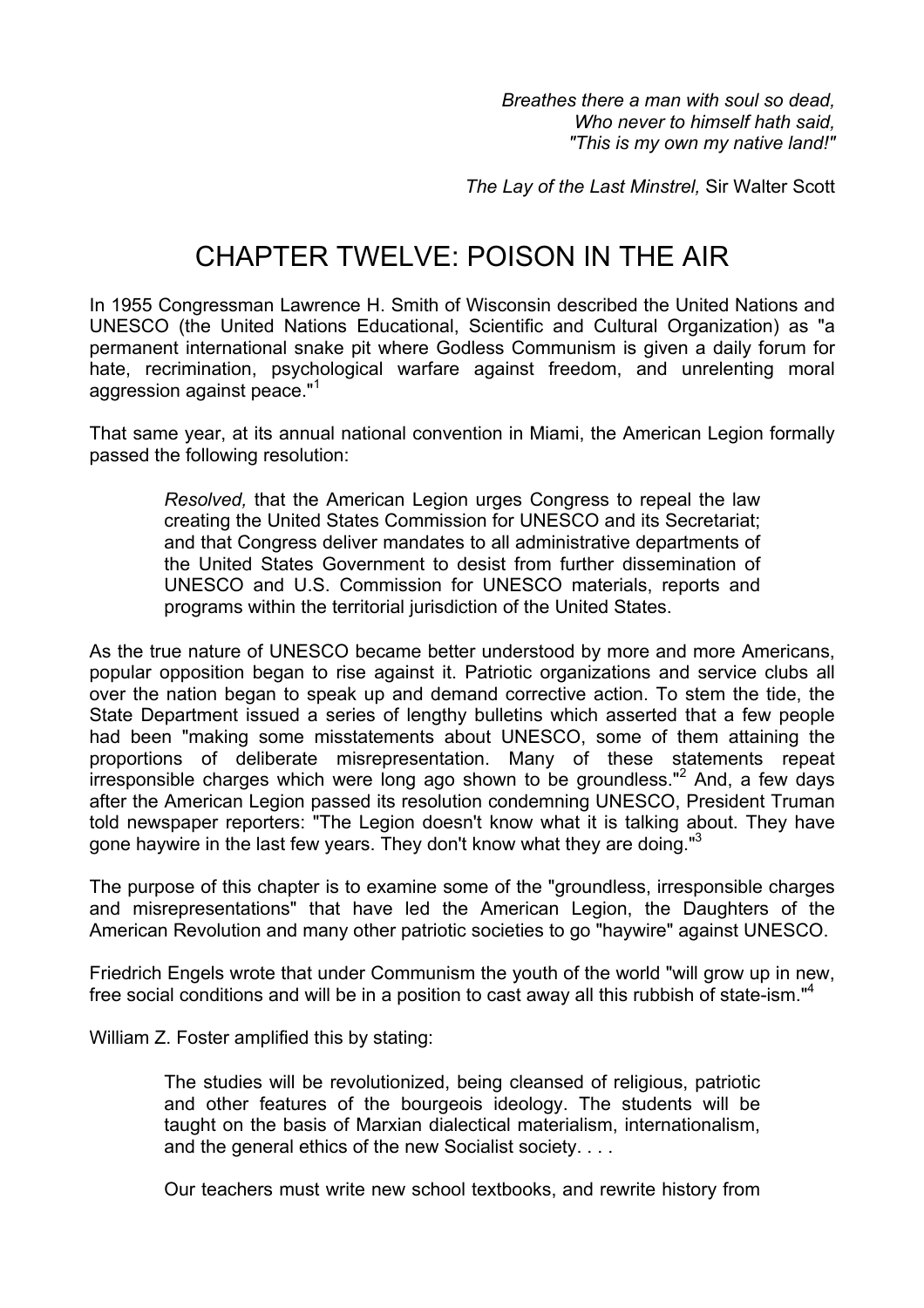the Marxian point of view. . . .

There will be no place for the present narrow patriotism, the bigoted nationalist chauvinism that serves so well the capitalist warmakers.<sup>5</sup>

And in 1936, speaking before the ninth national convention of the Communist party in the United States, Earl Browder declared: "Who wins the youth, wins the future of America."6

In these three brief statements, the Communists themselves have fully explained what UNESCO in America was designed to accomplish:

1. Achieve effective control of the educational system of our country. If the Communists can condition the minds of the youth of a nation for just one generation, that nation will be theirs within that generation.

2. Deride, ridicule and ultimately destroy any feelings of patriotism or loyalty to our country among the youth.

3. Instill in our youth an outlook of so-called internationalism and worldmindedness. This can easily be reconciled at a later date with the concept of a one-world Communist empire.

4. Indoctrinate the youth to embrace Marxian socialism (not under that name, of course) as the correct political and social viewpoint.

5. Neutralize the youth against the religious influences of the home and all other concepts of rigid morality which might interfere with the acceptance of Marxian and Communist doctrine.

As former Communist Joseph Z. Kornfeder expressed it: "UNESCO corresponds to the agitation and propaganda department in the Communist party. This department handles the strategy and method of getting at the public mind, young and old. $\frac{17}{10}$ 

The Senate Internal Security Subcommittee disclosed that Alger Hiss and Harry Dexter White were the principal architects of UNESCO along with Communists from other countries. For instance, Elen Wilkenson who had been an open Communist in England, was even elected to a city council position on the Communist party ticket, and who later called herself a socialist, was made president of UNESCO's preparatory commission. Clement Attlee had made her British minister of education.<sup>8</sup> And, as the Senate Committee on the judiciary stated:

What appears . . . to be by far the worst danger spot, from the standpoint of disloyalty and subversive activity among Americans employed by international organizations is UNESCO. . . Mr. Pierce Gerety, former chairman of the international organizations employees loyalty board . . . expressed the opinion that there existed in UNESCO a clique of people who placed the interests of the Communists and Communist ideology above any service to UNESCO, and above their own country.<sup>9</sup>

On August 2, 1953, Dr. Luther Evans, who was then the new director of UNESCO, inadvertently confirmed the above Senate report when he declared "that the U.S. drive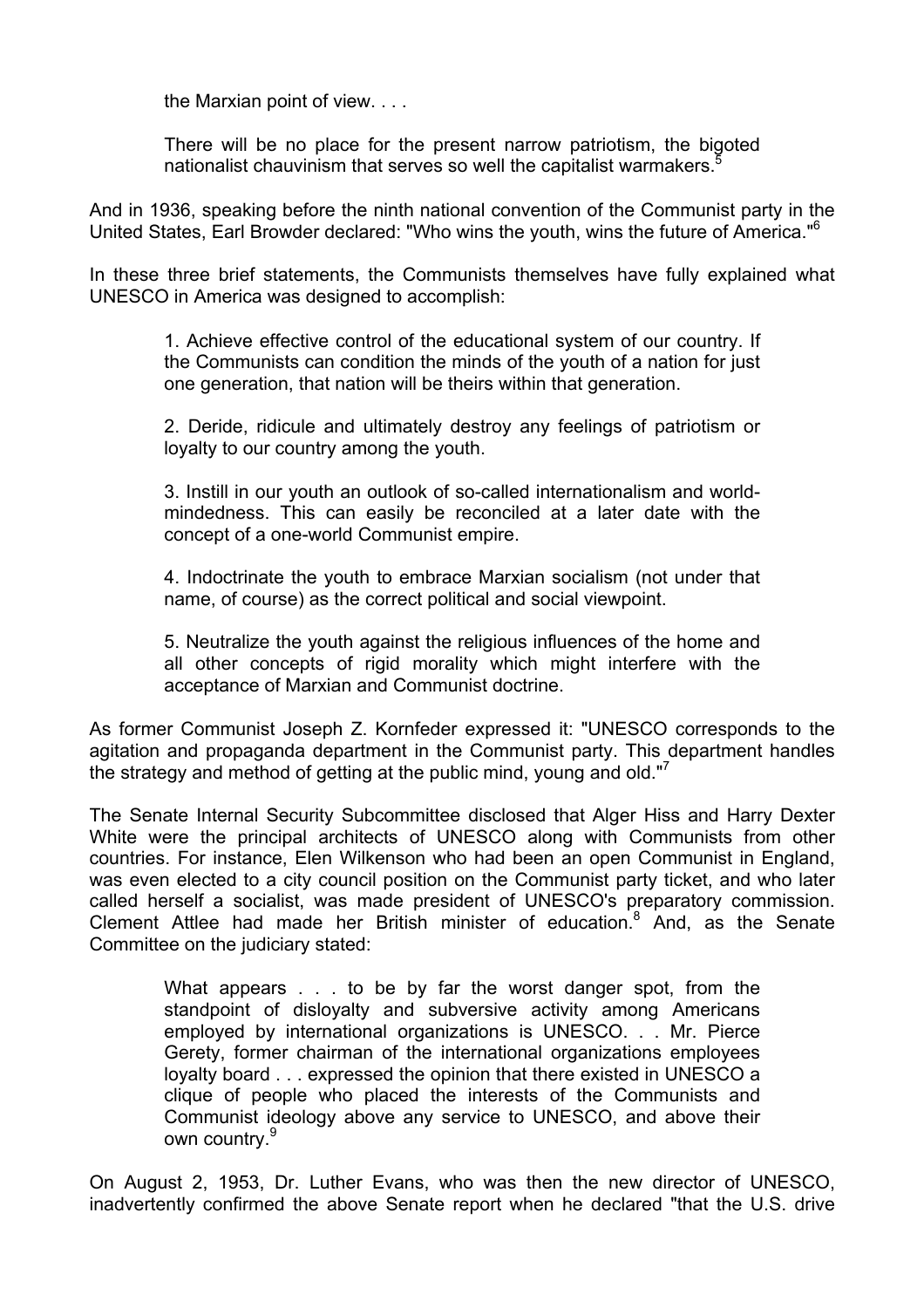against Communist infiltration in UN groups was a factor *threatening to destroy UNESCO."*10 [Italics added.]

The following item appeared in newspapers on September 25, 1954. The article is speaking about the Institute of Pacific Relations, which, as previously mentioned, has been officially described as Soviet dominated. The news dispatch said: "Two problems confront the organization. One is that the work it set out to do is now being duplicated by wealthier and better equipped world organizations such as the United Nations Educational, Scientific and Cultural Organization (UNESCO)."11

In its own literature and periodicals, UNESCO makes its position clear. The Communist *Guardian* of Melbourne, England, in its May 28, 1959, issue, recommended the UNESCO *Courier to* its readers as "a monthly magazine deserving of wide distribution."12 The *Courier* is so blatant in its Communist propaganda that even the most unobserving reader can scarcely miss it.

As we have pointed out several times, not all of the people who are advancing the cause of the United Nations and its specialized agencies are doing so with malice aforethought. As a matter of fact there are relatively few who are. It has always been the pattern of successful Communist operation to have unsuspecting idealists do most of the work while the Communists stay in the background pulling the strings and issuing the directives. Consequently, many good people are victimized into lending their time, their reputations and their money. Unfortunately once a person has done this he gradually acquires a vested interest in his own error and even though he finds more and more aspects of the United Nations which run counter to his sensibilities, he tends to brush them aside rather than swallow his pride and admit that he made an original mistake in judgment. Most humans are like that, but occasionally there is an exception.

Mr. John M. Larson, as an active, respected and well-known citizen in his community, had been invited by the State Department to become a member of the United States National Commission for UNESCO. Like most Americans, he considered this to be an honor and felt that it was his duty to accept, which be did. He soon discovered, however, that he had been invited solely for the prestige that his name would add to the commission. He was expected to be satisfied with the role of a yes-man for all the decisions of the full-time staff and senior members of the commission. He expressed a desire to participate in UNESCO planning sessions as he was theoretically allowed to do¾ volunteering to travel at his own expense. But he was not advised of the meetings. He tried to make his voice felt through correspondence and personal visits with the commission secretariat. He was ignored as were his recommendations. Finally he resigned in protest. Here is what Mr. Larson revealed:

With respect to UNESCO's literature, it has very little substance, and what little it does have, appears overtly or covertly to be slanted away from the spiritual and political beliefs and traditions of the United States of America toward the sterile conceptions of a nebulous one-world government or federation which is to be built upon atheistic foundations. . . . I found grave errors of omission and distortions of perspective with respect to historical trends and events and to the growth and development of certain ideas. For these reasons, it is important to analyze what UNESCO does not present and proclaim as well as what it *does* present and proclaim, in order to gain an understanding of what its aims are. . . . Peoples today are interested in achieving some sort of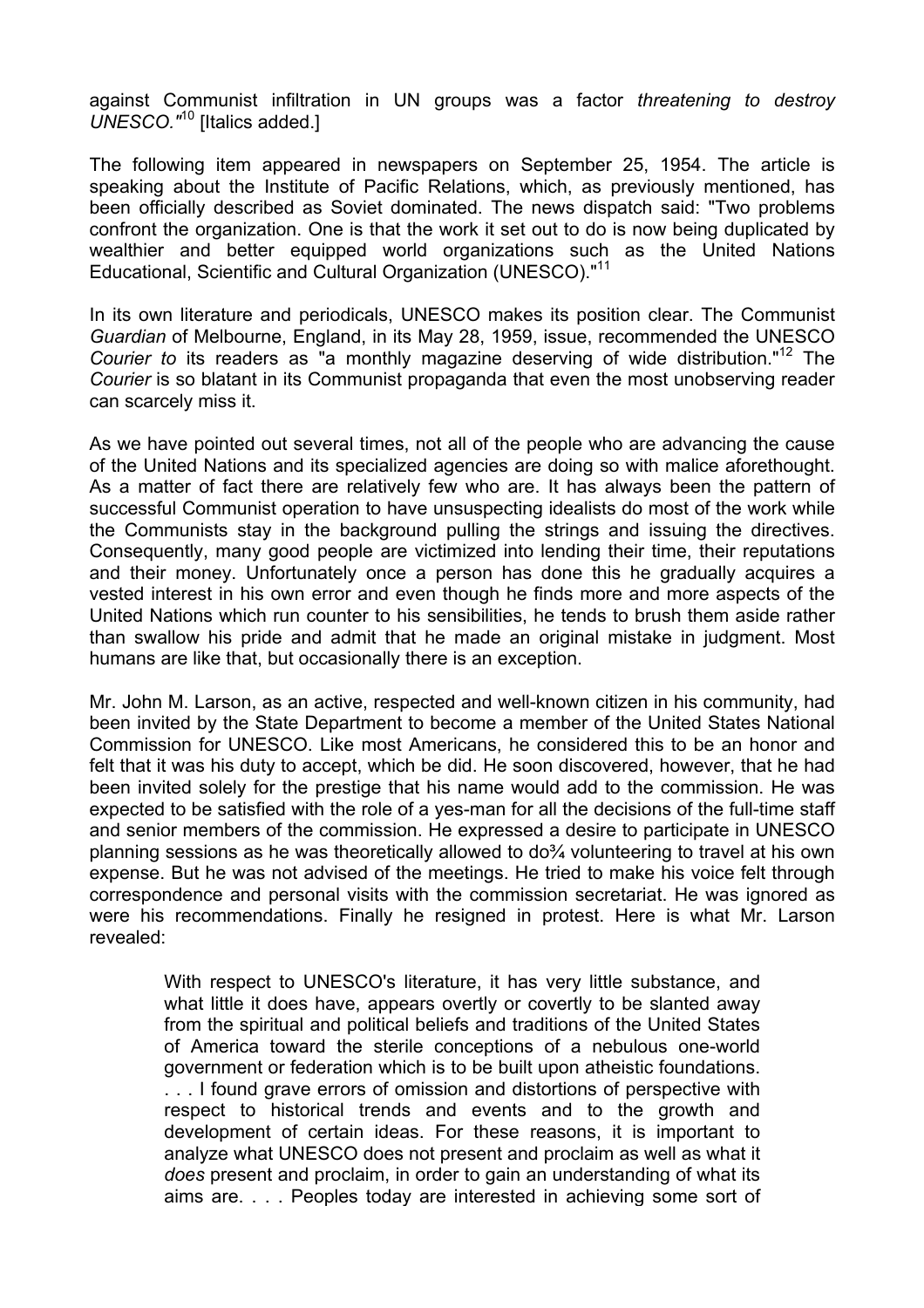peaceful solution to the conflicts present in the world. The question is: on what foundation will the edifice of peace be built? UNESCO claims to supply this foundation, but when its claims are investigated, they are found to be empty as well as a convenient cover for its real activities. The foundations of UNESCO are atheistic and materialistic. For it, man is the highest product of nature rather than one created in the image and likeness of God. This view of God and man dictates UNESCO's methods and. can be seen in them. Rather than being genuinely concerned with, the intellectual and moral development of men through education, UNESCO makes cynical use of those whom it professes to be serving and helping; rather than assisting people to grow and accept responsibilities, UNESCO preys upon those with whom it comes in contact and is more than glad to assume covertly or overtly all responsibility.<sup>13</sup>

Look at a few examples. The book *How the United Nations Works* by Tom Galt is one of the children's books recommended by UNESCO.<sup>14</sup> It also comes highly praised by the New York *Times*, the *Saturday Review of Literature* and the New York *Herald Tribune* as well as the United Nations Information Service. In the opening paragraphs the reader is informed that the United Nations is "the most important organization that has ever been created on this earth." As for accuracy of information in this book, the following is typical. The author describes the UN organizational meeting in San Francisco in 1945. On page 20 he says that while the delegates were meeting in the opera house, *Japanese bombs drifted overhead on balloons and exploded in the hills near the city!* On page 9, the author skillfully plants a typical UNESCO attitude in the minds of his young readers by saving that when he was a boy his teachers and school books told him:

The U.S. is always good and noble. We never fought a war except in self-defense. We have always been kind and generous to other countries. But the people of other countries are dishonest and mean. They will always cheat you. They never take baths.

*You and the United Nations* is another children's book highly recommended and praised by UNESCO.<sup>15</sup> Written and illustrated by Lois Fisher, it is designed for the very young. It is crammed with clever drawings and appropriate captions to catch the imagination of children too young to understand the more complicated and sophisticated United Nations arguments. For instance, all pro-UN figures are characterized as wholesome and intelligent. Those who are against the UN are presented as ridiculous and evil. One classic illustration depicts our Founding Fathers as three extremely ugly and grotesque cross-eyed creatures snarling at each other while a rat watches from the floor.

This is the kind of conditioning of children's attitudes that Luther Evans had in mind when he addressed a UNESCO meeting and said:

UNESCO's is a radical program. The rewards may be visible ten years from now; again they may not be visible for a hundred years. . . . They are instilled into the daily habits of mind of rising generations-perhaps not the first, not the second, but ultimately, it must be so. . . . To make the system of the UN and its specialized agencies work, we must sweep past traditional barriers in our thinking toward new frames of reference.<sup>16</sup>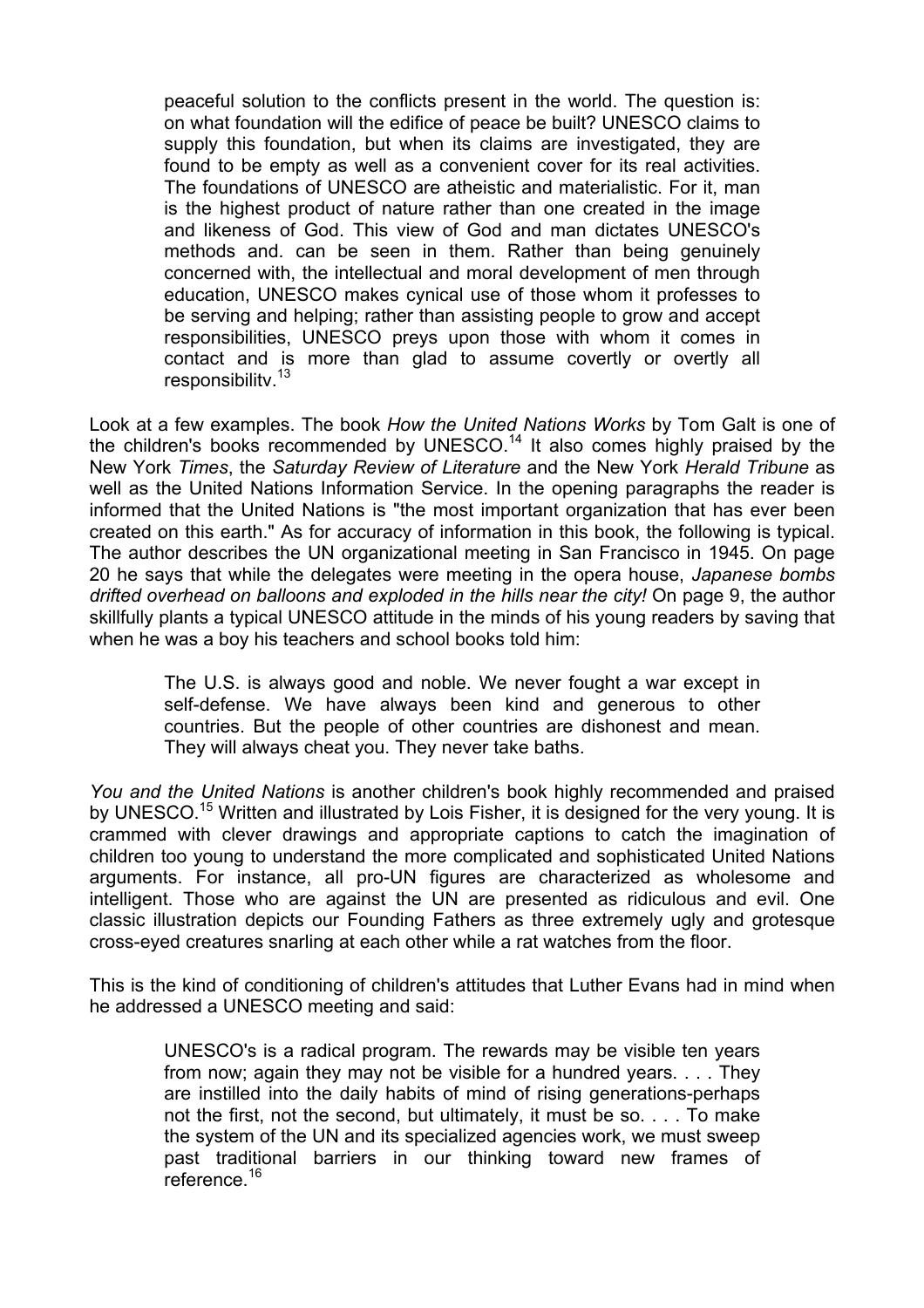Writing as one of UNESCO's special consultants in a symposium on human rights, Borris Tchechko provides us with an example of just what these new frames of reference might be. He explained that the Soviet constitution "not only constitutes one of the most decisive stages in the advance of the ideas of the democratic emancipation of man, but also-and this is of vital importance-sets man as a worker in ideal political, social and economic conditions and gives him facilities for work and intellectual life."<sup>17</sup>

On February 14, 1963, American newspapers carried a UPI report from Paris revealing that UNESCO had just published a booklet entitled *Equality of Rights Between Races and Nationalities in the USSR.* The book is pure Soviet propaganda denouncing race discrimination in the United States while praising Soviet race relations as one of the major social triumphs of the twentieth century:

Only the revolution of October 1917 which . . . instituted the Soviet system, enabled the peoples of Russia to achieve genuine equality of rights and freedom of development. . . . It was the Communist party which showed the peoples of Russia the true way to free themselves from social and national oppression. . . . The Soviet Union is a brotherhood of free and equal peoples comprising 15 sovereign Soviet republics in voluntary association on a footing of complete equality. Under the constitution of the USSR, each of these republics retains the right to secede from the union. Each of them embodies the collective will of its people and can decide its own future in entire freedom.<sup>18</sup>

Through our membership in the United Nations, the American people were required to pay for over a third of the total cost of publishing this booklet and giving it worldwide distribution¾ a great deal more than the Soviet Union paid.

As previously noted, William Z. Foster, who was at the time the head of the Communist party in the United States, predicted that in the future Communist world "there will be no place for the present narrow patriotism, the bigoted nationalist chauvinism that serves so well the capitalist warmakers." And in the constitution of the United States Communist party, we find the same sentiment: "The Communist party . . . fights uncompromisingly against . . . all forms of chauvinism." With this in mind, it is doubly interesting to note the following passages taken from a UNESCO publication entitled *Toward World Understanding:*

We shall come to nationalism later on. For the moment, it is sufficient to note that it is most frequently in the family that children are infected with nationalism by hearing what is national extolled and what is foreign disparaged. As chauvinism, this may be more ridiculous than dangerous; but it must, nonetheless, be regarded as the complete negation of world mindedness. . . . As long as the child breathes the poisoned air of nationalism, education in world mindedness can produce only rather precarious results. As we have pointed out, it is frequently the family that infects the child with extreme nationalism. The school should therefore use the means described earlier to combat family attitudes that favor jingoism. . . . if the feeling of belonging to the human community develops normally by extension of the feeling of belonging to the national community, it cannot possibly develop from that caricature of patriotism which is extreme nationalism.<sup>19</sup>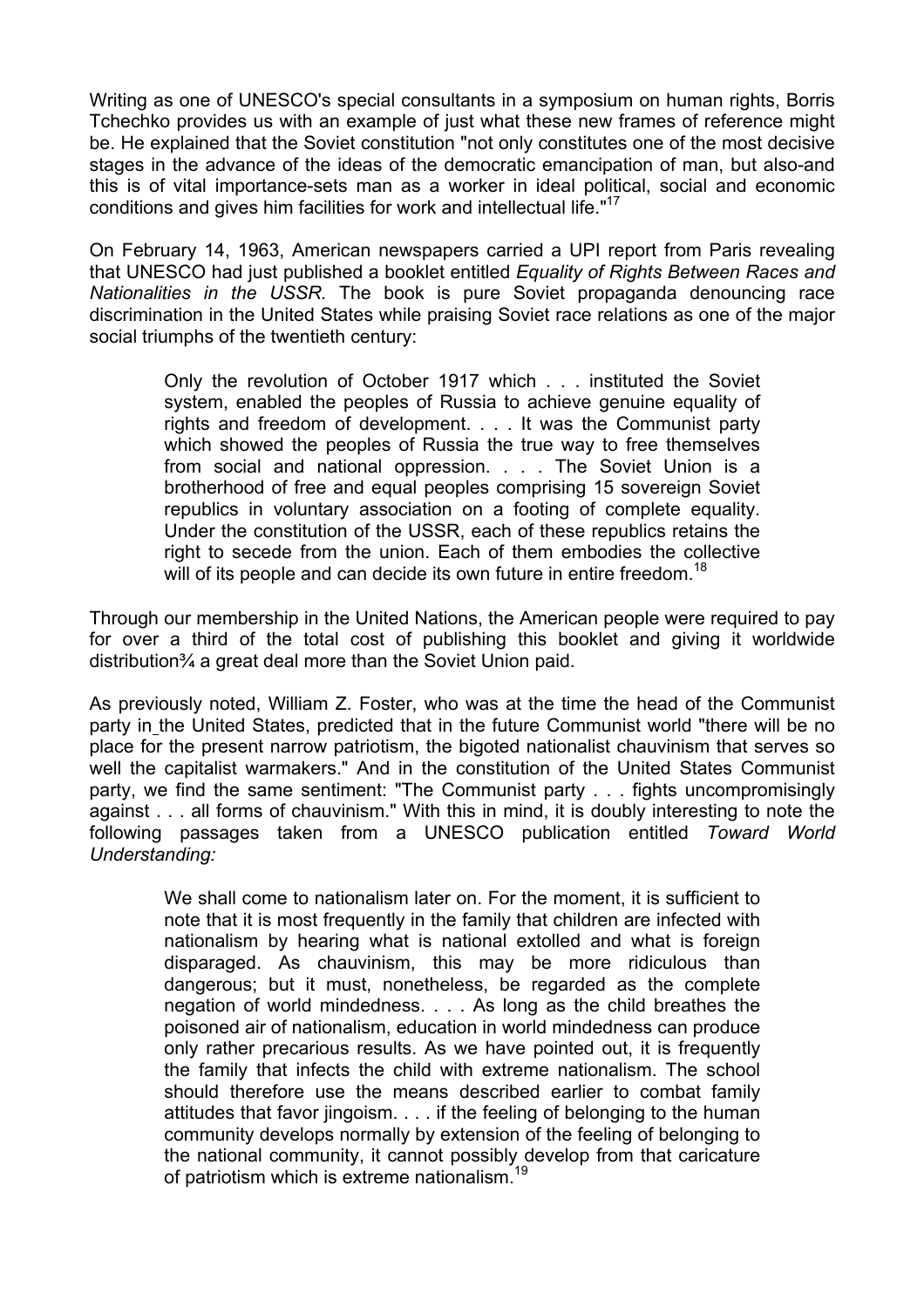Touching on the subject of teaching, geography in our schools, the same UNESCO publication states:

One method much in use now is to teach geography in a series of widening circles, beginning with local geography (i.e. the classroom, the school building and its surroundings, the village, the county) and proceeding to a study of the nation and the continent. Only when that routine has been accomplished is the child introduced to the rest of the world. This progress from the particular and the immediate to the general and the remote may be logical, but does it serve the purpose? In some atlases, the child's country is shown on every page on the same scale as the map to which it is to be compared. This is an admirable device, but would it not be better still if the first map constantly before the eves of the child were a map of the world? . . . This seemed to us so important that we were led to hope that UNESCO might persuade a publisher to prepare a world map that would really touch the child's imagination. . . . It should summarize the splendors of the earth; and when, later on, the child began the study of national geography, he would be already partly immunized against an exaggerated sense of the importance and beauty of his own country; that is to say, against the error of perspective which is at the root of jingoism and nationalism. . . . In addition, the geography teacher should never allow to go unchallenged statements from his pupils which reveal a supercilious feeling of national superiority. . . . The teacher who has, himself, a broad world outlook, will find many opportunities for influencing the minds of his pupils both in normal school sessions and in his personal contacts with them.<sup>20</sup>

In Volume 10 of UNESCO's *Toward World Understanding,* George Washington is given as an example of the "hero-type" which has to be expunged from history. This volume condemns all "presentation to the young of 'hero-types' in whom virtues are, so to speak, incarnated." UNESCO bemoans the fact that such figures are

. . . spoken of with admiration, and there is an implicit expectation that some children, at least, will look at these heroes as examples and model their own character and attitudes upon them.. . . Children do not content themselves with studying the heroes of national history simply as significant human beings [but] identify themselves with them, at least to some degree, and may attempt to mold their conduct upon theirs.

Volume 6 is rich in variations on the theme that the government must replace the family. It stresses the importance of "freeing the child more and more from the family."

Getting back to the question of ways and means, UNESCO's Volume 5 of *Toward World Understanding* said:

The kindergarten or infant school has a significant part to play in the child's education. Not only can it correct many of the errors of home training, but it can also prepare the child for membership in the world society.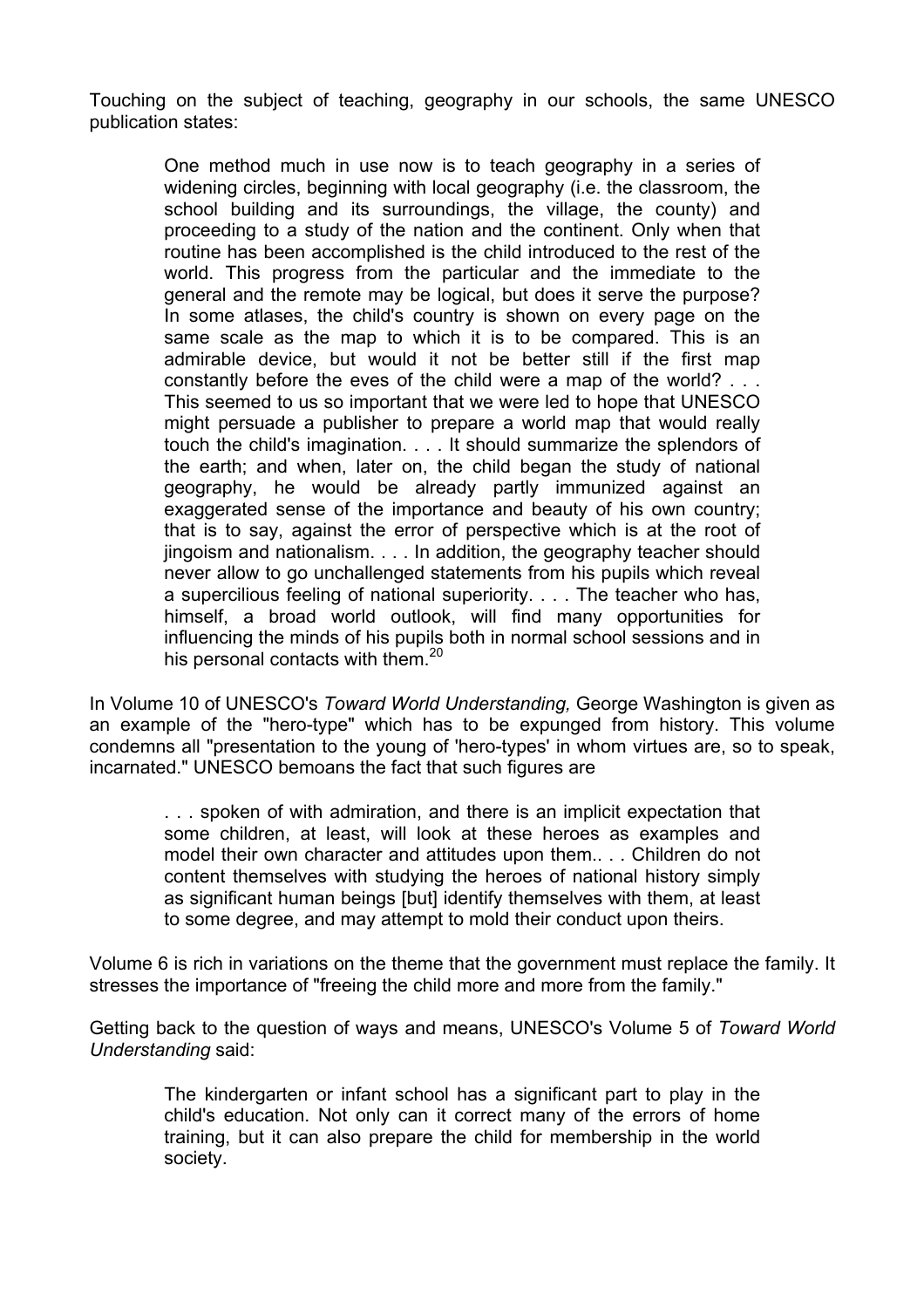For older children, Volume 1 has this to say:

The idealism of youth should be appealed to, but it is essential to remember that the adolescent's enthusiasm can quickly turn to disappointment and disillusionment. . . . It will be found that children grasp more quickly and more firmly the principles of the UN and its agencies if the teaching is related to practical activities, such as the international children's emergency fund [UNICEF], or UNESCO's work of education reconstruction in the war-devastated countries.

Over the past twenty years the concept of education in America has gradually changed until today it is shockingly UNESCO-oriented. And this includes more than attitudes toward patriotism and religion. Increasing emphasis has been placed on UNESCO's program of replacing scholastic achievement with such vagaries as "human adjustment," "group consciousness," and "social cooperation." Our educational system has been shifting away from one which trains children to think and to understand, toward one which is preoccupied with turning out intellectual paralytics who do not question the authorities but readily conform with the group.

Our primary concern here, however, is not with UNESCO's program of mental paralysis, but with its assault on patriotism, religion and moral standards among our youth. One clear example of how far this poison has seeped into the air of American academic circles is a series of psychological tests called *Reading for Understanding* which was prepared by an organization known as Science Research Associates (SRA). These tests have been widely used in approximately seven thousand public school districts across the United States and are highly praised by teachers' associations and school administrators. As the following sample questions will reveal, however, the tests not only require the student to assume the veracity of a preliminary statement which is loaded with editorial opinion, but they use half-truths and untruths to undermine traditional concepts of religion, morality and constitutional government.

*Question 34-S-2:* More Americans are going to church today than ever before. Some say that these new churchgoers are motivated by . . .

[Correct answer: "fear of death."]

*Question 42-S-7*: As religion in Medieval times permeated man's every thought and action, so science today is rapidly becoming a . . .

[Correct answer: "way of life."]

*Question 64-C-3*: Analyzing the failure of the League, the writer came to one basic conclusion; it had been betrayed by pride, self-interest and jealousy-in short, by unbridled nationalism. When sovereignty becomes a fetish, it produces more evil than good. The poison that lolled peace, he decided, was . . .

[Correct answer: "nationalism."]

*Question 72-S-8:* Truth is sometimes thought of as leading an existence separate from the affairs of the world; but this author believes that truth depends on the achievement of human goals. That which leads to the goals we set up is true. Hence, truth is ...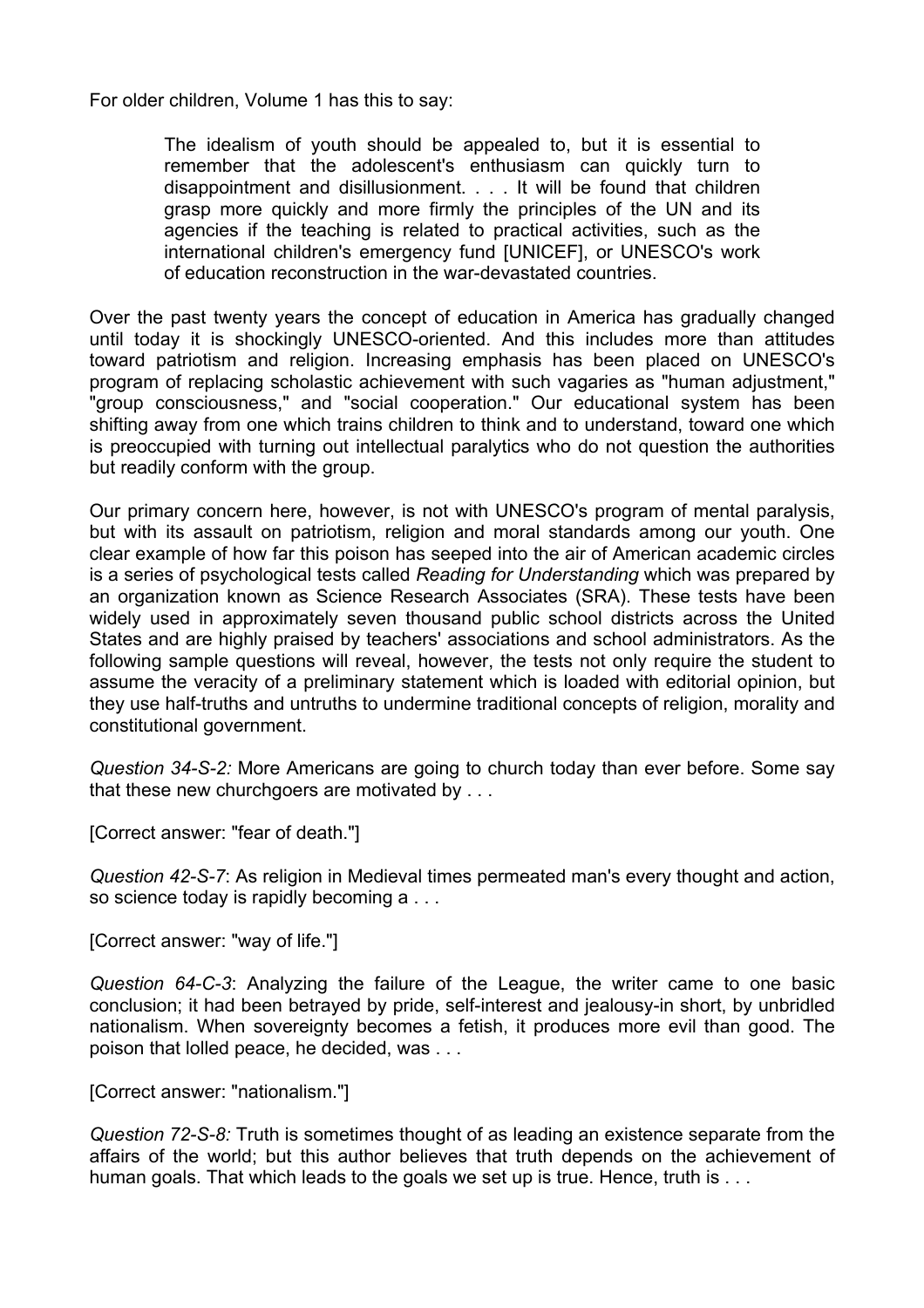[Correct answer: "man-made."]

*Question 78-C-5*: The ultra-conservative elements of our population usually fail to impede change because they cannot spot the crucial aspects either of the new or of the old. They fight to preserve things that have existed only in their imaginations, but they yawn noisily while the cornerstones of their system are shattered to bits. They rush to bolt the stable doors long after the horses have run away, and when they do attempt to look toward the future, they display an uncanny knack of locking only the doors behind which . . .

[Correct answer: "no horses ever lived."]

*Question 84-S-4:* The value of historical knowledge is primarily practical. We are betraying our forebears by revering them. For their achievements were possible only because they rebelled against their own tradition. Our awe of them is an expression of a sentiment that they themselves . . .

[Correct answer: "hated."]

*Question 96-C-10:* Nature has placed man under the empire of pleasure and pain. We owe to them all our ideas; we refer to them all of our judgments and all the determinations of our life. . . . Evil is pain, or the cause of pain. Good is pleasure, or the cause of pleasure. . . . Good and evil are nothing else than . . .

[Correct answer: "happiness and unhappiness."]

If we would but open our eyes and look, we would be shocked at the extent to which this UNESCO virus has spread. On Flag Day in a school in White Plains, New York, American children were presented with a flag at an impressive ceremony in which even the city government participated. It was not Old Glory; it was the flag of the United Nations. $^{21}$ 

A University of Chicago instructor by the name of Milton Mayer was quoted by the Syracuse *Post-Standard* as saying in a public speech: "We must haul down the American flag; and if I wanted to be vulgar and shocking, I would go even further and say, haul it down, stamp on it and spit on it!" The newspaper reported that "most of the audience of nearly 200 persons greeted Mayer's statement with prolonged applause."<sup>22</sup>

How did this come about? How have our youngsters been brought to accept this insidious mental conditioning? If you would really like to know the answer, write to the United States Department of Health, Education and Welfare, Office of Education, and ask for information on how to better teach about the United Nations in our schools. One such booklet, entitled *Teaching About the United Nations in United States Educational Institutions,* goes into minute detail explaining how the following school programs can be made most effective: panel discussions, notebooks and reports, audio-visuals, reading assignments, UN clubs, UNICEF drives, essay contests, speech contests, field trips to UN headquarters, and model UN meetings. It is a total saturation program that no child can escape.

On March 4, 1962, the National Broadcasting Company put on an NBC Special entitled *Regards to George M. Cohan.* You will remember that Cohan wrote many patriotic songs including "It's a Grand Old Flag." In this NBC Special, one of the actors came forward holding an American flag and said: "I guess everybody knows that George M. Cohan wrote a lot of songs about this. The Cohan brand of patriotism is a little old fashioned and naive for these confused times."<sup>23</sup>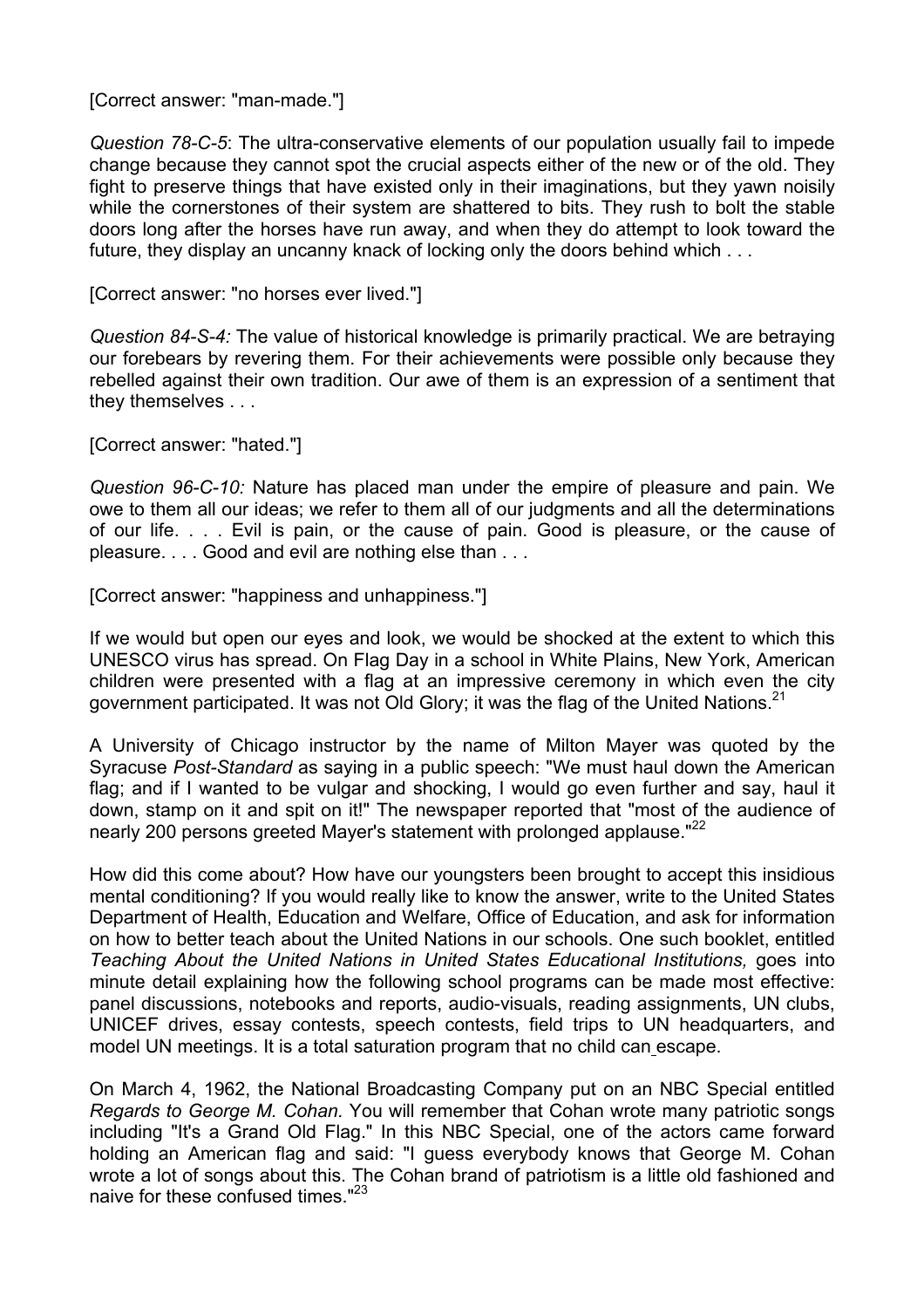Things have even gone so far that in 1963 the community of Catonsville, Maryland, selected "Salute to the UN" as the theme for its *Independence Day* parade!

In 1958 the McDonnell Aircraft Company made UN Day its seventh paid holiday. Company officials stated that they hoped the idea would "spread throughout the world." Consequently, on June 21, the Philadelphia *Bulletin* ran a story headlined "Firm Makes UN Day a Paid Holiday." And on the very next day, the same paper had another news story with the heading: "Some Philadelphia Banks Drop Flag Day as a Holiday."

What effect has this anti-American conditioning had so far on the minds of our youth who have been subjected to it? How do we go about measuring the results? Unfortunately, there are so many unhealthy indications all around us that it is hard to begin. They range all the way from the rising juvenile crime rate, which is the inevitable result of a philosophy that says "truth is man-made" and "good is happiness," to student riots against congressional committees investigating Communist subversion. But perhaps the most tangible or measurable results were those observed among our fighting men who were captured in Korea.

These boys represented a fairly accurate cross section of the American youth that had been processed by our educational system since this thinking came into favor. They came from the same kind of homes and backgrounds as our soldiers in all previous wars. Yet, their behavior as prisoners was startlingly different. For the first time in American military history, very few captured American soldiers escaped. Many of them signed "confessions" and in other ways collaborated with the enemy, not as a result of torture, but because they got better treatment that way and because they did not think it mattered anyway. And some even chose to defect to Communism rather than return to America after the war. The underlying reason for this unexpected behavior was explained rather dramatically by the Communists themselves. During the course of the fighting several secret Communist intelligence reports were intercepted by American forces. Some of these dealt with the handling of American prisoners of war. The following message was written by the chief of intelligence of the Chinese Peoples Volunteer Army in North Korea to the chief of intelligence of the Chinese Peoples Republic in Peiping:

Based upon our observations of American soldiers and their officers captured in this war for the liberation of Korea from capitalist-imperialist aggression, the following facts are evident:

The American soldier has weak loyalty to his family, his community, his country, his religion and to his fellow soldier. His concepts of right and wrong are hazy and ill-formed. Opportunism is easy for him. By himself, he feels frightened and insecure. He underestimates his own worth, his own strength, and his ability to survive. He is ignorant of social values, social tensions and conflicts. There is little knowledge or understanding even among U.S. university graduates of American political history and philosophy; the federal, state and community organizations, states and civil rights, freedoms, safeguards, checks and balances, and how these things allegedly operate within his own system. . . .

He fails to appreciate the meaning of and the necessity for military or any form of organization or discipline. Most often he clearly feels that his military service is a kind of hateful and unavoidable servitude to be tolerated as briefly as possible and then escaped from as rapidly as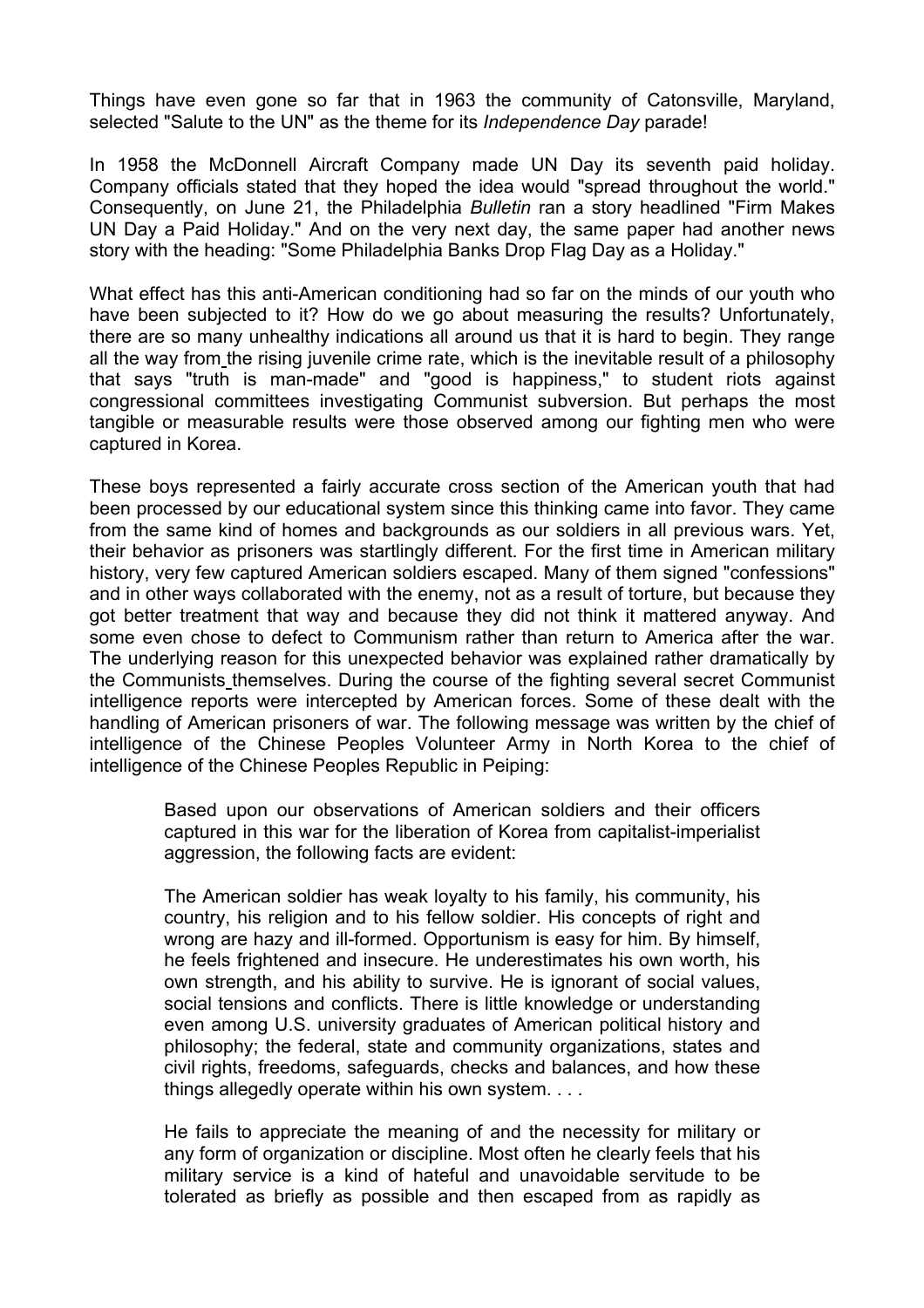possible with as little investment as possible. . . .

Based upon these facts about the imperialist United States aggressors, the reeducation and reindoctrination program for American prisoners proceeds as planned. $24$ 

In 1962 the Senate Armed Services Subcommittee conducted an investigation of *Military Cold War Education and Speech Review Policies.* During the course of the hearings, Admiral George W. Anderson, chief of naval operations, testified as follows:

There were maybe 65% or 70% of youngsters who came in with really a lack of appreciation of discipline, either imposed or self-discipline. You might say at times they were in a state of delayed adolescence, and this is the group that it was so important that we work on and devote our greatest talents to, whether they ultimately are to stay in the Navy or return to civilian life. These are the people on which we have to depend in the service and on which America is going to have to depend. . . .

General David M. Shoup, commandant of the Marine Corps, said:

They are the same kind of human beings [as recruited in the past] but they have not been exposed to what this country means and what it took to make this country what it is today. They have not been given a realization of the worthwhileness of our way of life and that it is worth giving your life for if necessary.<sup>25</sup>

All of which is right to the point. Who on earth would be willing to risk his life to defend America if he had been taught from kindergarten that love of one's own country is the major evil of our modem world? And if no one is willing to take such a stand, how long can we hold out against the fiercely aggressive force of world Communism? While the Soviet Communists are busy inculcating in their youth a strong loyalty to the Russian fatherland and to a precise dogma, UNESCO encourages Americans to deny their own children comparable convictions. When there no longer appears to be anything worth defending, America will be lost.

It should come as no surprise, therefore, to find that UNESCO has chosen to locate a western hemisphere headquarters in Communist Cuba since Cuba is, at present, the most solid Soviet satellite in this hemisphere. From there, it can carry on its subversion and propaganda activities throughout all of North and South America.

An interesting sidelight on this development occurred during a UNESCO conference held in Paris in 1960. Castro's Cuba submitted a report to the other delegates at the conference which read in part:

Law 680 was promulgated to lay the foundations of a new, more rational and effective general system of education. UNESCO experts have cooperated in this great task. . . . As will be seen in the following account of the implementation of UNESCO's major projects, Cuba, precisely by virtue of the revolutionary movement that is the driving force of our country, is one of the foremost nations in the world in the implementation of these projects. . . . One token of the high regard in which the revolutionary government holds UNESCO and the aims it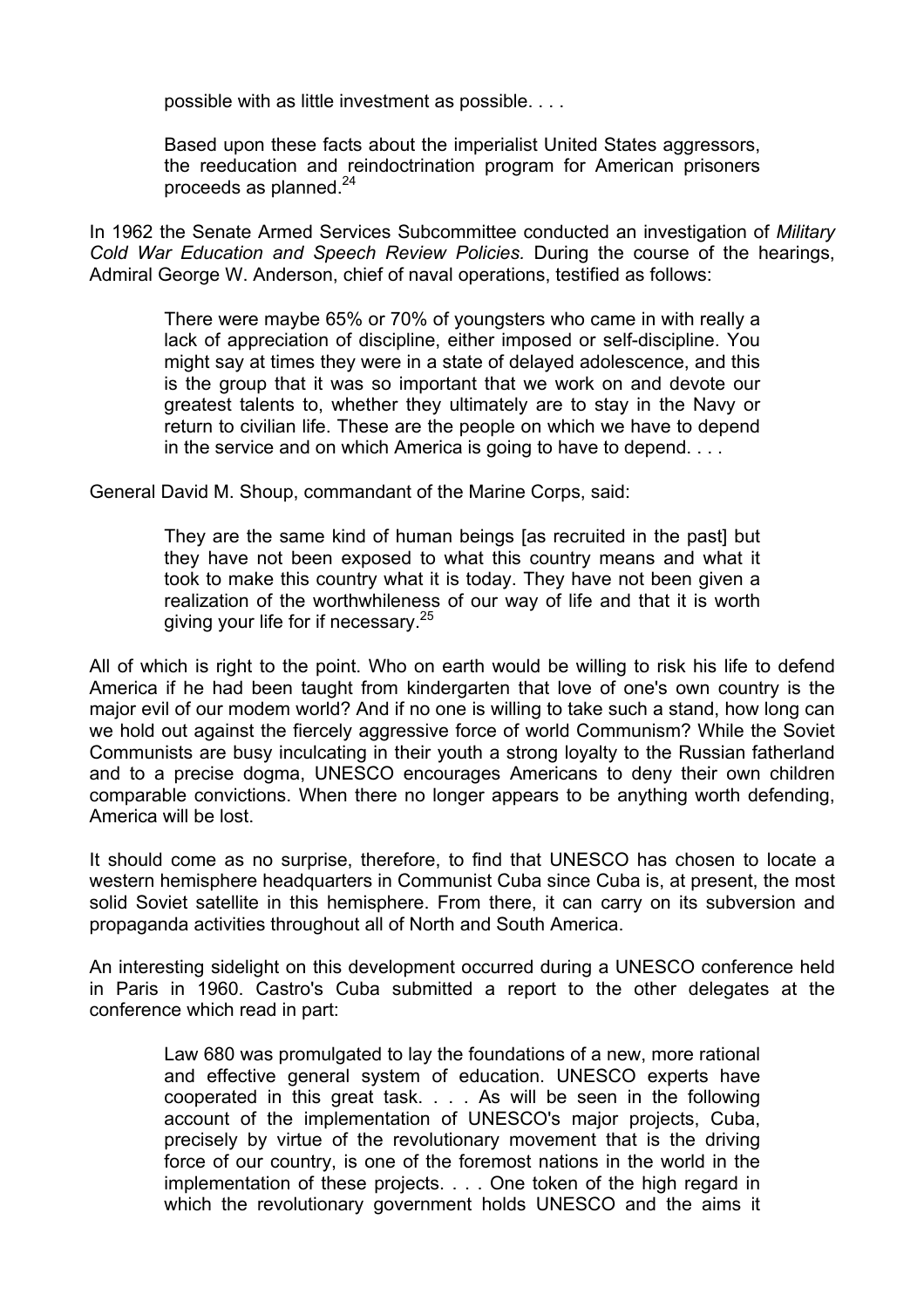pursues, is the fact that the Cuban National Commission at present has the largest budget since it was estabhshed. $^{26}$ 

And now UNESCO is hoping that the United States Senate will ratify a proposed treaty known as the convention against discrimination in education. What would this treaty accomplish? As summarized in a joint statement by Congressmen John Ashbrook, William Ayres, Donald C. Bruce, Edgar Hiestand and David Martin:

UNESCO's proposed new treaty . . . would deliver the entire American educational system into UNESCO international control. It could close every private and parochial school in the United States. It would automatically remove education from under "domestic" law and control. It encompasses every phase and facet of American education. $27$ 

Unless Americans wake up soon and do something to clear away this UN poison in the air, the treaty *will* be ratified and we will then learn the full meaning of Earl Browder's words when he declared:

*Who wins the youth, wins the future of America*.

#### **NOTES**

1. Congressman Lawrence H. Smith, *Congressional Record* (April 18, 1955).

2. Undated seven-page memorandum on the official letterhead of the U.S. National Commission for UNESCO, Washington 25, D.C., released approximately January 1, 1962.

3. "Legion¾ Truman¾ UNESCO," Washington *News* (October 14, 1955).

4. As quoted by Leon Trotsky, *The Revolution Betrayed* (Garden City, L.I., Doubleday, Doran & Company, Inc., 1937), p. 161.

5. Foster, pp. 316, 327. Also, as quoted in the 6th report of the California Senate Investigating Committee on Education (1949), p. 36.

6. As quoted in the 6th report of the California Senate Investigating Committee on Education (1949), p. 36.

7. "The Communist Pattern in the UN," speech by Joseph Z. Kornfeder before the Congress of Freedom, Veterans War Memorial Auditorium (San Francisco, April 1955).

8. *Who Was Who 1941-1950* (London, A. & C. Black, Ltd.), p. 1277. Also, The *Annual Register* 1947 (London, Longmans, Green & Co., Ltd., 1948), p. 568. Also, John H. Snow and Paul W. Shafer, *The Turning of the Tides* (New Canaan, Conn., The Long House, Inc., 1953), p. 102.

9. SISS annual report (1956).

10. Congressman Fred E. Busbey, *Congressional Record* (August 3, 1953).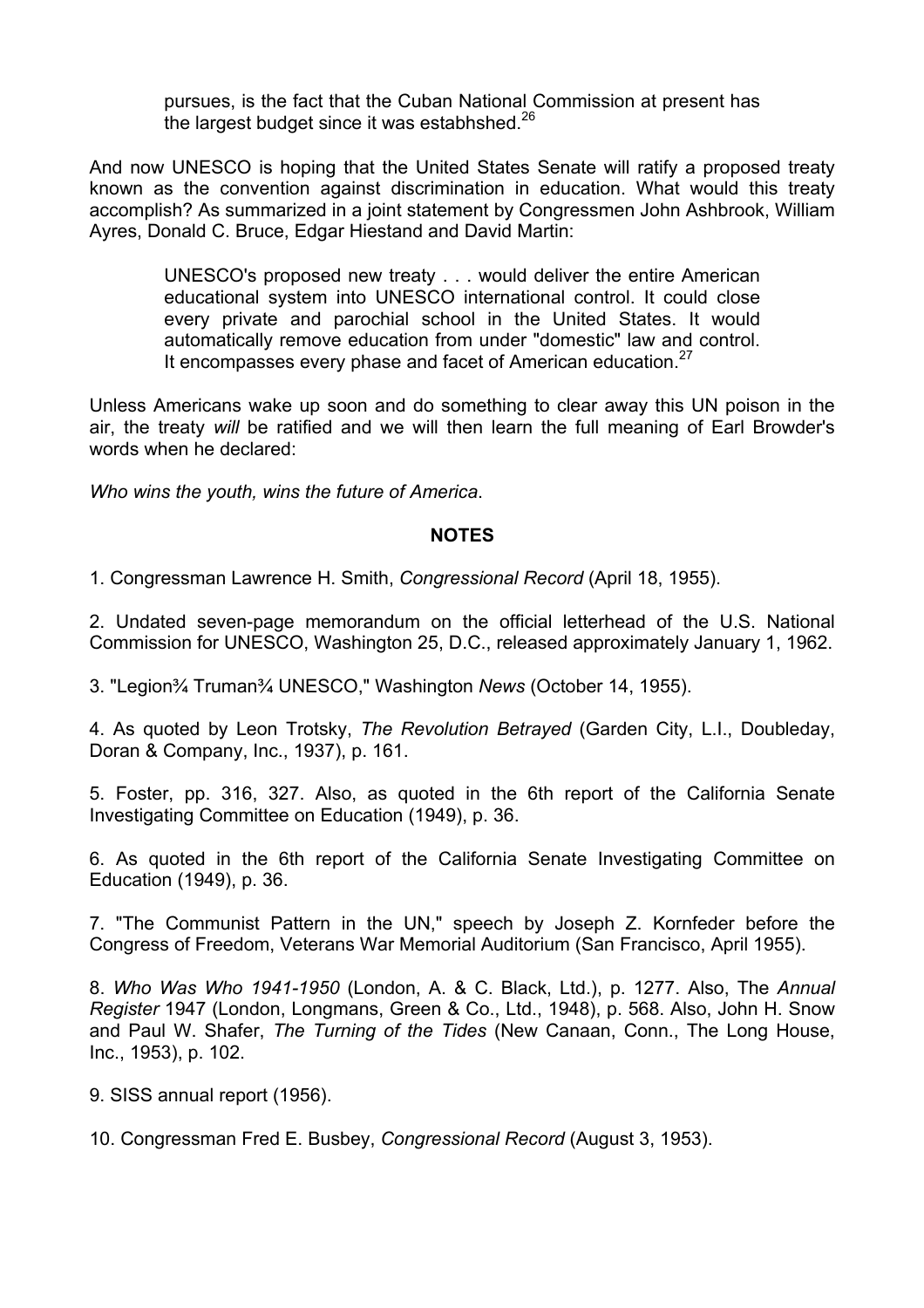11. Reuter's dispatch datelined September 25, 1954. As quoted in a speech by Florence Fowler Lyons before the Congress of Freedom, Veterans War Memorial Auditorium (San Francisco, April 1955).

12. Ewell, p. 79.

13. "UNESCO Renounced," *Congressional Record* (September 16, 1961).

14. Tom Galt, *How the United Nations Works* (New York, Thomas Y. Crowell Company, 1955).

15. Lois Fisher, *You and the United Nations* (Chicago, Children's Press, Inc., 1958).

16*. UNESCO Leaders Speak,* Department of State publication #841574 (1949), p. 2

17. *Human Rights: Comments and Interpretations; a Symposium Edited by UNESCO*  (London and New York, Allan Wingate, 1949).

18. Congressman John M. Ashbrook, *Congressional Record* (March 21, 1953), p. A-1604.

19*. Toward World Understanding* (19 Avenue Kleber, Paris, UNESCO).

20*. Ibid.*

21. Florence Fowler Lyons, *Reports on UNESCO*, syndicated column (June 24, 1962).

22. The Syracuse *Post-Standard* (February 16, 1947), p. 15.

23. Congressman James B. Utt, *Congressional Record* (April 11, 1962).

24. "Communist Indoctrination: Its Significance to Americans," speech by William H. Mayer before the Freedom Forum (Searcy, Ark., April 15, 1957).

25. *Military Cold War Education and Speech Review Policies*, hearings before the Special Preparedness Subcommittee, Senate Committee on Armed Services (1962), pt. 1, pp. 216, 266.

26*. Reports of Member States,* presented to the UNESCO general conference at its eleventh session in Paris (November, December 1960), pp. 43-46.

27. Minority report of the House Committee on Education and Labor (July 11, 1961).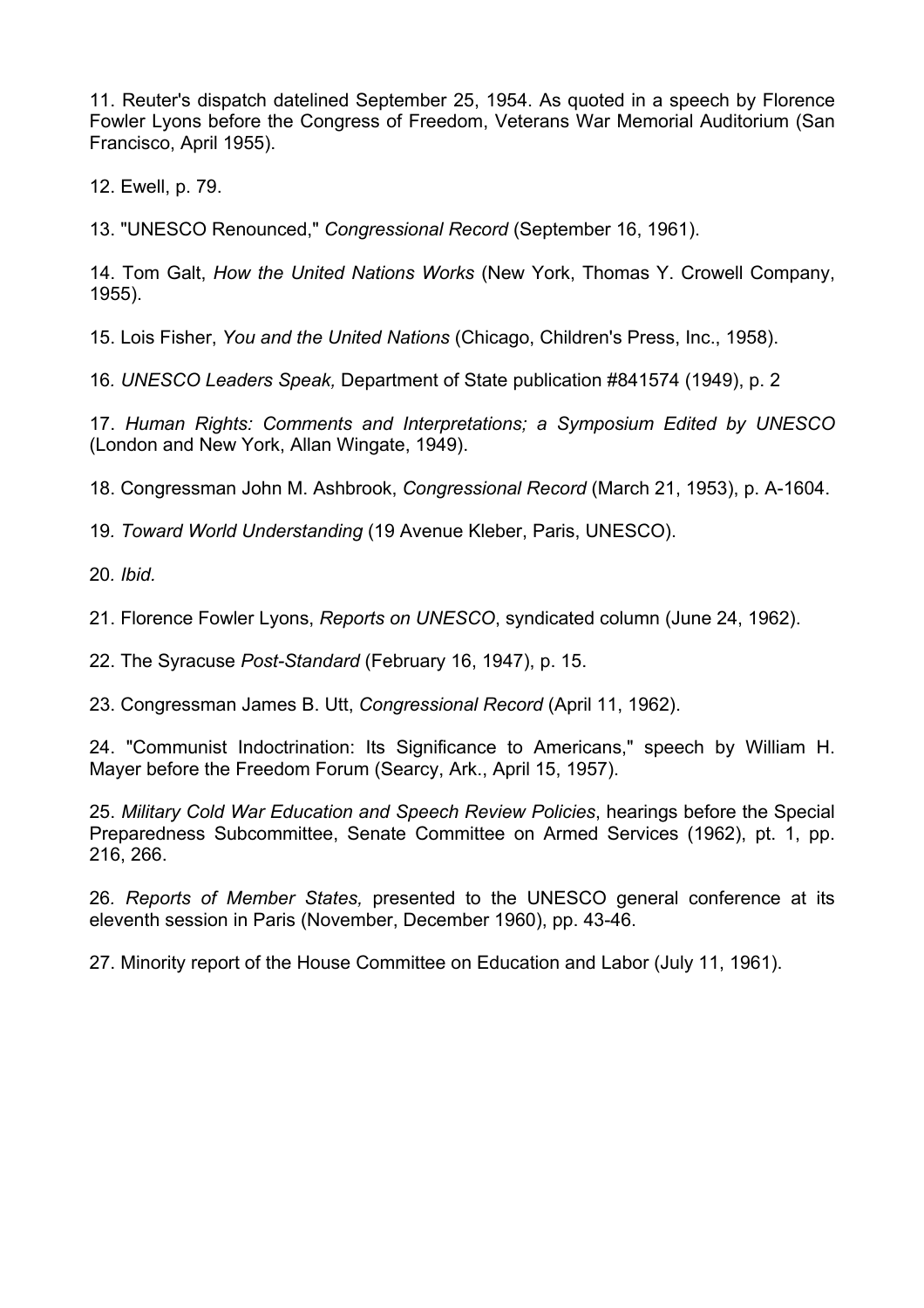*If you wish the sympathy of the broad masses, then you must tell them the crudest and most stupid things.*

Adolph Hitler, *Mein Kampf*

### CHAPTER THIRTEEN: THE FRIGHT PEDDLERS

On January 21, 1962, the Communist *Worker* ran an article entitled "Birchers Take Warpath Against UN Peace Hopes." The following excerpts are taken from this article:

The John Birch Society has instructed its members to prepare a hate campaign against the United Nations. In his secret "bulletin" for members, Robert Welch, fuehrer of the Birchites, orders his followers to place this anti-United Nations drive at the top of their 1962 political agenda. Steps on how to do his bidding are detailed by Welch and are, in fact, already being taken by ultra-rightists. . . . "The UN is a tool of the Reds," says the Birch Bulletin. "The only real function of the United Nations is to serve as an instrumentality of Communist global conquest," is how Robert Welch puts it. And this theme of the ultras runs through much of the Birch Society and similar extremist propaganda of late. Its obvious aim is to undermine the faith of the American people in the United Nations. . . . It was in the spring of last year that the ultra hate campaign to destroy the United Nations actually began. The origins of this insidious business can be traced to . . . a socalled "United States Day Committee," the purpose of which was to replace United Nations Day with "United States Day." . . .<sup>1</sup>

Throughout the following year, more and more people began to wake up to the terrible menace that our continued participation in the United Nations represented. As the volume of mail to Washington demanding withdrawal from the United Nations began to reach sizable proportions, those politicians who have long had no opposition to their internationalist policies became irate and alarmed. Perhaps the most outspoken among these was Senator Thomas Kuchel of California. In a much publicized speech before the Senate, Kuchel lashed out at what he called a hate campaign against the United Nations conducted by ultra-rightists, lunatics and extremists. Since many of his constituents had cited cases of United Nations atrocities in the Congo, Senator Kuchel called them fright peddlers.

Gus Hall, present head of the U.S. Communist party was delighted with Senator Kuchel's speech. Writing in the Communist *Worker* of June 23, 1963, be said that the Republican party was in danger of being taken over by what he called "fanatical ultra-right-wingers." But he made a special point to single out Kuchel's speech as hopeful evidence that "moderates" within the Republican ranks have not lost out altogether.

A few months later, CBS produced an hour-long TV documentary entitled *Case History of a Rumor*. The hero of the program was none other than Senator Thomas Kuchel who was presented as the all-American champion of restraint and common sense against all the irresponsible fright peddlers who think that the United Nations poses any kind of a threat to this country. The villain in the documentary was Congressman James Utt, also of California. Congressman Utt has been outspoken in his criticism of the United Nations and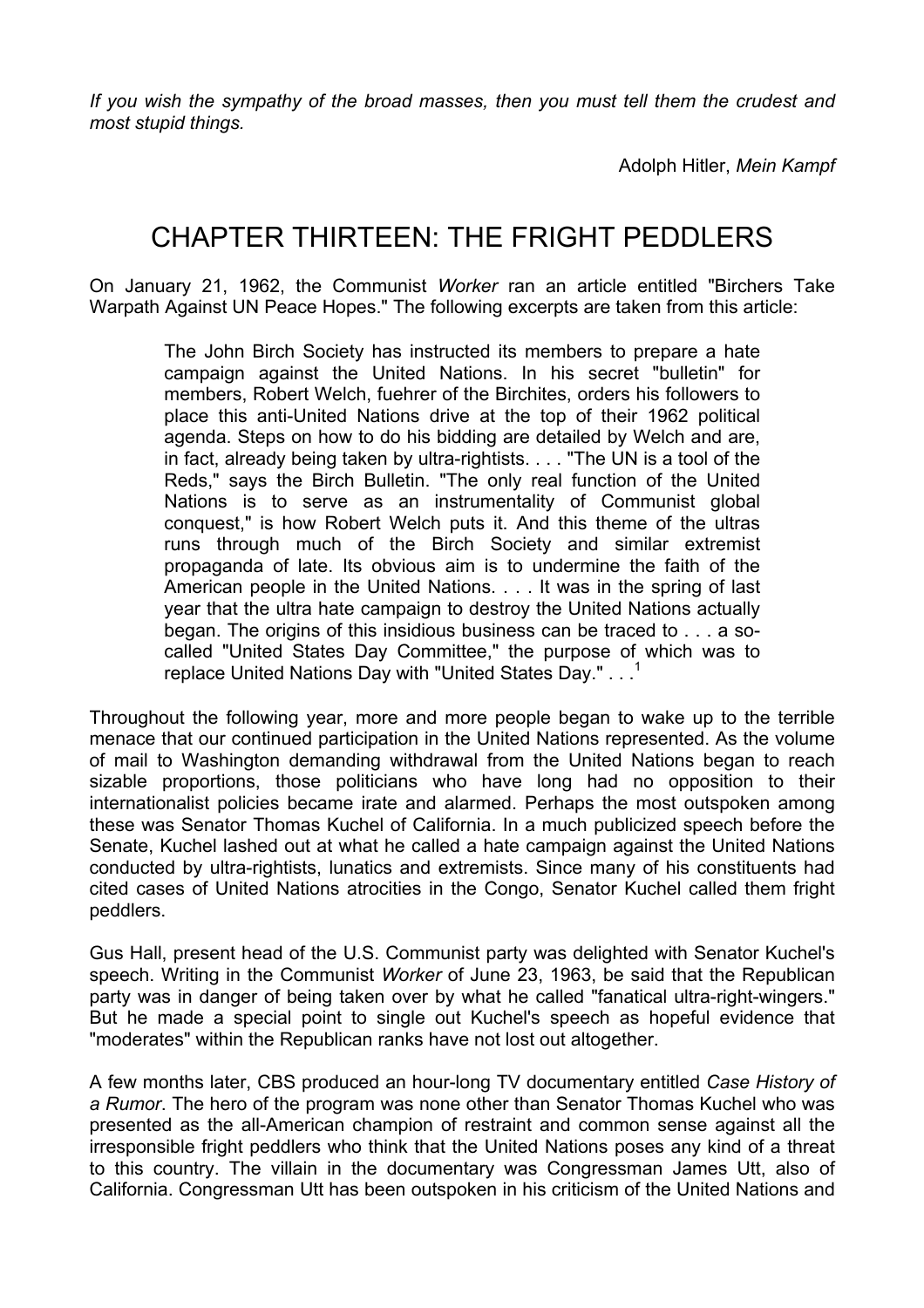was the man who introduced legislation to get us out of the organization altogether. CBS, as has been the case in many of its other TV documentaries, did a masterful job of appearing to be objective while creating a lasting impression that definitely favors the antianti-Communist point of view.

Unfortunately, millions of Americans have allowed their attitudes to be affected by such professional presentations, never investigating the facts for themselves. Even more tragic is the fact that they seldom suspect their opinions have been manipulated. They have had very little cause to challenge those opinions since, as mentioned in the Foreword of this book, the other side has not yet had a chance to speak up. Pro-UN forces have easy access to our television networks, our large metropolitan newspapers, and our mass circulation magazines. Forces critical of the United Nations are shouted down, labeled extremist, and relegated to the futile circulation of mimeographed pamphlets and newsletters. As the forty-six civilian doctors of Elisabethville explained: "What could we do against an organization having the most powerful means of broadcasting false news, lies, denials? We had the weak voice of Radio-Katanga, the official telegraph service, one or two teleprinters, and the small amateur radio stations."<sup>2</sup>

Thoughtful Americans should ask themselves why it is that one seldom runs into strong opposition to the United Nations that is not made to appear ridiculous by most of our mass communications media. Is it because all such opposition is ridiculous? Is there not one person or organization worth listening to? Why is it that we all know that Presidents Truman, Eisenhower, Kennedy and Johnson have lavishly praised the United Nations but we have not been told that former President Hoover, as long ago as 1950, said that "unless the United Nations is completely reorganized without the Communists in it, we should get out of it"? Why is it that we are familiar with Senator Kuchel's views but no one mentions Senator Taft's position: "The United Nations has become a trap. Let's go it alone"; or Senator Langer's position: "I feel from the bottom of my heart that the adoption of the Charter . . . will mean perpetuating war"; or Senator McCarran's position: "Until my dying day, I will regret signing the United Nations Charter"? We have all heard Adlai Stevenson refer to the United Nations as the "moral conscience of the world," but how many of us have heard that J. B. Matthews, former chief investigator for the House Committee on Un-American Activities said: "I challenge the illusion that the UN is an instrument of peace. . . . It could not be less of a cruel hoax if it had been organized in Hell for the sole purpose of aiding and abetting the destruction of the United States"?

In a speech before the United Nations Correspondents Association in 1961, UN Ambassador Adlai Stevenson reviewed the rules which most of our newsmen have apparently been following for twenty years. Referring to UN delegates and personnel, Stevenson said:

Help us to create the sense of our overriding human concern. Interpret us to each other, not as plotters or as war mongers or as demons or demagogues, but as puzzled, yet aspiring men and women struggling on the possible brink of Armageddon to achieve a common understanding and a common approach. We are not at all like that, I have no doubt, but I believe that a majority of our delegates would accept such a description of their own attitudes. The whole press corps working at the UN has a unique part to play in projecting this picture  $\ldots$ <sup>3</sup>

On October 23, 1963, the Committee for United States Day held a meeting in the Dallas Memorial Auditorium at which Major General Edwin A. Walker spoke critically of the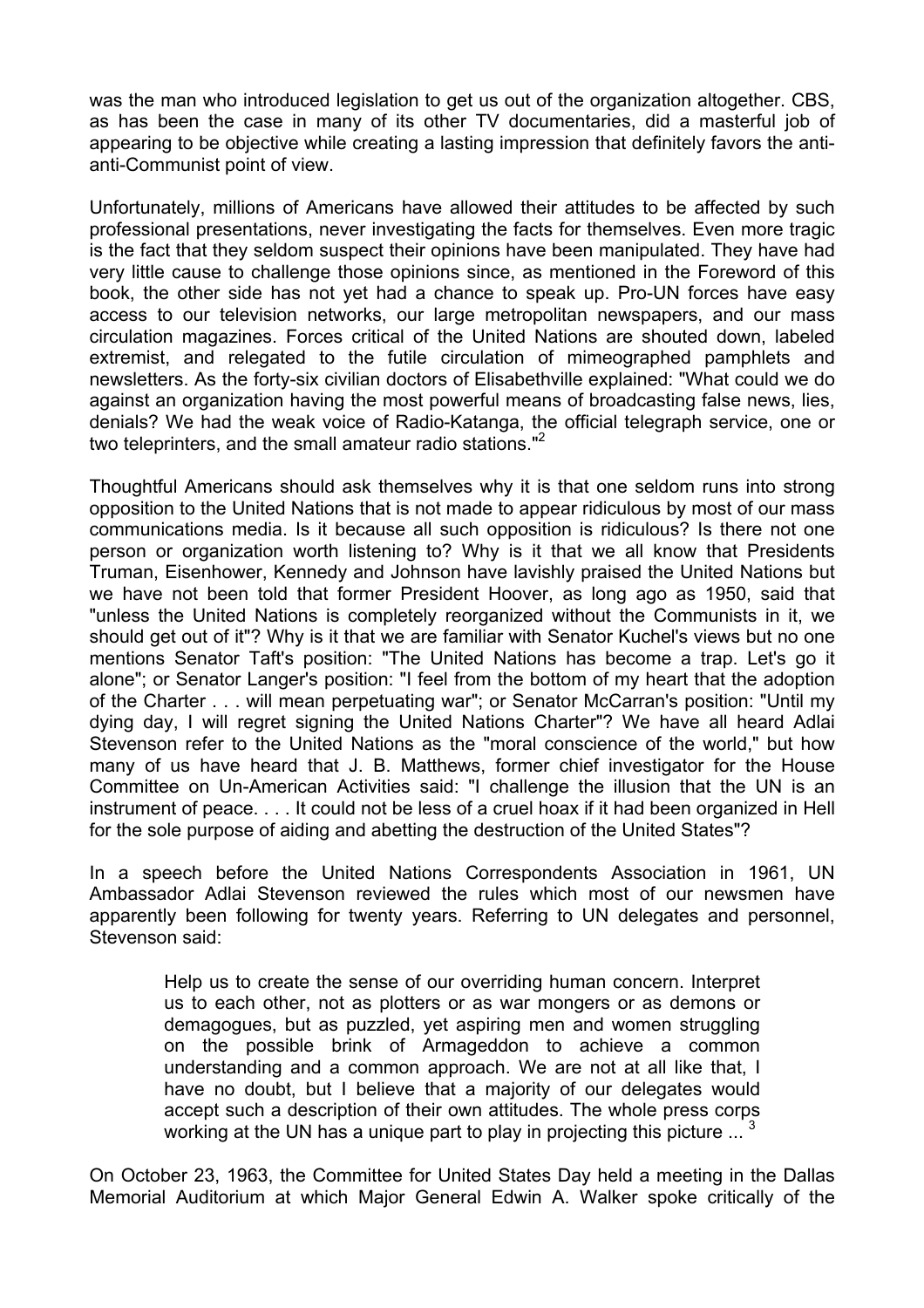United Nations before an audience of approximately 1,200. In spite of efforts on the part of the committee, none of the news reporting media gave the meeting advance publicity nor did any of the local stations broadcast the speech. The next evening, however, Adlai Stevenson made a UN Day speech in the same auditorium to an audience of about 1,700 people. This program was sponsored by the Dallas United Nations Association and the Dallas League of Women Voters. Whereas the United States Day committee paid all of its own bills, we can be sure that Mr. Stevenson traveled from New York and stayed in Dallas at taxpayers expense. His visit was given an enormous amount of advance publicity by local news media, and the CBS station in Dallas even donated a full hour of prime time (preempting the Perry Mason show) to broadcast Stevenson's speech.

The bias of our mass news communication media and the resultant devastating effect that this bias has had on American public opinion is, of course, a vast subject too large to be adequately dealt with here. But one need only reflect for a moment on the following episode to grasp the full significance of how far this process has gone. Mr. George Todt, a well-known West Coast columnist and news commentator, tells this story:

On Sunday, September 5, 1954, I made some remarks about the United Nations on my extemporaneous television program telecast from the studios of the National Broadcasting Company in Hollywood, California. They were not the usual mouthings one hears from the men in the communications field nowadays. Instead of bowing and scraping before the UN, I outlined some hard cold facts about this threat to the sovereignty of the United States and suggested an alternative plan to the UN for those Americans of honest intent who felt obliged to work for international understanding in the future. My suggestion revolved about the Constitution of the United States, however, not the UN Charter. Although the public responded overwhelmingly in favor of the suggestion I made in preference to the present UN plan, not so NBC. The reaction of the latter was hasty and bitter. As soon as the officials returned to their offices the following Tuesday morning, after the Labor Day holiday, it was to notify me immediately that I was off the air. Although never on the NBC payroll, they denied time to my sponsor of 57 weeks standing unless be broke my contract forthwith, and refused to allow me to go on the air for two more weeks prior to cancellation as my contract stipulated. This was done without a word of warning or prior consultation. Everything had been fine up until the time I spoke against the UN. Then I was suddenly *persona non grata* with the National Broadcasting Company.<sup>4</sup>

The process of squelching opposition to the United Nations is far from limited to just the mass communications media. In 1955, for instance, Ron Ramsey, a sixteen-year-old high school student in Compton, California, began writing letters to the editors of local newspapers and magazines. His letters were well written, factual, and strongly critical of the United Nations. As a result, he soon became the target of a vicious smear campaign conducted by a Communist-front group calling itself an "anti-Nazi league." This group sent out thousands of postcards calling Ramsey a "Hitlerite" and urging his neighbors and fellow students to mobilize against him "before he acquires any more power." Joseph L. Causey, a member of the board of trustees of the Compton Union High School district, charged Ramsey with the unforgivable crime. In a letter to the editor of the Los Angeles Times, Causey exclaimed: "This lad is opposed to the United Nations and preaches anti-UNESCO propaganda." Ramsey was subsequently committed to a county institution as a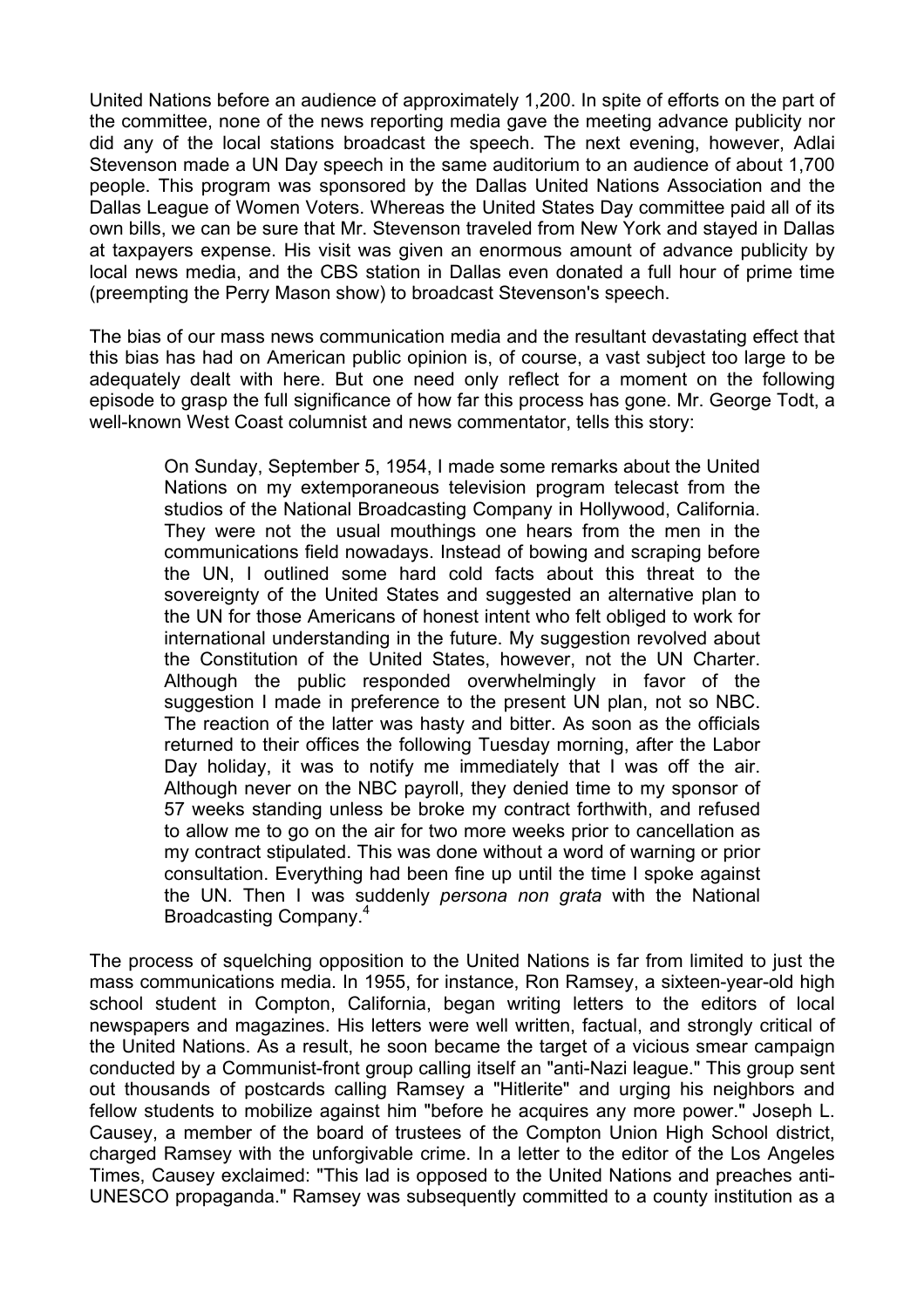"mental case" with no formal charges ever brought against him. He was finally released on probation after thirty-four days of confinement, but only on the condition that he stop writing letters to the papers.<sup>5</sup>

The extent of radio and TV coverage favorable to the United Nations is a matter of daily record. From the very beginning, it has been an avalanche. For instance, on the occasion of the United Nations' tenth anniversary, in 1955, the Communist *Daily Worker* reported:

Radio and TV coverage of the UN's tenth anniversary was the best in that world organization's history. The UN concert with Soviet pianist Emil Gilels, the New York Philharmonic and the Schola Cantorum was televised by WOR and heard on radio stations WQXR and WNYC. One report said that a movie of the concert was being sent to Latin America and that a tape recording of same would be aired by Voice of America. In addition, station WINS in New York and 55 other U.S. stations carried Norman Corwin's play *The Charter and the Saucer*, a British Broadcasting drama on the UN with Sir Lawrence Olivier. A quarterhour film titled *Your Seat at the Table* with Clifton Fadiman was heard on WABC and many other stations across the country. *The Family Tree* was broadcast by ABC. Throughout the weekend of the anniversary, NBC's *Monitor* featured spot salutes to the UN from delegates and celebrities. The popular children's TV show *Let's Take a Trip* visited UN headquarters last Sunday. *Ding Dong School* also had its enormous following watching a movie on the UN. The *Carousel's* weekend show was devoted to the UN. CBS's *Morning Show* did a series of live pickups from the UN, and Dave Garroway's NBC show featured UN posters.<sup>6</sup>

As a result of this kind of pro-UN programming, it is no wonder that we have come to accept unchallenged the premise that the United Nations is the epitome of good. We have been brought to the point where the mere mention of the name strikes within us a conditioned response of devout reverence.

As important as radio and TV are in reaching and molding public opinion, however, the United Nations and those who promote it do not stop there. The American Association for the United Nations (AAUN) spends millions of tax exempt dollars to distribute free literature, provide speakers and promote tours of United Nations headquarters. In 1962 a U.S. Air Force recruiting poster appeared which depicted a young man and woman in Air Force uniforms walking down a street in a foreign country. It was the usual appeal to youth's desire for travel and adventure. But there was something significantly different about this poster. Aside from the happy faces of the figures, the only other conspicuous item in the picture was a huge UN flag. U.S. recruiting posters used to display the American flag.<sup>7</sup>

Speaking of the UN flag, this, too, has played a part in creating the desired attitude in the minds of Americans. Designing the flag was actually made the subject of a school project for children in California. As early as May 1944 the California State Department of Education issued a bulletin entitled *A Study in World Friendship--Designing a Symbol for the United Nations*. Needless to say, no one ever intended that these children would design the United Nations flag; the whole object, even then, was to begin to have all the kiddies thinking favorably toward the coming world government. What better way than to create the impression that they had a part in designing its flag? The UN flag was actually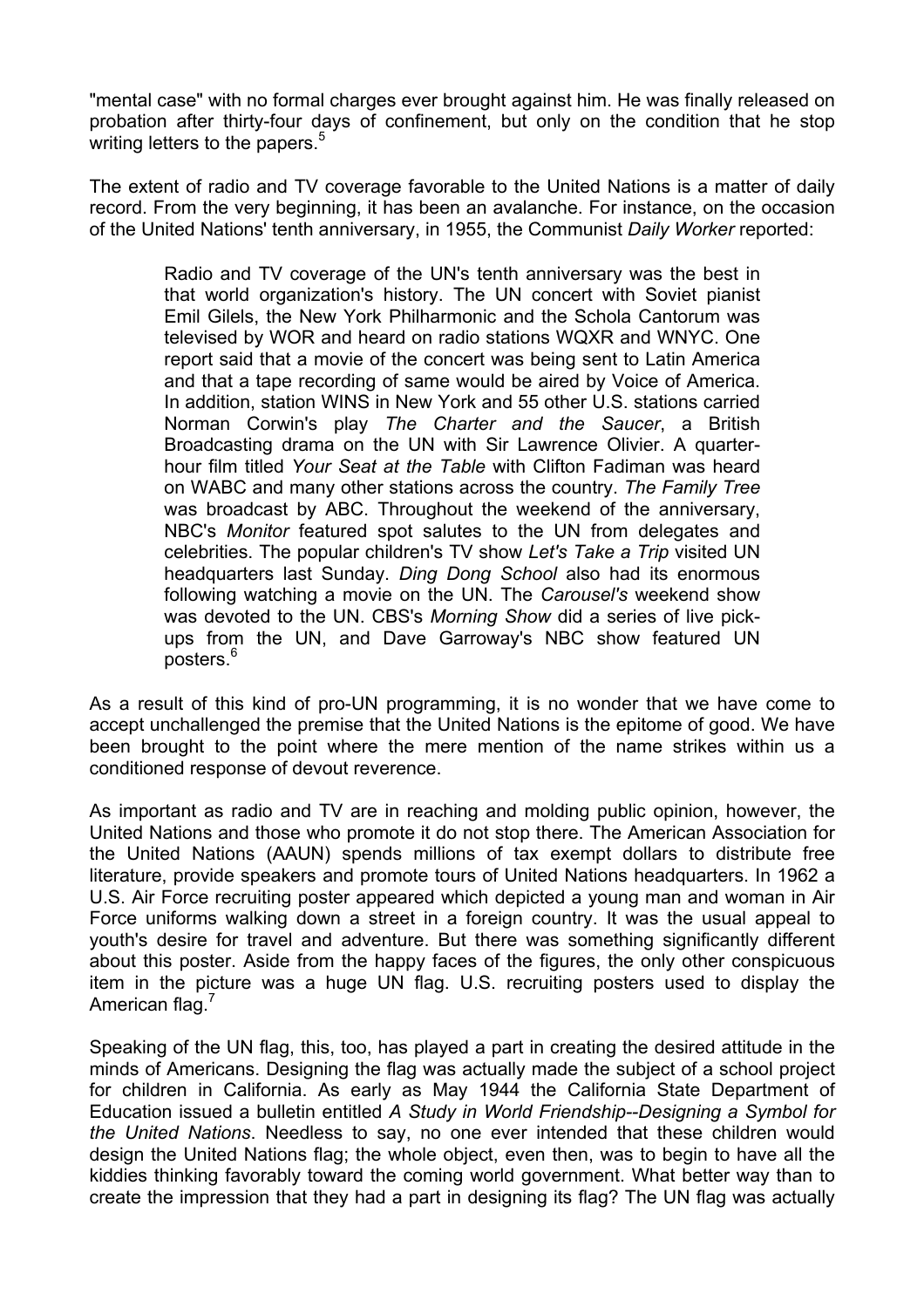created in the presentation branch of the United States Office of Strategic Services in April of 1945. The man who headed this department at the time and who supervised the flag design was Carl Aldo Marzani. It was later revealed that Marzani was a member of the Communist party and operated under the party name of Tony Whales.<sup>8</sup> Considering this, it is possible that the striking similarity between the symbols of the United Nations and the Union of Soviet Socialist Republics is more than a mere coincidence.

Using children to promote UN projects has, by now, become standard operational procedure. It has the double advantage of appealing to the parental and protective instincts of adults while, at the same time, it has a profound influence on the attitudes of the children themselves who participate. For instance, in 1960 the United Nations Children's Fund (UNICEF) distributed a promotional folder designed for children entitled *How Children Help Children Through UNICEF*. The back page, illustrated with crude drawings of a cow, a truck and a child, reads:

Many children in Italy call a cow "UNICEF" because they never tasted milk before UNICEF came. Many children in Brazil think the American word for truck is "UNICEF." And in the hills near Galilee, one little boy said: "My father says in Heaven there is God; here there is UNICEF-- Please help my people."

This is the kind of calculated tug on the heart strings that loosens the purse strings. Tattered and starving children peer at us from billboards, baseball stars and movie celebrities urge us over radio and TV to give generously, and professional organizers appear in each community to excite an uncritical emotion of compassion. Community leaders are maneuvered into endorsing a project they do not understand and an organization whose budget they are never permitted to see. And then ordinary housewives, enthusiastic because they are sincere, march from home to home ringing doorbells. But if the person who is being solicited questions the noble cause in any way, those volunteers are apt to be miffed and feel insulted. After all, they know that their own motives are beyond reproach and, since they have already identified themselves emotionally with the cause, they cannot help but react with horror when they find someone so cruel and selfish as to ask questions when tiny children are starving.

In 1962 UNICEF sent out another folder entitled *How Halloween Fun Can Help Needy Children All Over the World Through Trick-or-Treat for UNICEF*. The back page reads:

What a UNICEF Halloween can mean. One cent--five glasses of milk. Five cents--vaccine to protect five children from TB. Ten cents--penicillin to cure two children of Yaws. Twenty-five cents--125 vitamin tablets.

The amount of concern that UNICEF really has about the money it spends was best illustrated by Miss Florence Fowler Lyons who revealed that in one case when UNICEF received one dollar for two teacher's manuals advertised in one of its trick-or-treat promotional pamphlets, it sent not only the manuals, but a large box containing hundreds of expensively printed brochures glorifying the purposes and accomplishments of UNICEF. This unrequested and unwanted material was shipped first class *airmail* at a total postage cost of \$10.40. $9$  According to UN statistics this could have purchased 5200 glasses of milk. That's an awful lot of milk!

Each year, over two million dollars are raised for UNICEF by American children on Halloween night. But much of this money is consumed in administrative costs before it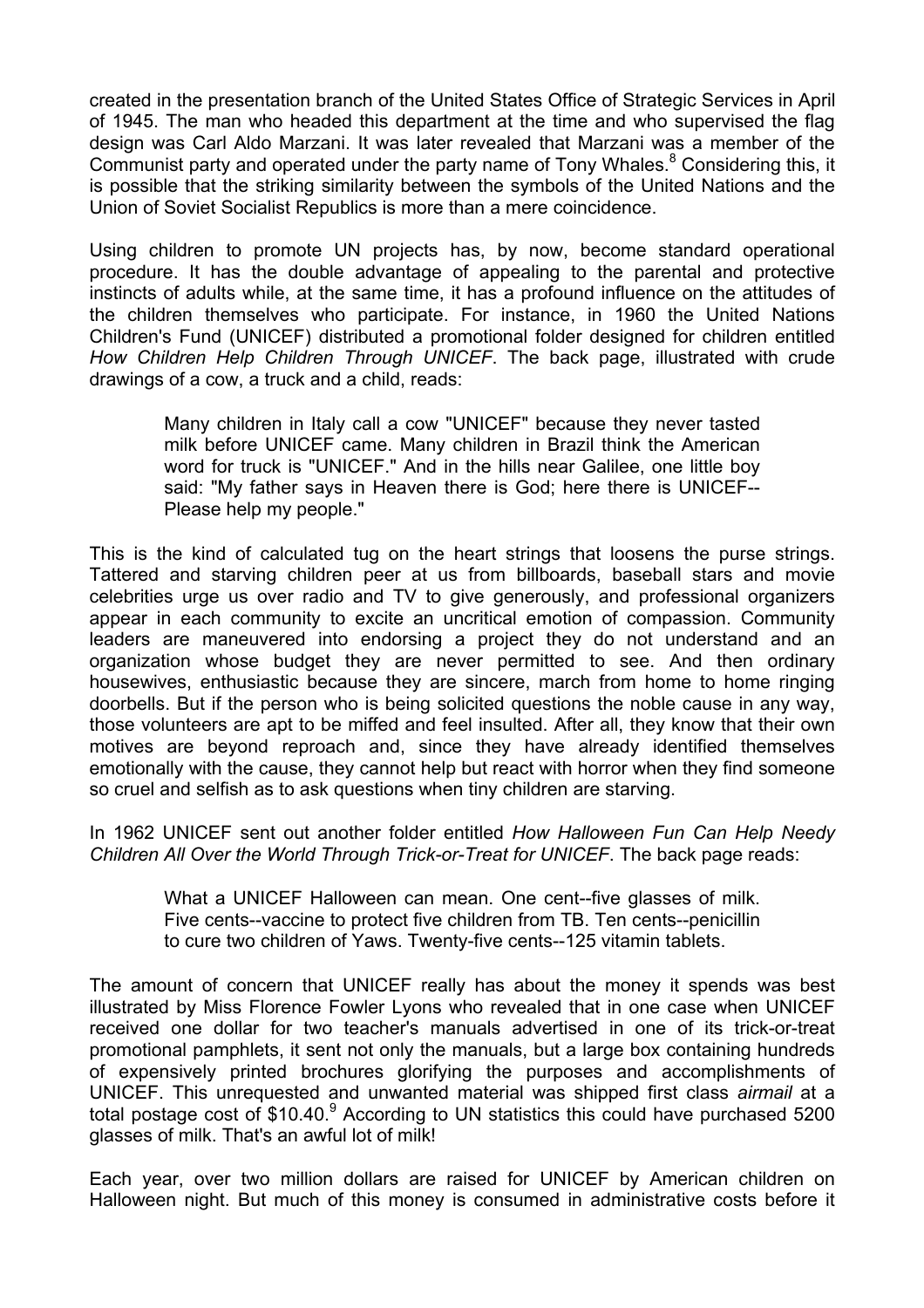ever reaches the point where it is available for needy children. Even though two million dollars is a considerable amount, it is a drop in the bucket compared with UNICEF's total budget. As a matter of fact, less than two percent of UNICEF's total funds come from this trick-or-treat drive. The rest comes from tax money that has been given directly to UNICEF by the government. The *real* importance to UNICEF of this Halloween drive was inadvertently disclosed by the U.S. Committee for UNICEF in a defense bulletin which had been prepared to expose what it called unfounded charges against UNICEF. The committee said:

The truth in connection with this is that Trick-or-Treat for UNICEF is primarily an education program. More than 2,000,000 American children [it is now 3,000,000] annually participate in the project in some 10,000 communities.<sup>10</sup>

On October 31, 1963, Arthur Godfrey said on his CBS network program:

As a matter of fact, you will see a lot of them [children] around trick-ortreating for UNICEF again, the United Nations Children's Fund. When your doorbell rings on Halloween, it may be a child collecting for UNICEF. And again this year American children are helping thousands of needy children and mothers in 116 foreign countries. And that starts the avalanche of mail saying it's Communist-inspired and all this business; but our government thinks it's okay and so does the advertising council and so do other responsible parties, so I guess we'll stick with it.

An article in the May 1959 issue of the *National Education Association Journal* stated that the children were drawn into a lot of preliminary activity in many schools "from drawing maps and posters to writing and performing an original television play." Some schools administered "study units on the interdependency of nations." At least one school followed up the Halloween stunt with a program lasting all year and culminated in a miniature UN assembly with each student representing the country of his choice."

The examples are endless. In 1951 the U.S. National Citizens Committee of UN Day distributed over 30,000 copies of *A Useful Teacher's Guide: Planning for United Nations Day*, and over 1,300,000 other pieces of literature were mailed out. Over 50,000 kits containing materials and instructions to make hand-sewn UN flags were distributed, and over half a million women and girls across the nation participated in the project.

United Nations propaganda is even in the comic books. For instance, the inside cover of a recent issue of Superman contains an illustrated tale of how the United Nations World Health Organization came to the rescue and saved a small Burmese village from the bubonic plague. At the end of the story, we find: "This is your United Nations at work! When yon celebrate UN Day on October 24th, be proud your country is a member nation. Through the UN, our nation is working with other nations for better health and happiness for people the world over."

What this all adds up to was clearly stated by Mr. George D. Stoddard, president of the University of Illinois and a member of UNESCO's executive board. Speaking before a UNESCO gathering in 1949, he said: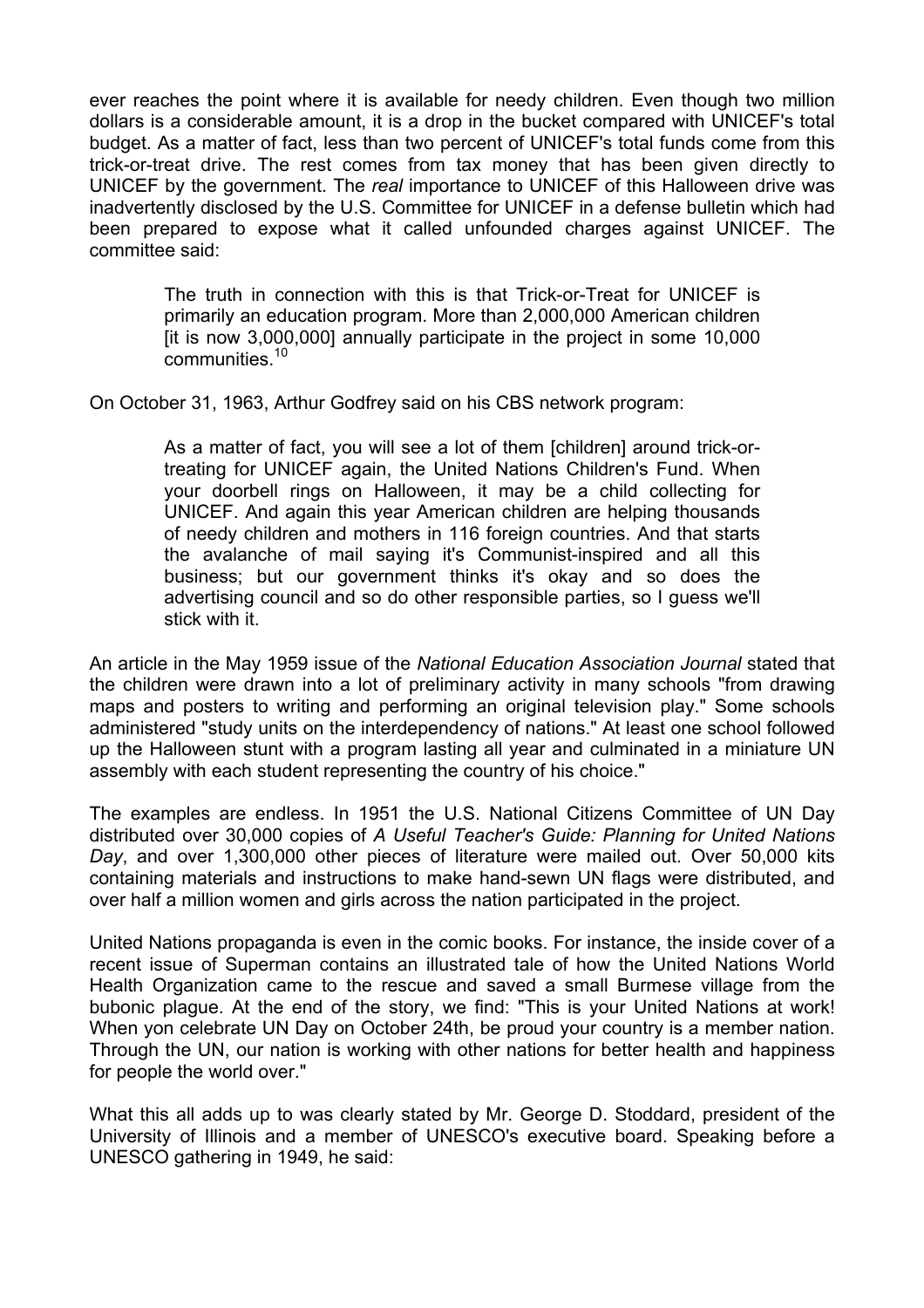A Gallup Poll showing that only 1% of the people had ever heard of UNESCO is not depressing. It means that hardly anybody has been turned against it! How many people can name the five most important committees in the U.S. Senate? How many can name all the countries in Central and South America? How many persons know the official name of the Marshall plan? The important question is, how many persons will be affected by UNESCO, whether they know it or not, and in what ways? . . . UNESCO is a part of the fundamental law of 40 nations; as such, it need not be on the defensive. Clearly, the 40 member states are themselves on the defensive.<sup>11</sup>

In spite of this continuous bombardment on the subconscious thinking of Americans for almost two decades, the number of people who are beginning to question the UN continues to grow. So much so, in fact, that by June of 1963 the master planners were beginning to worry. The National Advertising Council publicly announced on June 24 that it had been called in to help resell the UN to the American people because, as it put it, "The United Nations is considered by close observers . . . to have lost some of its grip on public opinion."12 With the help of a Madison Avenue advertising firm, the National Advertising Council launched a gigantic campaign in the press, radio and TV valued at over five million dollars! As you may recall, the gimmick that was used as the main theme for this campaign was a picture of a huge and frightening mushroom cloud of an H-bomb explosion. And after thus sending a calculated chill down our spines at the thought of nuclear holocaust, the advertising experts then flashed the words: "This Is One Alternative To The United Nations!"

Now really, *who* are the "fright peddlers"?

#### **NOTES**

1. Mike Newberry, "Birchers Take Warpath Against UN Peace Hopes," the *Worker* (January 21, 1962), p. 6.

2. *46 Angry Men*, p. 84.

3. *United Nations Guardian of Peace*, Department of State publication #7225 (September 1961), p. 36.

4. Speech by George Todt before the Congress of Freedom, Veterans War Memorial Auditorium (San Francisco, April 1955).

5. "Anti-UNESCO," Los Angeles *Times* (March 2, 1955). Also, "Boy Supported," Los Angeles *Times* (March 7, 1955). Also, "Speech Freedom," Los Angeles *Times* (March 11, 1955).

6. *Daily Worker* (October 28, 1953), P. 6.

7. Congressman James Utt, "Power Shift in the United Nations," Congressional Record (April 11, 1962).

8. United Nations General Assembly Yearbook, 1946-1947, annex 12, general records, 6th commission**,** p. 226. Also, Eleanor Roosevelt and William DeWitt**,** *The United Nations*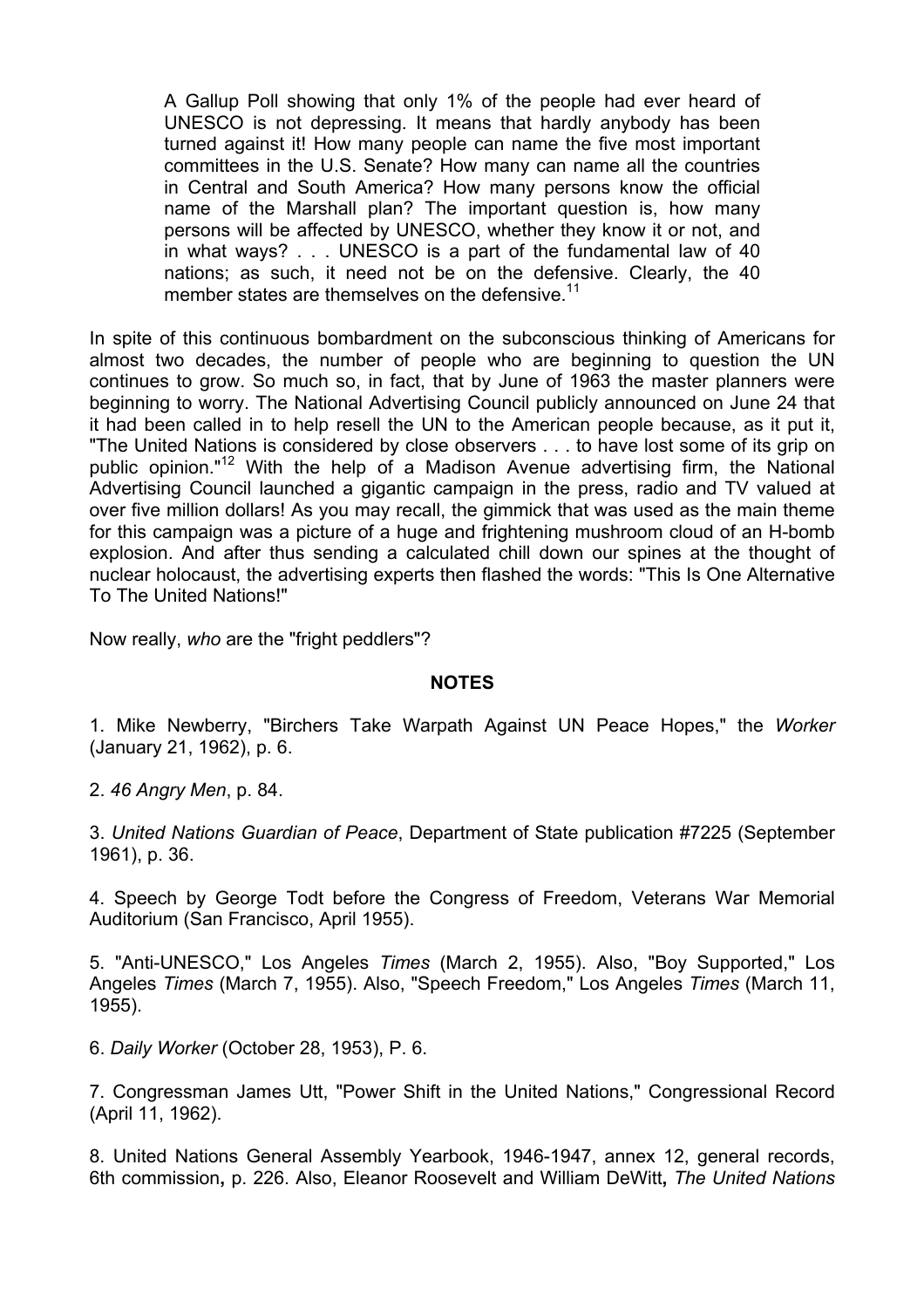*Today and Tomorrow* (New York, Harper and Brothers, 1953), p. 153. Also, *The Strange Origin of the UN Flag* (Box 2037, Fullerton, Calif., Education Information, Inc.), p. 2.

9. Florence Fowler Lyons, *Reports on UNESCO*, syndicated column (October 28, 1962).

10. U.S. Committee for UNICEF bulletin (November 5, 1959).

11. *UNESCO Leaders Speak*, Department of State publication #841574 (1949), p. 4.

12. "Campaign Will Sell UN by Advertising," Chicago *Tribune* (June 25,1963).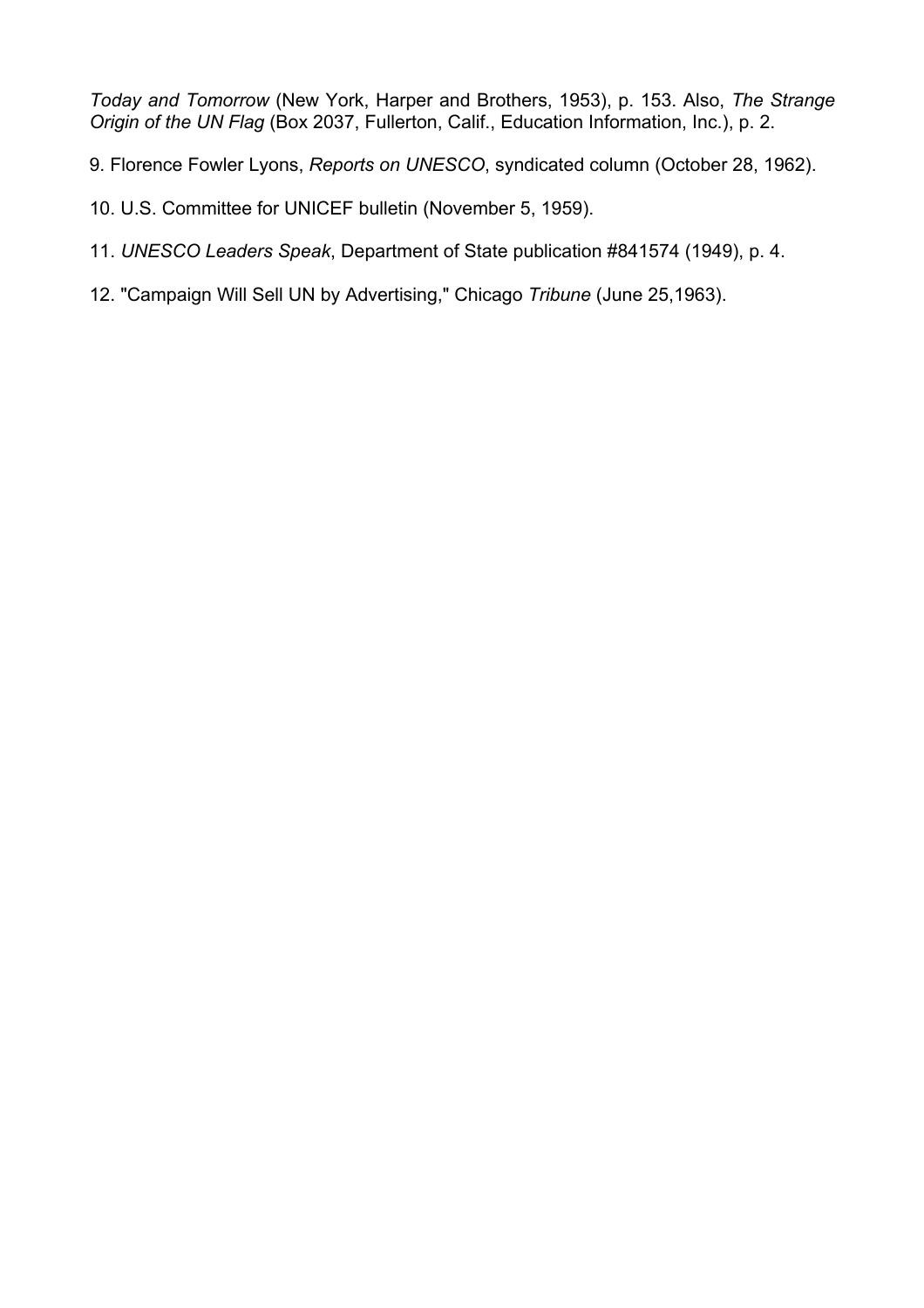### **PART IV THE FEARFUL MASTER** The Present Reality--An Imminent Danger

*If we must again send our sons abroad to fight for freedom, I hope they go unshackled; that no appeasers' chains bind their arms behind their backs.*

General James A. Van Fleet

*In carrying out the instructions of my Government, I gained the unenviable distinction of being the first U.S. Army commander in history to sign an armistice without victory.*

General Mark Clark

## CHAPTER FOURTEEN: A SUBSTITUTE FOR VICTORY

One of the most famous quotations of the Korean War is General MacArthur's "There is no substitute for victory." But MacArthur was removed from command for wanting to translate this philosophy into action; and a less well-known quotation became the prevailing American policy. It was Eleanor Roosevelt who set the new pace when she said: "One of the most painful lessons we have to learn is to adapt ourselves to the kind of war which ends without total victory. . . . "<sup>1</sup>

Until the United States became a member of the United Nations, of course, we had never fought a war that ended in anything except victory. And we could easily have achieved victory in Korea if it hand not been for our unnatural subservience to foreign interests. Since the Korean War is often cited as one of the outstanding achievements of the UN, it is worth our while to take a brief look at a few of the less obvious aspects of this tragic affair.

In 1947 General Albert C. Wedemeyer was sent to the Far East to make an official military appraisal of conditions there. In his report to President Truman, General Wedemeyer stated:

Whereas American and Soviet forces engaged in occupation duties in South and North Korea respectively are approximately equal, each comprising less than 50,000 troops, the Soviet equipped and trained North Korean Peoples Army of approximately 125,000 is vastly superior to the U.S. organized constabulary of 16,000 Koreans equipped with Japanese small arms. The North Korean Peoples Army constitutes a potential military threat to South Korea, since there is a strong possibility that the Soviets will withdraw their occupation forces, and thus induce our own withdrawal. This probably will take place just as soon as they can be sure that the North Korean puppet government and its armed forces which they have created are strong enough and sufficiently well indoctrinated to be relied upon to carry out Soviet objectives without the actual presence of Soviet troops.<sup>2</sup>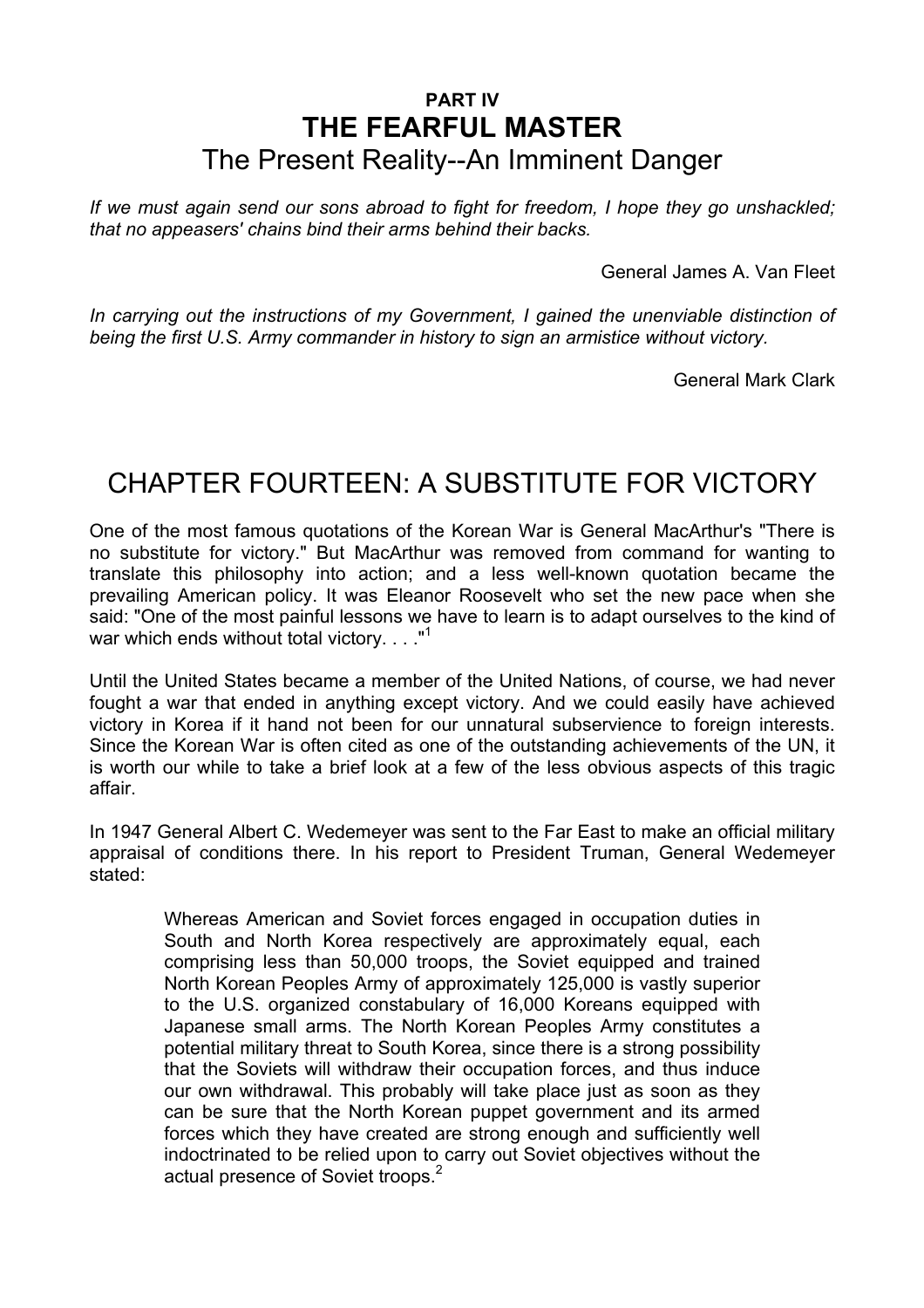This, of course, is exactly what happened, but General Wedemeyer's report was, at Secretary of State George Marshall's insistence, suppressed and denied to both Congress and the public.

After we had withdrawn most of our troops in accordance with a United Nations resolution, our Army general headquarters in South Korea began sending repeated and urgent reports to Washington warning that there was an unmistakable military buildup just above the 38th Parallel. One such report even contained the date of the expected North Korean attack.<sup>3</sup> In spite of these reports, however, and despite the fact that money had been appropriated by Congress for the purpose of building up South Korea's defenses, officialdom somehow managed to stall and delay for over three months so that no military equipment--not even ammunition--was delivered to reinforce South Korea.<sup>4</sup> Yet, when the attack finally came Washington officials pretended to be surprised and taken off guard.

One thing is certain: if *we* knew that the Communists were preparing for over a year to attack South Korea, the *Communists* knew it too! That may seem too obvious to mention, yet nine out of ten Americans have never considered the possibility that the Communists *wanted* the United Nations to commit the U.S. to fight in Korea. If the Communists had not wanted the Korean War, they would not have started it. And if they had not wanted the UN to go through the motions of trying to oppose them, they would have vetoed the action in the Security Council. As part of the show, however, the Soviet delegation had stagemanaged an impressive walkout supposedly in protest over the defeat of a motion to seat Red China. Consequently, when the attack came, the Soviets supposedly outsmarted themselves by not being on hand to administer the veto. But, as we have just stated, the assumption that the Communists did not know well in advance that the whole thing was coming is absurd. *They planned* it! The fact that they were conveniently absent when the issue came before the UN only shows that they needed a surface excuse to refrain from the veto.

The actual course of the war is well known by all. Our tiny occupational force had been deliberately kept unprepared for the sudden massive assault. It was overwhelmed, backed into the Pusan pocket, and hovered on the brink of being pushed into the sea. There is no doubt that the Communists fully expected to sweep us off the peninsula with hardly any opposition, which would have been quite a prestige-builder for them around the world. They would have done it, too, if it had not been for the independent Americanism of General MacArthur and the bravery of his troops. As MacArthur, himself, recalled: "The only predictions from Washington at that time warned of impending military disaster. Then, too, our ammunition was critically short. . . . General [Walton] Walker, at one stage, was down to five rounds per gun. His heroically successful efforts under unparalleled shortages of all sorts constituted an amazing military exploit."<sup>5</sup>

Hopelessly outnumbered by the enemy, General MacArthur conceived one of the most brilliant maneuvers in military history: the Inchon landing. It was a daring surprise flank attack aimed at cutting off the North Korean supply lines. It worked beautifully and, as a result, the enemy forces disintegrated and were nearly destroyed. As General MacArthur stated:

By the latter part of October, the capitol of Pyongyang was captured. These events completely transformed the situation from pessimism to optimism. This was the golden moment to translate military victory to a politically advantageous peace. Success in war involves military as well as political considerations. For the sacrifice leading to a military victory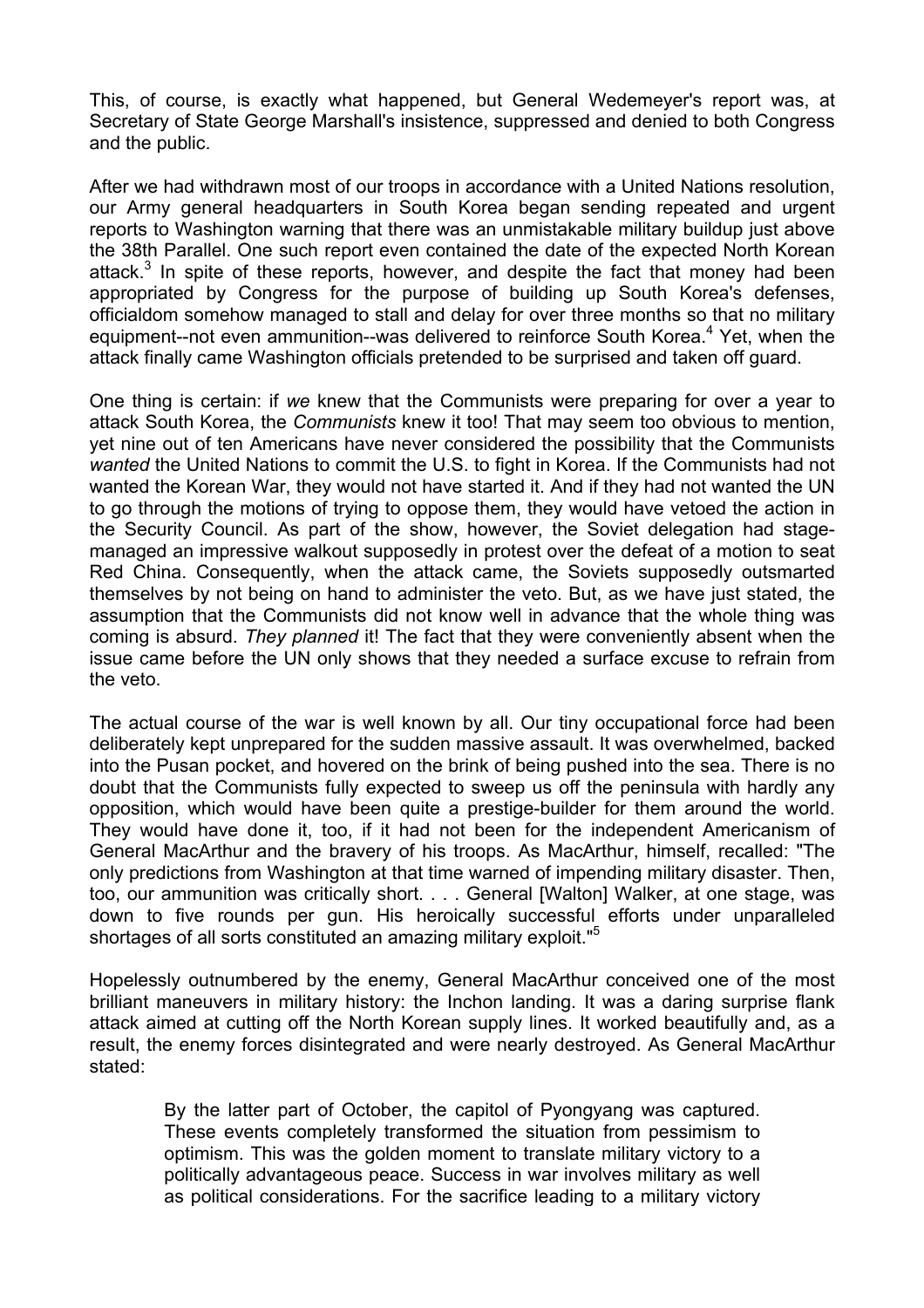would be pointless if not translated properly to the political advantage of peace. But what happened was just the contrary.<sup>6</sup>

There was early evidence that the North Korean forces were being trained and equipped by the Soviets and, after the Inchon landing, that the Chinese Communists were providing actual combat troops by the thousands.<sup>7</sup> Lt. General Samuel E. Anderson, commander of the Fifth Air Force, revealed that entire Soviet Air Force units fought in the Korean War for over two and a half years "to gain combat experience for the pilots." All in all, some 425 Migs were being flown by Russian pilots.<sup>8</sup> The Soviets never even tried to conceal their part in the war. When United States Ambassador Lodge complained to the General Assembly's political committee that "Soviet planning instigated the original aggression, which was subsequently maintained by Soviet training and equipment." Vyshinsky, the Soviet delegate, calmly admitted the substance of the charge and replied, "Mr. Lodge is pushing at an open door."<sup>9</sup>

In spite of all this, the United States Government refused to allow General MacArthur to pursue the enemy across the Yalu River or even to bomb the bridges over which the Chinese Communists transported their troops and supplies. The *official* reason given was to prevent a war between the United States and Red China! The *real* reason, since we were already in a war with Red China, was simply that the United Nations did not want us to obtain a victory in Korea, and we had, by this time, agreed to go along with whatever the UN wanted.

The typical view of so many of our UN allies was expressed in *The Fabian Essays,*  published in London in 1952, with a preface by Prime Minister Clement Attlee. On page 31 the author, R. H. Crossman, says: "A victory for either side [in the cold war] would be defeat for socialism. We are members of the Atlantic Alliance (NATO); but this does not mean that we are enemies of every Communist revolution. We are opposed to Russian expansion, but also to an American victory."<sup>10</sup>

In 1950, when Congress appropriated rather substantial sums of money to carry on the Korean War, and it looked as though we just might start thinking in terms of pressing for a victory, Prime Minister Attlee rushed to the United States to confer with President Truman. His mission was aptly described by the *U.S. News and World Report* which stated:

The British Government continues to maintain direct diplomatic relations with the Chinese Communists . . . even though Chinese armies were killing British youths. . . . To Mr. Attlee, China's Mao Tse-tung still is an official friend. . . . He does big business with the British through Hong Kong. British businessmen are accepted in China. . . . The British want to get rid of Chiang and turn Formosa over to the Communists. They oppose any move inside China that might embarrass the Communist regime. . . . Mr. Attlee still hopes for a deal covering Asia, while keeping up the appearance of a fight in Korea.<sup>11</sup>

Mr. Attlee was needlessly alarmed, for on November 16, 1950, President Truman announced: "Speaking for the U.S. Government and people, I can give assurances that we support and are acting within the limits of the UN policy in Korea and that we have never at any time entertained any intention to carry hostilities into China."<sup>12</sup>

When the Chinese crossed the Yalu, General MacArthur instantly ordered the bridges--six of them--destroyed by our Air Force. Within hours his orders were countermanded from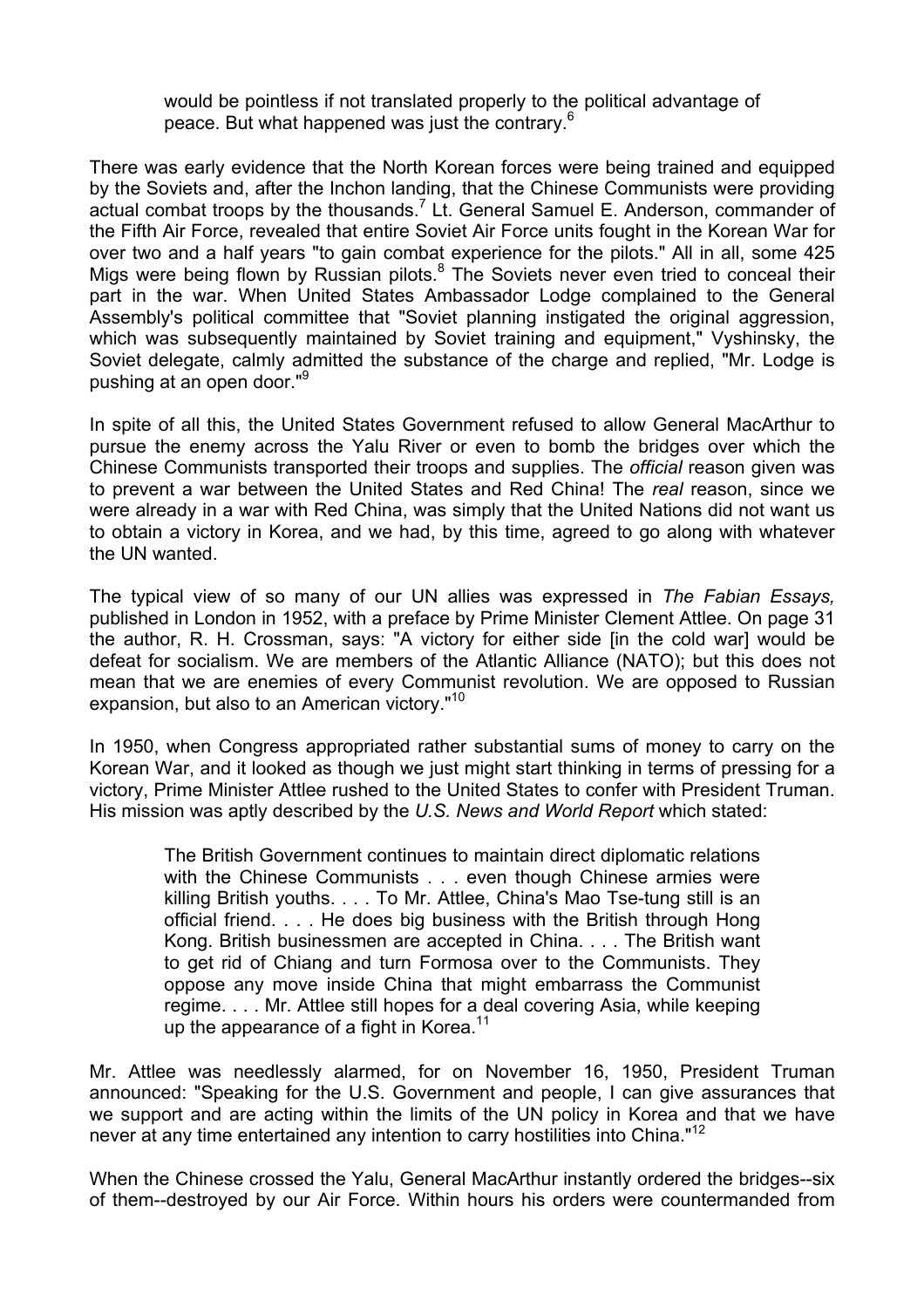Washington. These bridges still stand. In his bitterness, the general exclaimed, "I realized for the first time that I had actually been denied the use of my full military power to safeguard the lives of my soldiers and the safety of my army. To me, it clearly foreshadowed a future tragic situation in Korea and left me with a sense of inexpressible shock."<sup>13</sup>

Not only did we forbid our army commanders to fight for victory in Korea, we denied them access to military assistance that was readily available. The free Nationalist Chinese on Formosa had offered to send between fifty and sixty thousand fighting men to push back the Chinese Reds. They were confident that with very little difficulty a crushing military defeat in North Korea could set off widespread rebellion in Red China itself. The Nationalist Chinese would have been a valuable help to our forces in any event, since they had a reason to fight and wanted desperately to get into it. They offered troops, but General George Marshall turned them down because it was not felt that Chiang's troops would be effective, and "for other reasons." On June 27, 1950, President Truman announced: ". . . I am calling upon the Chinese Government on Formosa to cease all air and sea operations against the mainland. The Seventh Fleet will see that this is done."<sup>14</sup>

We not only denied our own troops in Korea much-needed reinforcements which would have spared us thousands of casualties, but we even sent the U.S. Seventh Fleet to patrol the Formosa Straits to protect the Chinese Reds from attack!

In spite of these unprecedented self-imposed handicaps, General MacArthur continued to spoil the Communist plans. At another crucial point in the fighting, the enemy once again began to fall apart. In the last half of May they had been driven back twenty miles with casualties estimated at one hundred thousand. In order to save them from complete defeat and to give them a breathing spell, UN Soviet delegate Jacob Malik proposed negotiations for a cease-fire at the 38th Parallel. And so, with our forces once again poised on the brink of victory, MacArthur was dismissed and our forward movement was halted. As negotiations began, our representatives carried a white flag into a formal assemblage of armed Communists in a spot held by the Communists. Pictures were taken and used for propaganda purposes all over Asia. The "paper tiger" was meekly suing for peace on Communist terms!

And make no mistake about it, they *were* Communist terms. One of the key issues of the early negotiations was that of a cease-fire line. We had insisted that the cease-fire line be that point where the fighting was going on when all other major agreements had been reached. The Communists wanted us to work it the other way around. The compromise: we gave into their demands. Then there was the matter of ports of entry into North Korea. We insisted that *twelve* major ports of entry be patrolled by our observers to insure that the Communists were not receiving military reinforcements. The Communists said that *four* ports of entry would be sufficient. The compromise: *four* ports of entry. Another issue was whether or not Chinese Communists would be permitted to remain in North Korea. We said no; they said yes. The compromise: they stayed. Another major issue was who would supervise the truce. We said the UN; the Communists said neutral nations. The compromise: neutral nations. These "neutral" nations, incidentally, included Communist Czechoslovakia and Communist Poland. As General Parks later revealed in testimony before a Senate subcommittee, this so-called neutral nations commission vetoed inspection trips to North Korea when they could, stalled the inspections that they could not prevent, and practiced outright collusion with the Chinese and North Korean Communists to conceal evidence of treaty violations.<sup>15</sup>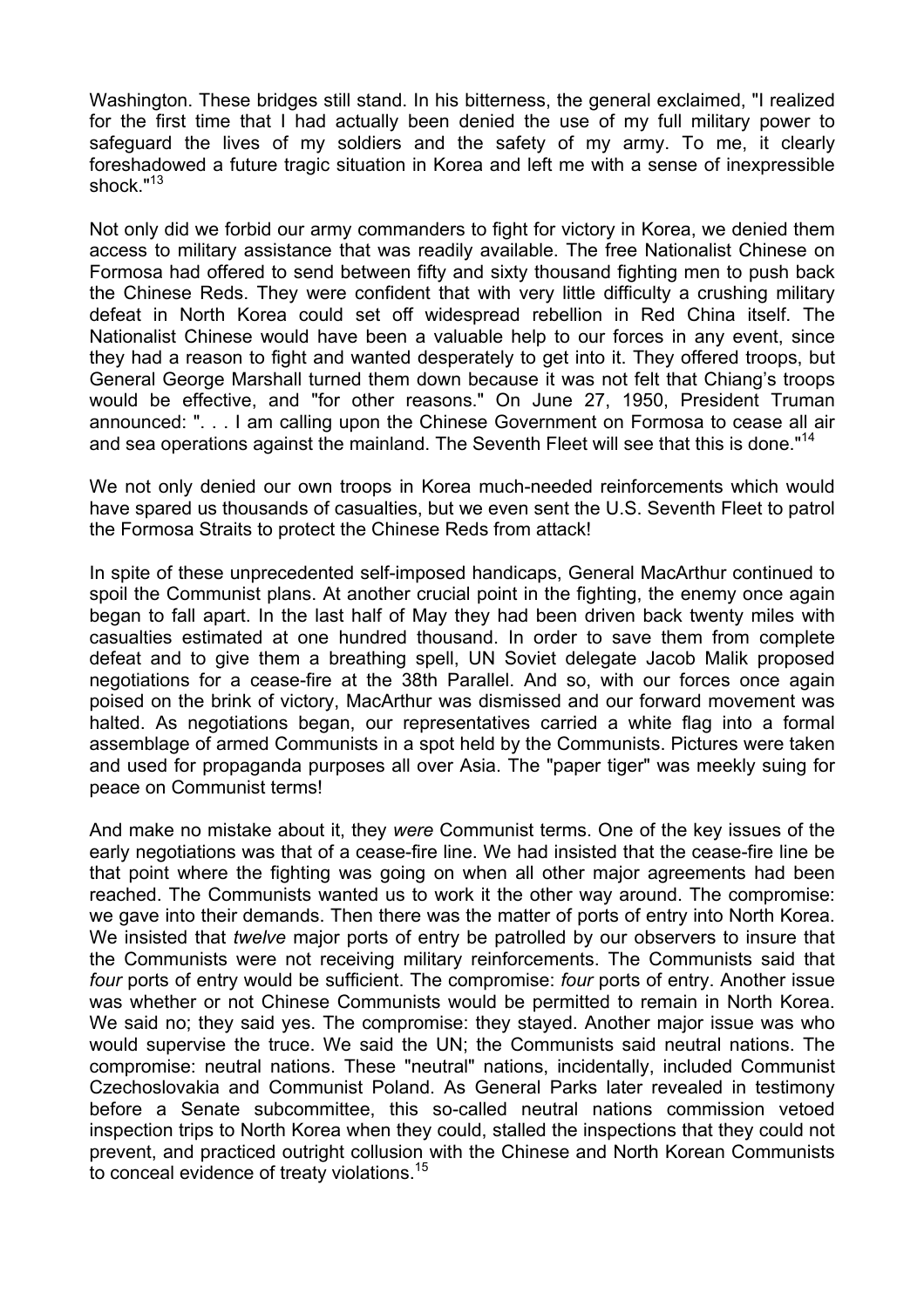A UN group, of course, would have been little different. Consider, for example, the performance of the UN cease-fire negotiating committee which consisted of Iran, India and Canada. This group finally submitted a proposal to the General Assembly political action committee that the best solution to the Korean problem was to g*ive Formosa to Red China and admit Red China to the UN.*16 Incredible as this proposal may seem, the vote was fifty in favor, seven opposed, and one abstention. Even the United States voted for it. The only delegate present with the courage and the conviction to speak out against the proposal as "abject surrender to Communism and aggression" was Carlos Romulo of the Philippines. John Foster Dulles was, at the time, a member of the United States delegation that supported this resolution. The official reason given for this incredible vote was that we endorsed it in hopes of winning support for *another* resolution condemning Red China as an aggressor!<sup>17</sup>

One final tragic glimpse at this new American no-win policy, which was put into practice in Korea, was provided in a Department of Defense press release dated May 15, 1954. It described in detail how high-ranking Russian military officers were actually on the scene in North Korea directing military operations. This, of course, was not news. But then the release stated:

They wore civilian clothing and it was forbidden to address them by rank. They were introduced as "newspaper reporters," but they had supreme authority. . . . A North Korean Major identified two of these Russian "advisors" as General Vasilev and Colonel Dolgin. Vasilev, he said, was in charge of all movements across the 38th Parallel. Another prisoner . . . said he actually heard General Vasilev give the order to attack on June 25th.<sup>18</sup>

*General Vasilev had been the chairman of the United Nations Military Staff Committee* which, along with the office of the undersecretary-general for political and security council affairs, is responsible for United Nations military action under the Security Council. As we have already pointed out, the office of the undersecretary-general for political and security council affairs has always been filled by a Communist from a Communist country.

Just as the Russian delegates had stage-managed a phoney walkout in order to provide a surface excuse for not vetoing United Nations action in Korea, the Russian members of the Military Staff Committee had done exactly the same thing. On January 19, 1950, General Vasilev stormed out of the Military Staff Committee, supposedly because he suddenly objected to having a representative from Nationalist China on the same committee. As the previous Defense Department statement revealed, he next showed up in North Korea as one of the top military planners directing the war against the United Nations--the very organization he had just a few months earlier served supposedly in the interest of international peace and brotherhood.

Once the war had gotten under way, the Russians returned to their seats as members of the United Nations Military Staff Committee. General Vasilev was not among them, however. He had turned over his position to another Communist, General Ivan A. Skliaro. In effect the Communists were directing both sides of the war!

This shocking piece of information was mentioned on the floor of the United States House of Representatives by Congressman James B. Utt of California, and was thus brought to the attention of the American people.<sup>19</sup> For the most part, however, the nation's press played down this news.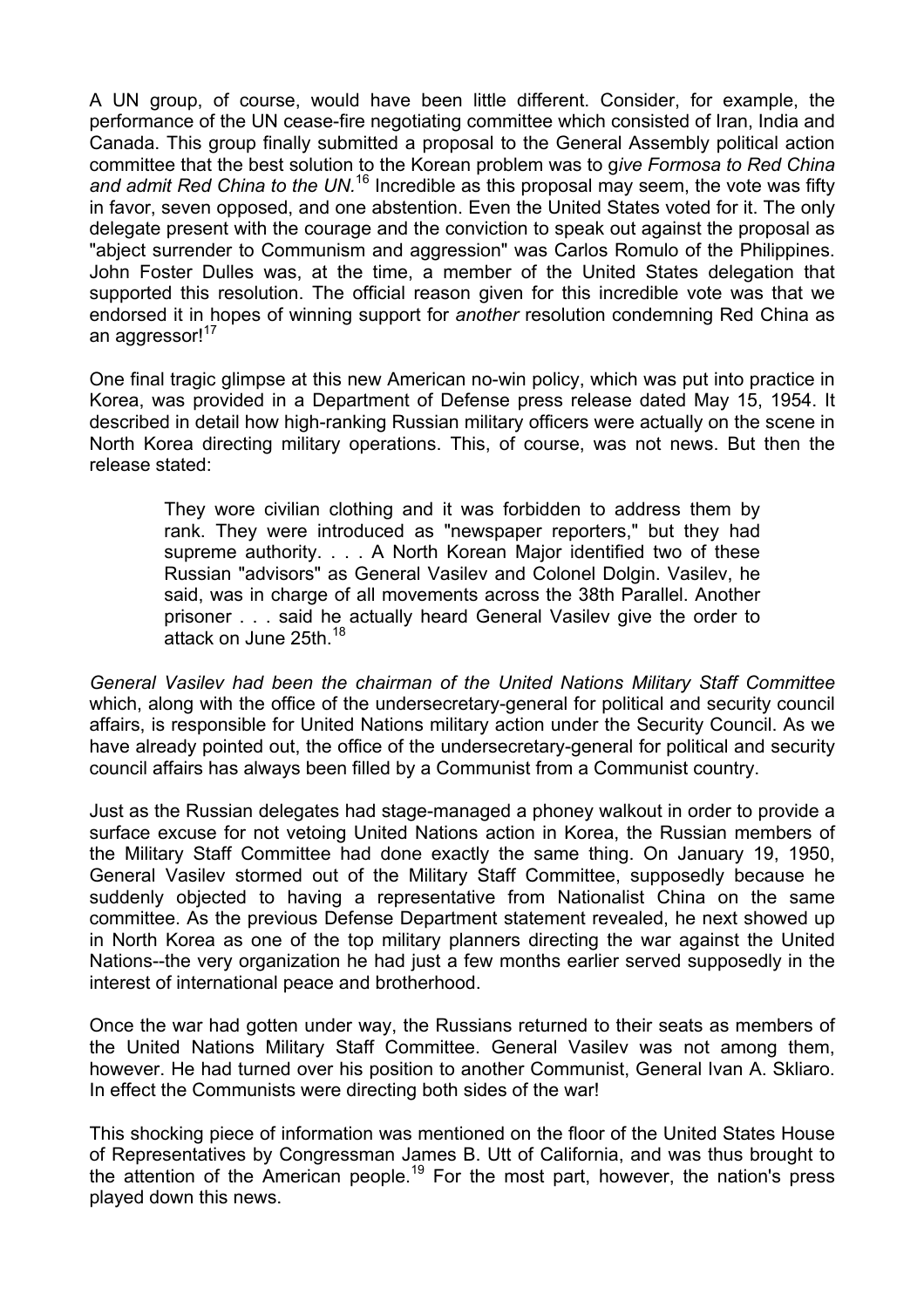Secretly directing the *anti-Communist* side in this world-wide struggle is probably the most important single facet of Communist strategy. As long as they have a comfortable degree of control over their own opposition, they are perfectly willing to allow some realisticlooking anti-Communism to occur. Otherwise, the anti-Communist followers would soon become impatient with their leadership and take measures to replace it. But by allowing the anti-Communists to go through the motions of fighting the Communists and, if necessary, even allow them a few minor victories here and there, the Communist agents within our ranks can be assured that ultimate victory will be theirs. No better illustration of this strategy can be found then by merely observing the pattern of United States history since the 1930's. It was this pattern in Korea that prompted General Mark Clark to state that he feared Communists had wormed their way so deeply into our government that they were able to exercise an inordinate degree of power in shaping the course of America. "I could not help wondering and worrying whether we were faced with open enemies across the conference table and hidden ones who sat with us in our most secret councils." $^{20}$ 

Here, then, are the significant results of the Korean War:

1. The war helped Red China solidify control over its people, who were becoming ripe for revolt because of famine and harsh conditions. (Tyrants have often used war or the threat of war to preoccupy the minds of their restive subjects.)

2. The war climate in the United States had a similar distracting influence on our people as well. Many disastrous measures were introduced with little or no opposition because "we must stand behind our government in this great moment of crisis."

3. The United States lost considerable prestige, particularly in Asia and Latin America. We became the paper tiger that could not even defeat tiny North Korea.

4. We needlessly sacrificed tens of thousands of American lives and billions of dollars because other nations in the United Nations did not want us to fight back in earnest.

5. We became further conditioned to the idea of having future control of our military forces under the United Nations.

6. For the first time in American military history the United States was not victorious.

This is what advocates of the United Nations hold up as the UN's greatest single achievement! The whole situation should have appeared absurd, even to the casual observer. The Communists attacked a peaceful country; the United Nations went through the motions of pushing the aggressor back to his border but did everything it could to make sure that there was no punishment for the crime. At the conference table, it treated both the attacked and the attacker as respectable equals. It is like having someone enter your home, attack your wife and shoot your children; and when you call for help, the police merely place the intruder outside your house and tell him not to come back. When he breaks in a second time, stabs you in the shoulder and sets fire to your house, the police react by setting up a neutral committee to negotiate your differences.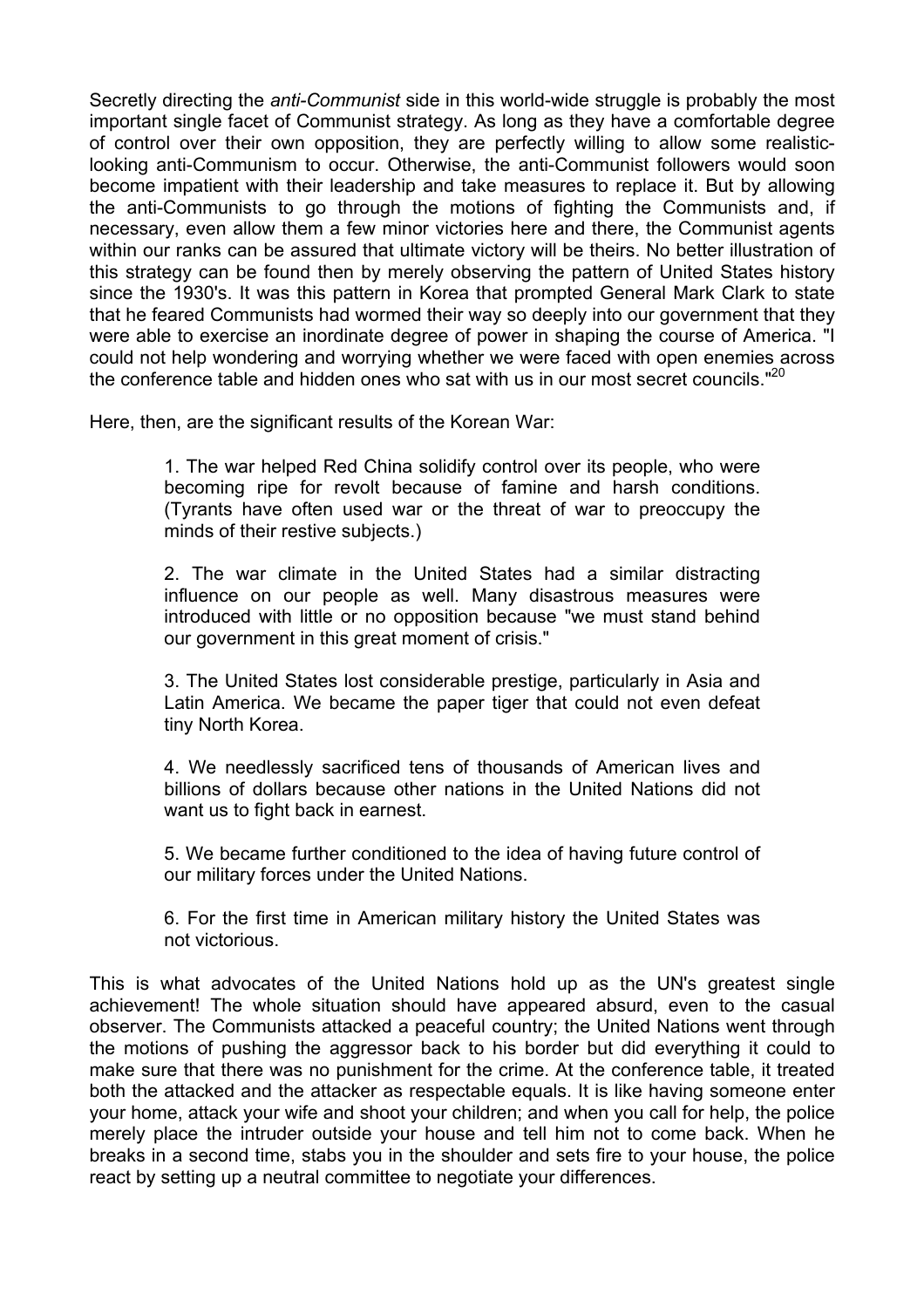Do we really want this kind of UN justice? Apparently we do, for when South Korean President Syngman Rhee wanted to drive the Communists across the 38th Parallel and liberate all of North Korea, President Eisenhower wrote to him and said: "It was indeed a crime that those who attacked from the North invoked violence to unite Korea under their rule. Not only as your official friend, but as your personal friend, I urge that your country not embark upon a similar course."<sup>21</sup>

While we have been following Eleanor Roosevelt's advice and learning "to adapt ourselves to the kind of war which ends without victory," the Communists have done just the opposite. While Presidents Truman, Eisenhower, Kennedy and Johnson declare that the United Nations is the cornerstone of United States foreign policy, Nikita Khrushchev boasts:

Even if all the countries of the world adopted a decision that did not accord with the interests of the Soviet Union and threatened its security, the Soviet Union would not recognize such a decision but would uphold its rights, relying on force.<sup>22</sup>

What an uneven contest it is when one compares that with the utterances of our own United Nations Ambassador Adlai Stevenson:

Every time, as a result of a confrontation of opinion, one of us says, even to himself, "I hadn't quite seen it in that light before," or "I had no idea you felt so strongly about this," or "That's a point I hadn't fully appreciated"--every time we say something like that, even to ourselves, somewhere in this vast celestial electronic board which charts our movements toward or away from atomic annihilation, a little green light flashes and the traffic of man moves an inch away from the point of collision.<sup>23</sup>

One can almost hear the following exchange:

Khrushchev: "Americans are criminals for having used germ warfare in Korea!"

Stevenson: "I hadn't seen it in that light before."

Khrushchev: "We will bury you!"

Stevenson: "I had no idea you felt so strongly about this."

Khrushchev: "Americans are filthy capitalist war mongers."

Stevenson: "That's a point I hadn't fully appreciated."

What Mr. Stevenson apparently has failed to understand is that when dealing with the Communists, every time we move the traffic of man an inch away from the point of collision the Communists then move the point of collision back an inch closer to the traffic of man. In other words, every time we appease them in hopes that they will now stop acting like Communists, they merely consolidate the gain we have granted them and then press forward for more. In any contest, if one of the parties is willing to fight if necessary to win, and the other states in advance that, not only is fighting unthinkable, but also that *he has no intention of trying to win*, can there be any doubt as to which will triumph?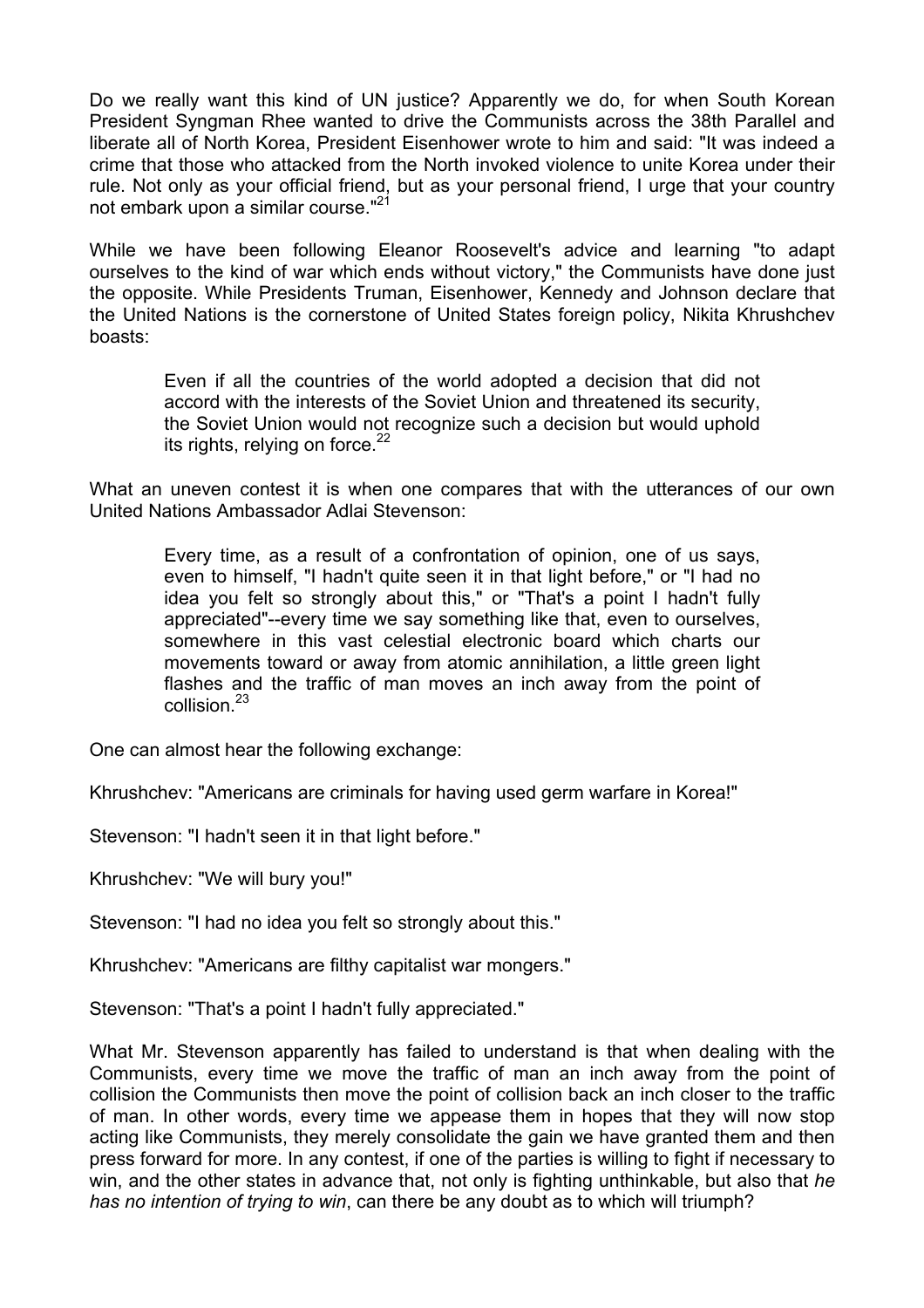On November 12, 1951, General Matthew Ridgway submitted to the United Nations a report stating that about eight thousand UN military personnel had been killed by North Korean forces--many of them defenseless prisoners of war. $^{24}$  It was revealed that most of these had been American soldiers who were shot in the back of the head and dumped into mass graves. Many were tortured until they died a merciful death. In some instances, gasoline was poured upon the wounded men and then ignited by hand grenades. When the United Nations General Assembly finally got around to passing a rather weak resolution condemning such practices, it even avoided coming right out and saying that the Communists had been guilty of any of them. Yet, in spite of the watered-down tone of the resolution, sixteen countries either refused to support it or actually voted against it.<sup>25</sup>

General Mark Clark reported there was solid evidence that after the fighting had stopped in Korea and after the prisoner exchange had been completed, the Communists still held 944 American soldiers believed to be alive.<sup>26</sup> United States officials who sent these boys into battle in the first place made no formal protest and took no action to obtain their release; nor was anything said about the matter by the advocates of justice and human rights at the United Nations. Finally, the Chinese Communists themselves brought the issue to public attention by announcing that eleven American airmen captured in January of 1953 bad been sentenced as spies. The Eisenhower Administration acted in its usual manner and courageously submitted the fate of these American boys to the United Nations. On December 10, 1954, the General Assembly passed a resolution against the detention of the eleven Americans and called on the Secretary-General to intercede on our behalf to see if he could persuade the Chinese Reds to live up to their treaty agreements. Dag Hammarskjold traveled to Red China to plead for the release of American military men being held illegally by a Government that Hammarskjold was doing everything possible to have admitted to the United Nations. It was a perfunctory visit at best. He did not even ask to see the captives or to survey the conditions under which they were imprisoned. Needless to say, his mission was unsuccessful.

The following year the Red Chinese "magnanimously released the flyers as a propaganda wedge to be used at the opening sessions of a series of discussions with the United States in Geneva. Instead of pointing out that these flyers never should have been detained in the first place or demanding the immediate release of the hundreds of other Americans known to be still rotting in Red prison camps, United States officials hailed the move as a gesture of good will and spoke glowingly of the future prospects of easing world tensions.

What has happened to Americans? While Khrushchev boasts, "We spit in their faces, and they call it dew," Adlai Stevenson says, "We must get used to it--we who suffer from having had things our way for so long."<sup>27</sup> While Communists around the world shout at the top of their lungs that they are the wave of the future, Walt Rostow, the special assistant to former President Kennedy for national security affairs, proclaims: "The role of the United States in determining, the outcome of the world's history over coming decades will, of course, be marginal, and success cannot be assured."<sup>28</sup>

What kind of insane urge for self-destruction prompted an American UNICEF official to say: "By working through UNICEF, the U.S. removes the possibility of criticism for any self-seeking ends. UNICEF itself is permitted to take the credit for the accomplishment."<sup>29</sup> Likewise, at the second general conference of UNESCO, an American delegate took the floor and said: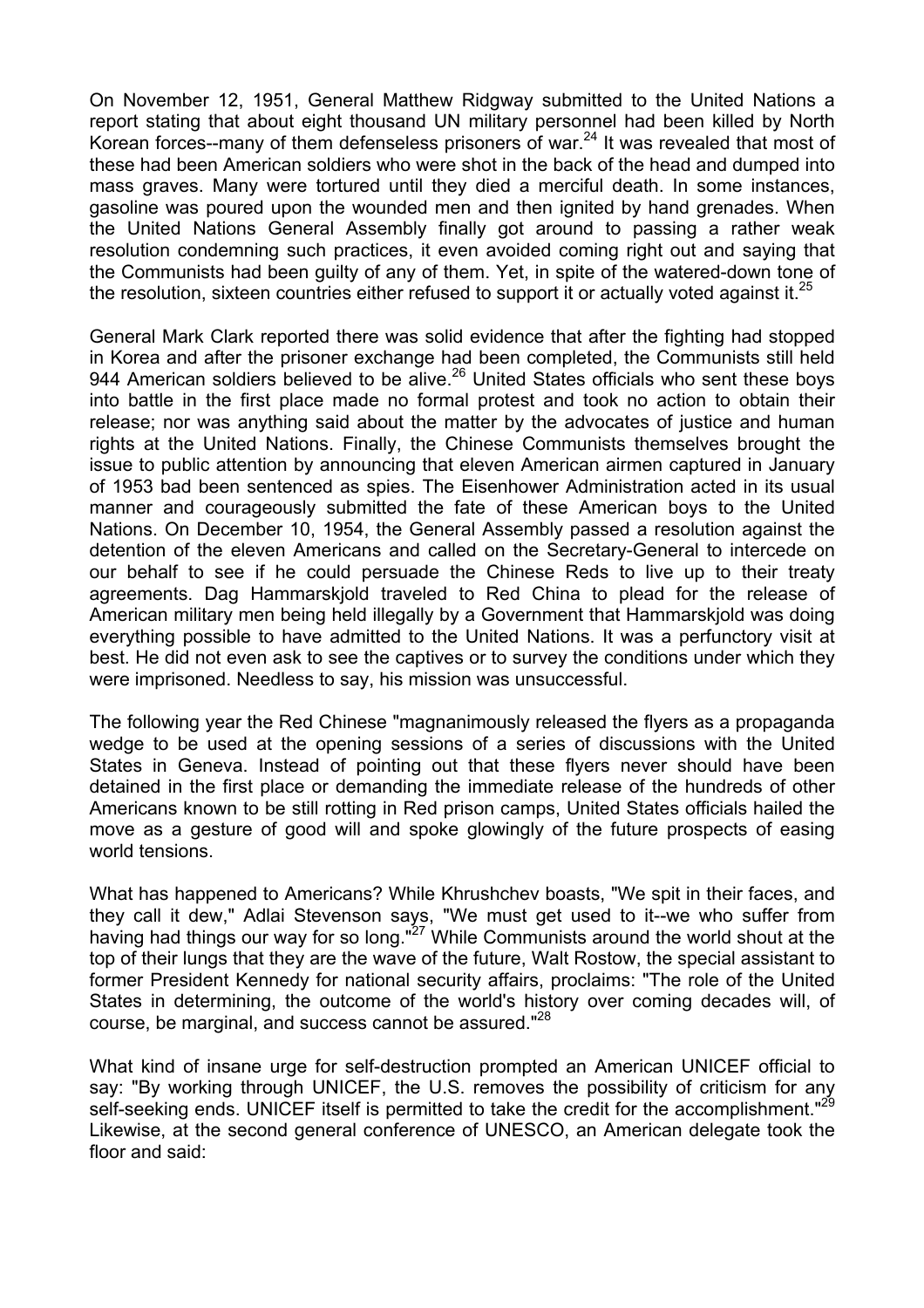I may say for the delegates of the United States and for the National Commission in the United States, of which Mr. [Milton] Eisenhower is Chairman, that the constant effort of each individual is to discover and to determine what is best for UNESCO. The question we ask ourselves is never "What is best for the United States?" but "What is best for UNESCO?"30

In 1904 a naturalized American citizen by the name of Ion Perdicaris was taken as hostage in Morocco by a lawless Arab brigand named Raisuli, and held for ransom. The sultan, Abdal-Aziz IV, was apparently not too concerned over the incident. President Theodore Roosevelt immediately sent a U.S. warship to Morocco and delivered a message to the sultan that was both short and to the point. It read: "Perdicaris alive or Raisuli dead!" Within a very short time Perdicaris was safely aboard the U.S. warship.

Fifty-four years later a similar situation arose. In Cuba a bearded bandit by the name of Fidel Castro kidnapped not one but forty-five American citizens, including sailors and marines from the nearby United States naval base at Guantanamo. In this case, however, President Eisenhower sent no telegrams nor did he dispatch any warships to pick up our captured citizens. The United States Government, in fact, did nothing, for under our commitment to the United Nations Charter, such an act would have been illegal.

In 1904 we had not invented the nuclear bomb and we had not sent over 100 billion dollars of foreign aid around the world. Nevertheless, at that time the American flag and the citizens who gave it allegiance commanded and received respect and admiration everywhere. Today, it is not unusual for Americans to receive instead the jeers and taunts of the rest of the world. Our embassies have been burned, our officials have been spat upon, and in the capitals of the world "Yankee, go home" is chanted in the streets. What better proof could there be of the wisdom of General MacArthur's words: "There is no substitute for victory."

#### **NOTES**

1. Eleanor Roosevelt, "The U.S. and the UN," *ADA Guide to Politics--1954,* P. 61.

2. Albert C. Wedemeyer, *Wedemeyer Reports* (New York, Henry Holt & Company, Inc., 1958), p. 475.

3*. Military Situation in the Far East,* hearings before the Senate committees on Armed Services and Foreign Relations (1951), pt. 1, pp. 436, 545; and pt. 3, p. 1991. Also, "Accept Chiang's Troop Offer, Knowland Urges," Los Angeles *Examiner* (July 11, 1950), sec. 1, p. 4. At this time Senator Knowland was a member of the Senate Committee on Armed Services.

4. *Military Situation in the Far East,* hearings before the Senate committees on Armed Forces and Foreign Relations, final report (August 17, 1951), pt. 5, p. 3581.

5. Speech by Anthony T. Bouscaren before the Congress of Freedom, Veterans War Memorial Auditorium (San Francisco, April 1955).

6*. Ibid.*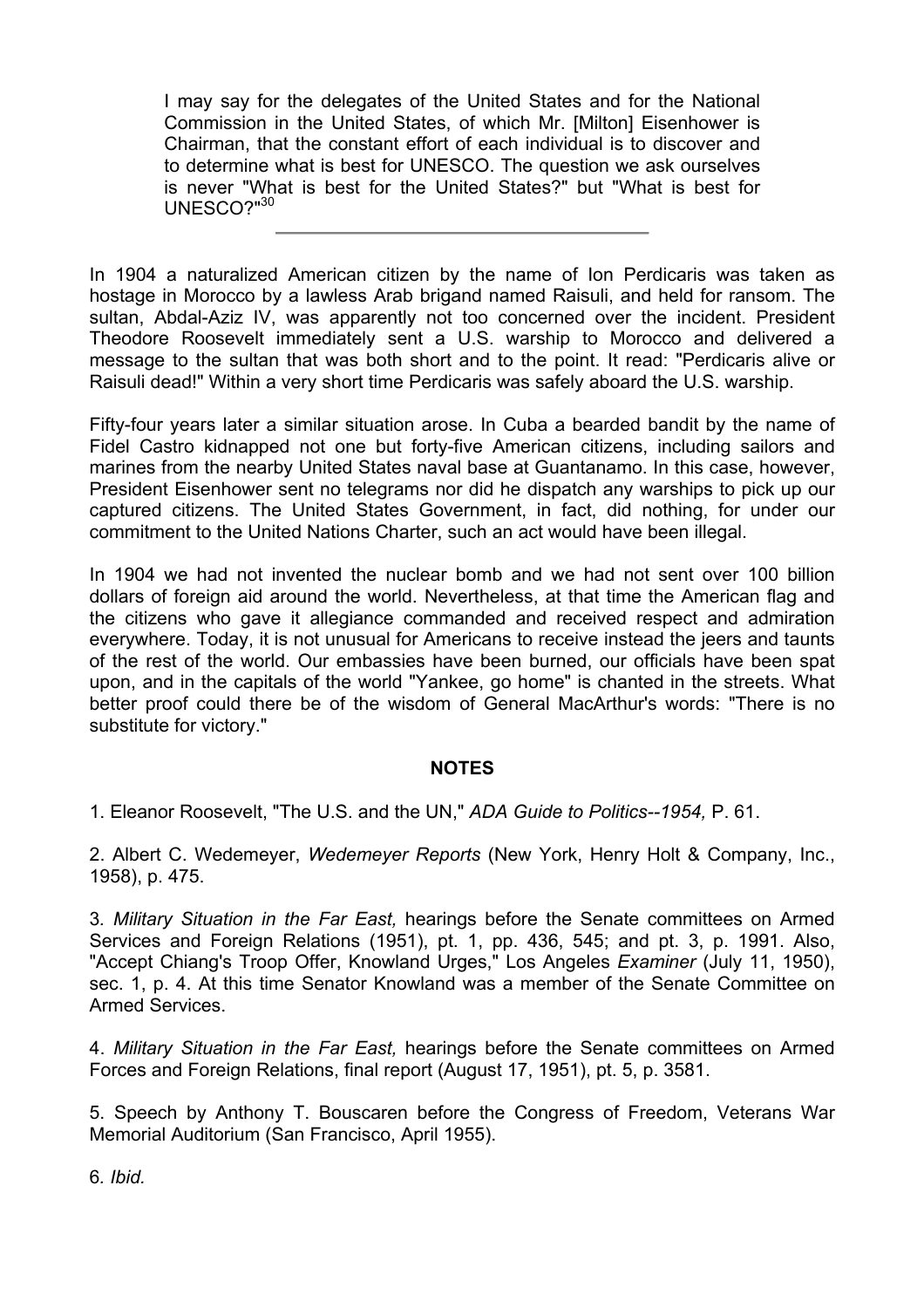7*. Department of State Bulletin* (December 11, 1956), p. 926.

8. "Soviet Jet Units Defeated in Korea by U.S. Flyers Air Chief Discloses," New York *Times* (September 19, 1953), sec. 1, p. 1.

9. As quoted by Manly, pp. 82-83.

10. As quoted by Alice Widener, *Congressional Digest* (Washington, D.C., August-September 1960), p. 217.

11*. U.S. News and World* Report (December 15, 1950), pp. 11-12.

12. Speech by Anthony T. Bouscaren before the Congress of Freedom, Veterans War Memorial Auditorium (San Francisco, April 1955).

13. Charles A. Willoughby and John Chamberlain, *MacArthur, 1941-1951* (New York, McGraw-Hill Book Company, Inc., 1954), pp. 401-402.

14*. American Historical Documents,* p. 406.

15*. Soviet Political Agreements and Results,* SISS publication (1959), p. XI.

16. Lie, p. 359.

17. Manly, pp. 67-68.

18*. The Truth about Soviet Involvement in the Korean War,* Department of Defense press release #465-54 (May 15, 1954). Also, "U.S. Reveals Russ Ordered Attack on Korea," Los Angeles *Examiner* (May 16, 1954), sec. 1, pt. A, p. 2.

19. Congressman James B. Utt, *Congressional Record* (January 15, 1962). On March 21, 1960, the State Department issued a formal statement which said: "The United Nations Military Staff Committee had nothing whatsoever to do with the Korean War and it did not receive any classified military information on this subject. Nor was the Military Staff Committee involved in any way with the direction of the forces in Korea. . . . The United States did submit periodic reports to the United Nations on the conduct of the fighting in Korea, but these reports contained no classified information and were limited to a factual chronicle of events."

Incredible as it may seem, the State Department was asking the American people to believe that the UN had absolutely nothing to do with either planning, directing or influencing its own war in Korea! However, General George Marshall admitted that the "hot pursuit" policy of the United States of allowing our pilots to pursue attacking enemy aircraft back into their own territory had been abandoned because this policy failed to receive support in the UN. Secretary of State Dean Acheson further revealed: "There have been resolutions of the General Assembly which make clear the course that the General Assembly thinks wise; and the United States is endeavoring to follow the course which has tremendous international support and is not contemplating taking unilateral steps of its own."

It is clear that while the United States was theoretically responsible for the military direction of the "unified command" in Korea, in reality we were going along with whatever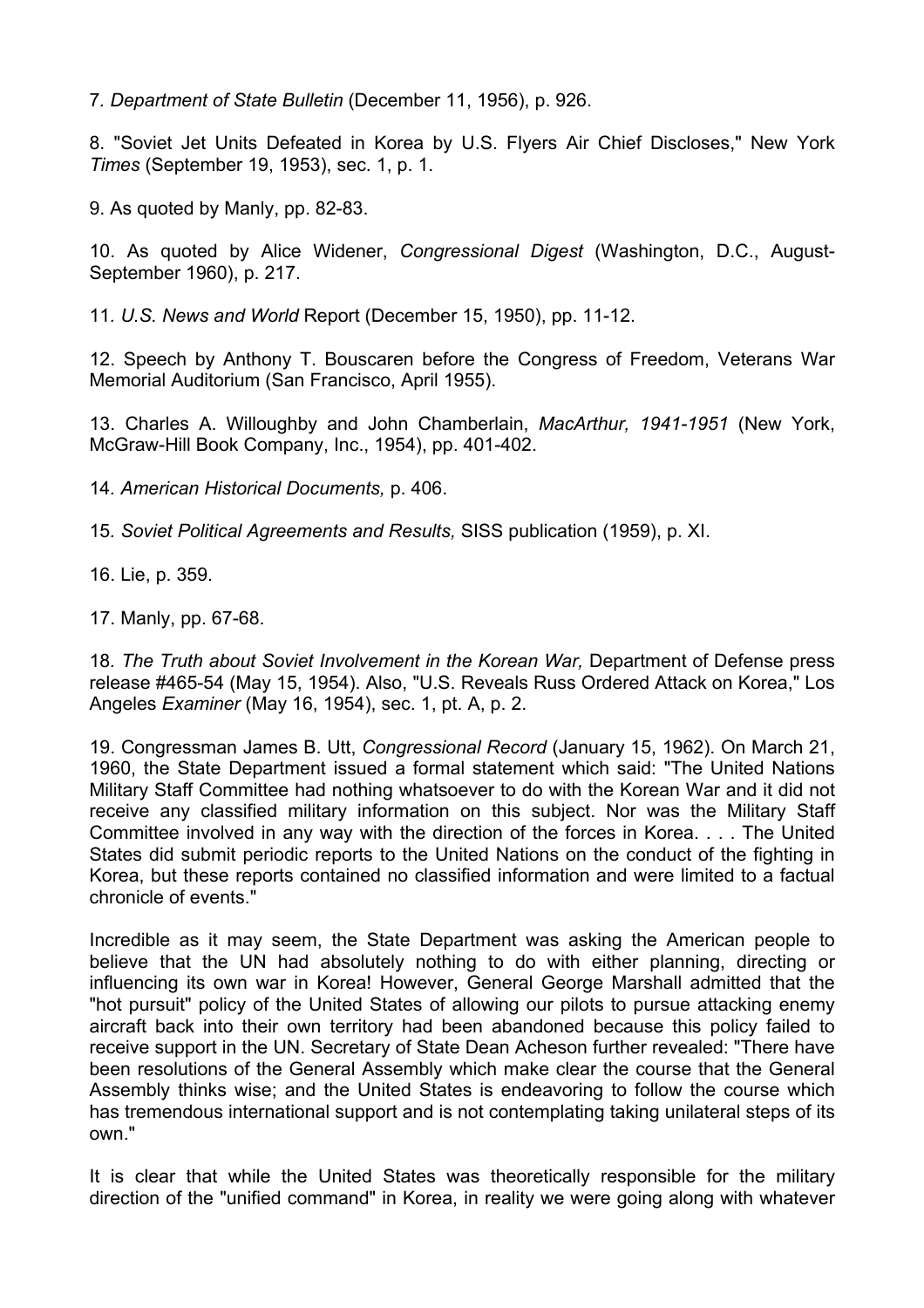the United Nations decided. See *Military Situation in the Far East,* hearings before the Senate committees on Armed Services and Foreign Relations (1951), pt. 3, pp. 1937, 1940; also, pt. 5, p. 3583.

20. Mark Clark, *From the Danube to the Yalu* (New York, Harper and Brothers, 1954), p. 11.

21. As quoted by Manly, pp. 75-76.

22. "Will UN Keep Freedom?" Rockford, Illinois, *Register-Republic (Oc*tober 29, 1961).

23*. United Nations Guardian of Peace,* Department of State publication #7225 (September 1961), p. 35.

24. UN Security Council official records (supplement for October through December 1951), p. 41-42.

25. Manly, pp. 91-92.

26. Clark, p. 298.

27*. United Nations Guardian of Peace,* Department of State publication #7225 (September 1961), p. 9.

28. Speech before the National Strategy Seminar held at Asilomar in Monterey, California (April 28, 1960).

29. Testimony of Virginia Gray, Citizens' Committee for UNICEF, before the Congressional Appropriations Subcommittee (1955).

30*. Records of the General Conference, Second Session Proceedings,* UNESCO document #2/C (Mexico City, 1947).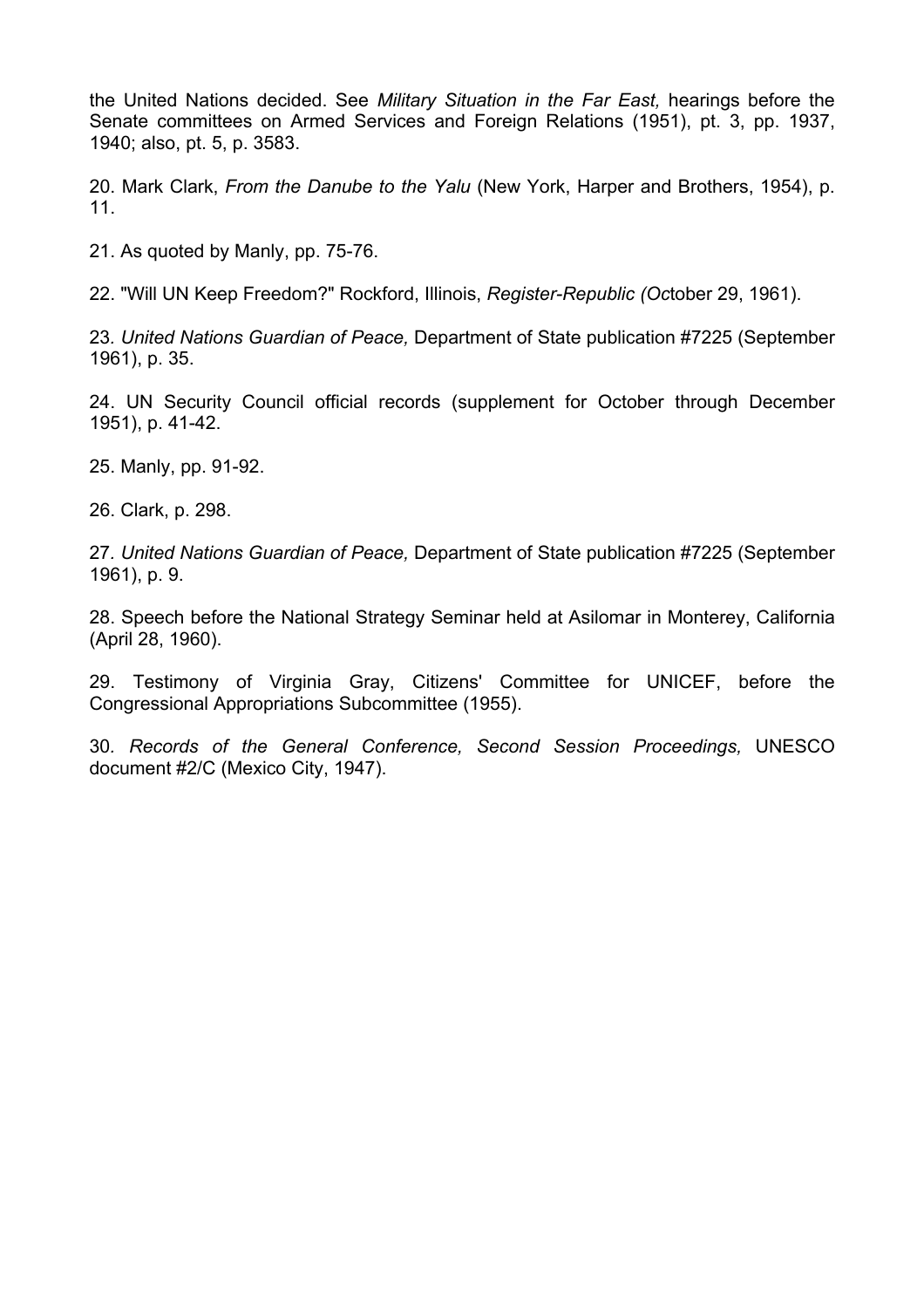*Shall we acquire the means of effectual resistance by lying supinely on our backs and hugging the illusive phantom of hope, until our enemies shall have bound us hand and foot?* 

Patrick Henry, March 1775

*We have only to awake and snap the Lilliputian cords with which they have been entangling us during the first sleep which succeeded our labors*.

Thomas Jefferson, 1796

### CHAPTER FIFTEEN: THE SILKEN THREAD

In the story *Gulliver's Travels,* we all recall the way in which the tiny Lilliputians succeeded in rendering Gulliver powerless until they were sure he could be trusted. When they found him unconscious after being washed up on the beach, they immediately set out to bind him down with what to them was heavy rope but was to Gulliver only the finest of silken thread. The Lilliputians worked frantically through the night knowing that they had to finish their job before the morning sun rose to awaken the giant from his slumber. When Gulliver finally came to, he found himself entirely helpless and unable to move even a finger. The thread, which he could have easily broken at any *one* place, had been carefully wrapped around his body thousands of times and was more than his match.

For the past two decades the United States, the giant among all the world powers, has been lying semi-conscious while lesser forces bind him hand and foot with thousands of strands of silken thread. Throughout these years he has, bit by bit, allowed himself to become entangled in every conceivable kind of agreement, commitment and treaty--any *one* of which would not be disastrous by itself, but the sum of which is rapidly adding up to total capture.

At the present time, there are 113 member states in the United Nations. Over fifty percent of these have a *combined* population of less than the United States! Many, like Iceland with a population of 200,000, would be hard pressed to rate even as one of our congressional districts. There are 56 members whose, population is less than that of metropolitan Detroit. It is possible to get a majority in the General Assembly from nations that between themselves contribute less than seven percent of the annual budget.<sup>1</sup> And most of even that seven percent was first given to them as foreign aid by the United States.

When the Charter was submitted to the Senate for ratification in 1945, there were only two portions which received much publicity: the opening sentence of the Preamble, which proclaimed "To save succeeding generations from the scourge of war . . . ," and the seventh paragraph of Article 2 which states "Nothing contained in the present Charter shall authorize the United Nations to intervene in matters which are essentially within the domestic jurisdiction of any state or shall require the members to submit to such settlement under the present Charter." It is extremely doubtful that the Charter would have been ratified had it not been for this latter guarantee that other nations could not use the United Nations to meddle in our private affairs. But, as Americans were later to find out, there is *nothing* that the UN considers to be "essentially within the domestic jurisdiction" of America.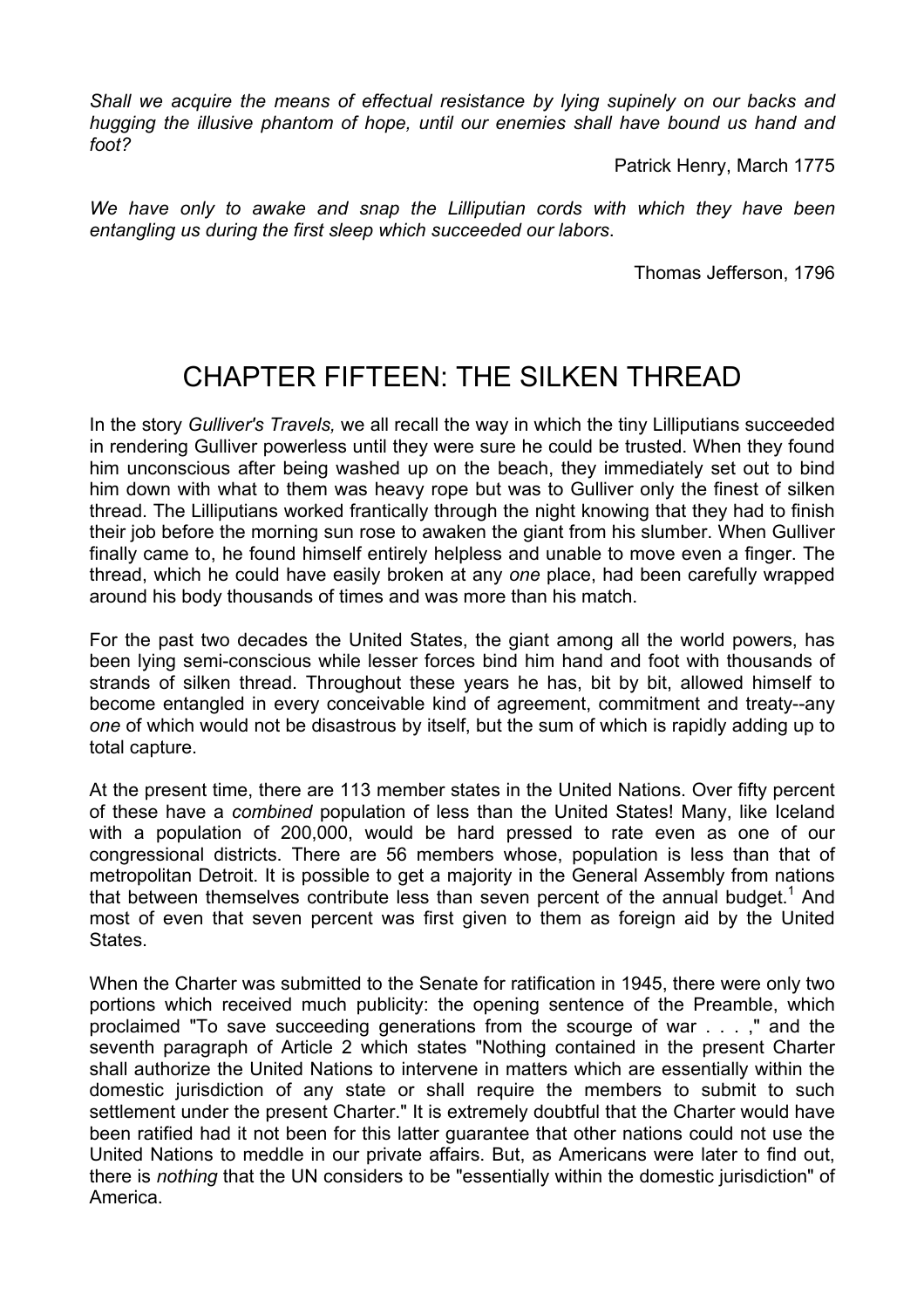This became obvious around 1949. Mr. Levi Carneiro, writing that year in the *UNESCO Symposium on Human Rights,* stated: 'Relations between states are based on the assumption that the internal policies of each nation are the concern of all nations."<sup>2</sup> Mr. Moses Moskowitz, a noted internationalist, made the following statement in the *American Bar Association Journal* in April of the same year: "Once a matter has become, in one way or another, the subject of regulation by the UN, be it by resolution of the General Assembly or by convention between member states at the instance of the UN, that subject ceases to be a matter of being 'essentially within the domestic jurisdiction of the member states.'" By the following year, 1950, our State Department under Dean Acheson was saying the same thing. In September it issued a formal policy statement with a foreword by President Truman which read: "There is now no longer any real difference between domestic and foreign affairs."<sup>3</sup> And on May 22, 1959, while speaking before the students at St. John's College in Annapolis, Maryland, President Eisenhower said: "For us indeed there are no longer 'foreign affairs' and 'foreign policy.' Since such affairs belong to and affect the entire world, they are essentially local affairs for every nation, including our own."<sup>4</sup>

A clear example of what far-reaching, implications are carried with this philosophy was provided on August 7, 1963, when the Security Council voted nine to nothing in favor of a resolution taking action against South Africa for its policy of racial segregation. Regardless of how we may feel about racial segregation in South Africa, it is definitely the internal or domestic affair of that country. Nevertheless, the United Nations took it upon itself to impose an arms embargo and other sanctions under the justification that racial segregation in South Africa was somehow "seriously disturbing international peace and security"! The attitude of the UN was expressed during the debates by Carlos Alfredo Bernardes of Brazil who said that the question now was whether to continue to rely on persuasion or to advocate "more energetic and coercive methods of action." Nikolai Fedrinko of the Soviet Union piously described the situation in South Africa as "a reign of terror and violence" maintained by "fascist" methods.<sup>5</sup>

Aside from the fact that South Africa is one of the few remaining prosperous and strongly anti-Communist countries in Africa, there are several interesting points about this UN resolution. One is the clear and unmistakable violation of the Charter, as we have already mentioned. Another is the slavish way in which the U.S. almost always follows the Soviet lead in such matters. When this question came before the UN on a previous occasion, U.S. Ambassador Henry Cabot Lodge rose and said: "An item of this character invites questions about the competence of the General Assembly under Article 2, paragraph 7 of the Charter. The U.S. has observed with increasing concern the tendency of the General Assembly to place on its agenda subjects, the international character of which is doubtful." After *saying* this, Lodge then turned around and voted in favor of the resolution! That was on September 16, 1953. Ten years later, on August 7, 1963, U.S. Ambassador Stevenson was carrying on the Lodge tradition by voting with the Soviets against South Africa.

Since it has been clearly established that America's domestic affairs are all now international in character and, as such, are subject to United Nations jurisdiction, consider what might happen in the not-too-distant future if the Soviet Union should charge the U.S. with political discrimination because of its laws to limit the activities of the Communist party in this country. What would the United Nations World Court decide?

Under the terms of the Charter, we have pledged ourselves to promote full employment and social and economic progress for all peoples. If we decided to stop our foreign aid to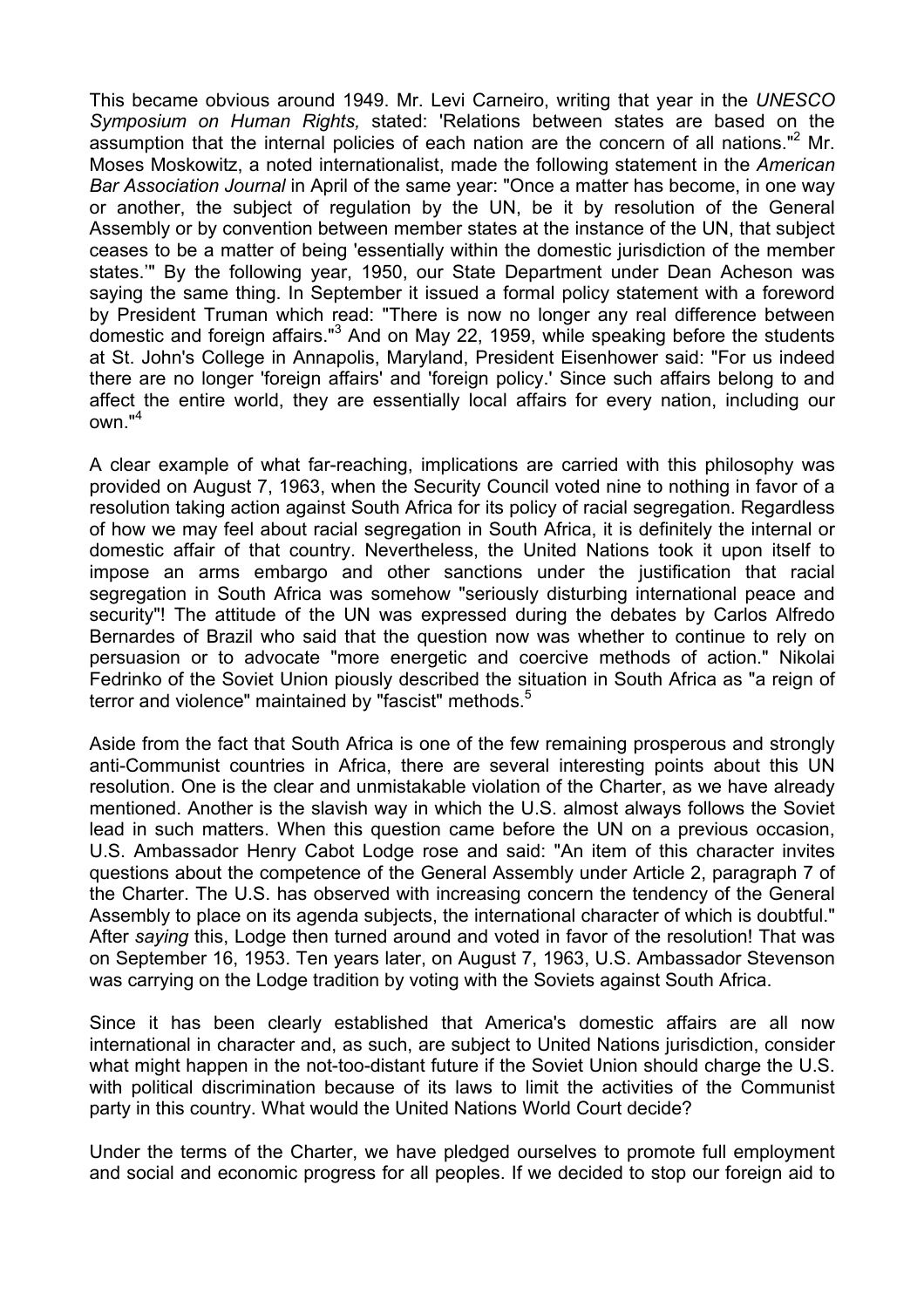India or Communist Poland, and these countries charged that we were not living up to our Charter obligations, what would the World Court decide?

If Fidel Castro charged the United States with threatening international peace and security by keeping its naval base at Guantanamo, what would the World Court decide?

There are fifteen justices on the World Court. Article 25 of the *Statute of the International Court of Justice* says that nine judges constitute a quorum for the Court to do business, and a majority of the nine can render judgments. This means that five judges can determine decisions. The statute also states: "The Court may, from time to time, form one or more chambers composed of three or more judges, as the Court may determine, for dealing with particular categories of cases; for example, labor cases and cases relating to transit and communications." In other words, in some matters, decisions can be rendered by as few as two justices!

Of the fifteen justices on the United Nations World Court, most come from strongly leftist or Communist countries. The United States is represented on this Court by Philip Jessup, whose background with Alger Hiss and the Institute of Pacific Relations has already been discussed.

#### What *would* the World Court decide?

When the United States joined the United Nations, it automatically became a member of the World Court. But it was not bound by the Court's jurisdiction unless and until it filed a formal declaration in the form of a Senate ratified treaty. Senator Wayne Morse introduced in the Senate a resolution "recognizing as compulsory . . . the jurisdiction of the International Court of Justice in all legal disputes hereafter arising . . . provided that such declaration shall not apply to disputes with regard to matters which are *essentially within*  the domestic jurisdiction of the United States." [Italics added.]<sup>6</sup> Suspecting that there might be a little difficulty in the future definition of matters "essentially within the domestic jurisdiction of the United States," some of the senators began to look more cautiously at the whole resolution. Senator Thomas Connally was eager for the U.S. to at least go on record as accepting *some* jurisdiction of the World Court. Rather than see the whole issue defeated he proposed a simple amendment to the Morse resolution. It consisted of six words: *"as determined by the United States."* With this amendment, the resolution passed by a vote of 62 to 2 on August 2, 1946.

As of today, these six words are all that stand between us and complete legal subjection to the whims of fifteen or nine or five or even two men whose legal backgrounds and personal ideologies may be strongly antipathetic to the free world in general and to the United States in particular.

In spite of this, there has been a concerted drive in this country to generate support for the repeal of the Connally Amendment. The basic stratagem behind this drive has been to trick Americans into believing that unless we repeal the amendment we are self-judging our own case. This is then supposed to shame us into being big enough and courageous enough to openly submit our cases to impartial judgment. This, of course, is an invalid argument since all we are doing is challenging the jurisdiction of the Court to try these cases in the first place. This is a common and ancient practice in American law. Just as we would refuse to submit a murder case to a traffic court, we have a right to refuse to submit a case involving domestic affairs to an international court. In view of the prevailing accepted definition of domestic affairs this reservation is more important than ever before.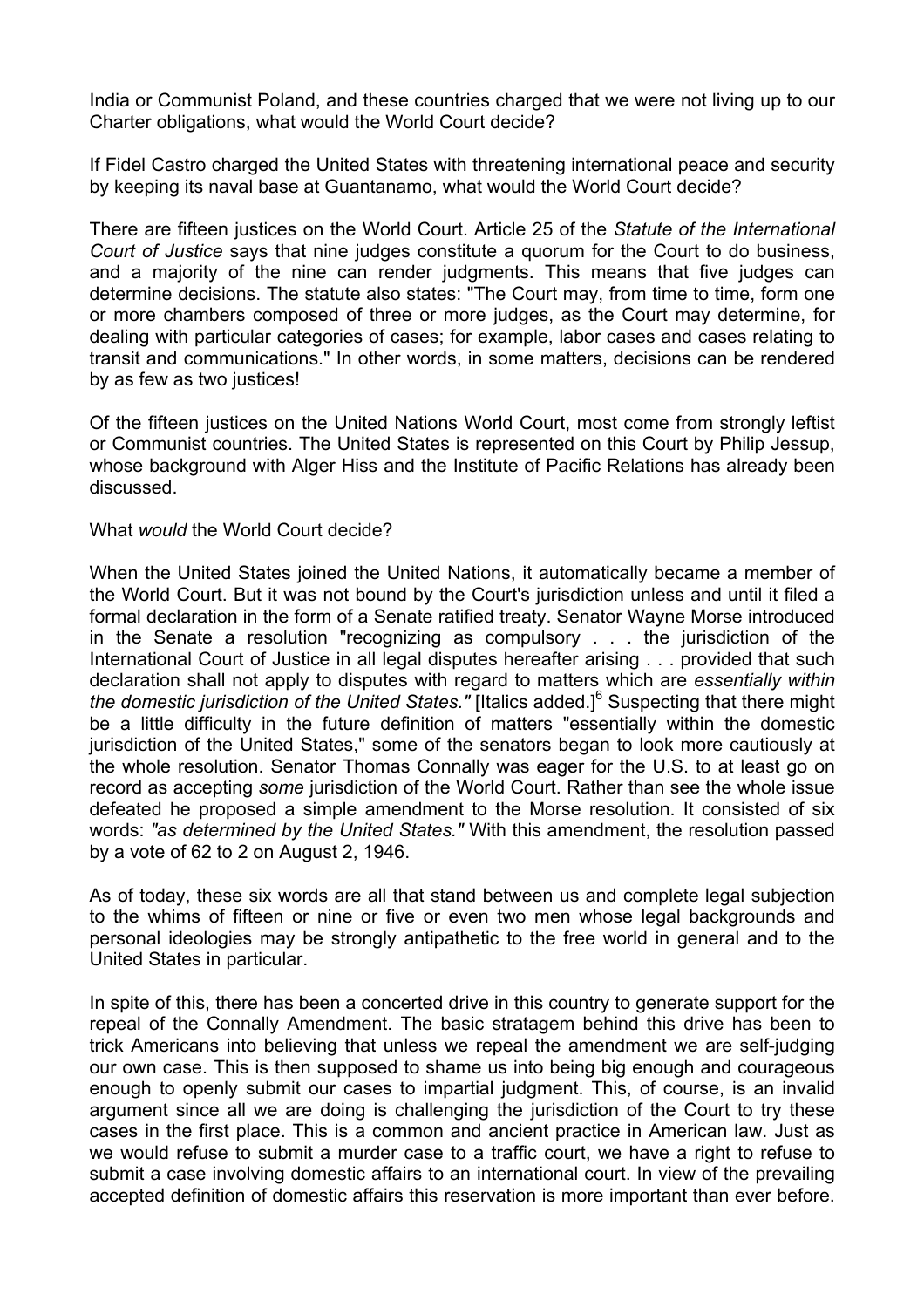Nevertheless, the drive to repeal the Connally Amendment has been carried forward relentlessly by United Nations devotees under the appealing and attractive banner of "World Peace Through World Law." Not only has the Communist party pushed hard for repeal, but, unfortunately, so have Eisenhower, Nixon, Kennedy, Stevenson, Rusk and Johnson.

Accepting compulsory jurisdiction of the United Nations World Court is just one of the threads that is rapidly binding Uncle Sam into complete helplessness. It is, however, one of the most important because many of the others *could* be untied, in time, without it. Should this one be secured, though, poor Gulliver will not have a chance.

The silken thread to which we have been referring actually takes the form of international treaties. As John Foster Dulles, secretary of state, said in 1952:

*The treaty-making power is an extraordinary power liable to abuse. Treaties make international law and also they make domestic law. Under our Constitution, treaties become the supreme law of the land. They are indeed more supreme than ordinary laws, for congressional laws are invalid if they do not conform to the Constitution, whereas treaty laws can override the Constitution. Treaties, for example, can take powers away from the Congress and give them to the Federal Government or to some international body and they can cut across the rights given the people by the Constitutional Bill of Rights.7*

This may come as a shock to those who have harbored the idea that they are protected as American citizens by the Bill of Rights. But, as a result of a series of Supreme Court decisions, it is now entirely possible for us to enter into a treaty with a foreign Government or the United Nations which would, as Mr. Dulles said, "cut across the rights given the people by the Constitutional Bill of Rights." If the UN Covenant on Human Rights, for instance, should ever receive the support of two thirds of our senators--whether they realized what they were doing or not--our whole Bill of Rights would be automatically and immediately repealed. It is that simple.

Of course, our Founding Fathers, who drafted our Constitutional system, never intended for it to be this way. In 1801 Thomas Jefferson wrote:

By the general power to make treaties, the Constitution must have intended to comprehend only those objects which are usually regulated by treaties, and cannot be otherwise regulated. It must have meant to except out all those rights reserved to the states; for surely the President and the Senate cannot do by treaty what the whole government is interdicted from doing in any way.8

This is the view that prevailed for many years in America. In 1836, in its decision in the case of *New Orleans v. U.S.,* the Supreme Court pointed out:

The government of the United States . . . is one of limited powers. It can exercise authority over no subjects except those that have been delegated to it. Congress cannot, by legislation, enlarge the federal jurisdiction, nor can it be enlarged under the treaty-making powers. $9$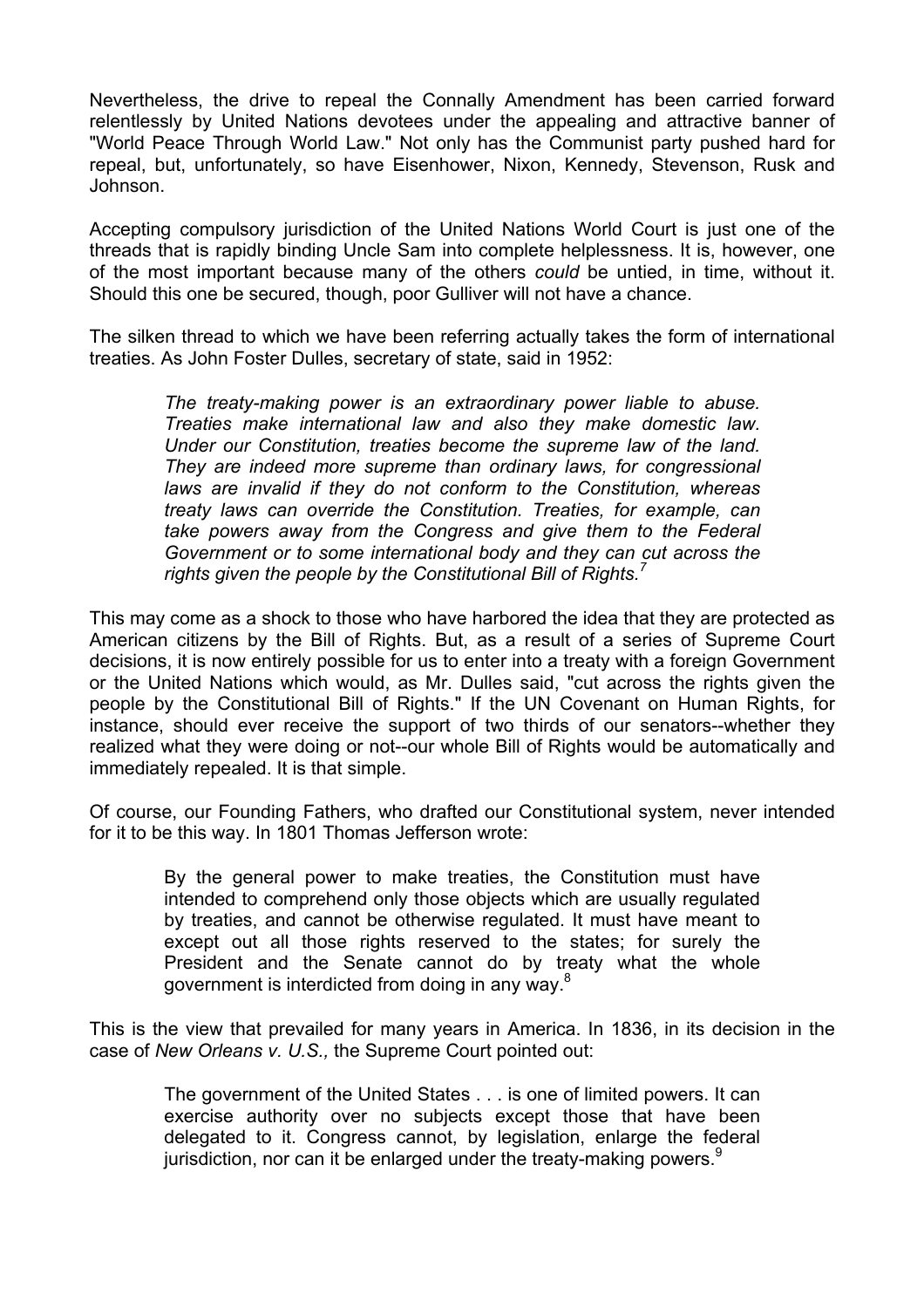This concept of limited government is the whole basis of the American system. By taking the chains off the people and placing them on the government, we established the formula for freedom and enterprise which has made us the envy of the world. While other nations were still laboring under a system where government officials are free to do anything they claim is in the best interests of all, American leaders had first to consult a meaningful constitution to make sure that their proposals in addition to being "good" were also constitutional. And if not, what then? George Washington answered that when he said:

If, in the opinion of the people, the distribution or modification of the Constitutional powers be in any particular wrong, let it be corrected by an amendment in the way in which the Constitution designates. But let there be no change by usurpation; for, though this in one instance may be the instrument of good, it is the customary weapon by which free governments are destroyed.<sup>10</sup>

But all that was a long time ago. Today our politicians tell us that those concepts are out of date and antiquated; that these modem times demand fresh approaches and greater flexibility in order to cope with the challenge of the atomic age. Only those who have never studied the demagoguery of past ages could accept these as fresh approaches. They may sound new, but they are the same worn arguments used to sell dictatorship to the people from ancient Rome to Nazi Germany.

Arthur Schlesinger, Jr., special assistant to President Kennedy, said in a speech delivered on February 15, 1962: "Jefferson is today remote and irrelevant . . . a figure, not of present concern, but of historical curiosity."11

On August 28, 1961, President Kennedy spoke to a gathering of students at the White House and said:

After all, the Constitution was written under entirely different conditions. It was written during a period of isolation. It was written at a time when there were thirteen different units which had to be joined together and which, of course, were extremely desirous of limiting the central power of the government. That Constitution has served us extremely well, but . . . it has to be made to work today in an entirely different world from the day in which it was written.<sup>12</sup>

That same year Senator J. William Fulbright, one of the country's most outspoken internationalists, made a speech at Stanford University. Fulbright was less guarded in his choice of words than President Kennedy but expressed the same views when he said:

The President is hobbled in his task of leading the American people to consensus and concerted action by the restrictions of power imposed upon him by a Constitutional system designed for an 18th century agrarian society far removed from the centers of world power. It is imperative that we break out of the intellectual confines of cherished and traditional beliefs and open our minds to the possibility that basic changes in our system may be essential to meet the requirements of the 20th century. . . . He [the President] alone among elected officials can rise above parochialism and private pressures. He alone in his role as teacher and moral leader can hope to overcome the excesses and inadequacies of public opinion.  $\ldots$ <sup>1</sup>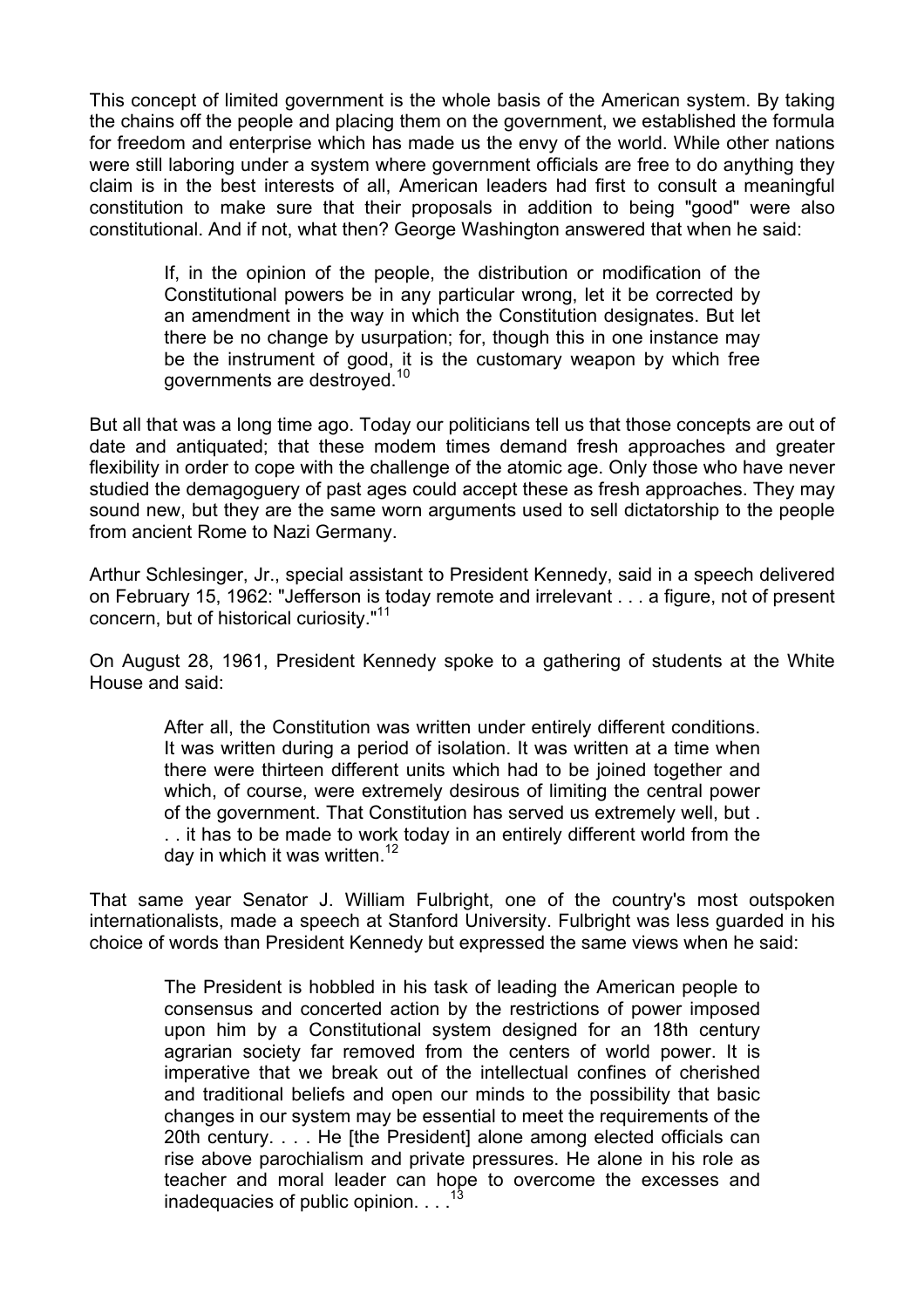Still at it in 1963, Senator Fulbright stated:

Government by the people is possible but highly improbable. . . . The case of Governments by elites is irrefutable insofar as it rests on the need for expert and specialized knowledge.<sup>14</sup>

Since the Ten Commandments also date back to an agrarian society, and since they were established not 200 but 3000 years ago, it would be interesting to have the senator's views on the extent to which we must "break out of the intellectual confines" of these "cherished and traditional beliefs to meet the requirements of the twentieth century." But Fulbright did not give us the benefit of his wisdom on this subject, nor did he say just when this nation under God became dependent upon its leading politicians for moral guidance, or when it was transformed from a government of the people to a government of the elite.

It was the year 1920 that marked the beginning of a long chain of events leading up to this present repudiation of our traditional American concept of limited government. It was in that year that the Supreme Court (in *Missouri v. Holland*) reversed its previous position and declared that a federal law, which was otherwise unconstitutional, must be considered valid if it is in accordance with a treaty. In one fell swoop, nine men completely undermined our Bill of Rights and all other constitutional safeguards that had been so painstakingly erected by our Founding Fathers. While many years were to pass before the full impact of this sweeping decision was to be felt in our everyday lives, still, the brakes had been released, and the massive machinery of totalitarianism began to inch forward.

By 1942 it had gained considerable momentum. So much so, in fact, that the concept of supremacy was extended to include not only treaties which must be ratified by two thirds of the Senate, but also executive orders, personal agreements and international compacts entered into by the President which do not have to be ratified nor *even seen* by the Senate or anybody else! In *U.S. v. Pink*, the Supreme Court ruled: "A treaty is the 'law of the land.' . . . Such international compacts and agreements as the Litvinov assignment have similar dignity. . . . State law must yield when it is inconsistent with, or impairs the policy or provisions of a treaty, or of an international compact or agreement."15

What this means is that America has now reached the point where it is legally possible for the President to issue orders to enforce some agreement which he himself has made with another government or with the United Nations, and these orders are absolute and final with no recourse to constitutional safeguards.

Recent presidents have not yet dared to exercise more than a small fraction of that power, knowing that, legal or not, they would have trouble enforcing such edicts. Nevertheless, the lever of raw dictatorship is fully operable any time the Chief Executive wishes to throw it.

President Truman tugged at it gently when he committed us to war in Korea. Remember when only Congress could declare war and send American boys to battle? Truman simply changed the name from "war" to "police action" and issued a decree. He was acting on the authority placed in him, not by the United States Government, but by the *United Nations Charter.*<sup>16</sup>

He pushed at the lever again when he decided to seize some steel mills with uniformed soldiers. How many Americans stopped to wonder where the President got the power to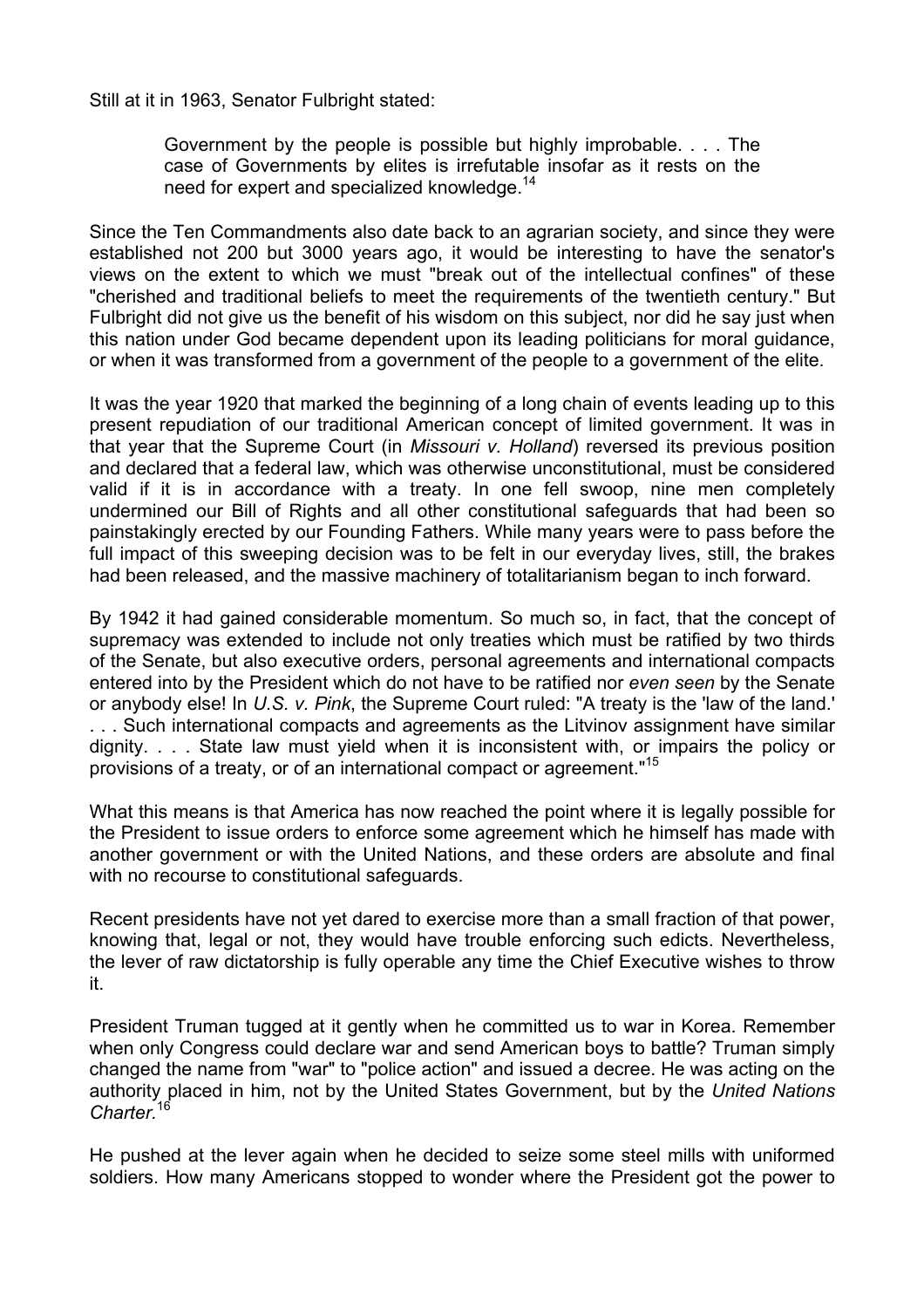do a thing like that? And how many felt any cause for alarm when he said that he was acting to uphold our commitment to the United Nations and NATO?

On February 23, 1954, the late Senator William Jenner revealed that the machinery had gained even greater forward motion when he declared:

The doctrine that the President could make personal agreements was extended to the doctrine that agreements made by any authorized member of the Government bureaucracy, in the name of the President, had the same effect as those made by the President. . . . Mr. Dulles tells us that 10,000 executive agreements have been made pursuant to NATO alone. . . . The United Nations is preparing a series of treaties which operate as domestic legislation, affecting our citizens in matters on which our Constitution does not permit even the Federal Government to legislate. They would abolish our Bill of Rights and replace it with a body of state-granted privileges and duties modeled exactly upon the Soviet constitution.<sup>17</sup>

At the conclusion of his speech, Senator Jenner urged his colleagues to support the Bricker amendment, which was then under discussion in both houses of Congress. The Bricker amendment was a proposed amendment to the Constitution which simply stated that the Bill of Rights and other constitutional provisions were under no circumstances to be overridden by any treaty. It was so simple, so logical and so desirable that there seemed no good reason why the proposal should not receive the enthusiastic support of everyone. The 1952 Republican platform contained a promise to support the Bricker amendment, and surprisingly enough, even Eisenhower went along with no objections. Then, of course, he was a *candidate*. After the elections Eisenhower made a complete about face and used the full prestige of his office to *oppose* the Bricker amendment. He, more than any other man, was responsible for its ultimate defeat. As Marquis Childs reported in the Washington *Post*:

Once the President decided to come down firmly and unequivocally against the Bricker amendment, the outcome of the contest was never in doubt. For two thirds of the Senate to vote against the President on such a crucial issue would have been, for all practical purposes, the end of the Eisenhower Administration.<sup>18</sup>

Secretary of State John Foster Dulles, the man who had so brilliantly explained how treaties can cut across our Bill of Rights, was now speaking against the Bricker amendment on behalf of the Eisenhower Administration. He spoke before the Senate Judiciary Committee on April 6, 1953, and assured those present that the new Administration had no intention of doing any of the dangerous things be had previously said *could* be done through treaty law.<sup>19</sup> In other words, under a Government of such good men as Eisenhower and Dulles, who needs laws?

When the test finally came in the Senate, the Bricker amendment failed to pass by just one vote.

It is now doubly interesting to return to the pages of the April 1945 issue of the Communist periodical *Political Affairs* and read the ominous prediction: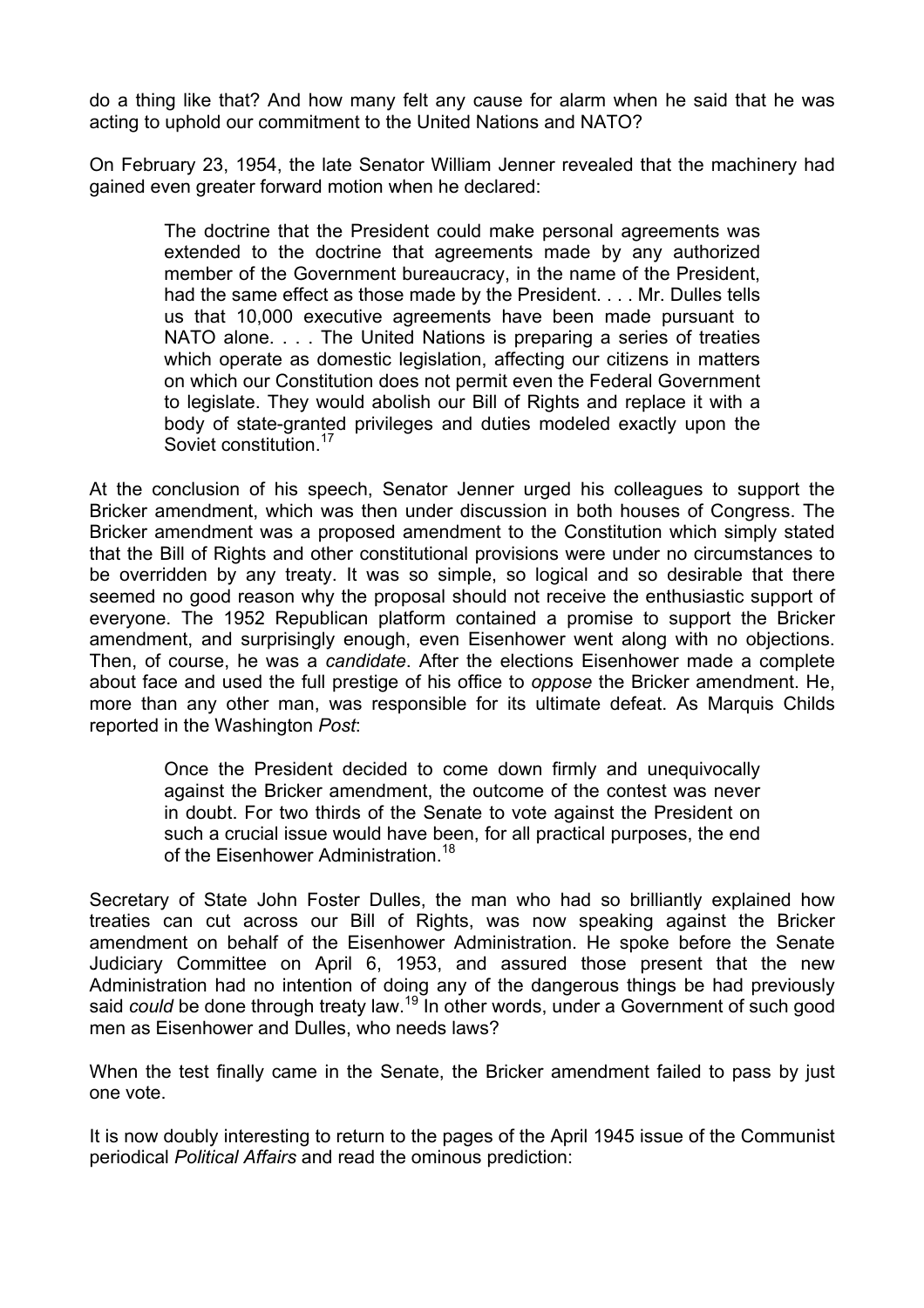After the Charter is passed at San Francisco, it will have to be approved by two-thirds of the Senate, and this action will establish a weighty precedent for other treaties and agreements still to come.<sup>20</sup>

#### **NOTES**

1. Congressman James B. Utt, *Congressional Record* (April 11, 1962).

2*. Human Rights: Comments and Interpretations*, p. 178.

3*. Foreign Affairs Policy, Series 26,* Department of State publication #3972.

4. Clarence Manion, "This Is Where I Came In," *American Opinion* (April 1960), p. 21. Dean Manion is a former dean of the Notre Dame Law School, former director of the U.S. Department of Inter-Governmental Relations (appointed by President Eisenhower), and now is heard weekly from coast to coast over radio and TV on the *Manion Forum*.

5*. United Nations Review* (August-September 1963), pp. 20-24.

6. *Review of the UN Charter--A Collection of Documents,* Senate Committee on Foreign Relations document #87 (January 7, 1954), pp. 108-109.

7. Senator William Jenner, *Congressional Record* (February 23, 1954). Also, Congressman James B. Utt, *Congressional Record* (January 15, 1962).

8. Thomas Jefferson, *Manual of Parliamentary Practice (1801).*

9. Frank E. Holman, "To Save the Constitution," the *Freeman* (March 1955), p. 361.

10*. American Historical Documents,* p. 144.

11. As quoted by Human Events (Washington, D.C., July 21, 1962), p. 549.

12. "President's Talk to the Student Interns," New York *Times* (August 29, 1962), p. 14.

13. San Diego *Tribune* (August 14, 1961), p. B-1.

14*. The Elite and the Electorate* (Santa Barbara, Calif., The Fund for the Republic, 1963).

15. Manly, p. 195.

16. A Department of State memorandum dated July 3, 1950, explained it this way: "The preservation of the United Nations for the maintenance of peace is a cardinal interest of the United States. Both traditional international law and Article 39 of the UN Charter and the resolution pursuant thereto authorizes the United States to repel the armed aggression against the Republic of Korea." *Military Situation in the Far East,* hearings before the Senate committees on Armed Services and Foreign Relations (1951), pt. 3, p. 1936.

17. Senator William Jenner, "Amendment to the Constitution Relating to Treaties and Executive Agreements," *Congressional Record* (February 23, 1954).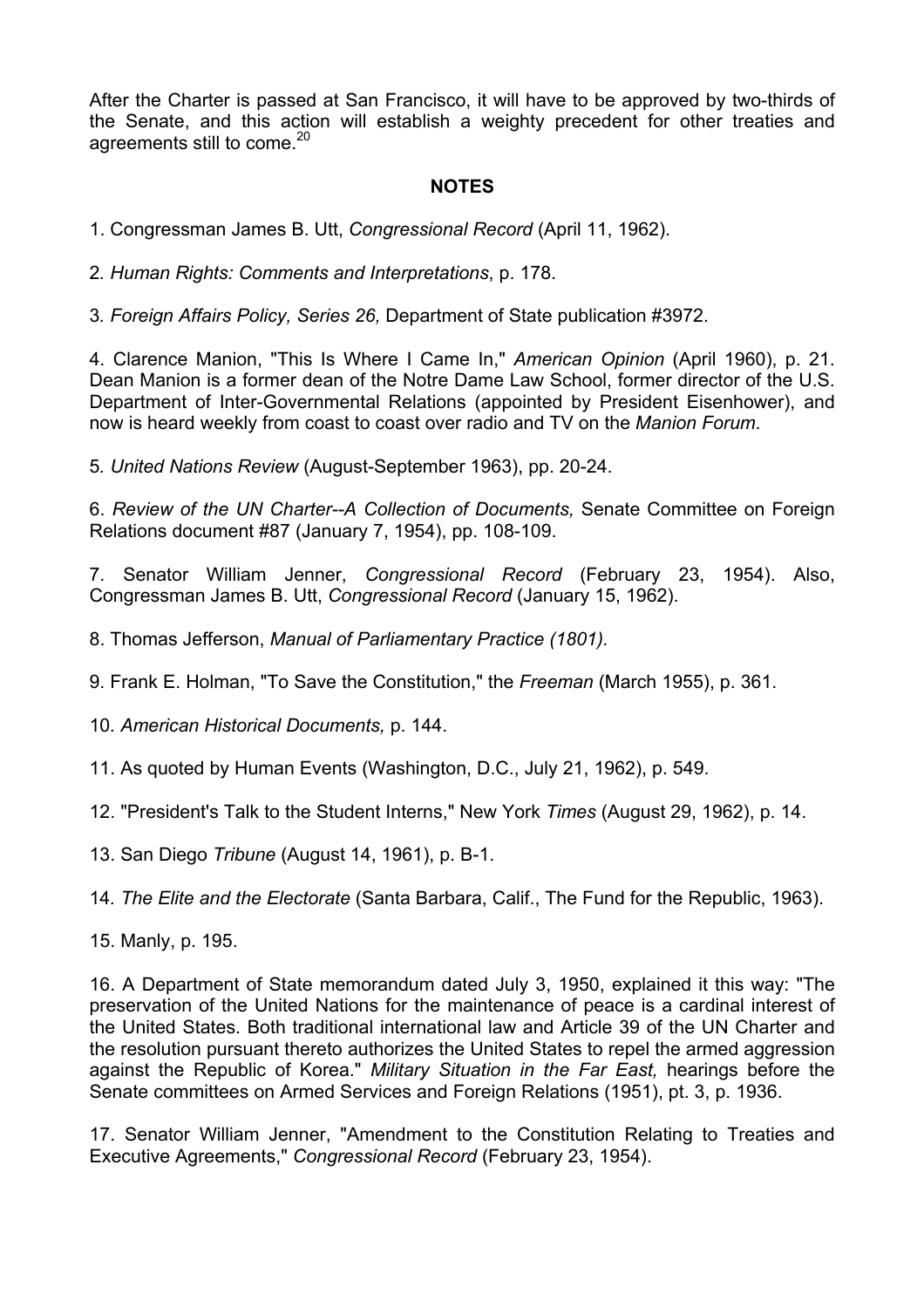18. As quoted by Clarence Manion, "This Is Where I Came In," *American Opinion* (April 1960), p. 18.

19. Clarence Manion, "This Is Where I Came In," *American Opinion* (April 1960), pp. 20- 21.

20. "The World Assembly at San Francisco," *Political Affairs* (April 1945), pp. 289-300.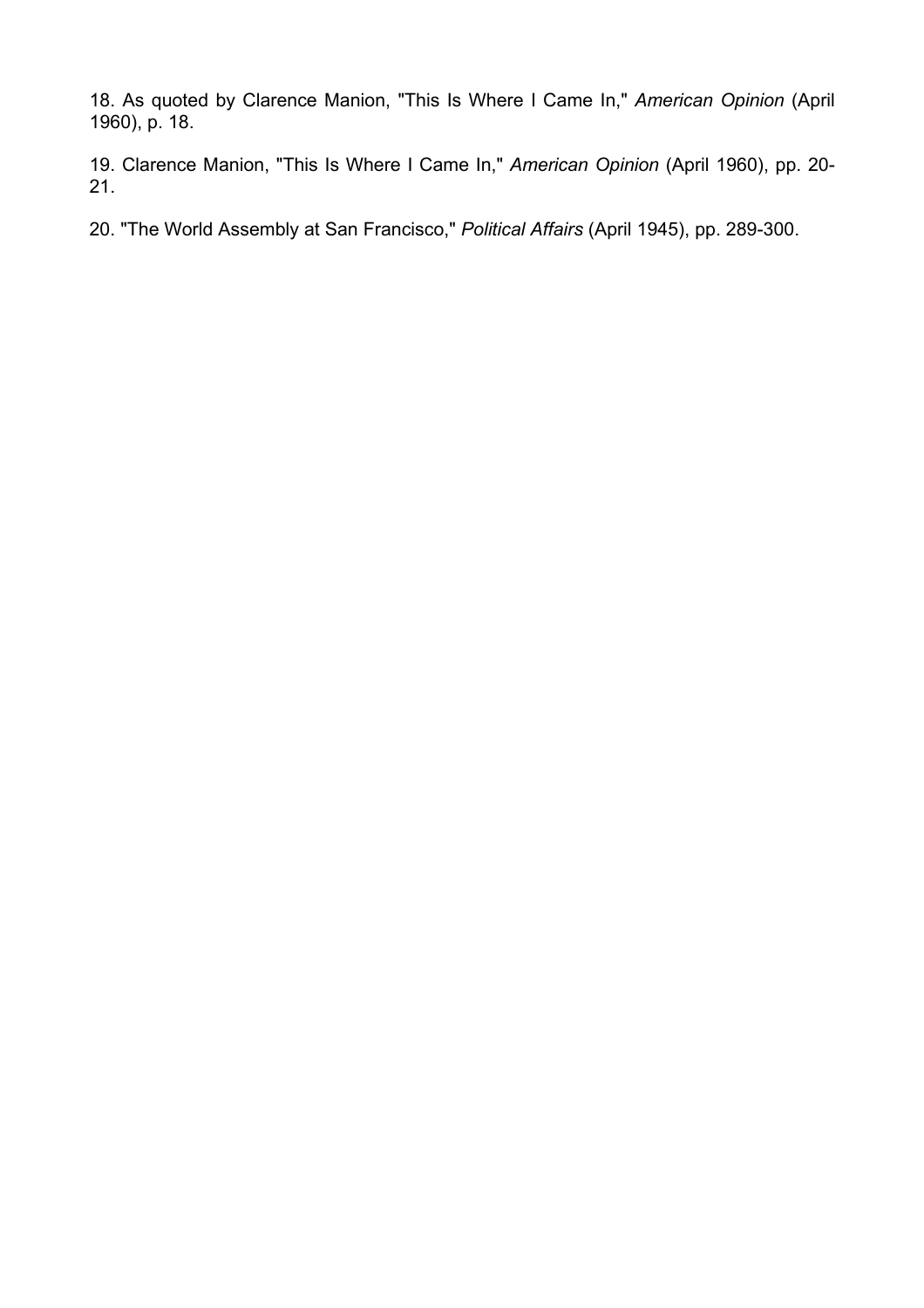*Government is not reason; it is not eloquence; it is force! Like fire, it is a dangerous servant and a fearful master.* 

George Washington

# CHAPTER SIXTEEN: THE DANGEROUS SERVANT

In 1816 Thomas Jefferson wrote:

The way to have good and safe government is not to trust it all to one, but to divide it among the many, distributing to everyone exactly the functions he is competent to handle. Let the national Government be entrusted with the defense of the nation and its foreign and federal relations; the state Governments with the civil rights, laws, police and administration of what concerns the state generally; the counties with the local concerns of the counties; and each ward direct the interests within itself. It is by dividing and subdividing these republics, from the great national one down through all its subordinations . . . that all will be done for the best. What has destroyed liberty and the rights of man in every government which has ever existed under the sun? The generalizing and concentrating all cares and powers into one body, no matter whether the autocrats of Russia or France or of the aristocrats of a Venetian senate.<sup>1</sup>

Sometimes it is said that man cannot be trusted with government of himself. Can he, then, be trusted with the government of others? Or have we found angels in the forms of kings to govern him? Let history answer the question.<sup>2</sup>

Indeed, history *has* answered the question; not only the distant history to which Jefferson is here referring, but more recent events as well. In the two decades that followed the birth of this nation, men and women by the hundreds of thousands migrated here from all over the world, because they knew that here was the land of freedom and opportunity, where a man could make his own deal with life without being bowed by the oppressive yoke of government directing his daily life. Carl Schurz was one such immigrant, and his words written in 1853 serve as monumental tribute to the wisdom of such men as Washington and Jefferson:

Here in America, you can see daily how little a people needs to be governed. There are governments, but no masters; there are governors, but they are only commissioners, agents. What there is here of great institutions of learning**,** of churches, of great commercial institutions, lines of communication, etc., almost always owes its existence, not to official authority, but to the spontaneous cooperation of private citizens. Here, you witness the productiveness of freedom. . . . We learn here how superfluous is the action of governments concerning a multitude of things in which in Europe it is deemed absolutely indispensable; and how the freedom to do something awakens the desire to do it.<sup>3</sup>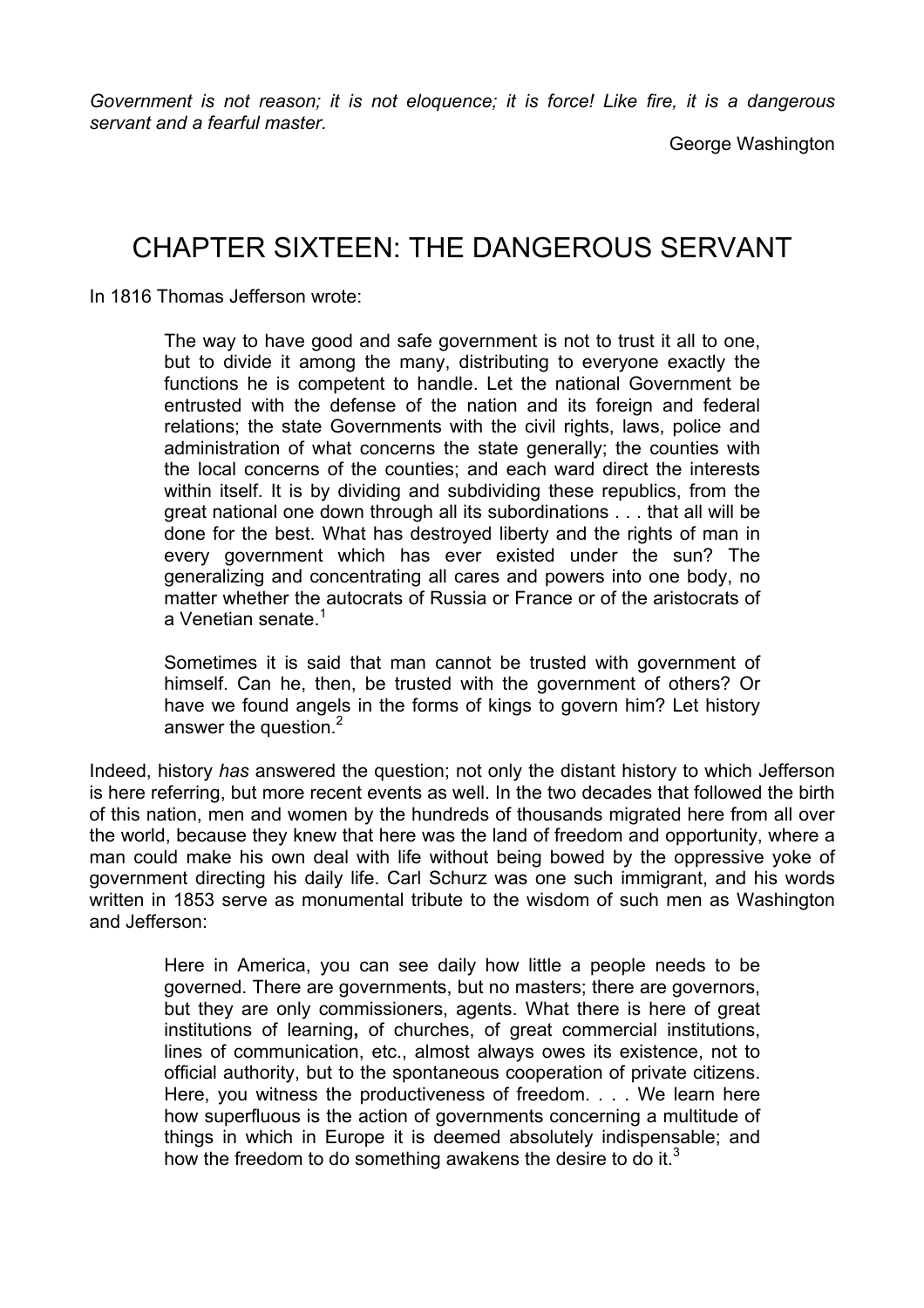All of this, of course, was no mere accident. As we have seen, the men who drafted our Constitution and set the infant nation on its way knew full well what they were doing. They were brilliant scholars of history who had closely studied the factors that led previous nations into misery and slavery. They were determined to spare us the same fate. So when they drafted the Constitution, they inserted, among other things, Article 4, Section 4, which states: "The United States shall guarantee to every State in this Union a *Republican* form of government. . . ." [Italics added.] This means a *limited* form of government. They knew that the Union would not last if the individual states of the Federal Government itself were allowed to become despotic and unrestrained. The Constitution further stipulated: "The enumeration in the Constitution of certain rights shall not be construed to deny or disparage others retained by the people."

Compare this with the ideological foundation upon which the United Nations is built. Instead of insuring that all member states have limited forms of government, the UN assumes that they have unlimited power over their subjects. The UN is not concerned about the fact that a majority of its members are governments which rule with police-state methods. Instead of assuming that any power not specifically mentioned in the Constitution is reserved to the individual citizens or their smaller governmental units, the United Nations assumes that the Charter is vague and broad enough so as to authorize it to do absolutely everything! This concept of *unlimited* power was made unmistakably clear when the UN World Court declared:

Under international law, the organization [UN] must be deemed to have those powers which, though not expressly provided in the Charter are conferred upon it by necessary implication as being essential to the performance of its duties.<sup>4</sup>

As a result, the United Nations has become a professional politician's paradise. It is a world forum, world court, world department of education, world welfare agency, world planning center for industry and commerce, world financial agency, world police force, and anything else anyone might want--or might *not* want.

The bedrock for world socialism upon which the United Nations is built can be found in Articles 55 and 56 of the Charter. Article 56 states: "All members pledge themselves to take joint and separate action in cooperation with the Organization for the achievement of the purposes set forth in Article 55." And the purposes set forth in Article 55 are as follows: ". . . the United Nations shall promote: (a) higher standards of living, full employment, and conditions of economic and social progress and development; (b) solutions of international, economic, social, health, and related problems; and international cultural and educational cooperation."

Since the United States is pledged to promote, among other things, the health of the world's populations, it would be well to take a look at the UN definition of "health." The constitution of the United Nations World Health Organization states:

Health is a state of complete physical, mental and social well-being and not merely the absence of disease or infirmity. . . . Governments have a responsibility for the health of their peoples which can be fulfilled only by the provisions of adequate health and social measures.

Alger Hiss, one of the original guiding lights of the UN World Health Organization, expanded the concept even further when he said: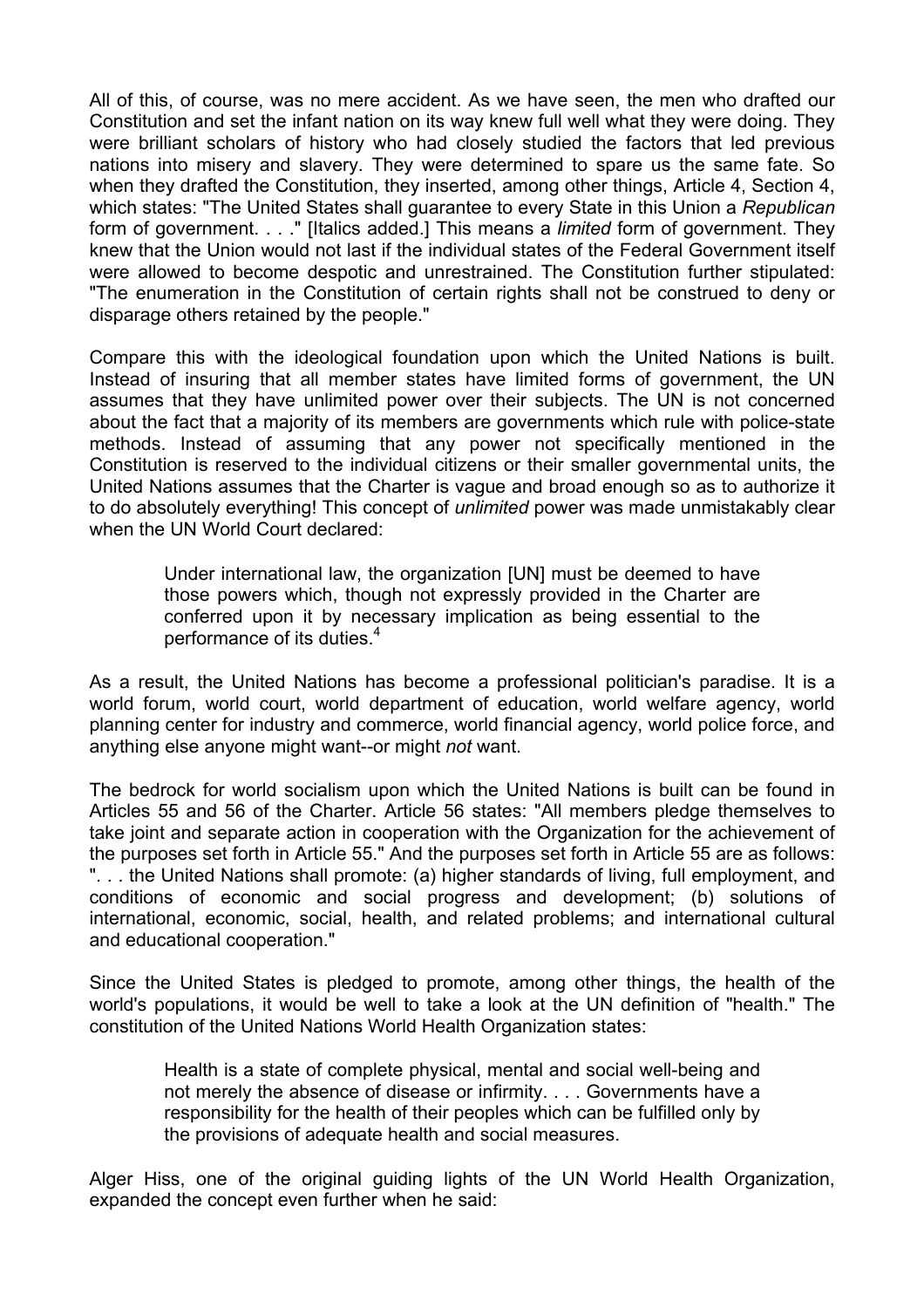. . . it includes not only the more conventional fields of activity but also mental health, housing, nutrition, economic or working conditions, and administrative and social techniques affecting public health.<sup>5</sup>

This simply means that the United States is bound by treaty to uphold its pledge to promote unlimited government meddling around the world; to promote the very thing against which it fought a revolution two hundred years earlier.

Advocates of this Old World concept of unlimited government quite naturally do not call it Old World; they like to think that they have discovered something new. Nor do they call it meddling; they prefer to think of it as "providing assistance." Certainly, they would not want it called socialism; "national programming" is the term. Call it what you will, the end result is still the same.

But, of course, this is a study of the UN, not a treatise on the relative merits of collectivism versus individualism. Except as this subject is unavoidably implicated in what we have dealt with so far, let us simply summarize the whole issue by saying that socialism and all other manifestations of collectivism (such as fascism, communism, etc.) would be just fine except for two considerations: first, they have never worked (as the saving goes, socialism will work in only two places: Heaven, where they don't need it; and Hell, where they already have it); and secondly, they are immoral. History has proved the first point beyond all doubt, and logic substantiates the second.

Using the police-backed power of government to force people to perform acts that would be charitable if *voluntarily* performed, is like the Good Samaritan using a club to intimidate others into helping the poor traveler who had been beaten and robbed. At the point where he threatens to use force to accomplish what is, in his mind, a noble cause, he then becomes no better than the original attacker who, for the sake of argument, might have committed the robbery to secure money for what he considered to be a noble cause. This is just a refined version of saying that the ends justify the means. If we accept that thesis, there is no end to the legalized plunder that will be our lot.

Not all of the collectivists at the UN are promoting their schemes out of ignorance or innocence. Being indifferent to the moral implications, they also know full well that their proposals are not leading to the kind of workers utopia that they keep predicting. They know that free enterprise is far more workable and productive than socialism but they work tirelessly to promote socialism just the same. Knowing that all collectivist systems must have planners and rulers--the elite to run the lives of the rest of us--they hope to be in line for the top jobs.

Consider the following remarks made by Edward H. Carr, writing in the *UNESCO Symposium on Human Rights*:

If the new Declaration of the Rights of Man is to include provisions for social services, for maintenance in childhood, in old age, in inadequacy or in unemployment, it becomes clear that no society can guarantee the enjoyment of such rights unless it, in turn, has the right to call upon and direct the productive capacities of the individuals enjoying them.<sup>6</sup>

Someone always has to pay for these schemes, of course, and in the United Nations, Uncle Sap . . . er, Sam is elected. In 1953 the General Assembly voted to create a special UN fund for world economic development. A few years later, when it was learned that this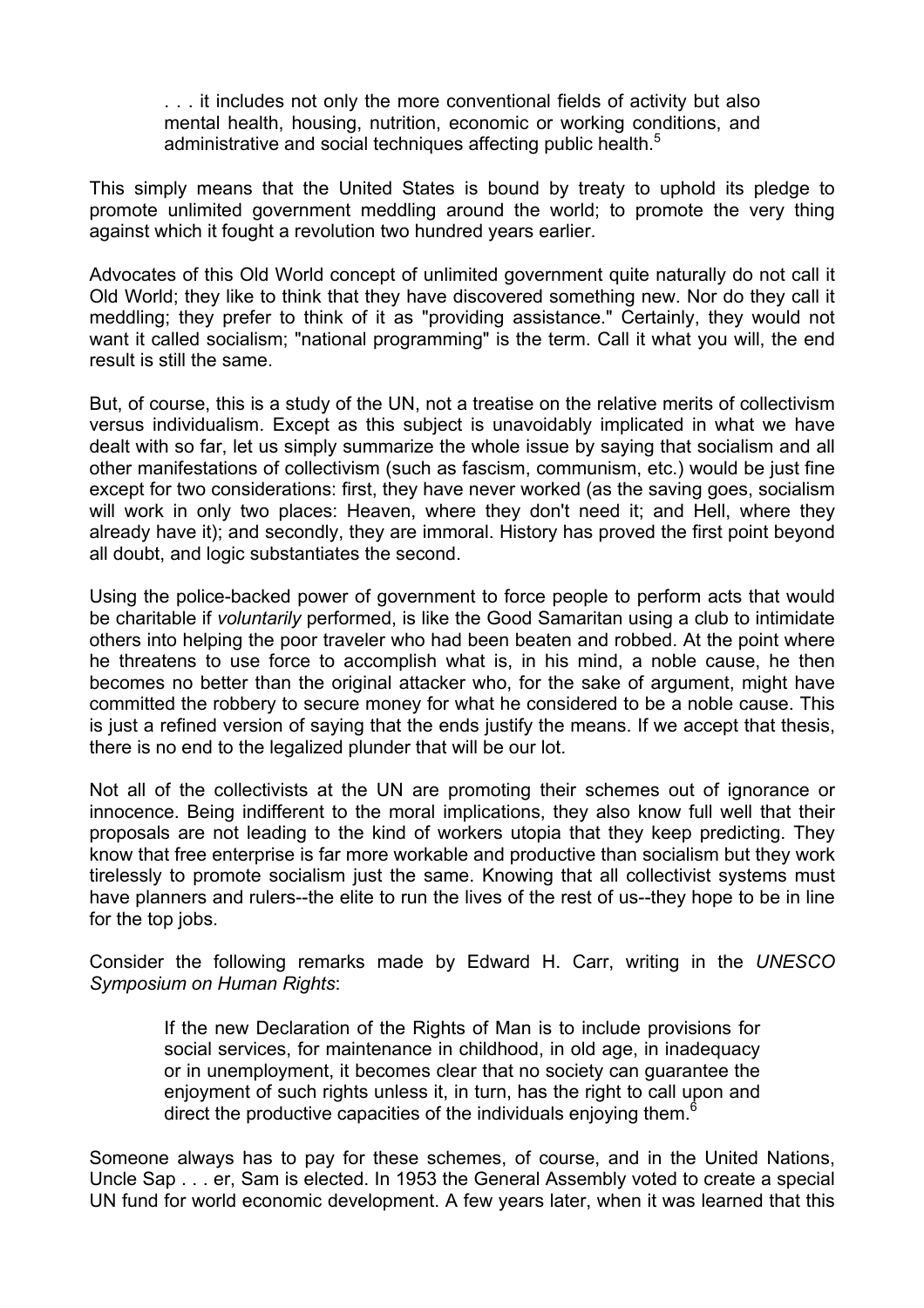fund would need *five billion dollars,* and that Americans would be paying approximately seventy percent of the total, Mr. Hans Singer, an Englishman, casually remarked: "It will be a heavy burden on American taxpayers, but you will just have to manage that. You'll get accustomed to paying the taxes."

Brock Chisholm, director-general of the United Nations World Health Organization, during a speech in 1957 further revealed the prevailing attitude among UN socialists when he said that it was "manifestly absurd" for a "very small proportion of the human race" (he is referring to the U.S., of course) to enjoy a tremendous proportion of the world's natural resources." He said that this is "not a sensible arrangement" and must not last.<sup>8</sup>

Apparently the socialists in our own Government agree with this thought, for on February 17, 1961, the State Department delivered the following official memorandum to the West German government:

We must design formulae which . . . make allowances, as we do in our domestic taxation systems, for the principle that the richer among us shall bear a higher relative burden than the poor. In addition, we must come to recognize a principle on which the U.S. has acted in the years after the Second World War. That principle is that a sustained accumulation of gold and other international reserves by any one country is disruptive to any international community. Especially now when trade is expanding faster than gold production, we must learn to use our reserves on a *communal* basis. . . <sup>9</sup> [Italics added.]

On September 20, 1963, international socialists listened with delight as President Kennedy addressed the opening session of the United Nations:

More than four-fifths of the entire UN system can be found today mobilizing the weapons of science and technology for the United Nations decade of development. But more, much more, can be done. For example- a world center for health communications under the World Health Organization could warn of epidemics and of the adverse effects of certain drugs as well as transmit the results of new experiments and new discoveries. Regional research centers could advance our common medical knowledge and train new scientists and doctors for new nations. . . . A worldwide program of conservation could protect the forest and world game preserves now in danger of extinction--improve the marine harvest of food from our oceans--and prevent the contamination of our air and our water by industrial as well as nuclear pollution. And, finally, a worldwide program of farm distribution--similar to our own nation's "Food for Peace" program--could give every hungry child the food he needs."<sup>10</sup>

At the conclusion of a previous speech by President Kennedy expressing similar views in relation to NATO, Mr. Paul Henri Spaak, leader of the Belgian Socialist party, exclaimed, "This is perfect; I have found a successor!"<sup>11</sup>

It should be obvious to any careful observer that there is no longer even the slightest challenge to socialist doctrine within the United Nations from any member nations, including our own. Any wishful thinking we might have entertained to the contrary was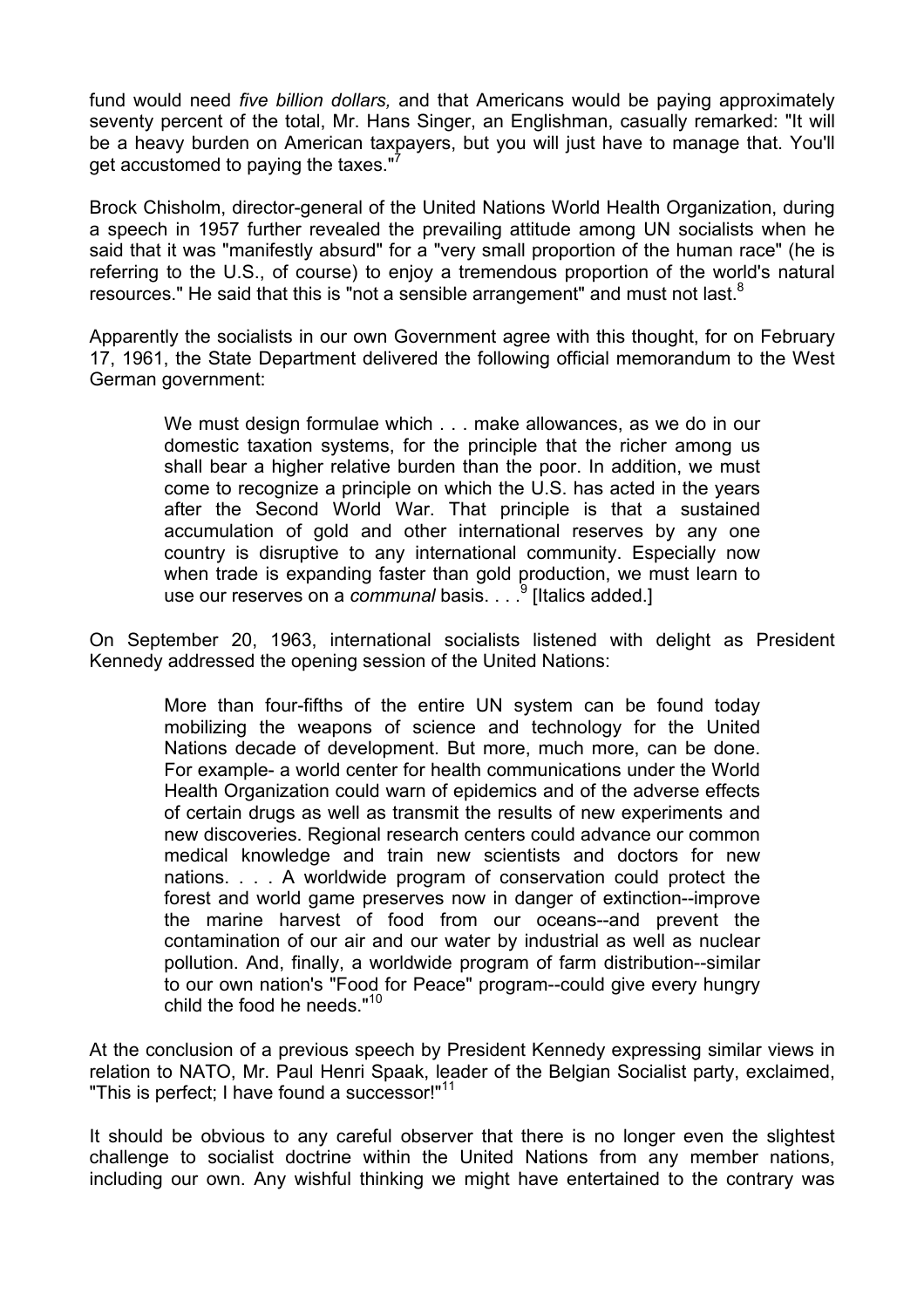certainly eradicated by Secretary-General U Thant. Speaking on April 5, 1963, at Columbia University, he said:

Not so long ago, there were quite divergent views in the membership of the UN about the desirability and wisdom for governments to set targets and adopt national plans or programs. Today . . . there is a broad measure of agreement about the usefulness of projections, planning and programing as practical tools for economic and social development, while the controversy about the relative merits of private enterprise and public undertakings is transcended by the realization that the most important aim of development is to bring about expansion and change for the benefit of all  $12$ 

Translated into simple, understandable English, Thant said that everyone in the UN agrees that socialism is more practical and desirable than free enterprise.

The socialistic bias of the UN is clearly revealed on nearly every page of the monthly *United Nations Review.* One can find reports on UN proceedings dealing with setting prices, production quotas, inventories, stockpiles of raw materials, labor standards, wages and monetary policies. Every conceivable sphere of human economic activity is being analyzed and then planned for so that it will come under the ultimate control of the United Nations.

As the months slip by and as we enter into thousands of additional treaties, executive orders, and international agreements, the silken thread continues to be spun around the sleeping giant. The job is so near completion that already there are a multitude of United Nations regulations that reach right down to the daily lives of American citizens. An example is the International Wheat Conference which actually decrees how much wheat our farmers may sell in foreign countries and sets the price to be paid for it. The Federal Government enforces these decrees by the authority derived from an international treaty.<sup>13</sup>

The International Materials Conference is another example. Set up in 1951, its purpose was to clamp down import and export quotas for certain strategic materials such as sulphur, copper, zinc and tungsten. During the Korean War, we found that these quotas severely hampered the production of critical war materials and resulted in costly layoffs in some industries. When a subcommittee of the United States Senate looked into the matter, it reported:

. . . in effect, the International Materials Conference, an unauthorized group of persons in other countries, dictated to the United States how much of such critical materials could be allocated to the United States stockpile.

The so-called "entitlements of consumption" established by the International Materials Conference created a shortage of critical materials in this country for the benefit of foreign powers. . . .

When the Senate received this report, it immediately withdrew authorization for the use of funds to be used in support of the IMC. The executive department under President Eisenhower, however, completely ignored the action and merely diverted the funds from other sources for this purpose. The justification used was that the IMC derived its authority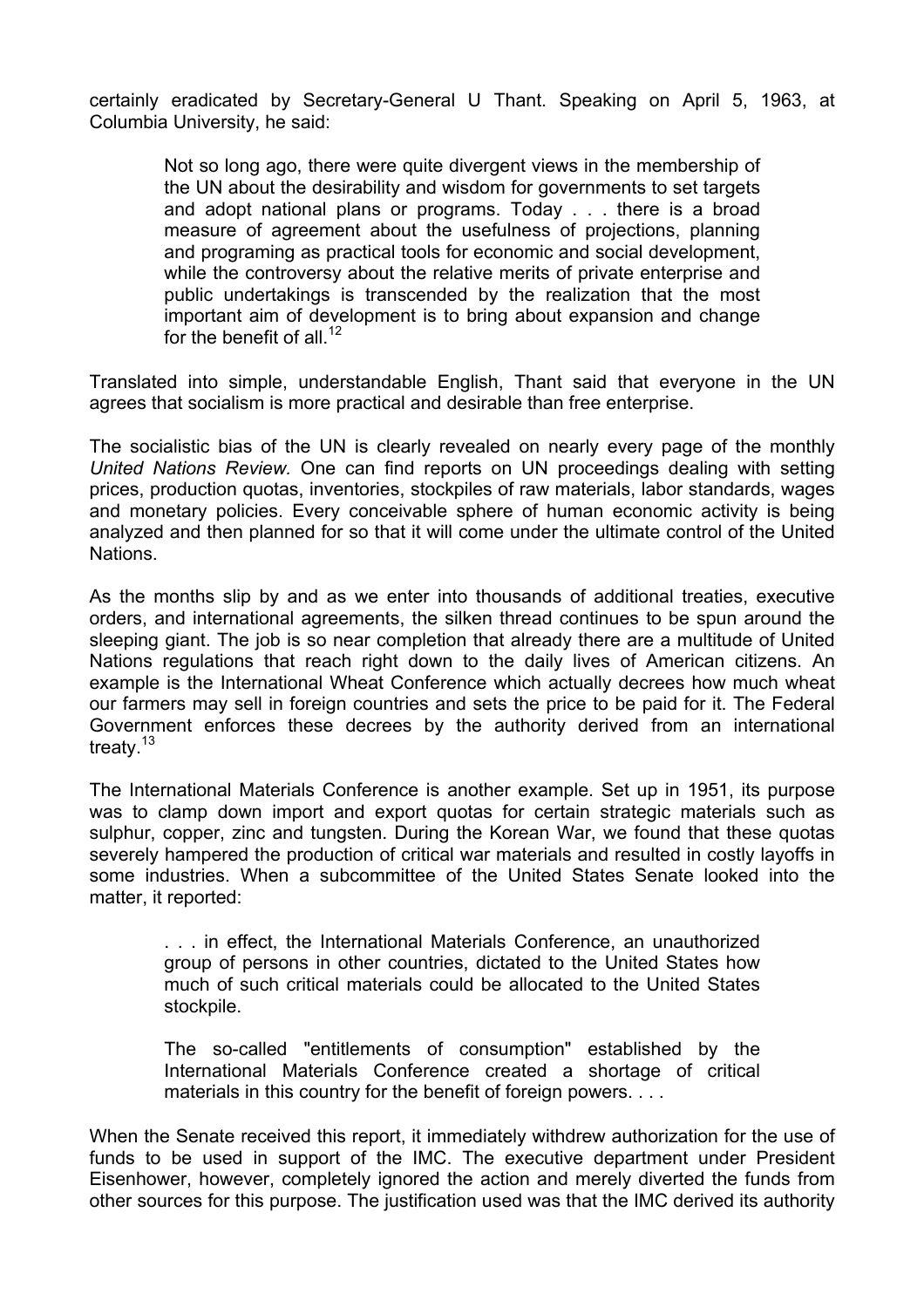from an executive agreement, a higher source than Congress, and, as such, must be supported.<sup>14</sup>

Some Americans, as they see their country gradually becoming more and more helplessly ensnared in this web of foreign entanglements, seek comfort in the thought that the real power of the United Nations supposedly resides in the Security Council where we have the right to veto anything that we dislike. As long as this is so, they reason, we have nothing to fear. But these people are in for a rude awakening. For one thing, as we have already pointed out, the Secretariat or full-time staff of the UN wields a dominant influence amounting to virtual *effective* control from behind the scenes. Aside from that, however, thinking strictly in terms of the theoretical power structure, it is true that the original setup was supposed to place the authority to wage war and other important matters in the hands of the Big Five in the Securitv Council, each with the protection of a veto. The General Assembly was supposed to be merely a world forum where nations could express their views and pass harmless resolutions. In fact, it is doubtful that the American people would have accepted the United Nations on any other basis. But the UN Charter is a remarkable document and, as we shall see, things are not quite the same today as they were in 1945. As Secretary of State John Foster Dulles put it:

If a situation is arrived at where you can't accomplish a reasonable fair result through technical Charter amendments, it may very well be possible to agree on procedures which would get a very large part of the desired result. Now it would be much neater and cleaner to do it by Charter amendment, but if that process is frustrated by the fact that the five permanent members have the veto power on amendments, then *other ways* could be found. [Italics added.]

He said that the United Nations Charter was sufficiently unspecific and flexible to allow evolution in this direction, and concluded that, for this reason "future generations would be thankful to the men at San Francisco who had drafted it."<sup>15</sup> Trygve Lie expressed the same sentiment when he said:

. . . there has been a healthy shift in power from the council to the vetofree General Assembly Thus, progress by no means alone depends upon textual revisions of the Charter. A continued liberal construction of the Charter we now have holds out great promise, and perhaps is the more practical way to strengthen the bonds of the world community.<sup>16</sup>

This philosophy, of course, is not original with Mr. Dulles or Mr. Lie. Centuries earlier Napoleon wrote: "A constitution should be short and obscure." While the United Nations Charter is anything but short, it certainly is obscure. A smart politician with a flair for legal language could justify almost anything on the basis of its provisions. As Dulles admitted: "I have never seen any proposal made for collective security with 'teeth' in it, or for 'world government' or for 'world federation,' which could not be carried out either by the United Nations or under the United Nations Charter."17

What has all this got to do with our veto in the UN? Simply this: We do not have it any more! When the United Nations called for military action to repel the Communist invasion of South Korea, technically speaking it was violating the terms of its own Charter. This has never slowed the UN down in the past, but this time the issue was important enough to demand the pretense of legality. The difficulty arose due to the Soviet's absence from the Security Council. When the United Nations was formed, it was understood that a Big Five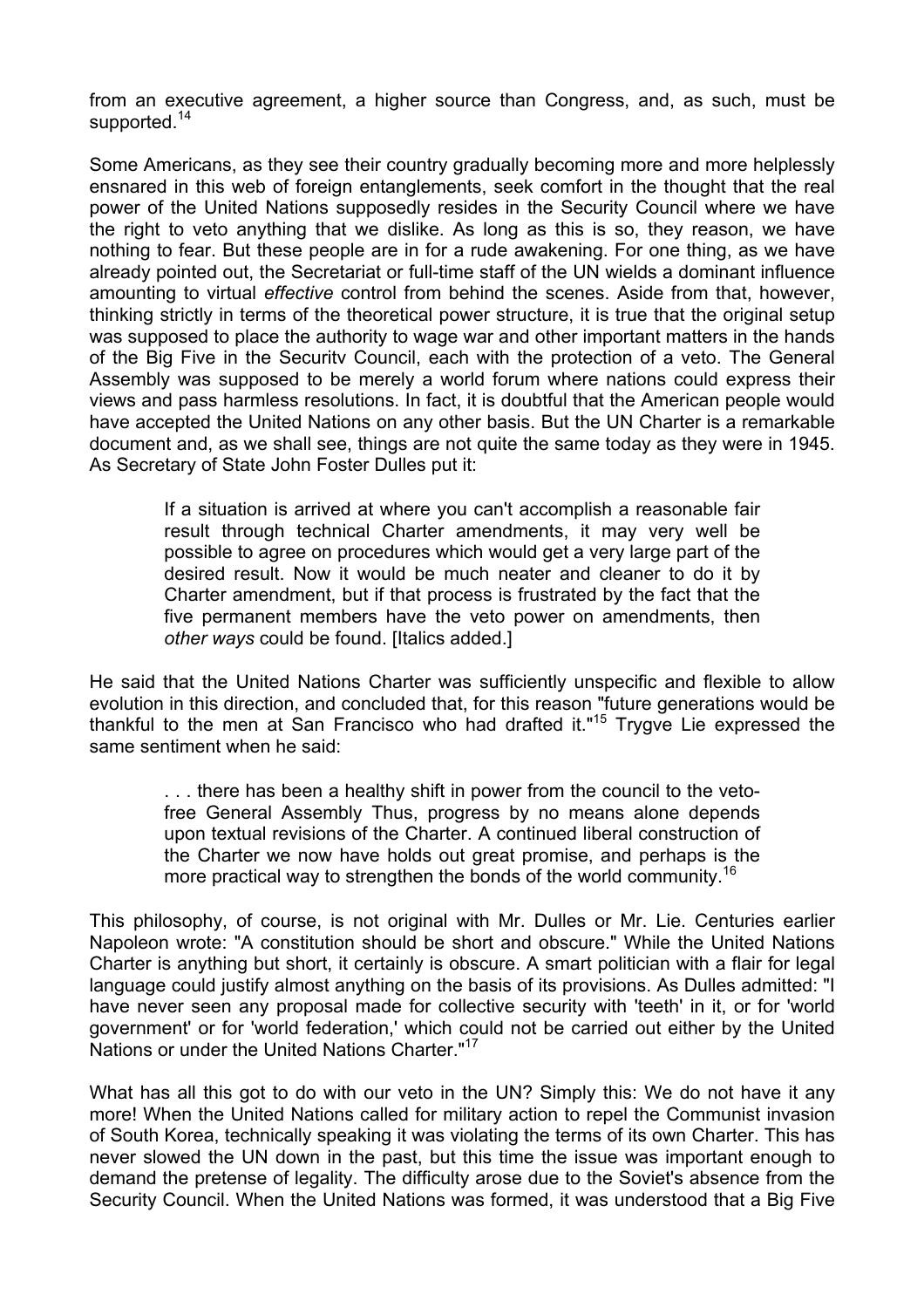failure to vote was automatically considered a veto. But, due to the "flexibility" of the Charter and "dynamic usage," the practice now is that failure to vote does not constitute a veto. At the time of the Korean invasion, this concept was right in the middle of being "evolved' and it was no time to put it to the test. Consequently, at the primary insistence of the U.S. a "unified command" was established under theoretical American control and a "uniting for peace" resolution was introduced before the General Assembly, where it passed with little difficulty. The resolution established the following profound changes in UN procedure:

1. If, due to a veto, the Security Council fails to act in a case of military crisis, the General Assembly can hold an emergency session to take up the matter.

2. In such a case, the General Assembly can call on member nations to make available their armed forces for whatever military action the General Assembly may recommend.<sup>18</sup>

Here, then, is one more thread. Loss of the veto is no small matter--as even Trygve Lie was forced to admit: "The Assembly by adopting the Acheson [Uniting for Peace] Plan, engineered a profound shift of emergency power from the veto-ridden Security Council to the veto-less General Assembly--a shift the full potentialities of which have still to be realized."<sup>19</sup> It means that at some future date Uncle Sam will awaken from his long slumber only to find that be is completely at the mercy of a majority vote within a mob of angry Lilliputians screaming for his head; and that the harmless world forum that he thought he created has transformed itself into an all-powerful world government fully capable of performing the execution.

In an apparently calm acceptance of this grim fate for our country, President Lyndon Johnson, nonchalantly stated it this way: "In a world of 113 nations, 50 of which have had new governments in the past three years, the United States must be prepared for change."<sup>20</sup>

### **NOTES**

1. From a letter to Joseph C. Cabell, February 2, 1816, *The Writings of Thomas Jefferson*  (Washington, D.C., Thomas Jefferson Memorial Association, 1905), vol. 14, p. 421.

2*. American Historical Documents,* p. 152.

3. "The Bricker Amendment," speech by Robert H. Montgomery (Boston, June 13, 1955).

4*. Reparations for Injuries Suffered in the Service of the United Nations,* International Court of Justice opinion. As quoted by Abraham Feller, general legal counsel for the United Nations, in his book *United Nations and World Community* (Boston, Little, Brown & Company, 1952), p. 41.

5. As quoted by J. B. Matthews, *American Opinion* (May 1958), pp. 8-9.

- 6. As quoted by Ewell, p. 28.
- 7. Chicago *Tribune* (October 29, 1956), pp. 1, 20.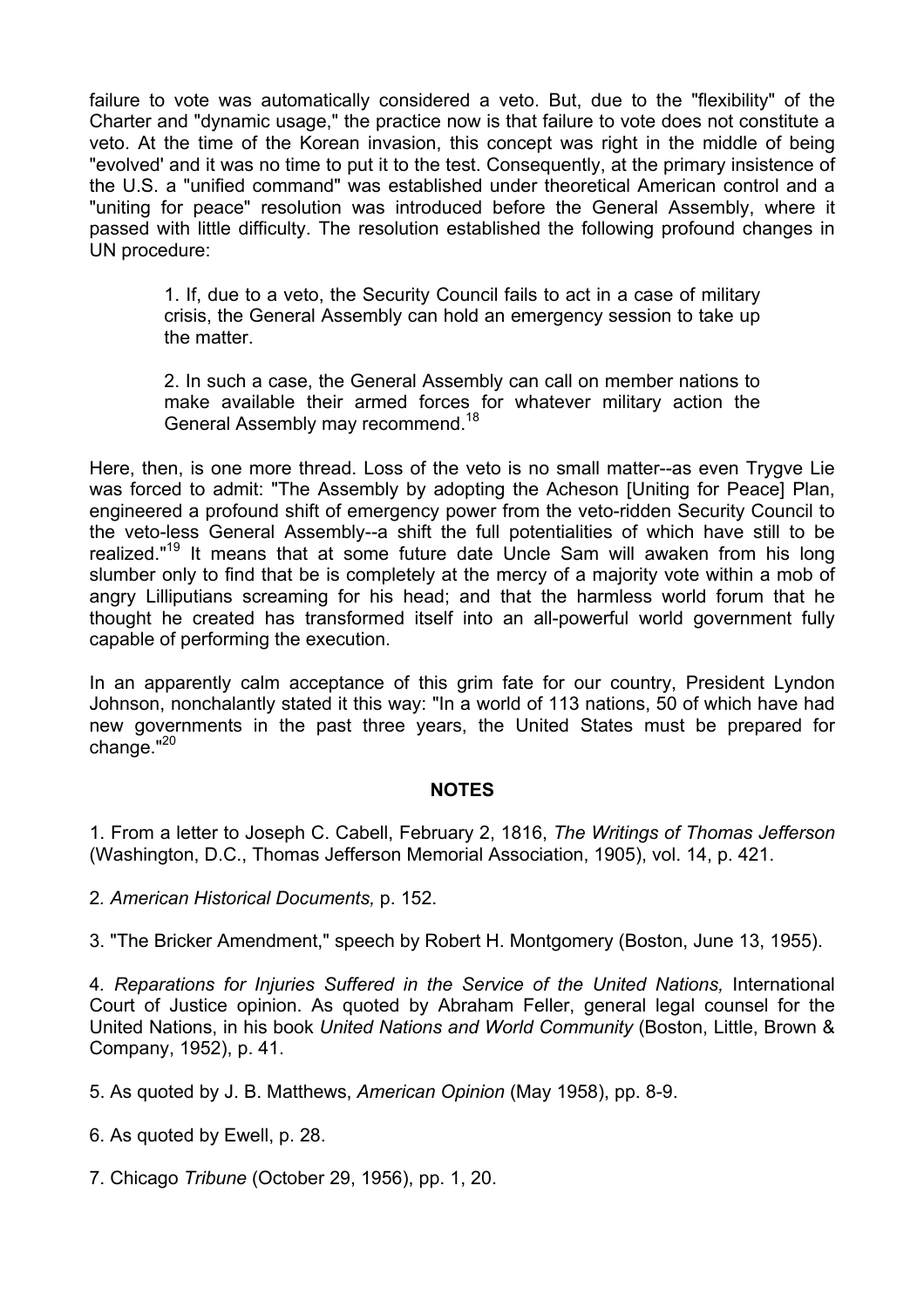8. J. B. Matthews, "The World Health Organization," *American Opinion* (May 1958), p. 31.

9. *Department of State Bulletin* (March 13, 1961), p. 370-371.

10. "Kennedy--A Quest for Peace Meeting," Los Angeles *Herald-Examiner* (September 20, 1963), p. A-7. Shortly after the death of President Kennedy, President Johnson addressed the United Nations General Assembly and expounded almost the identical philosophy. In fact, Johnson proposed extending the welfare programs of the New Deal period to the whole world under United Nations direction and United States financing. See "Text of Johnson's Speech to UN," Los Angeles *Times* (December 18, 1963), sec. 4, p. 2.

11. Article by Michael Padev, the Indianapolis *Star* (February 22, 1961). Mr. Spaak, who was the outgoing secretary of NATO, was speaking about the leadership role that President Kennedy would now assume in his place within NATO economic policies.

12*. United Nations Review* (April 1963), p. 13.

13. Watts, *UN: Planned Tyranny*, p. 79.

14*. Ibid.,* pp. 79-81.

15*. Review of the UN Charter--A Collection of Documents*, Senate Committee on Foreign Relations document #87 (January 7, 1954), pp. 286-288.

16. Lie, p. 424.

17. As quoted by Manly, p. 212, from Mr. Dulles' book *War or Peace.*

18. *Everyman's United Nations* (New York, UN Office of Public Information, 1959), p. 75.

19. Lie, p. 347

20. "Foreign Policy Critics Assailed by Johnson," Los Angeles *Times* (February 12, 1964), pp. 1, 7.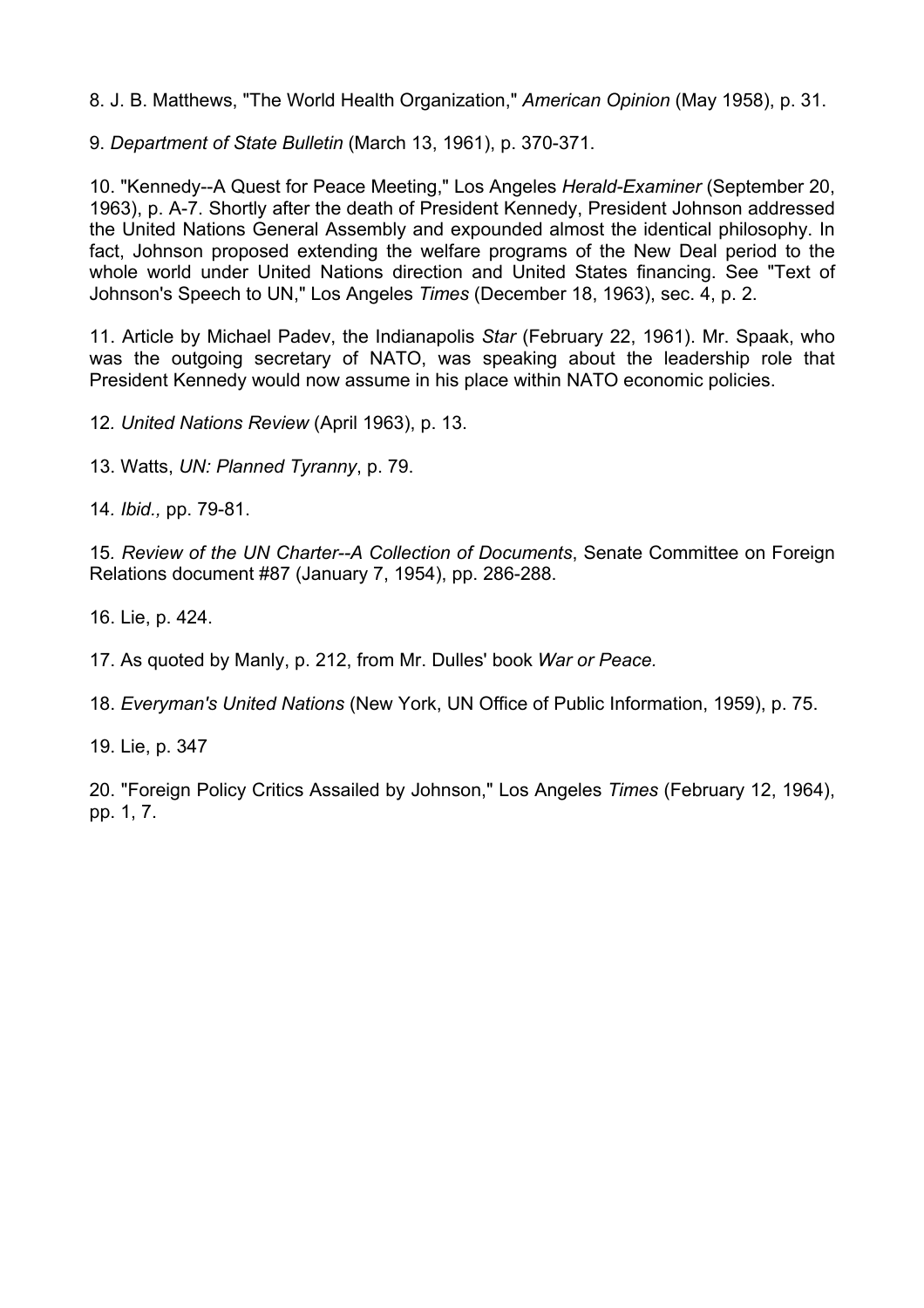*The saddest epitaph which can be carved in memory of a vanished liberty is that it was lost because its possessors failed to stretch forth a saving hand while yet there was time.*

Supreme Court Justice George Sutherland, 1937

## CHAPTER SEVENTEEN: POINT OF NO RETURN

In the far reaches of the globe, there live tiny rodent-like creatures called lemmings. They lead a rather solitary life and seem to be well adjusted to their environment. They look and behave in quite a normal fashion--except for one curious idiosyncrasy. Every once in a while, after several years of unusual prosperity for the lemming clan, they suddenly get an uncontrollable urge to go for a swim. Almost as though on cue, they come from all the remote parts of the terrain and, joining together into one huge army, march relentlessly to the sea. When they get there, they fling themselves into the surf and swim straight out from shore. Days later the beaches are piled deep with the tiny bodies where the tide has washed them up to decay in the sun.

Nothing resembles these lemmings quite so much as the way we Americans have been stampeding to our own destruction. We have already abandoned the secure ground of national strength and independence to leap into the boiling waters of internationalism. We are swimming straight out to sea as though there were a brighter, more secure paradise just ahead. But the water gets deeper by the minute, and our strength is beginning to ebb. Soon, even if we change our minds and decide to turn back to shore, it will be too late. We are rapidly approaching the point of no return--disarmament.

Almost everyone, of course, is opposed to war--particularly nuclear war--and we would all like to see the nations of the world throw their weapons on the scrap-heap and live peacefully together. In fact, this has been an ancient desire of noble-minded men since the dawn of history. But does getting rid of one's best weapons prevent war? Unfortunately not. It merely means that men then fight with their second-best weapons. Or it may mean that one side fights with its second-best weapons while the other uses superior weapons that everyone thought had been destroyed but which had been kept and perfected in secret.

It is true that in the past arming has always led to war; but so has disarming! Remember Pearl Harbor and Korea? As a matter of fact, most wars would never have been started but for the aggressor thinking he was sufficiently superior in military forces to overcome the opposition. A disarmed nation, therefore, is far more likely to be attacked and plunged into war than one that is armed. This is particularly true in the world of today where international Communism is carrying out its avowed program of global conquest. High ranking Soviet military officers who have defected to the West have told us that the Communists are just waiting for us to lower our guard. Nikolai F. Artamanov, for instance, a former Soviet naval captain, testified on September 14, 1960, before the House Committee on Un-American Activities and said that Soviet strategy is based upon a surprise nuclear attack on the U.S. if the Soviet leaders could be assured that victory would come at once  $1$ 

Note, however, that the Communists do not *want* to inflict nuclear devastation on America. They want to capture our great nation intact with all of our skilled labor and productive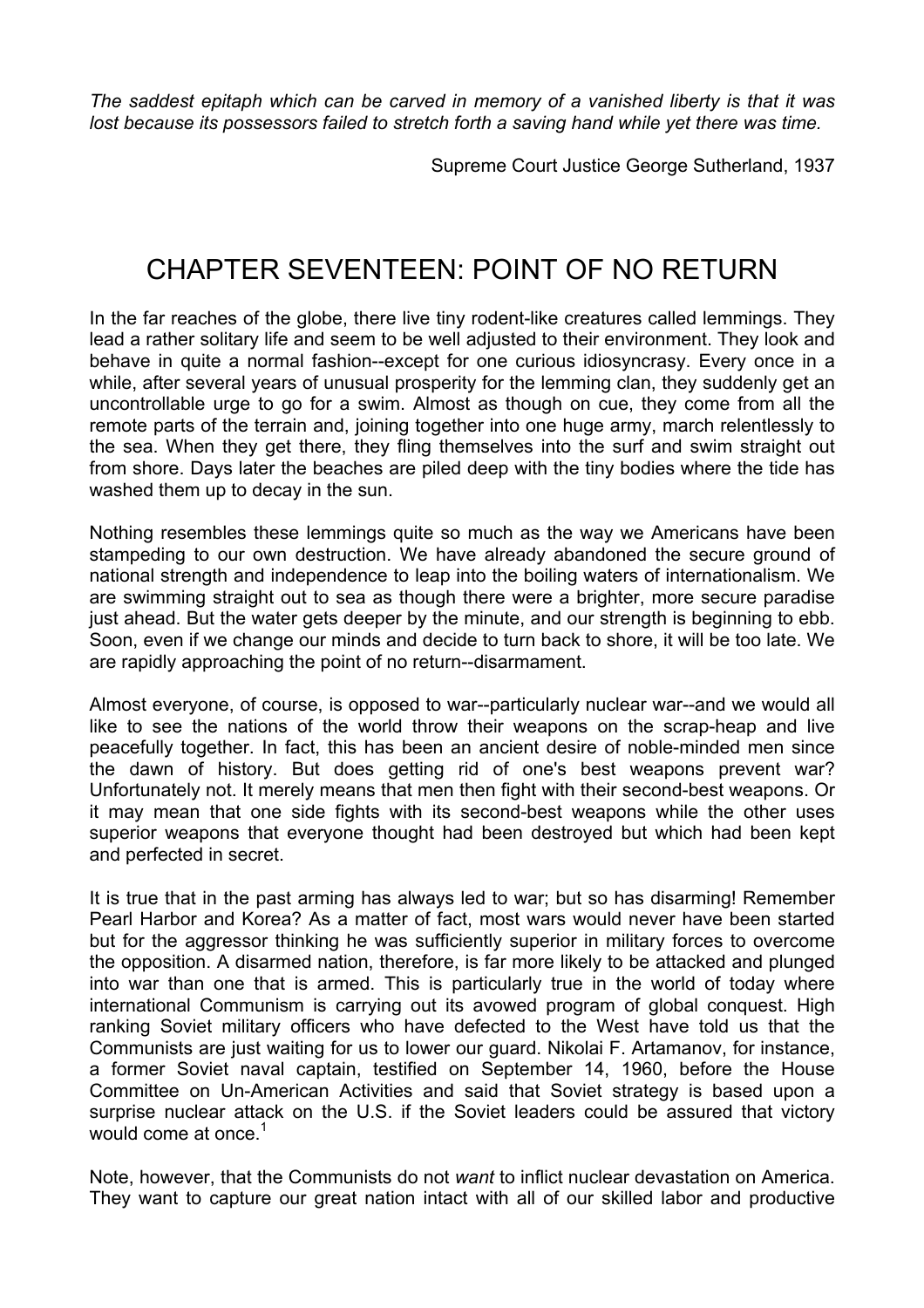capacity to feed and support their world slave empire. Nuclear war is a last resort for them, and then only if they are positive of immediate victory.

Some people find comfort in this thought; but it is doubtful that they have any idea of what living under Communism is like. They feel that any life--even life inside a Communist slave labor camp--is better than risking death under the A-bomb. They are willing to send our young men into battle to the four corners of the world to die for their safety and freedom here at home, but they are not willing to risk their own hides for the same cause. Patrick Henry's choice of "liberty or death" has now given way to the "better Red than dead" motto of San Francisco's beatniks--and Washington's, too. As Adlai Stevenson paraphrased it: "Compared with the stake of survival, every other interest is minor and every other preoccupation petty."<sup>2</sup>

If mere survival has now become more important to Americans than freedom and all "other interests" or "preoccupations," then the men who sacrificed their lives at Lexington and Concord, at Valley Forge, at Saipan and Normandy must loath us from the grave, for we have asked them to die in vain.

The truly ironic part about all of this, however, is that we do not have to choose between being Red or dead at all. If we wake up and move into action, we can be both alive *and* free. All we have to do is be realistic about our situation and come to grips with the fact that so long as the Kremlin is dedicated to world domination, we have no choice but to keep ourselves well armed with the very latest weapons. Strength is the only language the Communists understand and it is the only thing that has kept their commissars out of our country so far.

That Senator Barry Goldwater is one of the realists who understands these facts of life, is clear from his voting record against disarmament proposals as well as from his following remarks:

If an enemy power is bent on conquering you, and proposes to turn all of his resources to that end, he is at war with you; and you-- unless you contemplate surrender-- are at war with him. Moreover-- unless you contemplate treason-- your objective, like his, will be victory. Not peace, but victory....

Peace, to be sure, is a proper goal for American policy-- as long as it is understood that peace is not all we seek. For we do not want the peace of surrender. We want a peace in which freedom and justice will prevail, and that-- given the nature of Communism-- is a peace in which Soviet power will no longer be in position to threaten us and the rest of the world. A tolerable peace, in other words, must follow victory over Communism. We have been . . . years trying to bury that unpleasant fact. It cannot be buried and any foreign policy that ignores it will lead to our extinction as a nation.

We do not, of course, want to achieve victory by force of arms. If possible, overt hostilities should always be avoided; especially is this so when a shooting war may cause the death of many millions of people, including our own. But we cannot, for that reason, make the avoidance of a shooting war our chief objective. If we do that-- if we tell ourselves that it is more important to avoid shooting than to keep our freedom-- we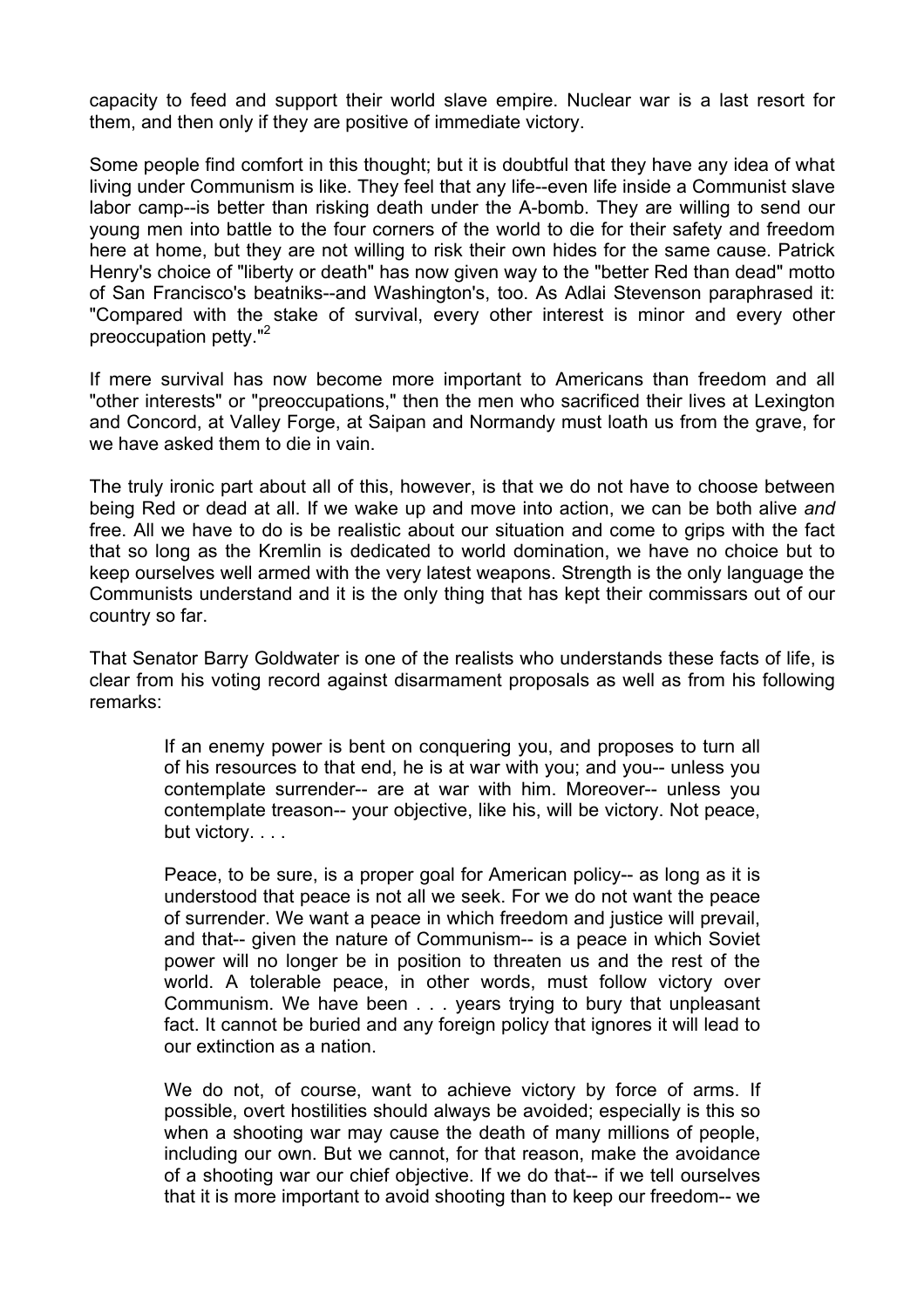are committed to a course that has only one terminal point: Surrender!<sup>3</sup>

Everyone knows that the Soviets have always been among the most outspoken advocates of disarmament. Unfortunately, too many Americans have taken this at face value and assumed that the motive behind this was an honest desire to spare mankind from the horrors of war. But what *are* the horrors of war? Why, death and destruction, of course. Yet, the Communists have perpetrated more death and destruction behind the iron and bamboo curtains than most of the wars of history combined. The only difference was that there was no organized opposition. The millions who have been executed did not die in combat, but in concentration camps. This, of course, is what the Communists mean when they advocate peace--the elimination of all opposition to Communism.

How sincere are they, then, when they promote disarmament? To answer that question, it is necessary to look back to the year 1928. One of the principles expounded at the Sixth World Congress of the Communist International in that year was: "The disarmament policy of the Soviet Government must be utilized for purposes of agitation . . . for recruiting sympathizers for the Soviet Union."<sup>4</sup>

Thirty-three years later, Khrushchev revealed that the Communist strategy in this regard had not changed one iota. Speaking in Moscow on January 6, 1961, he declared that the propaganda effectiveness of promoting a Soviet-inspired peace program was an effective means of wooing the sympathy of the masses behind the banner of Communism. He even admitted that the Kremlin's plan was to make the slogan for peace fit hand-in-hand with the slogan for Communism. Speaking very candidly, he said:

In the eyes of the masses, Communism will appear as a force capable of saving mankind from the horrors of modern destructive missilenuclear war, while imperialism [meaning capitalism] is ever more associated in the minds of the masses as a system engendering wars. That is why the slogan of the struggle for peace is, as it were, a sputnik [meaning fellow traveler] of the slogan of the struggle for Communism.

What a beautiful strategy this has been. Appealing to the natural desire in all of us for peace, the Communists have been able to enlist literally thousands of well-meaning Americans into campaigning for disarmament and other Communist objectives. Housewives, students, professors and ministers have been enticed into supporting organizations and groups whose platforms read like a page out of the Communist *People's World.* The Turn Toward Peace movement, for instance, is one of the largest and best known of these groups. The following is just a partial list of the initiatives recommended in their official program of action:

1. Urge the opening of editorial columns of U.S. newspapers and magazines to Soviet and Red Chinese writers.

2. Double our financial support to all UN agencies such as UNICEF, UNESCO, etc.

3. Stop all travel curbs on Soviet citizens in the U.S.

4. Invite one thousand Soviet teachers and journalists to undertake at our expense a three month lecture tour of the U.S.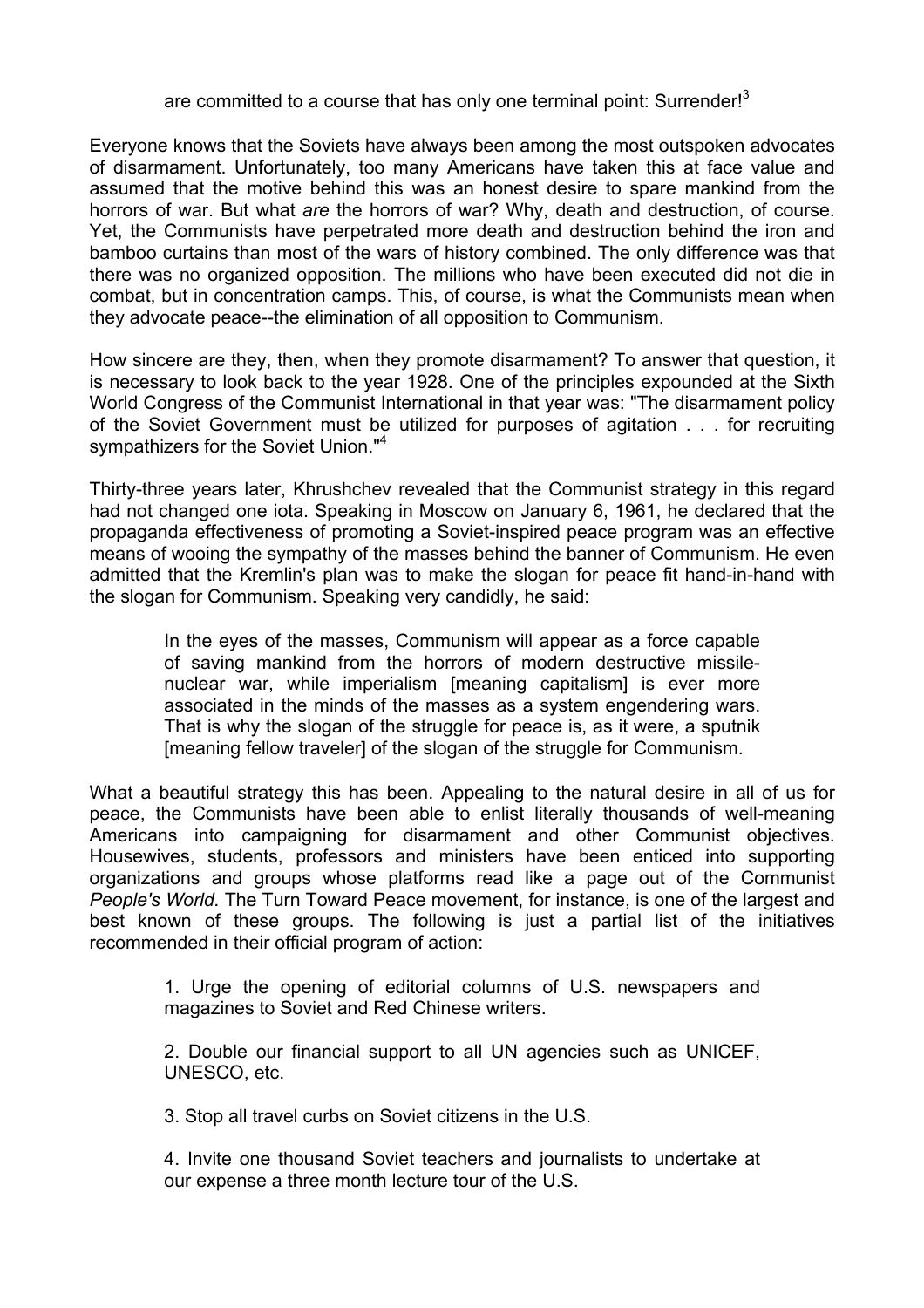5. Invite five thousand Soviet "tourists" to vacation at our expense in the U.S.

6. Repeal the Connally Amendment.

7. Admit Red China to the UN.

8. Put the Peace Corps under UN administration.

9. Stop all U.S. nuclear testing even if the Soviets continue testing.

10. Invite the Soviets to plug into our missile early warning radar svstem.<sup>5</sup>

These platforms did not just happen, of course. They were carefully written by people who knew what they were doing. Both the House Committee on Un-American Activities and various state investigating committees have reported that known Communists have penetrated into key positions within such groups as Women's Strike for Peace, The Committee for a Sane Nuclear Policy, and the American Friends Service Committee.<sup>6</sup> The investigators made it very clear that the majority of the members of these groups had no idea that they were being used to promote Communist objectives, and probably would not believe it if they were told. Unfortunately, most of them have never even questioned the sincerity of the leaders within the so-called peace movement and fewer still have ever bothered to inform themselves of basic Communist strategy. Consequently, Gus Hall, head of the Communist party in the United States, is able to boast that the peace movements continue to gather force and momentum. He stated quite frankly that the most active of these have been the Women's Strike for Peace and the Turn Toward Peace groups. He noted that "there are literally tons of literature for peace distributed in this country; tons and tons of it!" $7$ 

As pointed out earlier, however, the Communists are agitating in this country for disarmament for a far more important reason than merely fooling a lot of innocent Americans. Going back once again to the statement of principles issued by the Communist Sixth World Congress in 1928, we find: "The aim of the Soviet proposals is . . . to propagate the fundamental Marxian postulates that disarmament and the abolition of war are possible only *with the fall of Capitalism."*<sup>8</sup> [Italics added.] Bringing it more up to date, Khrushchev has said: "The slogan for the struggle for peace must not contradict the slogan for the struggle for Communism. The struggle for disarmament . . . is an effective struggle against imperialism . . . for restricting its military potentialities."<sup>9</sup> And in December 1960 at a Moscow meeting of representatives from all over the world, Communist leaders declared: "An active, determined Communist struggle" must be waged to "force the imperialists into an agreement on general disarmament."10

As we shall see, Washington officialdom was thinking along exactly parallel lines and was putting the whole plan into operation just as fast as American public opinion would permit. Speaking in Geneva on July 21, 1955, President Eisenhower said:

I have been searching, my- heart and mind for something that I could say here that could convince everyone of the great sincerity of the U.S. in approaching this problem of disarmament. I should address myself for a moment principally to the delegates from the Soviet Union. . . . I propose, therefore, that we take a practical step; that we begin an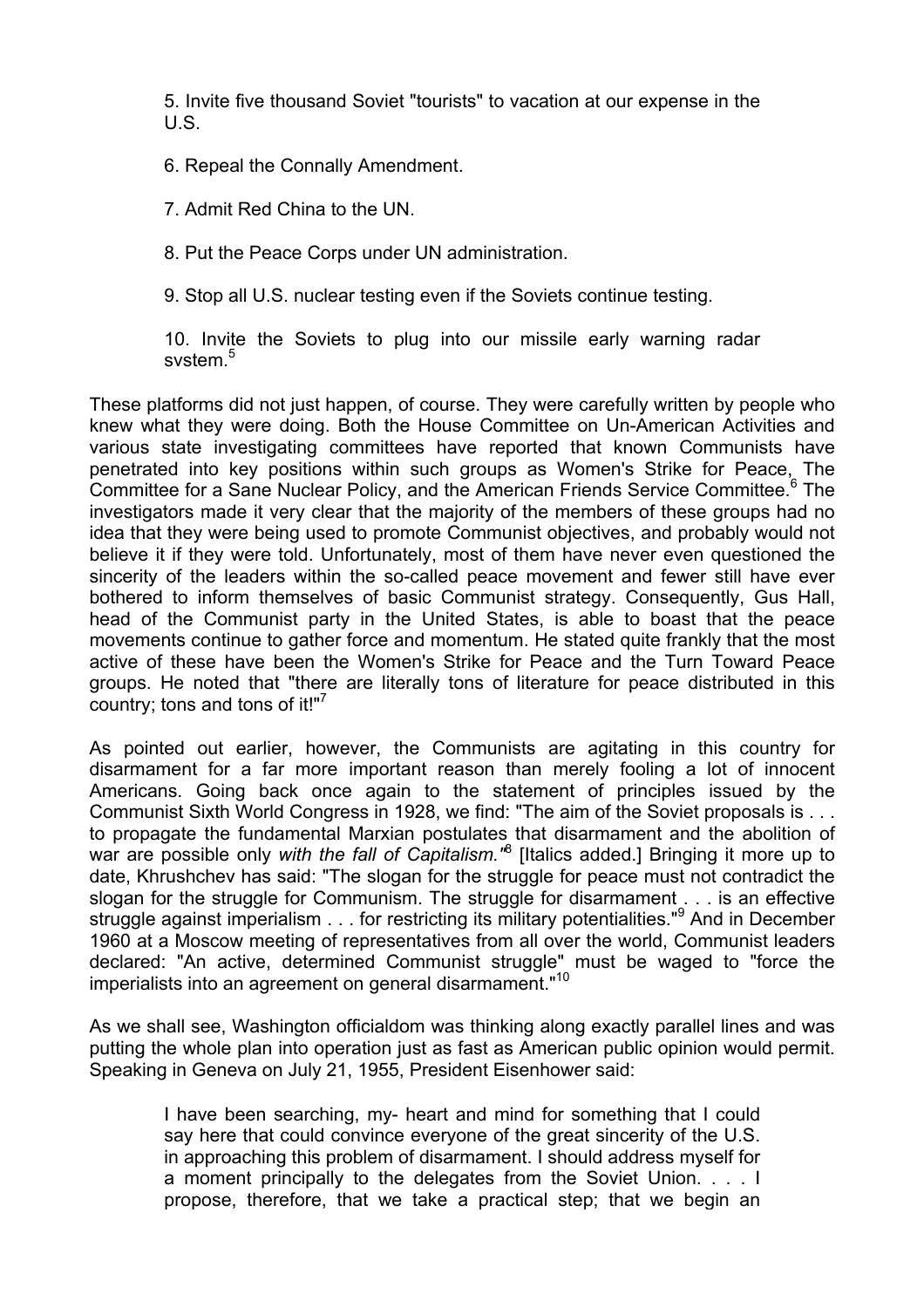arrangement very quickly, as between ourselves, immediately. These steps would include: to give to each other a complete blueprint of our military establishments, from beginning to end, from one end of our countries to the other; lay out the establishments and provide blueprints to each other. Next, to provide within our countries facilities for aerial photography to the other country. Likewise, we will make more easily attainable a comprehensive and effective system of inspection and disarmament, because what I propose, I assure you, would be but a beginning.<sup>11</sup>

If that was but a beginning, we got an idea of what may ultimately be in store for us when it was announced a few years later that the Defense Department had authorized several nonprofit scientific agencies to prepare a comprehensive study of the conditions under which it would be advisable for the U.S. *not* to retaliate against a surprise nuclear attack. In other words, if it looked as though the Soviets had struck a killing first blow, the plan would be to surrender without fighting. They call this "strategic" surrender.<sup>12</sup>

Seemingly in keeping with this long range plan, President Eisenhower proposed a United Nations Atomic Energy Agency which came into existence on October 23, 1956. Three days later, before the Senate even had a chance to legally ratify our participation, Eisenhower pledged the United States to give the new agency eleven thousand pounds of uranium 235 and, after that, to match the combined contributions of all other nations put together. Senator Joseph McCarthy fought hard against Senate ratification of our participation in this agency on the basis that Communists in the United Nations could easily take it over and use it against us. President Eisenhower assured the Senate that "the ingenuity of our scientists will provide special safe conditions under which such a bank of fissionable material can be made essentially immune to a surprise seizure."<sup>13</sup> Since our scientists were unable to prevent the Communists from stealing A-bomb secrets and vital parts from right under our noses, one wonders how Eisenhower thought we were doing to prevent them from doing the same thing in an international organization in which they are members and over which we have no control. At any rate, the Senate ratified our commitment on June 18, 1957, and by the end of October, Communist bloc nations had gained full control of the UN Atomic Energy Agency. Not only did open Communists quickly capture over one fourth of the positions on the agency's board of directors, but the very top post, that of chairman of the board, was given to Dr. Pavel Winckler, a prominent Communist from Czechoslovakia. Eisenhower and the State Department professed to be surprised, indignant and perturbed.<sup>14</sup>

When President Kennedy came into office, he picked up right where Eisenhower left off. The Soviet deputy foreign minister, Vasily Kuznetsov, had complained that no progress toward easing tensions between East and West could be made as long as the U.S. maintained what he called "provocative" weapons. He specifically mentioned the manned bombers of our Strategic Air Command and our missiles deployed on foreign bases. He suggested that we scrap these weapons and build up, instead, a system of strictly secondary missiles and "conventional" non-nuclear weapons. President Kennedy's defense message to Congress in 1961 was exactly along these lines. Among the weapons deleted from the budget that year, and each year thereafter, were the B-70 bomber and the anti-missile missile. We have stopped production of all manned bombers, are systematically putting into mothballs those that we have, and have now replaced our overseas missiles with Polaris submarines.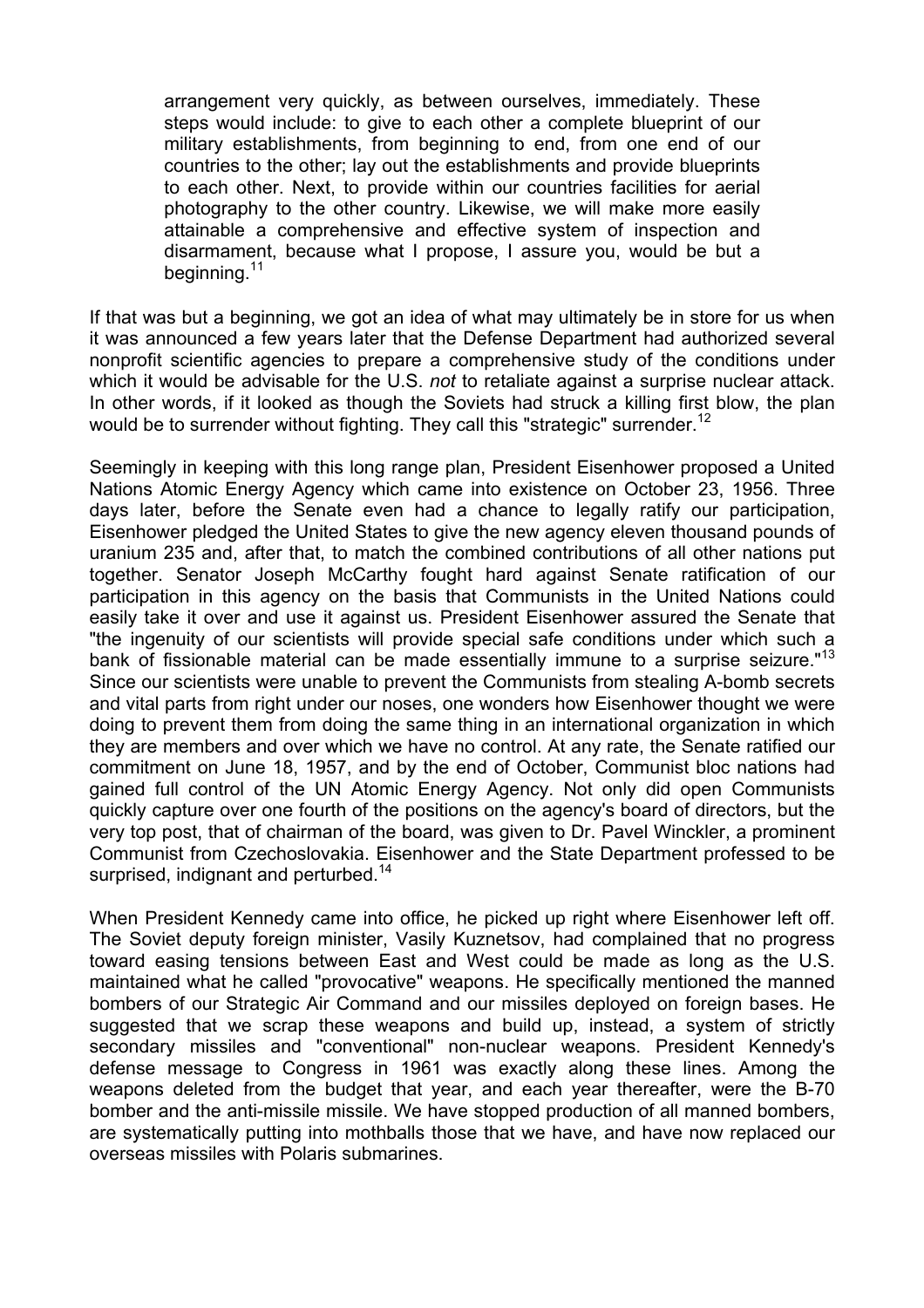Commenting on President Kennedy's proposals, an article in the Chicago *Sun-Times* on March 30, 1961, reported:

It is known that large sections of the President's defense message were written explicitly for the consumption of top Russian officials. Moreover, on the recommendation of Charles E. Bohlen, the State Department's leading expert on Russia, certain Communist phraseology was inserted in the message. . . . That much of the defense message was directed to the Soviet leaders is evident in the fact that Llewellyn E. Thompson, Jr., ambassador to Russia, was given a special briefing on it. . . . The message will now be forwarded to him in Moscow so he can reassure Soviet officials that the U.S. is taking care not to produce a "first strike capability." . . . Most of the sessions [at the White House leading up to the formulation of this policy] were directed by Mr. Kennedy's chief aid, Theodore Sorensen, who repeatedly made it clear that the President wanted to avoid provocative offensive weapons.<sup>15</sup>

Theodore Sorensen was a conscientious objector during the Korean War.<sup>16</sup>

As for the Polaris missiles that are now apparently the mainstay of our ability to deter a surprise nuclear attack: how good are they? Mr. Arthur I. Waskow is the man whom the U.S. Arms Control and Disarmament Agency has appointed as the expert to draft further disarmament proposals for the United States. He revealed that in his opinion the Polaris is not a provocative weapon because it is incapable of attacking an enemy's atomic force. This is because the megatonnage of the Polaris missile is too limited to damage hardened missile bases or to knock out a hidden base with a near miss. Waskow also pointed out that the Polaris, launched at sea with all the difficulties of precise and accurate aiming that any ship encounters, is incapable of direct hits on mobile missiles. He said that in order to avoid turning the Polaris into a provocative weapon, the Navy should restrict the number of its Polaris submarines to no more than 45. Secretary of Defense McNamara has scheduled construction of a total of  $41^{17}$ 

As a result of the last series of Soviet underwater tests of the one hundred megaton bomb, it was revealed that underwater shock waves were so great that they could easily damage or destroy a submarine anywhere within hundreds of miles. A few such blasts in waters within striking distance of the relatively short-range Polaris missile could likely wipe out our entire fleet of submarines deployed there.

Mr. Paul H. Nitze as assistant secretary of defense delivered a speech in 1960 to a group of business and professional men at Asilomar on California s Monterey Peninsula. In his speech, which was sponsored by the 6th U.S. Army, the Western Sea Frontier U.S. Navy and the 4th Air Force, Mr. Nitze advocated that we unilaterally reduce our armaments; that we scrap all our fixed-base bomber and missile bases; that we place our Strategic Air Command under NATO direction; and that we inform the United Nations "that NATO will turn over ultimate power of decision on the use of these systems to the General Assembly of the UN."<sup>18</sup>

When the press reported the substance of these proposals, alarmed citizens began to write their objections to Washington. Government officials responded by tripping all over themselves contradicting each other's assurances and denials. For instance, Dr. Lawrence G. Osborne of Santa Barbara, California, received one reply from the Defense Department stating flatly that a proposal to turn SAC over to NATO was definitely not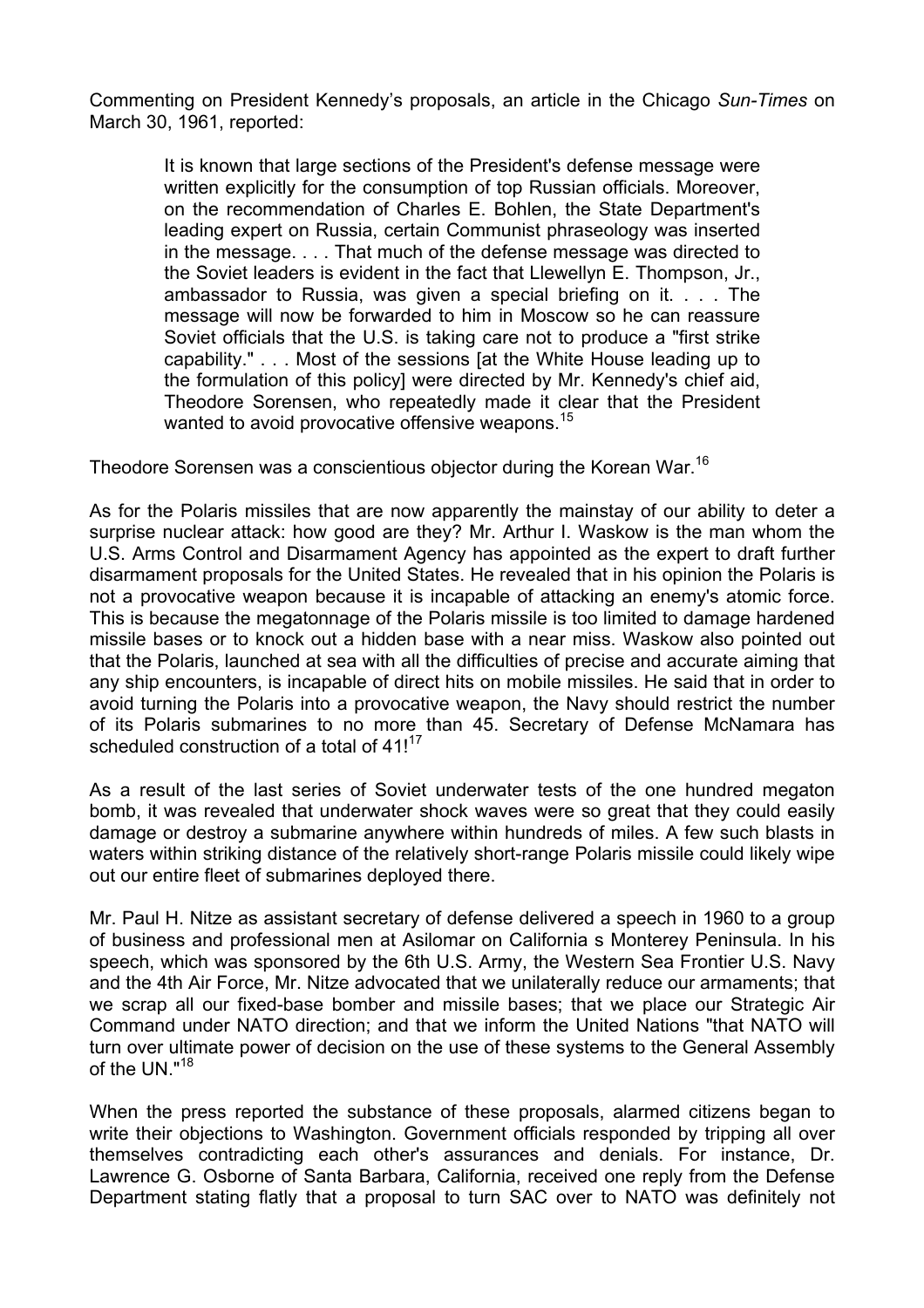under consideration. Another reply from then Vice-President Lyndon B. Johnson said: "The proposal that the Strategic Air Command be placed under the overall administration and command of NATO is one that is being given a great deal of thought and deliberation "

Mr. Nitze has also recommended that Quemoy and Matsu be turned over to Red China, that we extend diplomatic recognition to Red China, and that Red China be admitted to the United Nations. Consequently, President Kennedy appointed him secretary of the navy.

In September of 1961 the State Department finally brought forth the grand product of its long labor in the form of publication 7277, entitled *Freedom From War--The U.S. Program for General and Complete Disarmament.* This attractively printed booklet contains the disarmament proposals that the United States Government submitted to the United Nations, and outlines in detail the point of no return that is now a reality right before our eyes. The following excerpts speak for themselves:

Set forth as the objectives of a program of general and complete disarmament in a peaceful world:

(a.) The disbanding of all national armed forces and the prohibition of their reestablishment in any form whatsoever other than those required to preserve internal order and for contributions to a United Nations peace force;

(b.) The elimination from national arsenals of all armaments, including all weapons of mass destruction and the means for their delivery, other than those required for a United Nations peace force and for maintaining internal order;

(c.) The establishment and effective operation of an international disarmament organization within the framework of the United Nations to insure compliance at all times with all disarmament obligations.

. . . no state would have a military power to challenge the progressively strengthened UN peace force....

Explaining in more detail just what lies behind the rather vague term "disarmament," President Kennedy said that it means:

. . . A revolutionary change in the political structure of the world; creation of a radically new international system; abandonment of most of the old concepts of national states; development of international institutions that would encourage nations to give up much of their national sovereignty; acceptance without question or reservation of the jurisdiction of the international court; willingness to depend for national security on an international peace force under an immensely changed and strengthened United Nations.<sup>19</sup>

Commenting further on these proposals, Walt Rostow, chairman of the State Department policy planning board, wrote: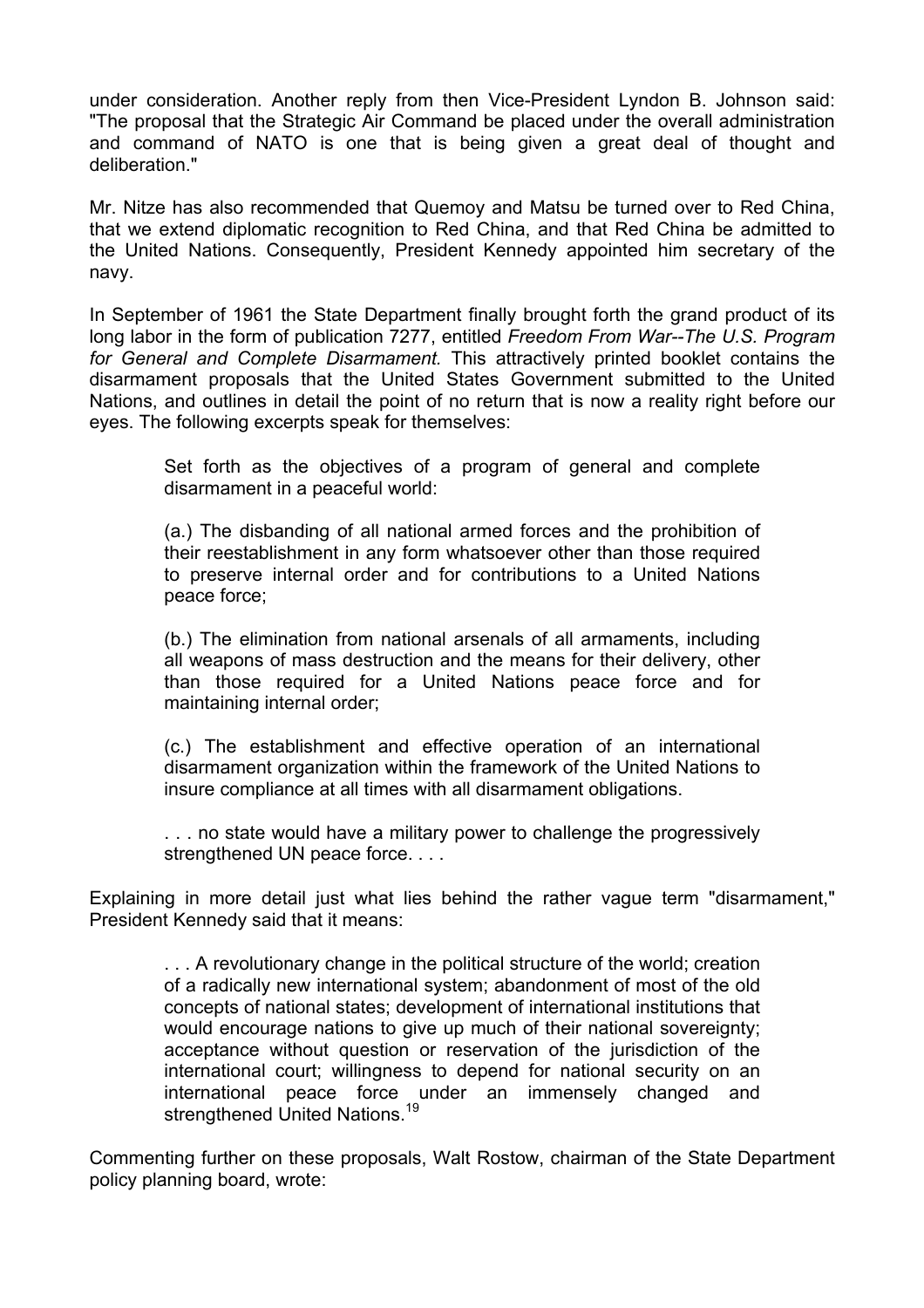It is a legitimate American national objective to remove from all nations- including the U.S.-- the right to use substantial military force to pursue their own interests. Since this residual right is the root of national sovereignty and the basis for the existence of an international arena of power, *it is, therefore an American interest to see an end to nationhood as it has been historically defined*. 20 [Italics added.]

Adlai Stevenson spelled it out for all to understand when he said: "In short, the U.S. program calls for total elimination of national capacity to make international war." And then, as though inscribing the epitaph on our national tombstone, he added: "it is presented in dead earnest."<sup>21</sup>

The same month that the State Department submitted the U.S. proposal for complete disarmament to the United Nations, Congress passed the necessary legislation authorizing the President to carry out all the terms of the proposal. The so-called safeguard in the act was that no disarmament steps could be taken "except pursuant to the treaty-making power of the President," which, as we have seen, poses no limitations at all. And so the U.S. Arms Control and Disarmament Agency was created and empowered to enter into whatever disarmament agreements it desired, even without congressional consent. After the newly created agency began to swing into action, several of the congressmen who had voted for it began to wake up to the insidious nature of the whole scheme. Congressman William Bray, for instance, said:

Many of us, including myself, had great hopes for the future of the Arms Control and Disarmament Agency when we voted for the authorization and appropriations for its operation. After observing the operation of this agency for one year, I am deeply disappointed. Instead of working on plans to represent the interests of America and the free world in disarmament plans, this agency has apparently been studying reasons for the free world to surrender to the Kremlin to avoid the strife and turmoil that is inherent in freedom. $22$ 

In 1963 there was a great deal of excitement about the Moscow Test Ban Treaty. Military men testified that such a treaty would seriously hamper our ability to keep abreast of recent Soviet weapon advances. The Senate Armed Services Preparedness Subcommittee issued a report stating that such a test ban treaty would "result in serious and perhaps formidable military and technical disadvantages."<sup>23</sup> The treaty was ratified, nevertheless, on the strength of so-called political advantages which were never clearly defined.

The truly amazing part of it was that there was so much widespread public opposition to the treaty. There should have been, of course, but it was interesting to see such universal concern and alarm over a test ban treaty that was nothing compared to the far more disastrous steps that had already been taken, and were still being taken at that very time. Here, the American people were getting all excited over the possibility of a Communist military *superiority*, while still continuing to support policies leading to a Communist military *monopoly*! What difference does it make whether our missiles are as good as theirs if they have control of them both?

This being the case, it was puzzling at first to understand why both Washington and Moscow were pushing so hard for this particular treaty. Was it to divert attention away from the more sinister disarmament measures now being taken? Was it to further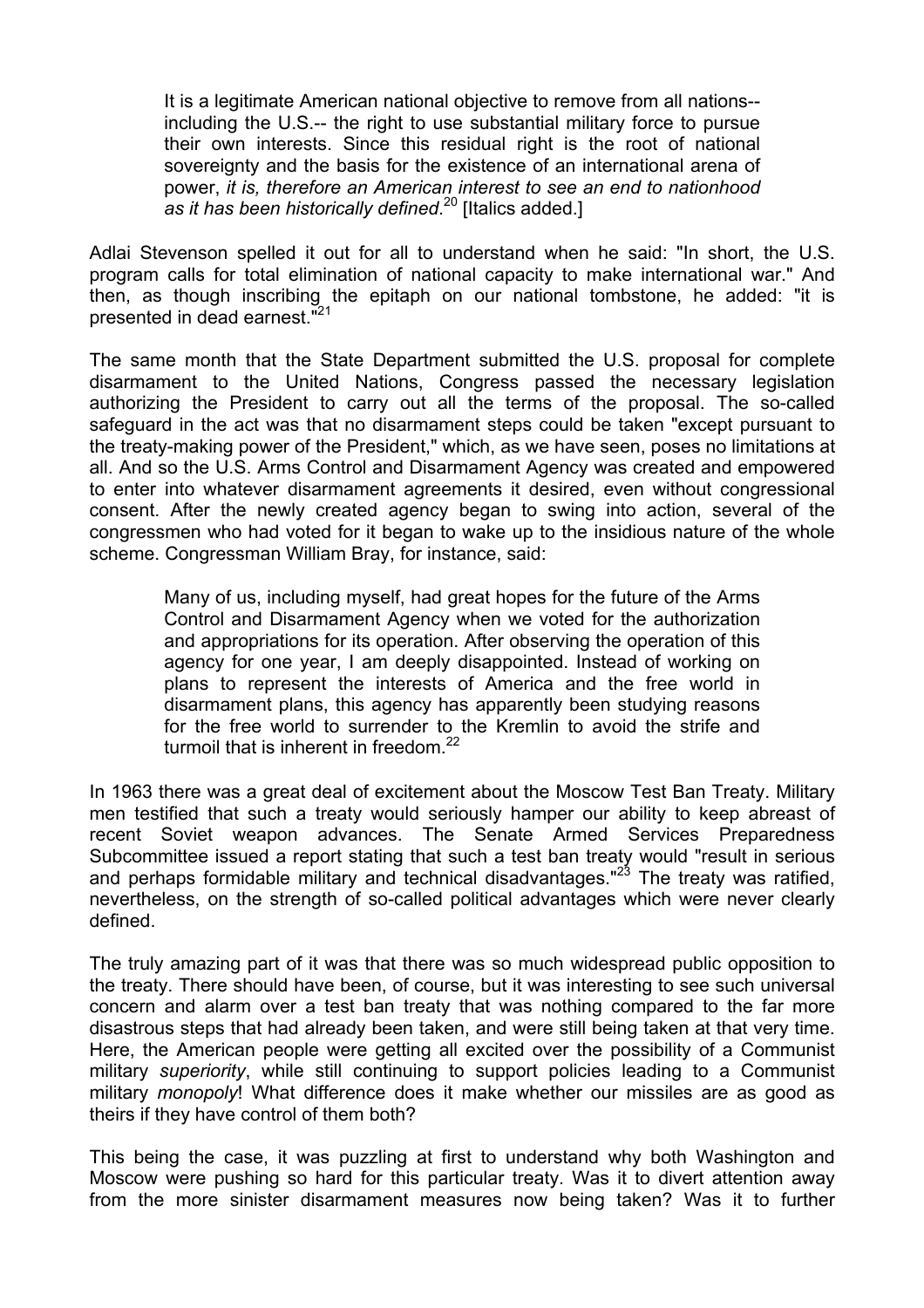reinforce the false image that our greatest danger is from outside military attack rather than from internal subversion? Or was it primarily a propaganda weapon for the Soviets to use showing that the United States is now so fearful of the military superiority of Communism that it was willing to travel to Moscow and sign a treaty which was clearly to its military disadvantage?

All of these purposes played a part, of course, but the most important feature of the entire treaty was one which received practically no public attention or concern. Buried deep within the terminology of the treaty was a phrase that took disarmament out of the proposal stage and put it in the commitment stage. When the Senate ratified the treaty it created a "supreme law of the land" which now binds the U.S., in the words of the treaty itself, to *"the speediest possible achievement of an agreement on* g*eneral and complete disarmament under strict international control in accordance with the objectives of the United Nations."*

The true significance of the Moscow Test Ban Treaty, therefore, was simply to take us one more very important step closer to the ultimate transfer of our nuclear weapons to the United Nations. The first step was our formal *proposal* to the UN in 1961. The second was the passing of the Arms Control and Disarmament Act, which made it legally possible. The third step, the Moscow Test Ban Treaty, has *committed* us to carry out the plan. All that is now left is to do it. Nothing else stands in the way. Without consulting Congress or the Senate, the President and the Arms Control and Disarmament Agency can surrender our weapons whenever they wish.

And so, on September 20, 1963, President Kennedy addressed the UN and said:

Two years ago, I told this body that the United States had proposed and was willing to sign a limited test ban treaty. Today that treaty has been signed. It will not put an end to war. It will not remove basic conflicts. It will not secure freedom for all. But it can be a lever. As Archimedes, in explaining the principle of the lever, was said to have declared to his friends: *"Give me a place where I can stand-- and I shall move the world."*<sup>24</sup>

Exactly four months later, on January 21, 1964, President Lyndon Johnson spoke over nationwide radio and television and, parroting the sentiments of his predecessor, said:

This morning in Geneva, Switzerland, the eighteen nation committee on disarmament resumed its work. There is only one item on the agenda today of that conference. It is the leading item on the agenda of all mankind, and that one item is peace. . . .We now have a limited nuclear test ban treaty. We now have an emergency communications link, a "hot-line" between Washington and Moscow. We now have an agreement in the United Nations to keep bombs out of outer space.

These are small steps, but they go in the right direction, the direction of security and sanity and peace. Now we must go further. . . . The best way to begin disarming is to begin. And we shall hear any plan, go any place, make any plea, and play any part that offers a realistic prospect for peace. $25$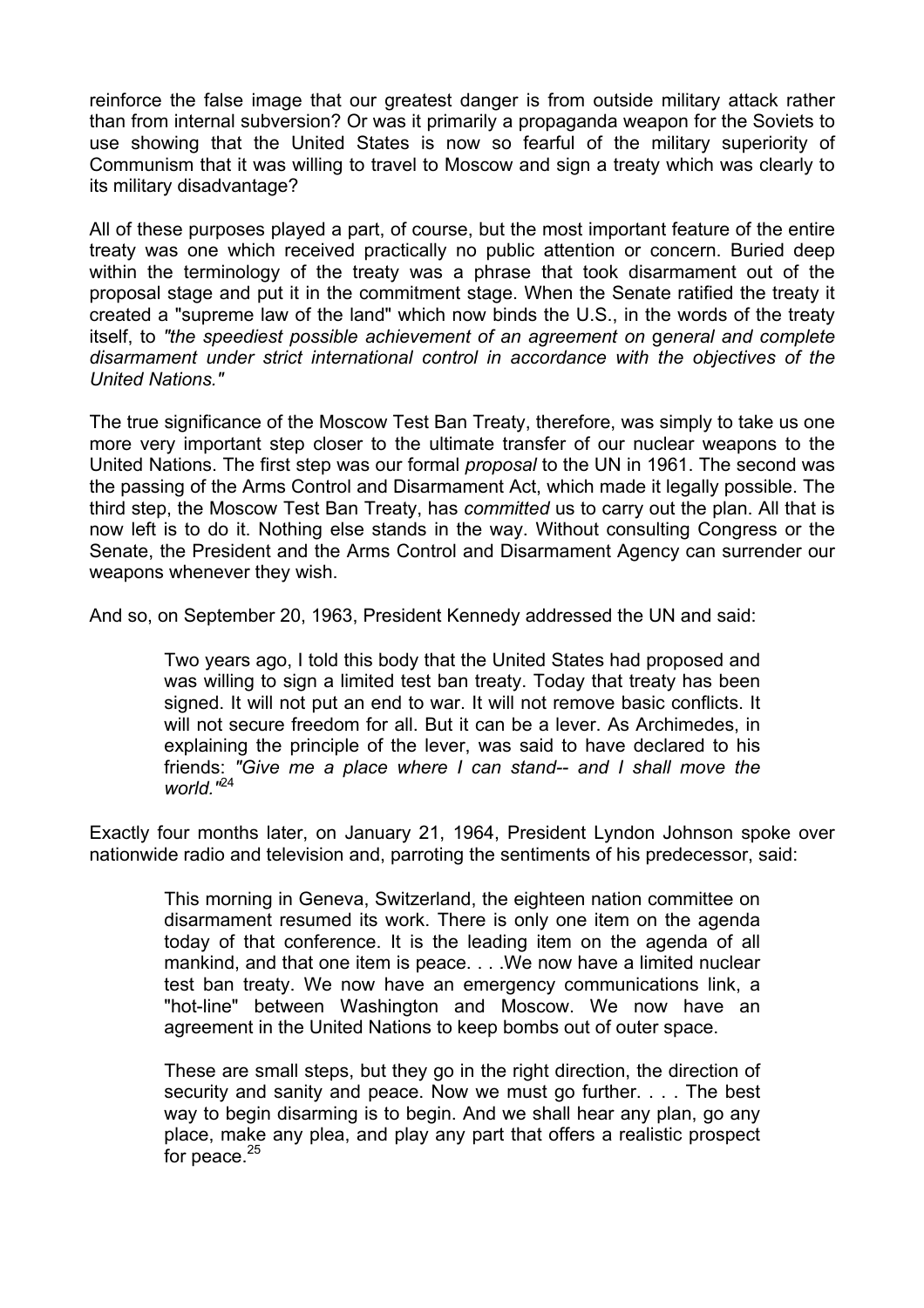For years, the master planners have been telling the innocent assembly line workers that the UN is only a debating arena, an international forum where world opinion focuses on events of the day. As such, we have been led to believe that there is no way for the UN to legislate or to impose its will on anybody. Events in Katanga, however, should enable anyone with even a modicum of intelligence to see through that subterfuge. If the UN is successful in its present drive to acquire the full control of the complete military apparatus of the United States, including our nuclear weapons, and our national armies, there will be many more Katangas to come. Some of them will be on our soil.

Special UN forces have already made practice seizures of American cities. U.S. soldiers, carrying the United Nations flag, and wearing UN armbands, staged a mock take-over of nine California cities on July 31, 1951. The same occurred in Lampasas, Texas, on April 3, 1952. The same at Watertown, New York, on August 20, 1952. In 1963 the Army announced that it was conducting similar exercises in North Carolina, South Carolina, and Georgia. What are they practicing for?

The point of no return is here *now*! If we cross it, we will find ourselves living in a world where the realities of peace are worse than the horrors of war; and where the suffering of life is worse than the agony of death. It will be a world of our own creating; and it will be one from which there is no escape.

While there is yet a little time, the choice is ours.

#### **NOTES**

1. "Ex-Russ Navy Man Plan--Sneak Attack Devised by K.," Los Angeles *Examiner* (September 15, 1960), sec. 1, p. 1.

2. Speech by Adlai Stevenson before the General Federation of Women's Clubs (Philadelphia, May 24, 1955).

3. Senator Barry Goldwater, "Would a Strengthened UN Enhance U.S. Security and World Peace?--No!" *Congressional Digest* (August-September 1960) p. 201-203.

4*. Thesis Resolutions of the Sixth World Congress of the Communist International* (International Press Correspondents, November 28, 1928), vol. 8, no. 84, pp. 1590, 1596- 1597.

5*. American Initiatives in a Turn Toward Peace* (Cooper Station, Box 401, New York 3, N.Y., Turn Toward Peace).

6. Los Angeles *Times* (June 13, 1963), sec. 1, p. 2.

7. Gus Hall, *End the Cold War* (New York, New Century Publications, 1962), p. 34.

8. Stefan T. Possony, "The Test Ban--An American Strategy for Self-Mutilation," *Congressional Record* (March 21, 1963), pp. 4358-4370.

9. *Ibid*.

10*. Ibid.*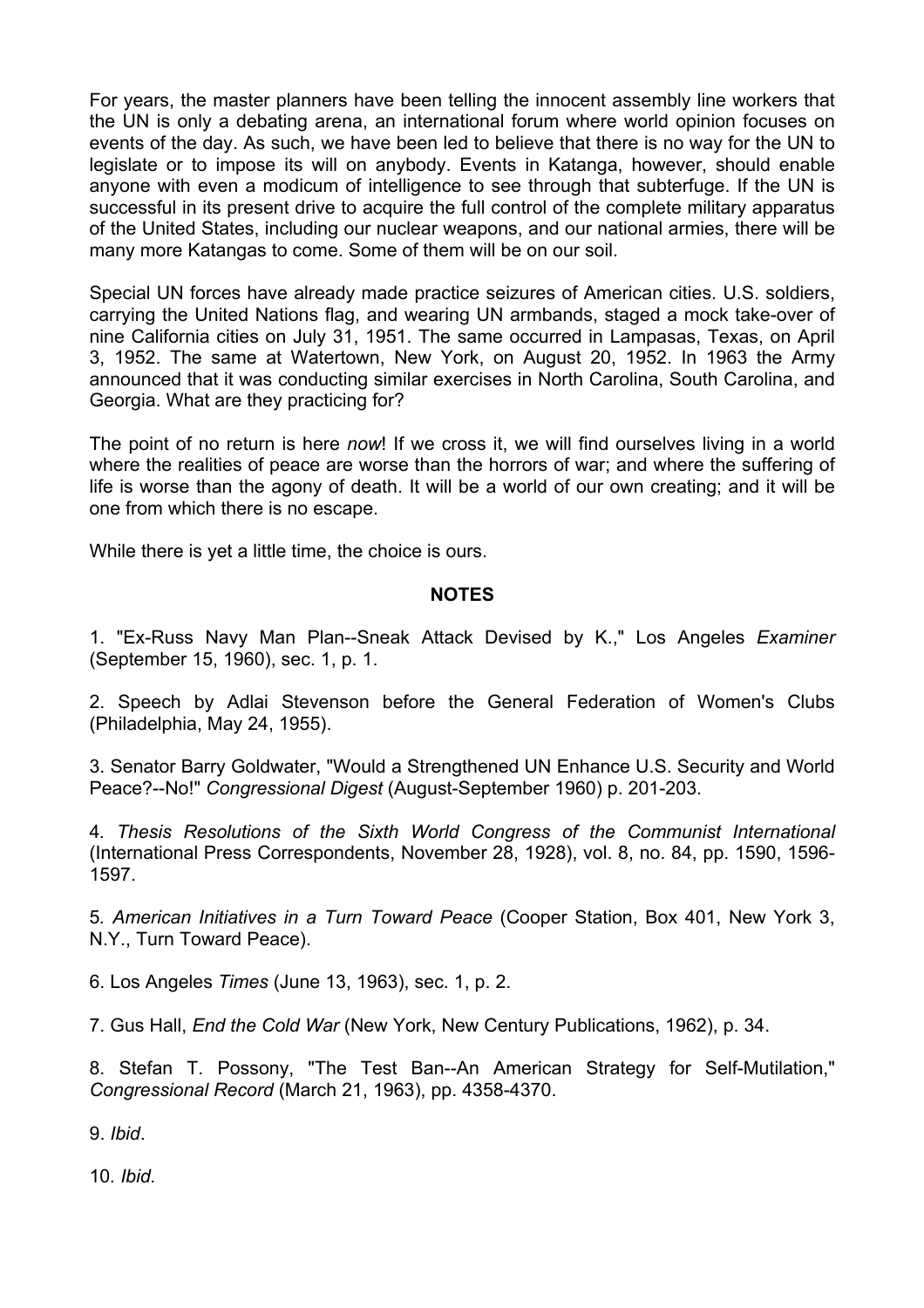11*. American Historical Documents,* p. 412.

12. "Question of When U.S. Should Surrender in All-Out Nuclear Attack Studied for Pentagon," St. Louis *Post-Dispatch* (August 5, 1958).

13*. Report of the Symposium on Military Implications of the UN,* Congress of Freedom convention, Veterans War Memorial Auditorium (San Francisco, April 1955).

14*. "U.S. News and World Report* (December 3, 1954). Also, Robert S. Allen, "Reds Grab Key Job in World Atom Agency," the *Tablet* (Brooklyn, November 2, 1957).

15. "Inside Story of a Big Switch--Kennedy's Defense Strategy Tailored to Ease Red Fears," Chicago *Sun-Times* (March 30, 1961).

16. "Do Unilateral Disarmers Influence Defense Policy?" *Human Events* (Washington, D.C., August 10, 1963), p. 9.

17. James Roosevelt, ed., *The Liberal Papers* (Garden City, L.I., Doubleday & Company Inc., 1962), pp. 131-132. Also, "Now the Whiz Kids Are Tackling the U.S. Navy," *U.S. News and World Report* (November 25, 1963), pp. 59-60.

18*. Proceedings of the Asilomar National Strategy Seminar*, prepared by the Stanford Research Institute. As quoted by Congressman James B. Utt, *Congressional Record*  (April 11, 1962).

19. Washington *News* (April 19, 1962).

20*. Congressional Record* (June 6, 1963), pp. A-362, A-363.

21. Mr. Stevenson was addressing the first committee of the UN General Assembly on November 15, 1961. See, *Documents on Disarmament--1961,* U.S. Arms Control and Disarmament Agency publication #5, p. 623.

22. William Bray, "Arms Control Switch," *Human Events* (Washington, D.C., December 7, 1963), p. 15.

23*. Congressional Record* (September 13, 1963), pp. 16072-16075.

24. "Kennedy--A Quest for Peace Meeting," Los Angeles *Herald-Examiner* (September 20, 1963), p. A-8.

25*. Department of State Bulletin* (February 10, 1964), pp. 223-224.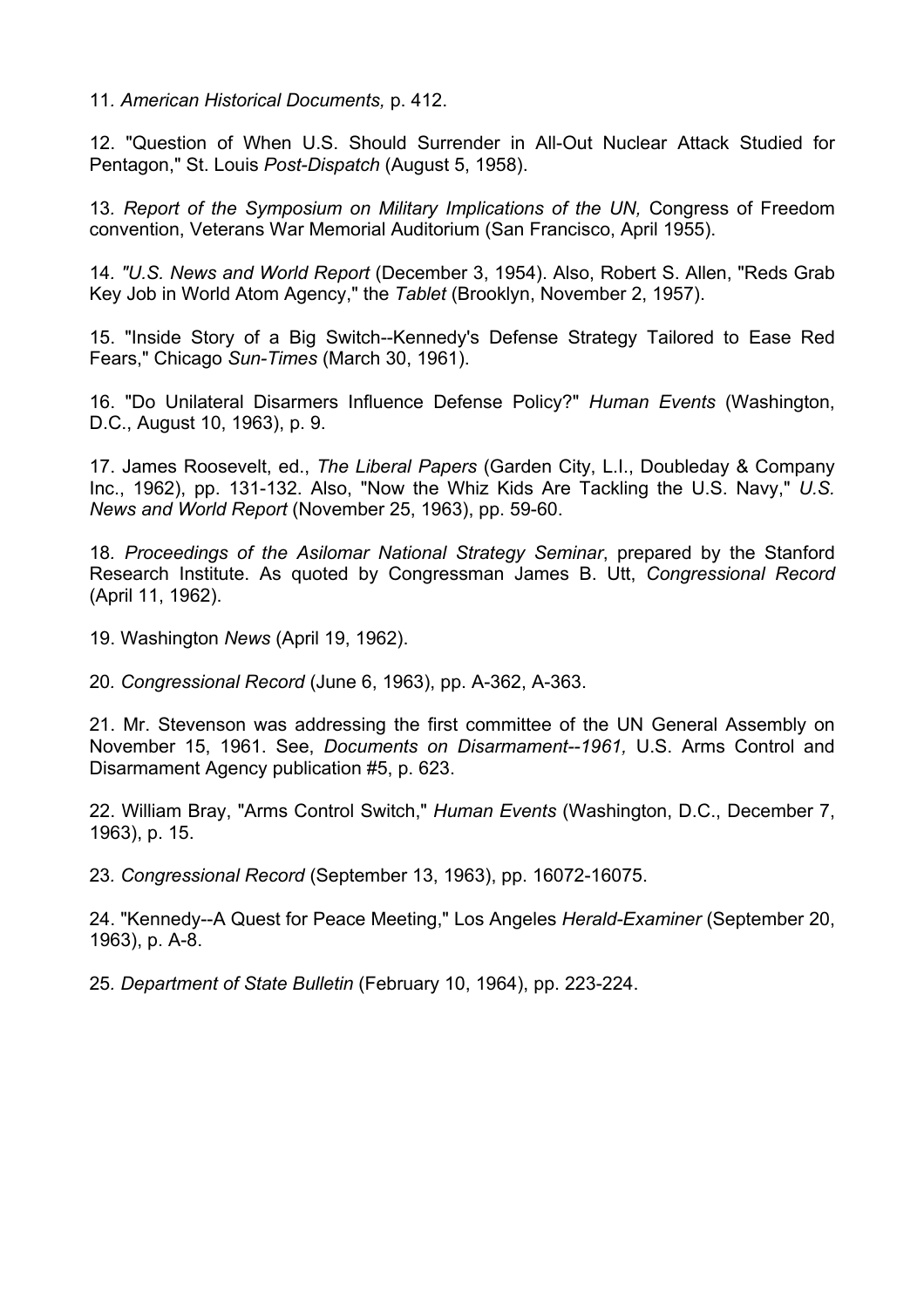Abraham Lincoln

# CHAPTER EIGHTEEN: OUR LAST BEST HOPE

Before proceeding with a discussion of possible solutions to this gigantic United Nations dilemma, it seems appropriate to examine the principle arguments so often used by sincere Americans to justify our continued support of the United Nations. These can be the equivalents of mental short circuits in an otherwise logical thinking process--a preconditioned substitute for rational thought. If repeated often enough without challenge, these clichés gradually seep their way into the subconscious where they can then command the emotions to their uncritical defense. For this reason, let us be sure that we clearly understand the basic flaws and fallacies that lurk behind the most typical clichés.

*It is our last best hope for peace.* This is, without a doubt, the most universal cliché used to defend the United Nations. It takes many forms and subtle variations. It is safe to say that over ninety percent of all pro-UN speeches, magazine articles and books hinge around this central theme. Unless we can spot the fallacies, we are completely at their mercy.

The first fallacy is clear to anyone who has taken the trouble to follow the UN's action to bring about peace in Katanga. There are two kinds of peace. One is the kind that most of us think about when we hear the word--a peace that includes freedom. But, if we define peace as merely the absence of war, then we *could* be talking about the peace that reigns in a Communist slave labor camp. One thing is certain, the wretched souls imprisoned there are not at war! But would they call it peace?

Alfredo Cardinal Ottaviani expressed it well when he said:

While Cain can still massacre Abel without anyone's noticing it; while entire nations are still held in slavery without anyone coming to the assistance of the oppressed; while . . . years after the Hungarian revolt, the bloodletting still continues with the condemnation to death of students, peasants and workers guilty of having loved a freedom that was stamped out by foreign tanks, without the world showing any horror at so great a crime-- while such things persist, it is impossible to speak of a true peace, but only of a consent to a massacre.<sup>1</sup>

The second fallacy, however, is far more important. How on earth can an organization promote peace in the world when strategically entrenched within it is the most aggressive peace-destroying force the world has ever seen? International Communism recognizes only the principle of brute force. When it was suggested at Teheran that the Pope request Hitler to guarantee the humane treatment of prisoners, Stalin remarked, "The Pope? How many divisions does he have?"<sup>2</sup> Having the Communists sitting in key spots within a socalled peace-keeping force is as logical as having members of the Mafia on a police commissioner's board to prevent crime in Chicago!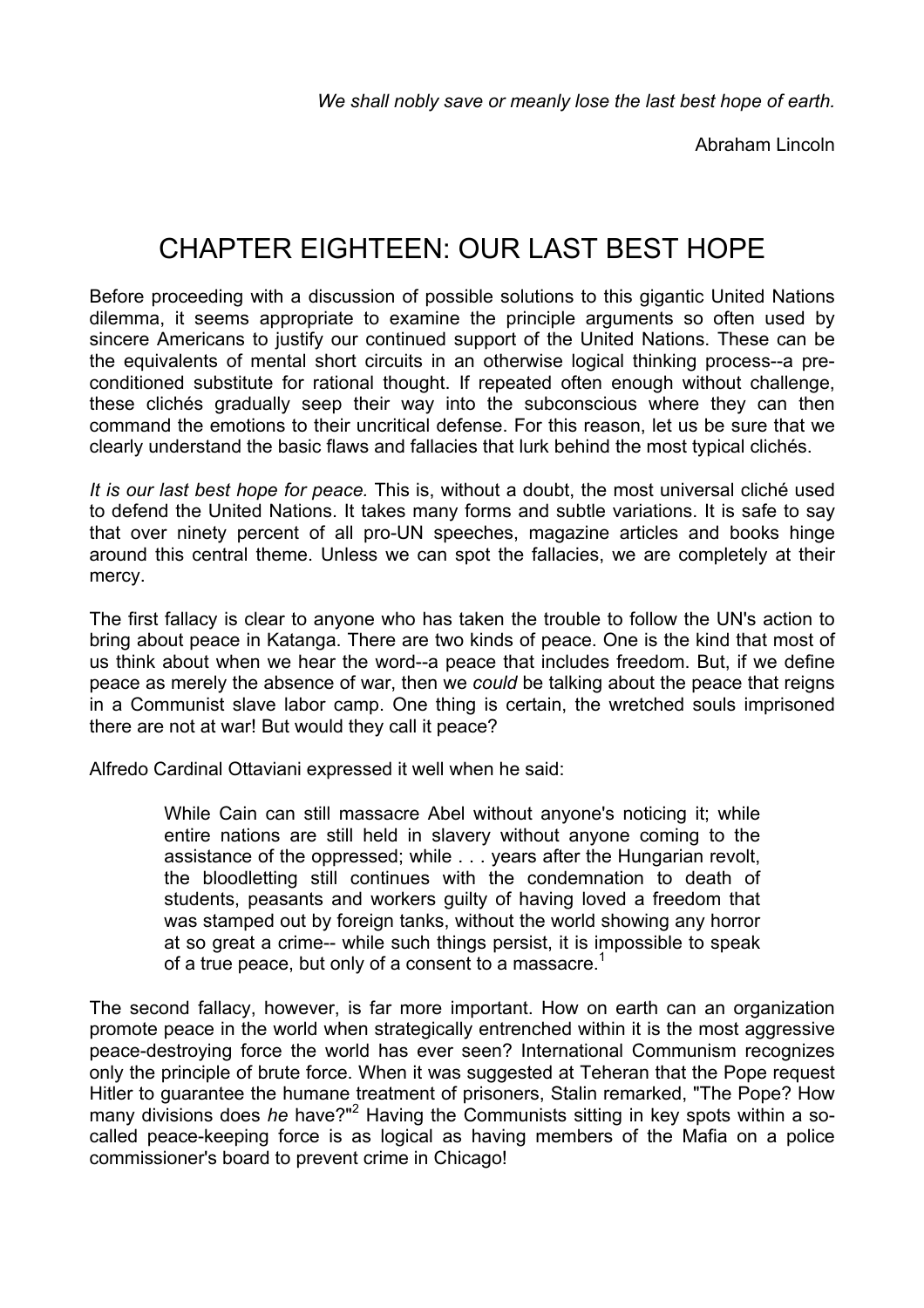It is curious to observe how so many people apparently grasp this fact when applied to Red China, but fail to apply the same principle to Soviet Russia. They become excited over the possibility of admitting Red China to the United Nations, but never advocate throwing out the other Communist countries. Former UN Ambassador Henry Cabot Lodge, as a typical example, once argued that Red China should not be admitted to the United Nations because the organization "is not a place where the virtuous and the criminal sit side by side."<sup>3</sup> Yet, we *do* sit side by side with the Soviets. According to this kind of logic, either the U.S. is criminal or the Soviets are virtuous!

Obviously there can be no peace without order; there can be no order without justice; and there can be no justice when the criminal directs the police and judges his own trial. This is why, since the UN was created supposedly to prevent the rise of another world-grasping tyrannical power like Nazism, the equally ruthless and bloodthirsty regime of international Communism has spread at a fantastic pace and has massacred and enslaved more people, broken more families, destroyed more homes and conquered more land than Hitler even came close to doing. If *that* is our last best hope for peace, we have lost all semblance of sanity.

*The UN must be hurting the Communists, otherwise why would they rant and rave against it so much?* The answer to that one is very simple. They do not oppose the UN at all. The only time they appear to is when it is a public performance before news cameras or at press conferences. These dramatic performances are obviously for propaganda purposes only. What the Communists really think about the United Nations can be seen quite clearly from the glowing praise it receives in the Communist press which is aimed, not at the general public, but at the party members, themselves. But, to answer the question of why they *pretend* to oppose the UN, one of the best explanations was provided, unintentionally no doubt, by Adlai Stevenson when he said:

The Soviet Union has attacked the UN, has refused to pay its share of the Congo expenses, and has laid siege to the institution of the Secretary-General. Thus, as often before, the Soviets have pressed their attack at a moment when the (UN] Community seems most divided against itself. But, once again, that very attack makes the members realize more keenly that they are members of a Community *and causes them to draw together.*<sup>4</sup> [Italics added.]

*At least while we're talking we're not shooting.* This is really only an extension of the peace cliché. But it is so widely used that it deserves special consideration. In addition to all the observations previously made, it should be further noted that this argument presumes an either-or situation that does not exist. It assumes that we either talk with the Communists or shoot them. Nothing could be further from reality. The best way to get yourself into a barroom brawl with a bunch of thugs is to go into the bar and start talking with them. The smart thing to do is to stay out and mind your own business!

The theory that as long as nations are talking over their problems there will not be war sounds fine. Unfortunately, it does not work that way. Americans surely remember what happened on a December morning some years ago while Emperor Hiro Hito's envoys were in Washington--*talking*.

*The UN is merely doing between nations what we did so successfully with our thirteen colonies.* This, in essence, is the plea for federalism, and is based on the idea that the mere act of joining separate political units together into a larger federal entity will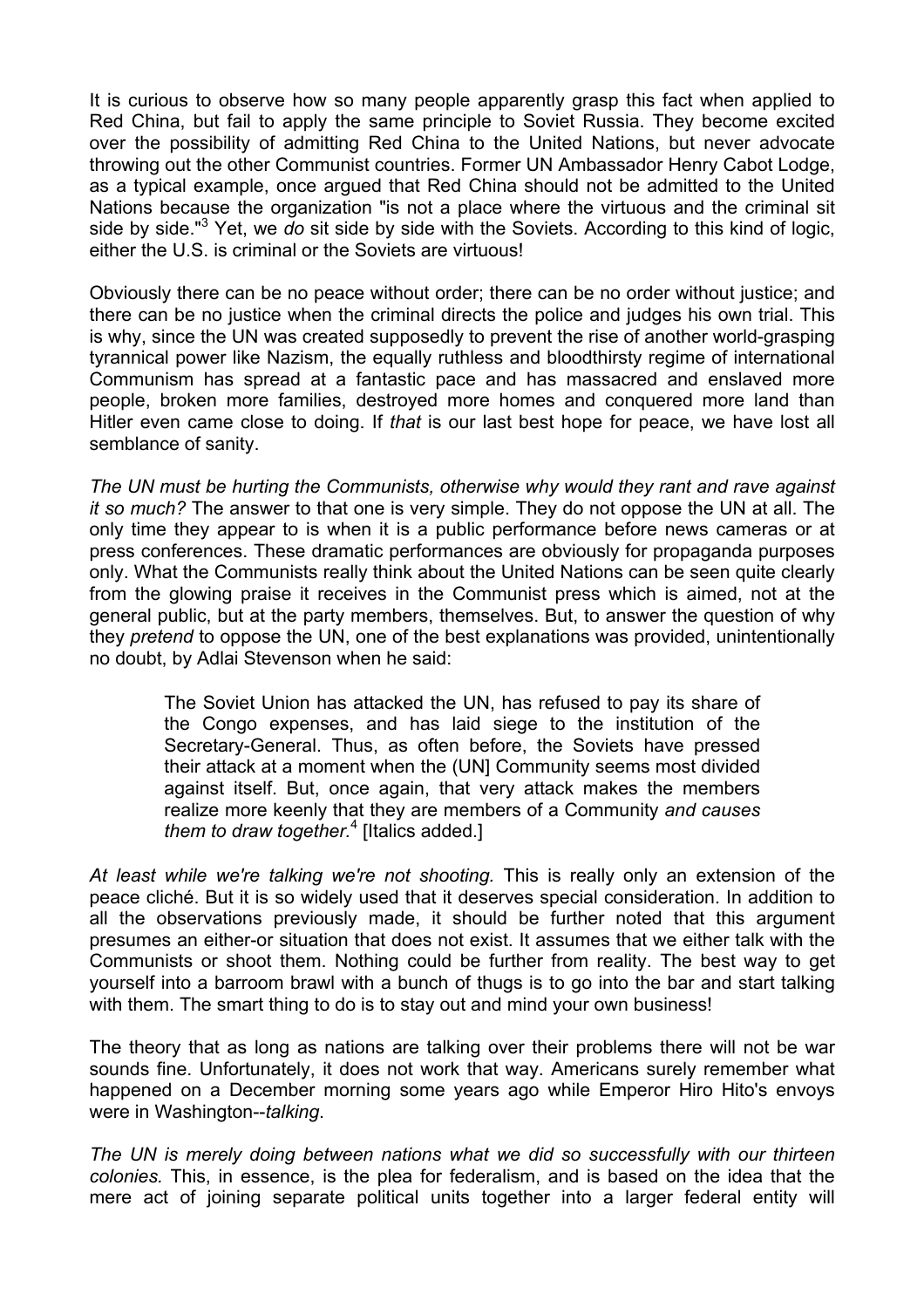somehow prevent those units from waging war with each other. The success of our own federal system is most often cited as proof that this theory is valid. But such an evaluation is a shallow one. First of all, the American Civil War, one of the most bloody in all history, illustrates conclusively that the mere federation of governments, even those culturally similar, as in America, does not automatically prevent war between them. Secondly, we find that true peace quite easily exists between nations which are not federated. As a matter of fact, members of the British Commonwealth of Nations seemed to get along far more peacefully after the political bonds between them had been relaxed. In other words, true peace has absolutely nothing to do with whether separate political units are joined together--except, perhaps, that such a union may create a common military defense sufficiently impressive to deter an aggressive attack. But that is peace between the union and outside powers; it has little effect on peace between the units, themselves, which is the substance of the UN argument.

Peace is the natural result of relationships between groups and cultures which are mutually satisfactory to both sides. These relationships are found with equal ease within or across federal lines. As a matter of fact, they are the same relationships that promote peaceful conditions within the community, the neighborhood, the family itself. What are they? Just stop and think for a moment; if you were marooned on an island with two other people, what relationships between you would be mutually satisfactory enough to prevent you from resorting to violence in your relationships? Or, to put it the other way around, what would cause you to break the peace and raise your hand against your partners?

Obviously, if one or both of the others attempted to seize your food and shelter, you would fight. Their reaction to similar efforts on your part would be the same. If they attempted to take away your freedom, to dictate how you should conduct your affairs, or tell you what moral and ethical standards you must follow, likewise, you would fight. And if they constantly ridiculed your attire, your manners and your speech, in time you might be sparked into a brawl. The best way to keep the peace on that island is for each one to mind his own business, to respect each other's right to his own property, to respect the other fellow's right to be different (even to act in a way that seems foolish or improper, if he wishes), to have compassion for each other's troubles and hardships--but to *force* each other to do nothing! And, to make sure that the others hold to their end of the bargain, each should keep physically strong enough to make any violation of this code unprofitable'

Now, suppose these three got together and decided to form a political union, to "federate," as it were. Would this really change anything? Suppose they declared themselves to be the United Persons, and wrote a charter, and held daily meetings, and passed resolutions. What then? These superficial ceremonies might be fun for a while, but the minute two of them out-voted the other, and started "legally " to take his food and shelter, limit his freedom, or force him to accept an unwanted standard of moral conduct, they would be right back where they all began. Charter or no charter they would fight.

Is it really different between nations? Not at all. The same simple code of conduct applies in all human relationships, large or small. Regardless of the size, be it international or three men on an island, the basic unit is still the human personality. Ignore this fact, and any plan is doomed to failure.

When the thirteen colonies formed our Federal Union, they had two very important factors in their favor, neither of which are present in the United Nations. First, the colonies themselves were all of a similar cultural background. They enjoyed similar legal systems, they spoke the same language, they shared the similar religious beliefs. They had much in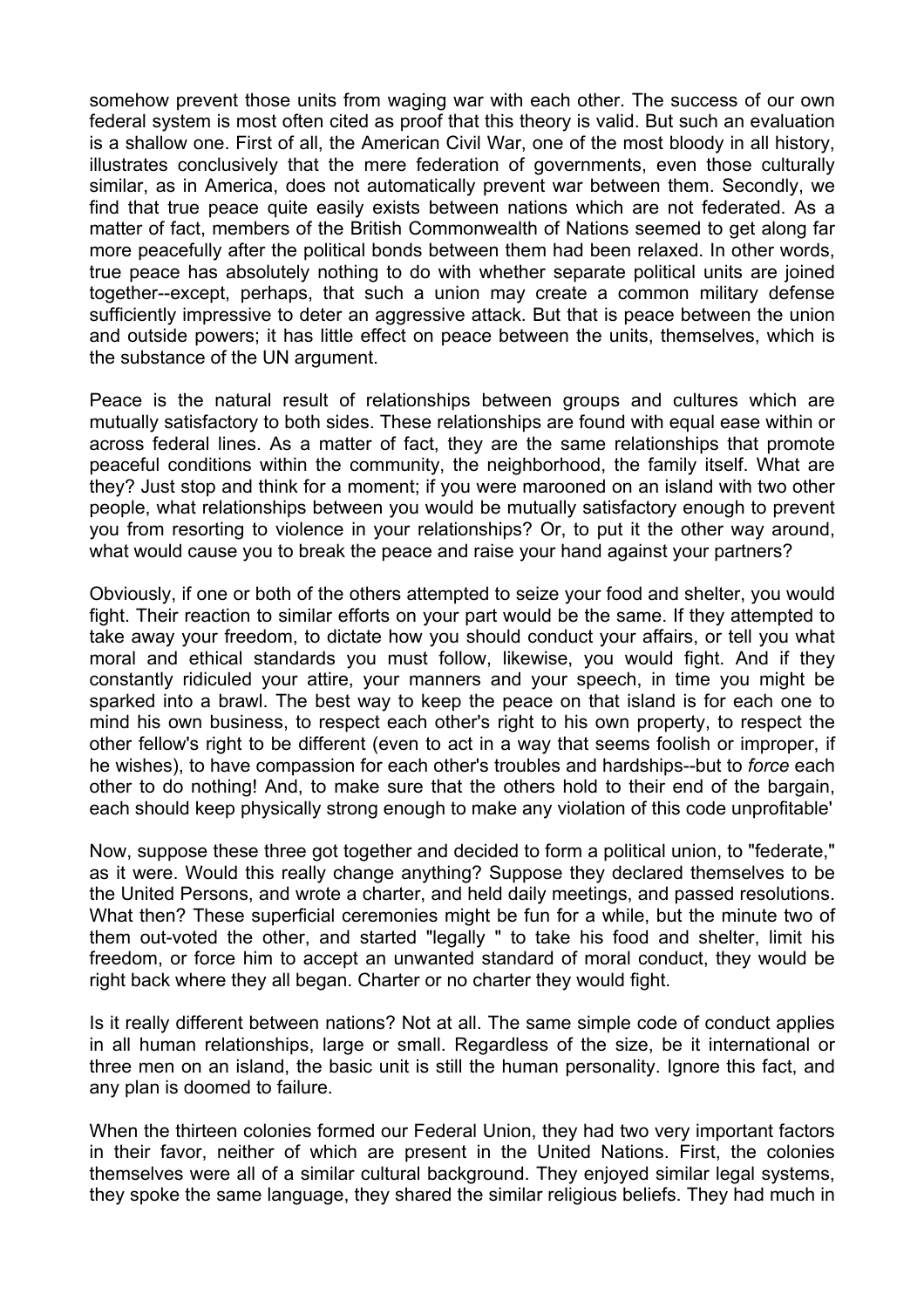common. The second advantage, and the most important of the two, was that they formed their union under a constitution which was designed to prevent any of them, *or a majority of them*, from forcefully intervening in the affairs of the others. The original federal government was authorized to provide mutual defense, run a post office, and that was about all. As previously mentioned, however, even though we had these powerful forces working in our favor, full scale war did break out at one tragic point in our history.

The peace that followed, of course, was no peace at all, but was only the smoldering resentment and hatred that falls in the wake of any armed conflict. Fortunately, the common ties between North and South, the cultural similarities and the common heritage, have proved through the intervening years to overbalance the differences. And with the gradual passing away of the (veneration that carried the battle scars, the Union has healed.

In the United Nations, there are precious few common bonds that could help overcome the clash of cross-purposes that inevitably must arise between groups with such divergent ethnic, linguistic, legal, religious, cultural and political environments. To add fuel to the fire, the UN concept is one of unlimited governmental power to impose by force a monolithic set of values and conduct on all groups and individuals whether they like it or not. Far from insuring peace, such conditions can only enhance the chances of war.

There is nothing wrong with the basic argument for a world society or a world union of nations. But not just *any* world federation will do. Otherwise, we should have let Hitler conquer us all; that is precisely what he was working toward. In order to work, such a oneworld system will have to be based on the same rules of conduct, the same principles of limited government that we have just outlined. The system will have to be one which, instead of using the police-backed force of government decree to cram every human being into a single mold, will set out systematically to reduce even the existing government restrictions on man's freedom.

When speaking about the United Nations, however, we are not talking about *a* United Nations, or *some* United Nations, or the *idea* of a United Nations; we are talking about the *existing* United Nations. And any thought that the existing United Nations will bring peace and happiness to this earth is merely the temporary triumph of hope over reason.

*We don't want to turn back the clock to a period of isolationism, do we?* This is two clichés wrapped into one. The first assumes that all change is progress. In other words, today is better than yesterday and tomorrow will be better than today. That is implied in the phrase "turn back the clock." In the realm of material things--inventions, gadgets, consumer products, etc.--this is often a valid observation. But when it comes to human relationships, there can be no such presumption. Change may or may not be an improvement. Each case must stand on its own merits.

The word *isolationism* is the basis of the second cliché; it has become a scare word to intimidate all critics of the United Nations. The so-called isolationism of the United States in past years is basically a myth. We have never been totally isolated from the world, either in diplomatic affairs or commerce. On the contrary, American influence and trade have been felt in every region of the globe. Private groups and individuals spread knowledge, business, prosperity, religion and good will throughout every foreign continent. It was not necessary then for America to give up her independence to have contact with other countries. It is not necessary now. Yet, in the summer of 1963 a Gallup Poll asked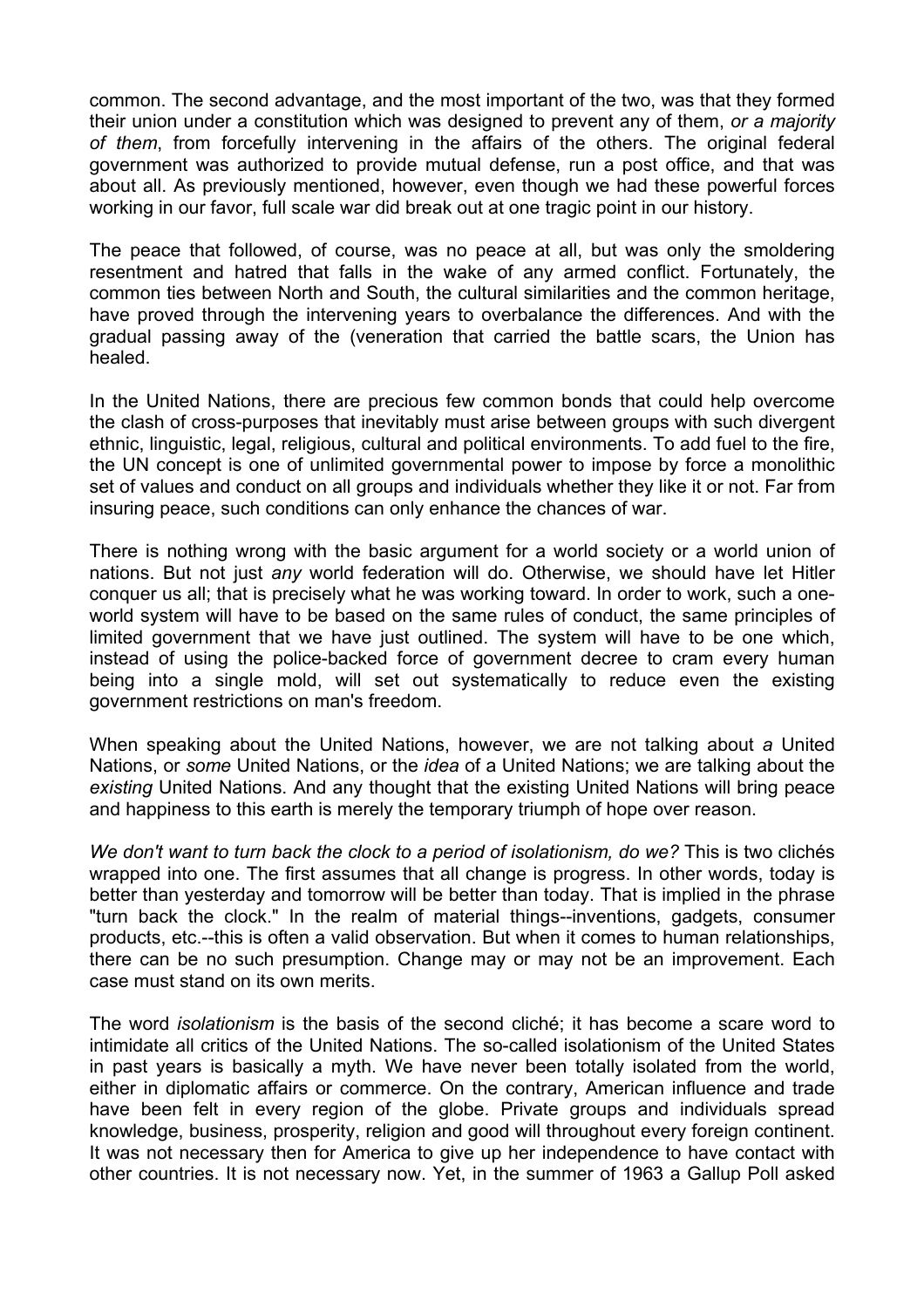the following question: "Would it be better for the U.S. to keep independent in world affairs, or to work closely with other nations?"

How many people saw through the intellectual deception of the presumption that in order to work closely with other nations, we cannot stay independent? Apparently not many, for eighty percent of the answers favored "working closely with other nations."<sup>5</sup>

With the use of such clichés and loaded phrases, many Americans have been led to believe that this country is so strong it can defend and subsidize half the world, while at the same time believing it is so weak and "interdependent" that it cannot survive without pooling its sovereignty and independence with those it must subsidize. If wanting no part of this kind of "logic" is isolationism, then it is indeed time that it was brought back into vogue.

*The UN provides a valuable vehicle for contact between nations.* This may be true, but is it necessary? What is wrong with the traditional method of maintaining contact between nations through the use of ambassadors, envoys and a diplomatic corps? The United States has such contacts in all the major capitals of the world. Why not use them? In fact the traditional approach is far more likely to produce results than the debating arena of the United Nations. Consider what would happen if every time a small spat arose between a husband and wife they called the entire neighborhood together and took turns airing their complaints in front of the whole group. Gone would be any chance of reconciliation. Instead of working out their problems, the ugly necessity of saving face, proving points, and winning popular sympathy would likely drive them further apart. Likewise, public debates in the UN intensify international tensions. By shouting their grievances at each other, countries allow their differences to assume a magnitude they would otherwise never have reached. Quiet diplomacy is always more conducive to progress than diplomacy on the stage.

*Nationalism fosters jealousy, suspicion and hatred of other countries which in turn leads to war.* Here again we are dealing with a problem of semantics and false logic. If we merely substitute the word "independence" for "nationalism," this cliché begins to fall apart right away. We *should* be desirous of not having men hate each other because they live in another country, but what kind of logic assumes that loving one's own country means hating all others? Why can't we be proud of America as an independent nation, and also have a feeling of brotherhood and respect for other peoples around the world' As a matter of fact, haven't Americans done just that for the past two hundred years? What country has poured out more treasure to other lands, opened its doors to more immigrants, and sent more of its citizens as missionaries, teachers and doctors than ours? Are we now to believe that love of our own country will cause us to hate the peoples of other lands?

In order for a man to be a good neighbor within his community, he does not have to love other men's wives and children as be does his own.

*We must support the UN because it is working to eliminate the roots of war--ignorance, poverty, hunger, and disease. The* fallacy in this argument is the assertion that ignorance, poverty, hunger and disease are the roots of war. Some of the bloodiest wars of history have been fought between nations that were highly educated, affluent and healthy. What country hovering on the brink of poverty and disease ever started a major war? How could it? To wage war requires armaments and large armies--hardly the products of destitute states. As for the thought that low educational standards and lack of international understanding (whatever the means) are the cause of war, consider the fact that Germany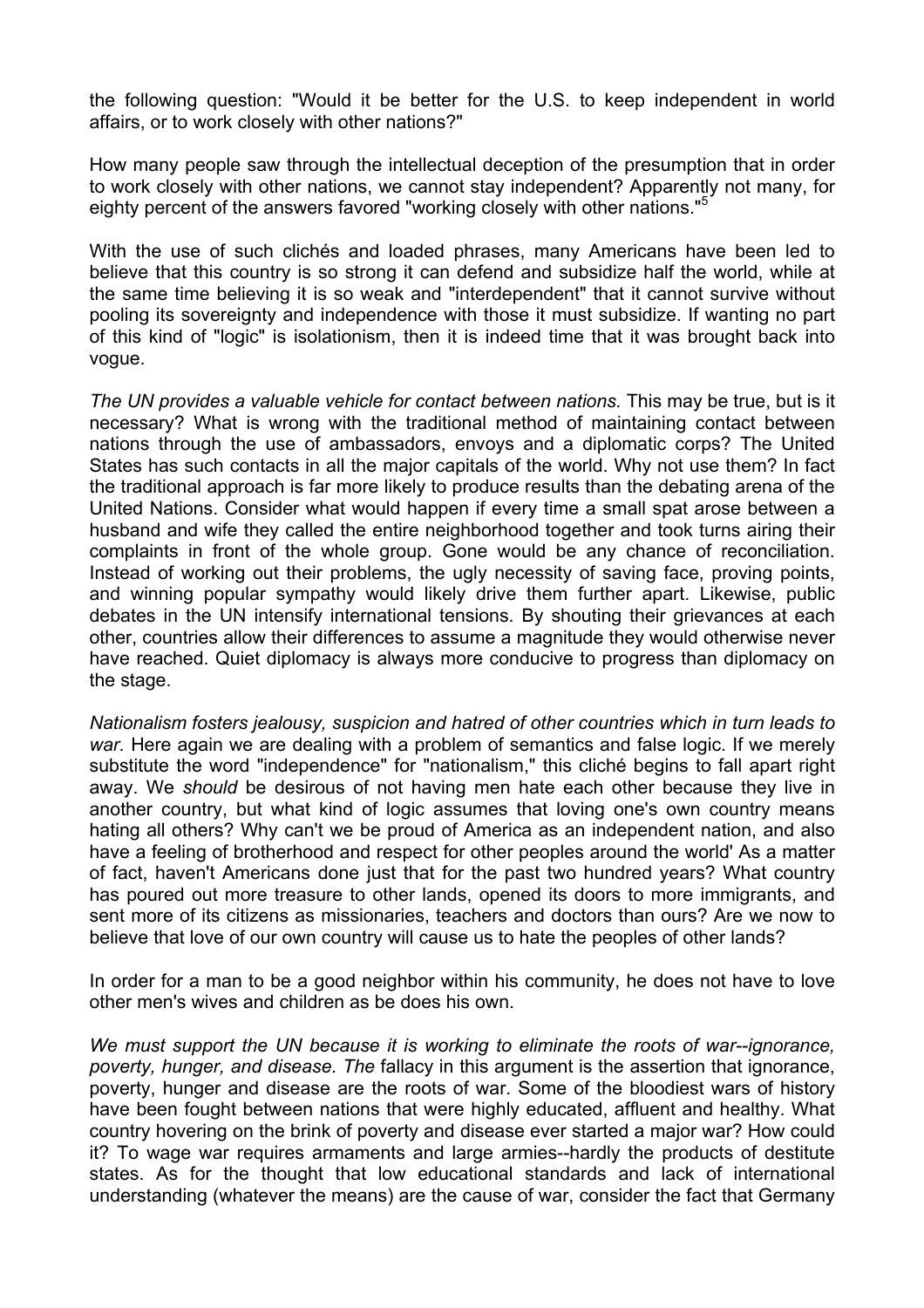and England were enemies in two world wars. Yet both have extremely high educational standards, and it would be difficult to name two nations that had a more thorough understanding of each other.

There is no challenging the fact that the United Nations, through its specialized agencies, has done some good--perhaps much good in many areas. Food and clothing have been distributed to the needy; medical care has been provided for the sick and the lame. But for each child so fed and clothed, for each person relieved of suffering, the UN system is destined to condemn a hundred who can never be reached. When the United States stood for individual freedom rather than government subsidies, it spearheaded a century of lifesaving and relief from famine and pestilence that far exceeded anything UNICEF or WHO can ever approach. What America gave was not *primarily* food, clothing and medicine (although it did give these things in large quantities), but rather it provided an example of what could be achieved through a system of economic freedom.

It is impossible to uplift the masses of the world through a redistribution of the existing wealth. If every man, woman and child in America gave everything he had but the shirt on his back, the poverty-stricken peoples of the world would hardly notice a change in their misery. There are so many of them and so few of us. But by providing the example, the encouragement and the assistance for these people to follow in our footsteps, they can build their own economies to the point where real and sustained progress is possible. The only way that the needy of the world will ever be helped, other than with sporadic and temporary measures, is for governments to abandon the futile paternalistic programs which are draining the economies of those countries to the point where they cannot flourish. Only when free enterprise is introduced will the full productive capacity of these areas be released so that their people will no longer have to worry about nutrition or health.

The cause of war is simply the use of force to require a nation or group to accept the dictates of another nation or group. Since the United Nations is committed to the use of force "if necessary, in the last resort" as the cornerstone of its approach to world problems, it can never get at the roots of war.

*Instead of scrapping the whole thing, we should reorganize the UN and use it to our own advantage.* The proponents of this idea never explain how we should go about revising an organization in which we have only one vote against 112 who do not want to revise it. This approach may be less controversial than the "get US out" school of thought, but it simply will not work.

*With what would we replace the UN?* This is, perhaps, the greatest cliché of the lot. The implication that it has to be replaced at all is very seldom challenged, even by critics of the UN who consequently begin to search for a NATO or a western alliance or organization of free states. This would be like a patient who, upon being told by his doctor that he has a cancer that must be removed, replies, "Just a minute, doctor. What would you replace it with?"

When something is evil and dangerous it is not necessary to find a replacement before getting rid of it. But, in the case of the UN, this is not an entirely superfluous idea. True, we must get out of the UN whether we replace it with anything or not. But, to be perfectly realistic, when the United States does withdraw, the UN *will* be replaced--but not by NATO.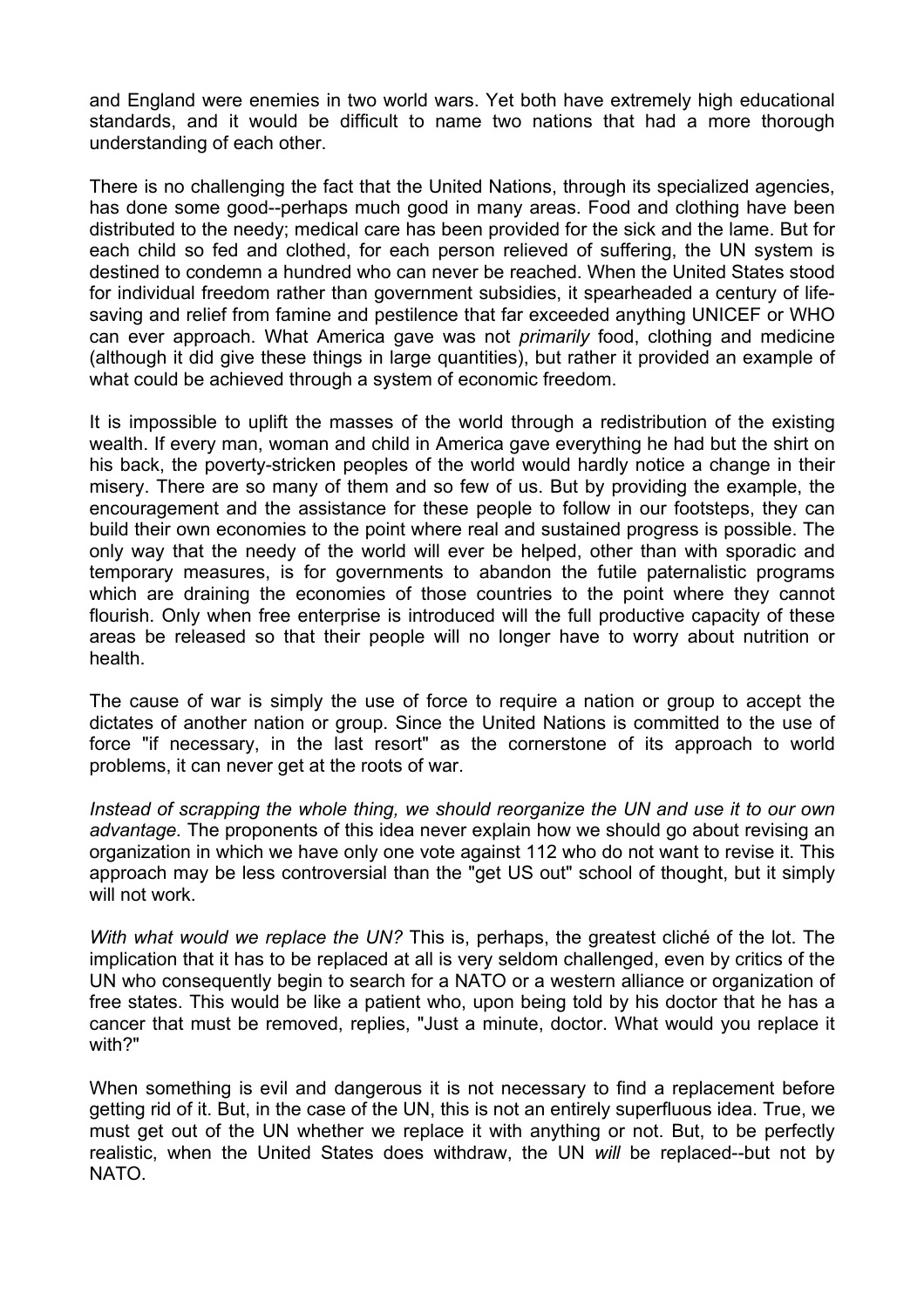When the UN finally topples, it will be the result of a ground swell of renewed patriotism and a rebirth of the American spirit of victory over tyranny--a return to the traditional American principles which made this country great.

Instead of looking to the rest of the world for collective security, we will rely on our own strength and vigilance.

Instead of trying to finance the expansion of socialism in every country around the world, we will encourage, by example, the spread of free enterprise capitalism.

Instead of coddling agents of our sworn enemy within the top echelons of our own government, we will replace them and their sympathizers with men who are loyal only to the United States. And unless this very important *first step* is taken we are not going to even come close to getting out of the UN. Until we disconnect this end of the Washington-Moscow "axis," our government will continue to support and promote the UN, as it has from the very beginning.

Instead of coexistence with the evil thing called Communism, we will direct our energies toward ultimate victory.

Instead of continuing to build a welfare-socialist system here at home, we will move once again in the direction of reducing government restrictions on our daily lives and, thus, in the direction of increasing personal freedom.

Instead of trying to *buy* friendship around the world, we will offer the sincere qualities of mutual respect and good will. American investment abroad by private citizens and business enterprises will create far more prosperity in foreign lands than foreign aid ever could; and the commerce that springs from such investment will do more to bring our peoples together than all the Peace Corps and other government programs put together.

In short, the United Nations will be replaced with *freedom--*freedom for all people, everywhere, to live as they please with no super-government directing them; freedom to succeed or to fail and to try again; freedom to make mistakes and even to be foolish in the eyes of others. Americans will, once again, be free to work where they please, employ whom they please, buy and sell what they please, and, in an infinite number of ways, do what they please-with only one government restriction upon them: that they not interfere with anyone else's access to the same freedom.

This is the meaning of a republic; a *limited* government. This is what we Americans once had until the socialists, Communists and other collectivists turned back the clock to the ideas that dominated the political systems of the Dark Ages. Many Americans today, thinking that collectivist ideas are new, argue that we must place more and more power into the hands of the Federal Government so that it will be strong enough to cope with the challenges of the modern world. But, as Thomas Jefferson stated in 1801:

I know, indeed, that some honest men fear that a Republican government cannot be strong, that this Government is not strong enough; but would the honest patriot, in the full tide of a successful experiment, abandon a government which has so far kept us free and firm, on the theoretic and visionary fear that this government, the world's best hope, may, by possibility, want energy to preserve itself? I trust not. I believe this, on the contrary, the strongest government on earth. $6$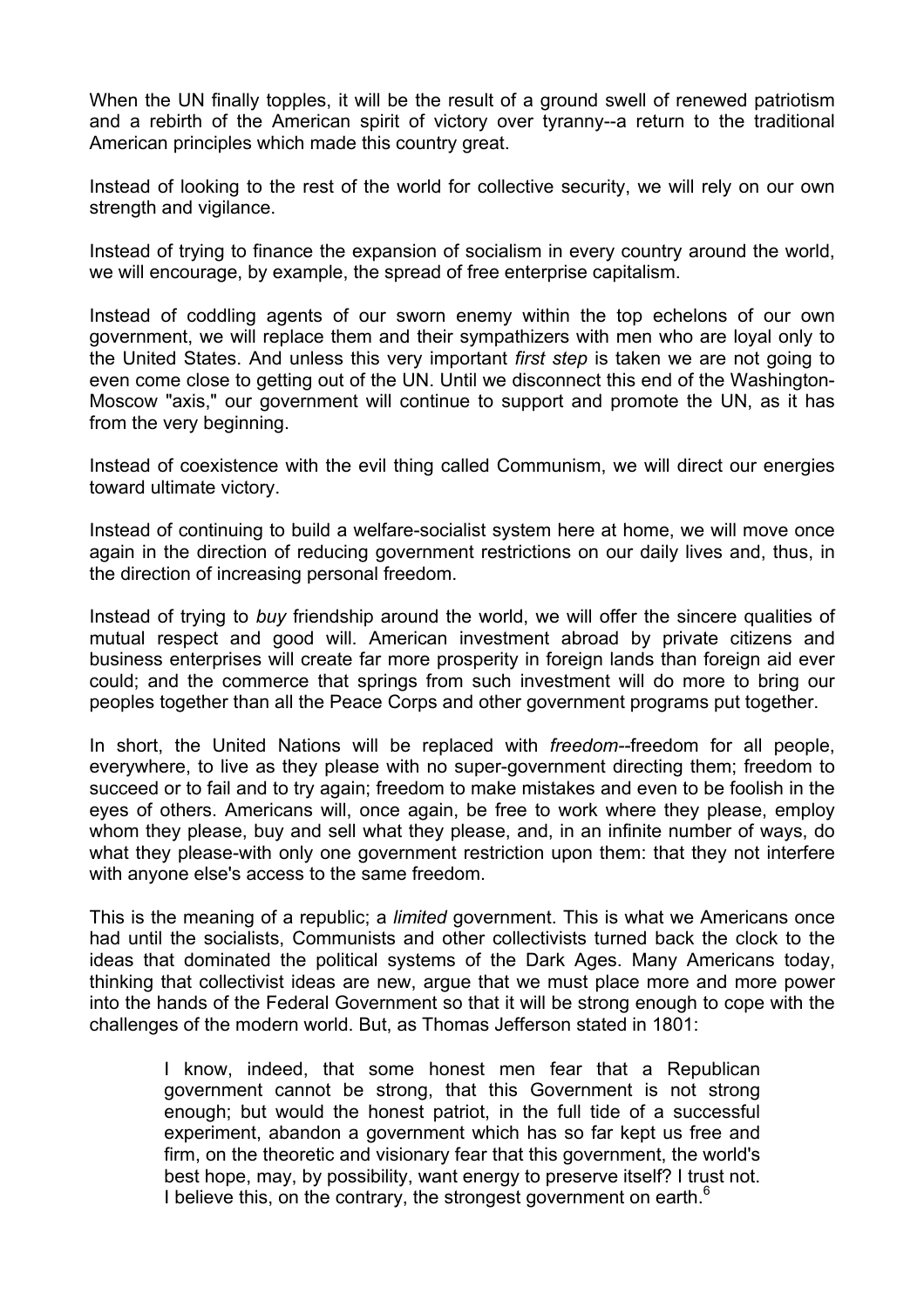As for peace in the world, until all nations follow the concept of limited Government, it is unlikely that universal peace will ever be attained. Unlimited, power-grasping governments will always resort to force if they think they can get away with it. But there is no doubt that there *can* be peace for America. As long as we maintain our military preparedness, the world's petty despots will leave us alone.<sup>7</sup>

To make sure that we do not get caught up in the middle of the endless squabbles between the countries of Europe, Asia and Africa, we must put an end to the insane practice of trying to entwine our economic and political affairs with those of the rest of the world.

Let us, then, move the clock *forward* to that point where we were when this great nation was infused with the only really new political concept the world has seen in thousands of years. Let us throw off these Old World ideas and heed the sage advice of that true "modernist," George Washington, who told his countrymen:

Observe good faith and justice toward all nations. Cultivate peace and harmony with all. Religion and morality enjoin this conduct. And can it be that good policy does not equally enjoin it? . . . Against the insidious wiles of foreign influence-- I conjure you to believe me, fellow citizens- the jealousy of a free people ought to be constantly awake; since history and experience prove that foreign influence is one of the most baneful foes of republican government. . . . If we remain one people, under an efficient government, the period is not far off when we may defy material injury from external annoyance; when we may take such an attitude as will cause the neutrality we may at any time resolve upon to be scrupulously respected; when belligerent nations, under the impossibility of making acquisitions on us, will not likely hazard giving us provocation; when we may choose peace or war, as our interest, guided by justice, shall council. Why forego the advantages of so peculiar a situation? Why, by interweaving our destiny with that of any part of Europe, entangle our peace and prosperity in the toils of European ambition, rivalship, interest, humor or caprice?

The next time you hear someone speak lightly about sovereignty or national independence, remember that this was the one single accomplishment of the American Revolution. Our present involvement in the United Nations has put us right back where the shooting began in 1775.

The Declaration of Independence states:

When in the course of human events, it becomes necessary for one people to dissolve the political bonds which have connected them with another, and to assume among the powers of the earth the separate and equal station to which the laws of nature and nature's God entitles them, a decent respect to the opinions of mankind requires that they should declare the causes which impel them to the separation. . . .

It then lists the causes. It is stunning that this bill of grievances and complaints can be justly applied to the present encroaching tyranny of the United Nations and, to some extent, our own expanding Federal Government. It speaks of a "multitude of new offices" and "swarms of officers to harass our people and eat out their substance" (taxes); it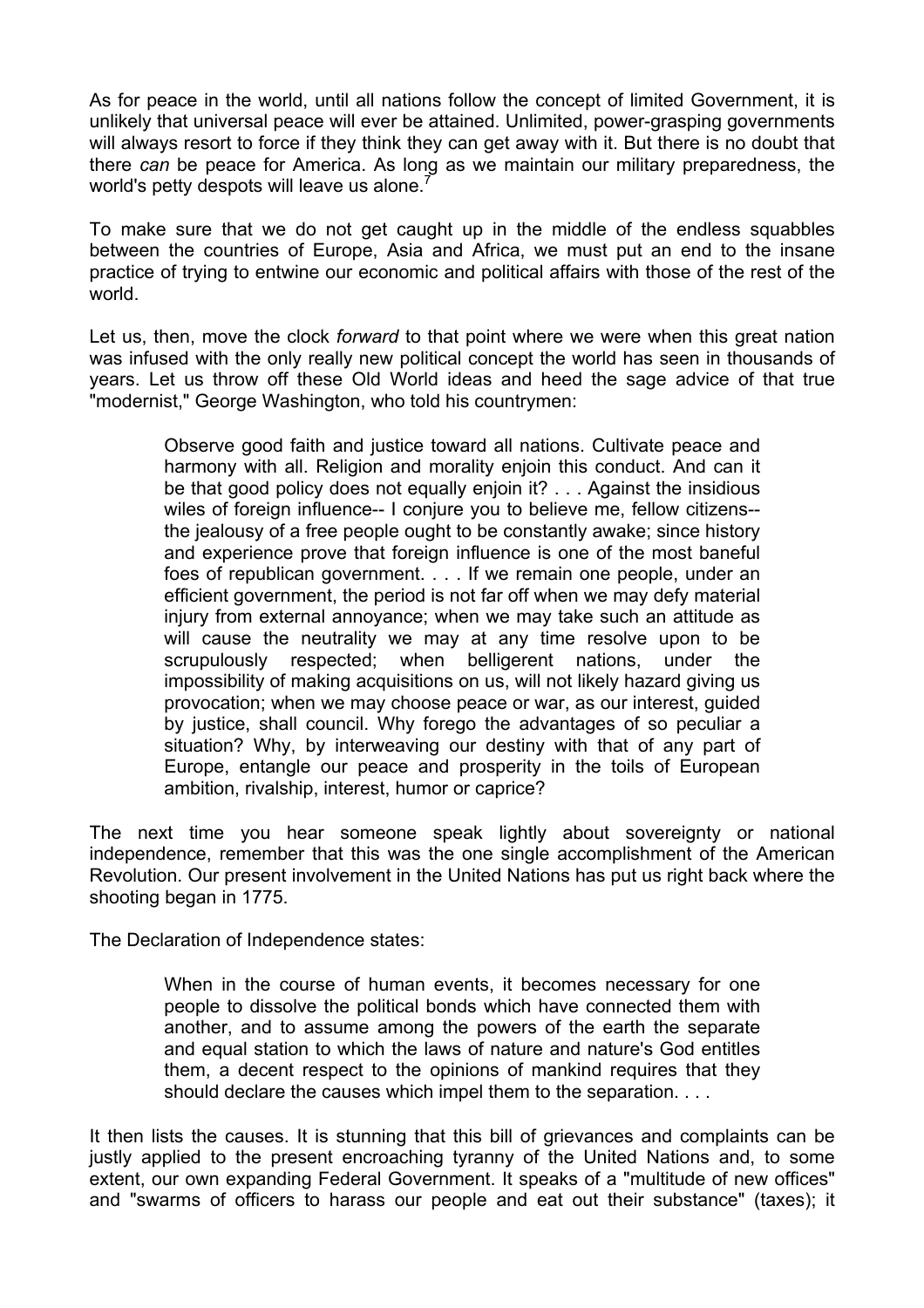complains about being subject to "a jurisdiction foreign to our Constitution and unacknowledged by our laws" (supremacy of the World Court); it deplores "transporting large armies of foreign mercenaries to complete the works of death, desolation and tyranny already begun with circumstances of cruelty and perfidy scarcely paralleled in the most barbarous acres and totally unworthy of the head of a civilized nation" (Katanga).

The men who put their signatures to the bottom of the Declaration of Independence were signing their own potential death warrants. Most of them were prosperous and comfortably situated with every reason to go along with the existing bureaucracy. Besides, what chance did inexperienced farmers have against the British Army, at that time the most invincible fighting force in the whole world? If the colonies had been overpowered, as it appeared more than likely they would be, these men who signed the Declaration would have all been banged or shot as traitors. Yet, without hesitation they stood up for what they believed to be right and declared: ". . . and for the support of this declaration, with a firm reliance on the protection of Divine Providence, we mutually pledge to each other our lives, our fortunes, and our sacred honor."

In signing the Declaration of Independence, John Adams turned to his colleagues and spoke these words:

If it be the pleasure of Heaven that my country shall require the poor offering of my life, the victim shall be ready. But while I do live, let me have a country, or at least the hope of a country-- and that a free country. But whatever may be our fate, be assured . . . this declaration will stand. It may cost treasure, and it may cost blood; but it will stand, and it will richly compensate for both. . . . And live or die, survive or perish, I am for the declaration. It is my living sentiment, and, by the blessing of God, it shall be my dying sentiment: independence now, and independence forever!

Can it be that modem Americans are not equal to their ancestors? Are we not willing, if necessary, to make sacrifices in the cause of freedom? Is it more important to enjoy the temporary comforts of the "good life," the security of a non-controversial social status, than to pass on to our children the cherished liberty we ourselves inherited? As Patrick Henry would have replied, "Forbid it, Almighty God!"

As you read these final words, you must come to a decision as to your *own* reply to these questions. Each man and woman will soon be called upon for his answer. The rapidity of world events will no longer permit us to remain aloof and unaffected by them. Disinterest will no longer purchase a ticket for escape. Tyranny demands unqualified allegiance: We are either for it or against it. There is no middle around.

Which will it be, America?

### **NOTES**

1. Rev. Richard Ginder, "Key to Your House," syndicated column *Right or Wrong, Our Sunday Visitor* (Huntington, Ind., 1961).

*2. As quoted by Lie, p. 242.*

3. As quoted by Manly, p. 82.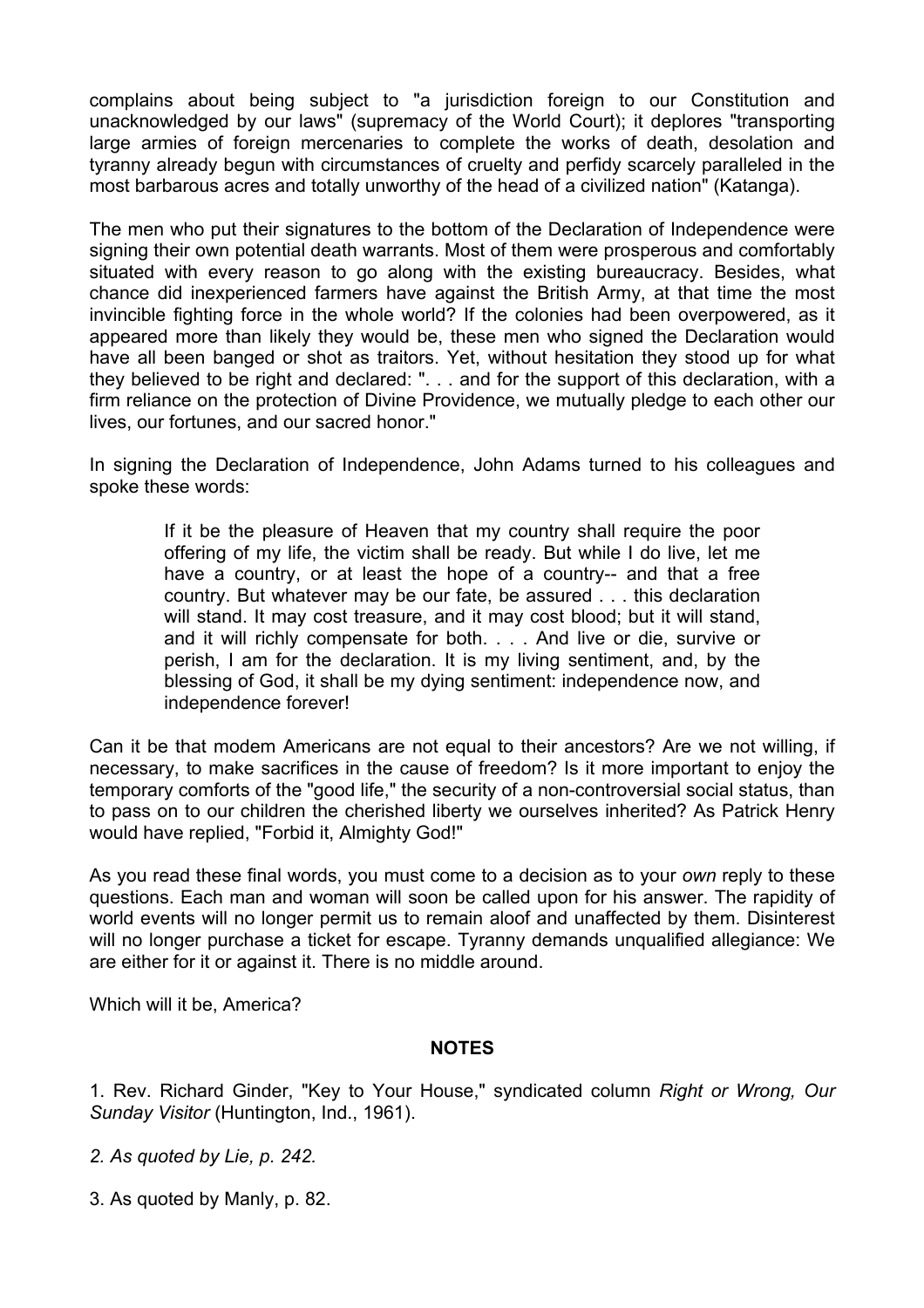4. *United Nations Guardian of Peace,* Department of State publication #7225 (September 1961), p. 24.

5. Los Angeles *Times* (July 3. 1963), sec. 1, p. 8.

6. *American Historical Documents*, p. 151.

7. A perfect illustration of this was provided at Pearl Harbor. The United States was not militarily prepared to defend itself against foreign aggression. As a matter of fact, we had even gone so far as to deliberately bottle up our fleet within Pearl Harbor so that it was vulnerable to surprise attack. For the complete and shocking story of how high officials in Washington clearly knew well in advance of the so-called "surprise" attack at Pearl Harbor and did nothing to prevent it--even going so far as to keep this information from naval commanders of the fleet so they could not deploy their ships to less vulnerable locations, see *The Final Secret of Pearl Harbor* by Rear Admiral Robert A. Theobold with forewords by Rear Admiral Husband E. Kimmel and Fleet Admiral William H. Halsey (New York, The Devin-Adair Company, 1954). The military and political policies which led to Pearl Harbor have a shocking parallel in our times. This nation is following a deliberate program of increasing military vulnerability. Reversal of this policy is imperative. We must follow a policy of military preparedness and vigilance if we are to prevent another Pearl Harbor.